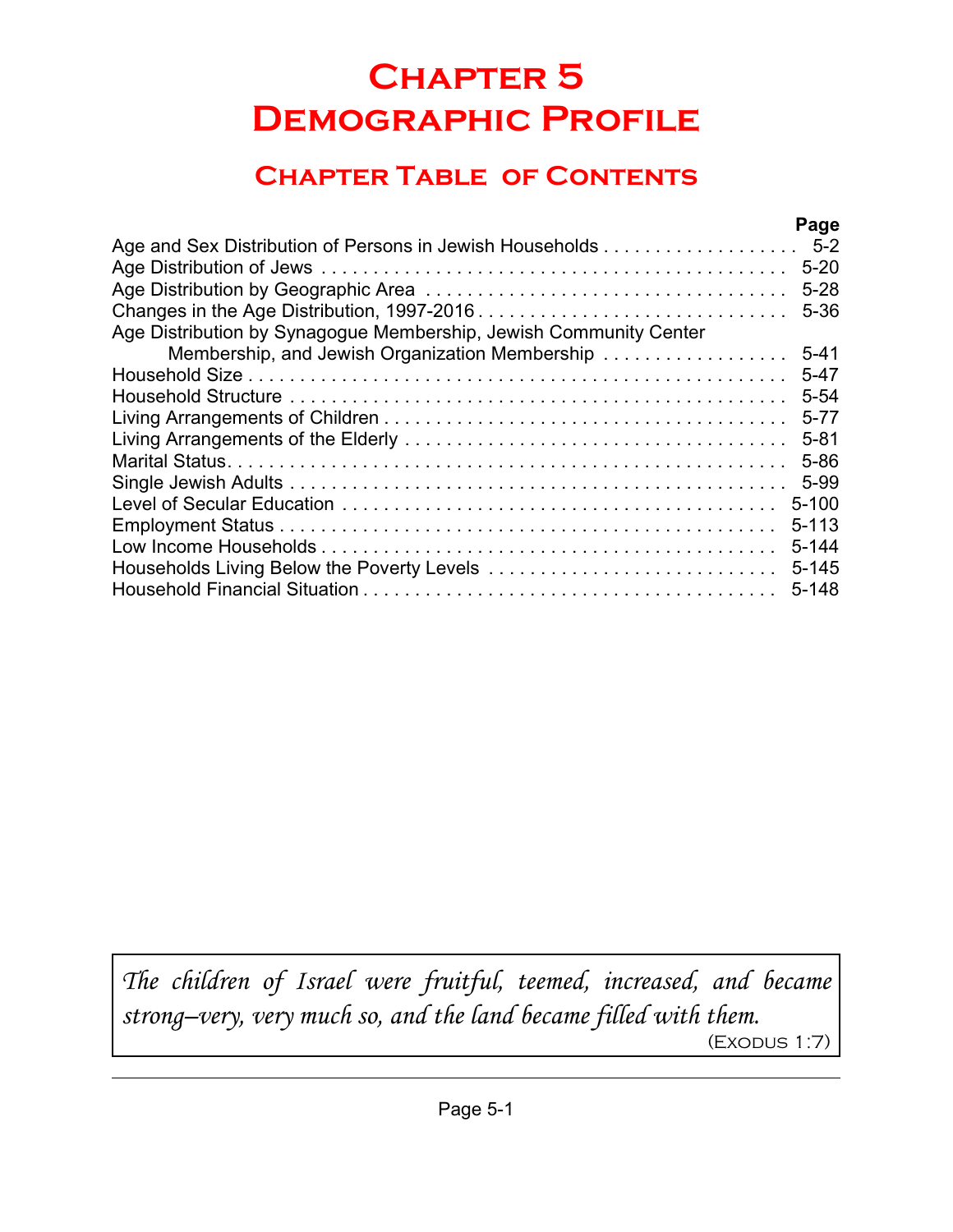# **Age and Sex Distribution of Persons in Jewish Households**

The age and sex distribution of a population is among the most important demographic<br>I indicators. It is a major determinant of the types of programs a Jewish community he age and sex distribution of a population is among the most important demographic must offer. Age is related to everything from levels of religious observance to synagogue membership and levels of philanthropy. **Table 5-1** shows the age and sex distribution of *all persons in Jewish households* in Broward. **Table 5-12** shows the age distribution of *Jews*.

**Table 5-2** shows age distribution comparisons with other Jewish communities across six age groups.

#### **Children Age 0-17**

**Table 5-1** shows that 5,700 children age 0-5 live in Jewish households, comprising 3% of persons in Jewish households. There are 11,800 children age 6-12, comprising 7% of persons in Jewish households, and 9,900 children age 13-17, comprising 6% of persons in Jewish households. In total, 27,500 children age 0-17 live in Jewish households, comprising 16% of persons in Jewish households.

The **number of children** age 0-4 in Jewish households (4,350 children) is lower than the number of children age 5-9 (7,300 children), which, in turn, is lower than the number of children age 10-14 (9,600 children),which, in turn, is lower than age 15-19 (11,150 persons).

**Community Comparisons. Table 5-3** shows that the 16% of children **age 0-17** in Jewish households is below average among about 55 comparison Jewish communities and compares to 24% in Atlanta, 19% in Miami, 13% in Las Vegas, and 9% in both South Palm Beach and West Palm Beach. The 16% compares to 15% in 1997. The 16% compares to 22% of all residents (both Jewish and non-Jewish) of Broward County as of 2014 and 24% of all Americans (both Jewish and non-Jewish) as of 2014.

#### **Persons Age 18-34**

**Table 5-1** shows that 17% (22,698 persons) of persons in Jewish households are age 18-34.

**Community Comparisons**. **Table 5-4** shows that the 17% of persons **age 18-34** in Jewish households is about average among about 55 comparison Jewish communities and compares to 18% in Miami, 15% in both Atlanta and Las Vegas, 6% in West Palm Beach, and 5% in South Palm Beach. The 17% compares to 11% in 1997. The 17% compares to 22% all residents (both Jewish and non-Jewish) of Broward as of 2014 and 23% of all Americans (both Jewish and non-Jewish) as of 2014.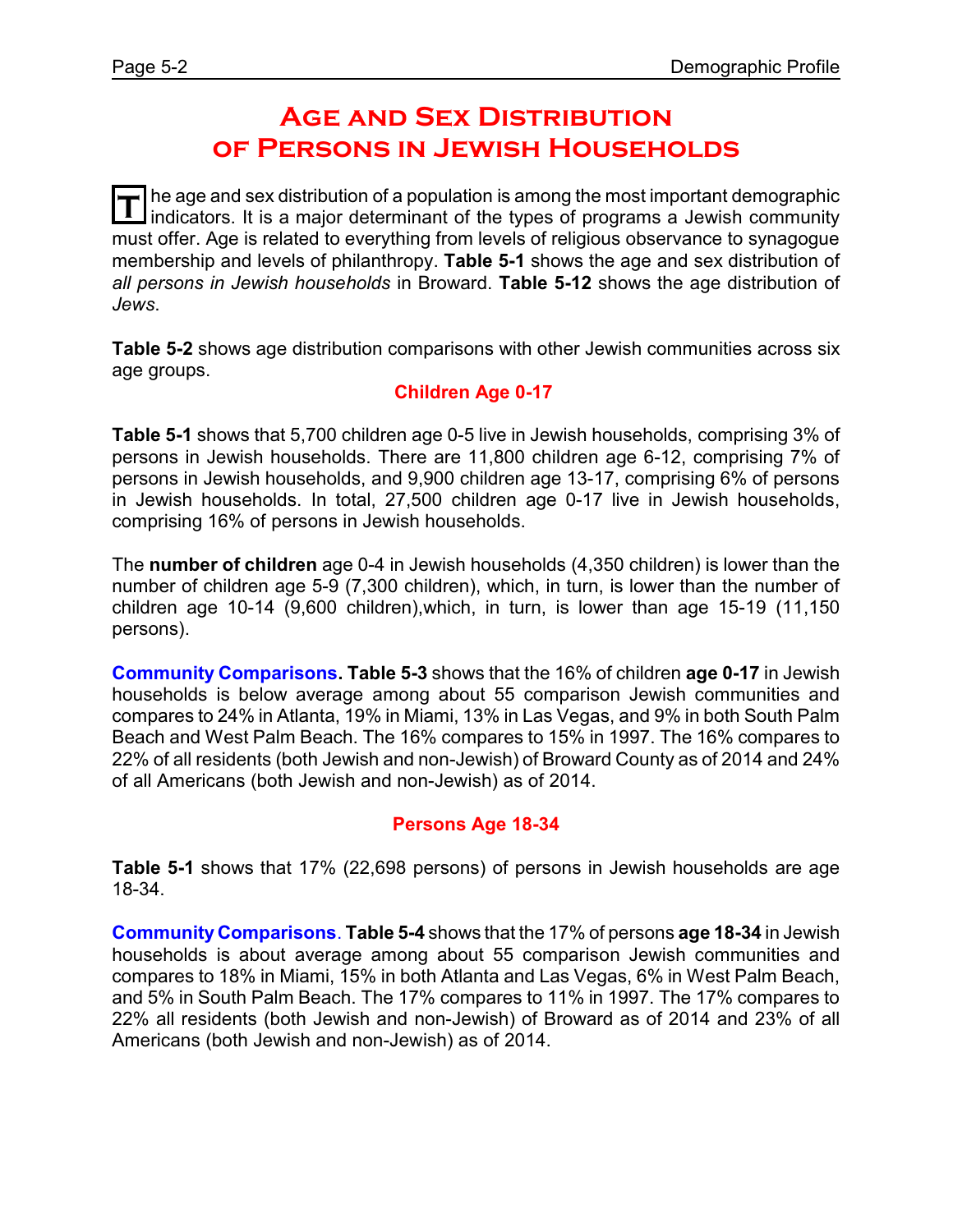#### **Persons Age 35-49**

**Table 5-1** shows that 14% (24,500 persons) of persons in Jewish households are age 35-49.

**CommunityComparisons**. **Table 5-5** shows that the 14% of persons **age 35-49** in Jewish households is below average among about 55 comparison Jewish communities and compares to 24% in Atlanta, 22% in Las Vegas, 14% in Miami, 11% in West Palm Beach, and 9% in South Palm Beach. The 14% compares to 16% in 1997. The 14% compares to 22% of all residents (both Jewish and non-Jewish) of Broward County as of 2014 and 20% of all Americans (both Jewish and non-Jewish) as of 2014.

#### **Persons Age 50-64**

**Table 5-1** shows that 27% (46,600 persons) of persons in Jewish households are age 50-64. The percentage of persons age 50-64 can predict, in part, the size of the elderly population over the next 15 years.

**Community Comparisons**. **Table 5-6** shows that the 27% of persons **age 50-64** in Jewish households is the fifth highest of about 55 comparison Jewish communities and compares to 25% in Las Vegas, 24% in Atlanta, 19% in Miami, 17% in West Palm Beach, and 16% in South Palm Beach. The 27% compares to 12% in 1997. The 27% compares to 20% of all residents (both Jewish and non-Jewish) of Broward County as of 2014 and 20% of all Americans (both Jewish and non-Jewish) as of 2014.

#### **Elderly Persons Age 65 and Over**

**Table 5-1** shows that 27% (46,300 persons) of persons in Jewish households are age 65 and over, including 13% (22,800 persons) who are age 75 and over.

**Percentage of Broward County Elderly Who Are Jewish** 17% of the 266,845 persons age 65 and over in Broward County as of 2014 live in Jewish households. 18% of the 127,059 persons age 75 and over in Broward County as of 2014 live in Jewish households.

**Community Comparisons**. **Table 5-7** shows that the 27% of persons **age 65 and over** in Jewish households is above average among about 55 comparison Jewish communities and compares to 62% in South Palm Beach, 57% in West Palm Beach, 31% in Miami, 26% in Las Vegas, and 11% in Atlanta. The 27% compares to 46% in 1997. The 27% compares to 15% of all residents (both Jewish and non-Jewish) of Broward County as of 2014 and 14% of all Americans (both Jewish and non-Jewish) as of 2014.

**Table 5-8** shows that the 46,500 persons **age 65 and over** in Jewish households is the seventh highest of about 55 comparison Jewish communities and compares to 84,000 persons in South Palm Beach, 78,400 persons in West Palm Beach, 40,200 persons in Miami, 22,800 persons in Las Vegas, and 17,700 persons in Atlanta. The 46,500 persons compares to 123,500 persons in 1997.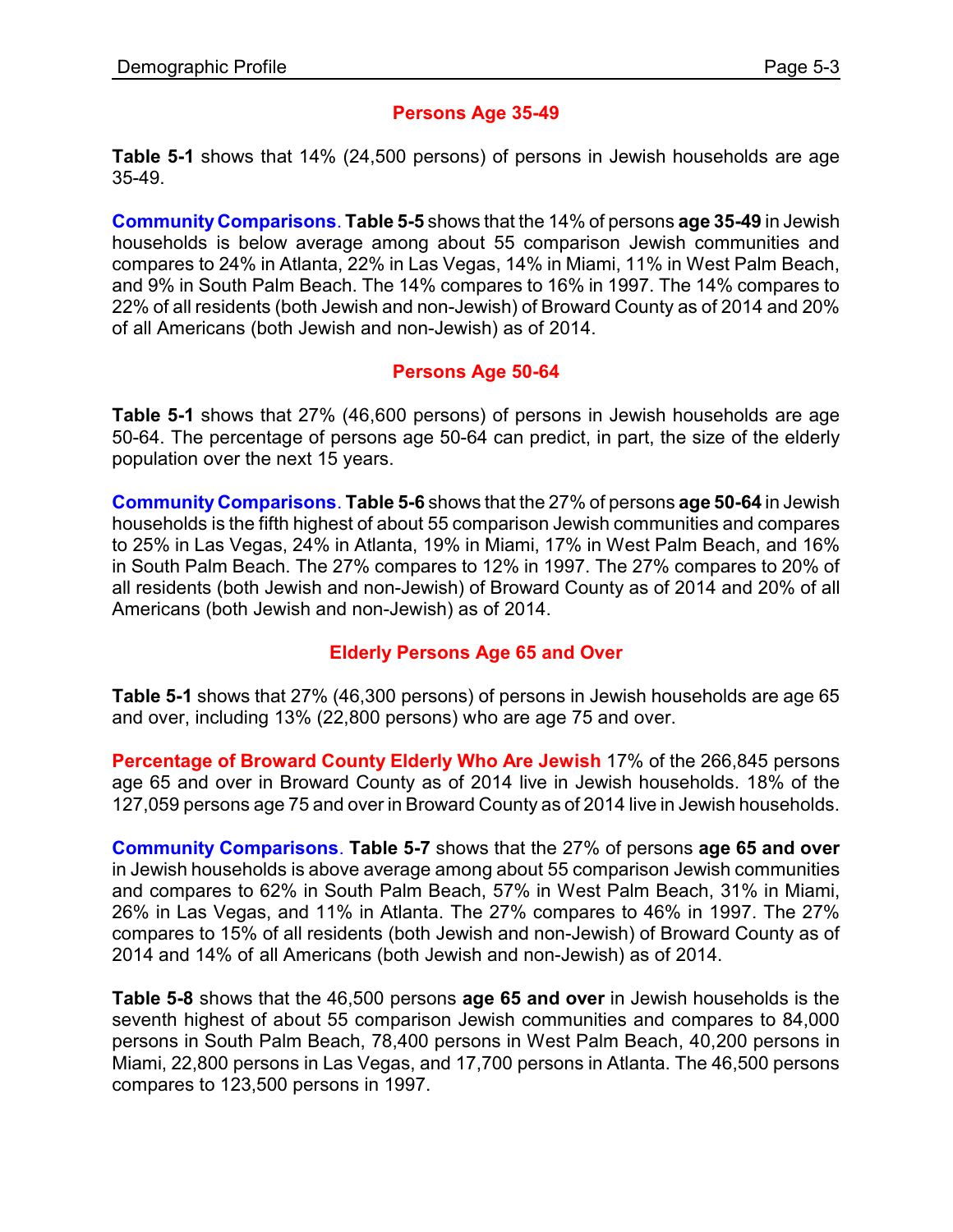**Table 5-9** shows that the 13% of persons **age 75 and over** in Jewish households is about average among about 55 comparison Jewish communities and compares to 40% in South Palm Beach, 32% in West Palm Beach, 16% in Miami, 11% in Las Vegas, and 5% in Atlanta. The 13% compares to 29% in 1997. The 13% compares to all 7% of all residents (both Jewish and non-Jewish) of Broward County as of 2014 and 6% of all Americans (both Jewish and non-Jewish) as of 2014.

**Age Distribution of Elderly Persons**. **Table 5-1** shows that 51% of elderly persons in Jewish households are **age 65-74**, which compares to 53% of all elderly residents (both Jewish and non-Jewish) of Broward County as of 2014 and 56% of all elderly Americans (both Jewish and non-Jewish) as of 2014. The 51% compares to 38% in 1997.

29% of elderly persons in Jewish households are **age 75-84**, which compares to 32% of all elderly residents (both Jewish and non-Jewish) of Broward County as of 2014 and 31% of all elderly Americans (both Jewish and non-Jewish) as of 2014. The 29% compares to 50% in 1997.

20% of elderly persons in Jewish households are **age 85 and over**, which compares to 16% of all elderly residents (both Jewish and non-Jewish) of Broward County as of 2014 and 13% of all elderly Americans (both Jewish and non-Jewish) as of 2014. The 20% compares to 13% in 1997.

Thus, elderly persons in Jewish households in Broward are older than all elderly residents (both Jewish and non-Jewish) of Broward County as of 2014 and all elderly Americans (both Jewish and non-Jewish) as of 2014. (The percentages for elderly persons in Jewish households in Broward do not include persons in nursing homes who do not have their own telephone numbers.)

In 2014, a higher percentage of elderly persons in Jewish households is age 65-74 and a lower percentage is age 75-84 than in 1997. This may be attributable to the fact that most persons age 65-74 are baby boomers. The percentage age 85 and over is significantly higher than in 1997.

#### **Voting Age Population (Age 18 and Over)**

**Table 5-1** shows that 84% (146.500 persons) of persons in Jewish households are of voting age (age 18 and over). The 84% compares to 78% of all residents (both Jewish and non-Jewish) of Broward County as of 2014 and 77% of all Americans (both Jewish and non-Jewish) as of 2014. The 84% compares to 85% in 1997.

The voting age population decreased by 83,500 persons from 1997-2016. See the "United States Citizenship" section in Chapter 4 for the percentage of respondents who are US citizens and the "Registered to Vote" section in Chapter 16 for the percentage who are registered to vote.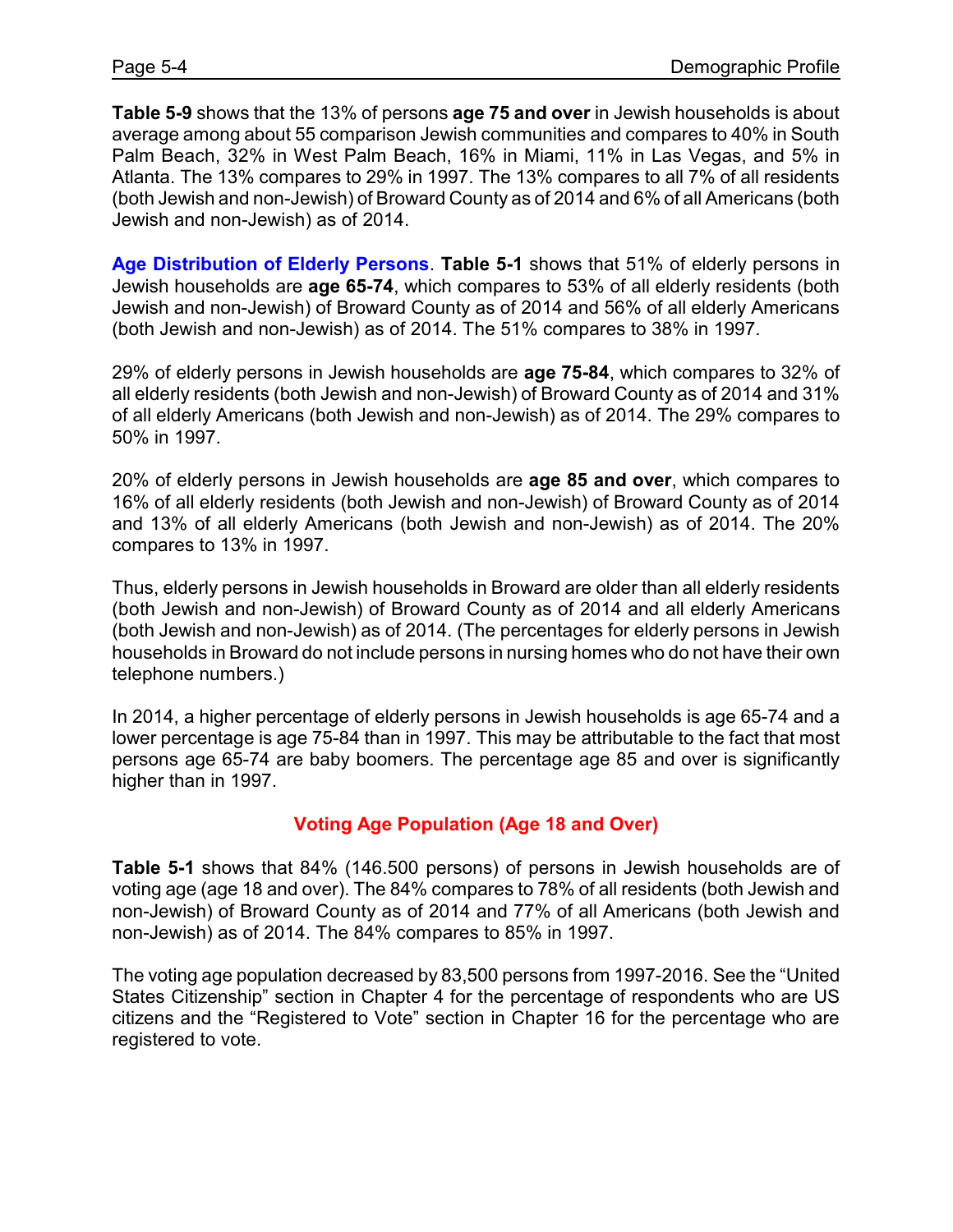#### **Median Age**

**Table 5-1** shows that the median age of persons in Jewish households is 53.1 years. The median age of males in Jewish households (49.7 years) is lower than the median age of females in Jewish households (55.7 years).

**Community Comparisons**. **Table 5-10** shows that the **median age** of 53.1 years is well above average among about 55 comparison Jewish communities and compares to 70.9 years in South Palm Beach, 68.5 years in West Palm Beach, 50.4 years in Las Vegas, 49.5 years in Miami, and 43.3 years in Atlanta, The 53.1 years compares to 59.4 years in 1997. The 53.1 years compares to 39.8 years for all residents (both Jewish and non-Jewish) of Broward County as of 2014 and 37.4 years for all Americans (both Jewish and non-Jewish) as of 2014.

#### **Percentage Female**

**Table 5-1** shows that 50% of persons in Jewish households are female.

**Community Comparisons**. **Table 5-11** shows that the 50% **female** is about average among about 55 comparison Jewish communities and compares to 56% in South Palm Beach, 54% in West Palm Beach, 53% in both Miami and Las Vegas, and 51% in Atlanta. The 50% compares to 55% in 1997. The 50% compares to 52% of all residents (both Jewish and non-Jewish) of Broward County as of 2014 and 51% of all Americans (both Jewish and non-Jewish) as of 2014.

**Table 5-1** shows that 56% of persons age 65 and over in Jewish households are female. The 56% compares to 57% of all residents (both Jewish and non-Jewish) age 65 and over of Broward County as of 2014 and 56% of all Americans (both Jewish and non-Jewish) age 65 and over as of 2014. The 56% compares to 60% in 1986. (The 56% of persons age 65 and over in Jewish households in Broward who are female does not include persons in nursing homes who do not have their own telephone numbers.)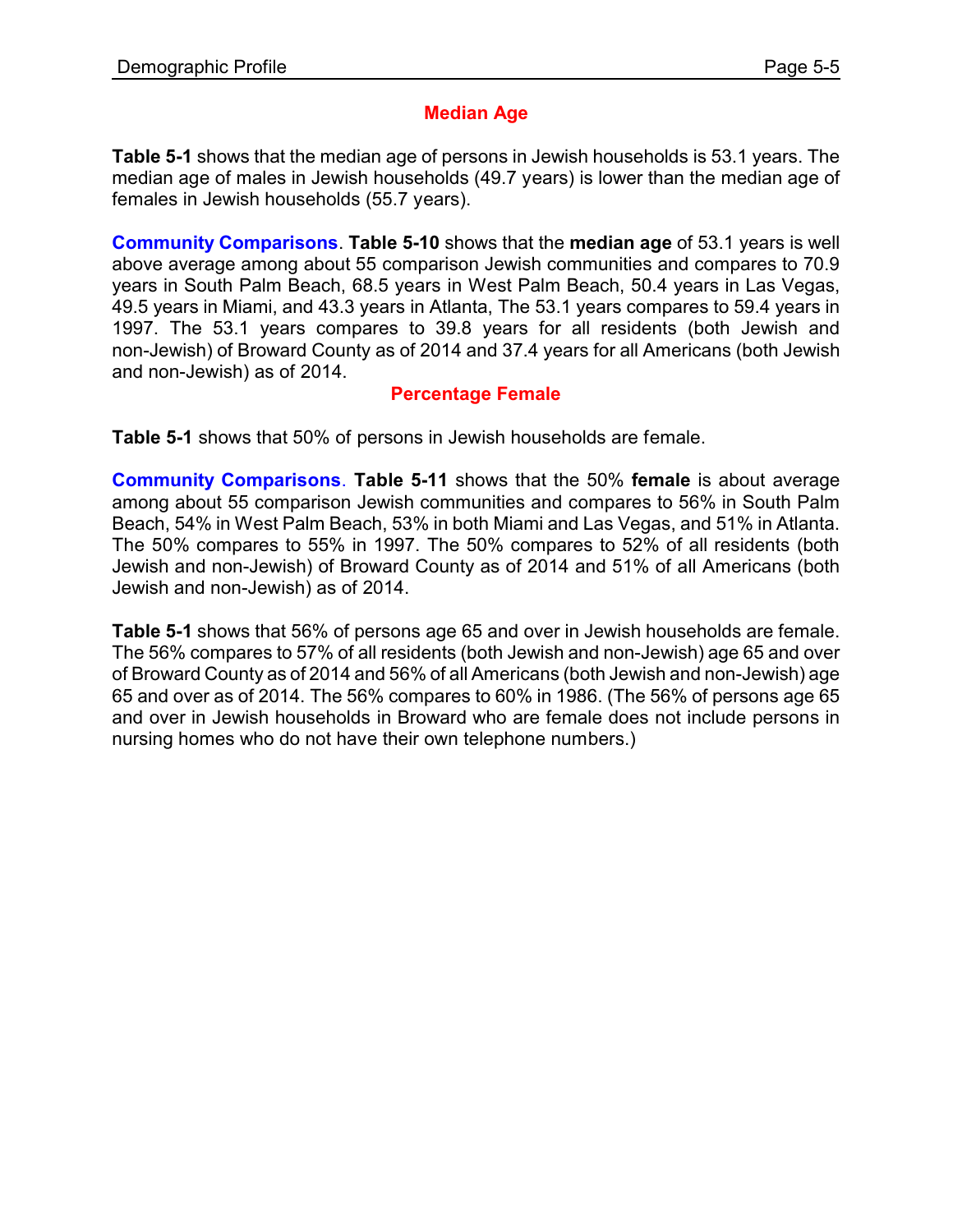| TABLE 5-1<br>AGE AND SEX DISTRIBUTION OF PERSONS IN JEWISH HOUSEHOLDS |             |               |        |               |               |            |  |  |  |
|-----------------------------------------------------------------------|-------------|---------------|--------|---------------|---------------|------------|--|--|--|
|                                                                       |             | Percentage    |        | <b>Number</b> |               |            |  |  |  |
| <b>Age Group</b>                                                      | <b>Male</b> | <b>Female</b> | All    | <b>Male</b>   | <b>Female</b> | <b>All</b> |  |  |  |
| $0 - 4$                                                               | 1.1%        | 1.4%          | 2.5%   | 1,914         | 2,436         | 4,350      |  |  |  |
| $5 - 9$                                                               | 2.6         | 1.6           | 4.2    | 4,524         | 2,784         | 7,308      |  |  |  |
| $10 - 14$                                                             | 3.7         | 1.8           | 5.5    | 6,438         | 3,132         | 9,570      |  |  |  |
| $15 - 19$                                                             | 3.7         | 2.7           | 6.4    | 6,438         | 4,698         | 11,136     |  |  |  |
| $20 - 24$                                                             | 3.7         | 2.6           | 6.3    | 6,438         | 4,524         | 10,962     |  |  |  |
| $25 - 29$                                                             | 1.7         | 2.1           | 3.8    | 2,958         | 3,654         | 6,612      |  |  |  |
| $30 - 34$                                                             | 2.1         | 1.5           | 3.6    | 3,654         | 2,610         | 6,264      |  |  |  |
| $35 - 39$                                                             | 1.8         | 1.5           | 3.3    | 3,132         | 2,610         | 5,742      |  |  |  |
| $40 - 44$                                                             | 1.6         | 2.4           | 4.0    | 2,784         | 4,176         | 6,960      |  |  |  |
| 45 - 49                                                               | 3.3         | 3.5           | 6.8    | 5,742         | 6,090         | 11,832     |  |  |  |
| $50 - 54$                                                             | 2.8         | 3.0           | 5.8    | 4,872         | 5,220         | 10,092     |  |  |  |
| $55 - 59$                                                             | 4.2         | 5.4           | 9.6    | 7,308         | 9,396         | 16,704     |  |  |  |
| $60 - 64$                                                             | 6.1         | 5.3           | 11.4   | 10,614        | 9,222         | 19,836     |  |  |  |
| $65 - 69$                                                             | 3.3         | 3.3           | 6.6    | 5,742         | 5,742         | 11,484     |  |  |  |
| $70 - 74$                                                             | 3.3         | 3.6           | 6.9    | 5,742         | 6,264         | 12,006     |  |  |  |
| 75 - 79                                                               | 1.4         | 1.5           | 2.9    | 2,436         | 2,610         | 5,046      |  |  |  |
| $80 - 84$                                                             | 1.3         | 3.4           | 4.7    | 2,262         | 5,916         | 8,178      |  |  |  |
| $85 - 89$                                                             | 1.4         | 2.0           | 3.4    | 2,436         | 3,480         | 5,916      |  |  |  |
| 90 and over                                                           | 0.9         | 1.2           | 2.1    | 1,566         | 2,088         | 3,654      |  |  |  |
| Total                                                                 | 50.2%       | 49.8%         | 100.0% | 87,348        | 86,652        | 174,000    |  |  |  |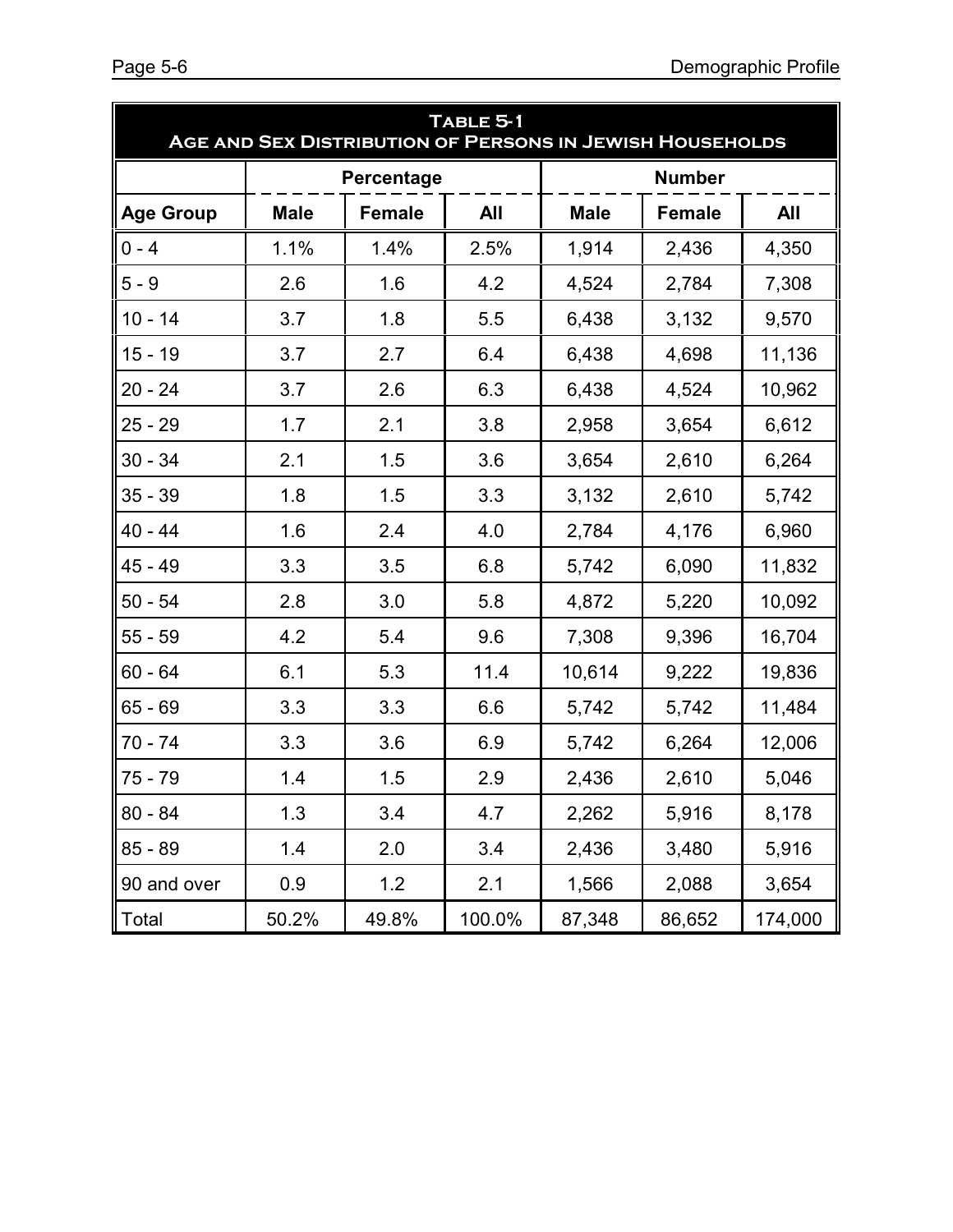| TABLE 5-1<br>AGE AND SEX DISTRIBUTION OF PERSONS IN JEWISH HOUSEHOLDS                    |             |                                  |            |             |                                   |         |  |  |  |
|------------------------------------------------------------------------------------------|-------------|----------------------------------|------------|-------------|-----------------------------------|---------|--|--|--|
|                                                                                          |             | <b>Percentage</b>                |            |             |                                   |         |  |  |  |
| <b>Age Group</b>                                                                         | <b>Male</b> | <b>Female</b>                    | <b>All</b> | <b>Male</b> | <b>Female</b>                     | All     |  |  |  |
| <b>ALTERNATIVE AGE CATEGORIES</b>                                                        |             |                                  |            |             |                                   |         |  |  |  |
| $0 - 5$                                                                                  | 1.7%        | 1.6%                             | 3.3%       | 2,958       | 2,784                             | 5,742   |  |  |  |
| $6 - 12$                                                                                 | 4.6         | 2.2                              | 6.8        | 8,004       | 3,828                             | 11,832  |  |  |  |
| $13 - 17$                                                                                | 3.0         | 2.7                              | 5.7        | 5,220       | 4,698                             | 9,918   |  |  |  |
| $18 - 24$                                                                                | 5.6         | 3.5                              | 9.1        | 9,744       | 6,090                             | 15,834  |  |  |  |
| $25 - 34$                                                                                | 3.8         | 3.7                              | 7.5        | 6,612       | 6,438                             | 13,050  |  |  |  |
| $35 - 44$                                                                                | 3.5         | 4.0                              | 7.5        | 6,090       | 6,960                             | 13,050  |  |  |  |
| $45 - 54$                                                                                | 6.2         | 6.6                              | 12.8       | 10,788      | 11,484                            | 22,272  |  |  |  |
| $55 - 64$                                                                                | 10.2        | 10.6                             | 20.8       | 17,748      | 18,444                            | 36,192  |  |  |  |
| 65 - 74                                                                                  | 6.6         | 6.9                              | 13.5       | 11,484      | 12,006                            | 23,490  |  |  |  |
| 75 - 84                                                                                  | 2.8         | 4.9                              | 7.7        | 4,872       | 8,526                             | 13,398  |  |  |  |
| 85 and over                                                                              | 2.2         | 3.2                              | 5.4        | 3,828       | 5,568                             | 9,396   |  |  |  |
| Total                                                                                    | 50.2%       | 49.8%                            | 100.0%     | 87,348      | 86,652                            | 174,000 |  |  |  |
|                                                                                          |             | <b>CUMULATIVE AGE CATEGORIES</b> |            |             |                                   |         |  |  |  |
| $0 - 17$                                                                                 | 9.3%        | 6.5%                             | 15.8%      | 16,182      | 11,310                            | 27,492  |  |  |  |
| 18 and over                                                                              | 40.9%       | 43.3%                            | 84.2%      | 71,166      | 75,342                            | 146,508 |  |  |  |
| $18 - 34$                                                                                | 9.4%        | 7.2%                             | 16.6%      | 16,356      | 12,528                            | 28,884  |  |  |  |
| $35 - 49$                                                                                | 6.7%        | 7.4%                             | 14.1%      | 11,658      | 12,876                            | 24,534  |  |  |  |
| $50 - 64$                                                                                | 13.1%       | 13.7%                            | 26.8%      | 22,794      | 23,838                            | 46,632  |  |  |  |
| 65 and over                                                                              | 11.6%       | 15.0%                            | 26.6%      | 20,184      | 26,100                            | 46,284  |  |  |  |
| 75 and over                                                                              | 5.0%        | 8.1%                             | 13.1%      | 8,700       | 14,094                            | 22,794  |  |  |  |
| Median Age <sup>1</sup>                                                                  | 49.7        | 55.7                             | 53.1       |             | <sup>1</sup> Median age in years. |         |  |  |  |
| Note: This table shows the age and sex distribution of all persons in Jewish households. |             |                                  |            |             |                                   |         |  |  |  |

**Table 5-12** shows the age distribution of *Jews*.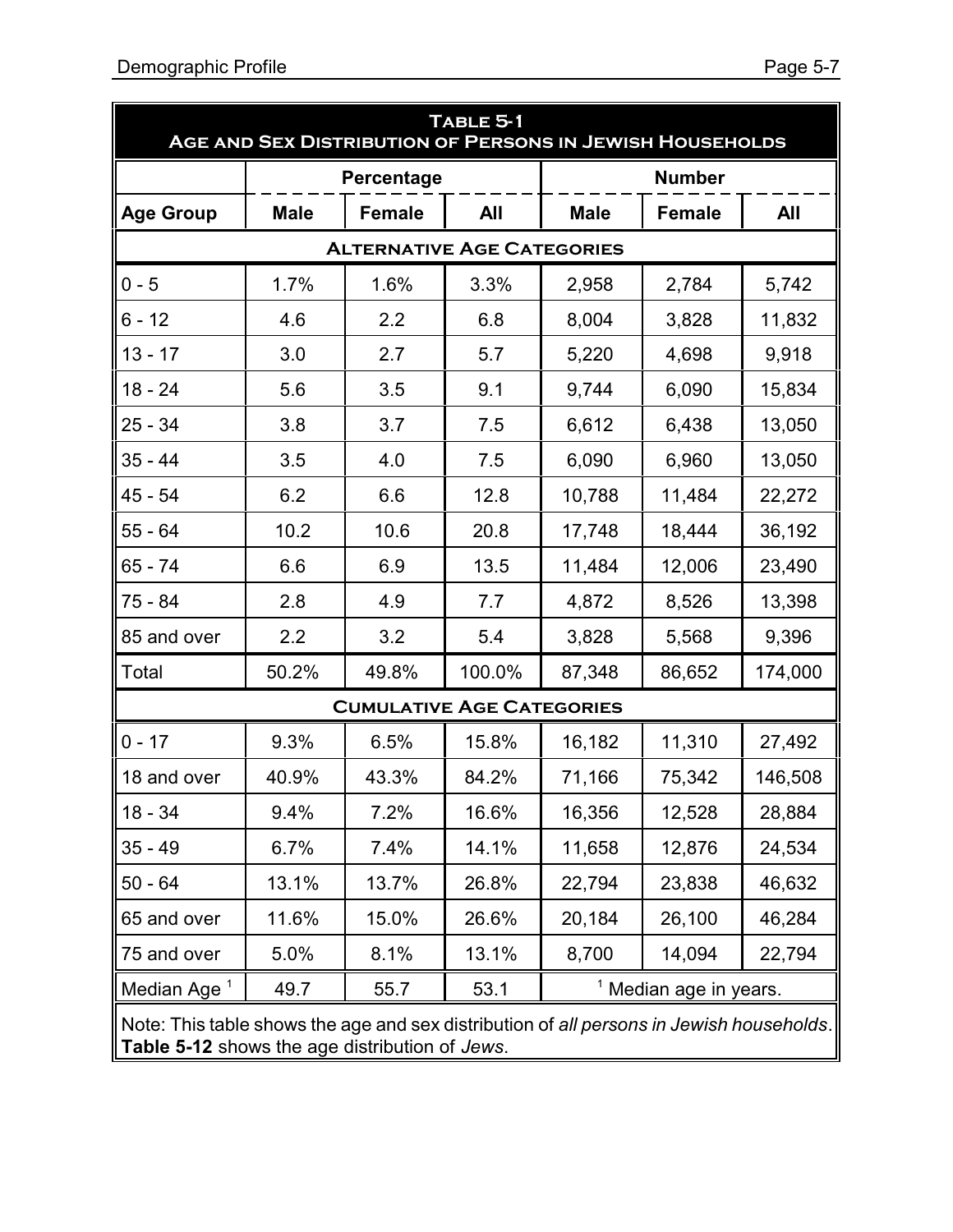| TABLE 5-2<br><b>AGE DISTRIBUTION</b><br><b>COMMUNITY COMPARISONS</b> |      |          |       |       |       |                |                |  |  |
|----------------------------------------------------------------------|------|----------|-------|-------|-------|----------------|----------------|--|--|
| <b>BASE: PERSONS IN JEWISH HOUSEHOLDS</b>                            |      |          |       |       |       |                |                |  |  |
| <b>Community</b>                                                     | Year | $0 - 17$ | 18-34 | 35-49 | 50-64 | 65 and<br>Over | 75 and<br>Over |  |  |
| Charlotte                                                            | 1997 | 28%      | 21    | 31    | 12    | 9              | 3%             |  |  |
| Richmond                                                             | 1994 | 25%      | 19    | 31    | 12    | 13             | 7%             |  |  |
| Orlando                                                              | 1993 | 23%      | 23    | 28    | 14    | 12             | 4%             |  |  |
| Harrisburg                                                           | 1994 | 27%      | 19    | 28    | 14    | 13             | 6%             |  |  |
| Westport                                                             | 2000 | 31%      | 12    | 28    | 16    | 14             | 6%             |  |  |
| York                                                                 | 1999 | 26%      | 12    | 27    | 18    | 16             | 9%             |  |  |
| Los Angeles                                                          | 1997 | 20%      | 18    | 26    | 18    | 19             | 8%             |  |  |
| St. Paul                                                             | 2004 | 27%      | 14    | 26    | 17    | 16             | 10%            |  |  |
| <b>Minneapolis</b>                                                   | 2004 | 26%      | 13    | 26    | 19    | 18             | 9%             |  |  |
| <b>Seattle</b>                                                       | 2000 | 24%      | 29    | 25    | 13    | 9              | 3%             |  |  |
| Wilmington                                                           | 1995 | 26%      | 21    | 25    | 13    | 15             | 6%             |  |  |
| <b>Tidewater</b>                                                     | 2001 | 25%      | 17    | 25    | 21    | 12             | 6%             |  |  |
| Milwaukee                                                            | 1996 | 24%      | 16    | 25    | 15    | 20             | 9%             |  |  |
| Rochester                                                            | 1999 | 24%      | 12    | 25    | 20    | 20             | 10%            |  |  |
| San Francisco                                                        | 2004 | 19%      | 24    | 24    | 22    | 12             | 5%             |  |  |
| <b>Boston</b>                                                        | 2005 | 24%      | 20    | 24    | 21    | 12             | 6%             |  |  |
| Monmouth                                                             | 1997 | 25%      | 16    | 24    | 17    | 19             | 8%             |  |  |
| <b>Atlanta</b>                                                       | 2006 | 24%      | 15    | 24    | 24    | 11             | 5%             |  |  |
| Portland (ME)                                                        | 2007 | 26%      | 11    | 24    | 24    | 16             | 8%             |  |  |
| San Diego                                                            | 2003 | 20%      | 23    | 23    | 20    | 15             | 8%             |  |  |
| Washington                                                           | 2003 | 23%      | 22    | 23    | 22    | 10             | 5%             |  |  |
| St. Petersburg                                                       | 1994 | 19%      | 15    | 23    | 16    | 28             | 13%            |  |  |
| Hartford                                                             | 2000 | 22%      | 12    | 23    | 19    | 23             | 12%            |  |  |
| Pittsburgh                                                           | 2002 | 21%      | 20    | 22    | 19    | 18             | 10%            |  |  |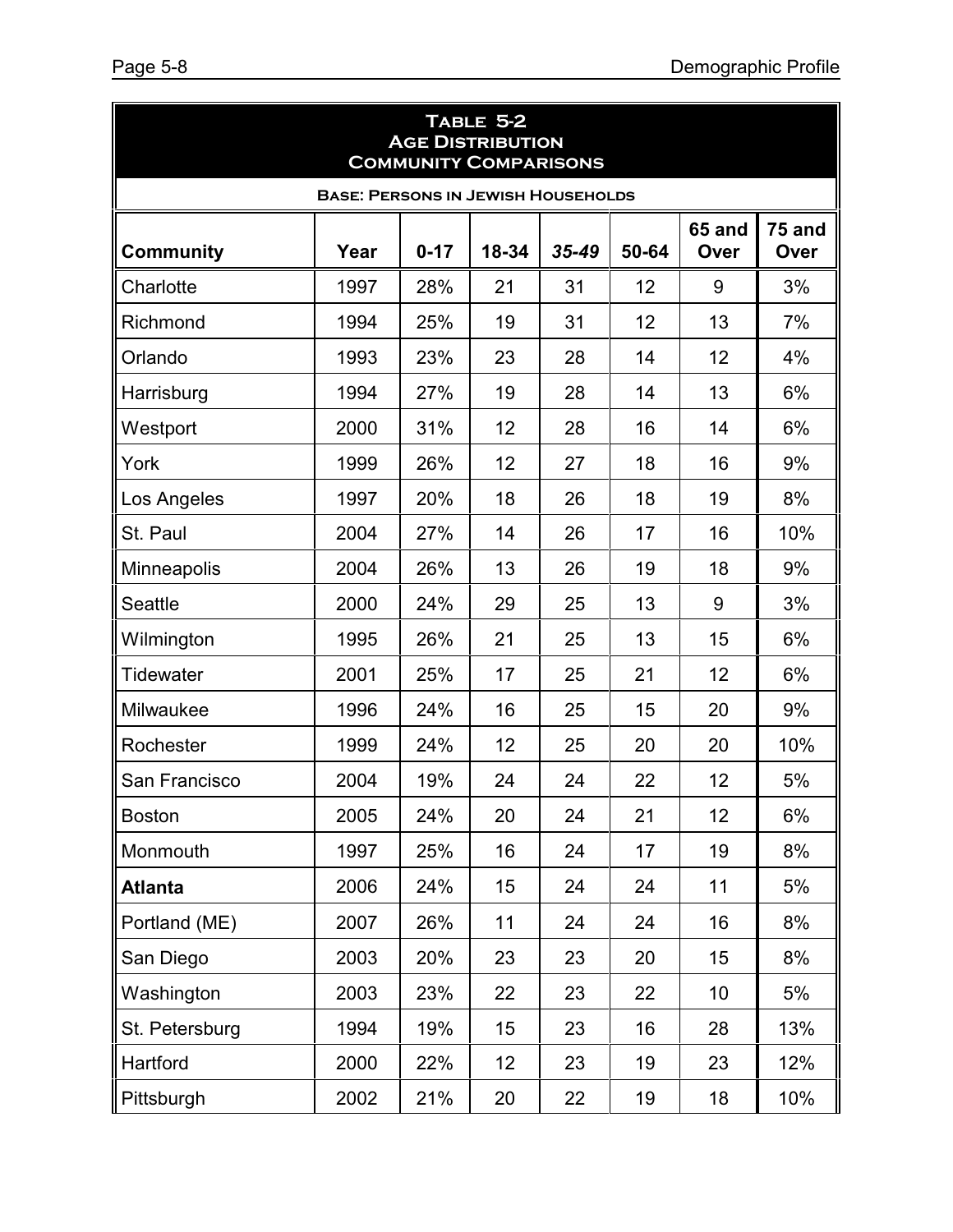| TABLE 5-2<br><b>AGE DISTRIBUTION</b><br><b>COMMUNITY COMPARISONS</b> |      |          |       |       |       |                |                |  |  |
|----------------------------------------------------------------------|------|----------|-------|-------|-------|----------------|----------------|--|--|
| <b>BASE: PERSONS IN JEWISH HOUSEHOLDS</b>                            |      |          |       |       |       |                |                |  |  |
| <b>Community</b>                                                     | Year | $0 - 17$ | 18-34 | 35-49 | 50-64 | 65 and<br>Over | 75 and<br>Over |  |  |
| Denver                                                               | 2007 | 22%      | 18    | 22    | 26    | 12             | 5%             |  |  |
| Phoenix                                                              | 2002 | 20%      | 16    | 22    | 22    | 20             | 12%            |  |  |
| <b>Las Vegas</b>                                                     | 2005 | 13%      | 15    | 22    | 25    | 26             | 11%            |  |  |
| Bergen                                                               | 2001 | 27%      | 14    | 22    | 19    | 18             | 8%             |  |  |
| Chicago                                                              | 2010 | 21%      | 20    | 19    | 23    | 18             | 9%             |  |  |
| Jacksonville                                                         | 2002 | 21%      | 17    | 19    | 23    | 20             | 12%            |  |  |
| Tucson                                                               | 2002 | 16%      | 16    | 19    | 25    | 23             | 12%            |  |  |
| Columbus                                                             | 2013 | 21%      | 25    | 18    | 21    | 16             | 7%             |  |  |
| St. Louis                                                            | 2014 | 19%      | 23    | 18    | 21    | 18             | 11%            |  |  |
| Philadelphia                                                         | 2009 | 19%      | 20    | 18    | 27    | 17             | 9%             |  |  |
| Rhode Island                                                         | 2002 | 20%      | 19    | 18    | 21    | 23             | 13%            |  |  |
| San Antonio                                                          | 2007 | 21%      | 11    | 18    | 27    | 24             | 12%            |  |  |
| <b>New York</b>                                                      | 2011 | 23%      | 19    | 17    | 21    | 20             | 12%            |  |  |
| Cleveland                                                            | 2011 | 22%      | 15    | 17    | 28    | 18             | 9%             |  |  |
| Detroit                                                              | 2005 | 25%      | 12    | 17    | 22    | 24             | 14%            |  |  |
| Cincinnati                                                           | 2008 | 20%      | 17    | 16    | 28    | 19             | 10%            |  |  |
| <b>Howard County</b>                                                 | 2010 | 18%      | 16    | 16    | 35    | 15             | 4%             |  |  |
| New Haven                                                            | 2010 | 20%      | 12    | 16    | 26    | 27             | 16%            |  |  |
| <b>Broward</b>                                                       | 1997 | 15%      | 11    | 16    | 12    | 46             | 29%            |  |  |
| <b>Atlantic County</b>                                               | 2004 | 16%      | 9     | 16    | 26    | 34             | 16%            |  |  |
| <b>Baltimore</b>                                                     | 2010 | 24%      | 20    | 15    | 22    | 19             | 10%            |  |  |
| Martin-St. Lucie                                                     | 1999 | 13%      | 6     | 15    | 18    | 48             | 18%            |  |  |
| <b>Miami</b>                                                         | 2014 | 19%      | 18    | 14    | 19    | 31             | 16%            |  |  |
| <b>BROWARD</b>                                                       | 2016 | 16%      | 17%   | 14%   | 27%   | 27%            | 13%            |  |  |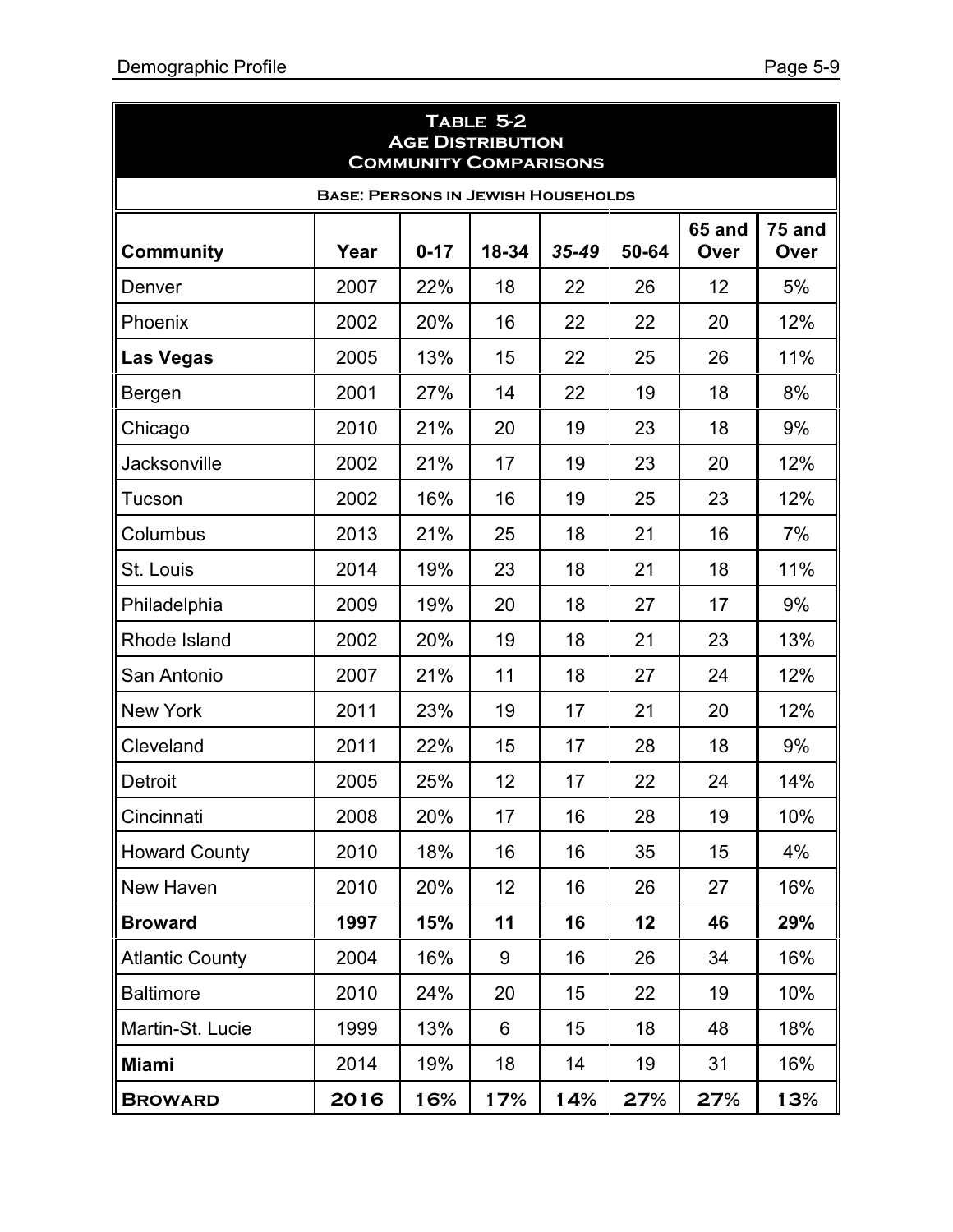| TABLE 5-2<br><b>AGE DISTRIBUTION</b><br><b>COMMUNITY COMPARISONS</b>                                    |      |     |                                        |    |    |    |     |  |  |
|---------------------------------------------------------------------------------------------------------|------|-----|----------------------------------------|----|----|----|-----|--|--|
| <b>BASE: PERSONS IN JEWISH HOUSEHOLDS</b>                                                               |      |     |                                        |    |    |    |     |  |  |
| 65 and<br>75 and<br>$0 - 17$<br>18-34<br>$35 - 49$<br>50-64<br><b>Community</b><br>Year<br>Over<br>Over |      |     |                                        |    |    |    |     |  |  |
| Lehigh Valley                                                                                           | 2007 | 18% | 14                                     | 14 | 30 | 23 | 12% |  |  |
| <b>Middlesex</b>                                                                                        | 2008 | 18% | 12                                     | 14 | 21 | 36 | 23% |  |  |
| Palm Springs                                                                                            | 1998 | 12% | $\overline{7}$                         | 13 | 20 | 48 | 23% |  |  |
| Sarasota                                                                                                | 2001 | 10% | 6                                      | 12 | 20 | 53 | 31% |  |  |
| <b>W Palm Beach</b>                                                                                     | 2005 | 9%  | 6                                      | 11 | 17 | 57 | 32% |  |  |
| <b>S Palm Beach</b>                                                                                     | 2005 | 9%  | 5                                      | 9  | 16 | 62 | 40% |  |  |
| <b>Essex-Morris</b>                                                                                     | 1998 | 23% |                                        | 62 |    | 15 | 5%  |  |  |
|                                                                                                         |      |     | <b>BASE: JEWS IN JEWISH HOUSEHOLDS</b> |    |    |    |     |  |  |
| <b>Buffalo</b>                                                                                          | 1995 | 20% |                                        | 60 |    | 20 | 7%  |  |  |
| $NJPS$ <sup>1</sup>                                                                                     | 2000 | 19% | 16                                     | 29 | 19 | 16 | 8%  |  |  |
| ACS (US)                                                                                                | 2013 | 23% | 24                                     | 20 | 20 | 14 | 6%  |  |  |
| <sup>1</sup> Persons in Jewish households.                                                              |      |     |                                        |    |    |    |     |  |  |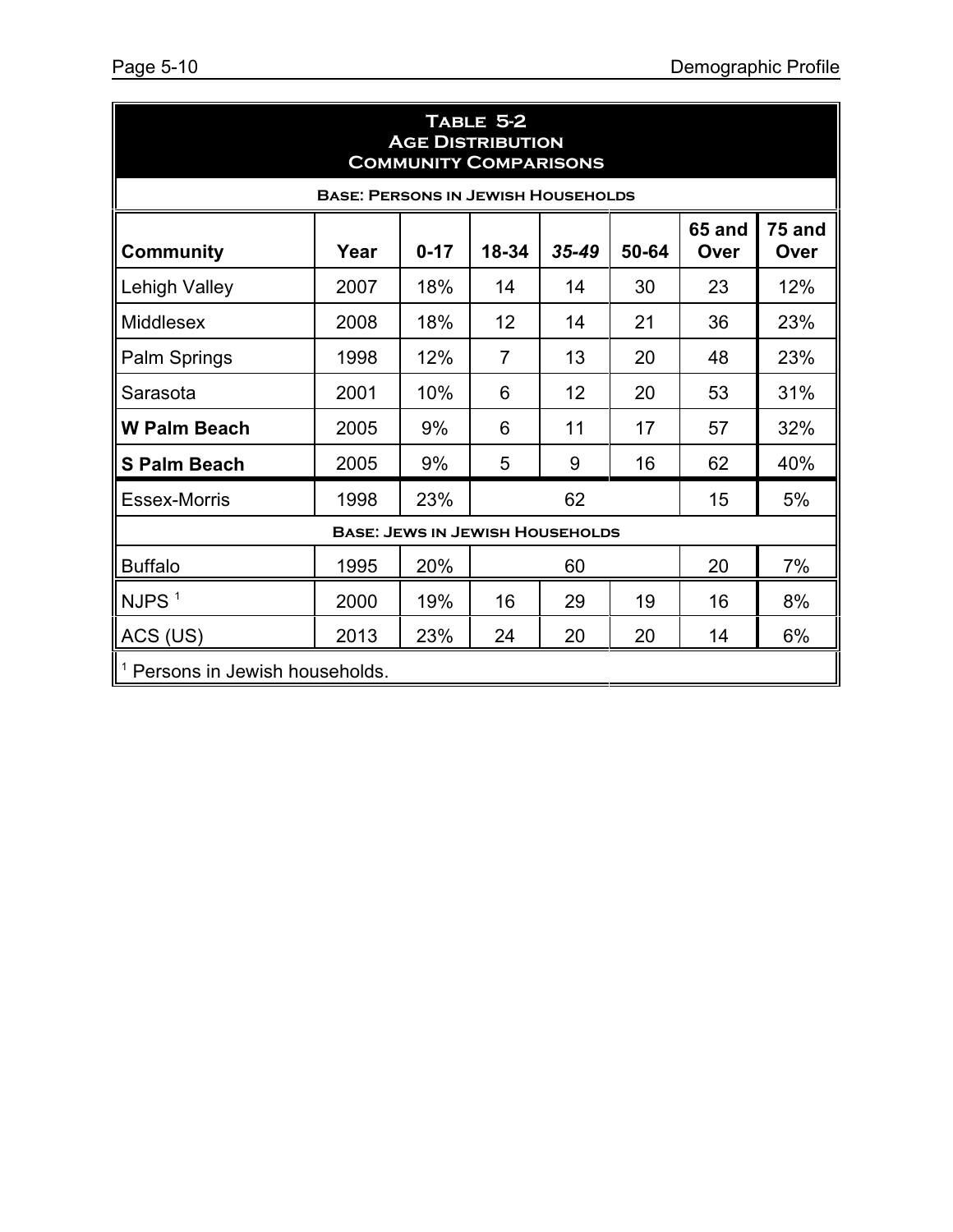| TABLE 5-3<br><b>AGE 0-17</b><br><b>COMMUNITY COMPARISONS</b> |      |     |  |                                            |      |               |  |  |
|--------------------------------------------------------------|------|-----|--|--------------------------------------------|------|---------------|--|--|
| <b>BASE: PERSONS IN JEWISH HOUSEHOLDS</b>                    |      |     |  |                                            |      |               |  |  |
| <b>Community</b>                                             | Year | %   |  | <b>Community</b>                           | Year | $\frac{0}{0}$ |  |  |
| Westport                                                     | 2000 | 31% |  | Pittsburgh                                 | 2002 | 21%           |  |  |
| Charlotte                                                    | 1997 | 28% |  | New Haven                                  | 2010 | 20%           |  |  |
| St. Paul                                                     | 2004 | 27% |  | Cincinnati                                 | 2008 | 20%           |  |  |
| Bergen                                                       | 2001 | 27% |  | San Diego                                  | 2003 | 20%           |  |  |
| Harrisburg                                                   | 1994 | 27% |  | Phoenix                                    | 2002 | 20%           |  |  |
| Portland (ME)                                                | 2007 | 26% |  | Rhode Island                               | 2002 | 20%           |  |  |
| Minneapolis                                                  | 2004 | 26% |  | Los Angeles                                | 1997 | 20%           |  |  |
| York                                                         | 1999 | 26% |  | <b>Miami</b>                               | 2014 | 19%           |  |  |
| Wilmington                                                   | 1995 | 26% |  | St. Louis                                  | 2014 | 19%           |  |  |
| <b>Detroit</b>                                               | 2005 | 25% |  | Philadelphia                               | 2009 | 19%           |  |  |
| Tidewater                                                    | 2001 | 25% |  | San Francisco                              | 2004 | 19%           |  |  |
| Monmouth                                                     | 1997 | 25% |  | St. Petersburg                             | 1994 | 19%           |  |  |
| Richmond                                                     | 1994 | 25% |  | <b>Howard County</b>                       | 2010 | 18%           |  |  |
| <b>Baltimore</b>                                             | 2010 | 24% |  | Middlesex                                  | 2008 | 18%           |  |  |
| <b>Atlanta</b>                                               | 2006 | 24% |  | <b>Lehigh Valley</b>                       | 2007 | 18%           |  |  |
| <b>Boston</b>                                                | 2005 | 24% |  | <b>BROWARD</b>                             | 2016 | 16%           |  |  |
| <b>Seattle</b>                                               | 2000 | 24% |  | <b>Atlantic County</b>                     | 2004 | 16%           |  |  |
| Rochester                                                    | 1999 | 24% |  | Tucson                                     | 2002 | 16%           |  |  |
| Milwaukee                                                    | 1996 | 24% |  | <b>Broward</b>                             | 1997 | 15%           |  |  |
| New York                                                     | 2011 | 23% |  | Las Vegas                                  | 2005 | 13%           |  |  |
| Washington                                                   | 2003 | 23% |  | Martin-St. Lucie                           | 1999 | 13%           |  |  |
| Essex-Morris                                                 | 1998 | 23% |  | Palm Springs                               | 1998 | 12%           |  |  |
| Orlando                                                      | 1993 | 23% |  | Sarasota                                   | 2001 | 10%           |  |  |
| Cleveland                                                    | 2011 | 22% |  | <b>S Palm Beach</b>                        | 2005 | 9%            |  |  |
| Denver                                                       | 2007 | 22% |  | <b>W Palm Beach</b>                        | 2005 | 9%            |  |  |
| Hartford                                                     | 2000 | 22% |  | <b>BASE: JEWS IN JEWISH HOUSEHOLDS</b>     |      |               |  |  |
| Columbus                                                     | 2013 | 21% |  | <b>Buffalo</b>                             | 1995 | 20%           |  |  |
| Chicago                                                      | 2010 | 21% |  | $NJPS$ <sup>1</sup>                        | 2000 | 19%           |  |  |
| San Antonio                                                  | 2007 | 21% |  | ACS (US)                                   | 2014 | 24%           |  |  |
| Jacksonville                                                 | 2002 | 21% |  | <sup>1</sup> Persons in Jewish households. |      |               |  |  |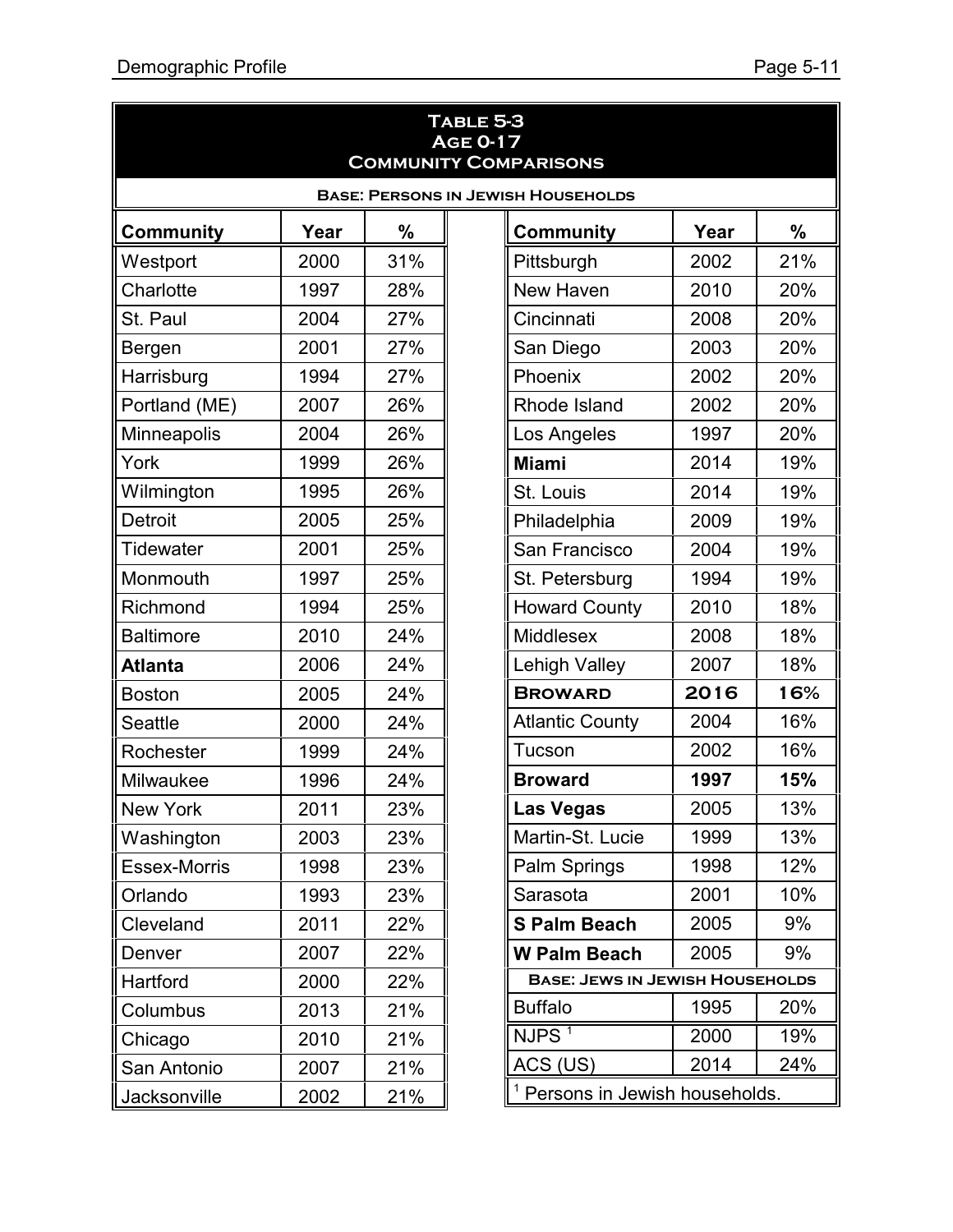| TABLE 5-4<br><b>AGE 18-34</b><br><b>COMMUNITY COMPARISONS</b> |      |     |  |                               |      |     |  |  |
|---------------------------------------------------------------|------|-----|--|-------------------------------|------|-----|--|--|
| <b>BASE: PERSONS IN JEWISH HOUSEHOLDS</b>                     |      |     |  |                               |      |     |  |  |
| <b>Community</b>                                              | Year | %   |  | <b>Community</b>              | Year | %   |  |  |
| <b>Seattle</b>                                                | 2000 | 29% |  | Milwaukee                     | 1996 | 16% |  |  |
| Columbus                                                      | 2013 | 25% |  | Cleveland                     | 2011 | 15% |  |  |
| San Francisco                                                 | 2004 | 24% |  | <b>Atlanta</b>                | 2006 | 15% |  |  |
| St. Louis                                                     | 2014 | 23% |  | <b>Las Vegas</b>              | 2005 | 15% |  |  |
| San Diego                                                     | 2003 | 23% |  | St. Petersburg                | 1994 | 15% |  |  |
| Orlando                                                       | 1993 | 23% |  | <b>Lehigh Valley</b>          | 2007 | 14% |  |  |
| Washington                                                    | 2003 | 22% |  | St. Paul                      | 2004 | 14% |  |  |
| Charlotte                                                     | 1997 | 21% |  | Bergen                        | 2001 | 14% |  |  |
| Wilmington                                                    | 1995 | 21% |  | Minneapolis                   | 2004 | 13% |  |  |
| <b>Baltimore</b>                                              | 2010 | 20% |  | New Haven                     | 2010 | 12% |  |  |
| Chicago                                                       | 2010 | 20% |  | Middlesex                     | 2008 | 12% |  |  |
| Philadelphia                                                  | 2009 | 20% |  | <b>Detroit</b>                | 2005 | 12% |  |  |
| <b>Boston</b>                                                 | 2005 | 20% |  | Hartford                      | 2000 | 12% |  |  |
| Pittsburgh                                                    | 2002 | 20% |  | Westport                      | 2000 | 12% |  |  |
| New York                                                      | 2011 | 19% |  | Rochester                     | 1999 | 12% |  |  |
| Rhode Island                                                  | 2002 | 19% |  | York                          | 1999 | 12% |  |  |
| Harrisburg                                                    | 1994 | 19% |  | Portland (ME)                 | 2007 | 11% |  |  |
| Richmond                                                      | 1994 | 19% |  | San Antonio                   | 2007 | 11% |  |  |
| <b>Miami</b>                                                  | 2014 | 18% |  | <b>Broward</b>                | 1997 | 11% |  |  |
| Denver                                                        | 2007 | 18% |  | <b>Atlantic County</b>        | 2004 | 9%  |  |  |
| Los Angeles                                                   | 1997 | 18% |  | Palm Springs                  | 1998 | 7%  |  |  |
| <b>BROWARD</b>                                                | 2016 | 17% |  | <b>W Palm Beach</b>           | 2005 | 6%  |  |  |
| Cincinnati                                                    | 2008 | 17% |  | Sarasota                      | 2001 | 6%  |  |  |
| Jacksonville                                                  | 2002 | 17% |  | Martin-St. Lucie              | 1999 | 6%  |  |  |
| Tidewater                                                     | 2001 | 17% |  | <b>S Palm Beach</b>           | 2005 | 5%  |  |  |
| <b>Howard County</b>                                          | 2010 | 16% |  | NJPS <sup>1</sup>             | 2000 | 16% |  |  |
| Phoenix                                                       | 2002 | 16% |  | ACS (US)                      | 2014 | 23% |  |  |
| Tucson                                                        | 2002 | 16% |  | Persons in Jewish households. |      |     |  |  |
| Monmouth                                                      | 1997 | 16% |  |                               |      |     |  |  |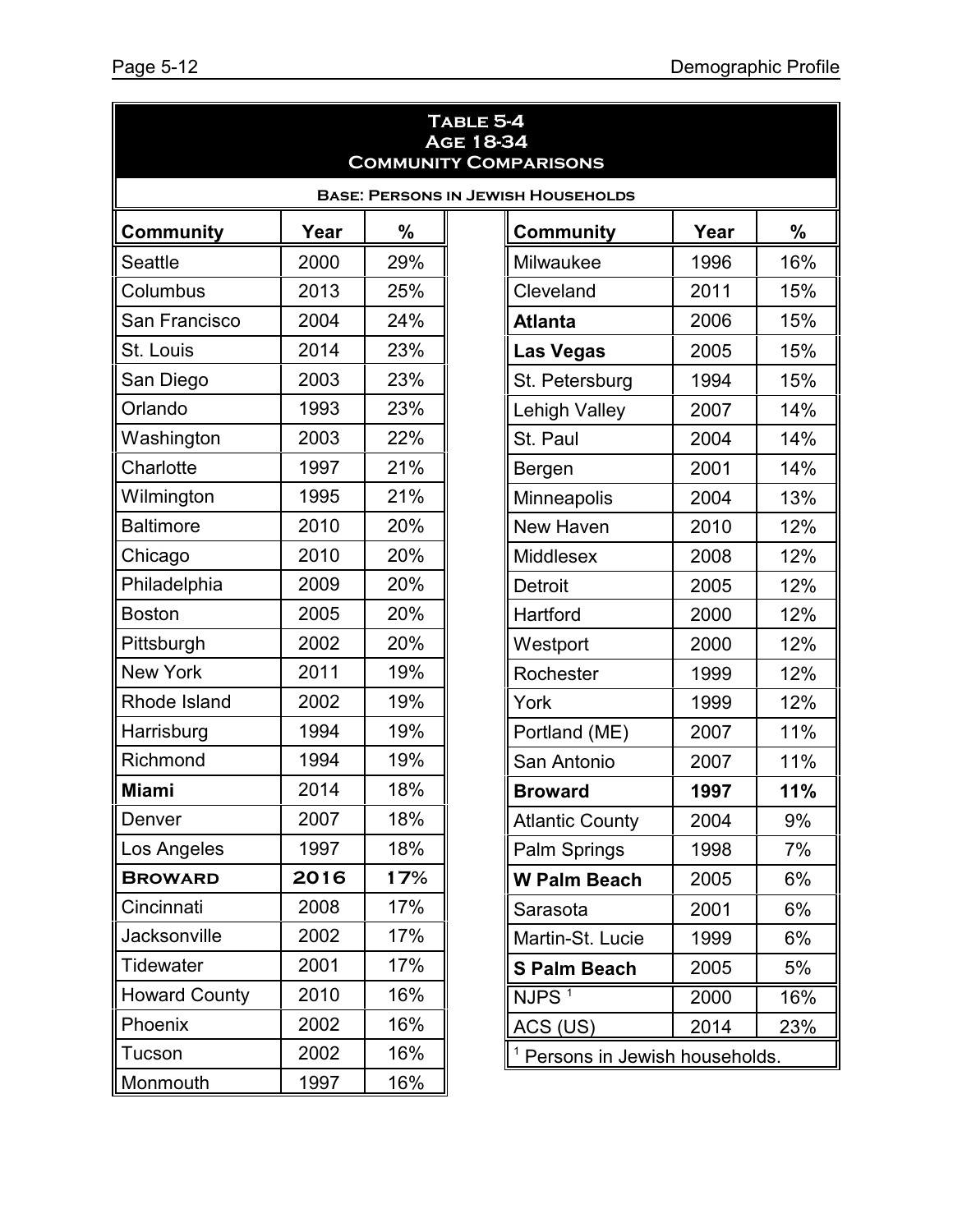|                  | TABLE 5-5<br>AGE 35-49<br><b>COMMUNITY COMPARISONS</b> |               |  |                        |      |     |  |  |  |
|------------------|--------------------------------------------------------|---------------|--|------------------------|------|-----|--|--|--|
|                  | <b>BASE: PERSONS IN JEWISH HOUSEHOLDS</b>              |               |  |                        |      |     |  |  |  |
| Community        | Year                                                   | $\frac{9}{6}$ |  | <b>Community</b>       | Year | %   |  |  |  |
| Charlotte        | 1997                                                   | 31%           |  | Chicago                | 2010 | 19% |  |  |  |
| Richmond         | 1994                                                   | 31%           |  | Jacksonville           | 2002 | 19% |  |  |  |
| Westport         | 2000                                                   | 28%           |  | Tucson                 | 2002 | 19% |  |  |  |
| Harrisburg       | 1994                                                   | 28%           |  | Columbus               | 2013 | 18% |  |  |  |
| Orlando          | 1993                                                   | 28%           |  | St. Louis              | 2014 | 18% |  |  |  |
| York             | 1999                                                   | 27%           |  | Philadelphia           | 2009 | 18% |  |  |  |
| Minneapolis      | 2004                                                   | 26%           |  | San Antonio            | 2007 | 18% |  |  |  |
| St. Paul         | 2004                                                   | 26%           |  | Rhode Island           | 2002 | 18% |  |  |  |
| Los Angeles      | 1997                                                   | 26%           |  | Cleveland              | 2011 | 17% |  |  |  |
| <b>Tidewater</b> | 2001                                                   | 25%           |  | <b>New York</b>        | 2011 | 17% |  |  |  |
| <b>Seattle</b>   | 2000                                                   | 25%           |  | <b>Detroit</b>         | 2005 | 17% |  |  |  |
| Rochester        | 1999                                                   | 25%           |  | <b>Howard County</b>   | 2010 | 16% |  |  |  |
| Milwaukee        | 1996                                                   | 25%           |  | New Haven              | 2010 | 16% |  |  |  |
| Wilmington       | 1995                                                   | 25%           |  | Cincinnati             | 2008 | 16% |  |  |  |
| Portland (ME)    | 2007                                                   | 24%           |  | <b>Atlantic County</b> | 2004 | 16% |  |  |  |
| <b>Atlanta</b>   | 2006                                                   | 24%           |  | <b>Broward</b>         | 1997 | 16% |  |  |  |
| <b>Boston</b>    | 2005                                                   | 24%           |  | <b>Baltimore</b>       | 2010 | 15% |  |  |  |
| San Francisco    | 2004                                                   | 24%           |  | Martin-St. Lucie       | 1999 | 15% |  |  |  |
| Monmouth         | 1997                                                   | 24%           |  | <b>BROWARD</b>         | 2016 | 14% |  |  |  |
| San Diego        | 2003                                                   | 23%           |  | <b>Miami</b>           | 2014 | 14% |  |  |  |
| Washington       | 2003                                                   | 23%           |  | Middlesex              | 2008 | 14% |  |  |  |
| Hartford         | 2000                                                   | 23%           |  | Lehigh Valley          | 2007 | 14% |  |  |  |
| St. Petersburg   | 1994                                                   | 23%           |  | Palm Springs           | 1998 | 13% |  |  |  |
| Denver           | 2007                                                   | 22%           |  | Sarasota               | 2001 | 12% |  |  |  |
| Las Vegas        | 2005                                                   | 22%           |  | <b>W Palm Beach</b>    | 2005 | 11% |  |  |  |
| Phoenix          | 2002                                                   | 22%           |  | <b>S Palm Beach</b>    | 2005 | 9%  |  |  |  |
| Pittsburgh       | 2002                                                   | 22%           |  | NJPS <sup>1</sup>      | 2000 | 29% |  |  |  |
| Bergen           | 2001                                                   | 22%           |  | ACS (US)               | 2014 | 20% |  |  |  |

<sup>1</sup> Persons in Jewish households.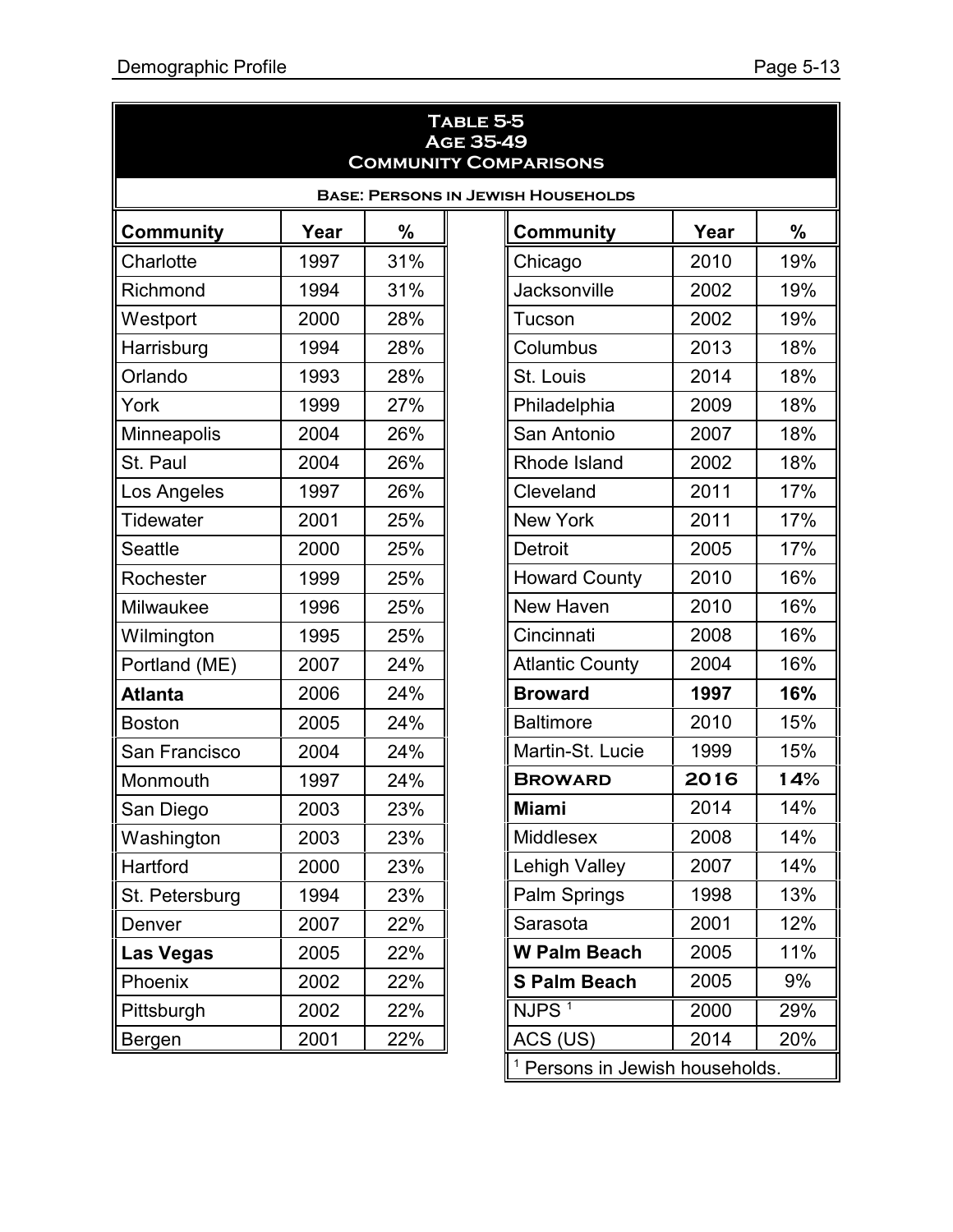| TABLE 5-6<br><b>AGE 50-64</b><br><b>COMMUNITY COMPARISONS</b> |      |     |                                            |      |     |  |  |  |  |
|---------------------------------------------------------------|------|-----|--------------------------------------------|------|-----|--|--|--|--|
| <b>BASE: PERSONS IN JEWISH HOUSEHOLDS</b>                     |      |     |                                            |      |     |  |  |  |  |
| <b>Community</b>                                              | Year | %   | <b>Community</b>                           | Year | %   |  |  |  |  |
| <b>Howard County</b>                                          | 2010 | 35% | Sarasota                                   | 2001 | 20% |  |  |  |  |
| <b>Lehigh Valley</b>                                          | 2007 | 30% | Rochester                                  | 1999 | 20% |  |  |  |  |
| Cleveland                                                     | 2011 | 28% | Palm Springs                               | 1998 | 20% |  |  |  |  |
| Cincinnati                                                    | 2008 | 28% | <b>Miami</b>                               | 2014 | 19% |  |  |  |  |
| <b>BROWARD</b>                                                | 2016 | 27% | Minneapolis                                | 2004 | 19% |  |  |  |  |
| Philadelphia                                                  | 2009 | 27% | Pittsburgh                                 | 2002 | 19% |  |  |  |  |
| San Antonio                                                   | 2007 | 27% | Bergen                                     | 2001 | 19% |  |  |  |  |
| New Haven                                                     | 2010 | 26% | Hartford                                   | 2000 | 19% |  |  |  |  |
| Denver                                                        | 2007 | 26% | Martin-St. Lucie                           | 1999 | 18% |  |  |  |  |
| <b>Atlantic County</b>                                        | 2004 | 26% | York                                       | 1999 | 18% |  |  |  |  |
| <b>Las Vegas</b>                                              | 2005 | 25% | Los Angeles                                | 1997 | 18% |  |  |  |  |
| Tucson                                                        | 2002 | 25% | <b>W Palm Beach</b>                        | 2005 | 17% |  |  |  |  |
| Portland (ME)                                                 | 2007 | 24% | St. Paul                                   | 2004 | 17% |  |  |  |  |
| <b>Atlanta</b>                                                | 2006 | 24% | Monmouth                                   | 1997 | 17% |  |  |  |  |
| Chicago                                                       | 2010 | 23% | <b>S Palm Beach</b>                        | 2005 | 16% |  |  |  |  |
| Jacksonville                                                  | 2002 | 23% | Westport                                   | 2000 | 16% |  |  |  |  |
| <b>Baltimore</b>                                              | 2010 | 22% | St. Petersburg                             | 1994 | 16% |  |  |  |  |
| <b>Detroit</b>                                                | 2005 | 22% | Milwaukee                                  | 1996 | 15% |  |  |  |  |
| San Francisco                                                 | 2004 | 22% | Harrisburg                                 | 1994 | 14% |  |  |  |  |
| Washington                                                    | 2003 | 22% | Orlando                                    | 1993 | 14% |  |  |  |  |
| Phoenix                                                       | 2002 | 22% | <b>Seattle</b>                             | 2000 | 13% |  |  |  |  |
| St. Louis                                                     | 2014 | 21% | Wilmington                                 | 1995 | 13% |  |  |  |  |
| Columbus                                                      | 2013 | 21% | <b>Broward</b>                             | 1997 | 12% |  |  |  |  |
| New York                                                      | 2011 | 21% | Charlotte                                  | 1997 | 12% |  |  |  |  |
| <b>Middlesex</b>                                              | 2008 | 21% | Richmond                                   | 1994 | 12% |  |  |  |  |
| <b>Boston</b>                                                 | 2005 | 21% | NJPS <sup>1</sup>                          | 2000 | 19% |  |  |  |  |
| Rhode Island                                                  | 2002 | 21% | ACS (US)                                   | 2014 | 20% |  |  |  |  |
| <b>Tidewater</b>                                              | 2001 | 21% | <sup>1</sup> Persons in Jewish households. |      |     |  |  |  |  |
| San Diego                                                     | 2003 | 20% |                                            |      |     |  |  |  |  |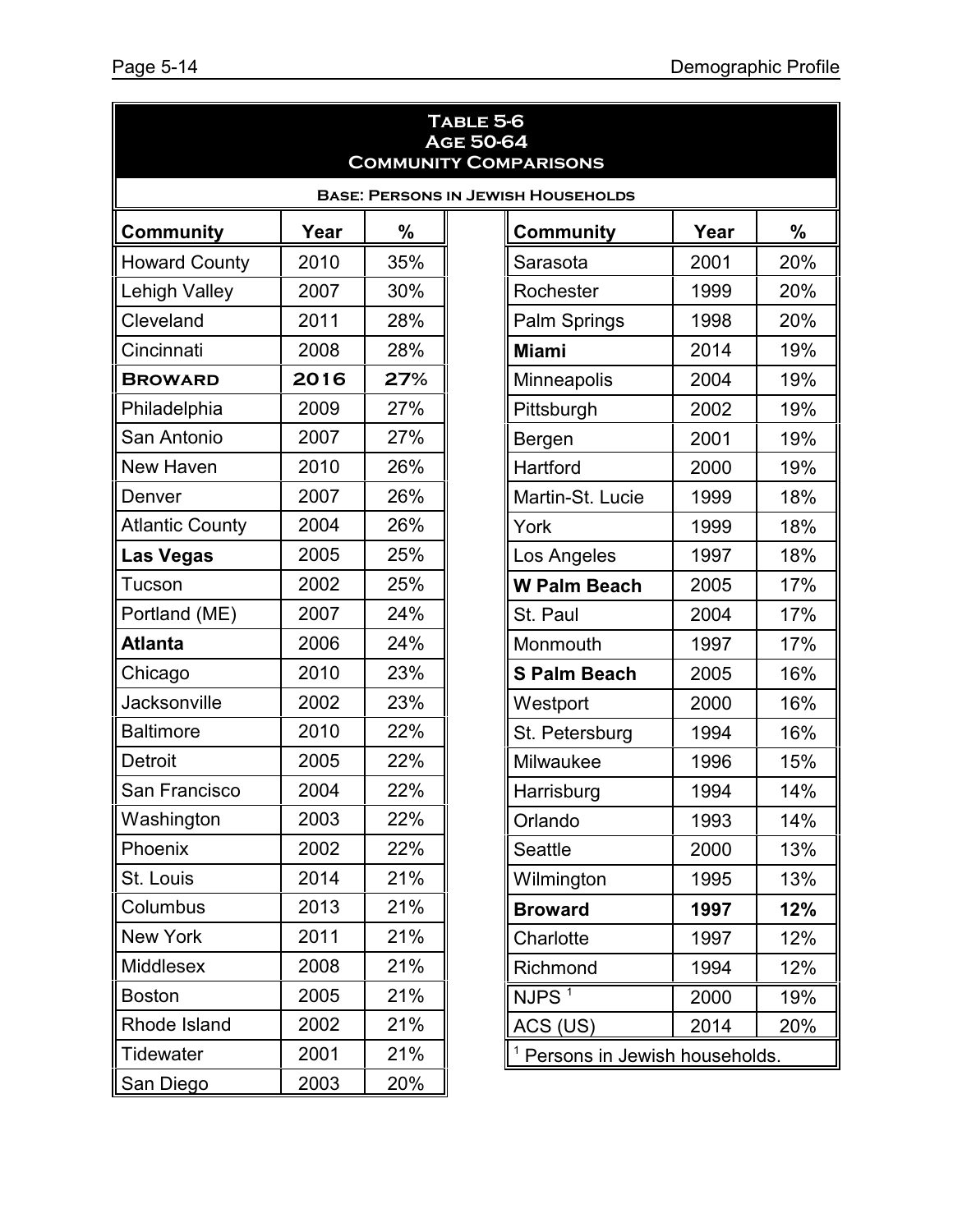| TABLE 5-7<br><b>AGE 65 AND OVER</b><br><b>COMMUNITY COMPARISONS</b> |      |     |  |                                            |      |               |  |  |
|---------------------------------------------------------------------|------|-----|--|--------------------------------------------|------|---------------|--|--|
| <b>BASE: PERSONS IN JEWISH HOUSEHOLDS</b>                           |      |     |  |                                            |      |               |  |  |
| <b>Community</b>                                                    | Year | %   |  | <b>Community</b>                           | Year | $\frac{0}{0}$ |  |  |
| <b>S Palm Beach</b>                                                 | 2005 | 62% |  | Minneapolis                                | 2004 | 18%           |  |  |
| <b>W Palm Beach</b>                                                 | 2005 | 57% |  | Pittsburgh                                 | 2002 | 18%           |  |  |
| Sarasota                                                            | 2001 | 53% |  | Bergen                                     | 2001 | 18%           |  |  |
| Martin-St. Lucie                                                    | 1999 | 48% |  | Philadelphia                               | 2009 | 17%           |  |  |
| Palm Springs                                                        | 1998 | 48% |  | Columbus                                   | 2013 | 16%           |  |  |
| <b>Broward</b>                                                      | 1997 | 46% |  | Portland (ME)                              | 2007 | 16%           |  |  |
| <b>Middlesex</b>                                                    | 2008 | 36% |  | St. Paul                                   | 2004 | 16%           |  |  |
| <b>Atlantic County</b>                                              | 2004 | 34% |  | York                                       | 1999 | 16%           |  |  |
| <b>Miami</b>                                                        | 2014 | 31% |  | <b>Howard County</b>                       | 2010 | 15%           |  |  |
| St. Petersburg                                                      | 1994 | 28% |  | San Diego                                  | 2003 | 15%           |  |  |
| <b>BROWARD</b>                                                      | 2016 | 27% |  | <b>Essex-Morris</b>                        | 1998 | 15%           |  |  |
| New Haven                                                           | 2010 | 27% |  | Wilmington                                 | 1995 | 15%           |  |  |
| <b>Las Vegas</b>                                                    | 2005 | 26% |  | Westport                                   | 2000 | 14%           |  |  |
| San Antonio                                                         | 2007 | 24% |  | Harrisburg                                 | 1994 | 13%           |  |  |
| <b>Detroit</b>                                                      | 2005 | 24% |  | Richmond                                   | 1994 | 13%           |  |  |
| <b>Lehigh Valley</b>                                                | 2007 | 23% |  | Denver                                     | 2007 | 12%           |  |  |
| Rhode Island                                                        | 2002 | 23% |  | <b>Boston</b>                              | 2005 | 12%           |  |  |
| Tucson                                                              | 2002 | 23% |  | San Francisco                              | 2004 | 12%           |  |  |
| Hartford                                                            | 2000 | 23% |  | Tidewater                                  | 2001 | 12%           |  |  |
| New York                                                            | 2011 | 20% |  | Orlando                                    | 1993 | 12%           |  |  |
| Jacksonville                                                        | 2002 | 20% |  | <b>Atlanta</b>                             | 2006 | 11%           |  |  |
| Phoenix                                                             | 2002 | 20% |  | Washington                                 | 2003 | 10%           |  |  |
| Rochester                                                           | 1999 | 20% |  | <b>Seattle</b>                             | 2000 | 9%            |  |  |
| Milwaukee                                                           | 1996 | 20% |  | Charlotte                                  | 1997 | 9%            |  |  |
| <b>Baltimore</b>                                                    | 2010 | 19% |  | <b>BASE: JEWS IN JEWISH HOUSEHOLDS</b>     |      |               |  |  |
| Cincinnati                                                          | 2008 | 19% |  | <b>Buffalo</b>                             | 1995 | 20%           |  |  |
| Los Angeles                                                         | 1997 | 19% |  | NJPS $1$                                   | 2000 | 16%           |  |  |
| Monmouth                                                            | 1997 | 19% |  | ACS (US)                                   | 2014 | 14%           |  |  |
| St. Louis                                                           | 2014 | 18% |  | <sup>1</sup> Persons in Jewish households. |      |               |  |  |
| Cleveland                                                           | 2011 | 18% |  |                                            |      |               |  |  |
| Chicago                                                             | 2010 | 18% |  |                                            |      |               |  |  |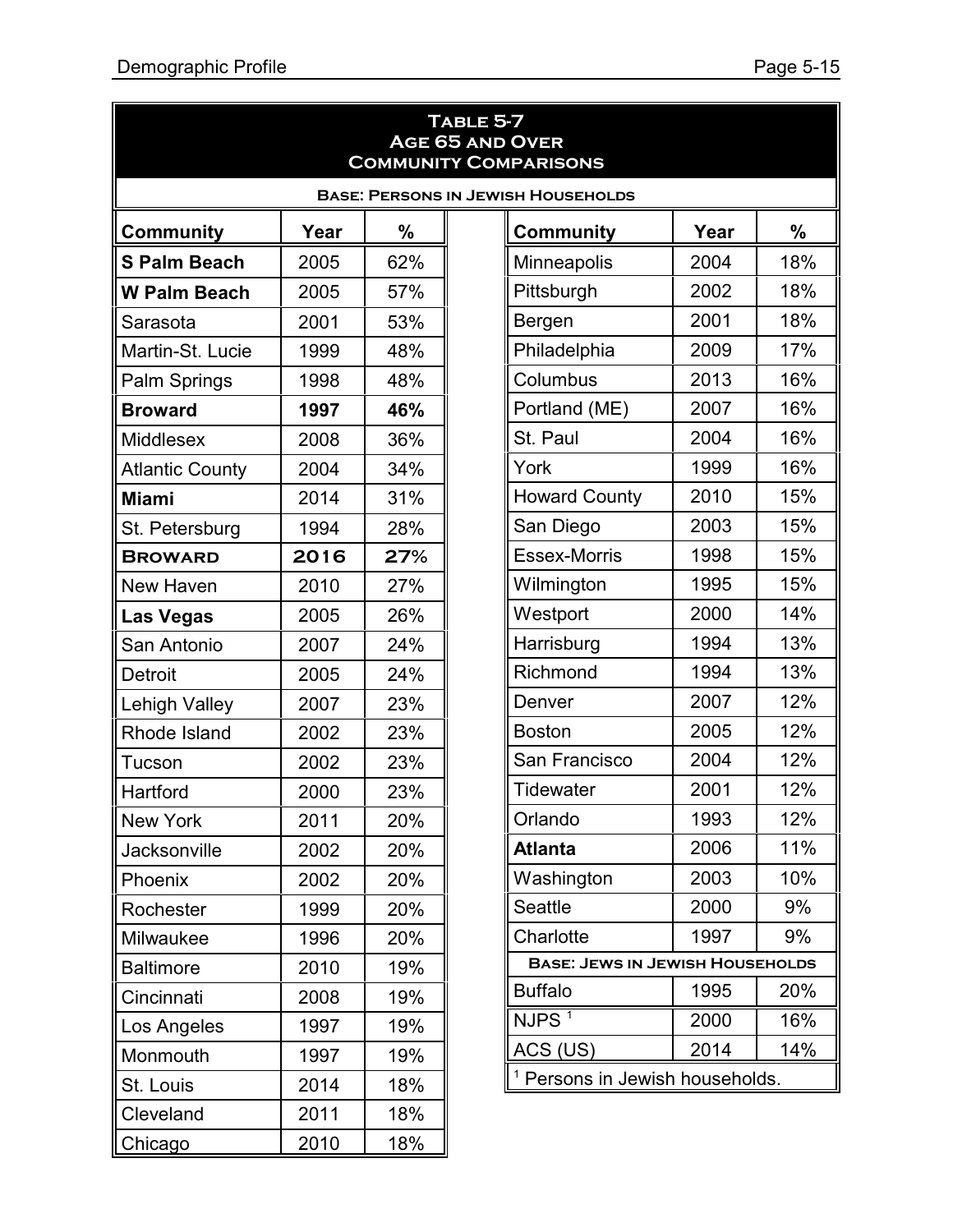|                        | TABLE 5-8<br><b>NUMBER OF PERSONS AGE 65 AND OVER</b><br><b>COMMUNITY COMPARISONS</b> |               |  |                                            |      |               |  |  |  |  |
|------------------------|---------------------------------------------------------------------------------------|---------------|--|--------------------------------------------|------|---------------|--|--|--|--|
|                        |                                                                                       |               |  | <b>BASE: PERSONS IN JEWISH HOUSEHOLDS</b>  |      |               |  |  |  |  |
| <b>Community</b>       | Year                                                                                  | <b>Number</b> |  | <b>Community</b>                           | Year | <b>Number</b> |  |  |  |  |
| <b>New York</b>        | 2011                                                                                  | 354,000       |  | Palm Springs                               | 1998 | 7,700         |  |  |  |  |
| <b>Broward</b>         | 1997                                                                                  | 123,471       |  | New Haven                                  | 2010 | 7,451         |  |  |  |  |
| Los Angeles            | 1997                                                                                  | 110,296       |  | Tucson                                     | 2002 | 6,549         |  |  |  |  |
| <b>S Palm Beach</b>    | 2005                                                                                  | 84,111        |  | Minneapolis                                | 2004 | 6,178         |  |  |  |  |
| <b>W Palm Beach</b>    | 2005                                                                                  | 78,391        |  | Cincinnati                                 | 2008 | 6,100         |  |  |  |  |
| Chicago                | 2010                                                                                  | 67,978        |  | Columbus                                   | 2013 | 5,772         |  |  |  |  |
| <b>BROWARD</b>         | 2016                                                                                  | 46,490        |  | Rochester                                  | 1999 | 5,179         |  |  |  |  |
| Philadelphia           | 2009                                                                                  | 42,200        |  | Rhode Island                               | 2002 | 5,175         |  |  |  |  |
| <b>Miami</b>           | 2014                                                                                  | 40,207        |  | Milwaukee                                  | 1996 | 5,055         |  |  |  |  |
| San Francisco          | 2004                                                                                  | 34,689        |  | Seattle                                    | 2000 | 4,645         |  |  |  |  |
| <b>Boston</b>          | 2005                                                                                  | 31,064        |  | Jacksonville                               | 2002 | 3,272         |  |  |  |  |
| Washington             | 2003                                                                                  | 26,779        |  | <b>Howard County</b>                       | 2010 | 3,080         |  |  |  |  |
| <b>Las Vegas</b>       | 2005                                                                                  | 22,784        |  | Orlando                                    | 1993 | 2,810         |  |  |  |  |
| Phoenix                | 2002                                                                                  | 21,380        |  | Martin-St. Lucie                           | 1999 | 2,796         |  |  |  |  |
| <b>Middlesex</b>       | 2008                                                                                  | 20,319        |  | San Antonio                                | 2007 | 2,666         |  |  |  |  |
| <b>Baltimore</b>       | 2010                                                                                  | 20,215        |  | Wilmington                                 | 1995 | 2,295         |  |  |  |  |
| Detroit                | 2005                                                                                  | 18,486        |  | <b>Lehigh Valley</b>                       | 2007 | 2,293         |  |  |  |  |
| Cleveland              | 2011                                                                                  | 17,400        |  | St. Paul                                   | 2004 | 2,104         |  |  |  |  |
| <b>Atlanta</b>         | 2006                                                                                  | 17,730        |  | Richmond                                   | 1994 | 2,051         |  |  |  |  |
| San Diego              | 2003                                                                                  | 17,700        |  | Westport                                   | 2000 | 1,836         |  |  |  |  |
| <b>Essex-Morris</b>    | 1998                                                                                  | 17,200        |  | Portland (ME)                              | 2007 | 1,834         |  |  |  |  |
| St. Louis              | 2014                                                                                  | 15,806        |  | <b>Tidewater</b>                           | 2001 | 1,669         |  |  |  |  |
| Denver                 | 2007                                                                                  | 14,500        |  | Harrisburg                                 | 1994 | 1,114         |  |  |  |  |
| Bergen                 | 2001                                                                                  | 14,274        |  | Charlotte                                  | 1997 | 979           |  |  |  |  |
| Monmouth               | 1997                                                                                  | 13,703        |  | York                                       | 1999 | 384           |  |  |  |  |
| Pittsburgh             | 2002                                                                                  | 9,593         |  | <b>BASE: JEWS IN JEWISH HOUSEHOLDS</b>     |      |               |  |  |  |  |
| Sarasota               | 2001                                                                                  | 9,188         |  | <b>Buffalo</b>                             | 1995 | 5,205         |  |  |  |  |
| Hartford               | 2000                                                                                  | 8,606         |  | NJPS <sup>1</sup>                          | 2000 | 1,072,000     |  |  |  |  |
| St. Petersburg         | 1994                                                                                  | 8,395         |  | <sup>1</sup> Persons in Jewish households. |      |               |  |  |  |  |
| <b>Atlantic County</b> | 2004                                                                                  | 7,846         |  |                                            |      |               |  |  |  |  |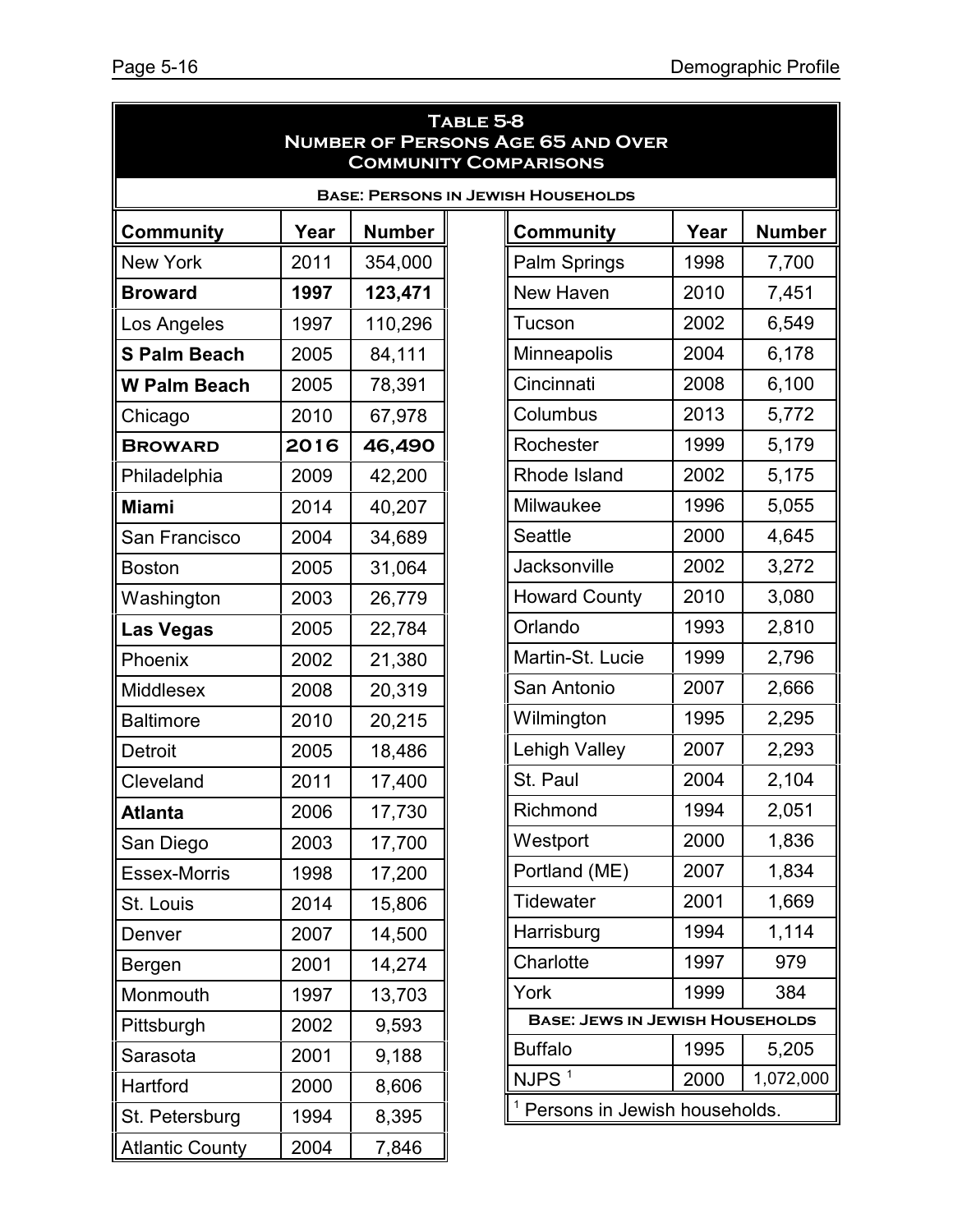| TABLE 5-9<br><b>AGE 75 AND OVER</b><br><b>COMMUNITY COMPARISONS</b> |      |     |  |                                            |      |               |  |  |
|---------------------------------------------------------------------|------|-----|--|--------------------------------------------|------|---------------|--|--|
| <b>BASE: PERSONS IN JEWISH HOUSEHOLDS</b>                           |      |     |  |                                            |      |               |  |  |
| <b>Community</b>                                                    | Year | %   |  | <b>Community</b>                           | Year | $\frac{0}{0}$ |  |  |
| <b>S Palm Beach</b>                                                 | 2005 | 40% |  | 2004<br>9%<br>Minneapolis                  |      |               |  |  |
| <b>W Palm Beach</b>                                                 | 2005 | 32% |  | York                                       | 1999 | 9%            |  |  |
| Sarasota                                                            | 2001 | 31% |  | Milwaukee                                  | 1996 | 9%            |  |  |
| <b>Broward</b>                                                      | 1997 | 29% |  | Portland (ME)                              | 2007 | 8%            |  |  |
| <b>Middlesex</b>                                                    | 2008 | 23% |  | San Diego                                  | 2003 | 8%            |  |  |
| Palm Springs                                                        | 1998 | 23% |  | Bergen                                     | 2001 | 8%            |  |  |
| Martin-St. Lucie                                                    | 1999 | 18% |  | Los Angeles                                | 1997 | 8%            |  |  |
| <b>Miami</b>                                                        | 2014 | 16% |  | Monmouth                                   | 1997 | 8%            |  |  |
| New Haven                                                           | 2010 | 16% |  | Columbus                                   | 2013 | 7%            |  |  |
| <b>Atlantic County</b>                                              | 2004 | 16% |  | 7%<br>Richmond<br>1994                     |      |               |  |  |
| <b>Detroit</b>                                                      | 2005 | 14% |  | 6%<br><b>Boston</b><br>2005                |      |               |  |  |
| <b>BROWARD</b>                                                      | 2016 | 13% |  | 6%<br><b>Tidewater</b><br>2001             |      |               |  |  |
| Rhode Island                                                        | 2002 | 13% |  | Westport<br>2000                           |      | 6%            |  |  |
| St. Petersburg                                                      | 1994 | 13% |  | Wilmington<br>1995                         |      | 6%            |  |  |
| <b>New York</b>                                                     | 2011 | 12% |  | Harrisburg                                 | 1994 | 6%            |  |  |
| Lehigh Valley                                                       | 2007 | 12% |  | Denver                                     | 2007 | 5%            |  |  |
| San Antonio                                                         | 2007 | 12% |  | <b>Atlanta</b>                             | 2006 | 5%            |  |  |
| Jacksonville                                                        | 2002 | 12% |  | San Francisco                              | 2004 | 5%            |  |  |
| Phoenix                                                             | 2002 | 12% |  | Washington                                 | 2003 | 5%            |  |  |
| Tucson                                                              | 2002 | 12% |  | <b>Essex-Morris</b>                        | 1998 | 5%            |  |  |
| Hartford                                                            | 2000 | 12% |  | <b>Howard County</b>                       | 2010 | 4%            |  |  |
| St. Louis                                                           | 2014 | 11% |  | Orlando                                    | 1993 | 4%            |  |  |
| <b>Las Vegas</b>                                                    | 2005 | 11% |  | <b>Seattle</b>                             | 2000 | 3%            |  |  |
| <b>Baltimore</b>                                                    | 2010 | 10% |  | Charlotte                                  | 1997 | 3%            |  |  |
| Cincinnati                                                          | 2008 | 10% |  | <b>BASE: JEWS IN JEWISH HOUSEHOLDS</b>     |      |               |  |  |
| St. Paul                                                            | 2004 | 10% |  | <b>Buffalo</b>                             | 1995 | 7%            |  |  |
| Pittsburgh                                                          | 2002 | 10% |  | NJPS <sup>1</sup>                          | 2000 | 8%            |  |  |
| Rochester                                                           | 1999 | 10% |  | ACS (US)                                   | 2014 | 6%            |  |  |
| Cleveland                                                           | 2011 | 9%  |  | <sup>1</sup> Persons in Jewish households. |      |               |  |  |
| Chicago                                                             | 2010 | 9%  |  |                                            |      |               |  |  |
| Philadelphia                                                        | 2009 | 9%  |  |                                            |      |               |  |  |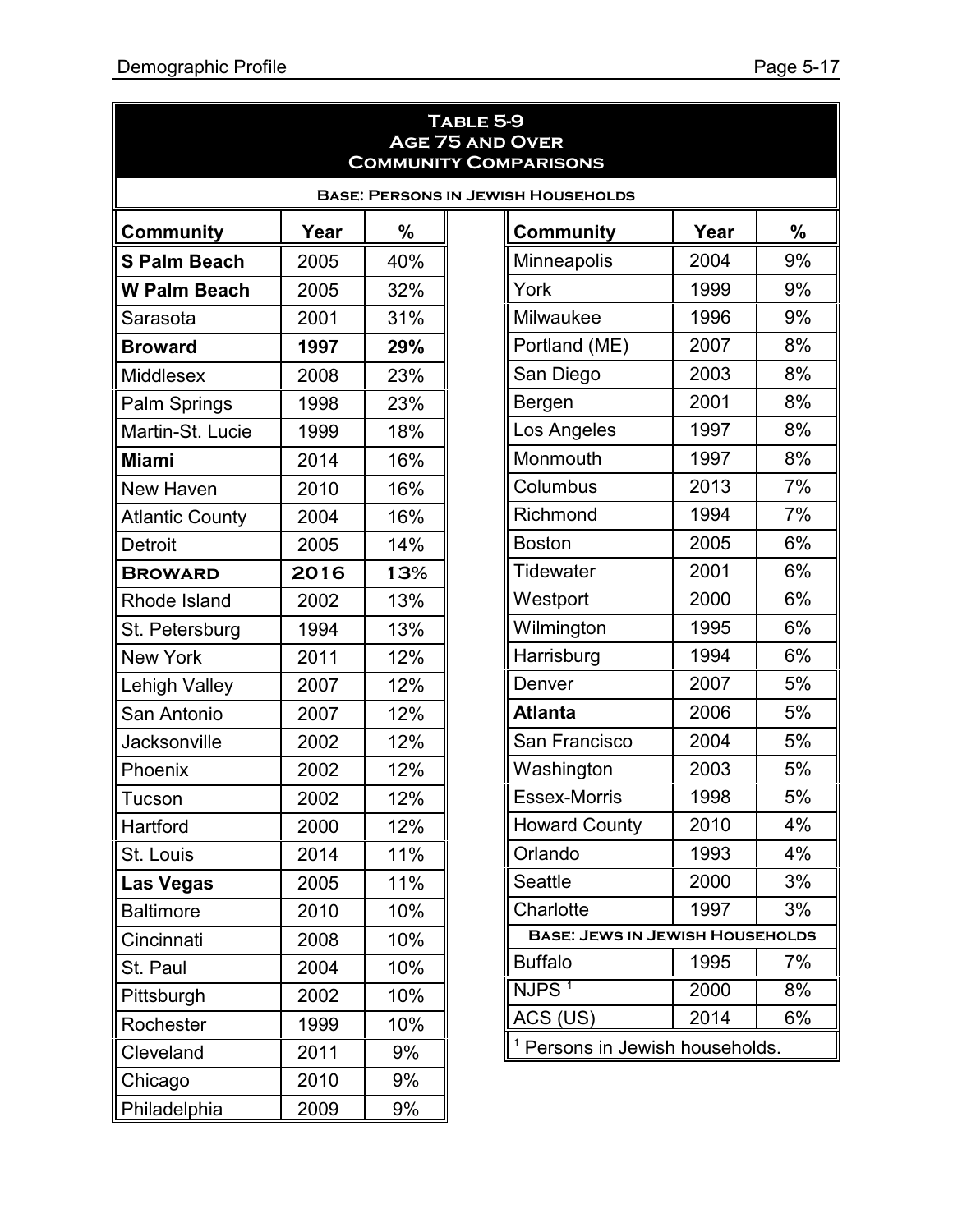| <b>TABLE 5-10</b><br><b>MEDIAN AGE</b><br><b>COMMUNITY COMPARISONS</b> |      |         |                                           |      |         |  |  |
|------------------------------------------------------------------------|------|---------|-------------------------------------------|------|---------|--|--|
|                                                                        |      |         | <b>BASE: PERSONS IN JEWISH HOUSEHOLDS</b> |      |         |  |  |
| <b>Community</b>                                                       | Year | Age $1$ | <b>Community</b>                          | Year | Age $1$ |  |  |
| <b>S Palm Beach</b>                                                    | 2005 | 70.9    | Los Angeles                               | 1997 | 42.5    |  |  |
| <b>W Palm Beach</b>                                                    | 2005 | 68.5    | Chicago                                   | 2010 | 42.4    |  |  |
| Sarasota                                                               | 2001 | 66.4    | Bergen                                    | 2001 | 42.3    |  |  |
| Martin-St. Lucie                                                       | 1999 | 64.3    | St. Paul                                  | 2004 | 42.2    |  |  |
| <b>Broward</b>                                                         | 1997 | 59.4    | Denver                                    | 2007 | 42.0    |  |  |
| <b>Atlantic County</b>                                                 | 2004 | 55.8    | Monmouth                                  | 1997 | 41.9    |  |  |
| Palm Springs                                                           | 1998 | 55.0    | Tidewater                                 | 2001 | 41.6    |  |  |
| <b>Middlesex</b>                                                       | 2008 | 54.9    | Milwaukee                                 | 1996 | 41.6    |  |  |
| <b>BROWARD</b>                                                         | 2016 | 53.1    | Pittsburgh                                | 2002 | 41.3    |  |  |
| New Haven                                                              | 2010 | 51.6    | St. Louis                                 | 2014 | 41.2    |  |  |
| Lehigh Valley                                                          | 2007 | 51.6    | <b>Baltimore</b>                          | 2010 | 41.1    |  |  |
| <b>Las Vegas</b>                                                       | 2005 | 50.4    | San Francisco                             | 2004 | 39.6    |  |  |
| San Antonio                                                            | 2007 | 50.2    | San Diego                                 | 2003 | 39.6    |  |  |
| <b>Howard County</b>                                                   | 2010 | 50.0    | <b>Boston</b>                             | 2005 | 39.0    |  |  |
| <b>Miami</b>                                                           | 2014 | 49.5    | Westport                                  | 2000 | 38.9    |  |  |
| Tucson                                                                 | 2002 | 49.1    | Washington                                | 2003 | 38.8    |  |  |
| Cincinnati                                                             | 2008 | 47.9    | Richmond                                  | 1994 | 38.7    |  |  |
| Cleveland                                                              | 2011 | 47.1    | Harrisburg                                | 1994 | 37.5    |  |  |
| Detroit                                                                | 2005 | 47.1    | Columbus                                  | 2013 | 37.4    |  |  |
| St. Petersburg                                                         | 1994 | 45.9    | Orlando                                   | 1993 | 37.2    |  |  |
| Jacksonville                                                           | 2002 | 45.6    | Wilmington                                | 1995 | 36.9    |  |  |
| Rhode Island                                                           | 2002 | 45.5    | Charlotte                                 | 1997 | 35.8    |  |  |
| Hartford                                                               | 2000 | 45.1    | Seattle                                   | 2000 | 33.5    |  |  |
| Philadelphia                                                           | 2009 | 45.0    | <b>BASE: JEWS IN JEWISH HOUSEHOLDS</b>    |      |         |  |  |
| Phoenix                                                                | 2002 | 44.6    | <b>Buffalo</b>                            | 1995 | 40.8    |  |  |
| Portland (ME)                                                          | 2007 | 44.1    | NJPS <sup>2</sup>                         | 2000 | 38.8    |  |  |
| Rochester                                                              | 1999 | 44.0    | ACS (US)                                  | 2014 | 37.4    |  |  |
| <b>Atlanta</b>                                                         | 2006 | 43.3    | Median age in years.                      |      |         |  |  |
| <b>New York</b>                                                        | 2011 | 42.8    | Persons in Jewish households.             |      |         |  |  |
| Minneapolis                                                            | 2004 | 42.7    |                                           |      |         |  |  |
| York                                                                   | 1999 | 42.5    |                                           |      |         |  |  |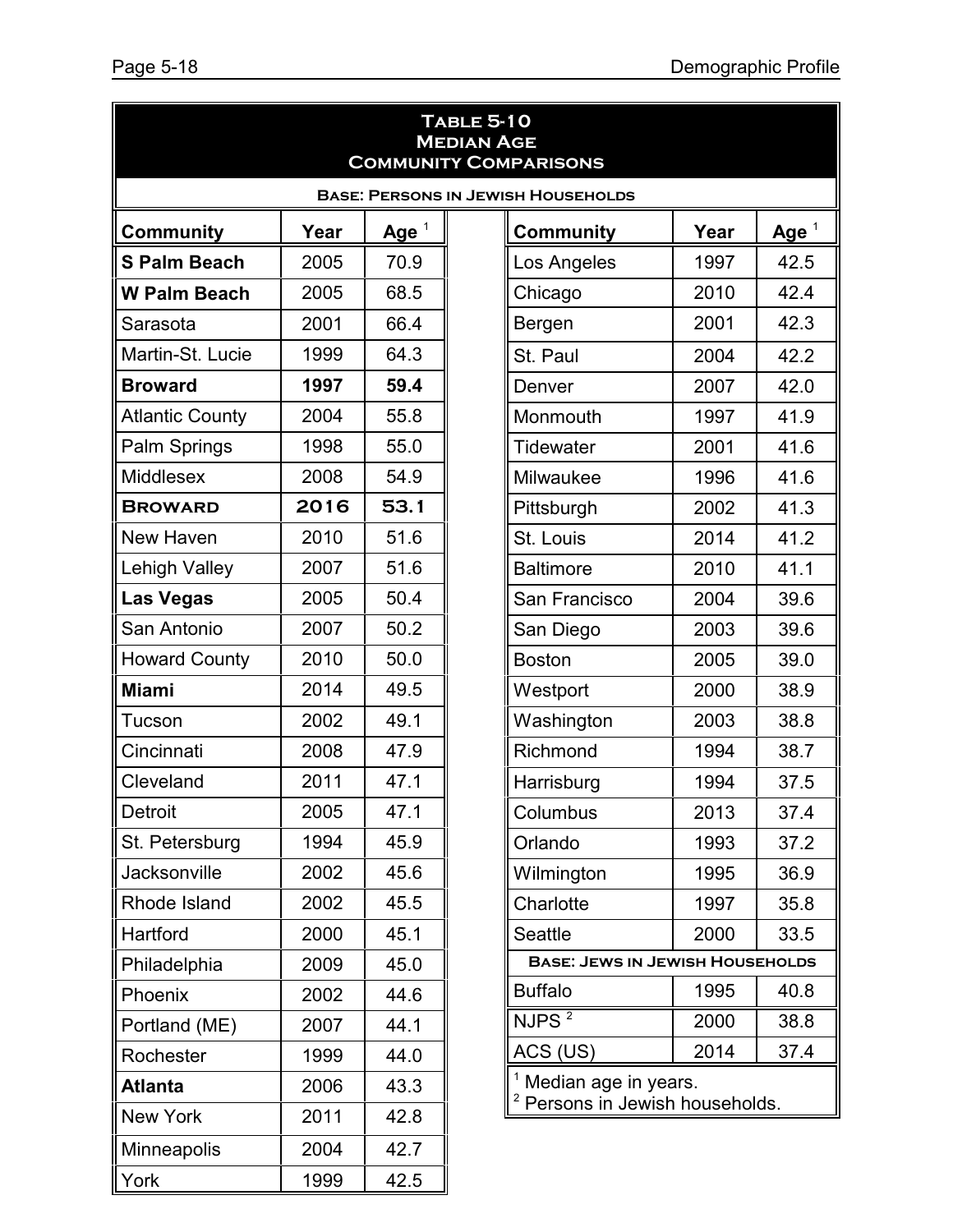| <b>TABLE 5-11</b><br><b>PERCENTAGE FEMALE</b><br><b>COMMUNITY COMPARISONS</b> |      |               |                      |                                        |      |               |  |
|-------------------------------------------------------------------------------|------|---------------|----------------------|----------------------------------------|------|---------------|--|
| <b>BASE: PERSONS IN JEWISH HOUSEHOLDS</b>                                     |      |               |                      |                                        |      |               |  |
| <b>Community</b>                                                              | Year | $\frac{0}{0}$ | <b>Community</b>     |                                        | Year | $\frac{0}{0}$ |  |
| <b>S Palm Beach</b>                                                           | 2005 | 56%           | <b>Lehigh Valley</b> |                                        | 2007 | 51%           |  |
| Philadelphia                                                                  | 2009 | 55%           | San Antonio          |                                        | 2007 | 51%           |  |
| <b>Broward</b>                                                                | 1997 | 55%           | <b>Atlanta</b>       |                                        | 2006 | 51%           |  |
| <b>W Palm Beach</b>                                                           | 2005 | 54%           | Minneapolis          |                                        | 2004 | 51%           |  |
| Sarasota                                                                      | 2001 | 54%           | Washington           |                                        | 2003 | 51%           |  |
| <b>Miami</b>                                                                  | 2014 | 53%           | Phoenix              |                                        | 2002 | 51%           |  |
| New Haven                                                                     | 2010 | 53%           | Pittsburgh           |                                        | 2002 | 51%           |  |
| <b>Middlesex</b>                                                              | 2008 | 53%           | Hartford             |                                        | 2000 | 51%           |  |
| <b>Detroit</b>                                                                | 2005 | 53%           | Westport             |                                        | 2000 | 51%           |  |
| <b>Las Vegas</b>                                                              | 2005 | 53%           | <b>Essex-Morris</b>  |                                        | 1998 | 51%           |  |
| <b>Atlantic County</b>                                                        | 2004 | 53%           | Harrisburg           |                                        | 1994 | 51%           |  |
| Tucson                                                                        | 2002 | 53%           | Orlando              | 1993                                   |      | 51%           |  |
| Rochester                                                                     | 1999 | 53%           |                      | 2016<br><b>BROWARD</b>                 |      | 50%           |  |
| York                                                                          | 1999 | 53%           | St. Louis            |                                        | 2014 | 50%           |  |
| Columbus                                                                      | 2013 | 52%           | <b>New York</b>      |                                        | 2011 | 50%           |  |
| Cleveland                                                                     | 2011 | 52%           | Chicago              |                                        | 2010 | 50%           |  |
| Denver                                                                        | 2007 | 52%           | <b>Howard County</b> |                                        | 2010 | 50%           |  |
| <b>Boston</b>                                                                 | 2005 | 52%           | Portland (ME)        |                                        | 2007 | 50%           |  |
| St. Paul                                                                      | 2004 | 52%           | Martin-St. Lucie     |                                        | 1999 | 50%           |  |
| Rhode Island                                                                  | 2002 | 52%           | Charlotte            |                                        | 1997 | 50%           |  |
| Bergen                                                                        | 2001 | 52%           | Monmouth             |                                        | 1997 | 50%           |  |
| Tidewater                                                                     | 2001 | 52%           | <b>Baltimore</b>     |                                        | 2010 | 49%           |  |
| Palm Springs                                                                  | 1998 | 52%           | San Diego            |                                        | 2003 | 49%           |  |
| Los Angeles                                                                   | 1997 | 52%           | Jacksonville         |                                        | 2002 | 49%           |  |
| Milwaukee                                                                     | 1996 | 52%           |                      | <b>BASE: JEWS IN JEWISH HOUSEHOLDS</b> |      |               |  |
| Wilmington                                                                    | 1995 | 52%           | Seattle              |                                        | 2000 | 53%           |  |
| Richmond                                                                      | 1994 | 52%           | <b>Buffalo</b>       |                                        | 1995 | 49%           |  |
| St. Petersburg                                                                | 1994 | 52%           | NJPS <sup>1</sup>    |                                        | 2000 | 51%           |  |
| Cincinnati                                                                    | 2008 | 51%           | ACS (US)             |                                        | 2014 | 51%           |  |

<sup>1</sup> Persons in Jewish households.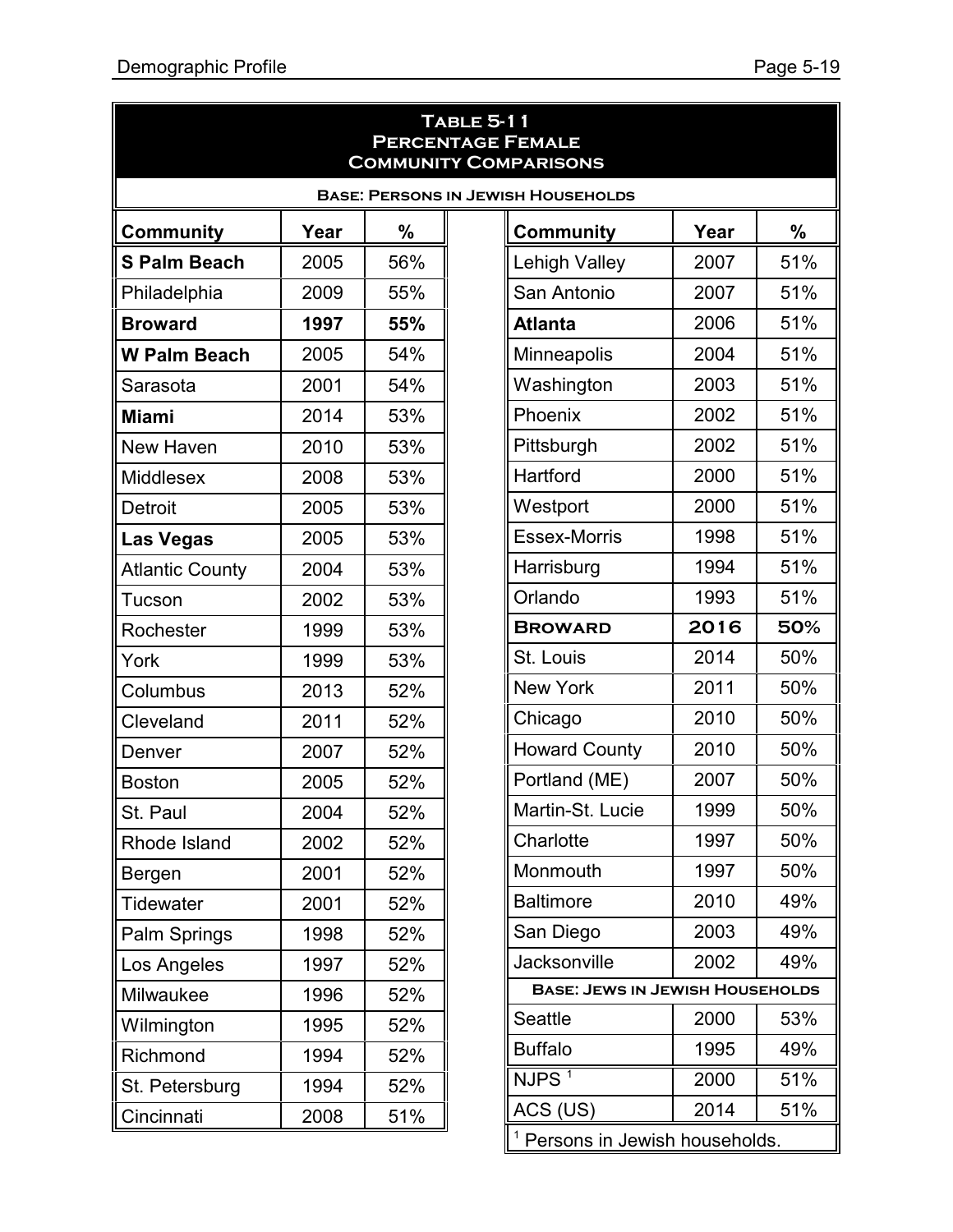# **Age Distribution of Jews**

T able 5-12, in contrast to Table 5-1, shows the age distribution of the 86% of persons<br>In Jewish households in Broward who are Jewish. (See the "Persons in Jewish **able 5-12**, in contrast to Table 5-1, shows the age distribution of the 86% of persons Households Who Are Jewish" section in Chapter 6 for a comparison of the percentage who are Jewish with other Jewish communities.) In addition, **Table 5-12** shows the number of Jews and the number of non-Jews in Jewish households in each age group and the percentage of each age group who are Jewish and non-Jewish.

**Table 5-12** shows that 15% (21,700 persons) of Jews in Jewish households are age 0-17; 15% (22,600 persons) are age 18-34; 14% (20,100 persons) are age 35-49; 27% (40,400 persons) are age 50-64; and 30% (44,200 persons) are age 65 and over, including 15% (22,300 persons) who are age 75 and over.

4,150 children age 0-5, 10,100 children age 6-12, and 7,450 children age 13-17 who are being raised Jewish or part Jewish live in Broward. In total, 21,700 children age 0-17 in Jewish households who are being raised Jewish or part Jewish live in Broward. Another 5,800 children age 0-17 in Jewish households (21% of all children age 0-17 who live in Jewish households) are not being raised Jewish. Part Jewish children are included in **Table 5-12** as Jewish. (See the "Religion of Children in Jewish Households" section in Chapter 6 for a discussion of the impact of intermarriage on the religion of children in Jewish households.)

79% of children age 0-17 in Jewish households are Jewish or part Jewish, including 74% of children age 0-5, 85% of children age 6-12, and 74% of children age 13-17.

The percentage of persons in Jewish households who are Jewish is highest for persons age 65 and over (96%). This reflects both the higher intermarriage rate among younger couples and the presence of children in younger intermarried households who are not being raised Jewish.

The median age for Jews in Jewish households is 55.4 years, compared to 41.1 years for non-Jews in Jewish households and 53.1 years for all persons in Jewish households.

**Community Comparisons**. Note that to be comparable with the data from other Jewish communities, **Tables 5-13** to **5-16** exclude part Jewish children and include children being raised Jewish only to be comparable to the other Jewish communities.

**Table 5-13** shows that the 3,400 children **age 0-5** being raised Jewish only compares to 11,000 children in Atlanta, 9,100 children in Miami, 33002 children in South Palm Beach, 2,550 in Las Vegas, and 2,500 children in West Palm Beach. The 3,400 children compares to 8,400 children in 1997.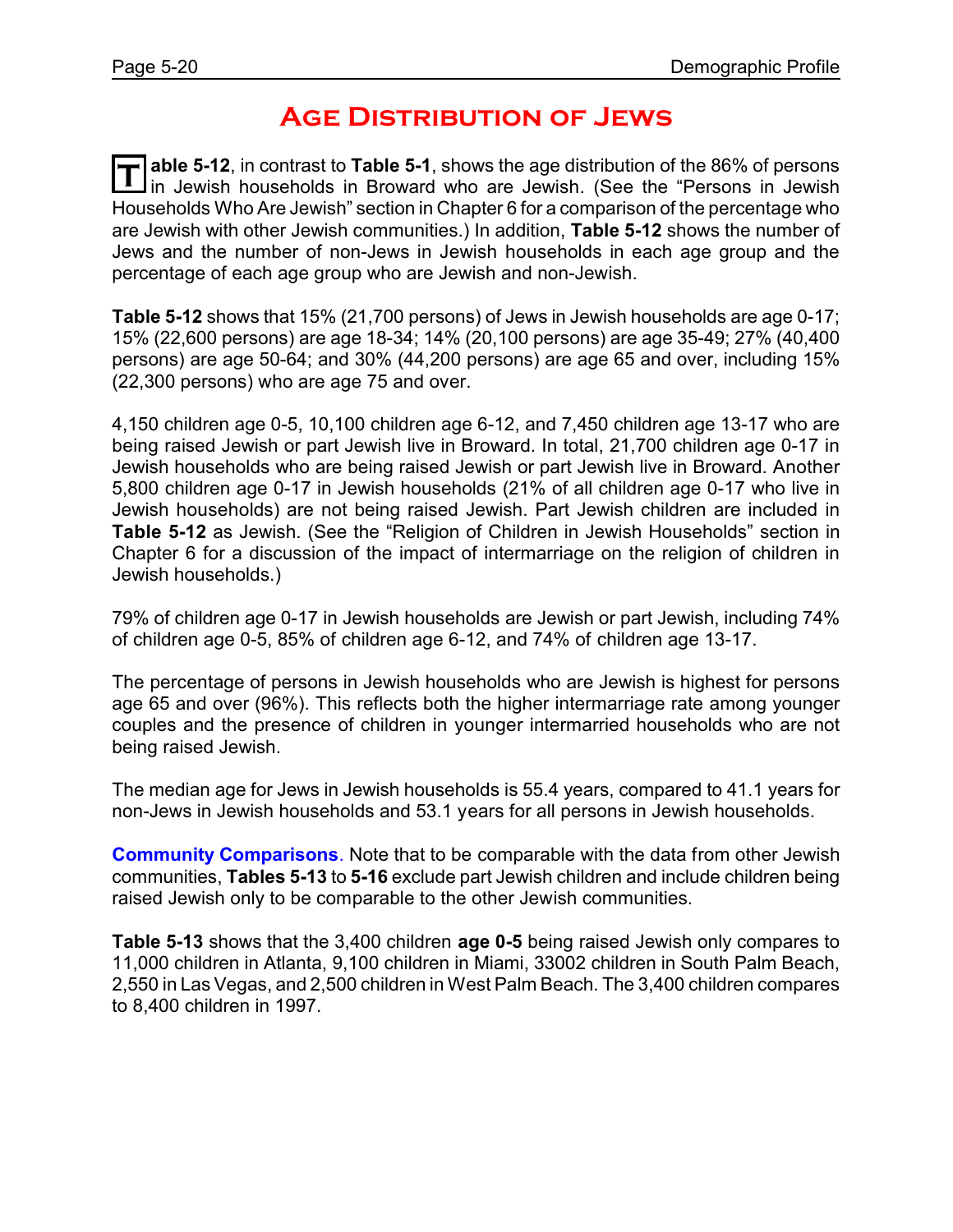**Table 5-14** shows that the 9,350 children **age 6-12** being raised Jewish only is the fifth highest of about 50 comparison Jewish communities and compares to 8,450 children in Atlanta, 7,45 in Miami, 4,300 children in South Palm Beach, 3,100 children in West Palm Beach, and 2,350 in Las Vegas. The 9,350 children compares to 12,700 children in 1997.

**Table 5-15** shows that the 6,000 Jewish children **age 13-17** being raised Jewish only is the sixth highest of about 50 comparison Jewish communities and compares to 8,650 children in Atlanta, 5,850 children in Miami, 3,400 children in South Palm Beach, 2,350 children in West Palm Beach and 1,500 children in Las Vegas. The 7,550 children compares to 8,900 children in 1997.

**Table 5-16** shows that the 18,700 children **age 0-17** being raised Jewish only is the eighth highest of about 50 comparison Jewish communities and compares to 28,100 children in Atlanta, 22,300 in Miami, 11,000 children in South Palm Beach, 7,900 children in West Palm Beach, and 6,400 children in Las Vegas. The 18,700 children compares to 30,000 children in 1997.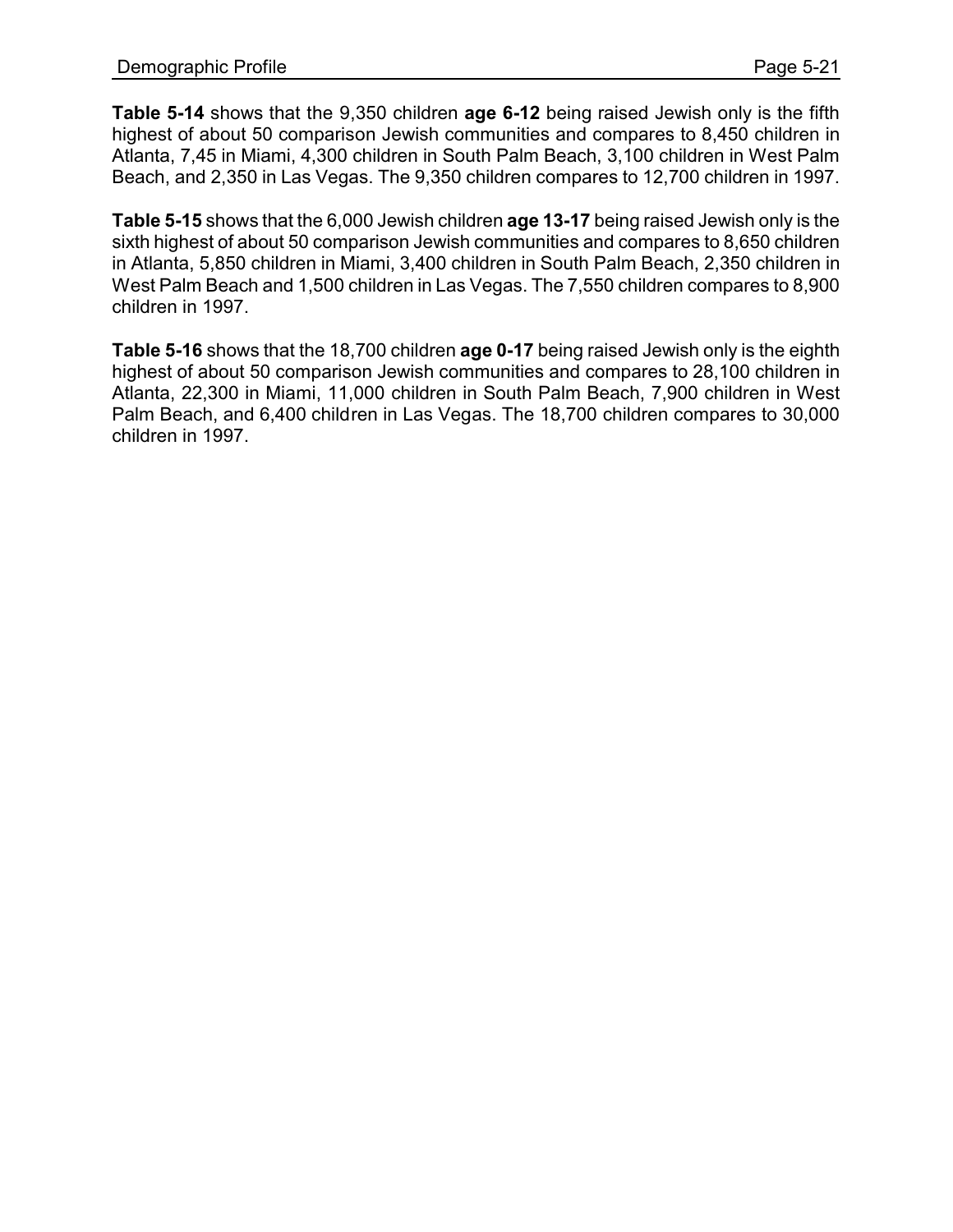| <b>TABLE 5-12</b><br>AGE DISTRIBUTION OF JEWS IN JEWISH HOUSEHOLDS <sup>*</sup> |                         |         |                                                  |         |                                                                |                     |  |  |
|---------------------------------------------------------------------------------|-------------------------|---------|--------------------------------------------------|---------|----------------------------------------------------------------|---------------------|--|--|
|                                                                                 |                         |         | <b>Number of Persons</b><br>in Jewish Households |         | Percentage of<br><b>Persons in Jewish</b><br><b>Households</b> |                     |  |  |
| <b>Age Group</b>                                                                | Percentage<br>of Jews * | Jews *  | Non-<br>All<br>Jews                              |         |                                                                | Non-<br><b>Jews</b> |  |  |
| $0 - 4$                                                                         | 2.1%                    | 3,127   | 1,148                                            | 4,275   | 73.1%                                                          | 26.9                |  |  |
| $5 - 9$                                                                         | 4.2                     | 6,254   | 1,109                                            | 7,363   | 84.9%                                                          | 15.1                |  |  |
| $10 - 14$                                                                       | 5.3                     | 7,892   | 1,671                                            | 9,563   | 82.5%                                                          | 17.5                |  |  |
| $15 - 19$                                                                       | 5.7                     | 8,487   | 2,591                                            | 11,078  | 76.6%                                                          | 23.4                |  |  |
| $20 - 24$                                                                       | 6.3                     | 9,381   | 1,595                                            | 10,976  | 85.5%                                                          | 14.5                |  |  |
| $25 - 29$                                                                       | 3.3                     | 4,914   | 1,743                                            | 6,657   | 73.8%                                                          | 26.2                |  |  |
| $30 - 34$                                                                       | 2.7                     | 4,020   | 2,234                                            | 6,254   | 64.3%                                                          | 35.7                |  |  |
| $35 - 39$                                                                       | 3.3                     | 4,914   | 932                                              | 5,846   | 84.1%                                                          | 15.9                |  |  |
| $40 - 44$                                                                       | 3.2                     | 4,765   | 2,320                                            | 7,085   | 67.3%                                                          | 32.7                |  |  |
| $45 - 49$                                                                       | 7.0                     | 10,423  | 1,490                                            | 11,913  | 87.5%                                                          | 12.5                |  |  |
| $50 - 54$                                                                       | 6.1                     | 9,083   | 1,125                                            | 10,208  | 89.0%                                                          | 11.0                |  |  |
| $55 - 59$                                                                       | 9.3                     | 13,848  | 2,730                                            | 16,578  | 83.5%                                                          | 16.5                |  |  |
| $60 - 64$                                                                       | 11.7                    | 17,421  | 2,283                                            | 19,704  | 88.4%                                                          | 11.6                |  |  |
| $65 - 69$                                                                       | 6.9                     | 10,274  | 1,219                                            | 11,493  | 89.4%                                                          | 10.6                |  |  |
| ∥70 - 74                                                                        | 7.8                     | 11,614  | 449                                              | 12,063  | 96.3%                                                          | 3.7                 |  |  |
| $75 - 79$                                                                       | 3.4                     | 5,063   | 77                                               | 5,140   | 98.5%                                                          | 1.5                 |  |  |
| $80 - 84$                                                                       | 5.3                     | 7,892   | 312                                              | 8,204   | 96.2%                                                          | 3.8                 |  |  |
| $85 - 89$                                                                       | 3.9                     | 5,807   | (8)                                              | 5,799   | 100.1%                                                         | (0.1)               |  |  |
| 90 and over                                                                     | 2.4                     | 3,574   | (5)                                              | 3,569   | 100.1%                                                         | (0.1)               |  |  |
| Total                                                                           | 100.0%                  | 148,900 | 25,100                                           | 174,000 | 85.6%                                                          | 14.4                |  |  |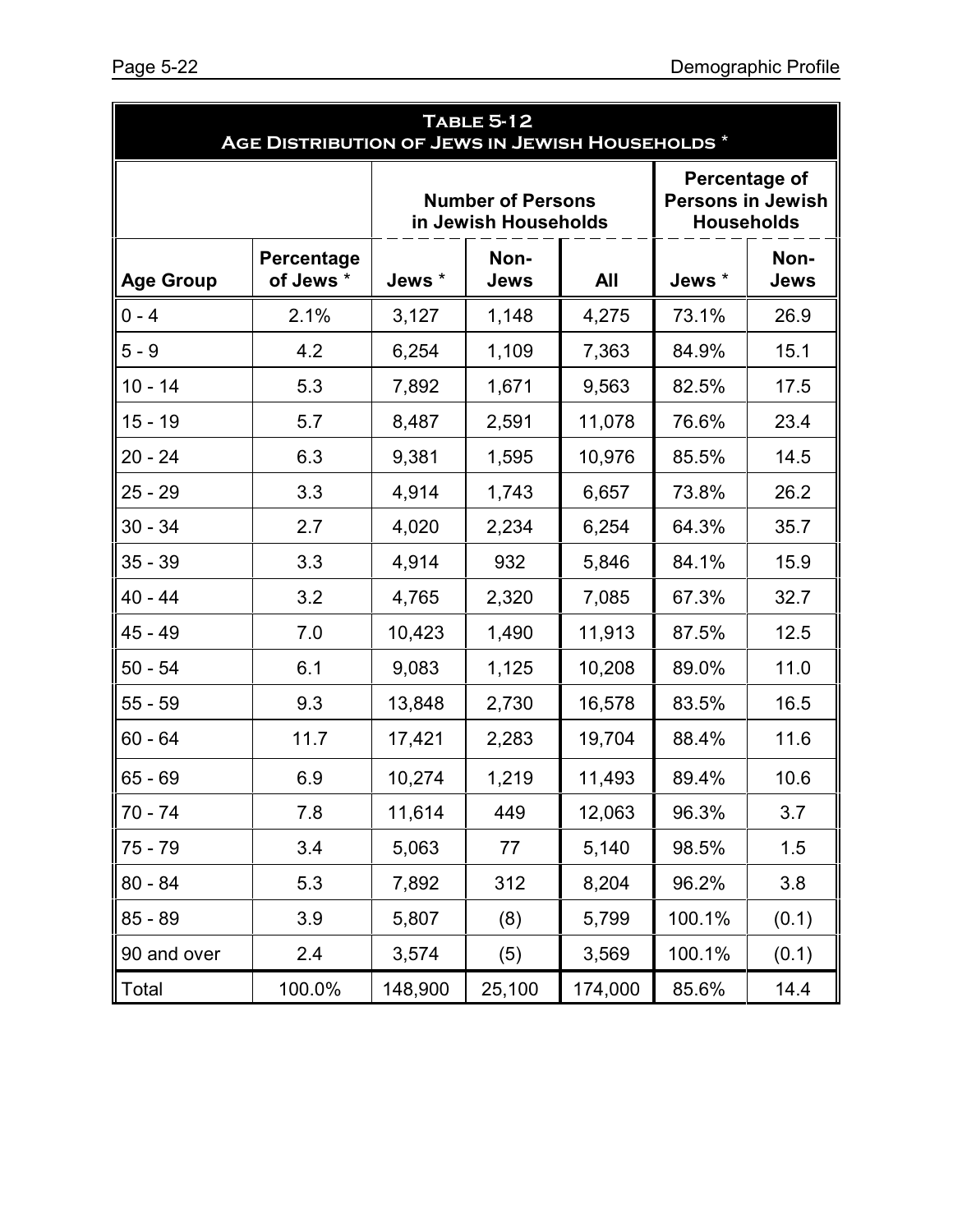| <b>TABLE 5-12</b><br>AGE DISTRIBUTION OF JEWS IN JEWISH HOUSEHOLDS <sup>*</sup>                                     |                                    |                                             |                                                  |         |        |                                                                |  |
|---------------------------------------------------------------------------------------------------------------------|------------------------------------|---------------------------------------------|--------------------------------------------------|---------|--------|----------------------------------------------------------------|--|
|                                                                                                                     |                                    |                                             | <b>Number of Persons</b><br>in Jewish Households |         |        | Percentage of<br><b>Persons in Jewish</b><br><b>Households</b> |  |
| <b>Age Group</b>                                                                                                    | Percentage<br>of Jews <sup>*</sup> | Non-<br>Jews *<br><b>Jews</b><br><b>All</b> |                                                  |         | Jews * | Non-<br><b>Jews</b>                                            |  |
|                                                                                                                     |                                    |                                             | <b>ALTERNATIVE AGE CATEGORIES</b>                |         |        |                                                                |  |
| $0 - 5$                                                                                                             | 2.8%                               | 4,169                                       | 1,441                                            | 5,610   | 74.3%  | 25.7                                                           |  |
| $6 - 12$                                                                                                            | 6.8                                | 10,125                                      | 1,735                                            | 11,860  | 85.4%  | 14.6                                                           |  |
| $13 - 17$                                                                                                           | 5.0                                | 7,445                                       | 2,606                                            | 10,051  | 74.1%  | 25.9                                                           |  |
| $18 - 24$                                                                                                           | 9.1                                | 13,550                                      | 2,184                                            | 15,734  | 86.1%  | 13.9                                                           |  |
| $25 - 34$                                                                                                           | 6.1                                | 9,083                                       | 3,828                                            | 12,911  | 70.4%  | 29.7                                                           |  |
| 35 - 44                                                                                                             | 6.5                                | 9,679                                       | 3,253                                            | 12,931  | 74.8%  | 25.2                                                           |  |
| 45 - 54                                                                                                             | 13.1                               | 19,506                                      | 2,615                                            | 22,121  | 88.2%  | 11.8                                                           |  |
| $55 - 64$                                                                                                           | 21.0                               | 31,269                                      | 5,013                                            | 36,282  | 86.2%  | 13.8                                                           |  |
| 65 - 74                                                                                                             | 14.7                               | 21,888                                      | 1,668                                            | 23,556  | 92.9%  | 7.1                                                            |  |
| 75 - 84                                                                                                             | 8.7                                | 12,954                                      | 391                                              | 13,345  | 97.1%  | 2.9                                                            |  |
| 85 and over                                                                                                         | 6.3                                | 9,381                                       | (13)                                             | 9,368   | 100.1% | (0.1)                                                          |  |
| Total                                                                                                               | 100.0%                             | 148,900                                     | 25,100                                           | 174,000 | 85.6%  | 14.4                                                           |  |
|                                                                                                                     |                                    |                                             | <b>CUMULATIVE AGE CATEGORIES</b>                 |         |        |                                                                |  |
| $0 - 17$                                                                                                            | 14.6%                              | 21,739                                      | 5,782                                            | 27,521  | 79.0%  | 21.0                                                           |  |
| 18 and over                                                                                                         | 85.4%                              | 127,161                                     | 19,318                                           | 146,479 | 86.8%  | 13.2                                                           |  |
| $18 - 34$                                                                                                           | 15.2%                              | 22,633                                      | 6,012                                            | 28,645  | 79.0%  | 21.0                                                           |  |
| $35 - 49$                                                                                                           | 13.5%                              | 20,102                                      | 4,743                                            | 24,844  | 80.9%  | 19.1                                                           |  |
| $50 - 64$                                                                                                           | 27.1%                              | 40,352                                      | 6,138                                            | 46,490  | 86.8%  | 13.2                                                           |  |
| 65 and over                                                                                                         | 29.7%                              | 44,223                                      | 2,046                                            | 46,269  | 95.6%  | 4.4                                                            |  |
| 75 and over                                                                                                         | 15.0%                              | 22,335                                      | 378                                              | 22,713  | 98.3%  | 1.7                                                            |  |
| Median Age (in years)                                                                                               |                                    | 55.4                                        | 41.1                                             | 52.9    |        |                                                                |  |
| * In this table, "Jews" include persons who are "part Jewish." Tables 5-13 to 5-16 exclude<br>part Jewish children. |                                    |                                             |                                                  |         |        |                                                                |  |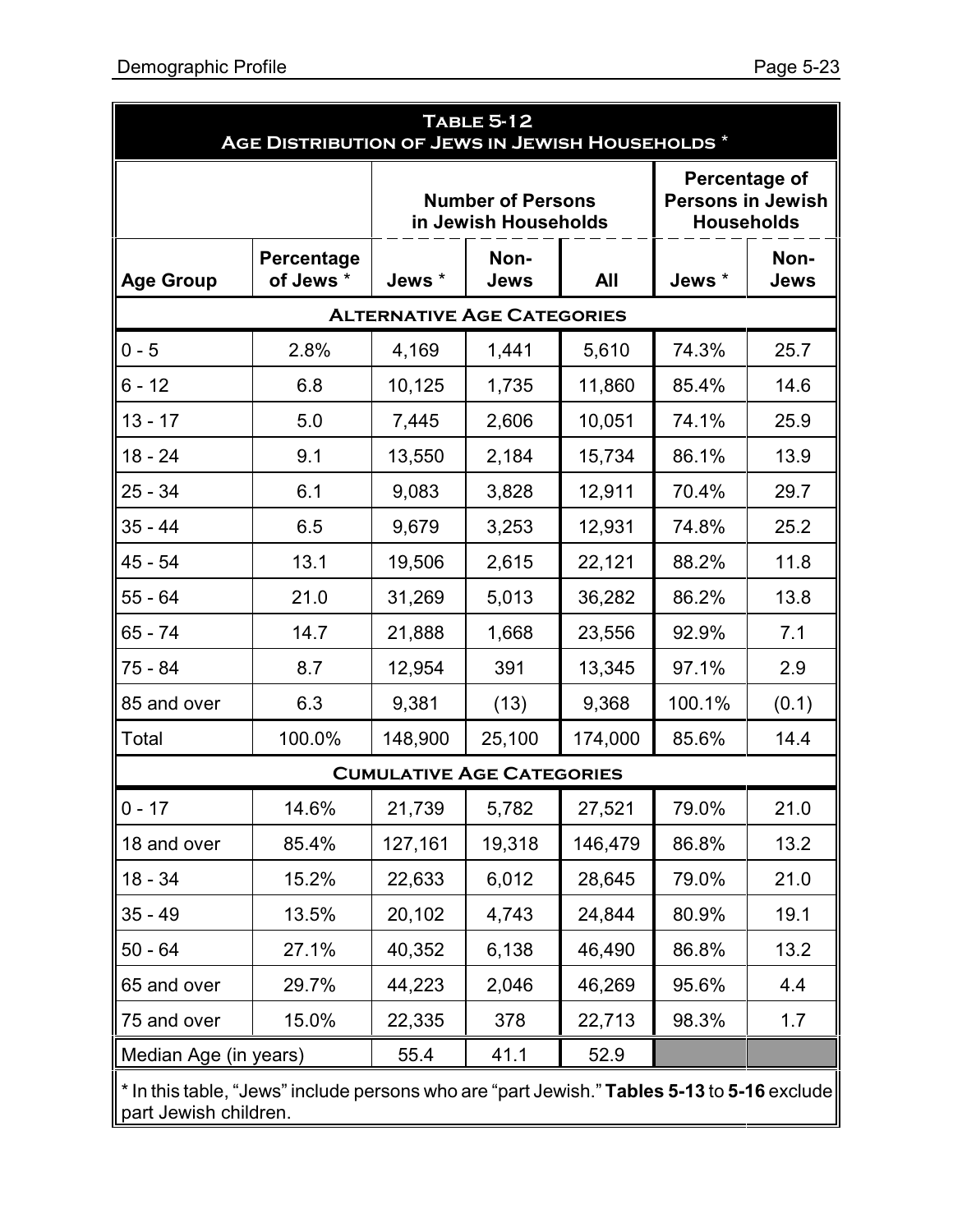| <b>TABLE 5-13</b><br><b>NUMBER OF JEWISH CHILDREN AGE 0-5 BEING RAISED JEWISH</b><br><b>COMMUNITY COMPARISONS</b> |      |               |  |                                     |      |               |  |  |
|-------------------------------------------------------------------------------------------------------------------|------|---------------|--|-------------------------------------|------|---------------|--|--|
| Community                                                                                                         | Year | <b>Number</b> |  | <b>Community</b>                    | Year | <b>Number</b> |  |  |
| <b>New York</b>                                                                                                   | 2011 | 107,274       |  | Westport                            | 2000 | 1,179         |  |  |
| Chicago                                                                                                           | 2010 | 19,842        |  | Rochester                           | 1999 | 1,167         |  |  |
| Washington                                                                                                        | 2003 | 15,050        |  | Rhode Island                        | 2002 | 1,159         |  |  |
| Atlanta                                                                                                           | 2006 | 11,013        |  | St. Petersburg                      | 1994 | 1,143         |  |  |
| Miami                                                                                                             | 2014 | 9,053         |  | New Haven                           | 2010 | 1,127         |  |  |
| <b>Broward</b>                                                                                                    | 1997 | 8,400         |  | Wilmington                          | 1995 | 950           |  |  |
| Philadelphia                                                                                                      | 2009 | 7,982         |  | Jacksonville                        | 2002 | 903           |  |  |
| <b>Baltimore</b>                                                                                                  | 2010 | 6,163         |  | Tucson                              | 2002 | 847           |  |  |
| Bergen                                                                                                            | 2001 | 5,220         |  | Richmond                            | 1994 | 827           |  |  |
| Phoenix                                                                                                           | 2002 | 4,837         |  | Charlotte                           | 1997 | 815           |  |  |
| San Diego                                                                                                         | 2003 | 4,257         |  | <b>Atlantic County</b>              | 2004 | 748           |  |  |
| Cleveland                                                                                                         | 2011 | 4,200         |  | Columbus                            | 2013 | 723           |  |  |
| Detroit                                                                                                           | 2005 | 4,076         |  | St. Paul                            | 2004 | 719           |  |  |
| Denver                                                                                                            | 2007 | 4,056         |  | Harrisburg                          | 1994 | 685           |  |  |
| Monmouth                                                                                                          | 1997 | 3,934         |  | Portland (ME)                       | 2007 | 576           |  |  |
| <b>BROWARD</b>                                                                                                    | 2016 | 3,376         |  | <b>Tidewater</b>                    | 2001 | 556           |  |  |
| <b>S Palm Beach</b>                                                                                               | 2005 | 3,272         |  | Sarasota                            | 2001 | 496           |  |  |
| <b>Las Vegas</b>                                                                                                  | 2005 | 2,565         |  | San Antonio                         | 2007 | 428           |  |  |
| Middlesex                                                                                                         | 2008 | 2,496         |  | <b>Howard County</b>                | 2010 | 421           |  |  |
| <b>W Palm Beach</b>                                                                                               | 2005 | 2,472         |  | Lehigh Valley                       | 2007 | 312           |  |  |
| Minneapolis                                                                                                       | 2004 | 2,183         |  | Martin-St. Lucie                    | 1999 | 130           |  |  |
| Hartford                                                                                                          | 2000 | 2,118         |  | York                                | 1999 | 76            |  |  |
| St. Louis                                                                                                         | 2014 | 2,000         |  | Los Angeles *                       | 1997 | 27,115        |  |  |
| Pittsburgh                                                                                                        | 2002 | 1,763         |  | Seattle *                           | 2000 | 3,700         |  |  |
| Cincinnati                                                                                                        | 2008 | 1,360         |  | Buffalo <sup>*</sup>                | 1995 | 1,570         |  |  |
| Milwaukee                                                                                                         | 1996 | 1,278         |  | * May include children who are part |      |               |  |  |
| Orlando                                                                                                           | 1993 | 1,185         |  | Jewish.                             |      |               |  |  |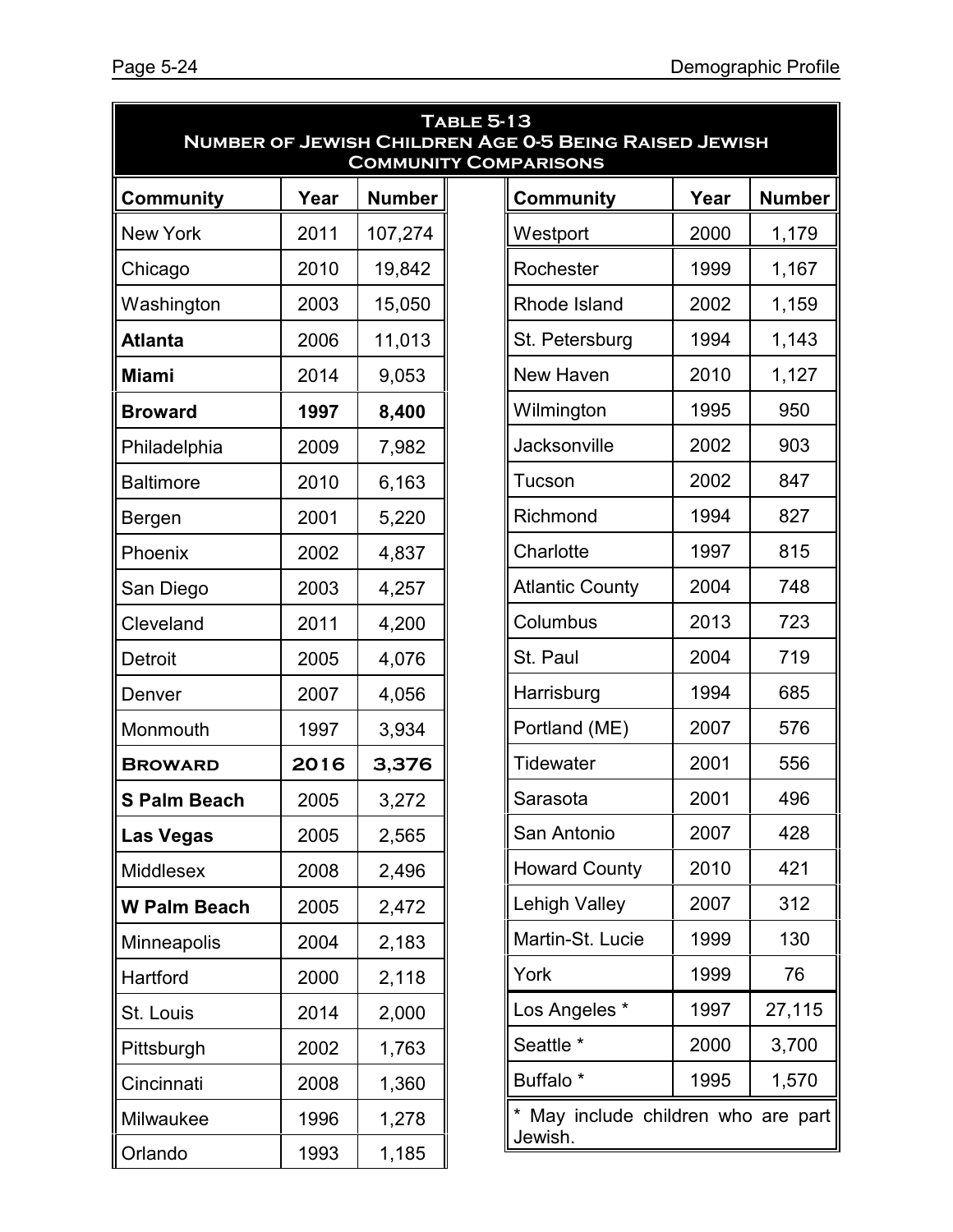| <b>TABLE 5-14</b><br>NUMBER OF JEWISH CHILDREN AGE 6-12 BEING RAISED JEWISH<br><b>COMMUNITY COMPARISONS</b> |      |               |  |                                     |      |               |  |
|-------------------------------------------------------------------------------------------------------------|------|---------------|--|-------------------------------------|------|---------------|--|
| <b>Community</b>                                                                                            | Year | <b>Number</b> |  | <b>Community</b>                    | Year | <b>Number</b> |  |
| <b>New York</b>                                                                                             | 2011 | 125,799       |  | Westport                            | 2000 | 1,660         |  |
| Chicago                                                                                                     | 2010 | 23,344        |  | New Haven                           | 2010 | 1,518         |  |
| Washington                                                                                                  | 2003 | 17,630        |  | Orlando                             | 1993 | 1,424         |  |
| Philadelphia                                                                                                | 2009 | 13,830        |  | Tucson                              | 2002 | 1,204         |  |
| <b>Broward</b>                                                                                              | 1997 | 12,720        |  | Rhode Island                        | 2002 | 1,196         |  |
| <b>BROWARD</b>                                                                                              | 2016 | 9,342         |  | <b>Howard County</b>                | 2010 | 1,144         |  |
| Bergen                                                                                                      | 2001 | 8,795         |  | Richmond                            | 1994 | 1,141         |  |
| <b>Atlanta</b>                                                                                              | 2006 | 8,449         |  | Wilmington                          | 1995 | 1,092         |  |
| <b>Miami</b>                                                                                                | 2014 | 7,440         |  | <b>Atlantic County</b>              | 2004 | 1,072         |  |
| <b>Baltimore</b>                                                                                            | 2010 | 7,256         |  | Tidewater                           | 2001 | 1,036         |  |
| Monmouth                                                                                                    | 1997 | 7,081         |  | St. Paul                            | 2004 | 959           |  |
| Detroit                                                                                                     | 2005 | 6,864         |  | Columbus                            | 2013 | 926           |  |
| Cleveland                                                                                                   | 2011 | 6,600         |  | Jacksonville                        | 2002 | 826           |  |
| Denver                                                                                                      | 2007 | 5,800         |  | San Antonio                         | 2007 | 783           |  |
| San Diego                                                                                                   | 2003 | 5,180         |  | Portland (ME)                       | 2007 | 777           |  |
| St. Louis                                                                                                   | 2014 | 4,400         |  | Harrisburg                          | 1994 | 758           |  |
| <b>S Palm Beach</b>                                                                                         | 2005 | 4,319         |  | Charlotte                           | 1997 | 660           |  |
| Phoenix                                                                                                     | 2002 | 4,050         |  | Sarasota                            | 2001 | 558           |  |
| <b>Middlesex</b>                                                                                            | 2008 | 3,432         |  | <b>Lehigh Valley</b>                | 2007 | 504           |  |
| Pittsburgh                                                                                                  | 2002 | 3,401         |  | Martin-St. Lucie                    | 1999 | 240           |  |
| W Palm Beach                                                                                                | 2005 | 3,090         |  | York                                | 1999 | 209           |  |
| Hartford                                                                                                    | 2000 | 3,030         |  | Los Angeles *                       | 1997 | 38,735        |  |
| Las Vegas                                                                                                   | 2005 | 2,363         |  | Seattle *                           | 2000 | 3,100         |  |
| <b>Minneapolis</b>                                                                                          | 2004 | 2,270         |  | Buffalo <sup>*</sup>                | 1995 | 2,239         |  |
| St. Petersburg                                                                                              | 1994 | 2,167         |  | * May include children who are part |      |               |  |
| Rochester                                                                                                   | 1999 | 2,001         |  | Jewish.                             |      |               |  |
| Cincinnati                                                                                                  | 2008 | 1,970         |  |                                     |      |               |  |
| Milwaukee                                                                                                   | 1996 | 1,949         |  |                                     |      |               |  |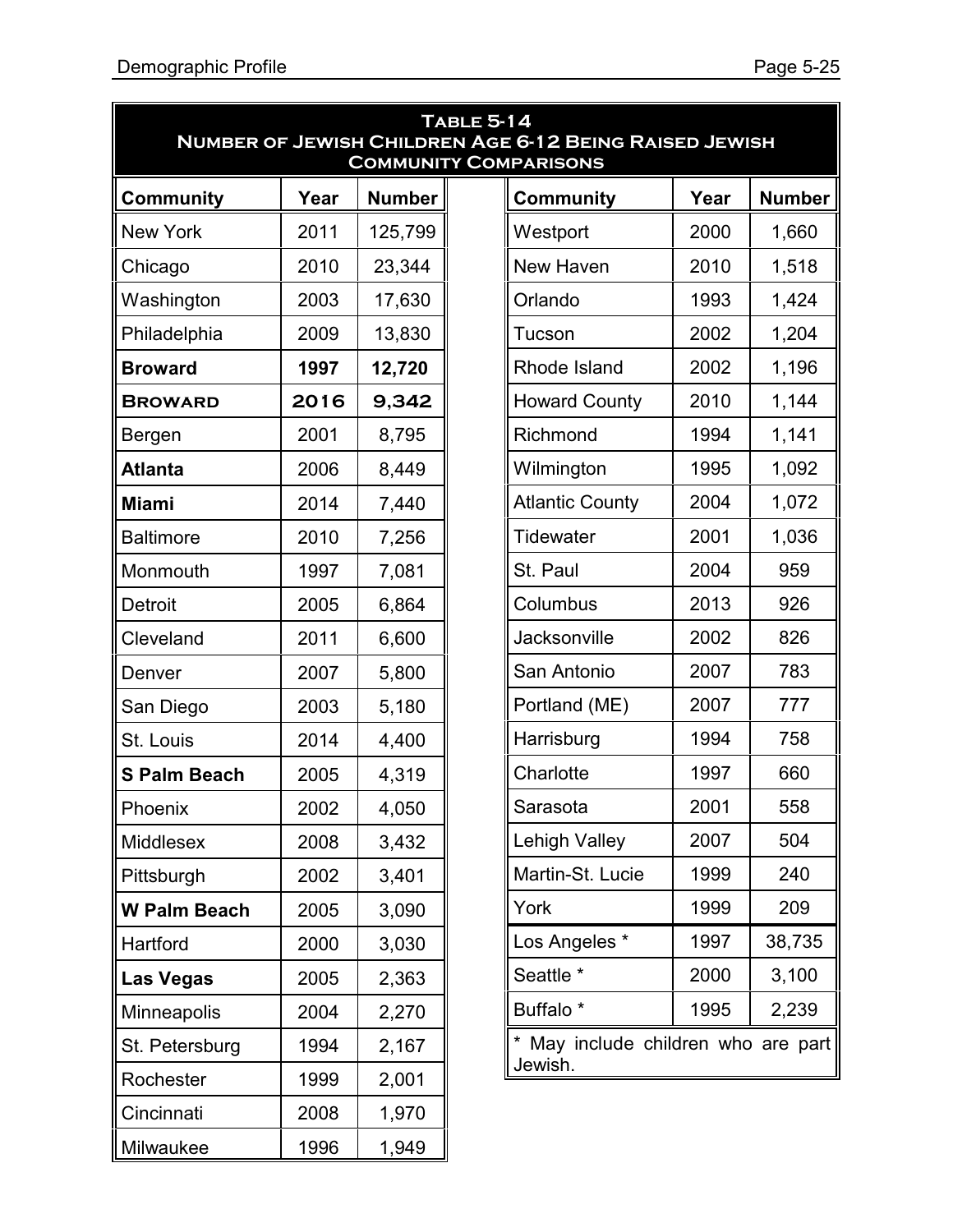| <b>TABLE 5-15</b><br>NUMBER OF JEWISH CHILDREN AGE 13-17 BEING RAISED JEWISH<br><b>COMMUNITY COMPARISONS</b> |      |               |                                     |      |               |  |  |
|--------------------------------------------------------------------------------------------------------------|------|---------------|-------------------------------------|------|---------------|--|--|
| <b>Community</b>                                                                                             | Year | <b>Number</b> | <b>Community</b>                    | Year | <b>Number</b> |  |  |
| <b>New York</b>                                                                                              | 2011 | 95,586        | <b>Howard County</b>                | 2010 | 1,211         |  |  |
| Chicago                                                                                                      | 2010 | 16,633        | <b>Atlantic County</b>              | 2004 | 1,112         |  |  |
| Washington                                                                                                   | 2003 | 13,975        | Rochester                           | 1999 | 1,084         |  |  |
| Philadelphia                                                                                                 | 2009 | 11,038        | St. Paul                            | 2004 | 1,068         |  |  |
| <b>Broward</b>                                                                                               | 1997 | 8,880         | St. Petersburg                      | 1994 | 1,048         |  |  |
| <b>Atlanta</b>                                                                                               | 2006 | 8,658         | Tucson                              | 2002 | 1,026         |  |  |
| <b>Baltimore</b>                                                                                             | 2010 | 6,809         | Tidewater                           | 2001 | 916           |  |  |
| Detroit                                                                                                      | 2005 | 6,078         | Columbus                            | 2013 | 899           |  |  |
| <b>BROWARD</b>                                                                                               | 2016 | 6,000         | Rhode Island                        | 2002 | 865           |  |  |
| <b>Miami</b>                                                                                                 | 2014 | 5,850         | Richmond                            | 1994 | 811           |  |  |
| Cleveland                                                                                                    | 2011 | 5,500         | Jacksonville                        | 2002 | 774           |  |  |
| Bergen                                                                                                       | 2001 | 5,220         | Westport                            | 2000 | 756           |  |  |
| Denver                                                                                                       | 2007 | 4,032         | Wilmington                          | 1995 | 728           |  |  |
| San Diego                                                                                                    | 2003 | 4,024         | Portland (ME)                       | 2007 | 635           |  |  |
| Monmouth                                                                                                     | 1997 | 4,000         | San Antonio                         | 2007 | 573           |  |  |
| Phoenix                                                                                                      | 2002 | 3,481         | Sarasota                            | 2001 | 465           |  |  |
| <b>S Palm Beach</b>                                                                                          | 2005 | 3,403         | Lehigh Valley                       | 2007 | 464           |  |  |
| St. Louis                                                                                                    | 2014 | 2,800         | Charlotte                           | 1997 | 450           |  |  |
| Pittsburgh                                                                                                   | 2002 | 2,468         | Harrisburg                          | 1994 | 430           |  |  |
| Middlesex                                                                                                    | 2008 | 2,444         | Martin-St. Lucie                    | 1999 | 150           |  |  |
| <b>W Palm Beach</b>                                                                                          | 2005 | 2,348         | York                                | 1999 | 133           |  |  |
| Minneapolis                                                                                                  | 2004 | 2,095         | Los Angeles *                       | 1997 | 29,435        |  |  |
| Cincinnati                                                                                                   | 2008 | 2,016         | Seattle *                           | 2000 | 2,400         |  |  |
| Hartford                                                                                                     | 2000 | 1,955         | Buffalo <sup>*</sup>                | 1995 | 1,343         |  |  |
| New Haven                                                                                                    | 2010 | 1,633         | * May include children who are part |      |               |  |  |
| <b>Las Vegas</b>                                                                                             | 2005 | 1,485         | Jewish.                             |      |               |  |  |
| Orlando                                                                                                      | 1993 | 1,450         |                                     |      |               |  |  |
| Milwaukee                                                                                                    | 1996 | 1,341         |                                     |      |               |  |  |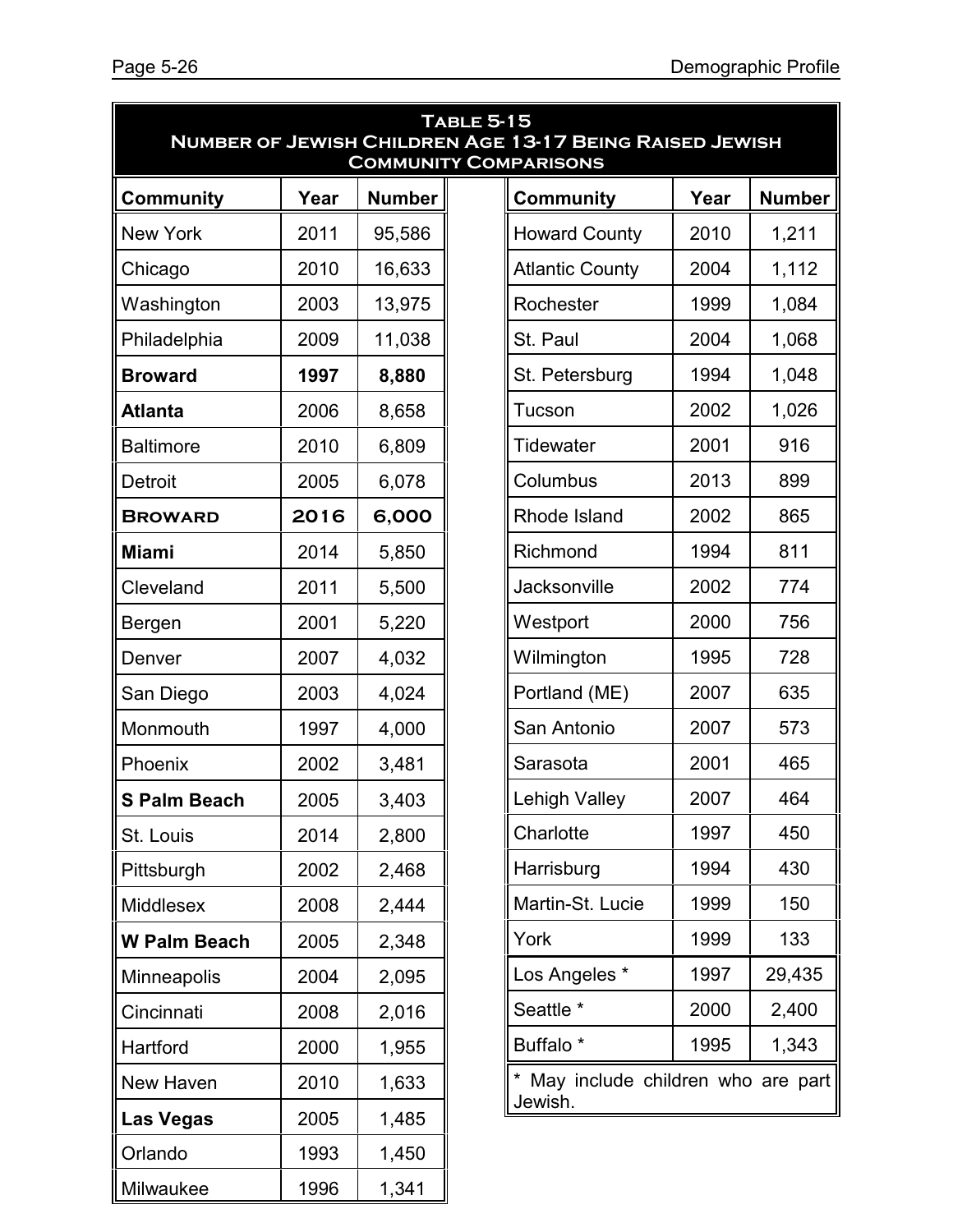| <b>TABLE 5-16</b><br>NUMBER OF JEWISH CHILDREN AGE 0-17 BEING RAISED JEWISH<br><b>COMMUNITY COMPARISONS</b> |      |               |                                   |      |               |  |  |
|-------------------------------------------------------------------------------------------------------------|------|---------------|-----------------------------------|------|---------------|--|--|
| <b>Community</b>                                                                                            | Year | <b>Number</b> | <b>Community</b>                  | Year | <b>Number</b> |  |  |
| <b>New York</b>                                                                                             | 2011 | 328,659       | Rochester                         | 1999 | 4,252         |  |  |
| Chicago                                                                                                     | 2010 | 59,819        | Orlando                           | 1993 | 4,059         |  |  |
| Washington                                                                                                  | 2003 | 46,655        | Westport                          | 2000 | 3,595         |  |  |
| San Francisco                                                                                               | 2004 | 35,227        | Rhode Island                      | 2002 | 3,220         |  |  |
| Philadelphia                                                                                                | 2009 | 32,850        | Tucson                            | 2002 | 3,077         |  |  |
| <b>Broward</b>                                                                                              | 1997 | 30,000        | <b>Atlantic County</b>            | 2004 | 2,932         |  |  |
| <b>Atlanta</b>                                                                                              | 2006 | 28,120        | Richmond                          | 1994 | 2,779         |  |  |
| <b>Miami</b>                                                                                                | 2014 | 22,343        | <b>Howard County</b>              | 2010 | 2,776         |  |  |
| <b>BROWARD</b>                                                                                              | 2016 | 18,718        | Wilmington                        | 1995 | 2,770         |  |  |
| <b>Baltimore</b>                                                                                            | 2010 | 20,228        | St. Paul                          | 2004 | 2,746         |  |  |
| Bergen                                                                                                      | 2001 | 19,235        | Columbus                          | 2013 | 2,548         |  |  |
| Detroit                                                                                                     | 2005 | 17,018        | <b>Tidewater</b>                  | 2001 | 2,508         |  |  |
| Cleveland                                                                                                   | 2011 | 16,300        | Jacksonville                      | 2002 | 2,503         |  |  |
| Monmouth                                                                                                    | 1997 | 15,015        | Portland (ME)                     | 2007 | 1,988         |  |  |
| Denver                                                                                                      | 2007 | 13,888        | Charlotte                         | 1997 | 1,925         |  |  |
| San Diego                                                                                                   | 2003 | 13,461        | Harrisburg                        | 1994 | 1,873         |  |  |
| Phoenix                                                                                                     | 2002 | 12,368        | San Antonio                       | 2007 | 1,784         |  |  |
| S Palm Beach                                                                                                | 2005 | 10,994        | Sarasota                          | 2001 | 1,519         |  |  |
| St. Louis                                                                                                   | 2014 | 9,200         | <b>Lehigh Valley</b>              | 2007 | 1,280         |  |  |
| Middlesex                                                                                                   | 2008 | 8,372         | Martin-St. Lucie                  | 1999 | 520           |  |  |
| W Palm Beach                                                                                                | 2005 | 7,910         | York                              | 1999 | 418           |  |  |
| Pittsburgh                                                                                                  | 2002 | 7,632         | Los Angeles *                     | 1997 | 95,285        |  |  |
| Hartford                                                                                                    | 2000 | 7,103         | Boston *                          | 2005 | 48,000        |  |  |
| <b>Minneapolis</b>                                                                                          | 2004 | 6,548         | Seattle *                         | 2000 | 9,200         |  |  |
| Las Vegas                                                                                                   | 2005 | 6,413         | Buffalo <sup>*</sup>              | 1995 | 5,152         |  |  |
| Cincinnati                                                                                                  | 2008 | 5,346         | May include children who are part |      |               |  |  |
| Milwaukee                                                                                                   | 1996 | 4,568         | Jewish.                           |      |               |  |  |
| St. Petersburg                                                                                              | 1994 | 4,358         |                                   |      |               |  |  |
| New Haven                                                                                                   | 2010 | 4,278         |                                   |      |               |  |  |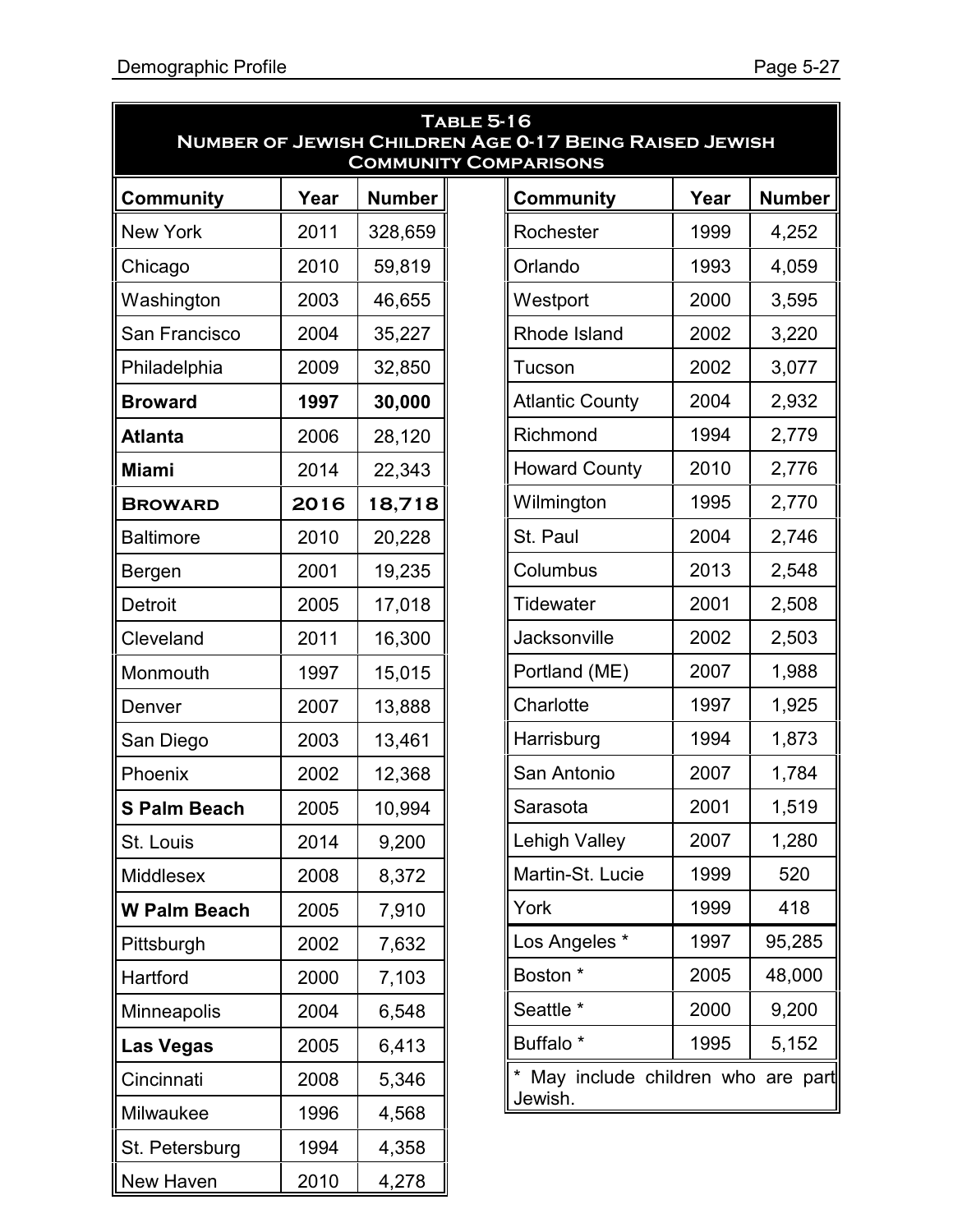## **Age Distribution by Geographic Area**

**T able 5- 17** shows the age distribution of persons in Jewish households in Broward in each geographic area.

While **Table 5-18** shows the age distribution of persons in Jewish households in each geographic area (the columns add to 100%), **Table 5-19** shows where the various age groups live (the rows add to 100%).

As an example of the difference between the two sets of tables, note that while **Table 5-18** shows that 12% of *persons in Jewish households in the East* are children age 0-17, **Table 5-19** shows that 6% of *children age 0-17 in Jewish households* live in The East. As a second example, while **Table 5- 18** shows that 53% of *persons in Jewish households in North Central* are age 65 and over, **Table 5- 19** shows that 14% of *persons age 65 and over in Jewish households* live in North Central.

**Table 5-17** shows a summary of the results in **Table 5-18**. **Table 5-17** shows that the median age for persons in Jewish households is highest in North Central (70.2 years) and lowest in the Northwest (46.5 years) and The East (45.2 years).

The percentage of persons age 0-17 in Jewish households is highest in The Northwest (23%) and lowest in The North Central (1%).

The percentage of persons age 65 and over in Jewish households is higher in The North Central (53%) and lowest in The East (18%) and The Northwest (15%).

The percentage of persons age 75 and over in Jewish households is highest in The North Central (28%) and lowest in The East (8%) and The Northwest (4%).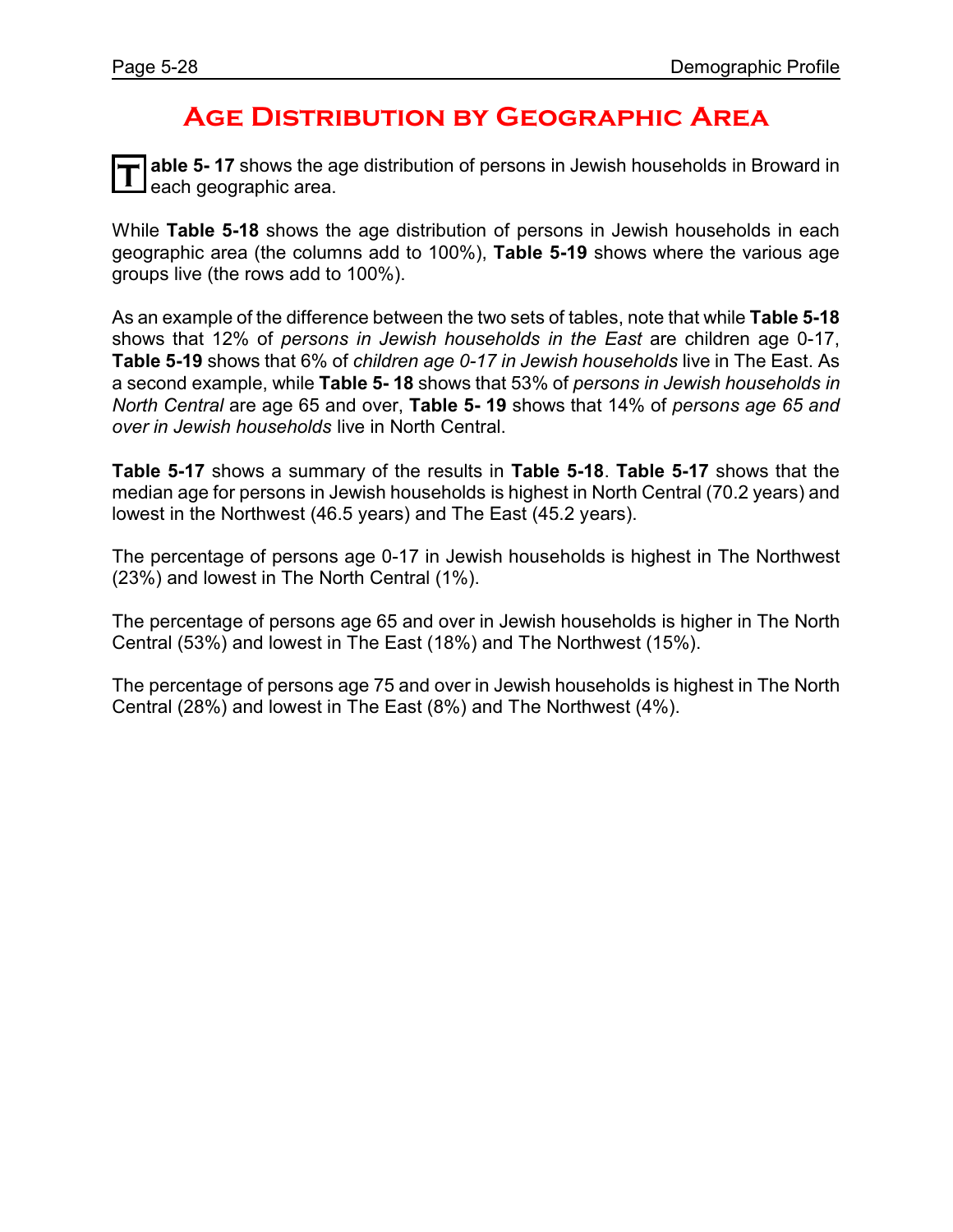| <b>TABLE 5-17</b><br><b>SUMMARY OF AGE DISTRIBUTION BY GEOGRAPHIC AREA</b>                                                                      |                                           |       |       |       |       |       |       |  |  |  |
|-------------------------------------------------------------------------------------------------------------------------------------------------|-------------------------------------------|-------|-------|-------|-------|-------|-------|--|--|--|
|                                                                                                                                                 | <b>BASE: PERSONS IN JEWISH HOUSEHOLDS</b> |       |       |       |       |       |       |  |  |  |
| 65 and<br>75 and<br><b>Median Age</b><br>(in years)<br>50-64<br><b>Geographic Area</b><br>$0 - 17$<br>18-34<br>$35 - 49$<br>Over<br><b>Over</b> |                                           |       |       |       |       |       |       |  |  |  |
| <b>Northwest</b>                                                                                                                                | 46.5                                      | 22.9% | 18.9% | 17.0% | 25.9% | 15.2% | 3.7%  |  |  |  |
| <b>North Central</b>                                                                                                                            | 70.2                                      | 1.3%  | 15.3% | 2.3%  | 27.9% | 53.2% | 28.3% |  |  |  |
| East                                                                                                                                            | 45.2                                      | 12.4% | 25.6% | 17.6% | 26.3% | 18.0% | 8.2%  |  |  |  |
| <b>West Central</b>                                                                                                                             | 56.9                                      | 16.0% | 15.2% | 12.0% | 23.6% | 33.2% | 17.8% |  |  |  |
| Southeast                                                                                                                                       | 49.7                                      | 16.8% | 12.5% | 21.0% | 24.2% | 25.3% | 13.7% |  |  |  |
| Southwest                                                                                                                                       | 53.0                                      | 14.7% | 16.4% | 12.8% | 31.9% | 24.1% | 11.6% |  |  |  |
| <b>All</b>                                                                                                                                      | 53.1                                      | 15.8% | 16.6% | 14.1% | 26.8% | 26.6% | 13.1% |  |  |  |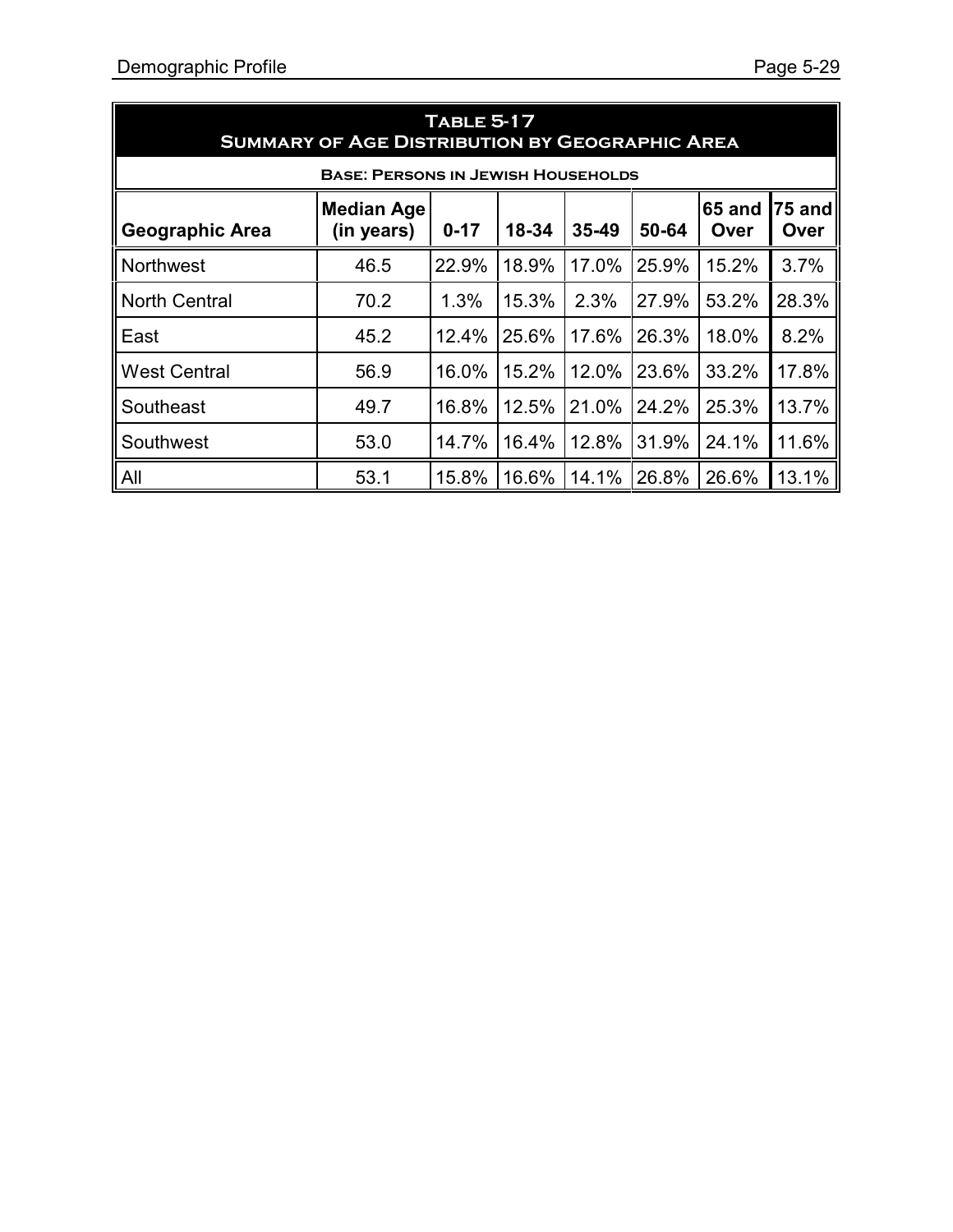| <b>TABLE 5-18A</b><br><b>AGE DISTRIBUTION BY GEOGRAPHIC AREA</b> |                                 |        |                                     |             |             |        |  |  |  |
|------------------------------------------------------------------|---------------------------------|--------|-------------------------------------|-------------|-------------|--------|--|--|--|
| <b>BASE: PERSONS IN JEWISH HOUSEHOLDS</b>                        |                                 |        |                                     |             |             |        |  |  |  |
|                                                                  | <b>Northwest</b>                |        | <b>North Central</b>                |             | <b>East</b> |        |  |  |  |
|                                                                  | Age Group   Percentage   Number |        | Percentage Number Percentage Number |             |             |        |  |  |  |
| $0 - 4$                                                          | 3.2%                            | 1,018  | 0.6%                                | 72          | 1.8%        | 248    |  |  |  |
| $5 - 9$                                                          | 7.4                             | 2,353  | 0.2                                 | 24          | 1.8         | 248    |  |  |  |
| $10 - 14$                                                        | 7.2                             | 2,290  | 0.5                                 | 60          | 1.1         | 152    |  |  |  |
| $15 - 19$                                                        | 10.5                            | 3,339  | 0.0                                 | $\mathbf 0$ | 8.6         | 1,187  |  |  |  |
| $20 - 24$                                                        | 7.7                             | 2,449  | 5.5                                 | 663         | 8.9         | 1,228  |  |  |  |
| $25 - 29$                                                        | 3.4                             | 1,081  | 7.8                                 | 940         | 10.9        | 1,504  |  |  |  |
| $30 - 34$                                                        | 2.3                             | 731    | 2.0                                 | 241         | 4.9         | 676    |  |  |  |
| $35 - 39$                                                        | 1.6                             | 509    | 0.9                                 | 108         | 4.1         | 566    |  |  |  |
| $40 - 44$                                                        | 3.7                             | 1,177  | 0.3                                 | 36          | 4.0         | 552    |  |  |  |
| 45 - 49                                                          | 11.7                            | 3,721  | 1.1                                 | 133         | 9.5         | 1,311  |  |  |  |
| $50 - 54$                                                        | 4.9                             | 1,558  | 0.3                                 | 36          | 3.9         | 538    |  |  |  |
| $55 - 59$                                                        | 15.2                            | 4,834  | 10.3                                | 1,241       | 14.4        | 1,987  |  |  |  |
| $60 - 64$                                                        | 5.8                             | 1,844  | 17.3                                | 2,085       | 8.0         | 1,104  |  |  |  |
| $65 - 69$                                                        | 7.1                             | 2,258  | 2.2                                 | 265         | 3.8         | 524    |  |  |  |
| $70 - 74$                                                        | 4.5                             | 1,431  | 22.7                                | 2,735       | 5.9         | 814    |  |  |  |
| $75 - 79$                                                        | 1.4                             | 445    | 5.6                                 | 675         | 2.5         | 345    |  |  |  |
| $80 - 84$                                                        | 1.5                             | 477    | 5.1                                 | 615         | 2.4         | 331    |  |  |  |
| $85 - 89$                                                        | 0.4                             | 127    | 9.0                                 | 1,085       | 3.1         | 428    |  |  |  |
| 90 and over                                                      | 0.4                             | 127    | 8.6                                 | 1,036       | 0.2         | 28     |  |  |  |
| Total                                                            | 100.0%                          | 31,800 | 100.0%                              | 12,050      | 100.0%      | 13,800 |  |  |  |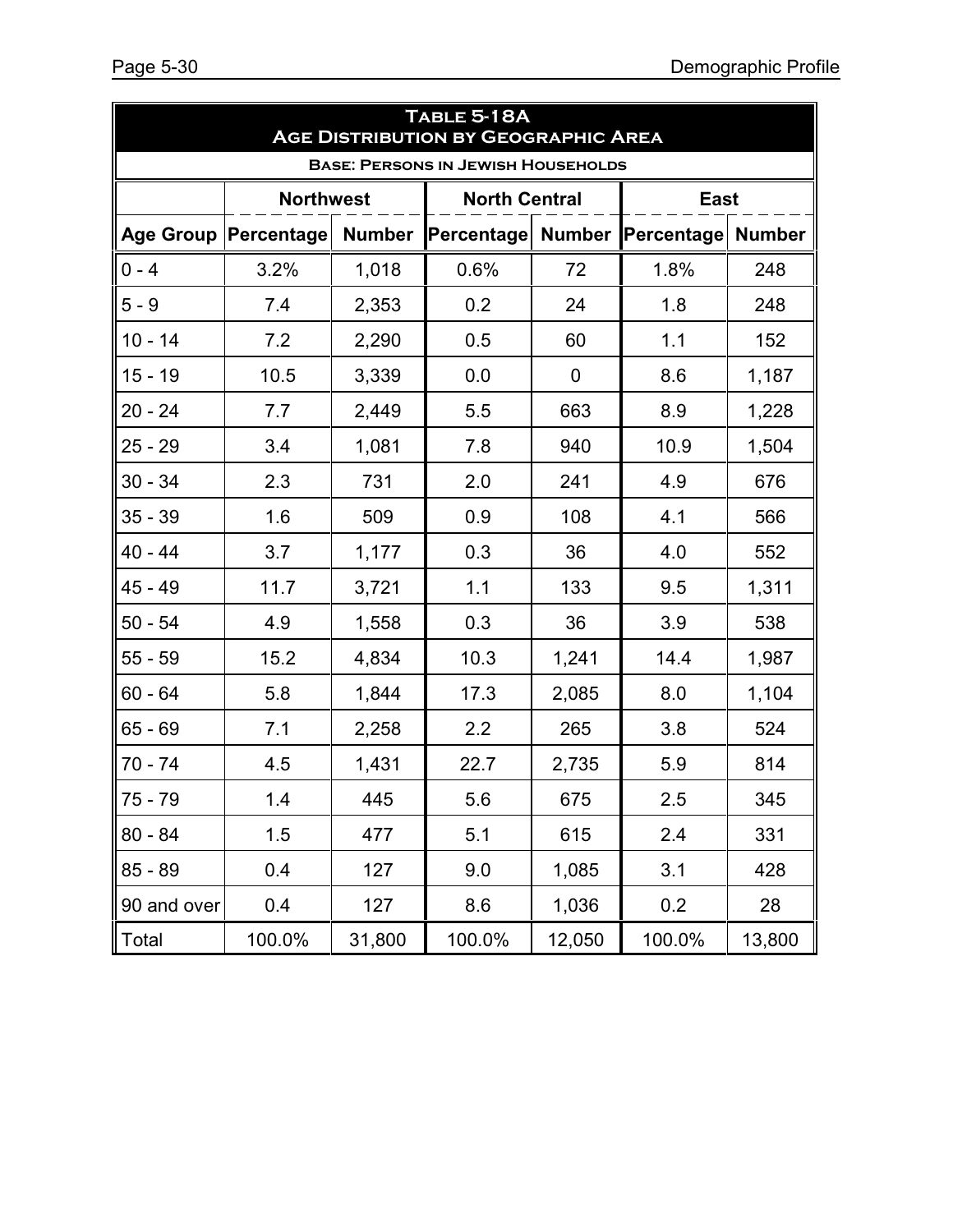| TABLE 5-18A<br><b>AGE DISTRIBUTION BY GEOGRAPHIC AREA</b> |                                                                             |        |                                  |        |             |        |  |  |  |
|-----------------------------------------------------------|-----------------------------------------------------------------------------|--------|----------------------------------|--------|-------------|--------|--|--|--|
| <b>BASE: PERSONS IN JEWISH HOUSEHOLDS</b>                 |                                                                             |        |                                  |        |             |        |  |  |  |
|                                                           | <b>Northwest</b>                                                            |        | <b>North Central</b>             |        | <b>East</b> |        |  |  |  |
|                                                           | Age Group   Percentage   Number   Percentage   Number   Percentage   Number |        |                                  |        |             |        |  |  |  |
| <b>ALTERNATIVE AGE CATEGORIES</b>                         |                                                                             |        |                                  |        |             |        |  |  |  |
| $0 - 5$                                                   | 4.2%                                                                        | 1,336  | 0.6%                             | 72     | 2.2%        | 304    |  |  |  |
| $6 - 12$                                                  | 11.7                                                                        | 3,721  | 0.7                              | 84     | 1.7         | 235    |  |  |  |
| $13 - 17$                                                 | 7.0                                                                         | 2,226  | 0.0                              | 0      | 8.5         | 1,173  |  |  |  |
| $18 - 24$                                                 | 13.2                                                                        | 4,198  | 5.5                              | 663    | 9.8         | 1,352  |  |  |  |
| $25 - 34$                                                 | 5.7                                                                         | 1,813  | 9.8                              | 1,181  | 15.8        | 2,180  |  |  |  |
| $35 - 44$                                                 | 5.2                                                                         | 1,654  | 1.1                              | 133    | 8.2         | 1,132  |  |  |  |
| 45 - 54                                                   | 16.6                                                                        | 5,279  | 1.4                              | 169    | 13.4        | 1,849  |  |  |  |
| $55 - 64$                                                 | 21.0                                                                        | 6,678  | 27.7                             | 3,338  | 22.4        | 3,091  |  |  |  |
| $65 - 74$                                                 | 11.5                                                                        | 3,657  | 24.9                             | 3,000  | 9.8         | 1,352  |  |  |  |
| 75 - 84                                                   | 2.9                                                                         | 922    | 10.8                             | 1,301  | 4.9         | 676    |  |  |  |
| 85 and over                                               | 0.8                                                                         | 254    | 17.5                             | 2,109  | 3.3         | 455    |  |  |  |
| Total                                                     | 100.0%                                                                      | 31,800 | 100.0%                           | 12,050 | 100.0%      | 13,800 |  |  |  |
|                                                           |                                                                             |        | <b>CUMULATIVE AGE CATEGORIES</b> |        |             |        |  |  |  |
| $0 - 17$                                                  | 22.9%                                                                       | 7,282  | 1.3%                             | 157    | 12.4%       | 1,711  |  |  |  |
| 18 and over                                               | 77.1%                                                                       | 24,518 | 98.7%                            | 11,893 | 87.6%       | 12,089 |  |  |  |
| $18 - 34$                                                 | 18.9%                                                                       | 6,010  | 15.3%                            | 1,844  | 25.6%       | 3,533  |  |  |  |
| $35 - 49$                                                 | 17.0%                                                                       | 5,406  | 2.3%                             | 277    | 17.6%       | 2,429  |  |  |  |
| $50 - 64$                                                 | 25.9%                                                                       | 8,236  | 27.9%                            | 3,362  | 26.3%       | 3,629  |  |  |  |
| 65 and over                                               | 15.2%                                                                       | 4,834  | 53.2%                            | 6,411  | 18.0%       | 2,484  |  |  |  |
| 75 and over                                               | 3.7%                                                                        | 1,177  | 28.3%                            | 3,410  | 8.2%        | 1,132  |  |  |  |
| Median Age                                                | 46.5 years                                                                  |        | 70.2 years                       |        | 45.2 years  |        |  |  |  |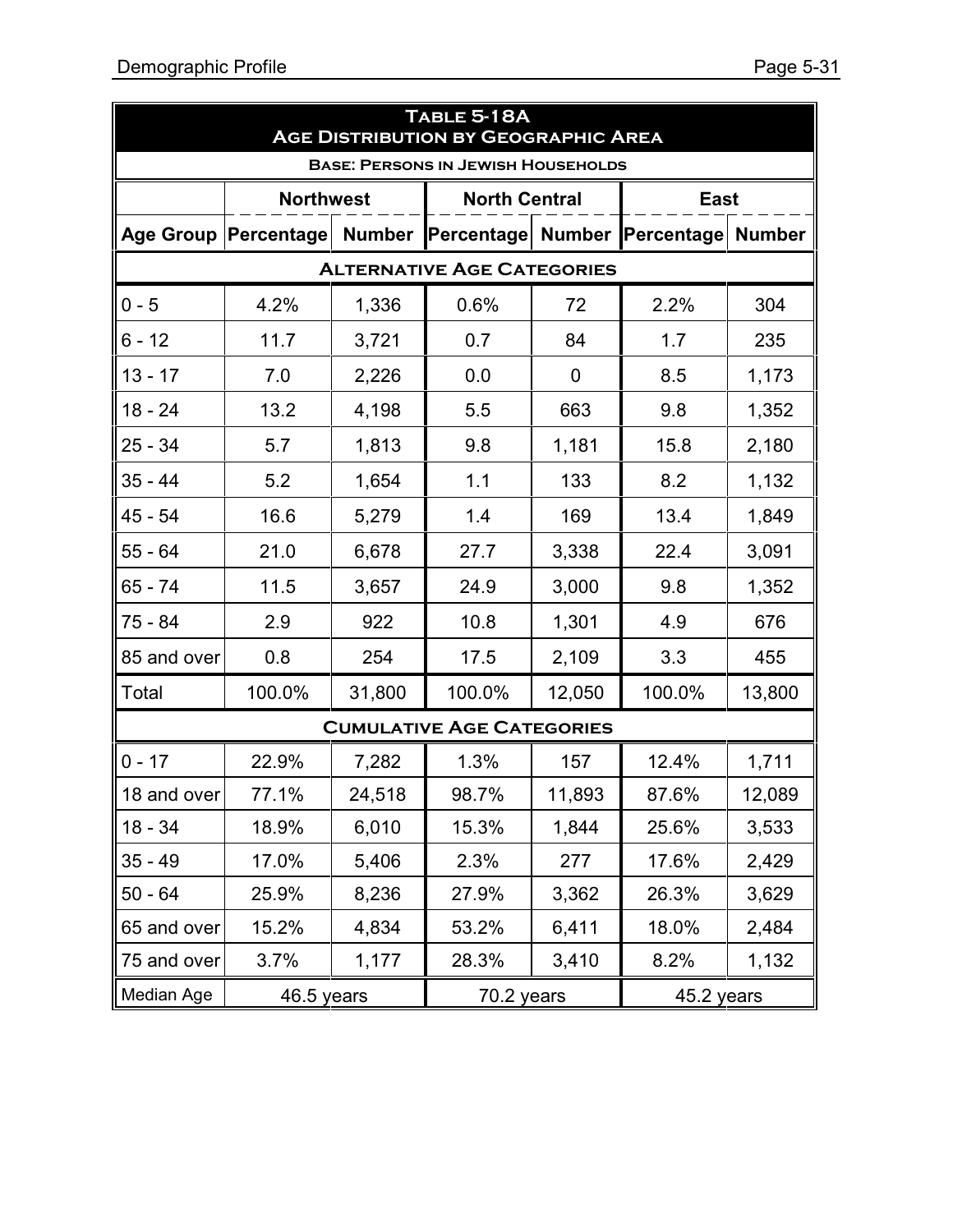| <b>TABLE 5-18B</b><br><b>AGE DISTRIBUTION BY GEOGRAPHIC AREA</b><br><b>BASE: PERSONS IN JEWISH HOUSEHOLDS</b> |                        |                     |                        |               |                        |                  |  |
|---------------------------------------------------------------------------------------------------------------|------------------------|---------------------|------------------------|---------------|------------------------|------------------|--|
|                                                                                                               |                        | <b>West Central</b> | <b>Southeast</b>       |               |                        | <b>Southwest</b> |  |
| <b>Age Group</b>                                                                                              | <b>Percent-</b><br>age | <b>Number</b>       | <b>Percent-</b><br>age | <b>Number</b> | <b>Percent-</b><br>age | <b>Number</b>    |  |
| $0 - 4$                                                                                                       | 3.4%                   | 1,562               | 3.5%                   | 945           | 0.9%                   | 391              |  |
| $5 - 9$                                                                                                       | 3.5                    | 1,608               | 5.8                    | 1,566         | 3.6                    | 1,562            |  |
| $10 - 14$                                                                                                     | 5.5                    | 2,527               | 5.8                    | 1,566         | 6.8                    | 2,951            |  |
| $15 - 19$                                                                                                     | 5.5                    | 2,527               | 2.6                    | 702           | 7.5                    | 3,255            |  |
| $20 - 24$                                                                                                     | 5.3                    | 2,435               | 4.8                    | 1,296         | 7.4                    | 3,212            |  |
| $25 - 29$                                                                                                     | 3.6                    | 1,654               | 1.5                    | 405           | 2.4                    | 1,042            |  |
| $30 - 34$                                                                                                     | 4.4                    | 2,022               | 5.4                    | 1,458         | 2.5                    | 1,085            |  |
| $35 - 39$                                                                                                     | 2.7                    | 1,241               | 6.8                    | 1,836         | 3.5                    | 1,519            |  |
| 40 - 44                                                                                                       | 4.6                    | 2,114               | 7.1                    | 1,917         | 2.9                    | 1,259            |  |
| $45 - 49$                                                                                                     | 4.7                    | 2,160               | 7.1                    | 1,917         | 6.4                    | 2,778            |  |
| $50 - 54$                                                                                                     | 4.7                    | 2,160               | 5.4                    | 1,458         | 10.2                   | 4,427            |  |
| $55 - 59$                                                                                                     | 5.5                    | 2,527               | 9.4                    | 2,538         | 7.7                    | 3,342            |  |
| $60 - 64$                                                                                                     | 13.4                   | 6,157               | 9.4                    | 2,538         | 14.0                   | 6,076            |  |
| $65 - 69$                                                                                                     | 6.8                    | 3,125               | 7.9                    | 2,133         | 7.7                    | 3,342            |  |
| $70 - 74$                                                                                                     | 8.6                    | 3,952               | 3.7                    | 999           | 4.8                    | 2,083            |  |
| $75 - 79$                                                                                                     | 4.3                    | 1,976               | 3.7                    | 999           | 1.5                    | 651              |  |
| $80 - 84$                                                                                                     | 6.8                    | 3,125               | 4.8                    | 1,296         | 5.4                    | 2,344            |  |
| $85 - 89$                                                                                                     | 4.8                    | 2,206               | 2.5                    | 675           | 2.9                    | 1,259            |  |
| 90 and over                                                                                                   | 1.9                    | 873                 | 2.7                    | 729           | 1.8                    | 781              |  |
| Total                                                                                                         | 100.0%                 | 45,950              | 100.0%                 | 27,000        | 100.0%                 | 43,400           |  |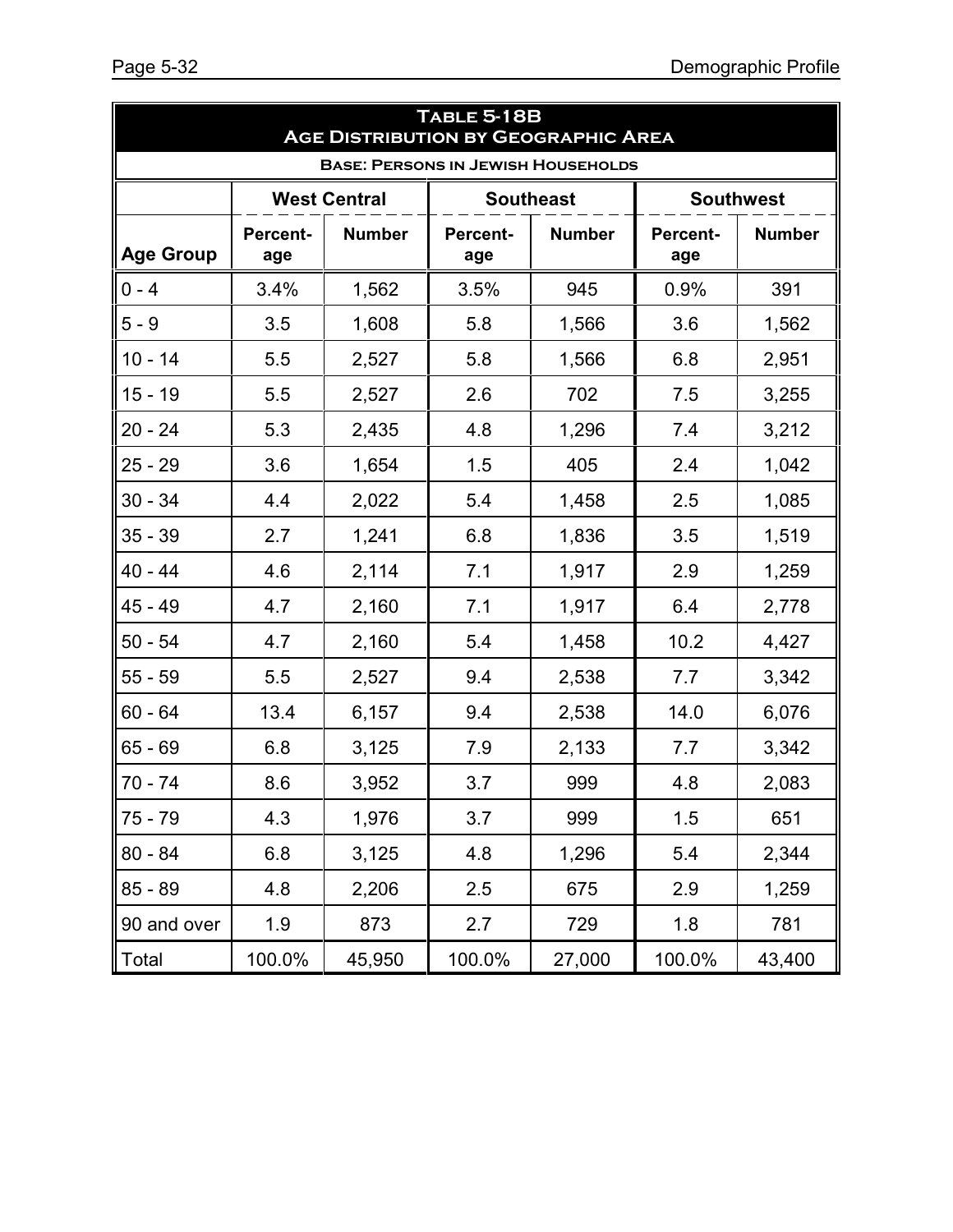| <b>TABLE 5-18B</b><br><b>AGE DISTRIBUTION BY GEOGRAPHIC AREA</b> |                        |                     |                 |                  |                        |                  |  |
|------------------------------------------------------------------|------------------------|---------------------|-----------------|------------------|------------------------|------------------|--|
| <b>BASE: PERSONS IN JEWISH HOUSEHOLDS</b>                        |                        |                     |                 |                  |                        |                  |  |
|                                                                  |                        | <b>West Central</b> |                 | <b>Southeast</b> |                        | <b>Southwest</b> |  |
| <b>Age Group</b>                                                 | <b>Percent-</b><br>age | <b>Number</b>       | Percent-<br>age | <b>Number</b>    | <b>Percent-</b><br>age | <b>Number</b>    |  |
| <b>ALTERNATIVE AGE CATEGORIES</b>                                |                        |                     |                 |                  |                        |                  |  |
| $0 - 5$                                                          | 4.2%                   | 1,930               | 4.1%            | 1,107            | 1.9%                   | 825              |  |
| $6 - 12$                                                         | 5.4                    | 2,481               | 8.6             | 2,322            | 6.9                    | 2,995            |  |
| $13 - 17$                                                        | 6.4                    | 2,941               | 4.1             | 1,107            | 5.9                    | 2,561            |  |
| $18 - 24$                                                        | 7.2                    | 3,308               | 5.6             | 1,512            | 11.5                   | 4,991            |  |
| $25 - 34$                                                        | 8.0                    | 3,676               | 6.9             | 1,863            | 4.9                    | 2,127            |  |
| $35 - 44$                                                        | 7.3                    | 3,354               | 13.9            | 3,753            | 6.4                    | 2,778            |  |
| $45 - 54$                                                        | 9.4                    | 4,319               | 12.5            | 3,375            | 16.7                   | 7,248            |  |
| $55 - 64$                                                        | 18.9                   | 8,685               | 18.9            | 5,103            | 21.7                   | 9,418            |  |
| 65 - 74                                                          | 15.4                   | 7,076               | 11.6            | 3,132            | 12.5                   | 5,425            |  |
| 75 - 84                                                          | 11.1                   | 5,100               | 8.5             | 2,295            | 6.9                    | 2,995            |  |
| 85 and over                                                      | 6.7                    | 3,079               | 5.2             | 1,404            | 4.7                    | 2,040            |  |
| Total                                                            | 100.0%                 | 45,950              | 100.0%          | 27,000           | 100.0%                 | 43,400           |  |
| <b>CUMULATIVE AGE CATEGORIES</b>                                 |                        |                     |                 |                  |                        |                  |  |
| $0 - 17$                                                         | 16.0%                  | 7,352               | 16.8%           | 4,536            | 14.7%                  | 6,380            |  |
| 18 and over                                                      | 84.0%                  | 38,598              | 83.2%           | 22,464           | 85.3%                  | 37,020           |  |
| $18 - 34$                                                        | 15.2%                  | 6,984               | 12.5%           | 3,375            | 16.4%                  | 7,118            |  |
| $35 - 49$                                                        | 12.0%                  | 5,514               | 21.0%           | 5,670            | 12.8%                  | 5,555            |  |
| $50 - 64$                                                        | 23.6%                  | 10,844              | 24.2%           | 6,534            | 31.9%                  | 13,845           |  |
| 65 and over                                                      | 33.2%                  | 15,255              | 25.3%           | 6,831            | 24.1%                  | 10,459           |  |
| 75 and over                                                      | 17.8%                  | 8,179               | 13.7%           | 3,699            | 11.6%                  | 5,034            |  |
| Median Age                                                       |                        | 56.9 years          | 49.7 years      |                  | 53.0 years             |                  |  |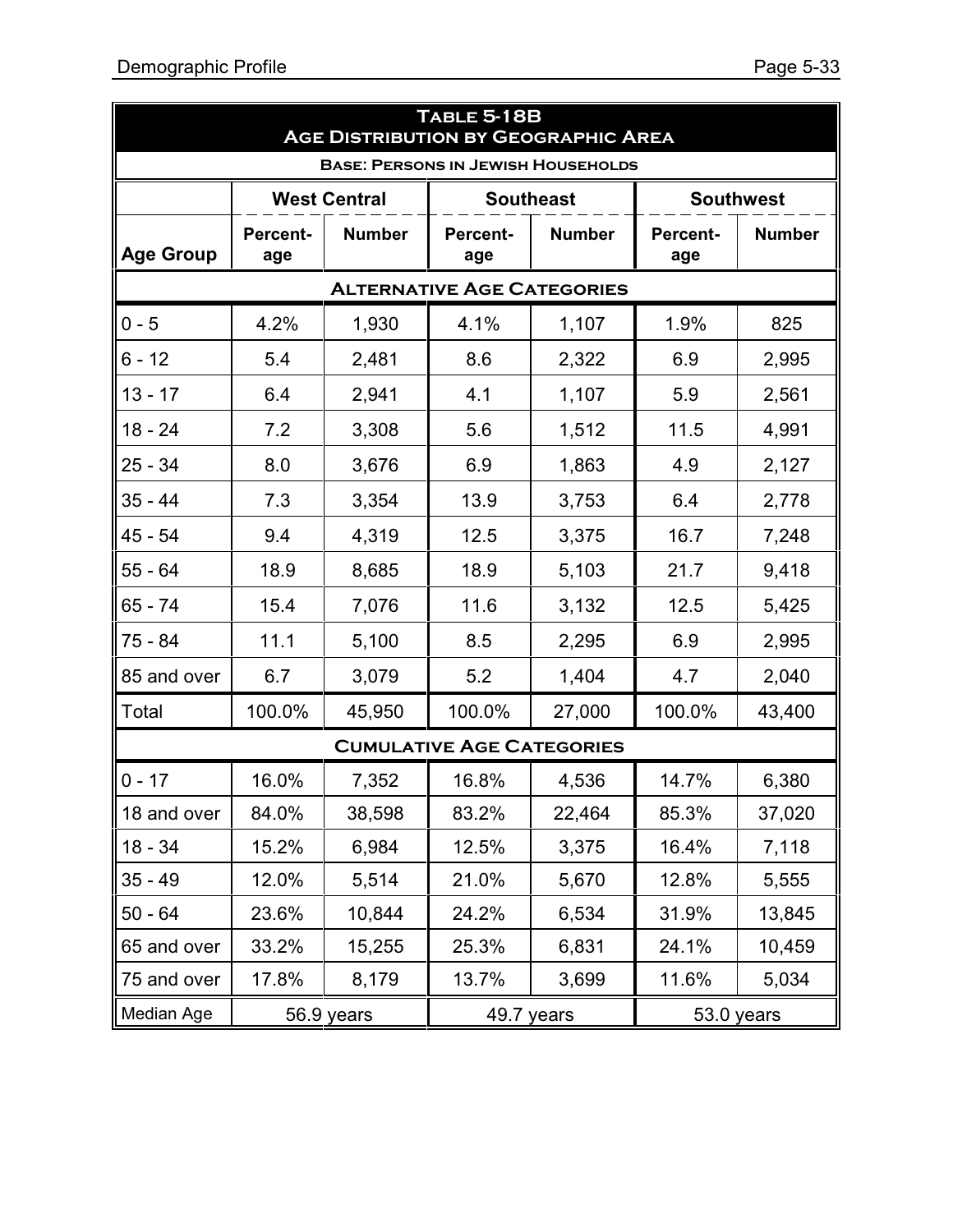| TABLE 5-19A<br><b>GEOGRAPHIC DISTRIBUTION OF AGE GROUPS</b> |                  |                      |             |  |  |  |
|-------------------------------------------------------------|------------------|----------------------|-------------|--|--|--|
| <b>BASE: PERSONS IN JEWISH HOUSEHOLDS</b>                   |                  |                      |             |  |  |  |
| <b>Age Group</b>                                            | <b>Northwest</b> | <b>North Central</b> | <b>East</b> |  |  |  |
| $0 - 5$                                                     | 23.8%            | 1.3                  | 5.5%        |  |  |  |
| $6 - 12$                                                    | 31.4%            | 0.7                  | 2.0%        |  |  |  |
| $13 - 17$                                                   | 22.0%            | 0.0                  | 12.0%       |  |  |  |
| $18 - 24$                                                   | 26.2%            | 4.1                  | 8.6%        |  |  |  |
| $25 - 34$                                                   | 14.1%            | 9.1                  | 17.3%       |  |  |  |
| $35 - 49$                                                   | 21.5%            | 1.1                  | 10.0%       |  |  |  |
| $50 - 64$                                                   | 17.6%            | 7.2                  | 8.0%        |  |  |  |
| $65 - 74$                                                   | 15.5%            | 12.6                 | 5.8%        |  |  |  |
| 75 and over                                                 | 5.2%             | 15.0                 | 5.1%        |  |  |  |
| All                                                         | 18.3%            | 6.9                  | 7.9%        |  |  |  |
| <b>CUMULATIVE AGE CATEGORIES</b>                            |                  |                      |             |  |  |  |
| $0 - 17$                                                    | 26.4%            | 0.6                  | 6.4%        |  |  |  |
| $18 - 64$                                                   | 19.5%            | 5.4                  | 9.8%        |  |  |  |
| 65 and over                                                 | 10.4%            | 13.8                 | 5.5%        |  |  |  |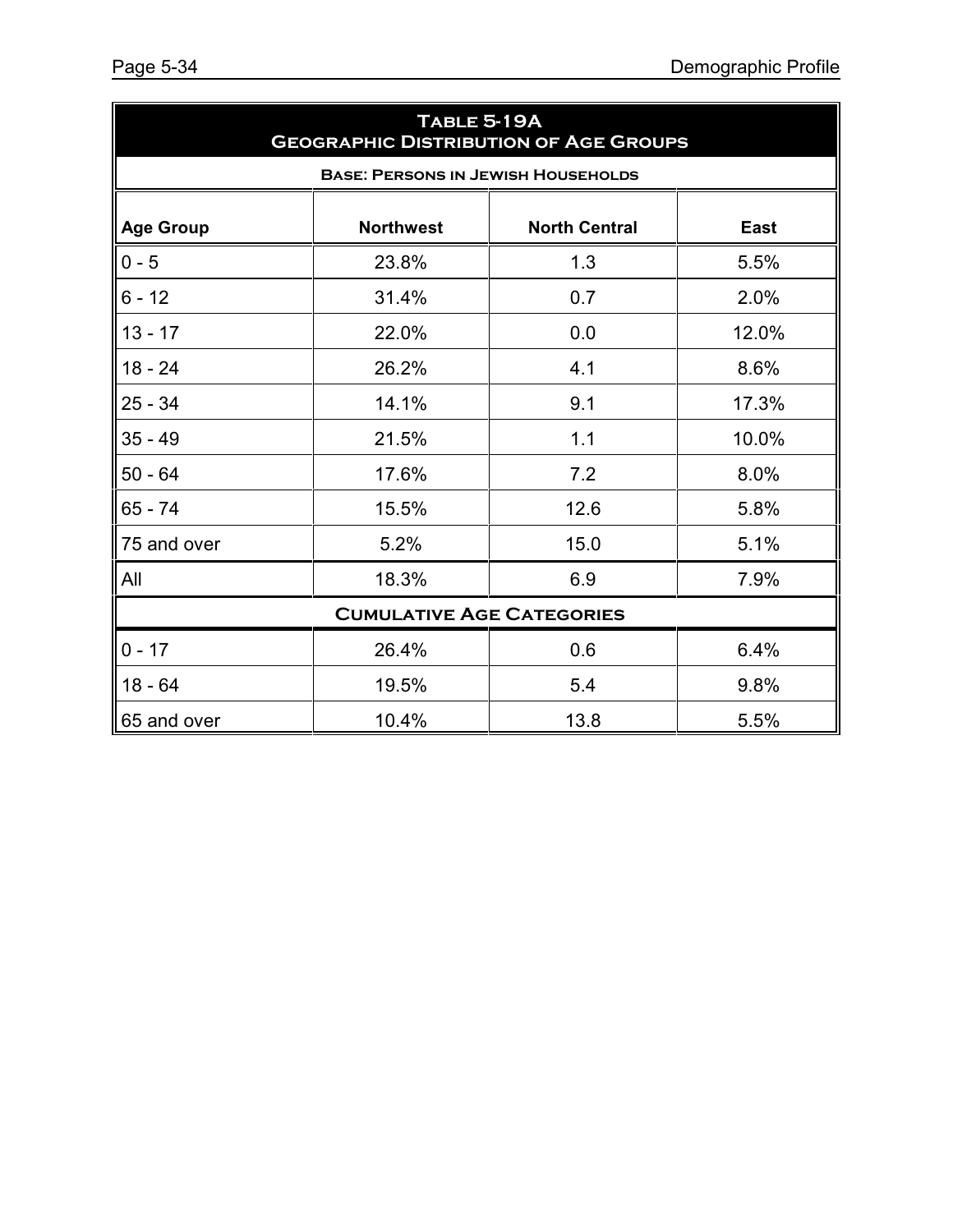| TABLE 5-19B<br><b>GEOGRAPHIC DISTRIBUTION OF AGE GROUPS</b> |                     |                  |                  |              |  |  |
|-------------------------------------------------------------|---------------------|------------------|------------------|--------------|--|--|
| <b>BASE: PERSONS IN JEWISH HOUSEHOLDS</b>                   |                     |                  |                  |              |  |  |
| <b>Age Group</b>                                            | <b>West Central</b> | <b>Southeast</b> | <b>Southwest</b> | <b>Total</b> |  |  |
| $0 - 5$                                                     | 34.4%               | 20.3             | 14.7             | 100.0%       |  |  |
| $6 - 12$                                                    | 20.8%               | 20.1             | 25.1             | 100.0%       |  |  |
| $13 - 17$                                                   | 29.3%               | 11.2             | 25.4             | 100.0%       |  |  |
| $18 - 24$                                                   | 20.4%               | 9.6              | 31.1             | 100.0%       |  |  |
| $25 - 34$                                                   | 28.4%               | 14.7             | 16.4             | 100.0%       |  |  |
| $35 - 49$                                                   | 22.0%               | 23.1             | 22.3             | 100.0%       |  |  |
| $50 - 64$                                                   | 23.1%               | 14.3             | 29.7             | 100.0%       |  |  |
| $65 - 74$                                                   | 29.8%               | 13.5             | 22.8             | 100.0%       |  |  |
| 75 and over                                                 | 35.9%               | 16.7             | 22.1             | 100.0%       |  |  |
| All                                                         | 26.4%               | 15.5             | 24.9             | 100.0%       |  |  |
| <b>CUMULATIVE AGE CATEGORIES</b>                            |                     |                  |                  |              |  |  |
| $0 - 17$                                                    | 26.7%               | 16.9             | 23.1             | 100.0%       |  |  |
| $18 - 64$                                                   | 23.1%               | 15.8             | 26.4             | 100.0%       |  |  |
| 65 and over                                                 | 32.8%               | 15.1             | 22.5             | 100.0%       |  |  |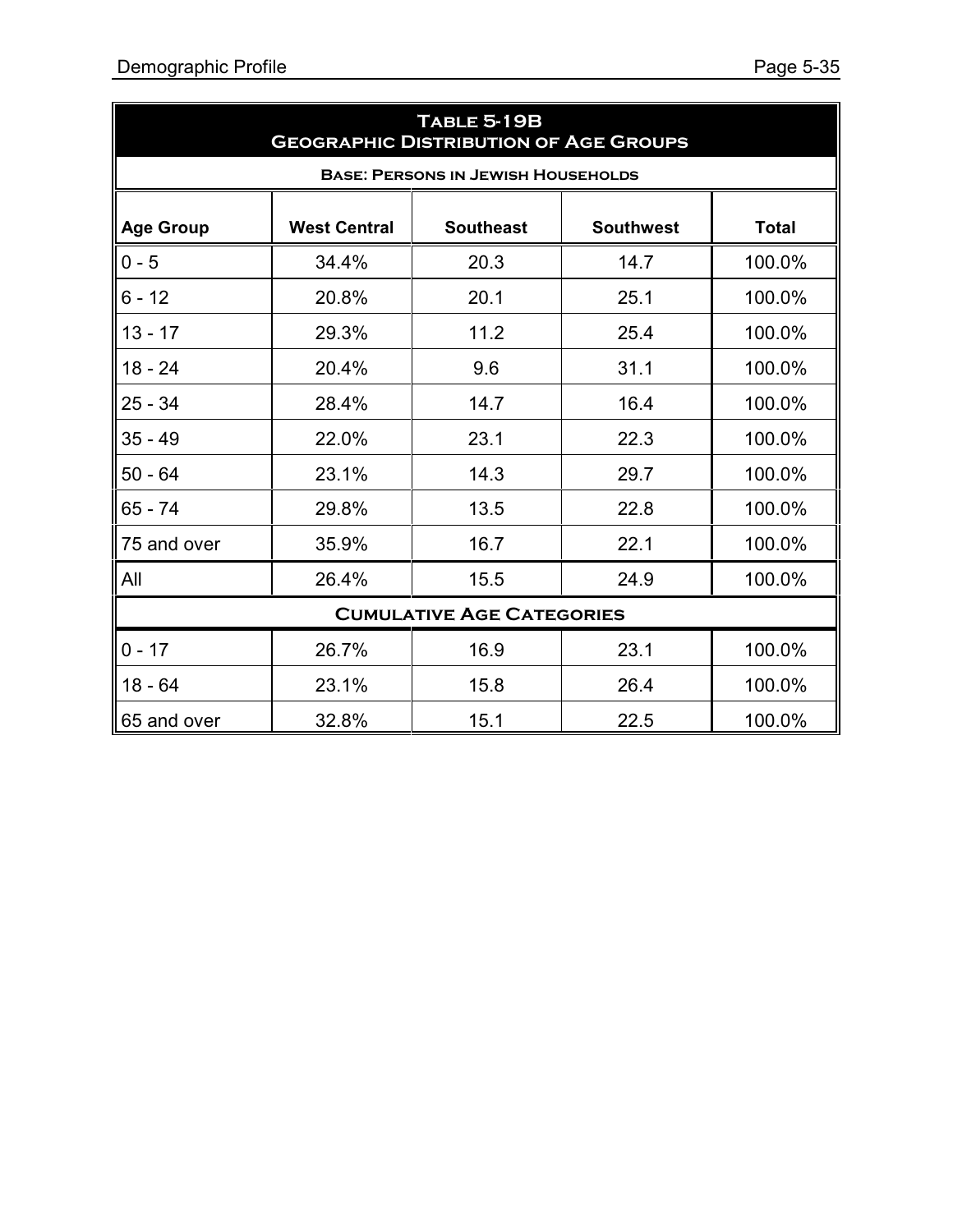## **Changes in the Age Distribution, 1997-2016**

**T able 5-21** shows the change in the age distribution of persons in Jewish households in Broward from 1997-2016. **Table 5-20** shows comparable information in each geographic area.

In comparing the age distributions from 1997-2016, the most significant findings are:

- 1. The overall **median age** of persons in Jewish households decreased significantly (from 59 years in 1997 to 53 years in 2016). The median age decreased in all geographic areas except the Southwest (from 47 years in 1997 to 53 years in 2016) and the Northwest (from 38 years in 1997 to 47 years in 2016).
- 2. The overall percentage of children **age 0-17** in Jewish households did not change significantly from 1997 to 2016. The percentage age 0-17 decreased in the Southwest (from 22% in 1997 to 15% in 2016) and to a lesser extent in the Northwest (from 26% in 1997 to 23% in 2016). The only significant increase is in the East (from 8% in 1997 to 12% in 2016).
- 3. The overall percentage of persons **age 18-34** in Jewish households increased significantly (from 11% in 1997 to 17% in 2016). The percentage age 18-34 increased significantly in the North Central (from 3% in 1997 to 15% in 2016) and in the East (from 12% in 1997 to 26% in 2016).
- 4. The overall percentage of persons **age 35-49** in Jewish households remained relatively constant (16% in 1997 and 14% in 2016). The percentage age 35-49 decreased significantly in the Northwest (from 26% in 1997 to 17% in 2016) and in the Southwest (from 20% in 1997 to 13% in 2016). The percentage age 35-49 increased significantly in the Southeast (from 15% in 1997 to 21% in 2016).
- 5. The overall percentage of persons **age 50-64** in Jewish households increases significantly (from 12% in 1997 to 27% in 2016). The percentage age 50-64 shows significant increases in all six geographic areas, most significantly in the West Central (from 8% in 1997 to 24% in 2016).
- 6. The overall percentage of persons **age 65 and over** in Jewish households decreased significantly (from 46% in 1997 to 27% in 2016). The percentage age 65 and over decreased significantly in all geographic areas except the Northwest where it increased from 9% in 1997 to 15% in 2016. The most significant decrease was in the North Central (from 80% in 1997 to 53% in 2016).
- 7. The overall percentage of persons **age 75 and over** in Jewish households decreased significantly (from 29% in 1997 to 13% in 2016). The percentage age 75 and over decreased significantly in all geographic areas except the Northwest where it remained at 4%. The most significant decreased was in the North Central (from 54% in 1997 to 28% in 2016).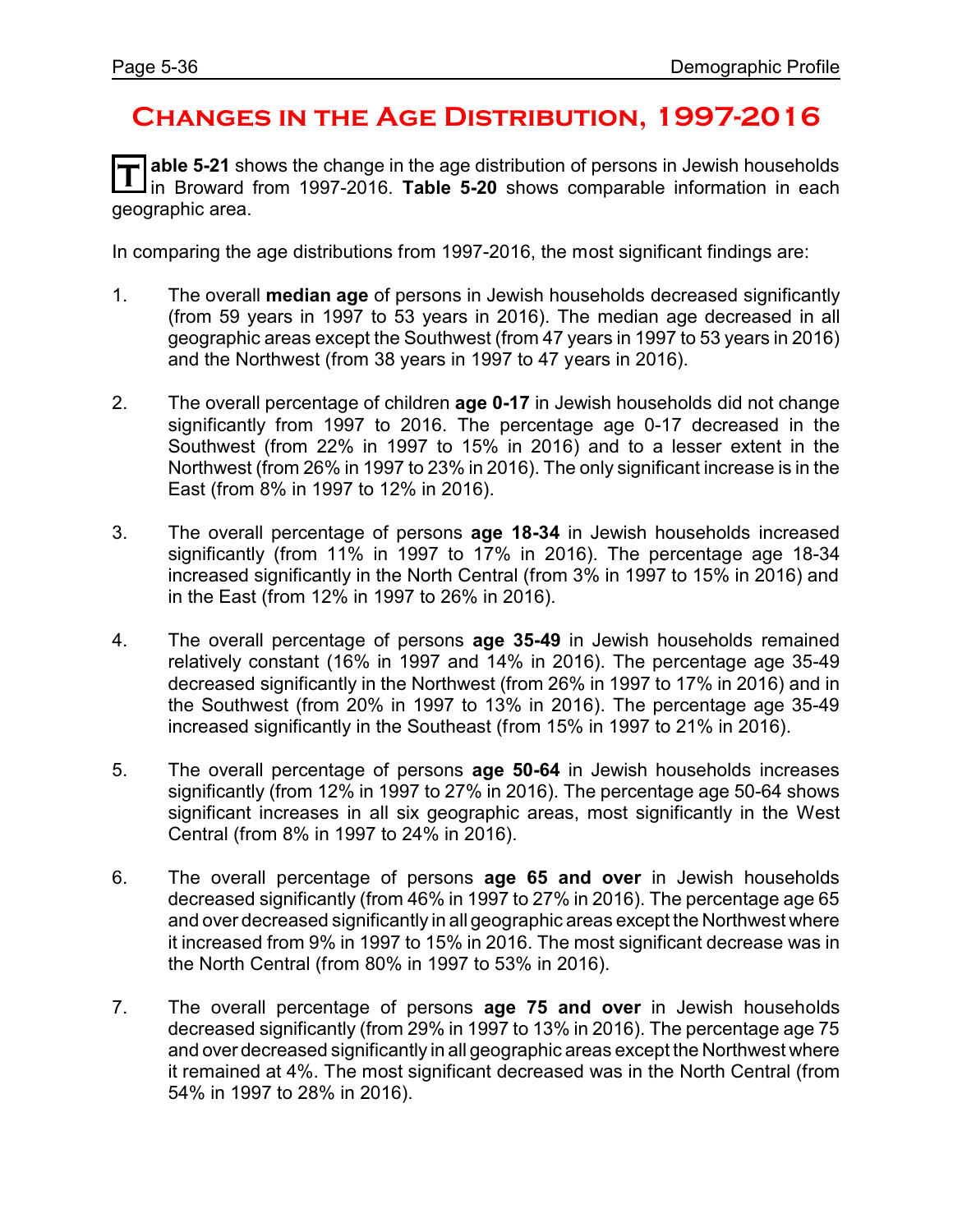#### **Number of Persons in Jewish Households**

**Table 5-21** shows that the number of children **age 0-17** in Jewish households decreased by 11,500 persons from 1997-2016.

The number of persons **age 18-34** remained about the same from 1997-2016.

The number of persons **age 35-49** decreased by 18,800 persons from 1997-2016.

The number of persons **age 50-64** increased by 13,500 from 1997-2016.

The number of persons **age 65 and over** decreased by 77,200 persons from 1997-2016.

The number of persons **age 75 and over** decreased by 54,100 persons from 1997-2016.

The number of persons **age 85 and over** decreased by 6,500 persons from 1997-2016.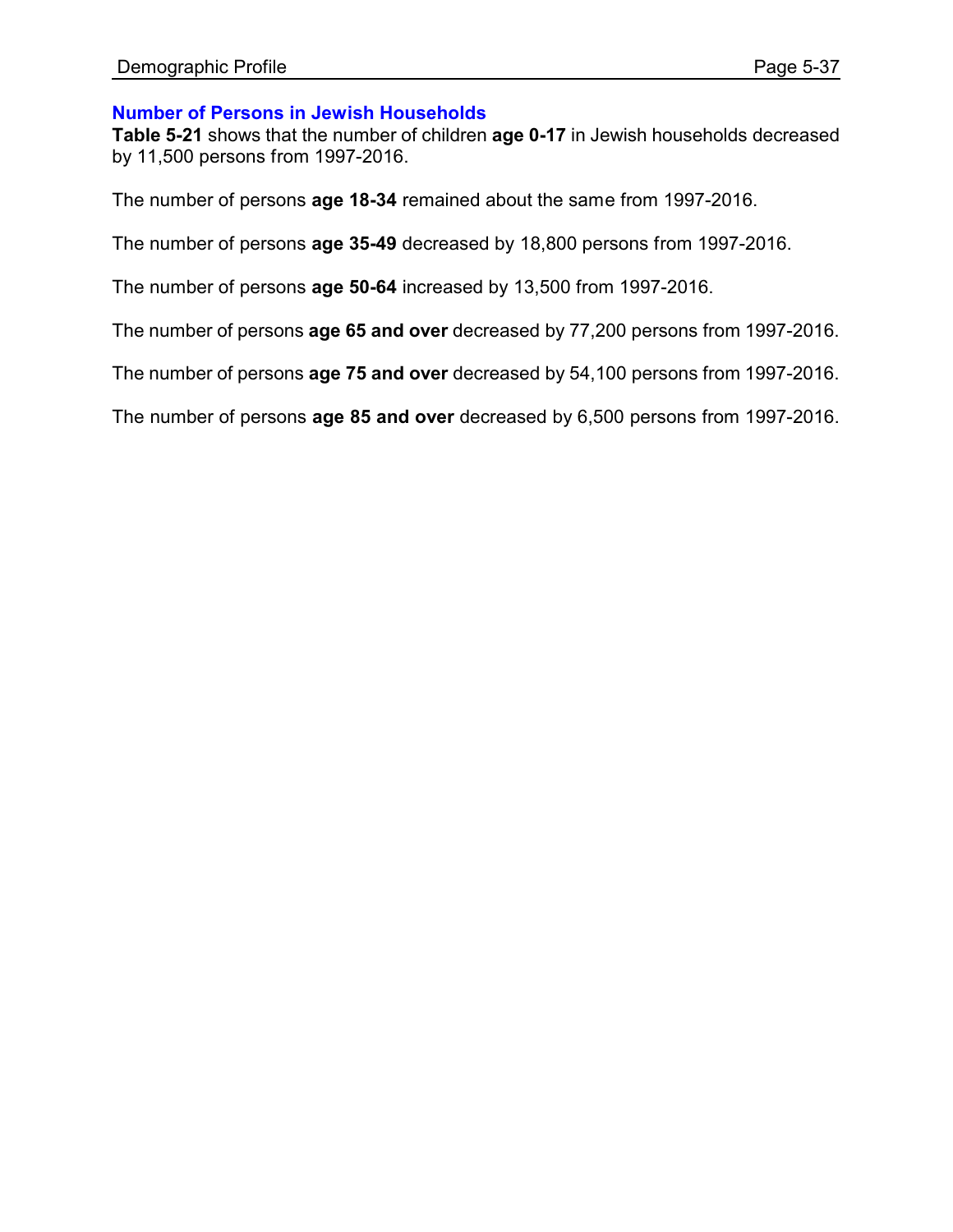| TABLE 5-20A<br><b>SUMMARY OF AGE DISTRIBUTION BY GEOGRAPHIC AREA, 1997-2016</b><br><b>BASE: PERSONS IN JEWISH HOUSEHOLDS</b> |                                 |      |          |       |       |                |       |       |  |  |
|------------------------------------------------------------------------------------------------------------------------------|---------------------------------|------|----------|-------|-------|----------------|-------|-------|--|--|
| Geographic                                                                                                                   | <b>Median Age</b><br>(in years) |      | $0 - 17$ |       |       | 18-34<br>35-49 |       |       |  |  |
| Area                                                                                                                         | 1997                            | 2016 | 1997     | 2016  | 1997  | 2016           | 1997  | 2016  |  |  |
| Northwest                                                                                                                    | 37.9                            | 46.5 | 26.1%    | 22.9% | 20.8% | 18.9%          | 26.4% | 17.0% |  |  |
| <b>North Central</b>                                                                                                         | 75.8                            | 70.2 | 2.1%     | 1.3%  | 2.8%  | 15.3%          | 4.9%  | 2.3%  |  |  |
| East                                                                                                                         | 58.3                            | 45.2 | 7.6%     | 12.4% | 11.6% | 25.6%          | 21.4% | 17.6% |  |  |
| <b>West Central</b>                                                                                                          | 65.5                            | 56.9 | 14.2%    | 16.0% | 11.1% | 15.2%          | 15.9% | 12.0% |  |  |
| Southeast                                                                                                                    | 54.6                            | 49.7 | 15.3%    | 16.8% | 14.2% | 12.5%          | 15.0% | 21.0% |  |  |
| Southwest                                                                                                                    | 46.8                            | 53.0 | 22.4%    | 14.7% | 12.5% | 16.4%          | 19.9% | 12.8% |  |  |
| All                                                                                                                          | 59.4                            | 53.1 | 14.5%    | 15.8% | 11.3% | 16.6%          | 16.1% | 14.1% |  |  |

| TABLE 5-20B<br><b>SUMMARY OF AGE DISTRIBUTION BY GEOGRAPHIC AREA, 1997-2016</b><br><b>BASE: PERSONS IN JEWISH HOUSEHOLDS</b> |       |       |             |       |             |       |  |  |  |
|------------------------------------------------------------------------------------------------------------------------------|-------|-------|-------------|-------|-------------|-------|--|--|--|
| Geographic                                                                                                                   | 50-64 |       | 65 and over |       | 75 and over |       |  |  |  |
| <b>Area</b>                                                                                                                  | 1997  | 2016  | 1997        | 2016  | 1997        | 2016  |  |  |  |
| Northwest                                                                                                                    | 18.2% | 25.9% | 8.7%        | 15.2% | 3.9%        | 3.7%  |  |  |  |
| <b>North Central</b>                                                                                                         | 10.2% | 27.9% | 79.9%       | 53.2% | 53.7%       | 28.3% |  |  |  |
| East                                                                                                                         | 14.5% | 26.3% | 44.8%       | 18.0% | 27.0%       | 8.2%  |  |  |  |
| <b>West Central</b>                                                                                                          | 8.3%  | 23.6% | 50.7%       | 33.2% | 30.8%       | 17.8% |  |  |  |
| Southeast                                                                                                                    | 14.2% | 24.2% | 41.5%       | 25.3% | 26.6%       | 13.7% |  |  |  |
| Southwest                                                                                                                    | 14.9% | 31.9% | 30.2%       | 24.1% | 17.1%       | 11.6% |  |  |  |
| All                                                                                                                          | 12.3% | 26.8% | 45.9%       | 26.6% | 28.6%       | 13.1% |  |  |  |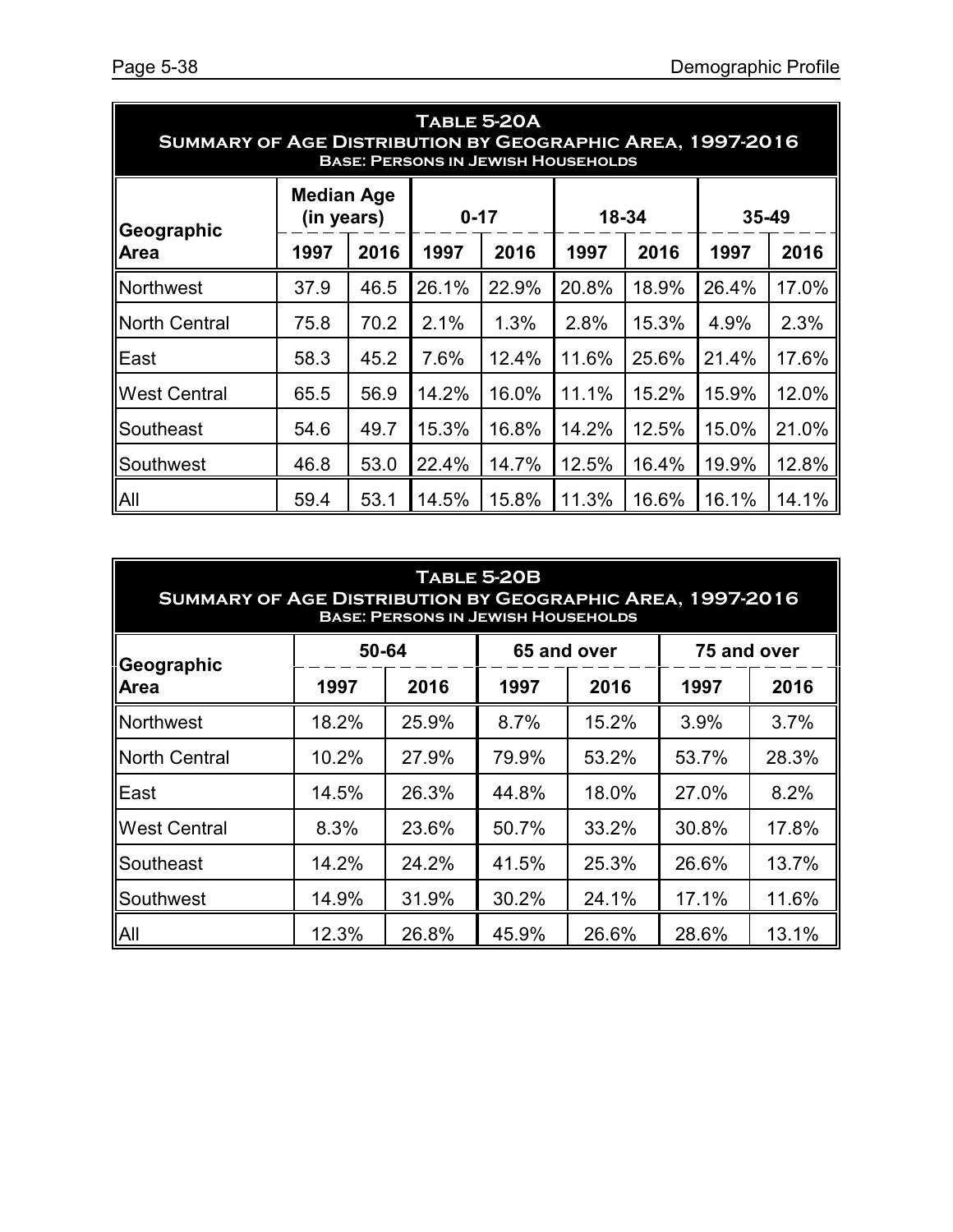|                  | <b>TABLE 5-21</b><br>CHANGES IN THE AGE DISTRIBUTION, 1997-2016 |                                           |                        |               |                         |  |  |  |  |  |
|------------------|-----------------------------------------------------------------|-------------------------------------------|------------------------|---------------|-------------------------|--|--|--|--|--|
|                  |                                                                 | <b>BASE: PERSONS IN JEWISH HOUSEHOLDS</b> |                        |               |                         |  |  |  |  |  |
|                  |                                                                 | 1997                                      |                        | 2016          | 1997-2016               |  |  |  |  |  |
| <b>Age Group</b> | <b>Percent-</b><br>age                                          | <b>Number</b>                             | <b>Percent-</b><br>age | <b>Number</b> | Increase/<br>(Decrease) |  |  |  |  |  |
| $0 - 4$          | 3.8%                                                            | 10,222                                    | 2.5%                   | 4,350         | (5, 872)                |  |  |  |  |  |
| $5 - 9$          | 4.2                                                             | 11,298                                    | 4.2                    | 7,308         | (3,990)                 |  |  |  |  |  |
| $10 - 14$        | 4.6                                                             | 12,374                                    | 5.5                    | 9,570         | (2,804)                 |  |  |  |  |  |
| $15 - 19$        | 3.2                                                             | 8,608                                     | 6.4                    | 11,136        | 2,528                   |  |  |  |  |  |
| $20 - 24$        | 2.6                                                             | 6,994                                     | 6.3                    | 10,962        | 3,968                   |  |  |  |  |  |
| $25 - 29$        | 2.8                                                             | 7,532                                     | 3.8                    | 6,612         | (920)                   |  |  |  |  |  |
| $30 - 34$        | 4.6                                                             | 12,374                                    | 3.6                    | 6,264         | (6, 110)                |  |  |  |  |  |
| $35 - 39$        | 5.5                                                             | 14,795                                    | 3.3                    | 5,742         | (9,053)                 |  |  |  |  |  |
| 40 - 44          | 5.4                                                             | 14,526                                    | 4.0                    | 6,960         | (7, 566)                |  |  |  |  |  |
| 45 - 49          | 5.2                                                             | 13,988                                    | 6.8                    | 11,832        | (2, 156)                |  |  |  |  |  |
| 50 - 54          | 4.9                                                             | 13,181                                    | 5.8                    | 10,092        | (3,089)                 |  |  |  |  |  |
| $55 - 59$        | 3.6                                                             | 9,684                                     | 9.6                    | 16,704        | 7,020                   |  |  |  |  |  |
| 60 - 64          | 3.8                                                             | 10,222                                    | 11.4                   | 19,836        | 9,614                   |  |  |  |  |  |
| 65 - 69          | 6.7                                                             | 18,023                                    | 6.6                    | 11,484        | (6, 539)                |  |  |  |  |  |
| 70 - 74          | 10.5                                                            | 28,245                                    | 6.9                    | 12,006        | (16, 239)               |  |  |  |  |  |
| $75 - 79$        | 11.9                                                            | 32,011                                    | 2.9                    | 5,046         | (26, 965)               |  |  |  |  |  |
| 80 - 84          | 10.8                                                            | 29,052                                    | 4.7                    | 8,178         | (20, 874)               |  |  |  |  |  |
| 85 - 89          | 4.8                                                             | 12,912                                    | 3.4                    | 5,916         | (6,996)                 |  |  |  |  |  |
| 90 and over      | 1.1                                                             | 2,959                                     | 2.1                    | 3,654         | 695                     |  |  |  |  |  |
| Total            | 100.0%                                                          | 269,000                                   | 100.0%                 | 174,000       | (95,000)                |  |  |  |  |  |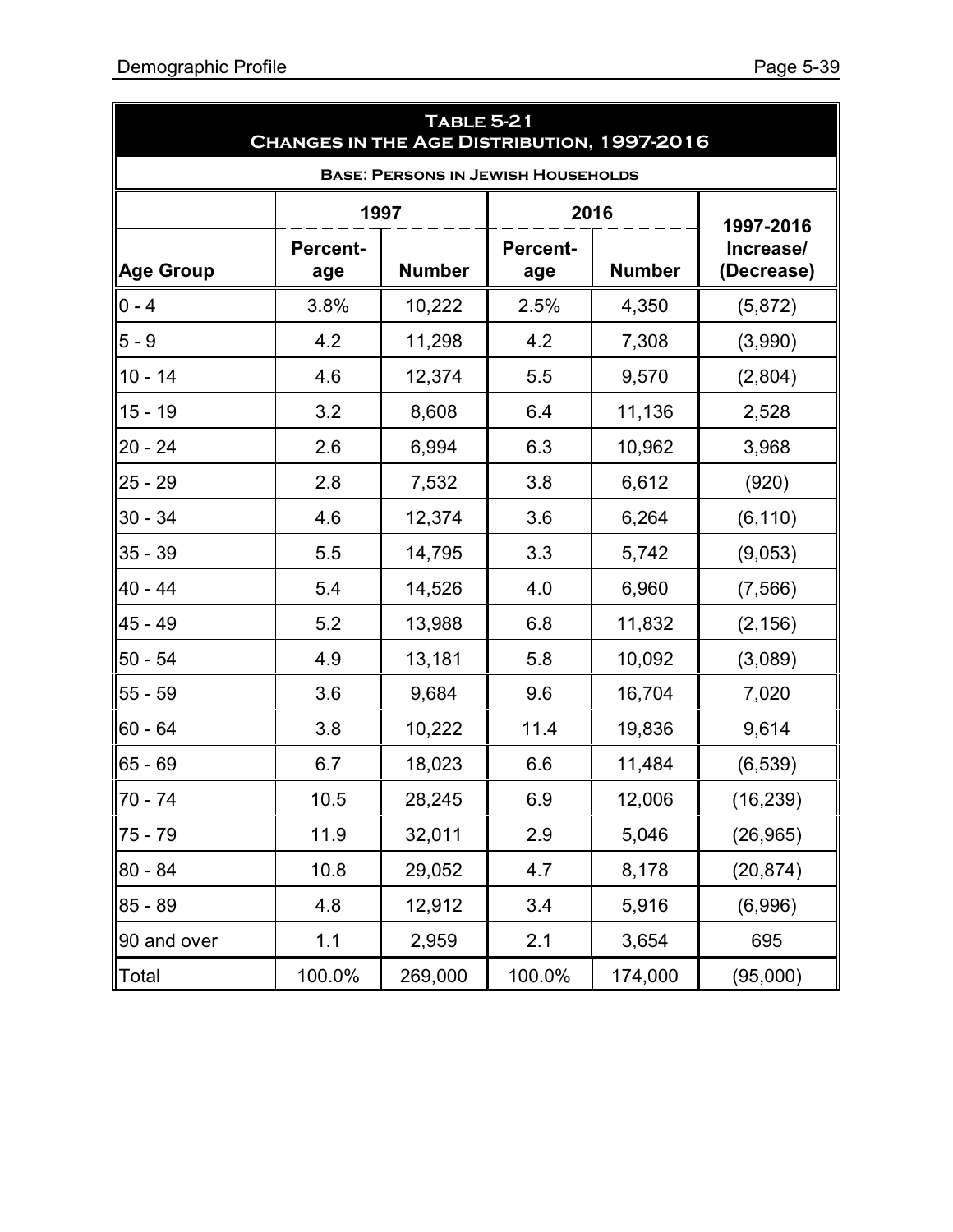| <b>TABLE 5-21</b><br>CHANGES IN THE AGE DISTRIBUTION, 1997-2016 |                        |                                  |                        |               |                         |  |  |  |  |
|-----------------------------------------------------------------|------------------------|----------------------------------|------------------------|---------------|-------------------------|--|--|--|--|
| <b>BASE: PERSONS IN JEWISH HOUSEHOLDS</b>                       |                        |                                  |                        |               |                         |  |  |  |  |
|                                                                 |                        | 1997                             |                        | 2016          | 1997-2016               |  |  |  |  |
| <b>Age Group</b>                                                | <b>Percent-</b><br>age | <b>Number</b>                    | <b>Percent-</b><br>age | <b>Number</b> | Increase/<br>(Decrease) |  |  |  |  |
| <b>ALTERNATIVE AGE CATEGORIES</b>                               |                        |                                  |                        |               |                         |  |  |  |  |
| $0 - 5$                                                         | 4.4%                   | 11,836                           | 3.3%                   | 5,742         | (6,094)                 |  |  |  |  |
| $6 - 12$                                                        | 6.3                    | 16,947                           | 6.8                    | 11,832        | (5, 115)                |  |  |  |  |
| $13 - 17$                                                       | 3.8                    | 10,222                           | 5.7                    | 9,918         | (304)                   |  |  |  |  |
| $18 - 24$                                                       | 3.9                    | 10,491                           | 9.1                    | 15,834        | 5,343                   |  |  |  |  |
| $25 - 34$                                                       | 7.4                    | 19,906                           | 7.5                    | 13,050        | (6, 856)                |  |  |  |  |
| $35 - 44$                                                       | 11.0                   | 29,590                           | 7.5                    | 13,050        | (16, 540)               |  |  |  |  |
| 45 - 54                                                         | 10.0                   | 26,900                           | 12.8                   | 22,272        | (4,628)                 |  |  |  |  |
| $55 - 64$                                                       | 7.3                    | 19,637                           | 20.8                   | 36,192        | 16,555                  |  |  |  |  |
| $65 - 74$                                                       | 17.3                   | 46,537                           | 13.5                   | 23,490        | (23, 047)               |  |  |  |  |
| 75 - 84                                                         | 22.7                   | 61,063                           | 7.7                    | 13,398        | (47, 665)               |  |  |  |  |
| 85 and over                                                     | 5.9                    | 15,871                           | 5.4                    | 9,396         | (6, 475)                |  |  |  |  |
| Total                                                           | 100.0%                 | 269,000                          | 100.0%                 | 174,000       | (95,000)                |  |  |  |  |
|                                                                 |                        | <b>CUMULATIVE AGE CATEGORIES</b> |                        |               |                         |  |  |  |  |
| $ 0 - 17 $                                                      | 14.5%                  | 39,005                           | 15.8%                  | 27,492        | (11, 513)               |  |  |  |  |
| 18 and over                                                     | 85.5%                  | 229,995                          | 84.2%                  | 146,508       | (83, 487)               |  |  |  |  |
| $18 - 34$                                                       | 11.3%                  | 30,397                           | 16.6%                  | 28,884        | (1, 513)                |  |  |  |  |
| $35 - 49$                                                       | 16.1%                  | 43,309                           | 14.1%                  | 24,534        | (18, 775)               |  |  |  |  |
| $50 - 64$                                                       | 12.3%                  | 33,087                           | 26.8%                  | 46,632        | 13,545                  |  |  |  |  |
| 65 and over                                                     | 45.9%                  | 123,471                          | 26.6%                  | 46,284        | (77, 187)               |  |  |  |  |
| 75 and over                                                     | 28.6%                  | 76,934                           | 13.1%                  | 22,794        | (54, 140)               |  |  |  |  |
| Median Age                                                      |                        | 59.4 years                       |                        | 53.1 years    | $(6.3)$ years           |  |  |  |  |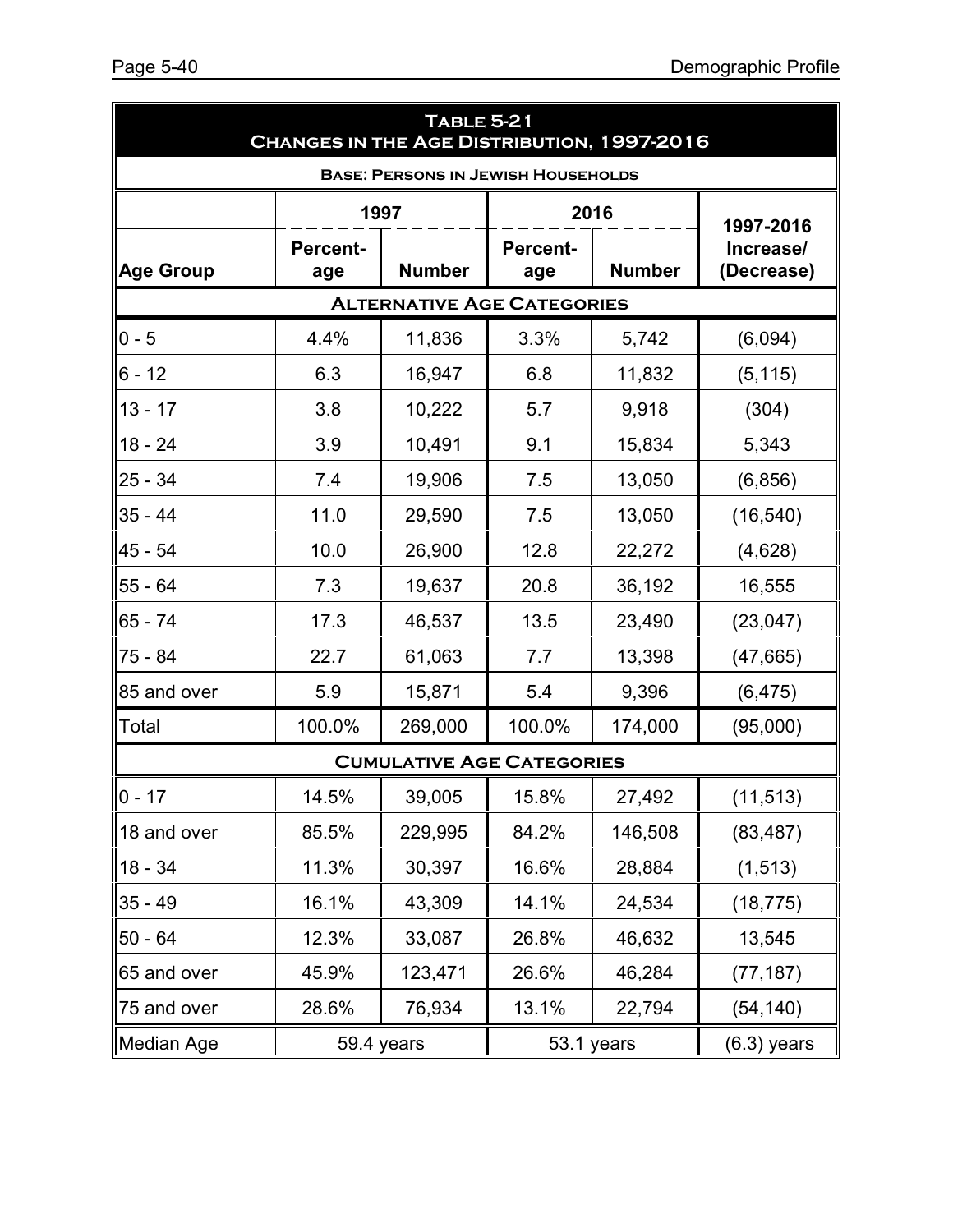## **Age Distribution by Synagogue Membership, Jewish Community Center Membership, and Jewish Organization Membership**

T ables 5-22 and 5-23 show the age distribution of persons in Jewish households in<br>Broward by synagogue membership, Chabad attendance, JCC membership, and **ables 5-22** and **5-23** show the age distribution of persons in Jewish households in Jewish organization membership.

## **Synagogue Membership**

Compared to persons in synagogue non-member households, persons in synagogue member households are more likely to be:

• age  $0-17$ 

Compared to persons in synagogue non-member households, persons in synagogue member households are less likely to be:

• age 65 and over

The median age of synagogue member households is 50 years, compared to 56 years for synagogue non-member households.

### **Households Who Attended Chabad in the Past Year**

Compared to households in which no person attended Chabad in the past year, persons in households in which someone attended Chabad in the past year are more likely to be:

• age 0-17 and age  $35-49$ 

Compared to households in which no person attended Chabad in the past year, persons in households in which someone attended Chabad in the past year are less likely to be:

• age 65 and over and age 75 and over

The median age for persons households who attended Chabad in the past year is 48 years, compared to 55 years for Chabad non-attending households.

#### **JCC Membership**

Compared to persons in JCC non-member households, persons in JCC member households are less likely to be:

• age 75 and over

The median age of persons in JCC member households is 50 years, compared to 54 years for persons in JCC non-member households.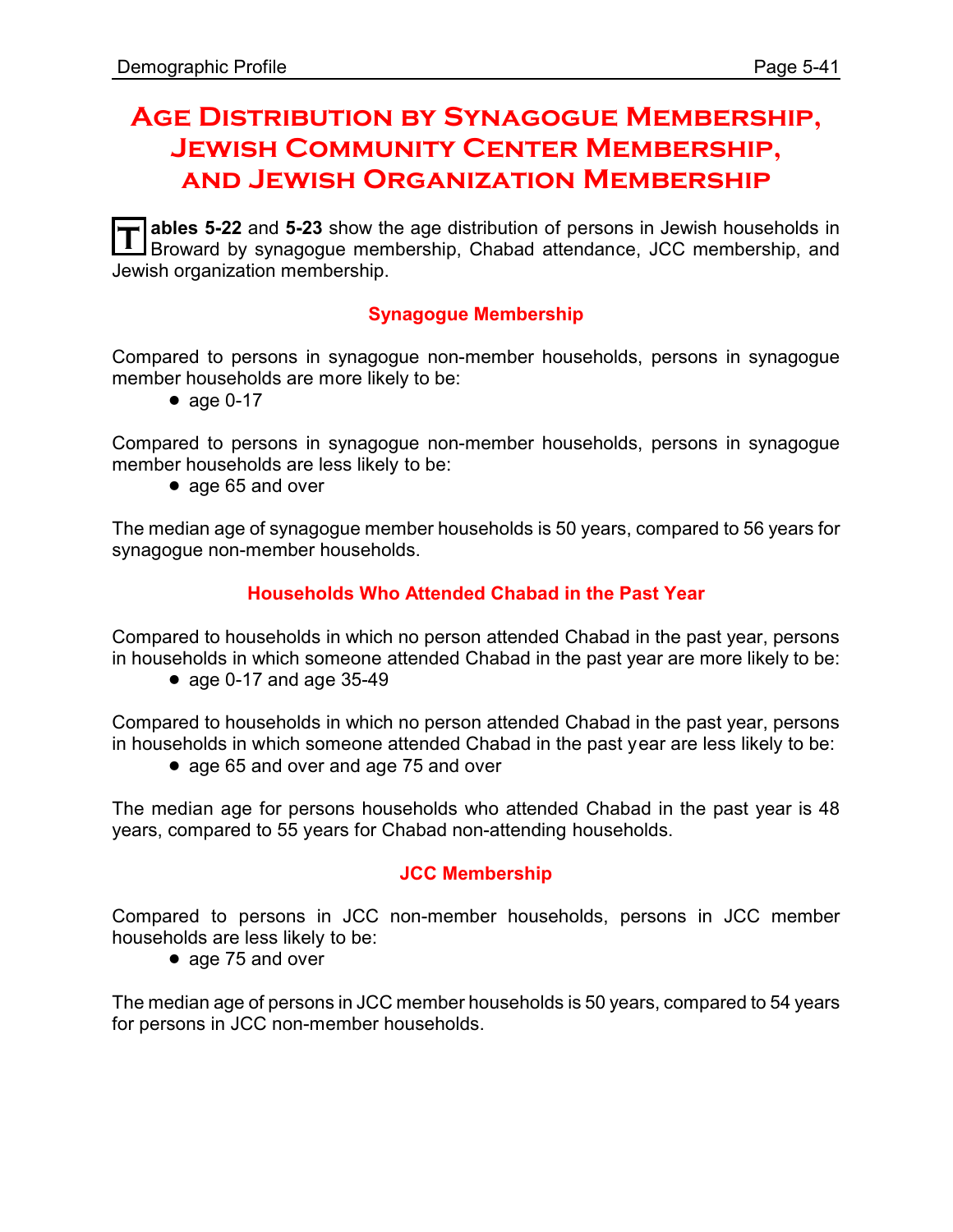### **Jewish Organization Membership**

Compared to persons in Jewish organization non-member households, persons in Jewish organization member households are less likely to be:

• age 0-17, age 35-49, and age 50-64

Compared to persons in Jewish organization non-member households, persons in Jewish organization member households are more likely to be:

• age 65 and over and age 75 and over

The median age of persons in Jewish organization member households is 60 years, compared to 52 years for persons in Jewish organization non-member households.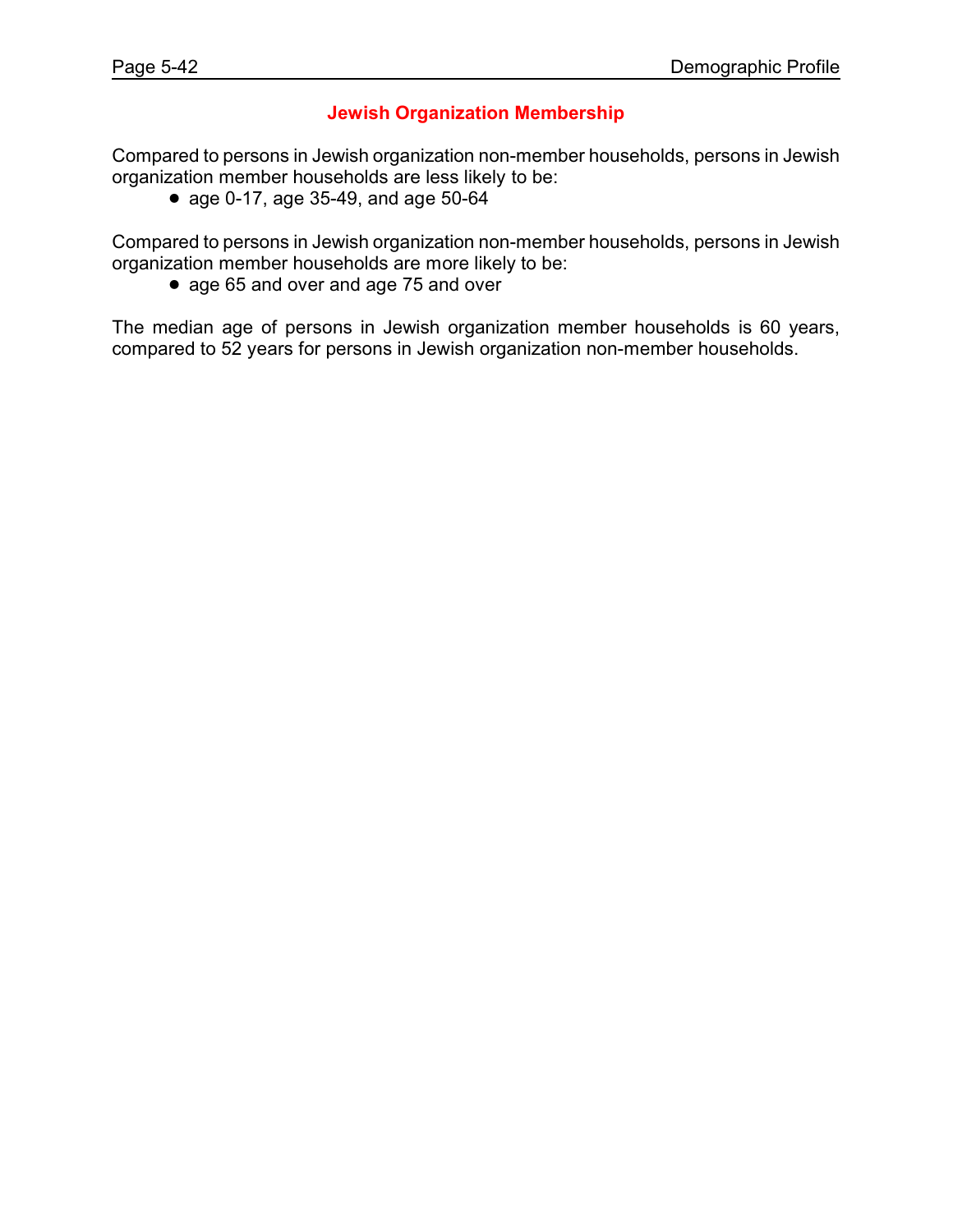|                  | <b>TABLE 5-22</b><br><b>AGE DISTRIBUTION BY SYNAGOGUE MEMBERSHIP</b><br>AND ATTENDED CHABAD IN THE PAST YEAR |                                           |                 |                                 |  |  |  |  |  |  |
|------------------|--------------------------------------------------------------------------------------------------------------|-------------------------------------------|-----------------|---------------------------------|--|--|--|--|--|--|
|                  |                                                                                                              | <b>BASE: PERSONS IN JEWISH HOUSEHOLDS</b> |                 |                                 |  |  |  |  |  |  |
|                  |                                                                                                              | Synagogue                                 |                 | <b>Chabad</b>                   |  |  |  |  |  |  |
| <b>Age Group</b> | <b>Member</b>                                                                                                | Non-<br><b>Member</b>                     | <b>Attended</b> | <b>Did</b><br><b>Not Attend</b> |  |  |  |  |  |  |
| $0 - 4$          | 2.6%                                                                                                         | 2.3%                                      | 2.4%            | 2.5%                            |  |  |  |  |  |  |
| $5 - 9$          | 5.1                                                                                                          | 3.7                                       | 5.8             | 3.7                             |  |  |  |  |  |  |
| $10 - 14$        | 6.4                                                                                                          | 4.9                                       | 7.0             | 4.9                             |  |  |  |  |  |  |
| $15 - 19$        | 7.6                                                                                                          | 5.5                                       | 7.1             | 6.1                             |  |  |  |  |  |  |
| $20 - 24$        | 9.2                                                                                                          | 4.8                                       | 9.3             | 5.5                             |  |  |  |  |  |  |
| $25 - 29$        | 3.4                                                                                                          | 4.1                                       | 2.1             | 4.4                             |  |  |  |  |  |  |
| $30 - 34$        | 2.7                                                                                                          | 4.1                                       | 2.0             | 4.1                             |  |  |  |  |  |  |
| $35 - 39$        | 3.1                                                                                                          | 3.5                                       | 4.7             | 2.9                             |  |  |  |  |  |  |
| $40 - 44$        | 3.4                                                                                                          | 4.5                                       | 5.4             | 3.6                             |  |  |  |  |  |  |
| $45 - 49$        | 5.9                                                                                                          | 7.6                                       | 8.4             | 6.4                             |  |  |  |  |  |  |
| $50 - 54$        | 8.8                                                                                                          | 4.0                                       | 8.2             | 5.0                             |  |  |  |  |  |  |
| $55 - 59$        | 7.8                                                                                                          | 10.6                                      | 7.3             | 10.3                            |  |  |  |  |  |  |
| $60 - 64$        | 10.3                                                                                                         | 12.0                                      | 11.5            | 11.3                            |  |  |  |  |  |  |
| $65 - 69$        | 6.5                                                                                                          | 6.8                                       | 5.9             | 6.9                             |  |  |  |  |  |  |
| 70 - 74          | 5.3                                                                                                          | 7.9                                       | 3.3             | 8.2                             |  |  |  |  |  |  |
| $175 - 79$       | 2.4                                                                                                          | 3.3                                       | 1.6             | 3.4                             |  |  |  |  |  |  |
| 80 - 84          | 4.2                                                                                                          | 5.0                                       | 4.5             | 4.8                             |  |  |  |  |  |  |
| 85 - 89          | 2.6                                                                                                          | 3.8                                       | 2.0             | 3.8                             |  |  |  |  |  |  |
| 90 and over      | 2.9                                                                                                          | 1.5                                       | 1.5             | 2.2                             |  |  |  |  |  |  |
| Total            | 100.0%                                                                                                       | 100.0%                                    | 100.0%          | 100.0%                          |  |  |  |  |  |  |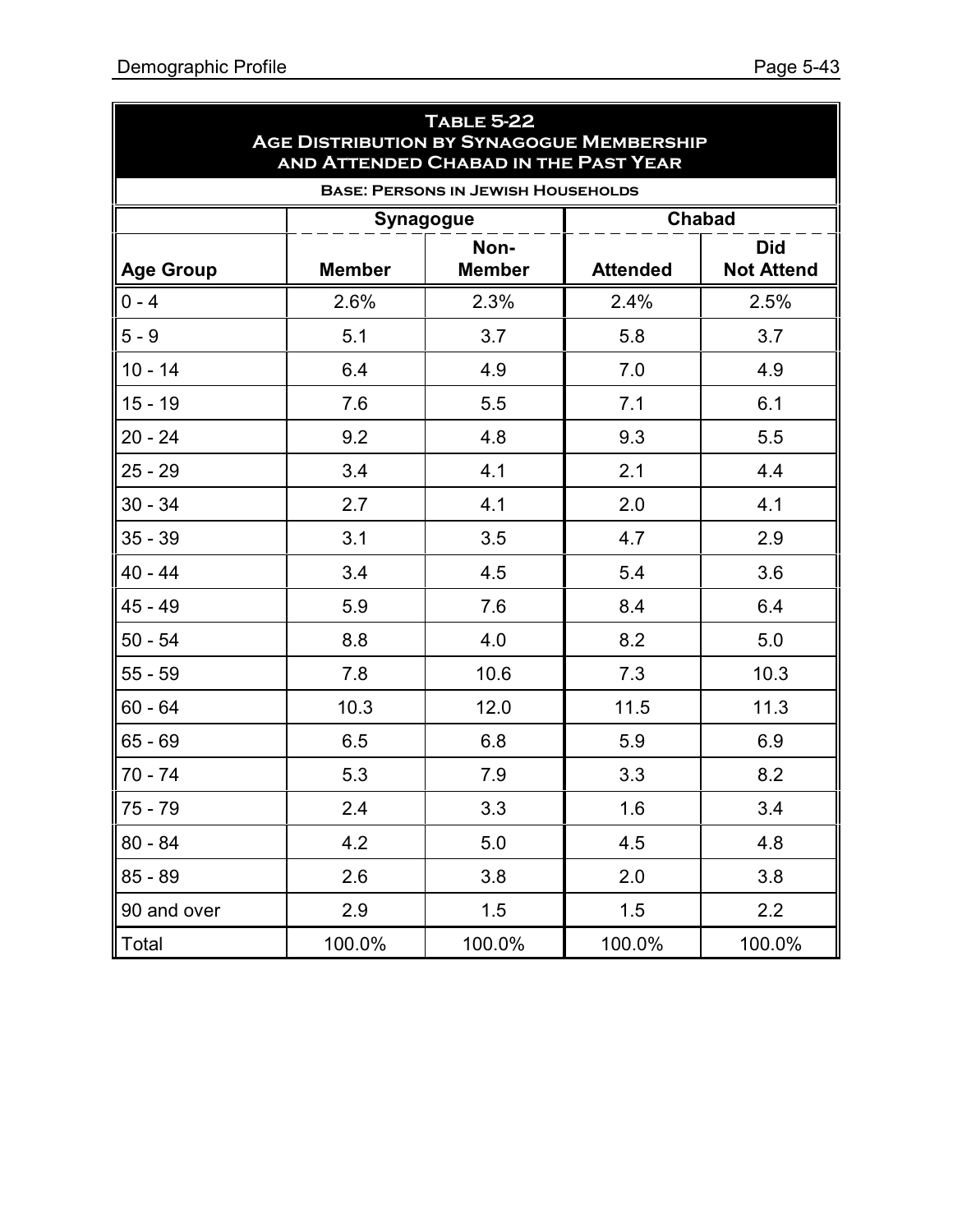|                  | <b>TABLE 5-22</b><br><b>AGE DISTRIBUTION BY SYNAGOGUE MEMBERSHIP</b><br>AND ATTENDED CHABAD IN THE PAST YEAR |                                           |                 |                                 |  |  |  |  |  |
|------------------|--------------------------------------------------------------------------------------------------------------|-------------------------------------------|-----------------|---------------------------------|--|--|--|--|--|
|                  |                                                                                                              | <b>BASE: PERSONS IN JEWISH HOUSEHOLDS</b> |                 |                                 |  |  |  |  |  |
|                  |                                                                                                              | <b>Synagogue</b>                          |                 | <b>Chabad</b>                   |  |  |  |  |  |
| <b>Age Group</b> | <b>Member</b>                                                                                                | Non-<br><b>Member</b>                     | <b>Attended</b> | <b>Did</b><br><b>Not Attend</b> |  |  |  |  |  |
|                  |                                                                                                              | <b>ALTERNATIVE AGE CATEGORIES</b>         |                 |                                 |  |  |  |  |  |
| $0 - 5$          | 3.4%                                                                                                         | 3.1%                                      | 4.2%            | 2.9%                            |  |  |  |  |  |
| $6 - 12$         | 8.1                                                                                                          | 6.0                                       | 8.6             | 6.2                             |  |  |  |  |  |
| $13 - 17$        | 7.3                                                                                                          | 4.8                                       | 6.0             | 5.7                             |  |  |  |  |  |
| $18 - 24$        | 12.1                                                                                                         | 7.5                                       | 12.8            | 8.0                             |  |  |  |  |  |
| $25 - 34$        | 6.1                                                                                                          | 8.2                                       | 4.2             | 8.5                             |  |  |  |  |  |
| $35 - 44$        | 6.5                                                                                                          | 8.0                                       | 10.1            | 6.5                             |  |  |  |  |  |
| $45 - 54$        | 14.7                                                                                                         | 11.6                                      | 16.6            | 11.4                            |  |  |  |  |  |
| $55 - 64$        | 18.1                                                                                                         | 22.6                                      | 18.7            | 21.6                            |  |  |  |  |  |
| $65 - 74$        | 11.8                                                                                                         | 14.7                                      | 9.3             | 15.1                            |  |  |  |  |  |
| $75 - 84$        | 6.6                                                                                                          | 8.3                                       | 6.1             | 8.2                             |  |  |  |  |  |
| 85 and over      | 5.5                                                                                                          | 5.3                                       | 3.4             | 6.0                             |  |  |  |  |  |
| Total            | 100.0%                                                                                                       | 100.0%                                    | 100.0%          | 100.0%                          |  |  |  |  |  |
|                  |                                                                                                              | <b>CUMULATIVE AGE CATEGORIES</b>          |                 |                                 |  |  |  |  |  |
| $0 - 17$         | 18.8%                                                                                                        | 13.9%                                     | 18.8%           | 14.8%                           |  |  |  |  |  |
| 18 and over      | 81.2%                                                                                                        | 86.1%                                     | 81.2%           | 85.2%                           |  |  |  |  |  |
| $18 - 34$        | 18.2%                                                                                                        | 15.7%                                     | 17.0%           | 16.5%                           |  |  |  |  |  |
| $35 - 49$        | 12.4%                                                                                                        | 15.6%                                     | 18.5%           | 12.9%                           |  |  |  |  |  |
| $50 - 64$        | 26.9%                                                                                                        | 26.6%                                     | 27.0%           | 26.6%                           |  |  |  |  |  |
| 65 and over      | 23.9%                                                                                                        | 28.3%                                     | 18.8%           | 29.3%                           |  |  |  |  |  |
| 75 and over      | 12.1%                                                                                                        | 13.6%                                     | 9.5%            | 14.2%                           |  |  |  |  |  |
| Median Age       | 50.3 years                                                                                                   | 55.5 years                                | 47.5 years      | 55.4 years                      |  |  |  |  |  |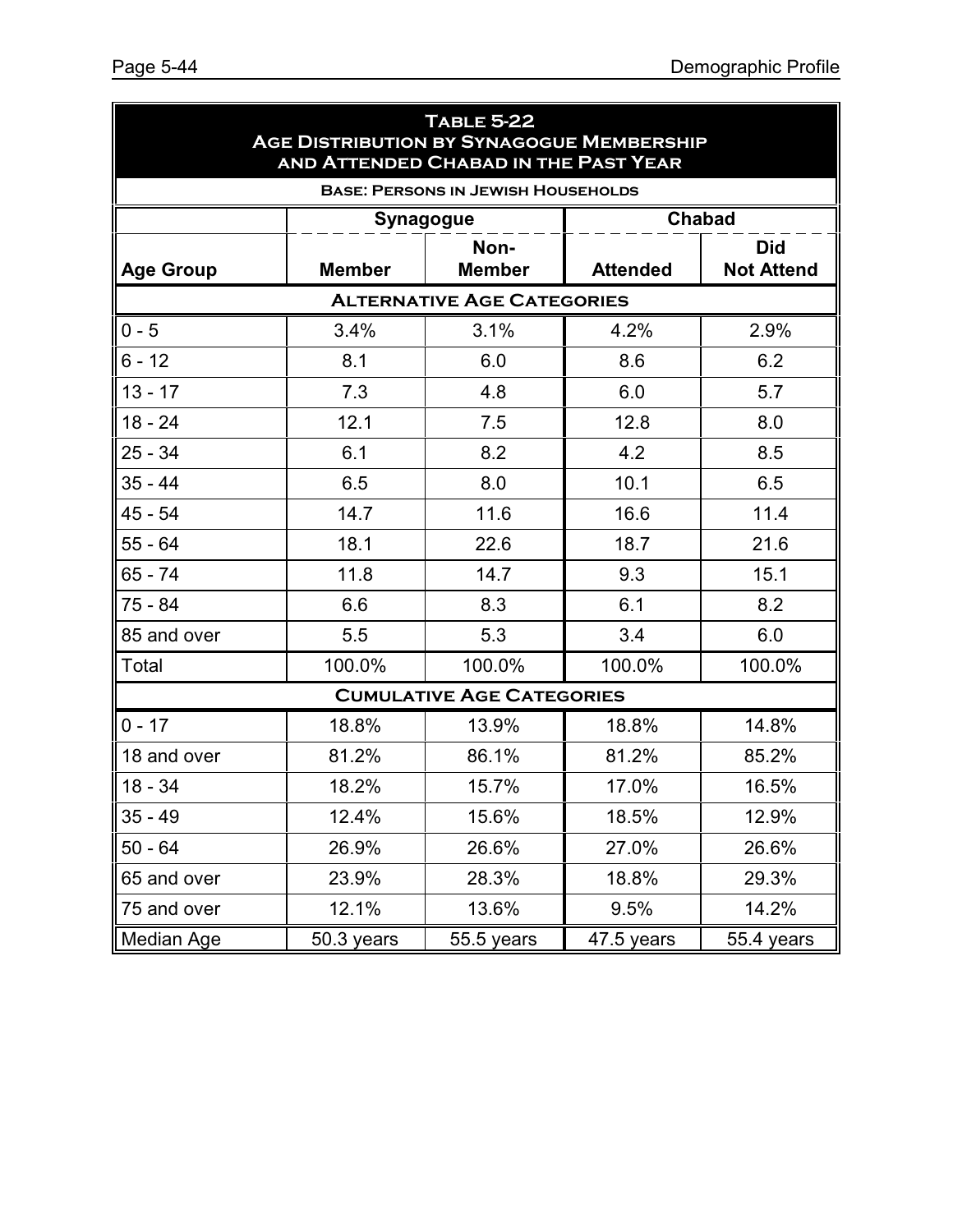|                  |                                           | <b>TABLE 5-23</b><br><b>AGE DISTRIBUTION</b><br>BY JCC MEMBERSHIP AND JEWISH ORGANIZATION MEMBERSHIP |               |                            |  |  |  |  |  |  |
|------------------|-------------------------------------------|------------------------------------------------------------------------------------------------------|---------------|----------------------------|--|--|--|--|--|--|
|                  | <b>BASE: PERSONS IN JEWISH HOUSEHOLDS</b> |                                                                                                      |               |                            |  |  |  |  |  |  |
|                  |                                           | <b>JCC</b>                                                                                           |               | <b>Jewish Organization</b> |  |  |  |  |  |  |
| <b>Age Group</b> | <b>Member</b>                             | Non-<br><b>Member</b>                                                                                | <b>Member</b> | Non-<br><b>Member</b>      |  |  |  |  |  |  |
| $0 - 4$          | 1.5%                                      | 2.6%                                                                                                 | 1.4%          | 2.7%                       |  |  |  |  |  |  |
| $5 - 9$          | 5.0                                       | 4.1                                                                                                  | 2.5           | 4.6                        |  |  |  |  |  |  |
| $10 - 14$        | 5.5                                       | 5.5                                                                                                  | 4.8           | 5.6                        |  |  |  |  |  |  |
| $15 - 19$        | 8.9                                       | 6.0                                                                                                  | 7.1           | 6.2                        |  |  |  |  |  |  |
| $20 - 24$        | 8.5                                       | 6.2                                                                                                  | 7.4           | 6.3                        |  |  |  |  |  |  |
| $25 - 29$        | 4.0                                       | 3.8                                                                                                  | 3.8           | 3.8                        |  |  |  |  |  |  |
| $30 - 34$        | 2.6                                       | 3.7                                                                                                  | 4.1           | 3.5                        |  |  |  |  |  |  |
| $35 - 39$        | 2.7                                       | 3.4                                                                                                  | 2.5           | 3.5                        |  |  |  |  |  |  |
| $40 - 44$        | 6.4                                       | 3.7                                                                                                  | 2.3           | 4.5                        |  |  |  |  |  |  |
| $45 - 49$        | 5.2                                       | 7.2                                                                                                  | 4.3           | 7.5                        |  |  |  |  |  |  |
| $50 - 54$        | 9.6                                       | 5.3                                                                                                  | 5.5           | 5.9                        |  |  |  |  |  |  |
| $55 - 59$        | 6.7                                       | 9.9                                                                                                  | 4.2           | 10.7                       |  |  |  |  |  |  |
| $60 - 64$        | 6.8                                       | 12.1                                                                                                 | 10.5          | 11.6                       |  |  |  |  |  |  |
| $65 - 69$        | 6.2                                       | 6.8                                                                                                  | 8.2           | 6.3                        |  |  |  |  |  |  |
| $70 - 74$        | 11.2                                      | 6.3                                                                                                  | 7.6           | 6.7                        |  |  |  |  |  |  |
| $75 - 79$        | 1.3                                       | 3.2                                                                                                  | 5.9           | 2.3                        |  |  |  |  |  |  |
| $80 - 84$        | 4.5                                       | 4.7                                                                                                  | 5.9           | 4.4                        |  |  |  |  |  |  |
| $85 - 89$        | 1.6                                       | 3.6                                                                                                  | 7.1           | 2.5                        |  |  |  |  |  |  |
| 90 and over      | 1.7                                       | 2.1                                                                                                  | 4.8           | 1.4                        |  |  |  |  |  |  |
| Total            | 100.0%                                    | 100.0%                                                                                               | 100.0%        | 100.0%                     |  |  |  |  |  |  |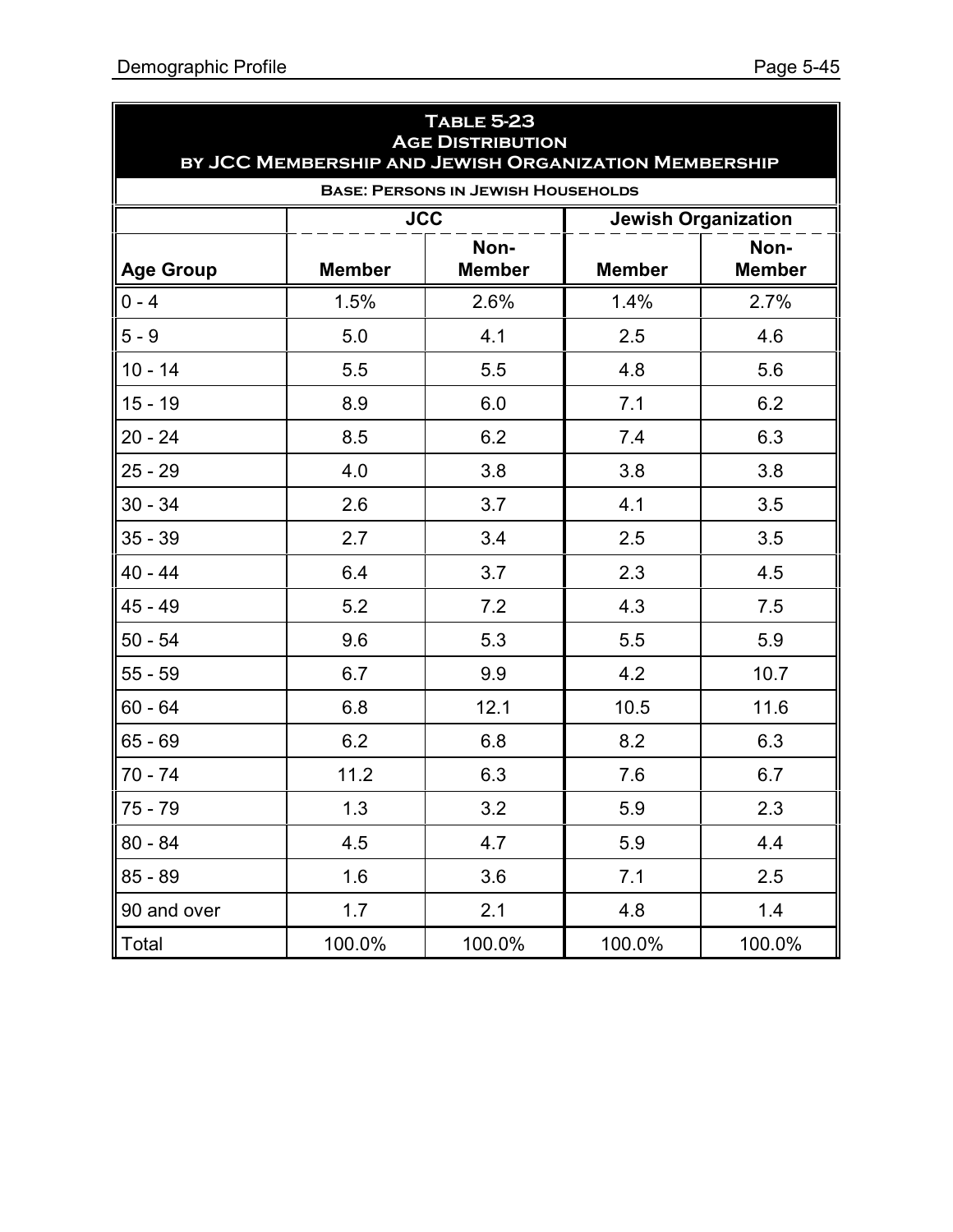|                                   | BY JCC MEMBERSHIP AND JEWISH ORGANIZATION MEMBERSHIP | <b>TABLE 5-23</b><br><b>AGE DISTRIBUTION</b> |               |                            |  |  |  |  |  |  |
|-----------------------------------|------------------------------------------------------|----------------------------------------------|---------------|----------------------------|--|--|--|--|--|--|
|                                   |                                                      | <b>BASE: PERSONS IN JEWISH HOUSEHOLDS</b>    |               |                            |  |  |  |  |  |  |
|                                   |                                                      | <b>JCC</b>                                   |               | <b>Jewish Organization</b> |  |  |  |  |  |  |
| <b>Age Group</b>                  | <b>Member</b>                                        | Non-<br><b>Member</b>                        | <b>Member</b> | Non-<br><b>Member</b>      |  |  |  |  |  |  |
| <b>ALTERNATIVE AGE CATEGORIES</b> |                                                      |                                              |               |                            |  |  |  |  |  |  |
| $0 - 5$                           | 2.3%                                                 | 3.3%                                         | 1.8%          | 3.5%                       |  |  |  |  |  |  |
| $6 - 12$                          | 6.9                                                  | 6.8                                          | 4.8           | 7.2                        |  |  |  |  |  |  |
| $13 - 17$                         | 7.0                                                  | 5.6                                          | 5.3           | 5.8                        |  |  |  |  |  |  |
| $18 - 24$                         | 13.2                                                 | 8.6                                          | 11.3          | 8.7                        |  |  |  |  |  |  |
| $25 - 34$                         | 6.6                                                  | 7.5                                          | 8.0           | 7.3                        |  |  |  |  |  |  |
| $35 - 44$                         | 9.1                                                  | 7.2                                          | 4.8           | 8.0                        |  |  |  |  |  |  |
| $45 - 54$                         | 14.9                                                 | 12.5                                         | 9.7           | 13.5                       |  |  |  |  |  |  |
| $55 - 64$                         | 13.5                                                 | 22.0                                         | 14.7          | 22.3                       |  |  |  |  |  |  |
| $65 - 74$                         | 17.3                                                 | 13.0                                         | 15.8          | 13.1                       |  |  |  |  |  |  |
| 75 - 84                           | 5.8                                                  | 7.9                                          | 11.8          | 6.7                        |  |  |  |  |  |  |
| 85 and over                       | 3.4                                                  | 5.7                                          | 11.9          | 3.9                        |  |  |  |  |  |  |
| Total                             | 100.0%                                               | 100.0%                                       | 100.0%        | 100.0%                     |  |  |  |  |  |  |
|                                   |                                                      | <b>CUMULATIVE AGE CATEGORIES</b>             |               |                            |  |  |  |  |  |  |
| $0 - 17$                          | 16.2%                                                | 15.7%                                        | 11.9%         | 16.5%                      |  |  |  |  |  |  |
| 18 and over                       | 83.8%                                                | 84.3%                                        | 88.1%         | 83.5%                      |  |  |  |  |  |  |
| $18 - 34$                         | 19.8%                                                | 16.1%                                        | 19.3%         | 16.0%                      |  |  |  |  |  |  |
| $35 - 49$                         | 14.3%                                                | 14.3%                                        | 9.1%          | 15.5%                      |  |  |  |  |  |  |
| $50 - 64$                         | 23.1%                                                | 27.3%                                        | 20.2%         | 28.2%                      |  |  |  |  |  |  |
| 65 and over                       | 26.5%                                                | 26.6%                                        | 39.5%         | 23.7%                      |  |  |  |  |  |  |
| 75 and over                       | 9.2%                                                 | 13.6%                                        | 23.7%         | 10.6%                      |  |  |  |  |  |  |
| Median Age                        | 49.7 years                                           | 53.6 years                                   | 60.1 years    | 51.6 years                 |  |  |  |  |  |  |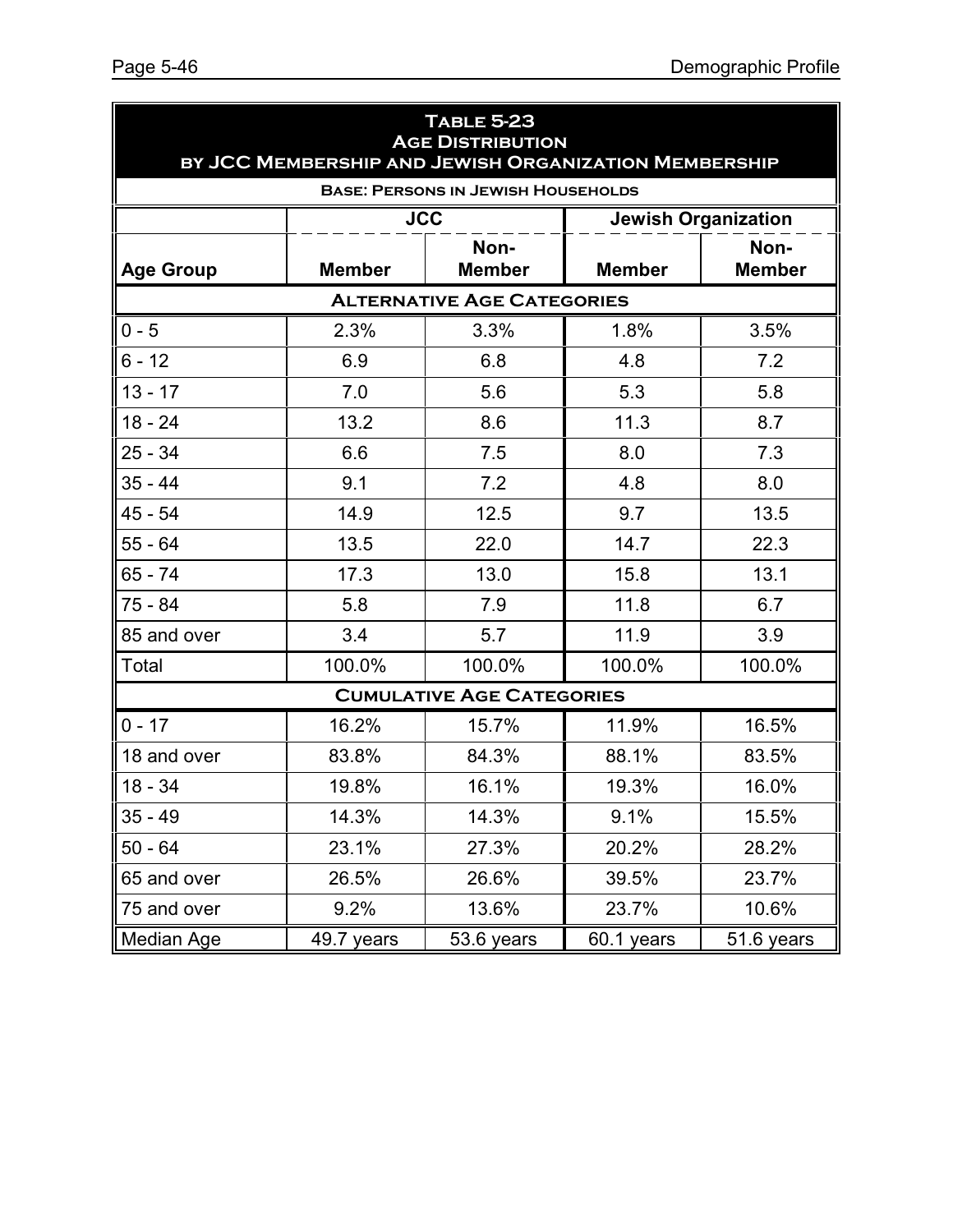# **Household Size**

**T able 5-24** shows that the average household size of Jewish households in Broward is 2.42 persons. 28% of households are one-person households, 36% are two-person households, 15% are three-person households, 14% are four-person households, 5% are five-person households, and 2% contain six or more persons. In total, 21% of households contain four or more persons.

**Community Comparisons**. **Table 5-25** shows that the 2.42 **average household size** is about average among about 55 comparison Jewish communities and compares to 2.56 in Atlanta, 2.33 in Miami, 2.13 in Las Vegas, 1.99 in West Palm Beach, and 1.87 in South Palm Beach. The 2.42 compares to 2.02 in 1997. The 2.42 compares to 2.69 for all households (both Jewish and non-Jewish) in Broward County as of 2014 and 2.63 for all American households (both Jewish and non-Jewish) as of 2014.

**Table 5-26** shows that the 28% of **one-person households** is about average among about 55 comparison Jewish communities and compares to 35% in South Palm Beach, 31% in Miami, 29% in Las Vegas, 25% in West Palm Beach, and 18% in Atlanta. The 28% compares to 35% in 1997. The 28% compares to 30% of all households (both Jewish and non-Jewish) in Broward County as of 2014 and 28% of all American households (both Jewish and non-Jewish) as of 2014.

The 21% of **households with four or more persons** is about average among about 50 comparison Jewish communities and compares to 27% in Atlanta, 19% in Miami, 12% in Las Vegas, and 7% in both South Palm Beach and West Palm Beach. The 21% compares to 12% in 1997.

## **Comparisons Among Population Subgroups**.

## **Average Household Size**

**Table 5-24** shows that, overall, the **average household size** is 2.33 persons. The average household size is much higher for:

- ! households in the Northwest (3.05 persons) and the Southwest (2.70 persons)
- Orthodox households (2.84 persons)
- ! synagogue member households (2.72 persons) and households who attended Chabad in the past year (2.75 persons)

The average is much lower for:

• households in the North Central (1.74 persons)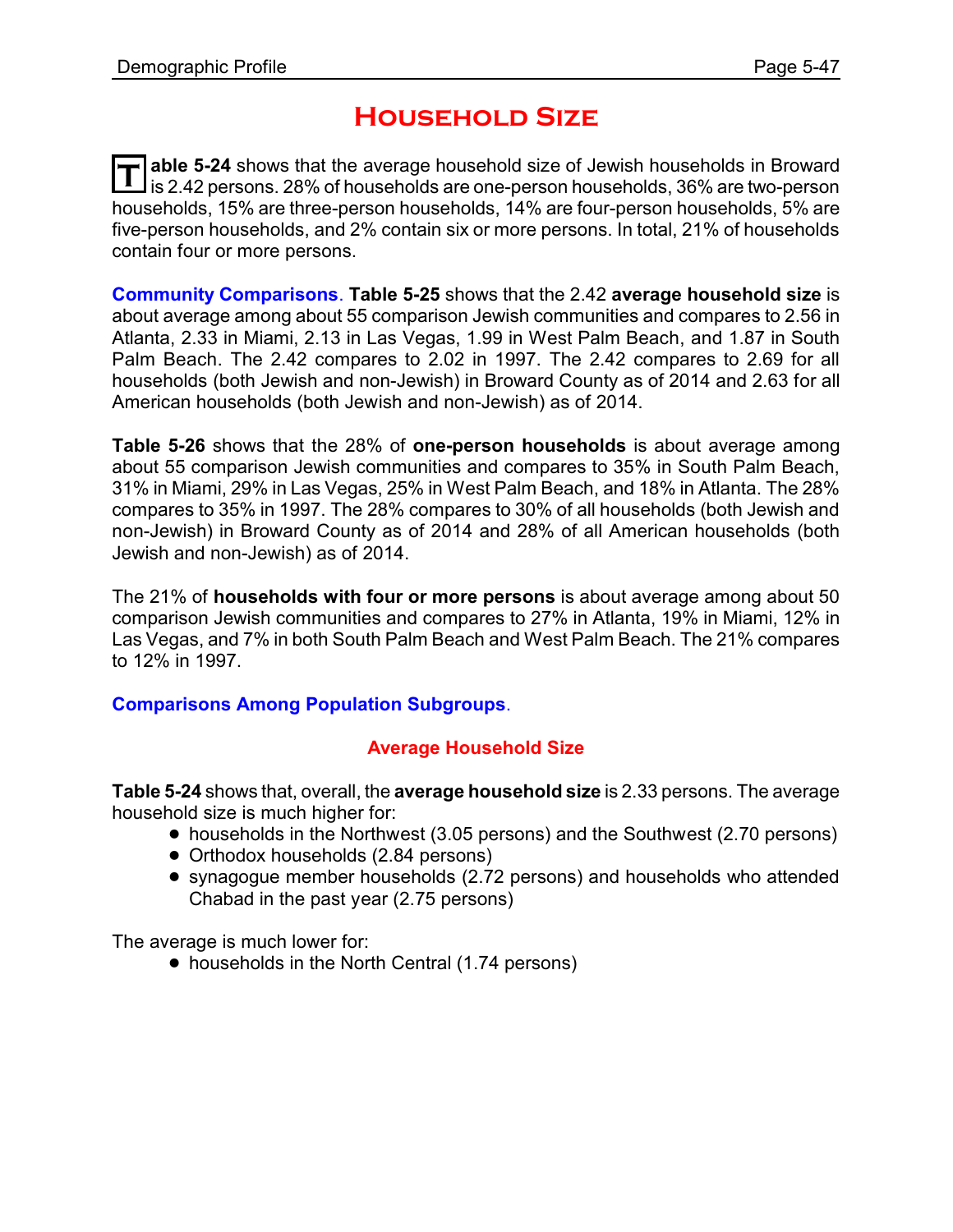## **One-Person Households**

**Table 5-24** shows that, overall, 28% of households are **one-person households**. The percentage is much higher for:

• households in the North Central (41%)

The percentage is much lower for:

- households in the Northwest (17%)
- households who attended Chabad in the past year (28%)

## **Four or More Person Households**

**Table 5-24** shows that, overall, 21% of households contain **four or more persons**. The percentage is much higher for:

- ! households in the Northwest (39%) and Southwest (32%)
- Orthodox households (37%)
- households who attended Chabad in the past year (33%)

The percentage is much lower for:

• households in the North Central (0%)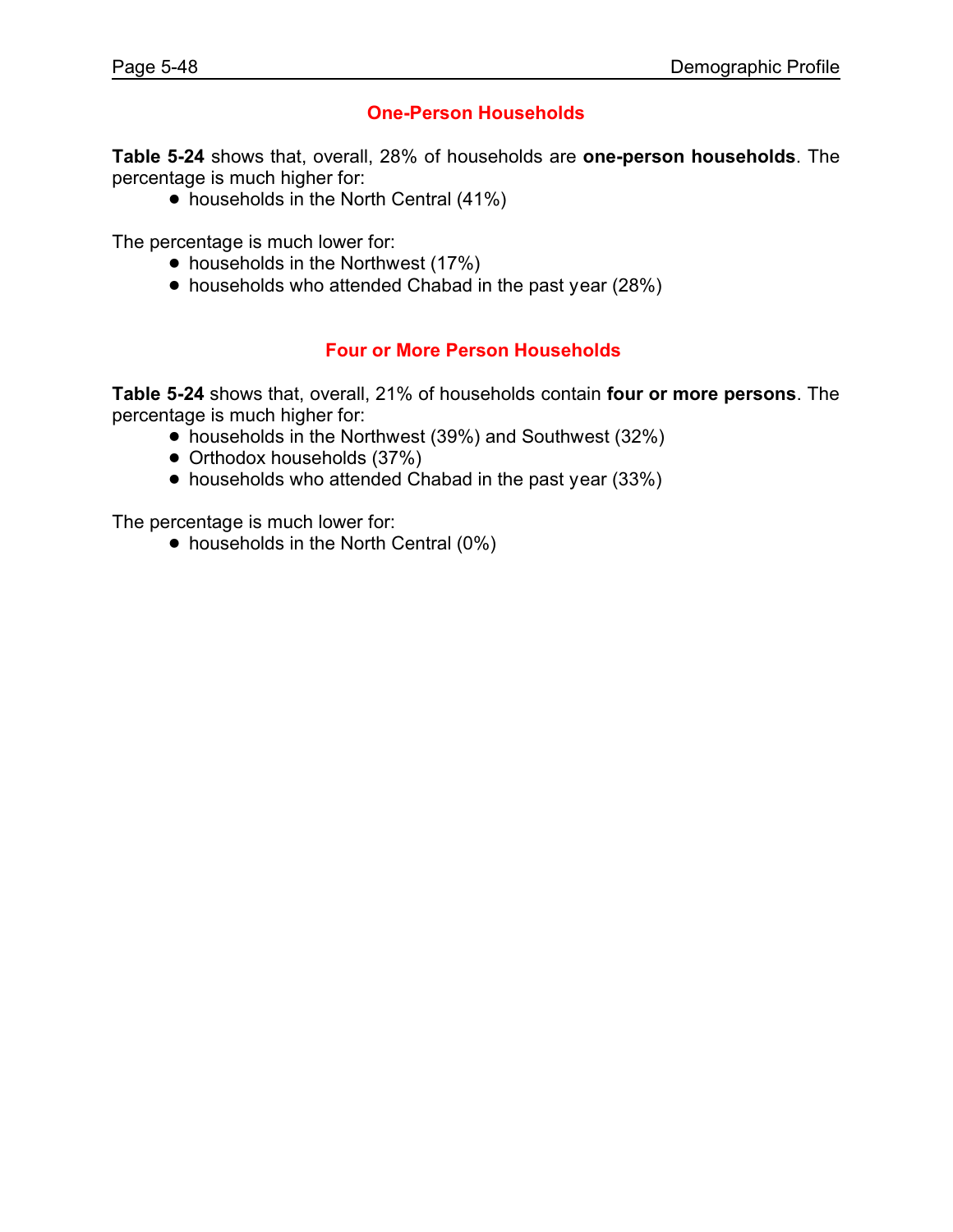|                                                              |                                         |                | <b>TABLE 5-24</b><br><b>HOUSEHOLD SIZE</b> |      |                                       |      |       |             |
|--------------------------------------------------------------|-----------------------------------------|----------------|--------------------------------------------|------|---------------------------------------|------|-------|-------------|
|                                                              |                                         |                | <b>BASE: JEWISH HOUSEHOLDS</b>             |      |                                       |      |       |             |
|                                                              |                                         |                |                                            |      | <b>Number of Persons in Household</b> |      |       |             |
| <b>Population</b><br><b>Subgroup</b>                         | 1                                       | $\overline{2}$ | $\overline{3}$                             | 4    | 5                                     | $6+$ | $4+$  | Average $1$ |
| All                                                          | 27.8%                                   | 35.6           | 15.4                                       | 13.7 | 5.2                                   | 2.3  | 21.2% | 2.42        |
| <b>GEOGRAPHIC AREA</b>                                       |                                         |                |                                            |      |                                       |      |       |             |
| <b>Northwest</b>                                             | 17.0%                                   | 28.9           | 15.2                                       | 19.8 | 13.5                                  | 5.6  | 38.9% | 3.05        |
| <b>North Central</b>                                         | 41.0%                                   | 43.8           | 15.1                                       | 0.1  | 0.0                                   | 0.0  | 0.1%  | 1.74        |
| East                                                         | 33.9%                                   | 37.6           | 13.6                                       | 14.2 | 0.7                                   | 0.0  | 14.9% | 2.10        |
| <b>West Central</b>                                          | 27.7%                                   | 39.5           | 15.7                                       | 12.8 | 1.6                                   | 2.7  | 17.1% | 2.32        |
| Southeast                                                    | 34.1%                                   | 37.7           | 13.8                                       | 7.0  | 4.1                                   | 3.3  | 14.4% | 2.20        |
| Southwest                                                    | 22.0%                                   | 28.8           | 17.5                                       | 21.7 | 9.1                                   | 0.9  | 31.7% | 2.70        |
|                                                              |                                         |                | <b>JEWISH IDENTIFICATION</b>               |      |                                       |      |       |             |
| Orthodox                                                     | 35.0%                                   | 20.9           | 6.7                                        | 10.5 | 16.8                                  | 10.1 | 37.4% | 2.84        |
| Conservative                                                 | 29.6%                                   | 33.6           | 14.9                                       | 16.5 | 4.6                                   | 0.8  | 21.9% | 2.36        |
| Reform                                                       | 25.9%                                   | 39.6           | 14.6                                       | 10.3 | 7.1                                   | 2.5  | 19.9% | 2.42        |
| <b>Just Jewish</b>                                           | 27.5%                                   | 35.4           | 17.1                                       | 14.5 | 2.9                                   | 2.6  | 20.0% | 2.41        |
|                                                              |                                         |                | <b>SYNAGOGUE MEMBERSHIP</b>                |      |                                       |      |       |             |
| Member                                                       | 20.9%                                   | 31.2           | 18.3                                       | 17.1 | 10.3                                  | 2.2  | 29.6% | 2.72        |
| Non-Member                                                   | 31.4%                                   | 37.7           | 14.0                                       | 12.0 | 2.5                                   | 2.4  | 16.9% | 2.26        |
|                                                              | <b>ATTENDED CHABAD IN THE PAST YEAR</b> |                |                                            |      |                                       |      |       |             |
| Attended                                                     | 17.8%                                   | 39.0           | 12.3                                       | 15.5 | 13.1                                  | 2.3  | 30.9% | 2.75        |
| <b>Did Not Attend</b>                                        | 30.8%                                   | 34.5           | 16.4                                       | 13.2 | 2.8                                   | 2.3  | 18.3% | 2.31        |
|                                                              |                                         |                | <b>JCC MEMBERSHIP</b>                      |      |                                       |      |       |             |
| Member                                                       | 19.4%                                   | 37.1           | 23.3                                       | 11.9 | 6.3                                   | 2.0  | 20.2% | 2.55        |
| Non-Member                                                   | 28.9%                                   | 35.3           | 14.4                                       | 14.0 | 5.0                                   | 2.4  | 21.4% | 2.40        |
|                                                              | <b>JEWISH ORGANIZATION MEMBERSHIP</b>   |                |                                            |      |                                       |      |       |             |
| Member                                                       | 29.2%                                   | 42.6           | 9.0                                        | 12.3 | 6.2                                   | 0.7  | 19.2% | 2.26        |
| Non-Member                                                   | 27.5%                                   | 33.8           | 17.0                                       | 14.1 | 4.9                                   | 2.7  | 21.7% | 2.45        |
| <sup>1</sup> Average number of persons in Jewish households. |                                         |                |                                            |      |                                       |      |       |             |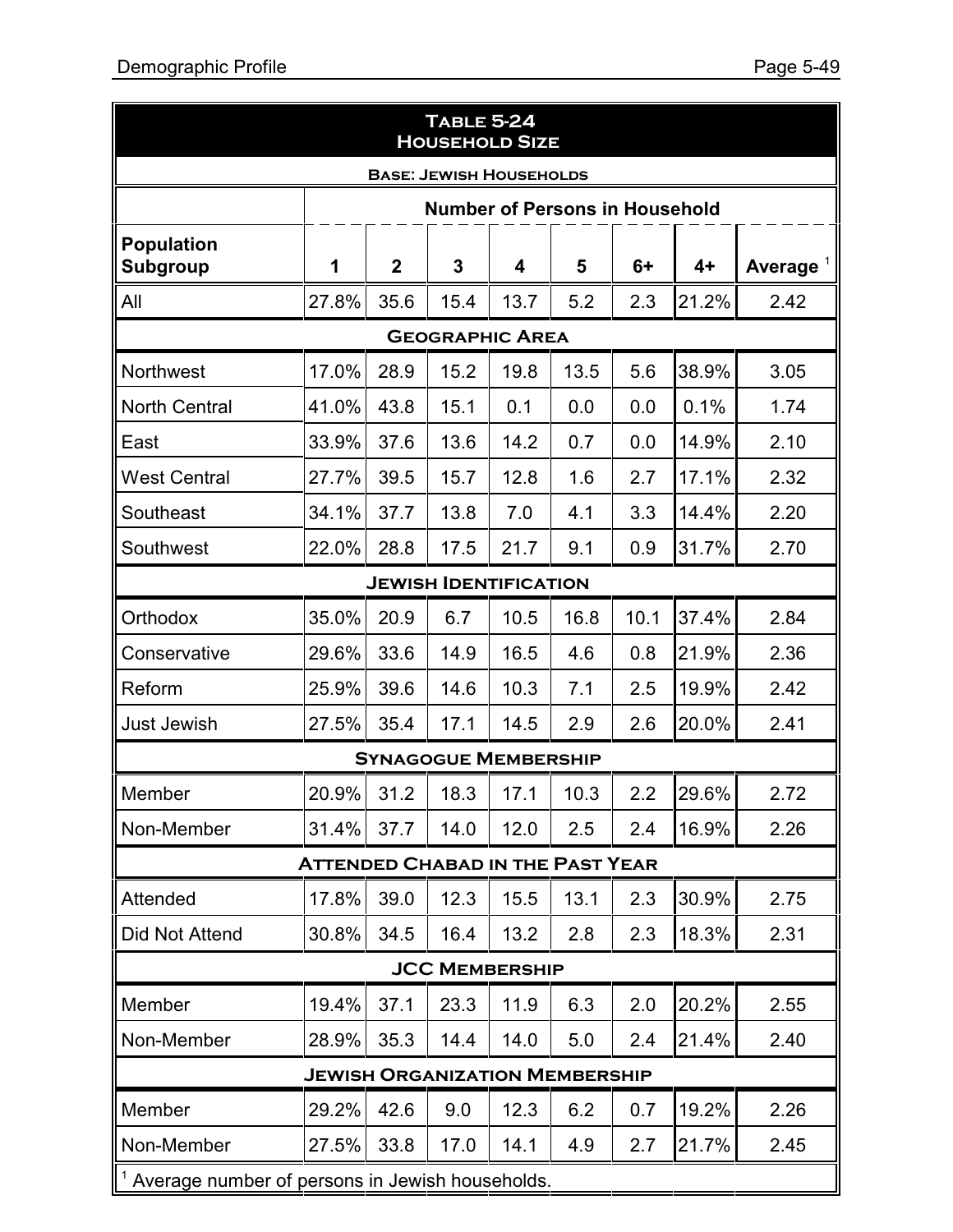|                      | <b>TABLE 5-25</b><br><b>AVERAGE HOUSEHOLD SIZE</b><br><b>COMMUNITY COMPARISONS</b> |                      |  |                                                  |      |                      |  |  |
|----------------------|------------------------------------------------------------------------------------|----------------------|--|--------------------------------------------------|------|----------------------|--|--|
|                      |                                                                                    |                      |  | <b>BASE: JEWISH HOUSEHOLDS</b>                   |      |                      |  |  |
| <b>Community</b>     | Year                                                                               | Average <sup>1</sup> |  | <b>Community</b>                                 | Year | Average <sup>1</sup> |  |  |
| Monmouth             | 1997                                                                               | 2.79                 |  | San Antonio                                      | 2007 | 2.49                 |  |  |
| Portland (ME)        | 2007                                                                               | 2.75                 |  | <b>Essex-Morris</b>                              | 1998 | 2.49                 |  |  |
| Bergen               | 2001                                                                               | 2.75                 |  | Denver                                           | 2007 | 2.47                 |  |  |
| <b>Buffalo</b>       | 1995                                                                               | 2.74                 |  | <b>Lehigh Valley</b>                             | 2007 | 2.46                 |  |  |
| <b>Howard County</b> | 2010                                                                               | 2.72                 |  | Milwaukee                                        | 1996 | 2.44                 |  |  |
| Westport             | 2000                                                                               | 2.72                 |  | Washington                                       | 2003 | 2.43                 |  |  |
| St. Louis            | 2014                                                                               | 2.71                 |  | Phoenix                                          | 2002 | 2.43                 |  |  |
| Harrisburg           | 1994                                                                               | 2.68                 |  | <b>BROWARD</b>                                   | 2016 | 2.42                 |  |  |
| Charlotte            | 1997                                                                               | 2.66                 |  | Jacksonville                                     | 2002 | 2.42                 |  |  |
| Wilmington           | 1995                                                                               | 2.66                 |  | Rhode Island                                     | 2002 | 2.41                 |  |  |
| Cincinnati           | 2008                                                                               | 2.64                 |  | <b>Seattle</b>                                   | 2000 | 2.38                 |  |  |
| Columbus             | 2013                                                                               | 2.60                 |  | Los Angeles                                      | 1997 | 2.38                 |  |  |
| <b>Detroit</b>       | 2005                                                                               | 2.60                 |  | <b>Middlesex</b>                                 | 2008 | 2.36                 |  |  |
| St. Paul             | 2004                                                                               | 2.60                 |  | <b>Miami</b>                                     | 2014 | 2.33                 |  |  |
| Pittsburgh           | 2002                                                                               | 2.59                 |  | San Francisco                                    | 2004 | 2.32                 |  |  |
| York                 | 1999                                                                               | 2.59                 |  | St. Petersburg                                   | 1994 | 2.32                 |  |  |
| Orlando              | 1993                                                                               | 2.59                 |  | <b>Atlantic County</b>                           | 2004 | 2.31                 |  |  |
| Chicago              | 2010                                                                               | 2.58                 |  | Philadelphia                                     | 2009 | 2.15                 |  |  |
| Cleveland            | 2011                                                                               | 2.57                 |  | Martin-St. Lucie                                 | 1999 | 2.15                 |  |  |
| San Diego            | 2003                                                                               | 2.57                 |  | Tucson                                           | 2002 | 2.14                 |  |  |
| <b>Atlanta</b>       | 2006                                                                               | 2.56                 |  | <b>Las Vegas</b>                                 | 2005 | 2.13                 |  |  |
| New York             | 2011                                                                               | 2.55                 |  | Palm Springs                                     | 1998 | 2.02                 |  |  |
| <b>Minneapolis</b>   | 2004                                                                               | 2.55                 |  | <b>Broward</b>                                   | 1997 | 2.02                 |  |  |
| Tidewater            | 2001                                                                               | 2.55                 |  | <b>W Palm Beach</b>                              | 2005 | 1.99                 |  |  |
| Richmond             | 1994                                                                               | 2.55                 |  | Sarasota                                         | 2001 | 1.99                 |  |  |
| <b>Baltimore</b>     | 2010                                                                               | 2.54                 |  | <b>S Palm Beach</b>                              | 2005 | 1.87                 |  |  |
| New Haven            | 2010                                                                               | 2.53                 |  | <b>NJPS</b>                                      | 2000 | 2.31                 |  |  |
| <b>Boston</b>        | 2005                                                                               | 2.52                 |  | ACS (US)                                         | 2014 | 2.63                 |  |  |
| Rochester            | 1999                                                                               | 2.51                 |  | <sup>1</sup> Average number of persons in Jewish |      |                      |  |  |
| Hartford             | 2000                                                                               | 2.50                 |  | households.                                      |      |                      |  |  |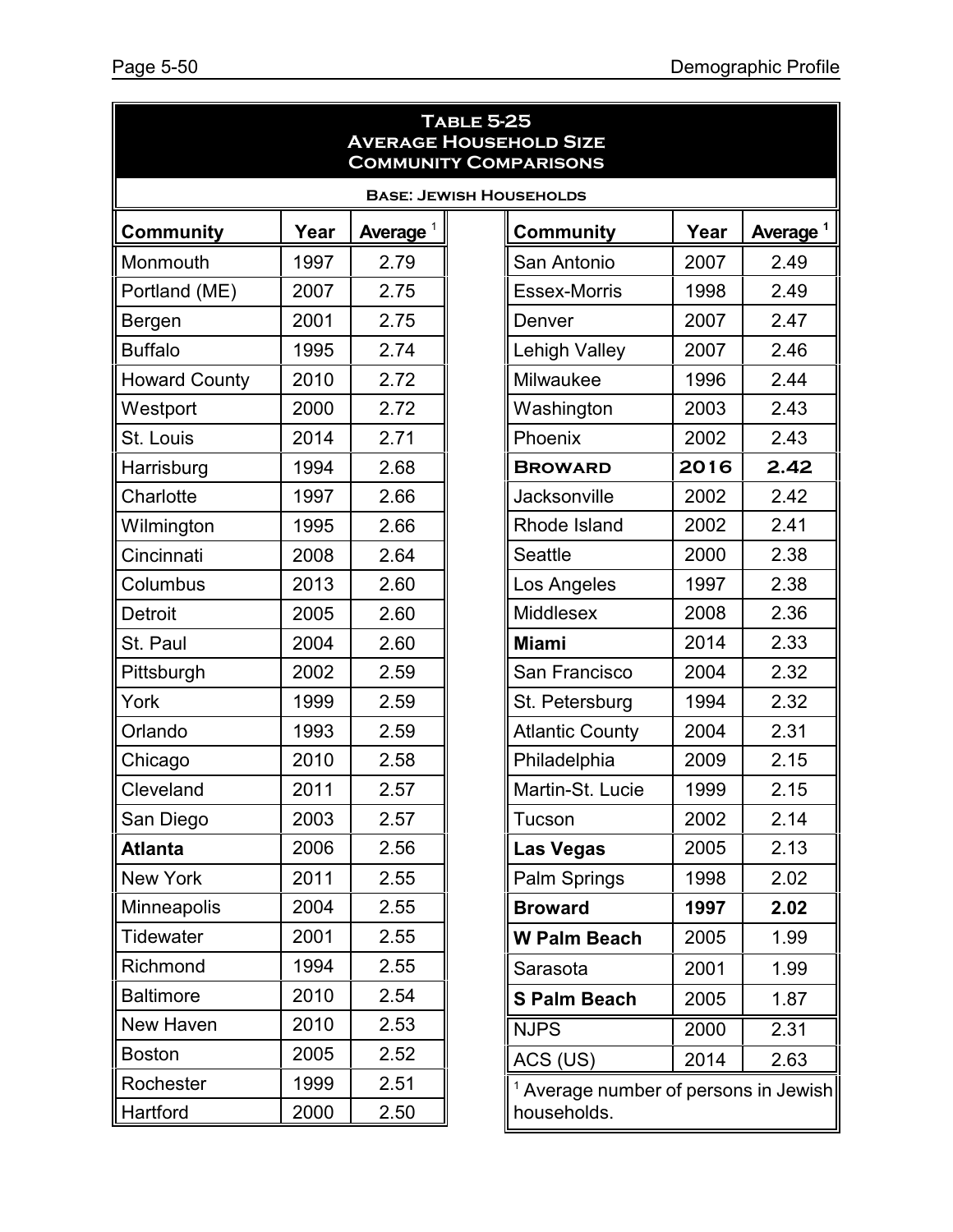5

|                     |      | <b>COMMUNITY COMPARISONS</b> | <b>TABLE 5-26</b><br><b>HOUSEHOLD SIZE</b> |                                |                                       |                |                |           |
|---------------------|------|------------------------------|--------------------------------------------|--------------------------------|---------------------------------------|----------------|----------------|-----------|
|                     |      |                              |                                            | <b>BASE: JEWISH HOUSEHOLDS</b> |                                       |                |                |           |
|                     |      |                              |                                            |                                | <b>Number of Persons in Household</b> |                |                |           |
| <b>Community</b>    | Year | $\mathbf 1$                  | $\overline{\mathbf{2}}$                    | $\overline{3}$                 | 4                                     | 5              | $6+$           | $4+$      |
| Philadelphia        | 2009 | 39%                          | 32                                         | 12                             | 13                                    | 4              | 1              | 18%       |
| <b>S Palm Beach</b> | 2005 | 35%                          | 53                                         | 5                              | 5                                     | $\overline{2}$ | 1              | 7%        |
| <b>Broward</b>      | 1997 | 35%                          | 45                                         | 9                              | 9                                     | $\overline{2}$ | 1              | 12%       |
| Tucson              | 2002 | 33%                          | 41                                         | 11                             | 10                                    | 3              | 1              | 15%       |
| <b>Miami</b>        | 2014 | 31%                          | 37                                         | 13                             | 12                                    | 5              | 3              | 19%       |
| <b>New York</b>     | 2011 | 30%                          | 34                                         | 13                             | 11                                    | 6              | $\overline{7}$ | 23%       |
| <b>Las Vegas</b>    | 2005 | 29%                          | 47                                         | 13                             | 8                                     | 3              | 1              | 12%       |
| Los Angeles         | 1997 | 28%                          | 36                                         | 16                             | 14                                    | 4              | $\overline{2}$ | 21%       |
| <b>BROWARD</b>      | 2016 | 28%                          | 36                                         | 15                             | 14                                    | 5              | $\mathbf{2}$   | 21%       |
| Detroit             | 2005 | 28%                          | 34                                         | 12                             | 15                                    | 5              | 5              | 25%       |
| Sarasota            | 2001 | 27%                          | 59                                         | $\overline{7}$                 | $\overline{4}$                        | 3              | 1              | 8%        |
| San Francisco       | 2004 | 27%                          | 37                                         | 18                             | 15                                    | $\overline{2}$ | 2              | 18%       |
| <b>Tidewater</b>    | 2001 | 27%                          | 32                                         | 16                             | 14                                    | 9              | 3              | 25%       |
| St. Paul            | 2004 | 27%                          | 28                                         | 17                             | 19                                    | $\overline{7}$ | 3              | 28%       |
| <b>Seattle</b>      | 2000 | 26%                          | 43                                         | 12                             | 14                                    | 4              | $\overline{2}$ | 20%       |
| Middlesex           | 2008 | 26%                          | 42                                         | 12                             | 12                                    | 5              | 3              | 19%       |
| Milwaukee           | 1996 | 26%                          | 39                                         | 12                             | 16                                    | 5              | 3              | 23%       |
| Rhode Island        | 2002 | 26%                          | 38                                         | 16                             | 14                                    | 6              | $\overline{2}$ | 21%       |
| Washington          | 2003 | 26%                          | 36                                         | 13                             | 18                                    | 5              | $\overline{2}$ | 24%       |
| <b>Baltimore</b>    | 2010 | 26%                          | 35                                         | 16                             | 15                                    | 4              | 5              | 23%       |
| Columbus            | 2013 | 26%                          | 33                                         | 13                             | 20                                    | 5              | 4              | 28%       |
| <b>W Palm Beach</b> | 2005 | 25%                          | 61                                         | $\overline{7}$                 | 6                                     | $\mathbf{1}$   | $\mathbf 0$    | 7%        |
| Jacksonville        | 2002 | 25%                          | 38                                         | 14                             | 16                                    | 6              | 1              | 22%       |
| Minneapolis         | 2004 | 25%                          | 34                                         | 14                             | 19                                    | 6              | $\overline{2}$ | 27%       |
| Palm Springs        | 1998 | 24%                          | 62                                         | 10                             |                                       | 4              |                | <b>NA</b> |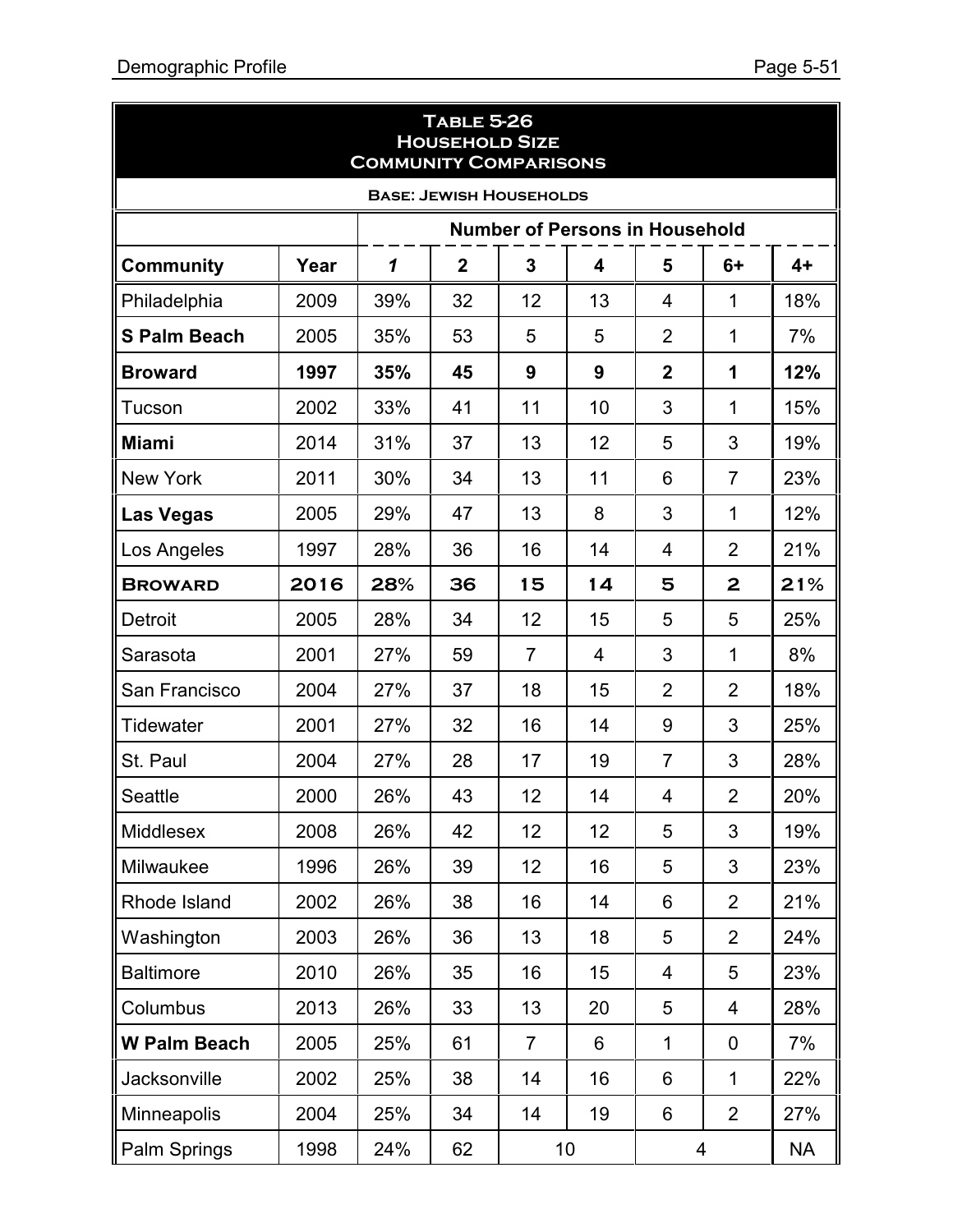|                        |      | <b>COMMUNITY COMPARISONS</b> | <b>TABLE 5-26</b><br><b>HOUSEHOLD SIZE</b> |                                       |    |                |                  |      |
|------------------------|------|------------------------------|--------------------------------------------|---------------------------------------|----|----------------|------------------|------|
|                        |      |                              | <b>BASE: JEWISH HOUSEHOLDS</b>             |                                       |    |                |                  |      |
|                        |      |                              |                                            | <b>Number of Persons in Household</b> |    |                |                  |      |
| <b>Community</b>       | Year | 1                            | $\overline{2}$                             | 3                                     | 4  | 5              | $6+$             | $4+$ |
| St. Petersburg         | 1994 | 24%                          | 45                                         | 12                                    | 14 | 3              | 1                | 19%  |
| Cleveland              | 2011 | 24%                          | 37                                         | 13                                    | 15 | 8              | 3                | 26%  |
| Richmond               | 1994 | 24%                          | 34                                         | 17                                    | 16 | $\overline{7}$ | $\overline{2}$   | 25%  |
| <b>Atlantic County</b> | 2004 | 23%                          | 50                                         | 8                                     | 12 | 5              | $\overline{2}$   | 18%  |
| Hartford               | 2000 | 23%                          | 39                                         | 13                                    | 19 | 5              | $\overline{2}$   | 26%  |
| Pittsburgh             | 2002 | 23%                          | 37                                         | 15                                    | 17 | 5              | 3                | 26%  |
| <b>Boston</b>          | 2005 | 23%                          | 31                                         | 23                                    | 18 | 5              | 1                | 23%  |
| Lehigh Valley          | 2007 | 22%                          | 43                                         | 12                                    | 16 | 5              | $\overline{2}$   | 23%  |
| San Antonio            | 2007 | 22%                          | 42                                         | 12                                    | 17 | 6              | 2                | 24%  |
| New Haven              | 2010 | 22%                          | 42                                         | 12                                    | 15 | 6              | 3                | 24%  |
| Denver                 | 2007 | 22%                          | 40                                         | 16                                    | 15 | 5              | 1                | 22%  |
| Rochester              | 1999 | 22%                          | 38                                         | 14                                    | 18 | $\overline{7}$ | $\mathbf 1$      | 25%  |
| York                   | 1999 | 22%                          | 35                                         | 17                                    | 18 | $\overline{7}$ | 1                | 26%  |
| Westport               | 2000 | 22%                          | 31                                         | 15                                    | 23 | 9              | $\overline{2}$   | 33%  |
| Phoenix                | 2002 | 21%                          | 45                                         | 15                                    | 11 | 6              | $\overline{2}$   | 19%  |
| St. Louis              | 2014 | 21%                          | 35                                         | 18                                    | 15 | $\overline{7}$ | 5                | 26%  |
| Wilmington             | 1995 | 21%                          | 34                                         | 16                                    | 20 | $\overline{7}$ | $\overline{2}$   | 29%  |
| Chicago                | 2010 | 20%                          | 40                                         | 17                                    | 15 | $\overline{7}$ | $\overline{2}$   | 24%  |
| San Diego              | 2003 | 20%                          | 39                                         | 17                                    | 17 | 6              | $\overline{2}$   | 25%  |
| Bergen                 | 2001 | 20%                          | 36                                         | 13                                    | 18 | 9              | $\overline{4}$   | 31%  |
| Cincinnati             | 2008 | 20%                          | 35                                         | 19                                    | 15 | 8              | 3                | 26%  |
| Harrisburg             | 1994 | 20%                          | 34                                         | 18                                    | 18 | 8              | 3                | 28%  |
| Monmouth               | 1997 | 20%                          | 34                                         | 13                                    | 22 | $\overline{7}$ | 4                | 33%  |
| Charlotte              | 1997 | 20%                          | 32                                         | 20                                    | 19 | 8              | $\mathbf 1$      | 28%  |
| <b>Atlanta</b>         | 2006 | 18%                          | 42                                         | 14                                    | 21 | 5              | $\boldsymbol{0}$ | 27%  |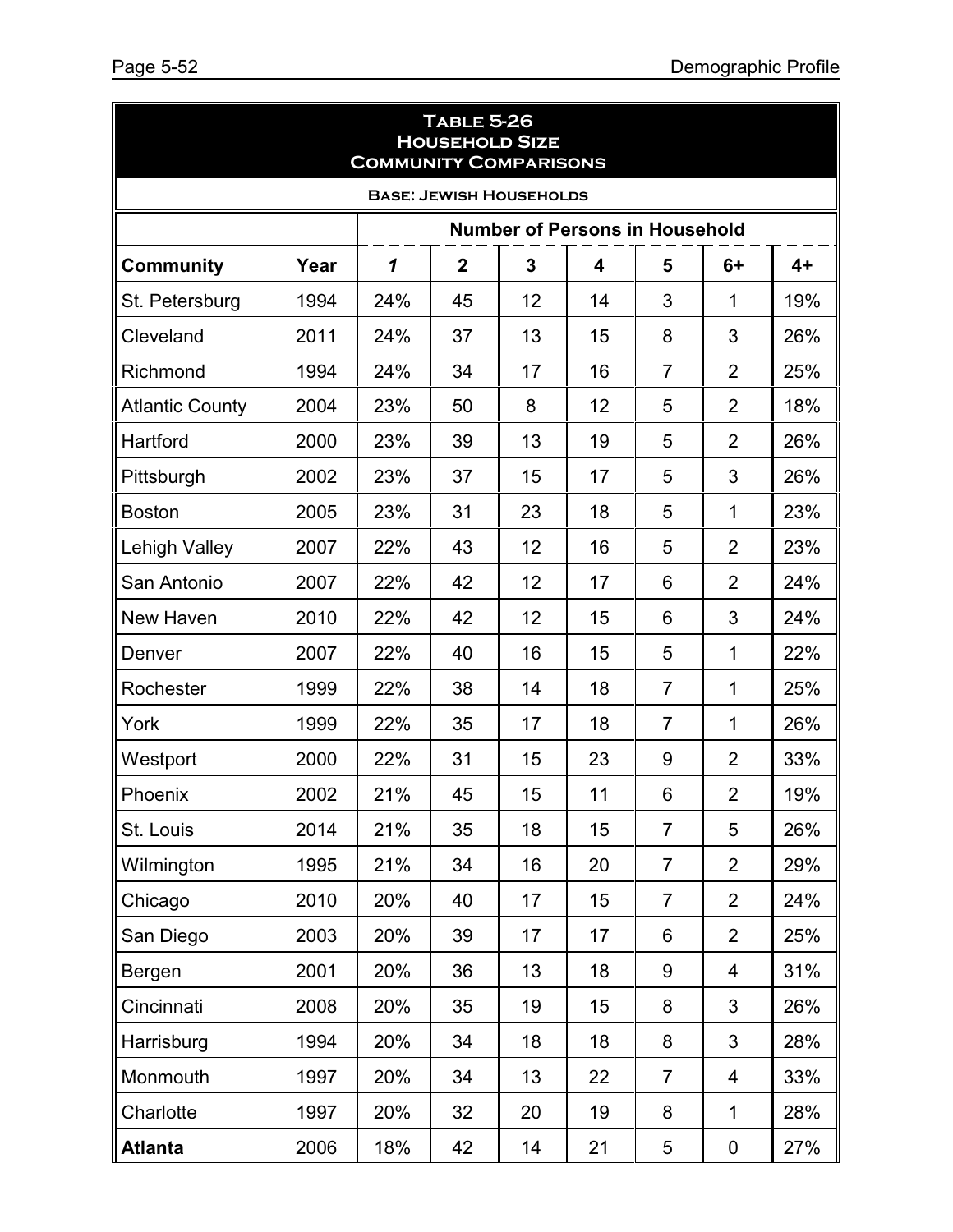| <b>TABLE 5-26</b><br><b>HOUSEHOLD SIZE</b><br><b>COMMUNITY COMPARISONS</b> |      |                                        |             |                                |                                       |   |      |      |  |  |
|----------------------------------------------------------------------------|------|----------------------------------------|-------------|--------------------------------|---------------------------------------|---|------|------|--|--|
|                                                                            |      |                                        |             | <b>BASE: JEWISH HOUSEHOLDS</b> |                                       |   |      |      |  |  |
|                                                                            |      |                                        |             |                                | <b>Number of Persons in Household</b> |   |      |      |  |  |
| <b>Community</b>                                                           | Year | 1                                      | $\mathbf 2$ | 3                              | 4                                     | 5 | $6+$ | $4+$ |  |  |
| Orlando                                                                    | 1993 | 18%                                    | 39          | 19                             | 17                                    | 5 | 2    | 24%  |  |  |
| Martin-St. Lucie                                                           | 1999 | 16%                                    | 66          | 8                              | 6                                     | 4 |      | 10%  |  |  |
| Portland (ME)                                                              | 2007 | 14%                                    | 39          | 16                             | 23                                    | 6 | 1    | 31%  |  |  |
| <b>Howard County</b>                                                       | 2010 | 13%                                    | 41          | 17                             | 22                                    | 7 |      | 29%  |  |  |
| <b>NJPS</b>                                                                | 2000 | 3<br>19%<br>30%<br>39<br>13<br>11<br>4 |             |                                |                                       |   |      |      |  |  |
| <b>IUS Census</b>                                                          | 2010 | 27%                                    | 33          | 16                             | 13                                    | 6 | 4    | 23%  |  |  |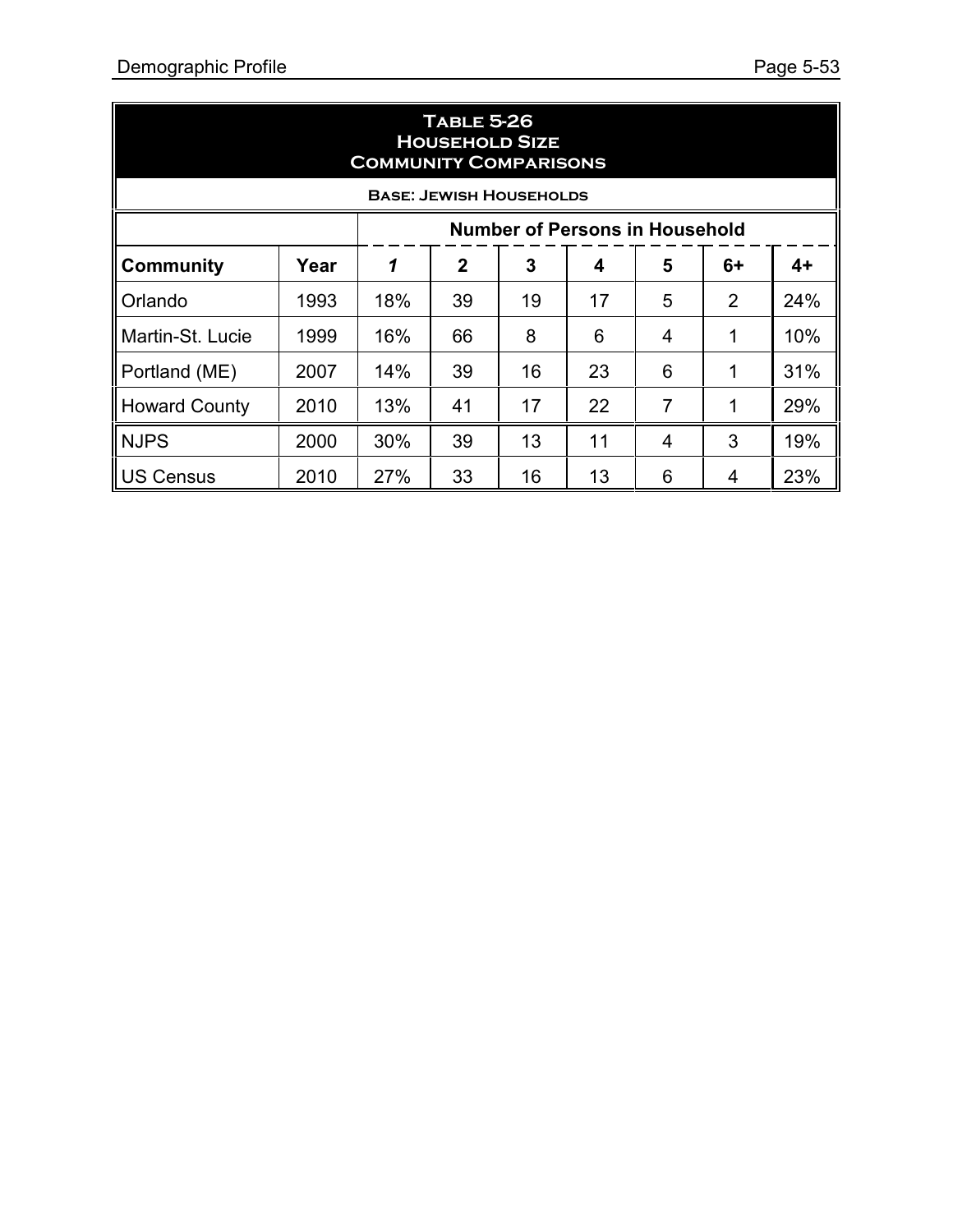## **Household Structure**

**T** he household structure of Jewish households in Broward is determined by a combination of age, sex, marital status, and the relationship between persons in the household. In most Jewish communities, many services offered by the organized Jewish community, such as synagogues and Jewish Community Centers, are offered under the assumption that households with children is the predominant household structure. **Table 5-27** shows that Broward has 21% households with children age 0-17 at home, 15% households with only adult children age 18-29 at home, 24% married households with no children at home, 28% single person households, and 13% other household structures.

Note that respondents were asked the sex of their spouse and same-sex couples are shown in their own categories.

## **Households with Children Age 0-17 at Home**

**Table 5-27** shows that 21% (14,800 households) of households are households with children age 0-17 at home, including 17% (12,200 households) who are married couples, 2% (1,200 households) who are unmarried (opposite-sex) couples, 2% (1,400 households) who are single parent households, and 0% who are unmarried same-sex couples or other households with a child. Single parent households are households with one parent and children age 0-17 at home.

 $\checkmark$  18% (12,900 households) of households with children age 0-17 at home contain Jewish or part Jewish children.

**Community Comparisons**. **Table 5-28** shows that the 17% of **married households with children age 0-17 at home** is below average among about 50 comparison Jewish communities and compares to 34% in Atlanta, 21% in Miami, 13% in Las Vegas, 9% in West Palm Beach, and 8% in South Palm Beach. The 19% compares to 14% in 1997. The 19% compares to 18% of all households (both Jewish and non-Jewish) in Broward County as of 2014 and 20% of all American households (both Jewish and non-Jewish) as of 2014.

The 2% of **single parent households with children age 0-17 at home** is about average among about 50 comparison Jewish communities and compares to 4% in Atlanta, 2% in both Miami and Las Vegas, and 1% in both South Palm Beach and West Palm Beach. The 2% compares to 2% in 1997. The 2% compares to 11% of all households (both Jewish and non-Jewish) in Broward County as of 2014 and 10% of all American households (both Jewish and non-Jewish) as of 2014.

The 21% of **households with children age 0-17 at home** is well below average among about 55 comparison Jewish communities and compares to 38% in Atlanta, 23% in Miami, 16% in Las Vegas, 10% in West Palm Beach, and 9% in South Palm Beach. The 21% compares to 16% in 1997. The 21% compares to 32% of all households (both Jewish and non-Jewish) in Broward County as of 2014 and 33% of all American households (both Jewish and non-Jewish) as of 2014.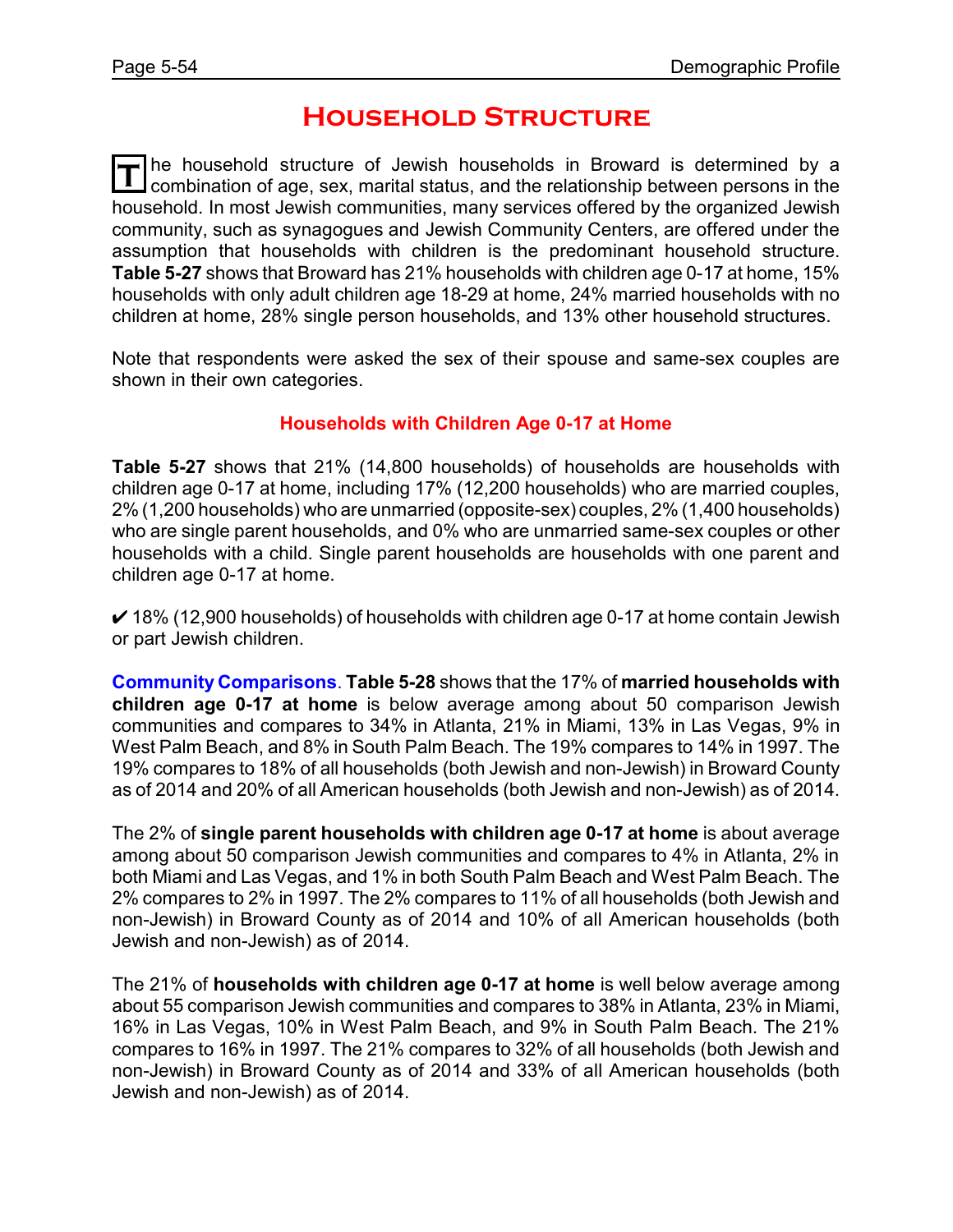## **Households with Only Adult Children Age 18-29 at Home**

**Table 5-27** shows that 15% (10,800 households) of households are households with only adult children age 18-29 at home, of whom 65% are married households.

**Community Comparisons**. To compare the results for Broward to other Jewish communities, the 4% of households in which a parent lives with adult children age 30 and over must be added to the 15% of households with only adult children age 18-29 at home. **Table 5-28** shows that the 19% of **households with only adult children** *age 18 and over* **at home** is the third highest of about 40 comparison Jewish communities and compares to 13% in Miami, 10% in Las Vegas, and 5% in both South Palm Beach and West Palm Beach. The 19% compares to 6% in 1997.

### **Married Households–No Children at Home**

**Table 5-27** shows that 24% (17,000 households) of households are married households with no children at home, including 1% whose heads of household is under age 35; 1%, age 35-49; 7%, age 50-64; and 14%, age 65 and over.

**Community Comparisons**. **Table 5-29** shows that the 24% of **married households with no children at home** is the fourth lowest of about 50 comparison Jewish communities and compares to 54% in West Palm Beach, 48% in South Palm Beach, 36% in Atlanta, 35% in Las Vegas, and 28% in Miami. The 24% compares to 38% in 1997. The 24% compares to 25% of all households (both Jewish and non-Jewish) in Broward County as of 2014 and 29% of all American households (both Jewish and non-Jewish) as of 2014.

**Table 5-29** shows that the 1% of **married households under age 35 with no children at home** is about average among about 50 comparison Jewish communities and compares to 5% in Atlanta, 3% in Las Vegas, 1% in both Miami and West Palm Beach, and 0% in South Palm Beach. The 1% compares to 1% in 1997.

The 1% of **married households age 35-49 with no children at home** compares to 4% in Las Vegas, 1% in each of Miami, South Palm Beach and West Palm Beach. The 1% compares to 2% in 1997.

The 7% of **married households age 50-64 with no children at home** is below average among about 50 comparison Jewish communities and compares to 14% in Las Vegas, 11% in West Palm Beach, 9% in South Palm Beach, and 7% in Miami. The 7% compares to 7% in 1997.

The 14% of **married households age 65 and over with no children at home** is about average among about 50 comparison Jewish communities and compares to 41% in West Palm Beach, 38% in South Palm Beach, 19% in Miami, 13% in Las Vegas, and 6% in Atlanta. The 14% compares to 28% in 1997.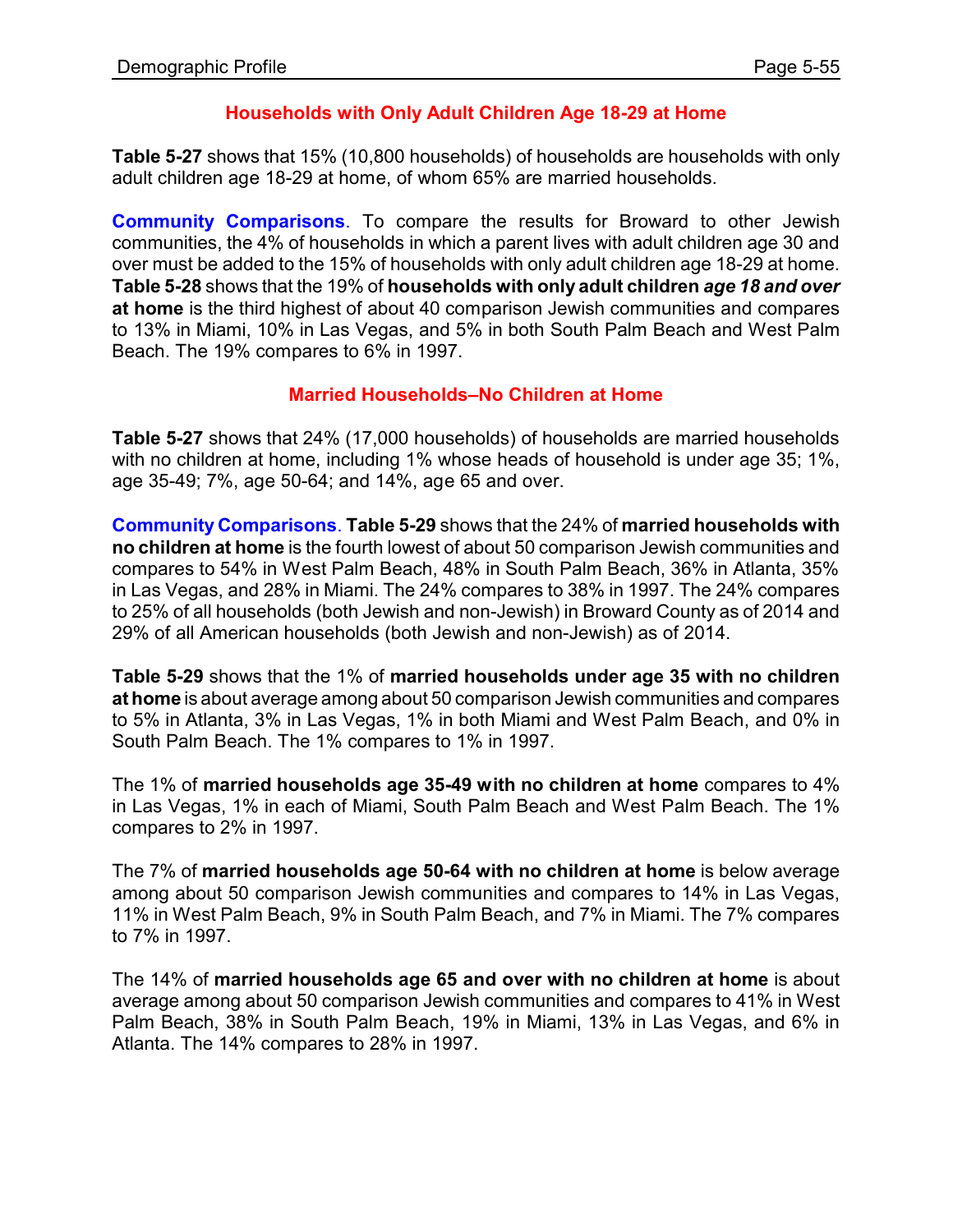### **Single Person Households**

**Table 5-27** shows that 28% (20,000 households) of households are single person households, including 19% (13,500 households) who are elderly single households, the majority of whom are elderly single female households. 4% of households are single male households age 65 and over and 15% are single female households age 65 and over. The imbalance between males and females among elderly single households is consistent with the findings of almost all Jewish community studies. 9% (6,600 households) of households are non-elderly single households.

(Single person households [*one-person households*] are discussed further in the "Household Size" section in this Chapter. *Single adults* and *single Jewish adults* are discussed further in the "Marital Status" and "Single Jewish Adults" sections of this Chapter, respectively.)

**Community Comparisons**. **Table 5-30** shows that the 9% of **single person households under age 65** is about average among about 55 comparison Jewish communities and compares to 15% in both Atlanta and Las Vegas, 10% in Miami, 5% in South Palm Beach, and 4% in West Palm Beach. The 9% compares to 6% in 1997.The 9% compares to 18% of all households (both Jewish and non-Jewish) in Broward County as of 2014 and 18% of all American households (both Jewish and non-Jewish) as of 2014.

The 4% of **single male households age 65 and over** is about average among about 55 comparison Jewish communities and compares to 6% in South Palm Beach, 5% in both Miami and Las Vegas, 4% in West Palm Beach, and 2% in Atlanta. The 4% compares to 4% in 1997.

The 15% of **single female households age 65 and over** is above average among about 55 comparison Jewish communities and compares to 24% in South Palm Beach, 17% in West Palm Beach, 16% in Miami, 10% in Las Vegas, and 4% in Atlanta. The 15% compares to 25% in 1997.

The 19% of **single households age 65 and over** is the eighth highest of about 50 comparison Jewish communities and compares to 30% in South Palm Beach, 21% in both Miami and West Palm Beach, 14% in Las Vegas, and 5% in Atlanta. The 19% compares to 29% in 1997.The 19% compares to 12% of all households (both Jewish and non-Jewish) in Broward County as of 2014 and 10% of all American households (both Jewish and non-Jewish) as of 2014.

#### **Other Household Structures**

**Table 5-27** shows that 6% of households are unmarried couples with no children at home; 1% are households containing roommates/friends; 4% are households in which a parent lives with an adult child age 30 and over; 1% are unmarried same-sex couples with no children at home; and 2% are other household structures.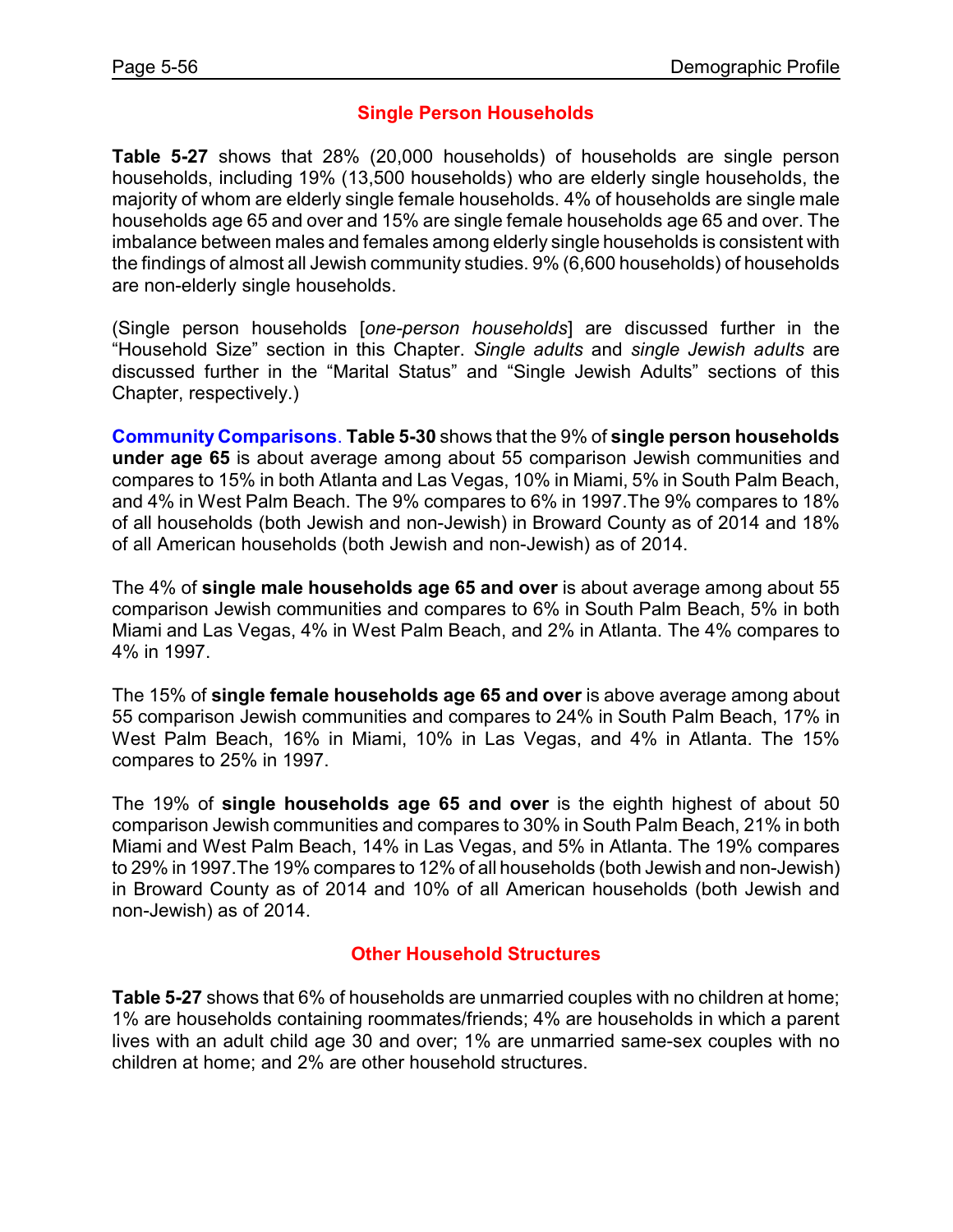| <b>TABLE 5-27</b><br><b>HOUSEHOLD STRUCTURE</b>                  |            |               |  |  |  |  |  |  |
|------------------------------------------------------------------|------------|---------------|--|--|--|--|--|--|
| <b>BASE: JEWISH HOUSEHOLDS</b>                                   |            |               |  |  |  |  |  |  |
| <b>Household Structure</b>                                       | Percentage | <b>Number</b> |  |  |  |  |  |  |
| <b>HOUSEHOLDS WITH CHILDREN AGE 0-17 AT HOME</b>                 |            |               |  |  |  |  |  |  |
| <b>Married Couple</b>                                            | 17.0%      | 12,240        |  |  |  |  |  |  |
| <b>Unmarried Opposite-Sex Couple</b>                             | 1.7        | 1,224         |  |  |  |  |  |  |
| <b>Single Parent</b>                                             | 1.9        | 1,368         |  |  |  |  |  |  |
| <b>Unmarried Same-Sex Couple</b>                                 | 0.0        | 0             |  |  |  |  |  |  |
| Other Household with Children                                    | 0.0        | 0             |  |  |  |  |  |  |
| ■ Total Households with Children Age 0-17 at Home                | 20.6%      | 14,832        |  |  |  |  |  |  |
| <b>HOUSEHOLDS WITH ONLY ADULT CHILDREN AGE 18-29 AT HOME</b>     |            |               |  |  |  |  |  |  |
| <b>Married Couple</b>                                            | 9.8%       | 7,056         |  |  |  |  |  |  |
| <b>Unmarried Opposite-Sex Couple</b>                             | 0.2        | 144           |  |  |  |  |  |  |
| <b>Single Parent</b>                                             | 3.9        | 2,808         |  |  |  |  |  |  |
| <b>Unmarried Same-Sex Couple</b>                                 | 1.1        | 792           |  |  |  |  |  |  |
| ■ Total Households with Only Adult Children<br>Age 18-29 at Home | 15.0%      | 10,800        |  |  |  |  |  |  |
| <b>MARRIED HOUSEHOLDS-NO CHILDREN AT HOME</b>                    |            |               |  |  |  |  |  |  |
| Under Age 35                                                     | 0.8%       | 576           |  |  |  |  |  |  |
| Age 35 - 49                                                      | 1.0        | 720           |  |  |  |  |  |  |
| Age 50 - 64                                                      | 7.4        | 5,328         |  |  |  |  |  |  |
| □ Total Non-Elderly Couple Households                            | 9.2%       | 6,624         |  |  |  |  |  |  |
| Age 65 - 74                                                      | 7.8%       | 5,616         |  |  |  |  |  |  |
| Age 75 and Over                                                  | 6.6        | 4,752         |  |  |  |  |  |  |
| □ Total Elderly Couple Households                                | 14.4%      | 10,368        |  |  |  |  |  |  |
| ■ Total Married Households-No Children at Home                   | 23.6%      | 16,992        |  |  |  |  |  |  |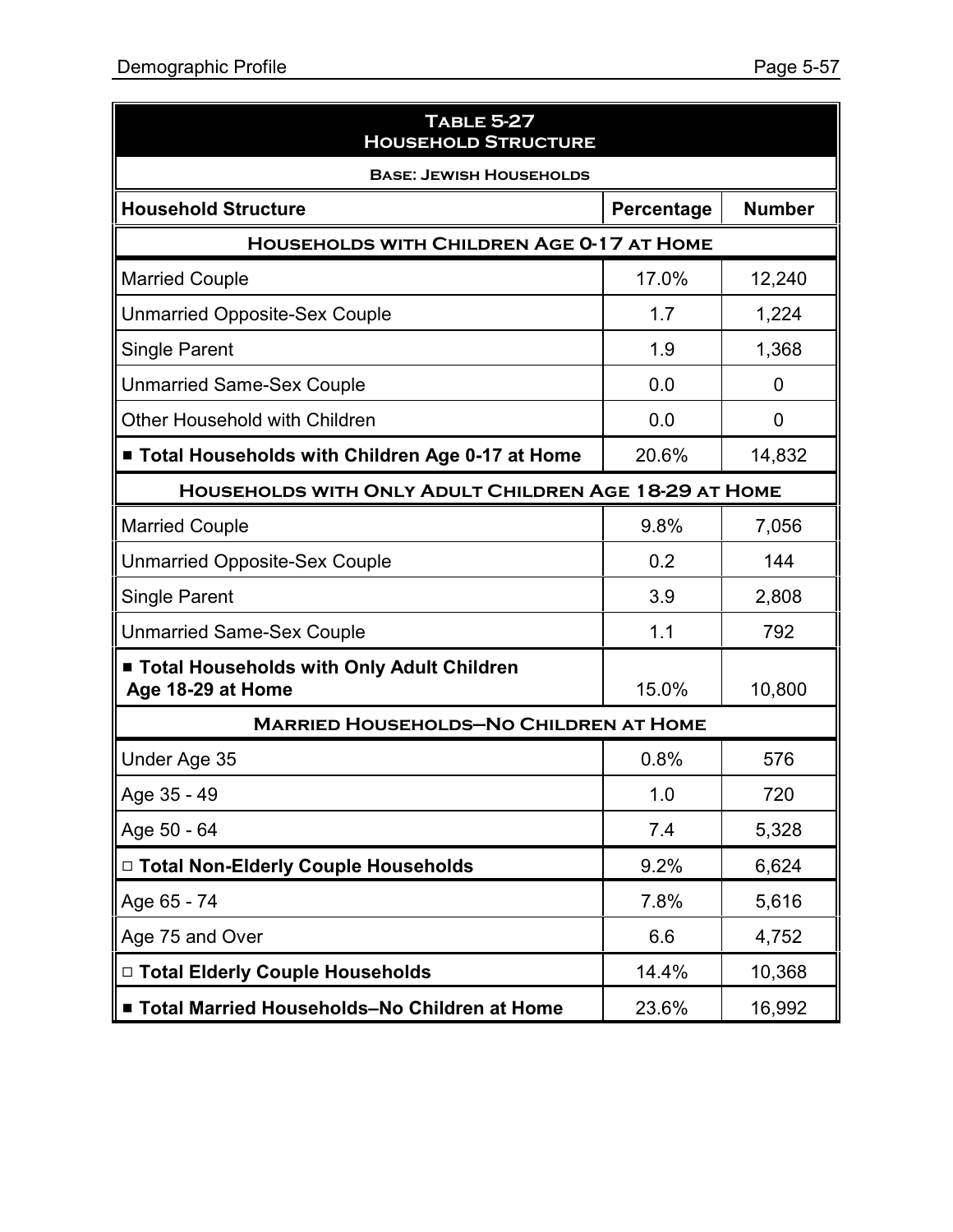| <b>TABLE 5-27</b><br><b>HOUSEHOLD STRUCTURE</b>           |        |        |  |  |  |  |  |  |
|-----------------------------------------------------------|--------|--------|--|--|--|--|--|--|
| <b>BASE: JEWISH HOUSEHOLDS</b>                            |        |        |  |  |  |  |  |  |
| <b>Number</b><br><b>Household Structure</b><br>Percentage |        |        |  |  |  |  |  |  |
| <b>SINGLE PERSON HOUSEHOLDS</b>                           |        |        |  |  |  |  |  |  |
| Male under Age 65                                         | 5.0%   | 3,600  |  |  |  |  |  |  |
| Female under Age 65                                       | 4.1    | 2,952  |  |  |  |  |  |  |
| □ Total Non-Elderly Single Households                     | 9.1%   | 6,552  |  |  |  |  |  |  |
| Male Age 65 - 74                                          | 1.5%   | 1,080  |  |  |  |  |  |  |
| Female Age 65 - 74                                        | 5.0    | 3,600  |  |  |  |  |  |  |
| Male Age 75 and Over                                      | 2.4    | 1,728  |  |  |  |  |  |  |
| Female Age 75 and Over                                    | 9.8    | 7,056  |  |  |  |  |  |  |
| □ Total Elderly Single Households                         | 18.7%  | 13,464 |  |  |  |  |  |  |
| ■ Total Single Person Households                          | 27.8%  | 20,016 |  |  |  |  |  |  |
| <b>OTHER HOUSEHOLD STRUCTURES</b>                         |        |        |  |  |  |  |  |  |
| <b>Unmarried Opposite-Sex Couple</b>                      | 5.6%   | 4,032  |  |  |  |  |  |  |
| Roommate/Friend                                           | 0.7    | 504    |  |  |  |  |  |  |
| Married Couples with Children Age 30 and Over             | 1.9    | 1,368  |  |  |  |  |  |  |
| Single Parents with Children Age 30 and Over              | 2.3    | 1,656  |  |  |  |  |  |  |
| <b>Unmarried Same-Sex Couple</b>                          | 0.8    | 576    |  |  |  |  |  |  |
| Other                                                     | 1.7    | 1,224  |  |  |  |  |  |  |
| ■ Total Other Household Structures                        | 13.0%  | 9,360  |  |  |  |  |  |  |
| <b>Grand Total</b>                                        | 100.0% | 72,000 |  |  |  |  |  |  |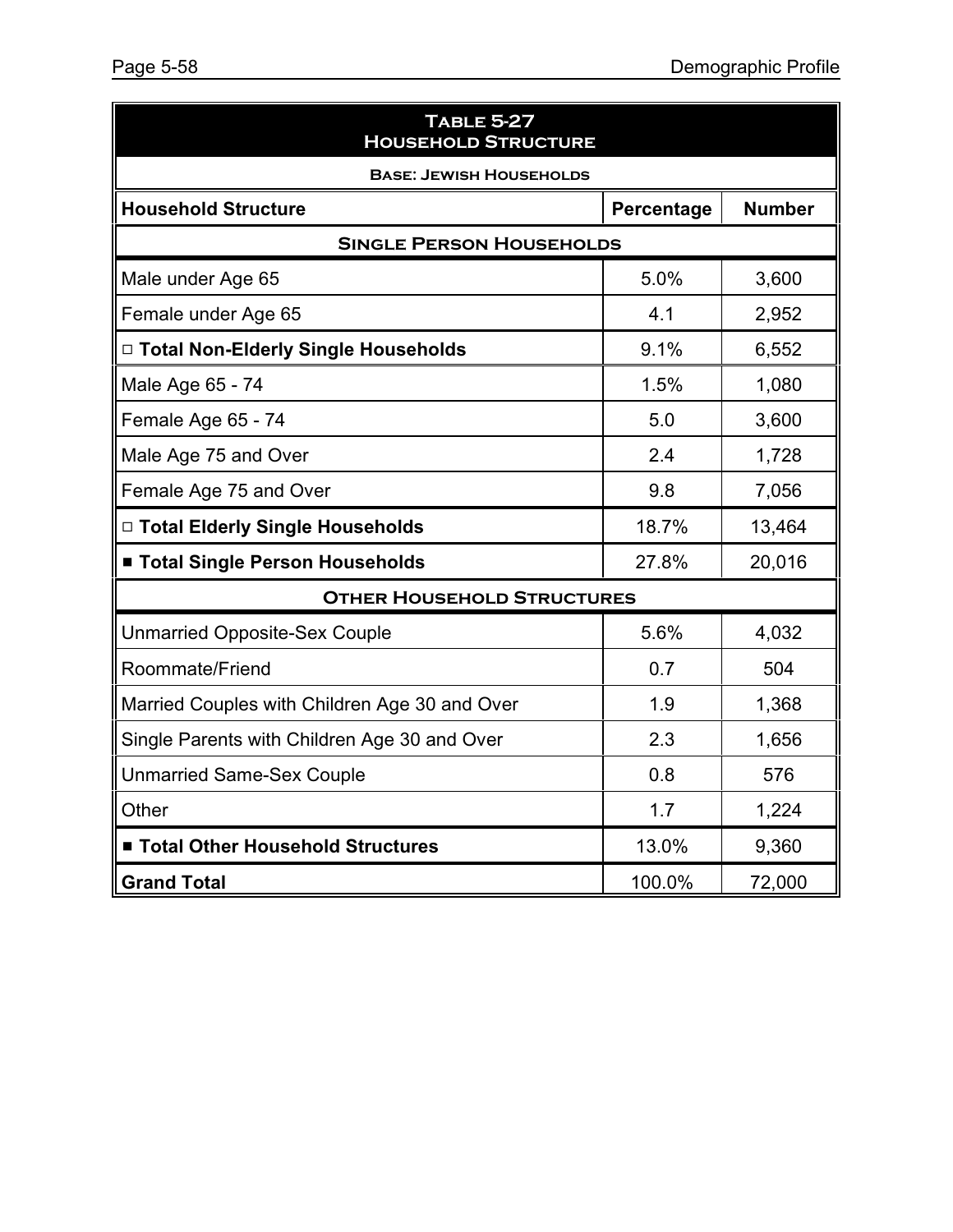| <b>TABLE 5-28</b><br>HOUSEHOLDS WITH CHILDREN OR ONLY ADULT CHILDREN AT HOME<br><b>COMMUNITY COMPARISONS</b> |      |                |                                      |                  |                                                                        |  |  |  |  |
|--------------------------------------------------------------------------------------------------------------|------|----------------|--------------------------------------|------------------|------------------------------------------------------------------------|--|--|--|--|
| <b>BASE: JEWISH HOUSEHOLDS</b>                                                                               |      |                |                                      |                  |                                                                        |  |  |  |  |
| With Children Age 0-17 at Home                                                                               |      |                |                                      |                  |                                                                        |  |  |  |  |
| <b>Community</b>                                                                                             | Year | <b>Married</b> | <b>Single</b><br>Parent <sup>1</sup> | All <sup>2</sup> | <b>With Only</b><br><b>Adult</b><br><b>Children Age</b><br>18+ at Home |  |  |  |  |
| <b>Buffalo</b>                                                                                               | 1995 | <b>NA</b>      | <b>NA</b>                            | 47%              | <b>NA</b>                                                              |  |  |  |  |
| Westport                                                                                                     | 2000 | 42%            | 2%                                   | 44%              | 5%                                                                     |  |  |  |  |
| Charlotte                                                                                                    | 1997 | 38%            | 3%                                   | 42%              | 8%                                                                     |  |  |  |  |
| Harrisburg                                                                                                   | 1994 | 38%            | 1%                                   | 40%              | 8%                                                                     |  |  |  |  |
| St. Paul                                                                                                     | 2004 | 36%            | 2%                                   | 40%              | 7%                                                                     |  |  |  |  |
| Portland (ME)                                                                                                | 2007 | 36%            | 2%                                   | 39%              | 10%                                                                    |  |  |  |  |
| <b>Atlanta</b>                                                                                               | 2006 | 34%            | 4%                                   | 38%              | <b>NA</b>                                                              |  |  |  |  |
| <b>Boston</b>                                                                                                | 2005 | <b>NA</b>      | <b>NA</b>                            | 38%              | <b>NA</b>                                                              |  |  |  |  |
| Richmond                                                                                                     | 1994 | 35%            | 2%                                   | 37%              | 7%                                                                     |  |  |  |  |
| York                                                                                                         | 1999 | 32%            | 4%                                   | 37%              | 10%                                                                    |  |  |  |  |
| Wilmington                                                                                                   | 1995 | 34%            | 2%                                   | 36%              | 9%                                                                     |  |  |  |  |
| Bergen                                                                                                       | 2001 | 33%            | 3%                                   | 36%              | 10%                                                                    |  |  |  |  |
| Orlando                                                                                                      | 1993 | 33%            | 1%                                   | 35%              | 7%                                                                     |  |  |  |  |
| Minneapolis                                                                                                  | 2004 | 32%            | 3%                                   | 35%              | 10%                                                                    |  |  |  |  |
| East Bay                                                                                                     | 2011 | 31%            | 4%                                   | 35%              | <b>NA</b>                                                              |  |  |  |  |
| Monmouth                                                                                                     | 1997 | 32%            | 1%                                   | 33%              | 14%                                                                    |  |  |  |  |
| <b>Tidewater</b>                                                                                             | 2001 | 29%            | 3%                                   | 33%              | 9%                                                                     |  |  |  |  |
| Seattle                                                                                                      | 2000 | 26%            | 7%                                   | 33%              | 23%                                                                    |  |  |  |  |
| Rochester                                                                                                    | 1999 | 30%            | 3%                                   | 32%              | 8%                                                                     |  |  |  |  |
| <b>Baltimore</b>                                                                                             | 2010 | 27%            | 5%                                   | 32%              | <b>NA</b>                                                              |  |  |  |  |
| <b>Howard County</b>                                                                                         | 2010 | 29%            | $1\%$                                | 31%              | <b>NA</b>                                                              |  |  |  |  |
| Denver                                                                                                       | 2007 | 28%            | 3%                                   | 31%              | <b>NA</b>                                                              |  |  |  |  |
| Washington                                                                                                   | 2003 | 27%            | 4%                                   | 31%              | 8%                                                                     |  |  |  |  |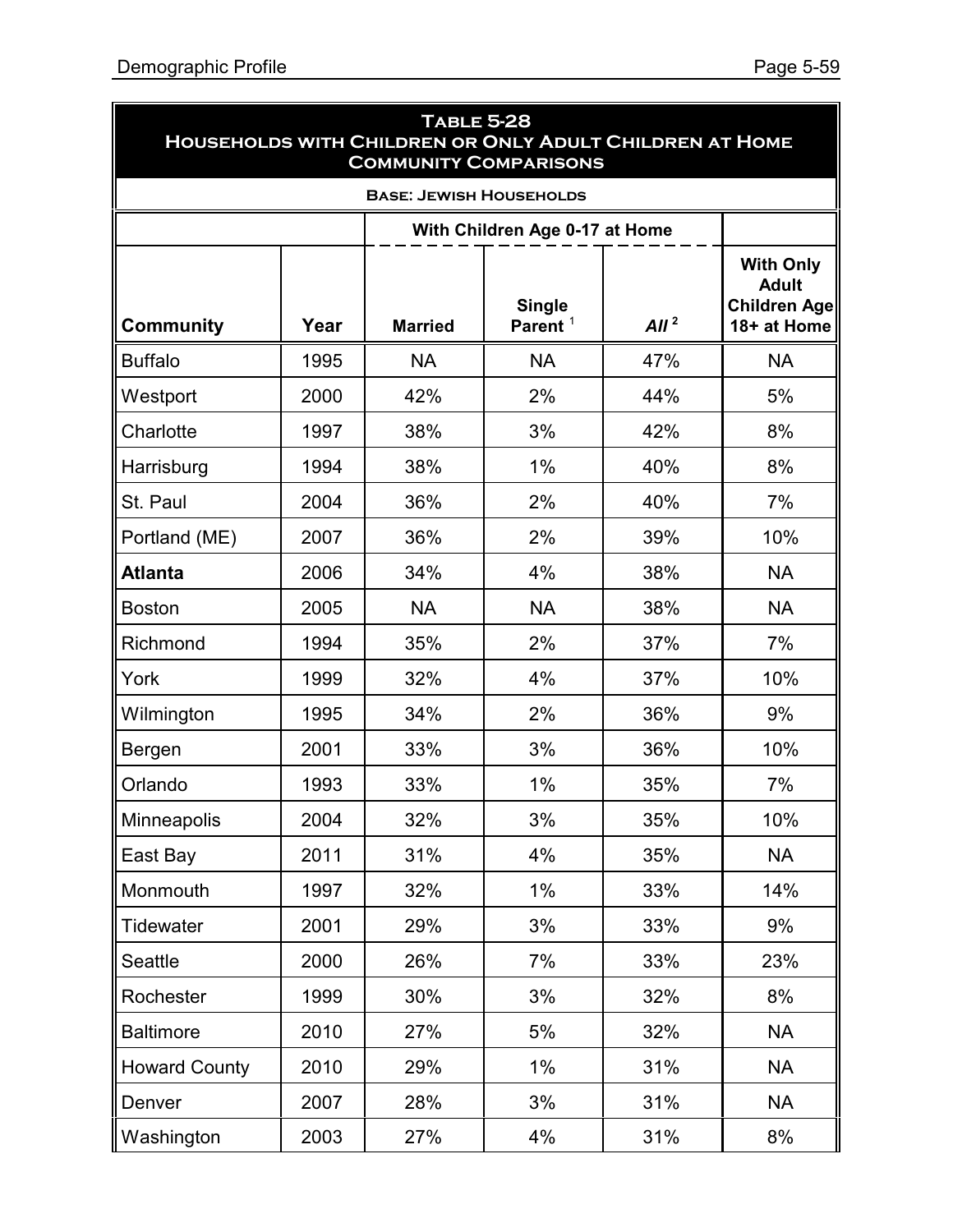| <b>TABLE 5-28</b><br>HOUSEHOLDS WITH CHILDREN OR ONLY ADULT CHILDREN AT HOME<br><b>COMMUNITY COMPARISONS</b> |      |                |                                      |         |                                                                        |  |  |  |  |
|--------------------------------------------------------------------------------------------------------------|------|----------------|--------------------------------------|---------|------------------------------------------------------------------------|--|--|--|--|
| <b>BASE: JEWISH HOUSEHOLDS</b>                                                                               |      |                |                                      |         |                                                                        |  |  |  |  |
|                                                                                                              |      |                |                                      |         |                                                                        |  |  |  |  |
| <b>Community</b>                                                                                             | Year | <b>Married</b> | <b>Single</b><br>Parent <sup>1</sup> | $All^2$ | <b>With Only</b><br><b>Adult</b><br><b>Children Age</b><br>18+ at Home |  |  |  |  |
| Chicago                                                                                                      | 2010 | 26%            | 5%                                   | 31%     | <b>NA</b>                                                              |  |  |  |  |
| Hartford                                                                                                     | 2000 | 28%            | 2%                                   | 30%     | 9%                                                                     |  |  |  |  |
| Detroit                                                                                                      | 2005 | 27%            | 3%                                   | 30%     | 10%                                                                    |  |  |  |  |
| Milwaukee                                                                                                    | 1996 | 27%            | 3%                                   | 30%     | 7%                                                                     |  |  |  |  |
| Pittsburgh                                                                                                   | 2002 | 26%            | 4%                                   | 30%     | 8%                                                                     |  |  |  |  |
| San Diego                                                                                                    | 2003 | 24%            | 6%                                   | 30%     | <b>NA</b>                                                              |  |  |  |  |
| Cincinnati                                                                                                   | 2008 | 26%            | 3%                                   | 29%     | <b>NA</b>                                                              |  |  |  |  |
| St. Louis                                                                                                    | 2014 | 24%            | 3%                                   | 29%     | 12%                                                                    |  |  |  |  |
| San Francisco                                                                                                | 2004 | 22%            | 7%                                   | 29%     | 27%                                                                    |  |  |  |  |
| <b>Jacksonville</b>                                                                                          | 2002 | 25%            | 2%                                   | 28%     | 8%                                                                     |  |  |  |  |
| Cleveland                                                                                                    | 2011 | 22%            | 5%                                   | 28%     | <b>NA</b>                                                              |  |  |  |  |
| Columbus                                                                                                     | 2013 | 21%            | 6%                                   | 28%     | 9%                                                                     |  |  |  |  |
| Rhode Island                                                                                                 | 2002 | 25%            | 2%                                   | 27%     | 9%                                                                     |  |  |  |  |
| San Antonio                                                                                                  | 2007 | 24%            | 3%                                   | 27%     | 13%                                                                    |  |  |  |  |
| Los Angeles                                                                                                  | 1997 | 23%            | 4%                                   | 27%     | 2%                                                                     |  |  |  |  |
| New Haven                                                                                                    | 2010 | 24%            | 2%                                   | 26%     | 13%                                                                    |  |  |  |  |
| St. Petersburg                                                                                               | 1994 | 24%            | $1\%$                                | 25%     | 5%                                                                     |  |  |  |  |
| Lehigh Valley                                                                                                | 2007 | 22%            | 2%                                   | 25%     | 13%                                                                    |  |  |  |  |
| Phoenix                                                                                                      | 2002 | 21%            | 3%                                   | 25%     | 9%                                                                     |  |  |  |  |
| <b>New York</b>                                                                                              | 2011 | 20%            | 5%                                   | 25%     | <b>NA</b>                                                              |  |  |  |  |
| <b>Miami</b>                                                                                                 | 2014 | 21%            | 2%                                   | 23%     | 13%                                                                    |  |  |  |  |
| Philadelphia                                                                                                 | 2009 | 20%            | 2%                                   | 22%     | <b>NA</b>                                                              |  |  |  |  |
| <b>BROWARD</b>                                                                                               | 2016 | 17%            | 2%                                   | 21%     | 15%                                                                    |  |  |  |  |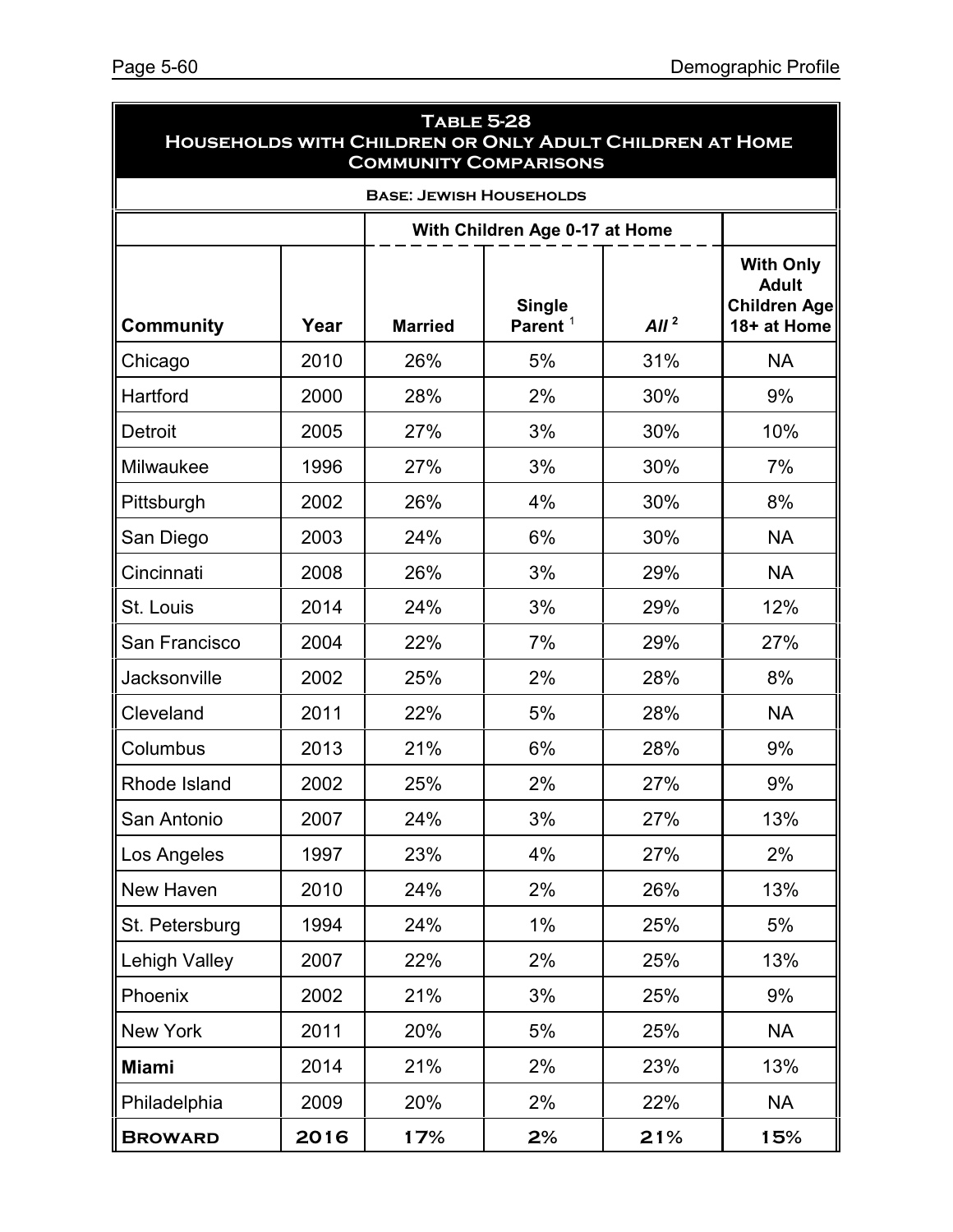| <b>TABLE 5-28</b><br>HOUSEHOLDS WITH CHILDREN OR ONLY ADULT CHILDREN AT HOME<br><b>COMMUNITY COMPARISONS</b> |                                                                        |     |           |           |           |  |  |  |  |
|--------------------------------------------------------------------------------------------------------------|------------------------------------------------------------------------|-----|-----------|-----------|-----------|--|--|--|--|
| <b>BASE: JEWISH HOUSEHOLDS</b>                                                                               |                                                                        |     |           |           |           |  |  |  |  |
|                                                                                                              |                                                                        |     |           |           |           |  |  |  |  |
| <b>Community</b>                                                                                             | <b>With Only</b><br><b>Adult</b><br><b>Children Age</b><br>18+ at Home |     |           |           |           |  |  |  |  |
| <b>Middlesex</b>                                                                                             | 2008                                                                   | 19% | $1\%$     | 21%       | 12%       |  |  |  |  |
| Tucson                                                                                                       | 2002                                                                   | 17% | 3%        | 20%       | 6%        |  |  |  |  |
| <b>Atlantic County</b>                                                                                       | 2004                                                                   | 18% | $1\%$     | 19%       | 8%        |  |  |  |  |
| <b>Broward</b>                                                                                               | 1997                                                                   | 14% | 2%        | 16%       | 6%        |  |  |  |  |
| <b>Las Vegas</b>                                                                                             | 2005                                                                   | 13% | 2%        | 16%       | 10%       |  |  |  |  |
| Martin-St. Lucie                                                                                             | 1999                                                                   | 12% | 3%        | 15%       | 4%        |  |  |  |  |
| Sarasota                                                                                                     | 2001                                                                   | 9%  | 2%        | 12%       | 3%        |  |  |  |  |
| <b>W Palm Beach</b>                                                                                          | 2005                                                                   | 9%  | 1%        | 10%       | 5%        |  |  |  |  |
| <b>S Palm Beach</b>                                                                                          | 2005                                                                   | 8%  | 1%        | 9%        | 5%        |  |  |  |  |
| <b>Essex-Morris</b>                                                                                          | 1998                                                                   | 32% | <b>NA</b> | <b>NA</b> | <b>NA</b> |  |  |  |  |
| <b>NJPS</b>                                                                                                  | 2000                                                                   | 19% | 3%        | 22%       | 6%        |  |  |  |  |
| ACS (US)                                                                                                     | 2014                                                                   | 20% | 10%       | 33%       | <b>NA</b> |  |  |  |  |

<sup>1</sup> Includes households with one parent and children age 0-17 at home.

2 Includes married households, single parent households, households with unmarried couples, same-sex couple households, and other households with children age 0-17 at home.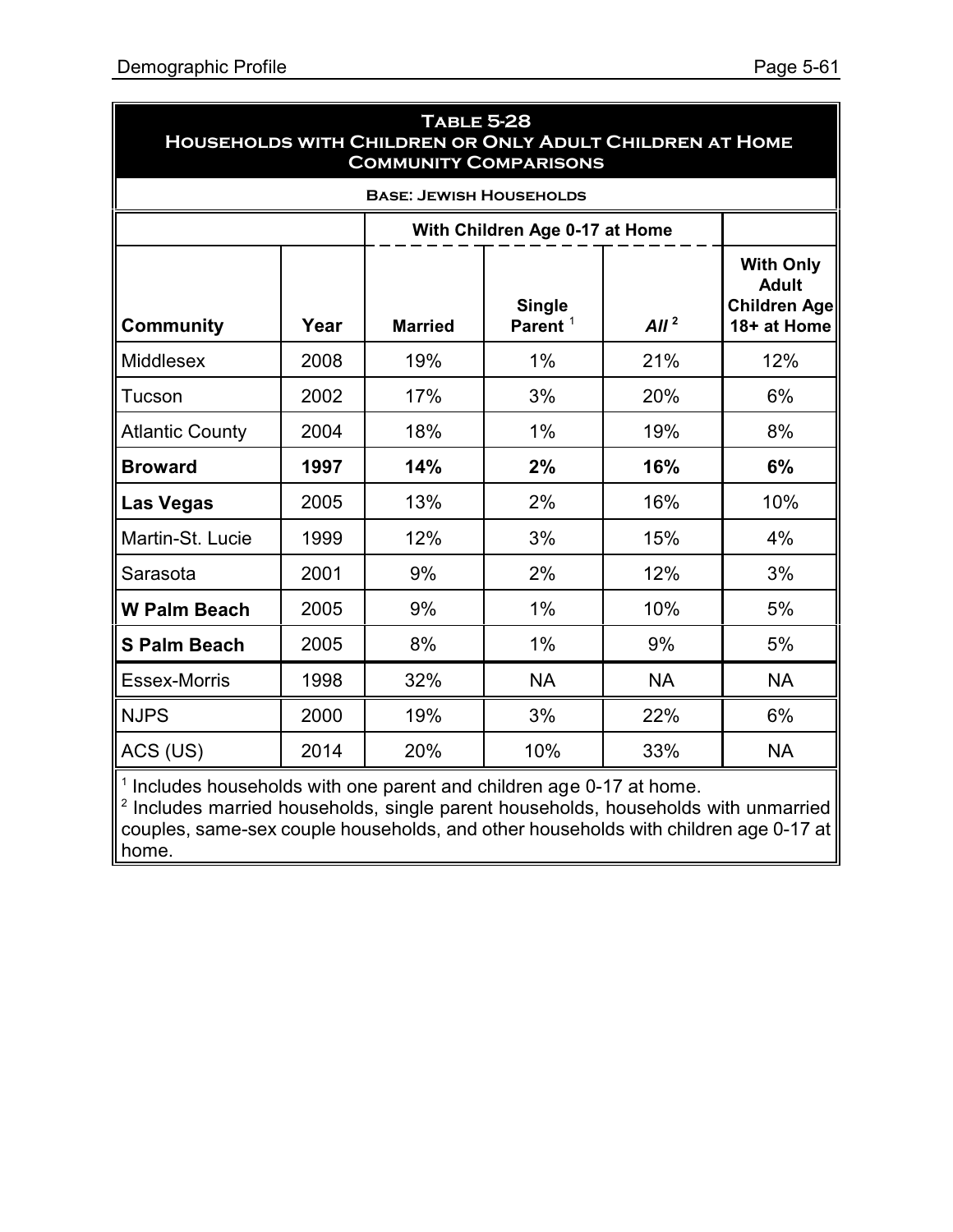| <b>TABLE 5-29</b><br><b>MARRIED HOUSEHOLDS WITH NO CHILDREN AT HOME</b><br><b>COMMUNITY COMPARISONS</b> |      |                    |                          |                |       |     |  |  |  |
|---------------------------------------------------------------------------------------------------------|------|--------------------|--------------------------|----------------|-------|-----|--|--|--|
| <b>BASE: JEWISH HOUSEHOLDS</b>                                                                          |      |                    |                          |                |       |     |  |  |  |
| <b>Community</b>                                                                                        | Year | <b>Under</b><br>35 | 35-49                    | 50-64          | $65+$ | All |  |  |  |
| Martin-St. Lucie                                                                                        | 1999 | 1%                 | 3                        | 16             | 43    | 64% |  |  |  |
| <b>W Palm Beach</b>                                                                                     | 2005 | 1%                 | 1                        | 11             | 41    | 54% |  |  |  |
| Sarasota                                                                                                | 2001 | 1%                 | 1                        | 15             | 37    | 54% |  |  |  |
| <b>S Palm Beach</b>                                                                                     | 2005 | $0\%$              | 1                        | 9              | 38    | 48% |  |  |  |
| <b>Atlantic County</b>                                                                                  | 2004 | $0\%$              | 3                        | 16             | 25    | 44% |  |  |  |
| St. Petersburg                                                                                          | 1994 | 1%                 | 5                        | 11             | 22    | 40% |  |  |  |
| Middlesex                                                                                               | 2008 | $0\%$              | 1                        | 10             | 28    | 39% |  |  |  |
| Denver                                                                                                  | 2007 | 7%                 | 23                       |                | 9     | 39% |  |  |  |
| Cleveland                                                                                               | 2011 | 1%                 | $\overline{2}$           | 21             | 14    | 38% |  |  |  |
| Lehigh Valley                                                                                           | 2007 | $1\%$              | $\overline{2}$           | 17             | 18    | 38% |  |  |  |
| <b>Broward</b>                                                                                          | 1997 | 1%                 | $\overline{2}$           | $\overline{7}$ | 28    | 38% |  |  |  |
| New Haven                                                                                               | 2010 | 1%                 | 3                        | 12             | 21    | 37% |  |  |  |
| San Antonio                                                                                             | 2007 | $0\%$              | $\overline{2}$           | 15             | 19    | 36% |  |  |  |
| <b>Atlanta</b>                                                                                          | 2006 | 5%                 | 25                       |                | 6     | 36% |  |  |  |
| Phoenix                                                                                                 | 2002 | 2%                 | 6                        | 11             | 17    | 36% |  |  |  |
| St. Louis                                                                                               | 2014 | $1\%$              | $\overline{2}$           | 15             | 16    | 35% |  |  |  |
| <b>Las Vegas</b>                                                                                        | 2005 | 3%                 | $\overline{\mathcal{A}}$ | 14             | 13    | 35% |  |  |  |
| Portland (ME)                                                                                           | 2007 | 3%                 | 6                        | 12             | 14    | 34% |  |  |  |
| Hartford                                                                                                | 2000 | $1\%$              | $\overline{2}$           | 12             | 18    | 34% |  |  |  |
| <b>Howard County</b>                                                                                    | 2010 | $1\%$              | $\mathbf 1$              | 16             | 15    | 33% |  |  |  |
| Jacksonville                                                                                            | 2002 | $1\%$              | 4                        | 12             | 16    | 33% |  |  |  |
| Rochester                                                                                               | 1999 | $1\%$              | 3                        | 13             | 16    | 33% |  |  |  |
| Tucson                                                                                                  | 2002 | 2%                 | 3                        | 13             | 15    | 32% |  |  |  |
| Milwaukee                                                                                               | 1996 | 4%                 | 3                        | 11             | 15    | 32% |  |  |  |
| Rhode Island                                                                                            | 2002 | $1\%$              | $\overline{2}$           | 12             | 16    | 31% |  |  |  |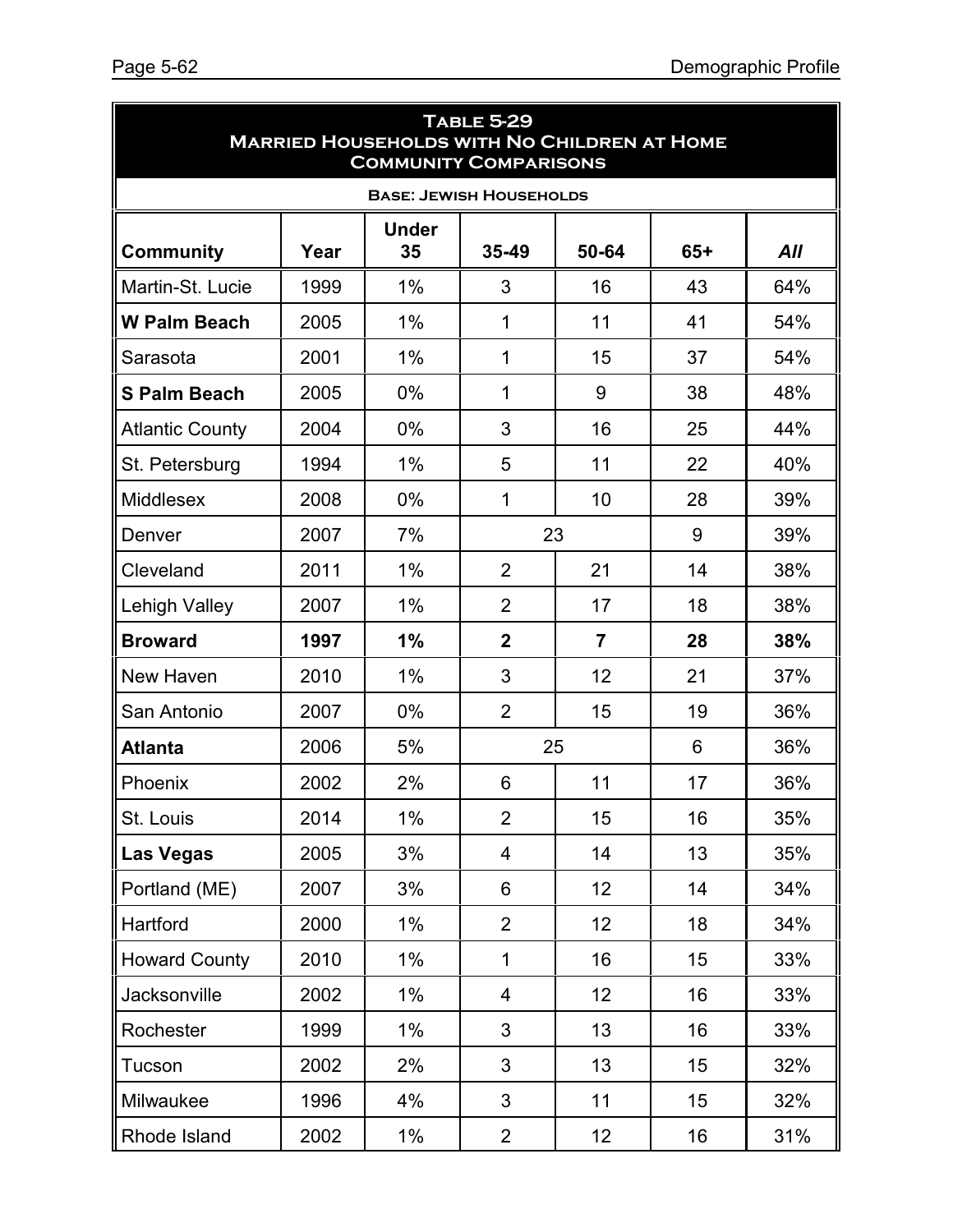ñ

| <b>TABLE 5-29</b><br><b>MARRIED HOUSEHOLDS WITH NO CHILDREN AT HOME</b><br><b>COMMUNITY COMPARISONS</b> |      |                    |                |                |                  |     |  |  |  |  |
|---------------------------------------------------------------------------------------------------------|------|--------------------|----------------|----------------|------------------|-----|--|--|--|--|
| <b>BASE: JEWISH HOUSEHOLDS</b>                                                                          |      |                    |                |                |                  |     |  |  |  |  |
| <b>Community</b>                                                                                        | Year | <b>Under</b><br>35 | 35-49          | 50-64          | $65+$            | All |  |  |  |  |
| Los Angeles                                                                                             | 1997 | 3%                 |                | 15             | 13               | 31% |  |  |  |  |
| Cincinnati                                                                                              | 2008 | 1%                 | $\overline{2}$ | 12             | 14               | 30% |  |  |  |  |
| Bergen                                                                                                  | 2001 | 2%                 | $\overline{2}$ | 10             | 16               | 30% |  |  |  |  |
| York                                                                                                    | 1999 | 4%                 | 4              | 10             | 12               | 30% |  |  |  |  |
| Monmouth                                                                                                | 1997 | 2%                 | 3              | 11             | 15               | 30% |  |  |  |  |
| Orlando                                                                                                 | 1993 | 4%                 | 5              | 10             | 11               | 30% |  |  |  |  |
| East Bay                                                                                                | 2011 | 2%                 | 5              | 15             | $\overline{7}$   | 29% |  |  |  |  |
| Chicago                                                                                                 | 2010 | 3%                 | 3              | 12             | 12               | 29% |  |  |  |  |
| <b>Detroit</b>                                                                                          | 2005 | $1\%$              | 1              | 12             | 15               | 29% |  |  |  |  |
| <b>Miami</b>                                                                                            | 2014 | 1%                 | 1              | $\overline{7}$ | 19               | 28% |  |  |  |  |
| Wilmington                                                                                              | 1995 | 4%                 | 3              | 8              | 13               | 28% |  |  |  |  |
| Harrisburg                                                                                              | 1994 | 4%                 | 3              | 12             | 10               | 28% |  |  |  |  |
| Pittsburgh                                                                                              | 2002 | 2%                 | 3              | 9              | 13               | 27% |  |  |  |  |
| San Diego                                                                                               | 2003 | 3%                 | 11             |                | 12               | 26% |  |  |  |  |
| <b>Tidewater</b>                                                                                        | 2001 | 3%                 | 3              | 14             | $\overline{7}$   | 26% |  |  |  |  |
| Richmond                                                                                                | 1994 | 4%                 | 5              | $\overline{7}$ | $\boldsymbol{9}$ | 26% |  |  |  |  |
| Columbus                                                                                                | 2013 | $1\%$              | $\overline{2}$ | 12             | 11               | 25% |  |  |  |  |
| New York                                                                                                | 2011 | 2%                 | $\overline{2}$ | $\overline{7}$ | 13               | 25% |  |  |  |  |
| <b>Baltimore</b>                                                                                        | 2010 | $1\%$              | $\overline{2}$ | 9              | 14               | 25% |  |  |  |  |
| Minneapolis                                                                                             | 2004 | $1\%$              | $\overline{2}$ | 10             | 12               | 25% |  |  |  |  |
| <b>BROWARD</b>                                                                                          | 2016 | 1%                 | 1              | $\overline{z}$ | 14               | 24% |  |  |  |  |
| St. Paul                                                                                                | 2004 | 2%                 | $\overline{2}$ | 8              | 11               | 24% |  |  |  |  |
| Washington                                                                                              | 2003 | 5%                 | 3              | 11             | 6                | 24% |  |  |  |  |
| Westport                                                                                                | 2000 | 2%                 | $\overline{2}$ | 9              | 12               | 24% |  |  |  |  |
| Charlotte                                                                                               | 1997 | 4%                 | 5              | $\overline{7}$ | $\overline{7}$   | 24% |  |  |  |  |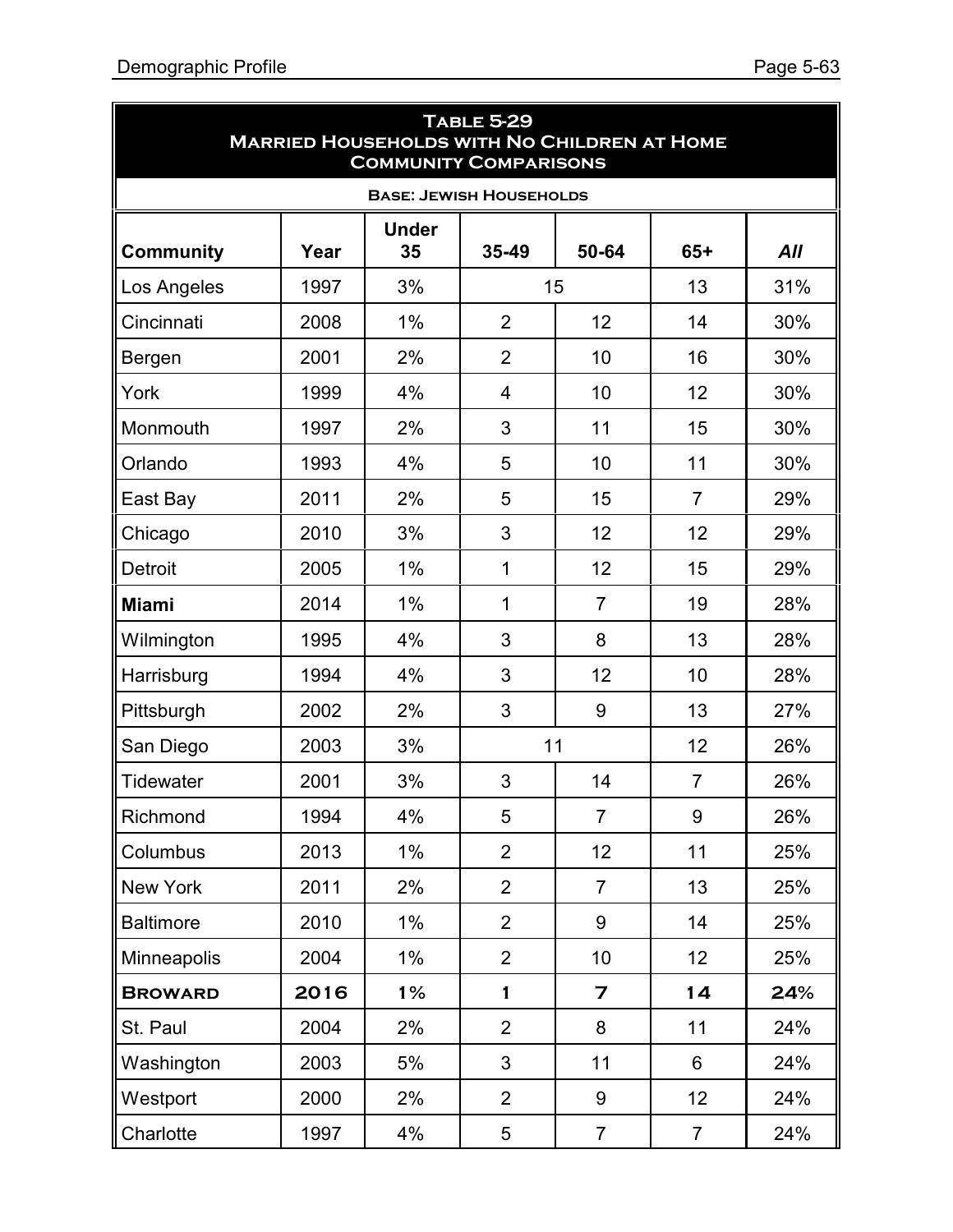| <b>TABLE 5-29</b><br><b>MARRIED HOUSEHOLDS WITH NO CHILDREN AT HOME</b><br><b>COMMUNITY COMPARISONS</b> |      |           |                                |           |           |     |  |  |  |
|---------------------------------------------------------------------------------------------------------|------|-----------|--------------------------------|-----------|-----------|-----|--|--|--|
|                                                                                                         |      |           | <b>BASE: JEWISH HOUSEHOLDS</b> |           |           |     |  |  |  |
| <b>Under</b><br>35-49<br>$65+$<br>All<br>Year<br>35<br>50-64<br>Community                               |      |           |                                |           |           |     |  |  |  |
| Philadelphia                                                                                            | 2009 | 3%        |                                | 8         | 10        | 22% |  |  |  |
| Seattle                                                                                                 | 2000 | 4%        | 8                              | 5         | 4         | 22% |  |  |  |
| <b>Boston</b>                                                                                           | 2005 | 4%        | $\overline{2}$                 | 9         |           | 21% |  |  |  |
| <b>NJPS</b>                                                                                             | 2000 | <b>NA</b> | <b>NA</b>                      | <b>NA</b> | <b>NA</b> | 26% |  |  |  |
| ACS (US)                                                                                                | 2014 | <b>NA</b> | <b>NA</b>                      | <b>NA</b> | <b>NA</b> | 29% |  |  |  |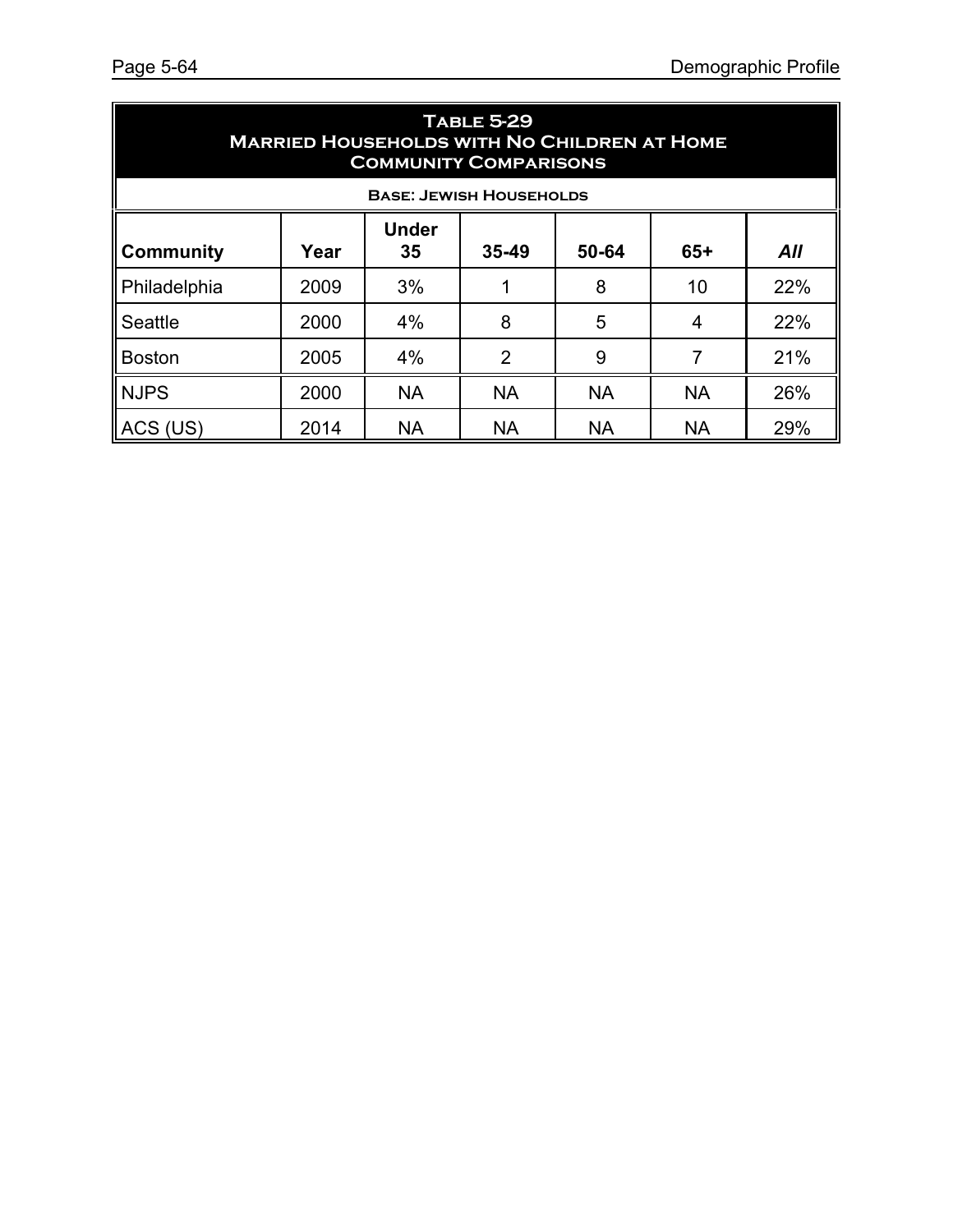ñ

| <b>TABLE 5-30</b><br><b>SINGLE PERSON HOUSEHOLDS</b><br><b>COMMUNITY COMPARISONS</b> |      |             |                |     |             |               |     |  |  |
|--------------------------------------------------------------------------------------|------|-------------|----------------|-----|-------------|---------------|-----|--|--|
| <b>BASE: JEWISH HOUSEHOLDS</b>                                                       |      |             |                |     |             |               |     |  |  |
| <b>Under 65</b><br>65 and Over                                                       |      |             |                |     |             |               |     |  |  |
| <b>Community</b>                                                                     | Year | <b>Male</b> | <b>Female</b>  | All | <b>Male</b> | <b>Female</b> | All |  |  |
| <b>S Palm Beach</b>                                                                  | 2005 | 2%          | 3              | 5%  | 6%          | 24            | 30% |  |  |
| <b>Broward</b>                                                                       | 1997 | 3%          | $\overline{3}$ | 6%  | 4%          | 25            | 29% |  |  |
| Philadelphia                                                                         | 2009 | 5%          | 11             | 16% | 6%          | 17            | 23% |  |  |
| Detroit                                                                              | 2005 | 2%          | $\overline{4}$ | 6%  | 7%          | 16            | 23% |  |  |
| <b>Miami</b>                                                                         | 2014 | 5%          | 5              | 10% | 5%          | 16            | 21% |  |  |
| <b>W Palm Beach</b>                                                                  | 2005 | 1%          | 3              | 4%  | 4%          | 17            | 21% |  |  |
| Sarasota                                                                             | 2001 | 2%          | 3              | 6%  | 4%          | 17            | 21% |  |  |
| <b>Middlesex</b>                                                                     | 2008 | 3%          | 3              | 6%  | 3%          | 17            | 20% |  |  |
| <b>BROWARD</b>                                                                       | 2016 | 5%          | 4              | 9%  | 4%          | 15            | 19% |  |  |
| <b>Atlantic County</b>                                                               | 2004 | 2%          | 4              | 6%  | 5%          | 12            | 17% |  |  |
| New Haven                                                                            | 2010 | 3%          | 3              | 6%  | 4%          | 12            | 16% |  |  |
| St. Paul                                                                             | 2004 | 5%          | 6              | 11% | 5%          | 12            | 16% |  |  |
| <b>New York</b>                                                                      | 2011 | 9%          | 6              | 14% | 5%          | 10            | 15% |  |  |
| Hartford                                                                             | 2000 | 4%          | 5              | 9%  | 4%          | 11            | 15% |  |  |
| Milwaukee                                                                            | 1996 | 5%          | 6              | 11% | 3%          | 12            | 15% |  |  |
| St. Petersburg                                                                       | 1994 | 6%          | 3              | 9%  | 4%          | 11            | 15% |  |  |
| <b>Las Vegas</b>                                                                     | 2005 | 7%          | 8              | 15% | 5%          | 10            | 14% |  |  |
| Minneapolis                                                                          | 2004 | 5%          | 6              | 11% | 4%          | 10            | 14% |  |  |
| Rhode Island                                                                         | 2002 | 5%          | 8              | 12% | 4%          | 10            | 14% |  |  |
| Monmouth                                                                             | 1997 | 3%          | 3              | 6%  | 3%          | 11            | 14% |  |  |
| <b>Baltimore</b>                                                                     | 2010 | 6%          | $\overline{7}$ | 13% | 3%          | 10            | 13% |  |  |
| Cleveland                                                                            | 2011 | 4%          | $\overline{7}$ | 11% | 4%          | 9             | 13% |  |  |
| Tucson                                                                               | 2002 | 7%          | 12             | 19% | 4%          | 9             | 13% |  |  |
| Rochester                                                                            | 1999 | 3%          | 6              | 10% | 3%          | 10            | 13% |  |  |
| Cincinnati                                                                           | 2008 | 3%          | 5              | 8%  | 2%          | 10            | 12% |  |  |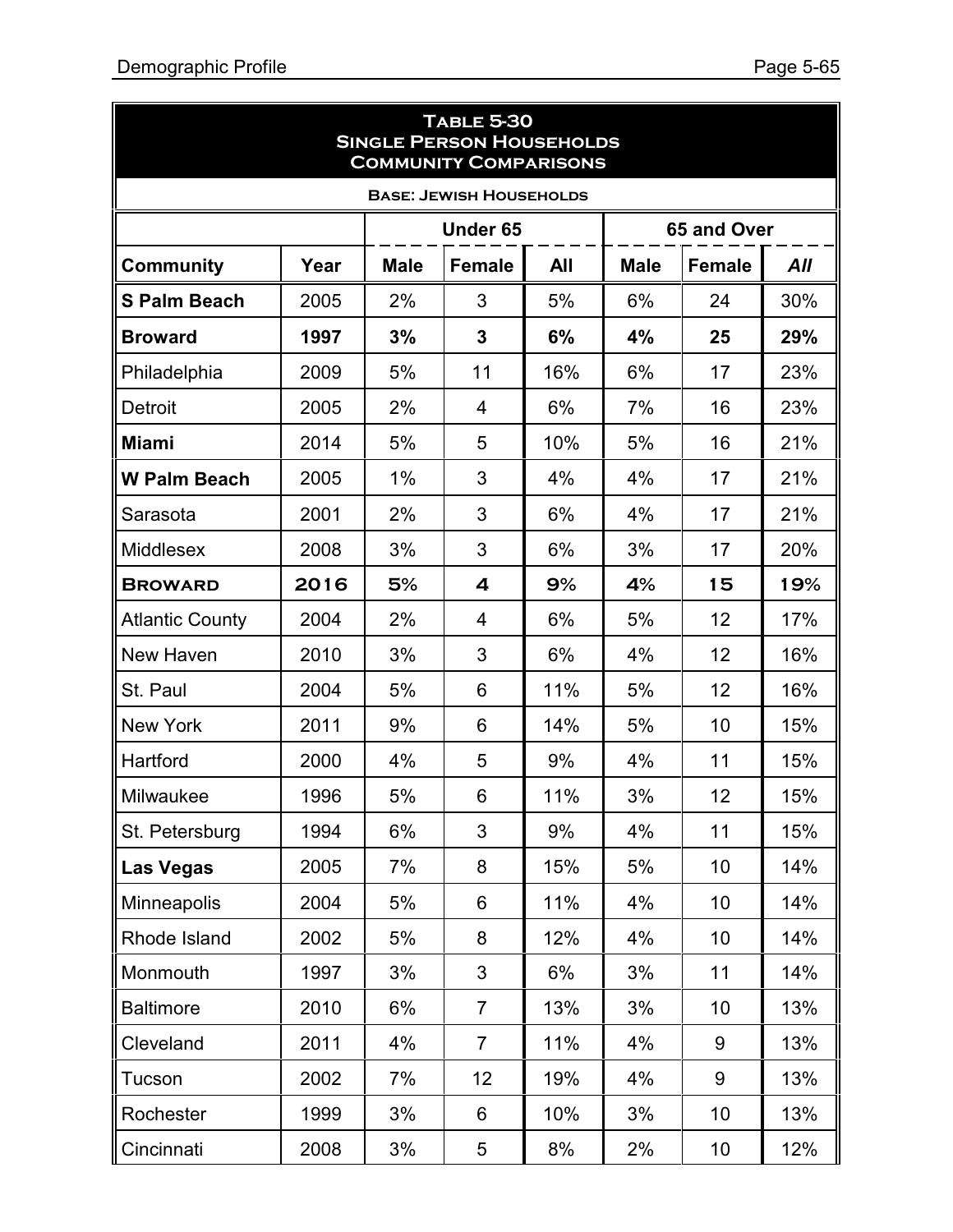| <b>TABLE 5-30</b><br><b>SINGLE PERSON HOUSEHOLDS</b><br><b>COMMUNITY COMPARISONS</b> |      |             |                |     |             |                |     |  |  |
|--------------------------------------------------------------------------------------|------|-------------|----------------|-----|-------------|----------------|-----|--|--|
| <b>BASE: JEWISH HOUSEHOLDS</b>                                                       |      |             |                |     |             |                |     |  |  |
| <b>Under 65</b><br>65 and Over                                                       |      |             |                |     |             |                |     |  |  |
| <b>Community</b>                                                                     | Year | <b>Male</b> | <b>Female</b>  | All | <b>Male</b> | <b>Female</b>  | All |  |  |
| Lehigh Valley                                                                        | 2007 | 4%          | 5              | 9%  | 4%          | 9              | 12% |  |  |
| San Antonio                                                                          | 2007 | 4%          | 5              | 9%  | 4%          | 8              | 12% |  |  |
| Pittsburgh                                                                           | 2002 | 6%          | 5              | 11% | 3%          | 9              | 12% |  |  |
| Bergen                                                                               | 2001 | 3%          | 5              | 8%  | 3%          | 10             | 12% |  |  |
| York                                                                                 | 1999 | 4%          | 5              | 9%  | 3%          | 10             | 12% |  |  |
| Los Angeles                                                                          | 1997 | 9%          | $\overline{7}$ | 16% | 4%          | 8              | 12% |  |  |
| Columbus                                                                             | 2013 | 5%          | 10             | 15% | 5%          | 6              | 11% |  |  |
| Chicago                                                                              | 2010 | 4%          | 5              | 9%  | 4%          | $\overline{7}$ | 11% |  |  |
| Tidewater                                                                            | 2001 | 9%          | $\overline{7}$ | 15% | 4%          | 8              | 11% |  |  |
| Richmond                                                                             | 1994 | 6%          | 6              | 13% | 3%          | 8              | 11% |  |  |
| <b>Jacksonville</b>                                                                  | 2002 | 7%          | 8              | 15% | 4%          | $\overline{7}$ | 10% |  |  |
| Westport                                                                             | 2000 | 6%          | 6              | 12% | 3%          | $\overline{7}$ | 10% |  |  |
| Martin-St. Lucie                                                                     | 1999 | 5%          | $\overline{2}$ | 6%  | 5%          | 5              | 10% |  |  |
| Wilmington                                                                           | 1995 | 6%          | 5              | 11% | 2%          | 8              | 10% |  |  |
| Harrisburg                                                                           | 1994 | 5%          | 5              | 10% | 2%          | 8              | 10% |  |  |
| St. Louis                                                                            | 2014 | 8%          | $\overline{4}$ | 12% | 3%          | 6              | 9%  |  |  |
| Portland (ME)                                                                        | 2007 | 3%          | $\overline{2}$ | 5%  | 2%          | 6              | 9%  |  |  |
| Washington                                                                           | 2003 | 8%          | 9              | 17% | 3%          | 6              | 9%  |  |  |
| Seattle                                                                              | 2000 | 8%          | 9              | 17% | 3%          | $6\phantom{1}$ | 9%  |  |  |
| <b>Boston</b>                                                                        | 2005 | 6%          | 9              | 15% | 1%          | $\overline{7}$ | 8%  |  |  |
| San Francisco                                                                        | 2004 | <b>NA</b>   | <b>NA</b>      | 19% | 2%          | 6              | 8%  |  |  |
| Denver                                                                               | 2007 | <b>NA</b>   | <b>NA</b>      | 15% | 2%          | 6              | 7%  |  |  |
| San Diego                                                                            | 2003 | <b>NA</b>   | <b>NA</b>      | 12% | 2%          | 6              | 7%  |  |  |
| Phoenix                                                                              | 2002 | <b>NA</b>   | <b>NA</b>      | 15% | 2%          | 4              | 6%  |  |  |
| Charlotte                                                                            | 1997 | 8%          | $\overline{7}$ | 15% | 2%          | 4              | 6%  |  |  |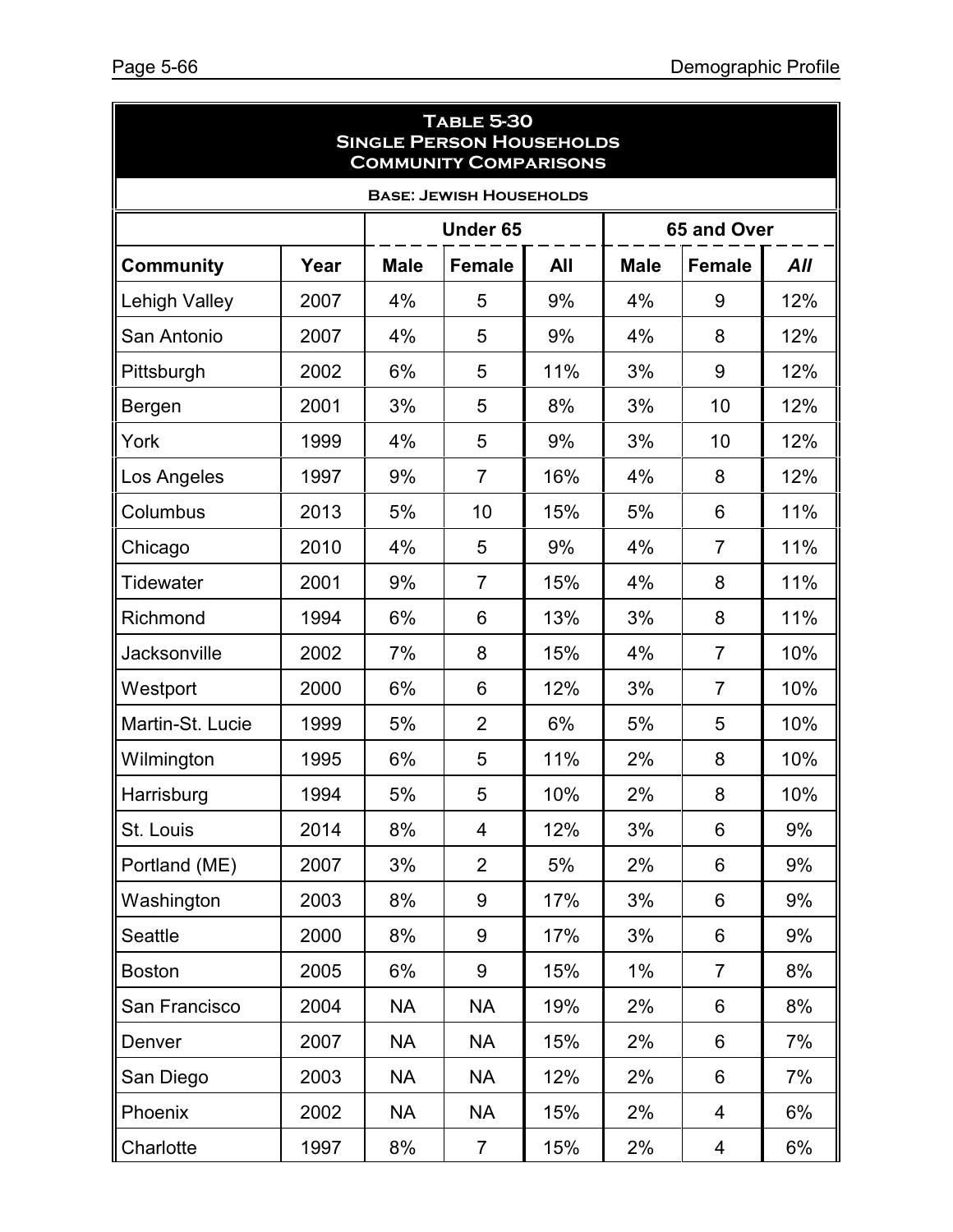| <b>TABLE 5-30</b><br><b>SINGLE PERSON HOUSEHOLDS</b><br><b>COMMUNITY COMPARISONS</b> |                                                      |                                                                     |                                |     |           |           |     |  |  |
|--------------------------------------------------------------------------------------|------------------------------------------------------|---------------------------------------------------------------------|--------------------------------|-----|-----------|-----------|-----|--|--|
|                                                                                      |                                                      |                                                                     | <b>BASE: JEWISH HOUSEHOLDS</b> |     |           |           |     |  |  |
|                                                                                      | <b>Under 65</b><br>65 and Over                       |                                                                     |                                |     |           |           |     |  |  |
| <b>Community</b>                                                                     | Year                                                 | <b>Female</b><br><b>Male</b><br><b>Female</b><br>All<br><b>Male</b> |                                |     |           |           | All |  |  |
| East Bay                                                                             | 2011                                                 | 7%                                                                  | 8                              | 14% | 2%        | 3         | 5%  |  |  |
| <b>Atlanta</b>                                                                       | 2006                                                 | <b>NA</b>                                                           | <b>NA</b>                      | 15% | 2%        | 4         | 5%  |  |  |
| Orlando                                                                              | 1993                                                 | 7%                                                                  | 6                              | 13% | 1%        | 4         | 5%  |  |  |
| <b>Howard County</b>                                                                 | 3%<br>7<br>10%<br>3%<br>2010<br>1%<br>$\overline{2}$ |                                                                     |                                |     |           |           |     |  |  |
| ACS (US)                                                                             | 2014                                                 | <b>NA</b>                                                           | <b>NA</b>                      | 18% | <b>NA</b> | <b>NA</b> | 10% |  |  |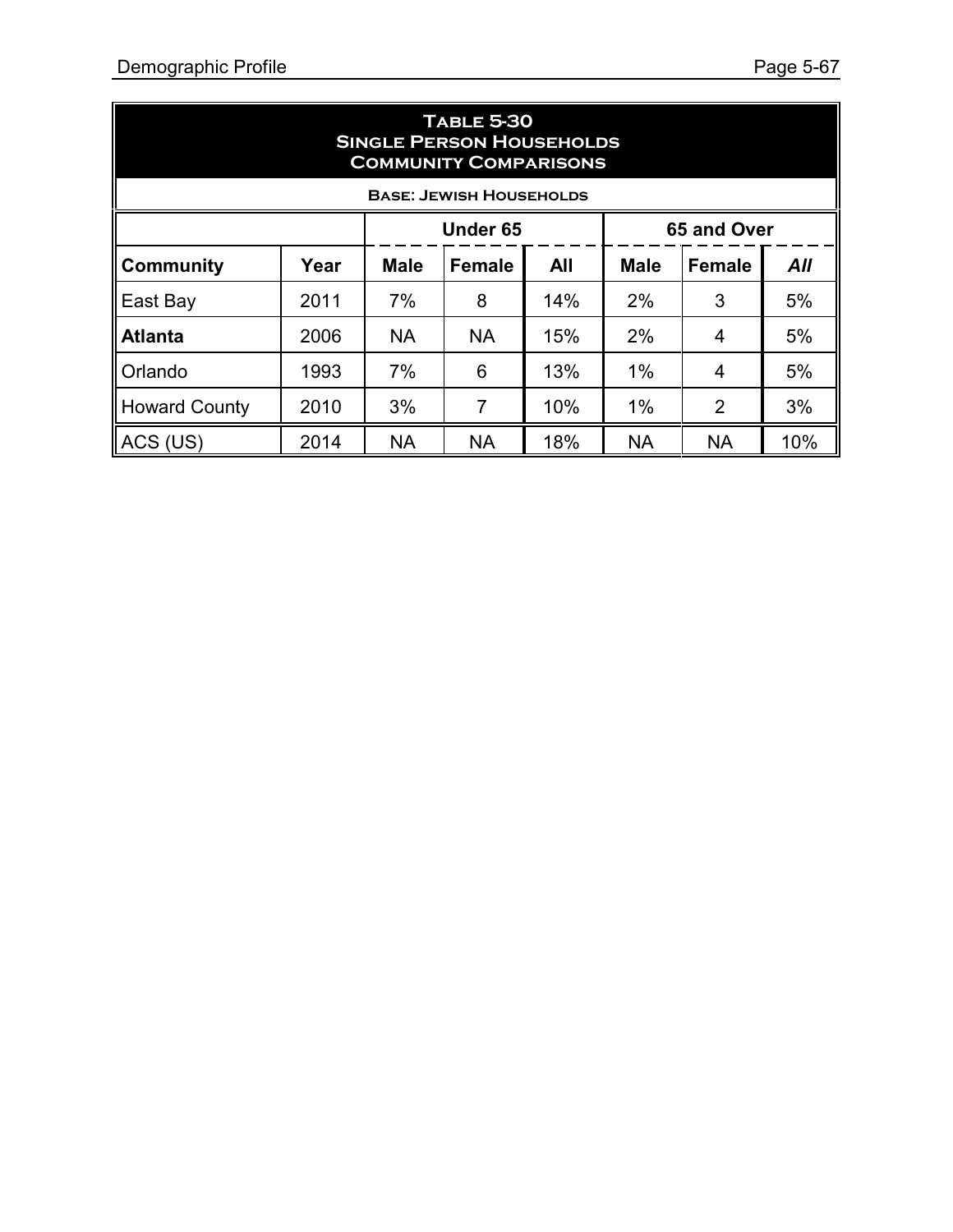**Household Structure by Geographic Area**. **Table 5-31** shows the household structure of Jewish households in each geographic area.

#### **Northwest**

**Table 5-31A** shows that the Northwest has 31% households with children age 0-17 at home, 24% households with only adult children age 18-29 at home, 20% married households with no children at home (including 10% elderly couple households), and 17% single person households (including 7% elderly single households).

#### **North Central**

**Table 5-31A** shows that the North Central has 2% households with children age 0-17 at home, 13% households with only adult children age 18-29 at home, 31% married households with no children at home (including 22% elderly couple households), and 41% single person households (including 32% elderly single households).

#### **East**

**Table 5-31A** shows that the East has 16% households with children age 0-17 at home, 16% households with only adult children age 18-29 at home, 14% married households with no children at home (including 6% elderly couple households), and 34% single person households (including 24% elderly single households).

#### **West Central**

**Table 5-31B** shows that the West Central has 19% households with children age 0-17 at home, 14% households with only adult children age 18-29 at home, 26% married households with no children at home (including 16% elderly couple households), and 28% single person households (including 23% elderly single households).

#### **Southeast**

**Table 5-31B** shows that the Southeast has 22% households with children age 0-17 at home, 6% households with only adult children age 18-29 at home, 25% married households with no children at home (including 16% elderly couple households), and 34% single person households (including 16% elderly single households).

#### **Southwest**

**Table 5-31B** shows that the Southwest has 24% households with children age 0-17 at home, 16% households with only adult children age 18-29 at home, 24% married households with no children at home (including 14% elderly couple households), and 22% single person households (including 15% elderly single households).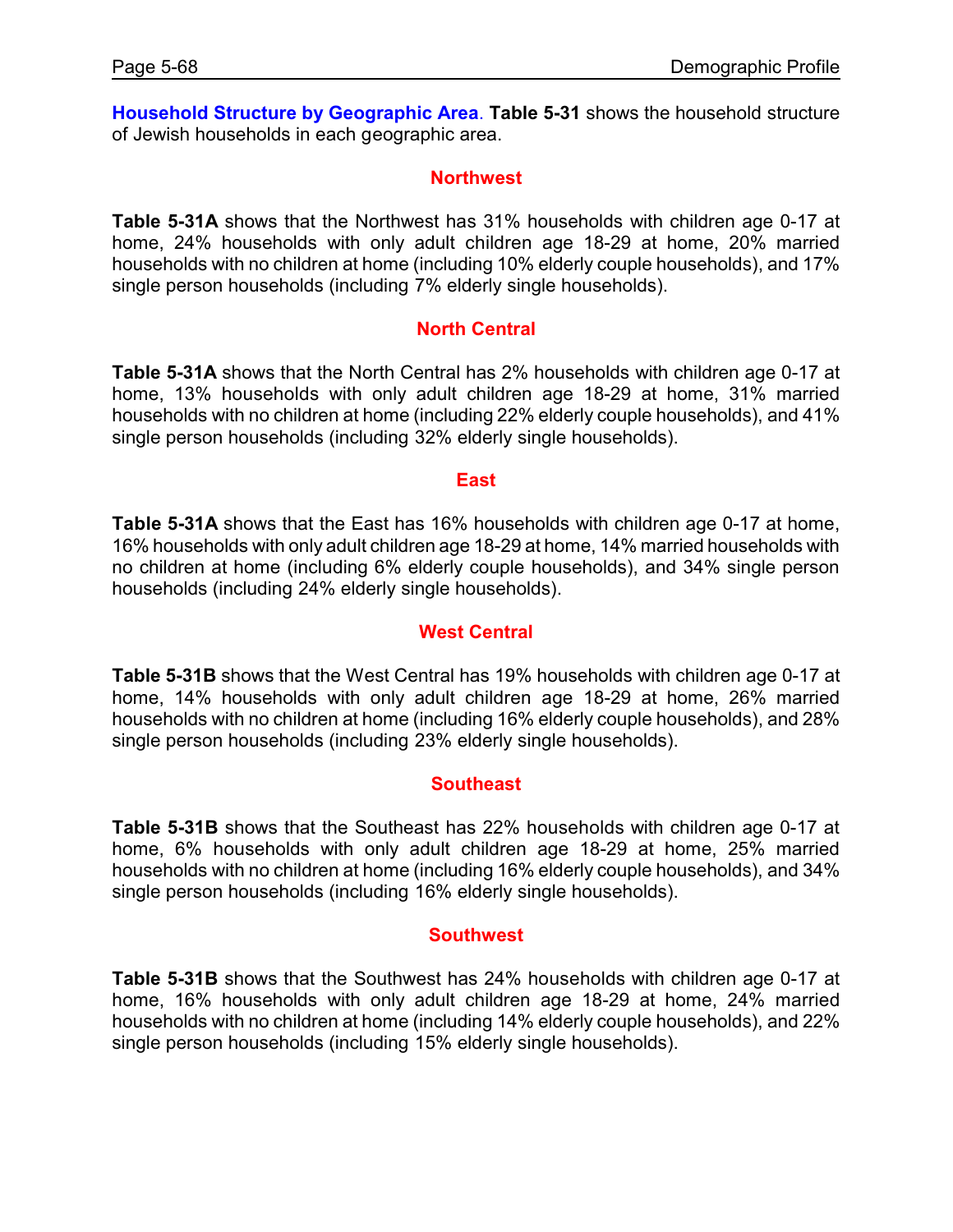### **Summary**

The Northwest has the highest percentage of **households with children age 0-17** at home (31%) and the North Central has the lowest (2%).

The Northwest has the highest percentage of **households with only adult children** age 18-29 at home (24%) and the Southeast has the lowest (6%).

The highest percentage of **elderly couple households** is in the North Central (22%) and the lowest is in the Northwest (10%).

The highest percentage of **elderly single person households** is in the North Central (32%) and the lowest percentage is in the Northwest (7%).

The highest percentage of **non-elderly single person households** is in the Southeast (18%).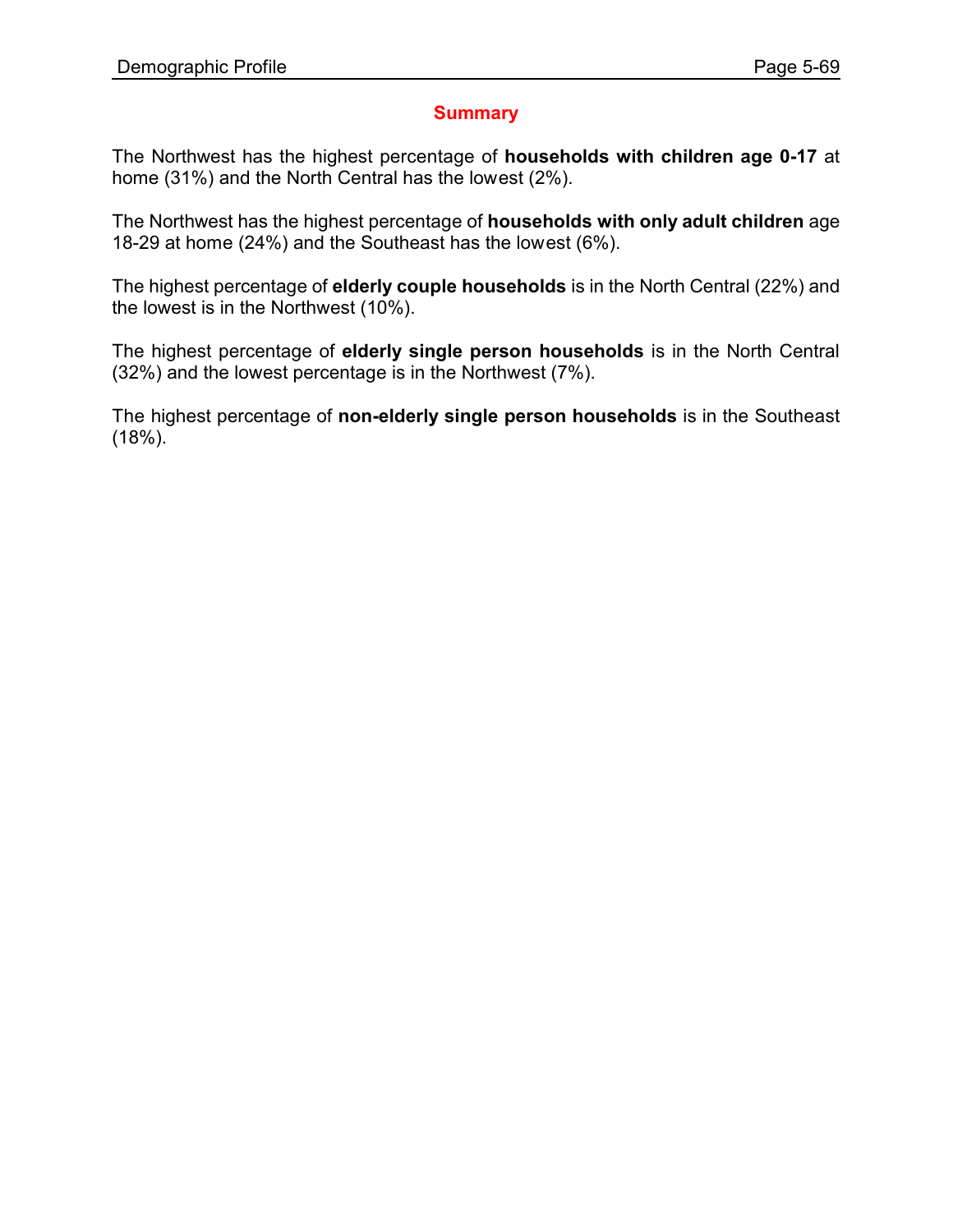| TABLE 5-31A<br><b>HOUSEHOLD STRUCTURE BY GEOGRAPHIC AREA</b>            |                  |                                |             |  |  |
|-------------------------------------------------------------------------|------------------|--------------------------------|-------------|--|--|
| <b>BASE: JEWISH HOUSEHOLDS</b>                                          |                  |                                |             |  |  |
| <b>Household Structure</b>                                              | <b>Northwest</b> | <b>North</b><br><b>Central</b> | <b>East</b> |  |  |
| <b>HOUSEHOLDS WITH CHILDREN AGE 0-17 AT HOME</b>                        |                  |                                |             |  |  |
| <b>Married Couple</b>                                                   | 28.9%            | 1.8%                           | 14.6%       |  |  |
| <b>Unmarried Opposite-Sex Couple</b>                                    | 0.6              | 0.0                            | 0.4         |  |  |
| <b>Single Parent</b>                                                    | 1.6              | 0.1                            | 1.3         |  |  |
| <b>Unmarried Same-Sex Couple</b>                                        | 0.0              | 0.0                            | 0.0         |  |  |
| Other Household with Child                                              | 0.0              | 0.0                            | 0.0         |  |  |
| ■ Total Households with Children<br>Age 0-17 at Home                    | 31.1%            | 1.9%                           | 16.3%       |  |  |
| <b>HOUSEHOLDS WITH ONLY ADULT CHILDREN AGE 18-29 AT HOME</b>            |                  |                                |             |  |  |
| <b>Married Couple</b>                                                   | 17.2%            | 8.7%                           | 10.1%       |  |  |
| <b>Unmarried Opposite-Sex Couple</b>                                    | 0.0              | 0.0                            | 0.0         |  |  |
| <b>Single Parent</b>                                                    | 7.1              | 4.6                            | 5.3         |  |  |
| <b>Unmarried Same-Sex Couple</b>                                        | 0.0              | 0.0                            | 0.8         |  |  |
| ■ Total Households with Only Adult<br><b>Children Age 18-29 at Home</b> | 24.3%            | 13.3%                          | 16.2%       |  |  |
| <b>MARRIED HOUSEHOLDS-NO CHILDREN AT HOME</b>                           |                  |                                |             |  |  |
| Under Age 35                                                            | 0.0%             | 0.5%                           | 1.7%        |  |  |
| Age 35 - 49                                                             | 0.0              | 0.5                            | 0.0         |  |  |
| Age 50 - 64                                                             | 9.7              | 8.5                            | 5.5         |  |  |
| □ Total Non-Elderly Couple<br><b>Households</b>                         | 9.7%             | 9.5%                           | 7.2%        |  |  |
| Age 65 - 74                                                             | 8.4%             | 11.0%                          | 4.5%        |  |  |
| Age 75 and over                                                         | 1.7              | 10.8                           | 1.8         |  |  |
| □ Total Elderly Couple Households                                       | 10.1%            | 21.8%                          | 6.3%        |  |  |
| ■ Total Married Households-<br><b>No Children at Home</b>               | 19.8%            | 31.3%                          | 13.5%       |  |  |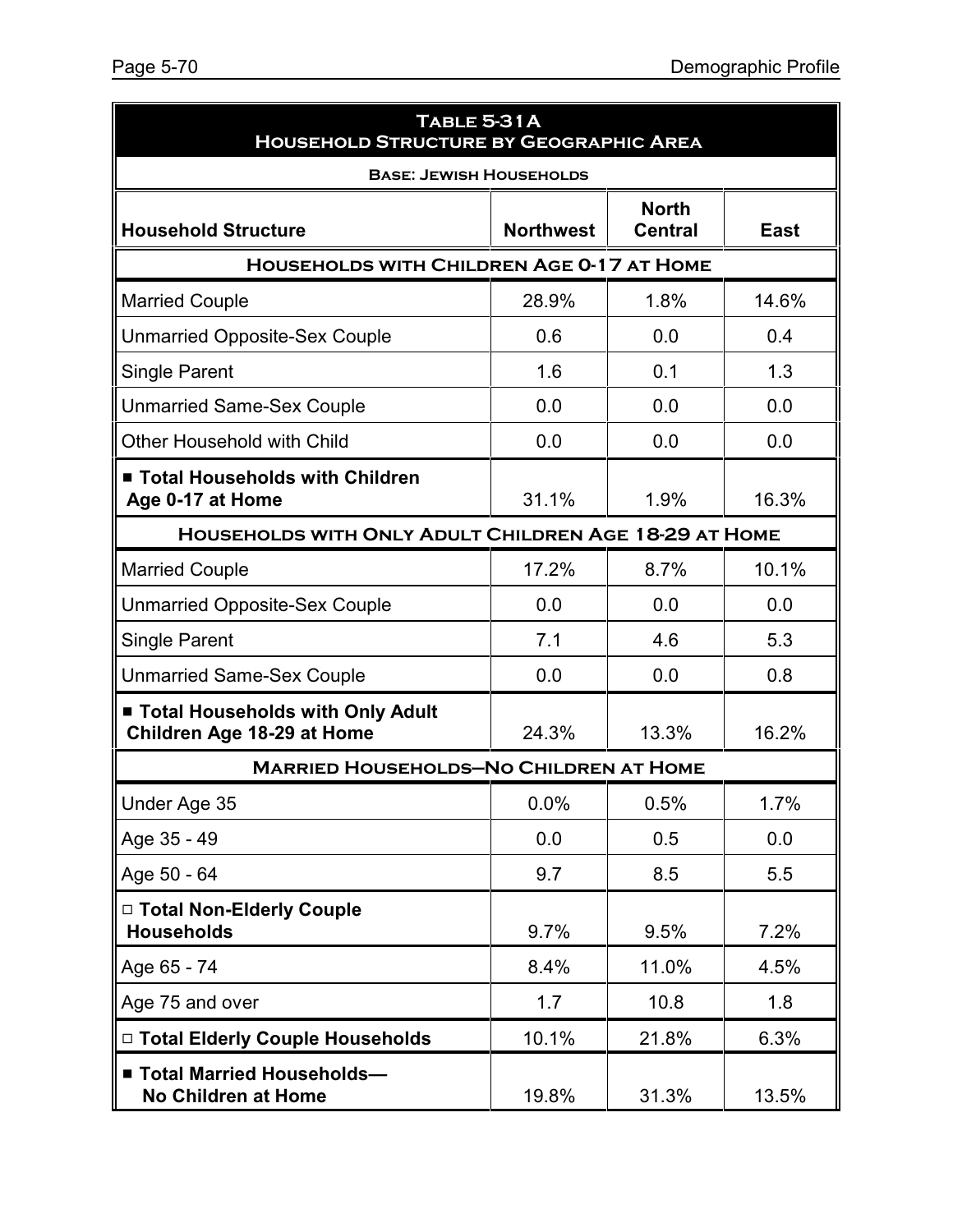| TABLE 5-31A<br><b>HOUSEHOLD STRUCTURE BY GEOGRAPHIC AREA</b> |                  |                                |             |  |  |
|--------------------------------------------------------------|------------------|--------------------------------|-------------|--|--|
| <b>BASE: JEWISH HOUSEHOLDS</b>                               |                  |                                |             |  |  |
| <b>Household Structure</b>                                   | <b>Northwest</b> | <b>North</b><br><b>Central</b> | <b>East</b> |  |  |
| <b>SINGLE PERSON HOUSEHOLDS</b>                              |                  |                                |             |  |  |
| Male under Age 65                                            | 6.5%             | 8.1%                           | 1.0%        |  |  |
| Female under Age 65                                          | 3.3              | 1.1                            | 9.5         |  |  |
| □ Total Non-Elderly Single Households                        | 9.8%             | 9.2%                           | 10.5%       |  |  |
| Male Age 65 - 74                                             | 1.4%             | 0.3%                           | 0.9%        |  |  |
| Female Age 65 - 74                                           | 4.0              | 12.2                           | 10.7        |  |  |
| Male Age 75 and over                                         | 1.8              | 4.2                            | 10.7        |  |  |
| Female Age 75 and over                                       | 0.2              | 15.0                           | 1.2         |  |  |
| □ Total Elderly Single Households                            | 7.4%             | 31.7%                          | 23.5%       |  |  |
| ■ Total Single Person Households                             | 17.2%            | 40.9%                          | 34.0%       |  |  |
| <b>OTHER HOUSEHOLD STRUCTURES</b>                            |                  |                                |             |  |  |
| <b>Unmarried Opposite-Sex Couple</b>                         | 0.3%             | 8.0%                           | 16.7%       |  |  |
| Roommate/Friend                                              | 0.3              | 0.0                            | 0.0         |  |  |
| Married Couples with Children 30 and Over                    | 0.8              | 0.0                            | 0.0         |  |  |
| <b>Unmarried Same-Sex Couple</b>                             | 2.8              | 0.0                            | 2.5         |  |  |
| Other                                                        | 3.4              | 4.6                            | 0.8         |  |  |
| ■ Total Other Household Structures                           | 7.6%             | 12.6%                          | 20.0%       |  |  |
| <b>Grand Total</b>                                           | 100.0%           | 100.0%                         | 100.0%      |  |  |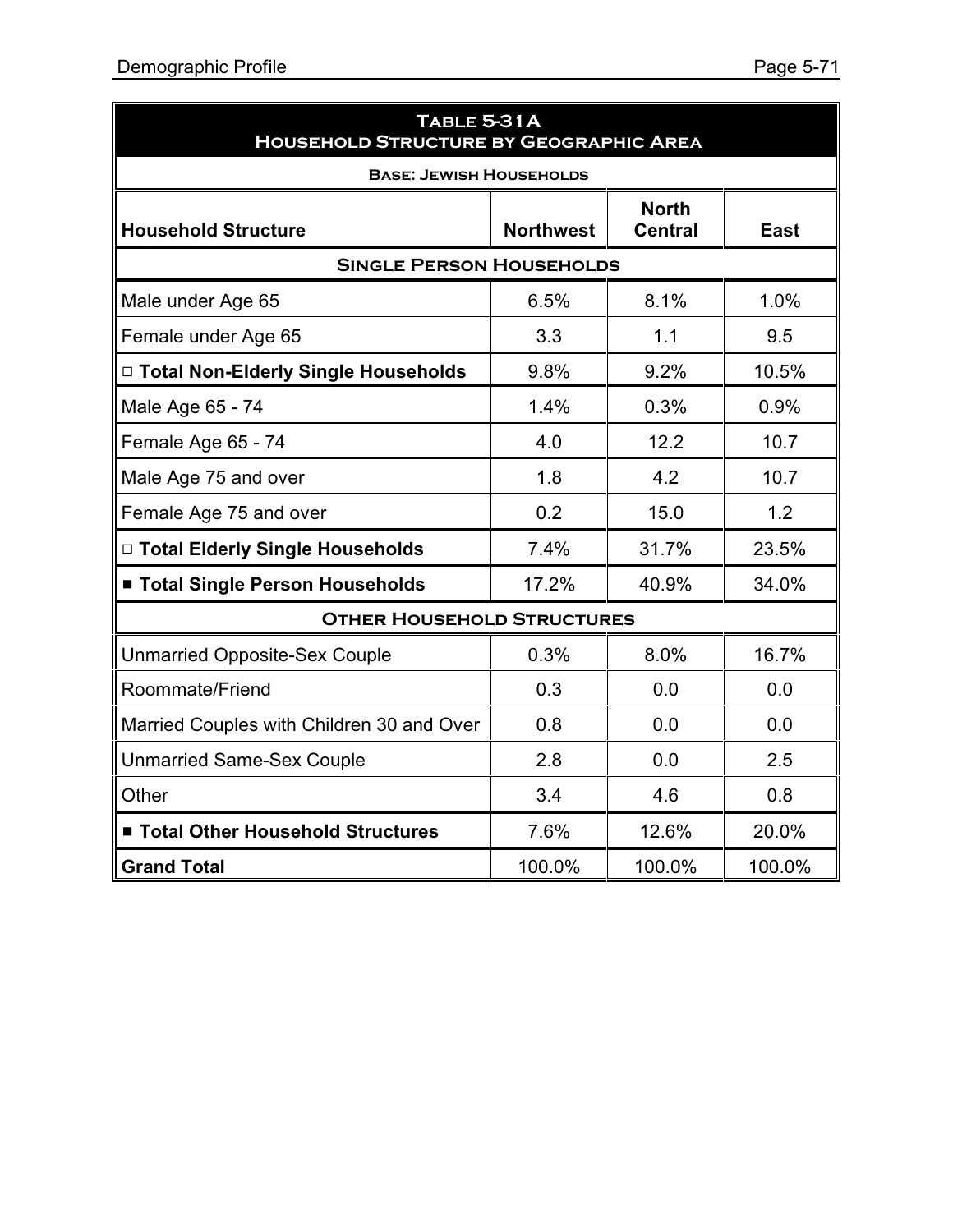| TABLE 5-31B<br><b>HOUSEHOLD STRUCTURE BY GEOGRAPHIC AREA</b><br><b>BASE: JEWISH HOUSEHOLDS</b> |       |       |       |  |  |
|------------------------------------------------------------------------------------------------|-------|-------|-------|--|--|
|                                                                                                |       |       |       |  |  |
| <b>HOUSEHOLDS WITH CHILDREN AGE 0-17 AT HOME</b>                                               |       |       |       |  |  |
| <b>Married Couple</b>                                                                          | 15.3% | 16.4% | 19.7% |  |  |
| <b>Unmarried Opposite-Sex Couple</b>                                                           | 1.8   | 3.1   | 2.8   |  |  |
| <b>Single Parent</b>                                                                           | 2.3   | 2.5   | 1.9   |  |  |
| <b>Unmarried Same-Sex Couple</b>                                                               | 0.0   | 0.0   | 0.0   |  |  |
| <b>Other Household with Child</b>                                                              | 0.0   | 0.0   | 0.0   |  |  |
| ■ Total Households with Children<br>Age 0-17 at Home                                           | 19.4% | 22.0% | 24.4% |  |  |
| HOUSEHOLDS WITH ONLY ADULT CHILDREN AGE 18-29 AT HOME                                          |       |       |       |  |  |
| <b>Married Couple</b>                                                                          | 5.1%  | 5.5%  | 14.4% |  |  |
| <b>Unmarried Opposite-Sex Couple</b>                                                           | 0.2   | 0.0   | 0.4   |  |  |
| <b>Single Parent</b>                                                                           | 5.3   | 0.8   | 1.4   |  |  |
| <b>Unmarried Same-Sex Couple</b>                                                               | 3.8   | 0.0   | 0.1   |  |  |
| ■ Total Households with Only Adult<br><b>Children Age 18-29 at Home</b>                        | 14.4% | 6.3%  | 16.3% |  |  |
| <b>MARRIED HOUSEHOLDS-NO CHILDREN AT HOME</b>                                                  |       |       |       |  |  |
| Under Age 35                                                                                   | 0.8%  | 2.4%  | 0.0%  |  |  |
| Age 35 - 49                                                                                    | 2.4   | 0.5   | 0.9   |  |  |
| Age 50 - 64                                                                                    | 6.3   | 6.3   | 8.7   |  |  |
| □ Total Non-Elderly Couple<br><b>Households</b>                                                | 9.5%  | 9.2%  | 9.6%  |  |  |
| Age 65 - 74                                                                                    | 6.7%  | 8.6%  | 8.3%  |  |  |
| Age 75 and over                                                                                | 9.4   | 7.1   | 5.9   |  |  |
| □ Total Elderly Couple Households                                                              | 16.1% | 15.7% | 14.2% |  |  |
| ■ Total Married Households-<br>No Children at Home                                             | 25.6% | 24.9% | 23.8% |  |  |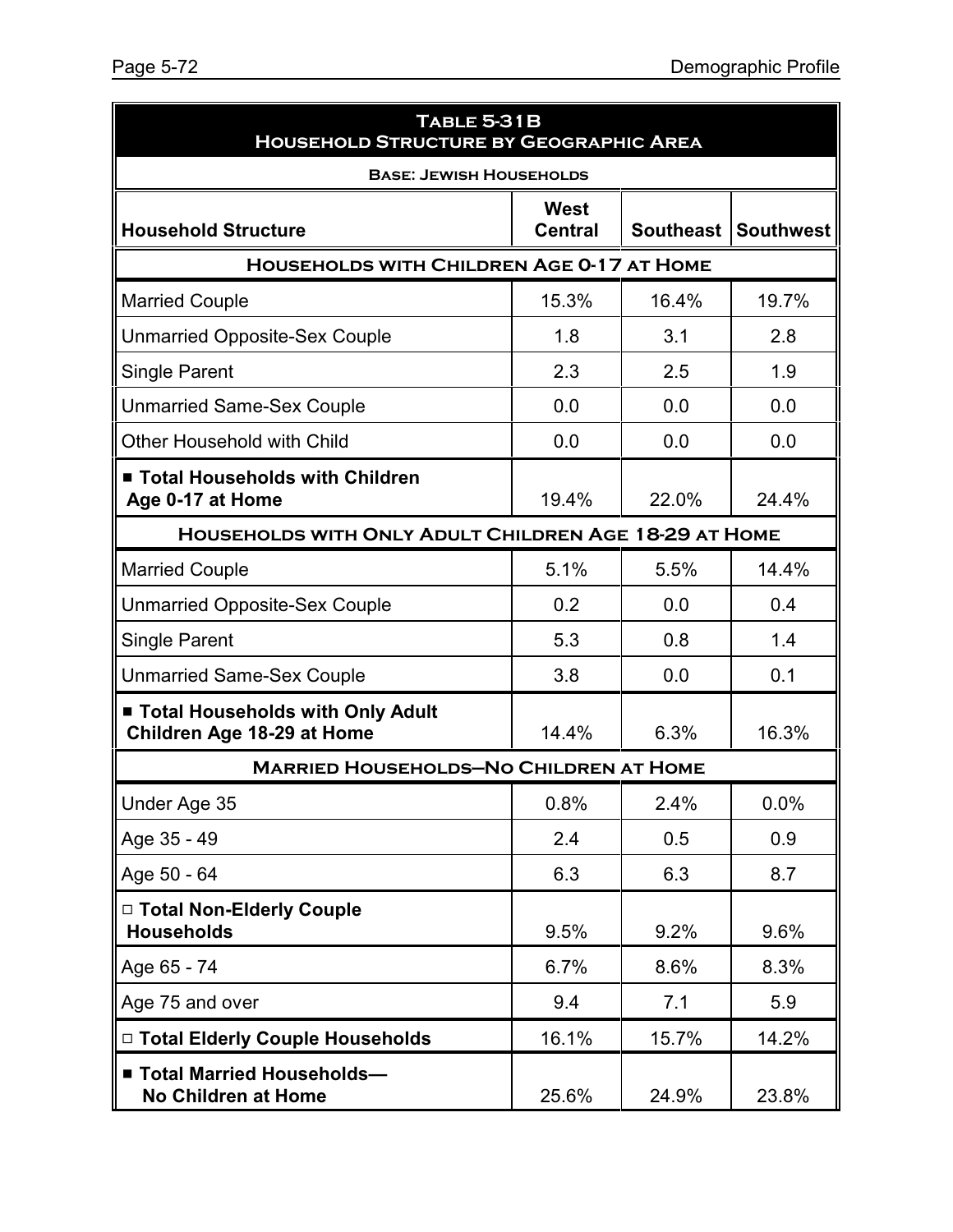| TABLE 5-31B<br><b>HOUSEHOLD STRUCTURE BY GEOGRAPHIC AREA</b> |                        |           |                  |  |  |
|--------------------------------------------------------------|------------------------|-----------|------------------|--|--|
| <b>BASE: JEWISH HOUSEHOLDS</b>                               |                        |           |                  |  |  |
| <b>Household Structure</b>                                   | West<br><b>Central</b> | Southeast | <b>Southwest</b> |  |  |
| <b>SINGLE PERSON HOUSEHOLDS</b>                              |                        |           |                  |  |  |
| Male under Age 65                                            | 3.5%                   | 6.3%      | 5.5%             |  |  |
| Female under Age 65                                          | 1.4                    | 11.4      | 1.3              |  |  |
| □ Total Non-Elderly Single Households                        | 4.9%                   | 17.7%     | 6.8%             |  |  |
| Male Age 65 - 74                                             | 3.3%                   | 1.3%      | 0.1%             |  |  |
| Female Age 65 - 74                                           | 3.5                    | 3.8       | 3.0              |  |  |
| Male Age 75 and over                                         | 0.8                    | 2.1       | 0.9              |  |  |
| Female Age 75 and over                                       | 15.1                   | 9.2       | 11.2             |  |  |
| □ Total Elderly Single Households                            | 22.7%                  | 16.4%     | 15.2%            |  |  |
| ■ Total Single Person Households                             | 27.6%                  | 34.1%     | 22.0%            |  |  |
| <b>OTHER HOUSEHOLD STRUCTURES</b>                            |                        |           |                  |  |  |
| <b>Unmarried Opposite-Sex Couple</b>                         | 6.7%                   | 3.8%      | 3.2%             |  |  |
| Roommate/Friend                                              | 0.5                    | 3.1       | 0.0              |  |  |
| Married Couples with Children 30 and Over                    | 0.5                    | 0.5       | 6.8              |  |  |
| <b>Unmarried Same-Sex Couple</b>                             | 0.5                    | 0.4       | 0.0              |  |  |
| Other                                                        | 4.8                    | 4.9       | 3.5              |  |  |
| ■ Total Other Household Structures                           | 13.0%                  | 12.7%     | 13.5%            |  |  |
| <b>Grand Total</b>                                           | 100.0%                 | 100.0%    | 100.0%           |  |  |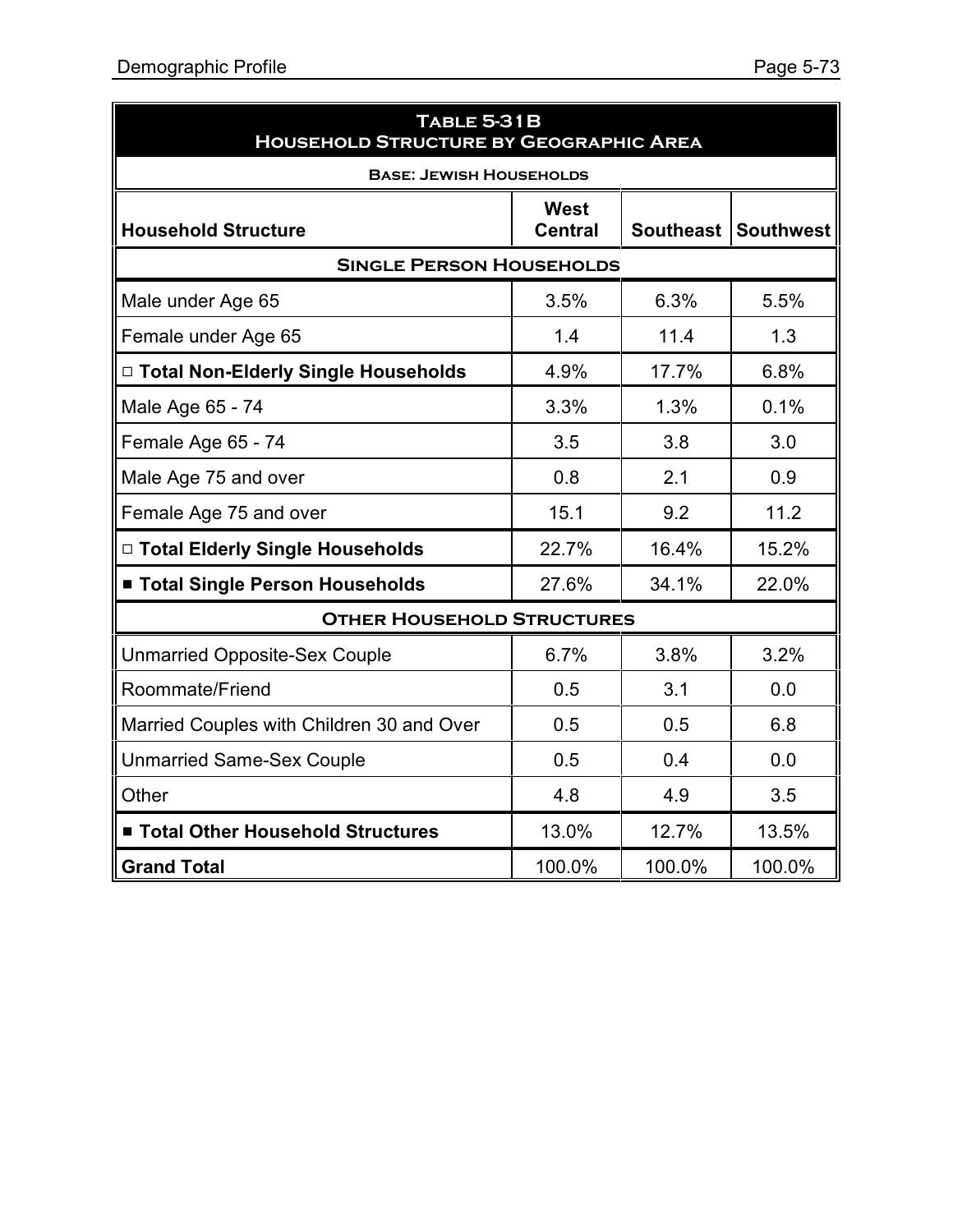**Geographic Distribution of Household Structures**. While **Table 5-31** shows the household structure in each geographic area (the columns add to 100%), **Table 5-32** shows where the various household structures live (the rows add to 100%). As an example of the difference between the two tables, while **Table 5-31** shows that 31% of *households in the Northwest* are households with children age 0-17 at home, **Table 5-32** shows that 22% of *households with children age 0-17 at home* live in the Northwest.

## **Distribution among Geographic Areas**

**Table 5-32** shows that 26% of **households with children** age 0-17 at home live in the Southwest, 26% live in West Central, and 22% live in the Northwest. Very few live in the East or the North Central.

27% of **households with only adult children** age 18-29 at home live in the West Central, 24% live in the Southwest, and 24% live in the Northwest. Few list in the East or the North Central.

28% of **non-elderly couple households** live in the West Central and 23% live in the Southwest.

33% of **non-elderly single households** live in the Southeast.

31% of **elderly couple households** live in the West Central.

339% of **elderly single households** live in the West Central.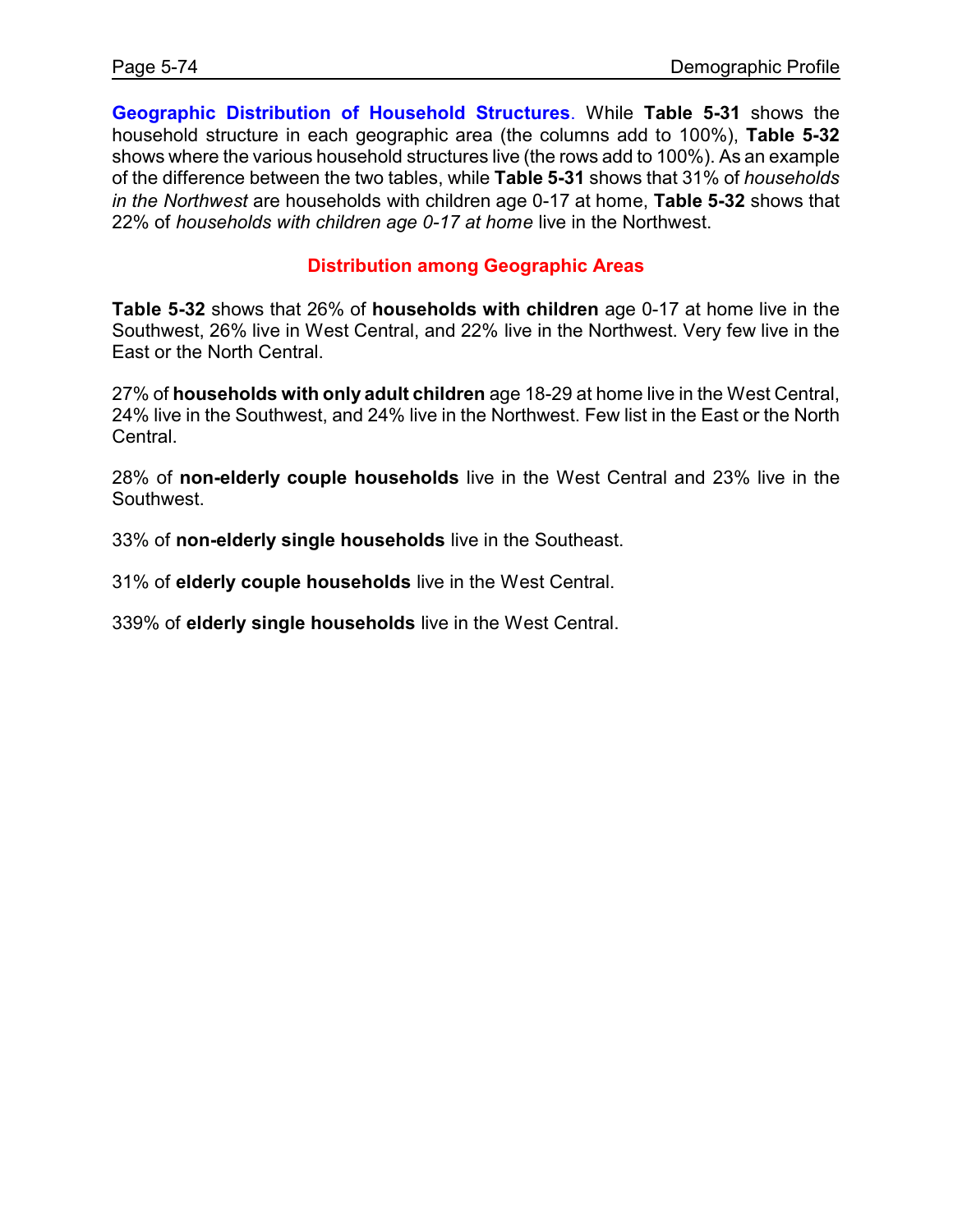| TABLE 5-32A<br><b>GEOGRAPHIC DISTRIBUTION OF HOUSEHOLD STRUCTURES</b>                  |                                |      |      |  |  |  |  |
|----------------------------------------------------------------------------------------|--------------------------------|------|------|--|--|--|--|
|                                                                                        | <b>BASE: JEWISH HOUSEHOLDS</b> |      |      |  |  |  |  |
| <b>North</b><br>North-<br><b>Household Structure</b><br><b>Central</b><br>East<br>west |                                |      |      |  |  |  |  |
| <b>Household with Children</b>                                                         | 21.7%                          | 0.9  | 7.2  |  |  |  |  |
| Household with Only Adult Children                                                     | 23.5%                          | 8.5  | 9.9  |  |  |  |  |
| Non-Elderly Couple                                                                     | 15.2%                          | 9.8  | 7.0  |  |  |  |  |
| Non-Elderly Single                                                                     | 15.5%                          | 9.7  | 10.5 |  |  |  |  |
| <b>Elderly Couple</b>                                                                  | 10.2%                          | 14.5 | 4.0  |  |  |  |  |
| <b>Elderly Single</b>                                                                  | 5.6%                           | 16.4 | 11.5 |  |  |  |  |
| All <sup>1</sup>                                                                       | 14.5%                          | 9.6  | 9.1  |  |  |  |  |
| Includes other household structures.                                                   |                                |      |      |  |  |  |  |

| TABLE 5-32B<br><b>GEOGRAPHIC DISTRIBUTION OF HOUSEHOLD STRUCTURES</b>                             |                                |      |      |        |  |  |  |  |
|---------------------------------------------------------------------------------------------------|--------------------------------|------|------|--------|--|--|--|--|
|                                                                                                   | <b>BASE: JEWISH HOUSEHOLDS</b> |      |      |        |  |  |  |  |
| South-<br>South-<br>West<br><b>Household Structure</b><br><b>Central</b><br>Total<br>west<br>east |                                |      |      |        |  |  |  |  |
| Household with Children                                                                           | 25.6%                          | 18.2 | 26.4 | 100.0% |  |  |  |  |
| Household with Only Adult Children                                                                | 26.8%                          | 7.2  | 24.1 | 100.0% |  |  |  |  |
| Non-Elderly Couple                                                                                | 27.8%                          | 16.9 | 23.3 | 100.0% |  |  |  |  |
| Non-Elderly Single                                                                                | 14.5%                          | 33.1 | 16.7 | 100.0% |  |  |  |  |
| <b>Elderly Couple</b>                                                                             | 30.5%                          | 18.7 | 22.0 | 100.0% |  |  |  |  |
| <b>Elderly Single</b>                                                                             | 33.3%                          | 15.1 | 18.1 | 100.0% |  |  |  |  |
| $\mathsf{All}$ <sup>1</sup>                                                                       | 27.4%                          | 17.1 | 22.3 | 100.0% |  |  |  |  |
| Includes other household structures.                                                              |                                |      |      |        |  |  |  |  |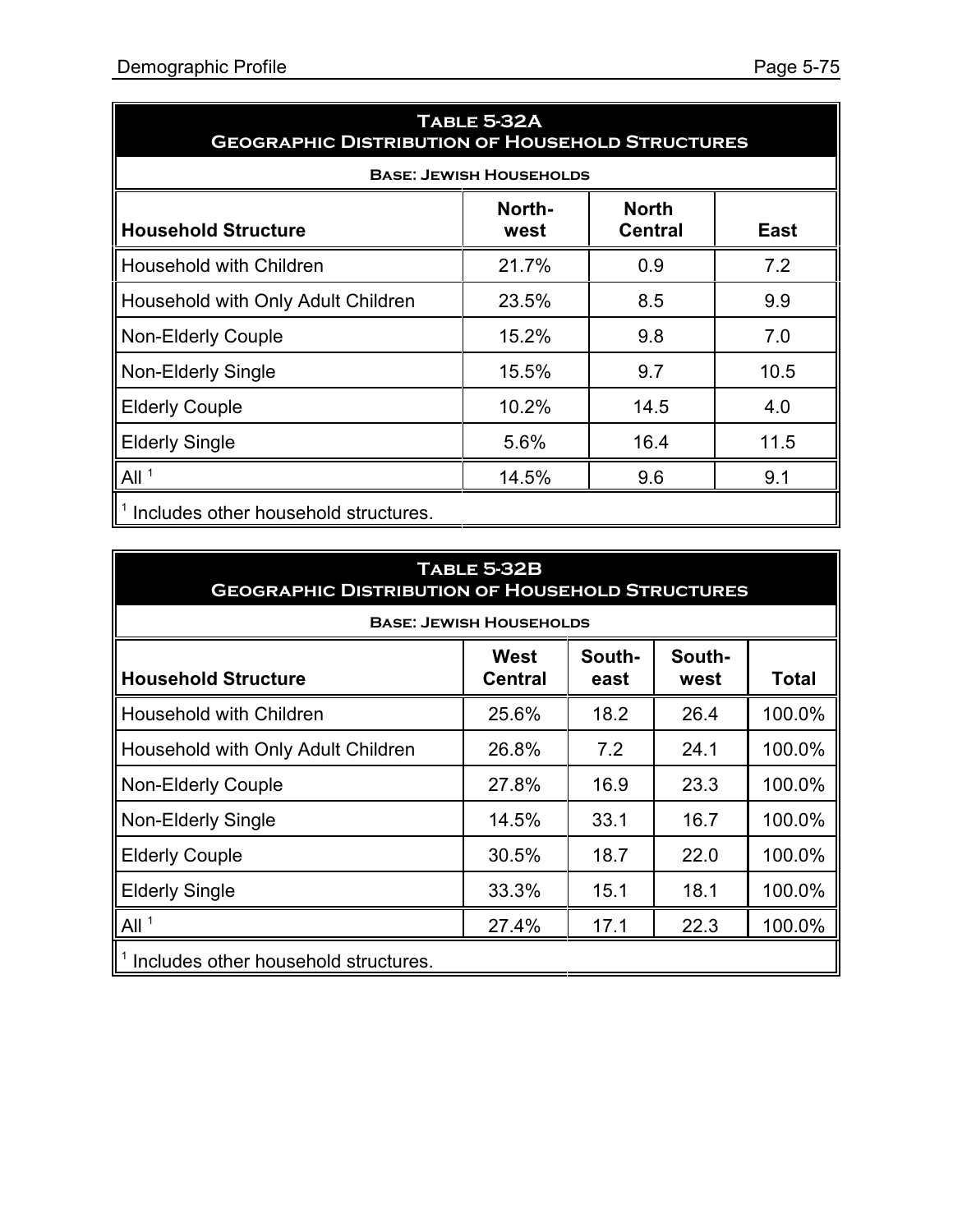**Household Structure by Jewish Identification**. **Table 5-33** shows the household structure within each Jewish identification group.

The 31% of **Orthodox** households who are households with children compares to 17% in 1997. The 14% elderly couple households compares to 29% in 1997. The 31% elderly single households compares to 32% in 1997.

The 21% of **Conservative** households who are elderly single households compares to 34% in 1997. The 20% households with children compares to 12% in 1997. The 14% elderly couple households compares to 33%. In 1997.

The 21% of **Reform** households who are elderly couple households compares to 25% in 1997. The 20% households with children compares to 19% in 1997.

The 21% of **Just Jewish** households who are households with children compares to 20% in 1997. The 16% who are elderly single households compares to 28% in 1997.

| <b>TABLE 5-33</b><br><b>HOUSEHOLD STRUCTURE BY JEWISH IDENTIFICATION</b> |                                                                               |                                |        |        |  |  |  |  |
|--------------------------------------------------------------------------|-------------------------------------------------------------------------------|--------------------------------|--------|--------|--|--|--|--|
|                                                                          |                                                                               | <b>BASE: JEWISH HOUSEHOLDS</b> |        |        |  |  |  |  |
| <b>Household Structure</b>                                               | <b>Just Jewish</b><br><b>Orthodox</b><br><b>Reform</b><br><b>Conservative</b> |                                |        |        |  |  |  |  |
| Household with Children                                                  | 30.5%                                                                         | 19.7%                          | 20.0%  | 21.1%  |  |  |  |  |
| Household with<br><b>Only Adult Children</b>                             | 8.4                                                                           | 16.5                           | 13.4   | 15.6   |  |  |  |  |
| <b>Non-Elderly Couple</b>                                                | 5.9                                                                           | 7.7                            | 9.4    | 10.9   |  |  |  |  |
| <b>Non-Elderly Single</b>                                                | 4.4                                                                           | 8.5                            | 7.5    | 11.4   |  |  |  |  |
| <b>Elderly Couple</b>                                                    | 13.8                                                                          | 13.7                           | 20.6   | 9.9    |  |  |  |  |
| <b>Elderly Single</b>                                                    | 30.5                                                                          | 21.0                           | 18.3   | 15.9   |  |  |  |  |
| Other                                                                    | 6.5                                                                           | 12.9                           | 10.8   | 15.2   |  |  |  |  |
| Total                                                                    | 100.0%                                                                        | 100.0%                         | 100.0% | 100.0% |  |  |  |  |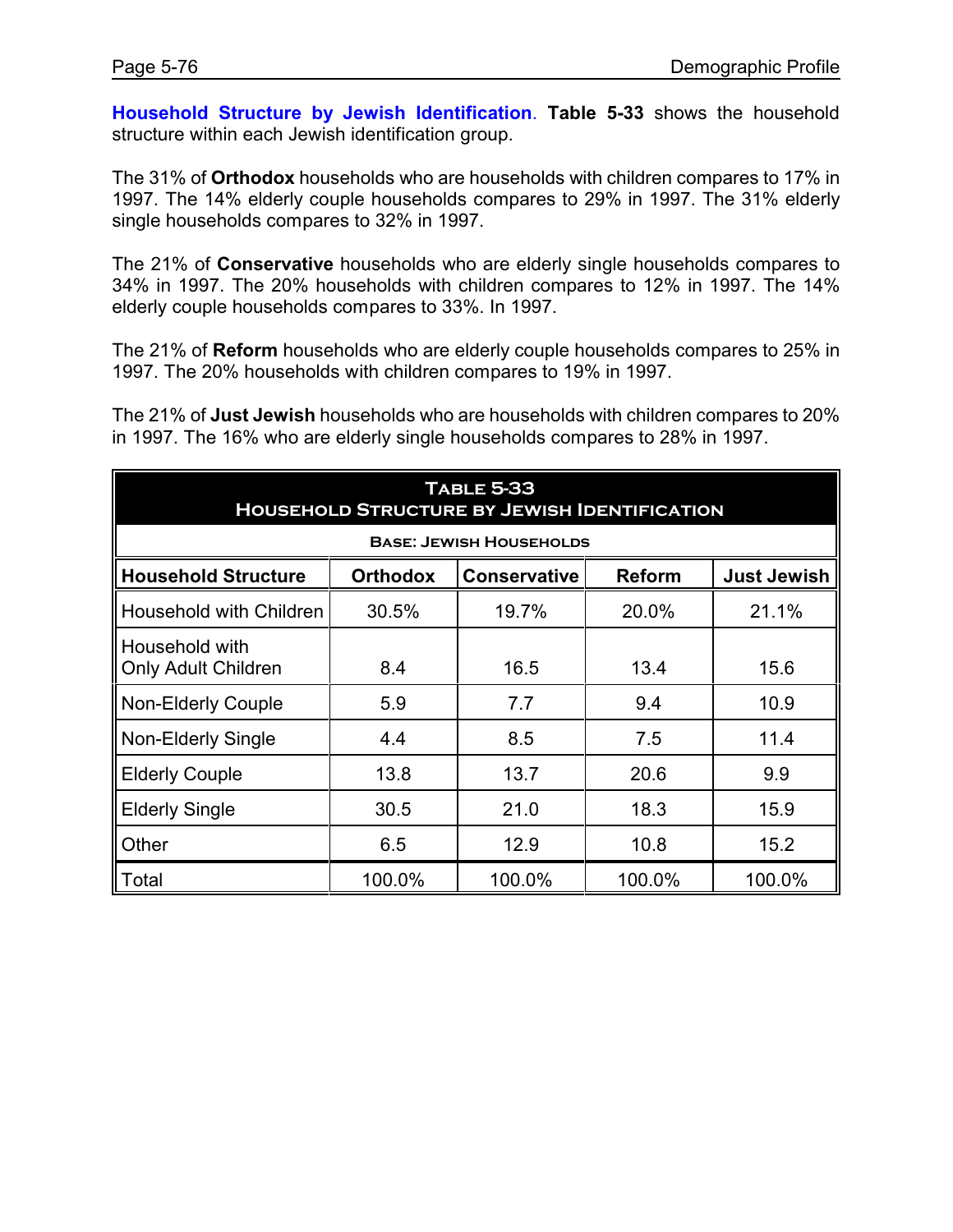# **Living Arrangements of Children**

**T ables 5-34** to **5-36** show various living arrangements of children in Jewish households in Broward.

## **Children Living in Households with Working Parents**

**Table 5- 34** shows that 44.9% (8,000 children) of children *age 0-12* in Jewish households live in households in which both parents (or *the* parent in a single parent household) are employed full time (*households with working parents*). The percentage of children age 0-12 living in households with working parents helps to determine the need for after school programs.

**Community Comparisons. Table 5-34** shows that the 45% living in **households with working parents** is the second highest of about 35 comparison Jewish communities and compares to 37% in West Palm Beach, 36% in Miami, 35% in Las Vegas, and 30% in South Palm Beach. The 45% compares to 41% in 1997.

## **Children Living in Single Parent Households**

**Table 5-35** shows that 7.7% (2,100 children) of children *age 0-17* in Jewish households live in single parent households. Single parent households are households with one parent and children age 0-17 at home.

**Community Comparisons**. **Table 5-35** shows that the 8% living in **single parent households** is about average among about 35 comparison Jewish communities and compares to 12% in South Palm Beach, 11% in Las Vegas, and 8% in each of Miami, Atlanta and West Palm Beach. The 8% compares to 11% in 1997. The 8% compares to 27% of all American children (both Jewish and non-Jewish) age 0-17 as of 2010.

### **Children Living in Households in Which an Adult Is or Has Been Divorced**

**Table 5-36** shows that 36.4% (10,000 children) of children *age 0-17* in Jewish households live in households in which an adult is either currently divorced or divorced and remarried. The adult may or may not be the parent of the child.

**CommunityComparisons**. **Table 5-36** shows that the 36% living in **households in which an adult is or was divorced** is the fifth highest of about 35 comparison Jewish communities and compares to 47% in Las Vegas, 33% in West Palm Beach, 20% in Miami, and 25% in South Palm Beach. The 36% compares to 36% in 1997.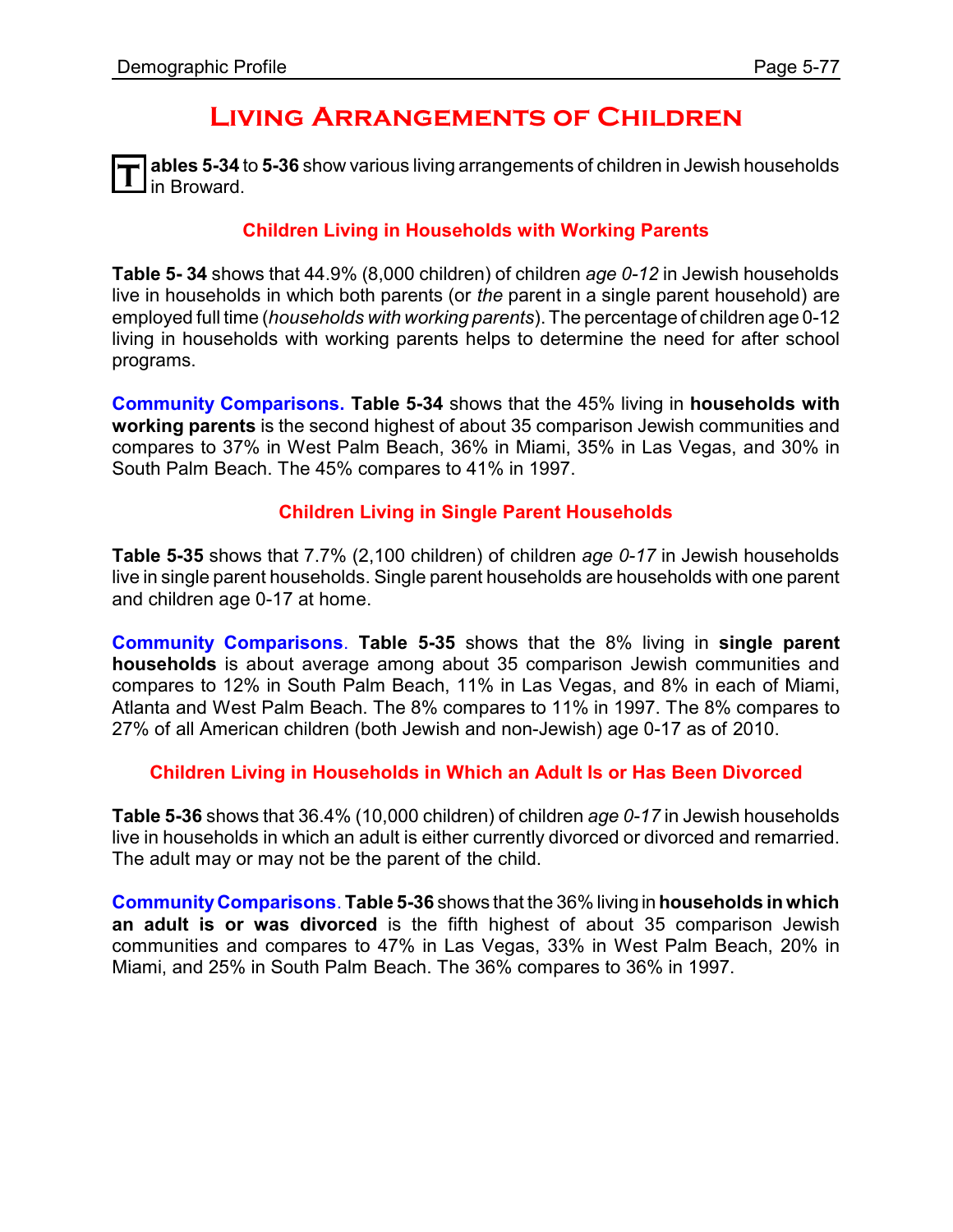| <b>TABLE 5-34</b><br><b>CHILDREN AGE 0-12 LIVING IN HOUSEHOLDS WITH WORKING PARENTS</b><br><b>COMMUNITY COMPARISONS</b> |                                                     |     |                                                                              |                                                              |      |            |  |  |
|-------------------------------------------------------------------------------------------------------------------------|-----------------------------------------------------|-----|------------------------------------------------------------------------------|--------------------------------------------------------------|------|------------|--|--|
|                                                                                                                         | <b>BASE: CHILDREN AGE 0-12 IN JEWISH HOUSEHOLDS</b> |     |                                                                              |                                                              |      |            |  |  |
| <b>Community</b>                                                                                                        | Year                                                | %   |                                                                              | <b>Community</b>                                             | Year | $\%$       |  |  |
| Washington                                                                                                              | 2003                                                | 55% |                                                                              | <b>Atlantic County</b>                                       | 2004 | 31%        |  |  |
| <b>BROWARD</b>                                                                                                          | 2016                                                | 45% |                                                                              | <b>S Palm Beach</b>                                          | 2005 | 30%        |  |  |
| Jacksonville                                                                                                            | 2002                                                | 41% |                                                                              | St. Paul                                                     | 2004 | 30%        |  |  |
| <b>Broward</b>                                                                                                          | 1997                                                | 41% |                                                                              | Portland (ME)                                                | 2007 | 29%        |  |  |
| Tidewater                                                                                                               | 2001                                                | 40% |                                                                              | Rhode Island                                                 | 2002 | 29%        |  |  |
| Tucson                                                                                                                  | 2002                                                | 38% |                                                                              | Monmouth                                                     | 1997 | 29%        |  |  |
| Richmond                                                                                                                | 1994                                                | 38% |                                                                              | Charlotte                                                    | 1997 | 28%        |  |  |
| Orlando                                                                                                                 | 1993                                                | 38% |                                                                              | <b>Lehigh Valley</b>                                         | 2007 | 27%        |  |  |
| New Haven                                                                                                               | 2010                                                | 37% |                                                                              | San Antonio                                                  | 2007 | 27%        |  |  |
| <b>W Palm Beach</b>                                                                                                     | 2005                                                | 37% |                                                                              | <b>Detroit</b>                                               | 2005 | 27%        |  |  |
| Milwaukee                                                                                                               | 1996                                                | 37% |                                                                              | Westport                                                     | 2000 | 27%        |  |  |
| <b>Miami</b>                                                                                                            | 2014                                                | 36% |                                                                              | York                                                         | 1999 | 27%        |  |  |
| Las Vegas                                                                                                               | 2005                                                | 35% |                                                                              | Hartford                                                     | 2000 | 24%        |  |  |
| Rochester                                                                                                               | 1999                                                | 35% |                                                                              | Minneapolis                                                  | 2004 | 22%        |  |  |
| Wilmington                                                                                                              | 1995                                                | 35% |                                                                              | Note: Includes children age 0-12 in                          |      |            |  |  |
| Sarasota                                                                                                                | 2001                                                | 34% |                                                                              | Jewish<br>households<br>households in which both parents (or | who  | live<br>in |  |  |
| Harrisburg                                                                                                              | 1994                                                | 34% | parent in a<br>the<br>single<br>parent<br>household) are employed full time. |                                                              |      |            |  |  |
| St. Petersburg                                                                                                          | 1994                                                | 34% |                                                                              |                                                              |      |            |  |  |
| Middlesex                                                                                                               | 2008                                                | 33% |                                                                              |                                                              |      |            |  |  |
| Bergen                                                                                                                  | 2001                                                | 32% |                                                                              |                                                              |      |            |  |  |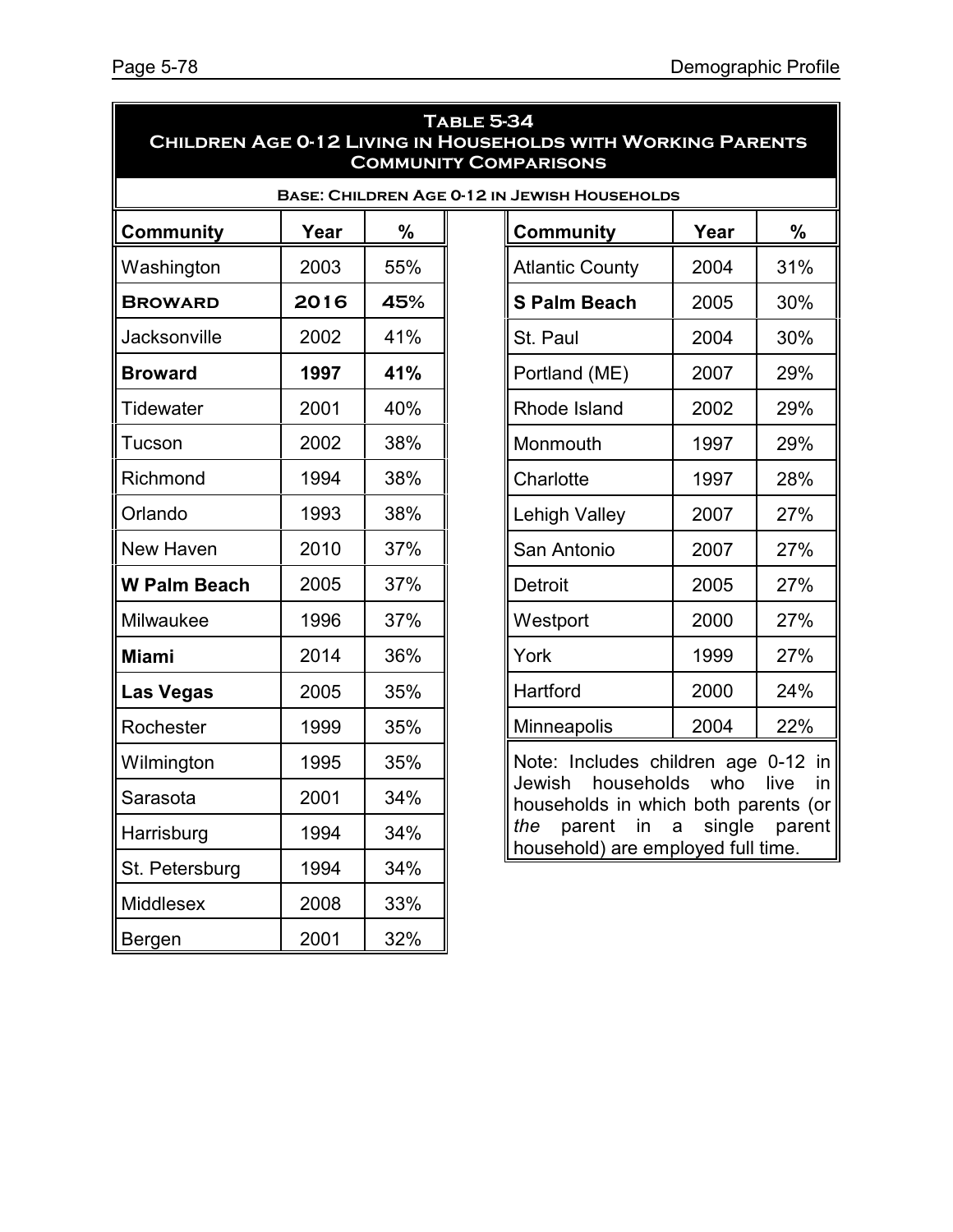| <b>TABLE 5-35</b><br><b>CHILDREN LIVING IN SINGLE PARENT HOUSEHOLDS</b><br><b>COMMUNITY COMPARISONS</b> |      |     |                       |                                                     |                |            |
|---------------------------------------------------------------------------------------------------------|------|-----|-----------------------|-----------------------------------------------------|----------------|------------|
|                                                                                                         |      |     |                       | <b>BASE: CHILDREN AGE 0-17 IN JEWISH HOUSEHOLDS</b> |                |            |
| <b>Community</b>                                                                                        | Year | %   |                       | <b>Community</b>                                    | Year           | $\%$       |
| San Francisco                                                                                           | 2004 | 18% |                       | <b>Jacksonville</b>                                 | 2002           | 6%         |
| Sarasota                                                                                                | 2001 | 15% |                       | Charlotte                                           | 1997           | 6%         |
| <b>S Palm Beach</b>                                                                                     | 2005 | 12% |                       | St. Louis                                           | 2014           | 5%         |
| <b>Las Vegas</b>                                                                                        | 2005 | 11% |                       | New Haven                                           | 2010           | 5%         |
| Seattle                                                                                                 | 2000 | 11% |                       | <b>Atlantic County</b>                              | 2004           | 5%         |
| <b>Broward</b>                                                                                          | 1997 | 11% |                       | St. Paul                                            | 2004           | 5%         |
| Columbus                                                                                                | 2013 | 10% |                       | Rhode Island                                        | 2002           | 5%         |
| San Antonio                                                                                             | 2007 | 9%  |                       | Hartford                                            | 2000           | 5%         |
| Washington                                                                                              | 2003 | 9%  |                       | Westport                                            | 2000           | 5%         |
| Tucson                                                                                                  | 2002 | 9%  |                       | Milwaukee                                           | 1996           | 5%         |
| York                                                                                                    | 1999 | 9%  | Portland (ME)<br>2007 |                                                     | 4%             |            |
| <b>BROWARD</b>                                                                                          | 2016 | 8%  |                       | Wilmington<br>1995                                  |                | 4%         |
| <b>Miami</b>                                                                                            | 2014 | 8%  |                       | Monmouth<br>1997                                    |                | 3%         |
| <b>Atlanta</b>                                                                                          | 2006 | 8%  |                       | Harrisburg                                          | 1994           | 2%         |
| <b>W Palm Beach</b>                                                                                     | 2005 | 8%  |                       | Richmond                                            | 1994           | 2%         |
| Tidewater                                                                                               | 2001 | 8%  |                       | Orlando                                             | 1993           | 2%         |
| <b>Lehigh Valley</b>                                                                                    | 2007 | 7%  |                       | St. Petersburg                                      | 1994           | $1\%$      |
| Minneapolis                                                                                             | 2004 | 7%  |                       | ACS (US)                                            | 2010           | 27%        |
| Bergen                                                                                                  | 2001 | 7%  |                       | Note: Includes children age 0-17 in                 |                |            |
| Rochester                                                                                               | 1999 | 7%  |                       | Jewish<br>households with only one parent.          | households who | live<br>in |
| Middlesex                                                                                               | 2008 | 6%  |                       |                                                     |                |            |
| 2005<br>6%<br>Detroit                                                                                   |      |     |                       |                                                     |                |            |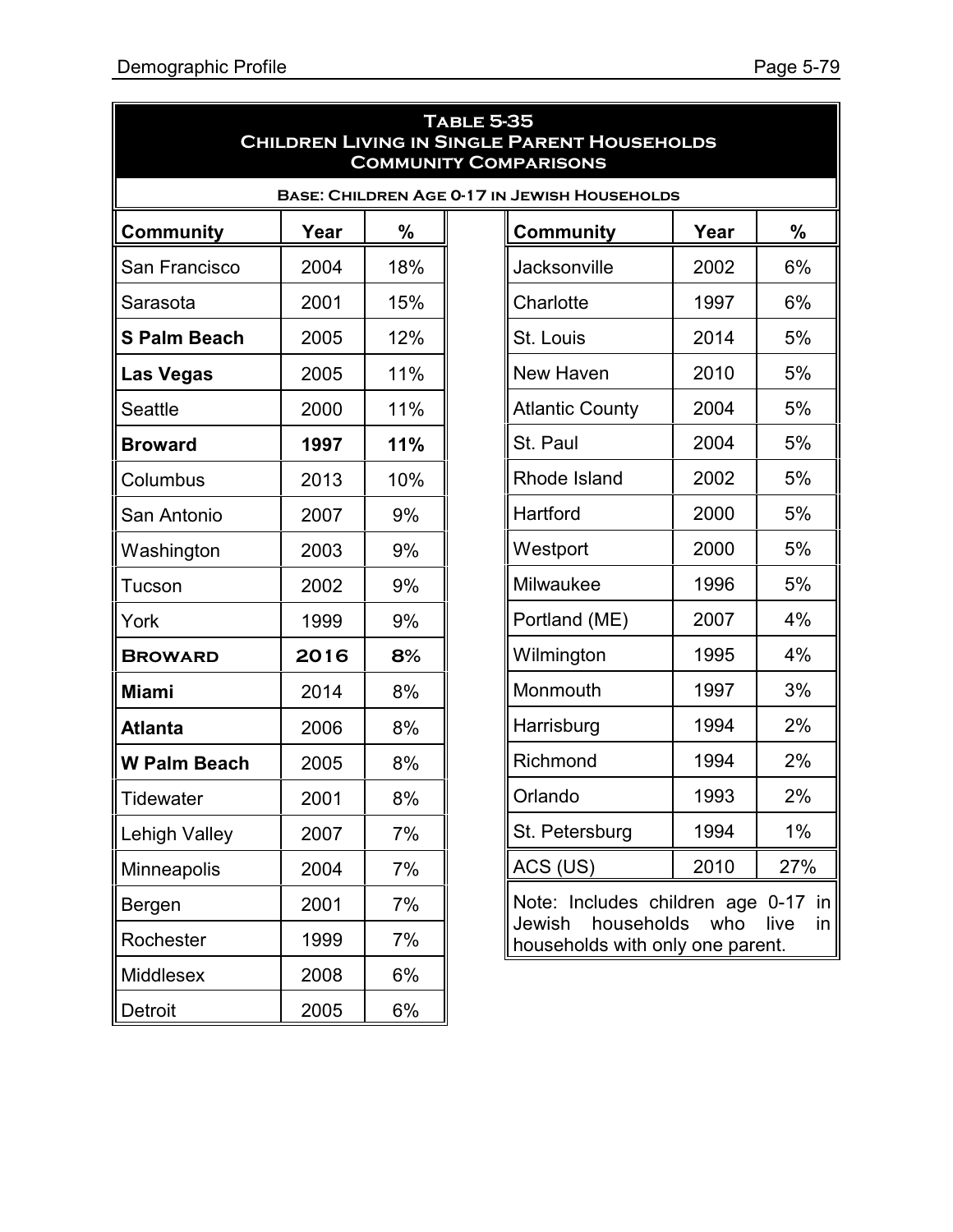| <b>TABLE 5-36</b><br>CHILDREN LIVING IN HOUSEHOLDS IN WHICH AN ADULT<br><b>IS OR WAS DIVORCED</b><br><b>COMMUNITY COMPARISONS</b> |      |     |                      |                                                                |      |              |
|-----------------------------------------------------------------------------------------------------------------------------------|------|-----|----------------------|----------------------------------------------------------------|------|--------------|
| <b>BASE: CHILDREN AGE 0-17 IN JEWISH HOUSEHOLDS</b>                                                                               |      |     |                      |                                                                |      |              |
| <b>Community</b>                                                                                                                  | Year | %   |                      | <b>Community</b>                                               | Year | $\%$         |
| Sarasota                                                                                                                          | 2001 | 50% |                      | Hartford                                                       | 2000 | 24%          |
| <b>Las Vegas</b>                                                                                                                  | 2005 | 47% |                      | Portland (ME)                                                  | 2007 | 23%          |
| San Antonio                                                                                                                       | 2007 | 38% |                      | Westport                                                       | 2000 | 23%          |
| Orlando                                                                                                                           | 1993 | 38% |                      | Richmond                                                       | 1994 | 23%          |
| <b>BROWARD</b>                                                                                                                    | 2016 | 36% |                      | St. Petersburg                                                 | 1994 | 22%          |
| Tucson                                                                                                                            | 2002 | 36% |                      | Minneapolis                                                    | 2004 | 21%          |
| <b>Broward</b>                                                                                                                    | 1997 | 36% |                      | St. Paul                                                       | 2004 | 21%          |
| <b>W Palm Beach</b>                                                                                                               | 2005 | 33% |                      | Rochester                                                      | 1999 | 21%          |
| York                                                                                                                              | 1999 | 33% | 1995<br>Wilmington   |                                                                | 21%  |              |
| <b>Tidewater</b>                                                                                                                  | 2001 | 31% | 2014<br><b>Miami</b> |                                                                | 20%  |              |
| <b>Atlantic County</b>                                                                                                            | 2004 | 30% |                      | Middlesex                                                      | 2008 | 19%          |
| Jacksonville                                                                                                                      | 2002 | 30% |                      | Detroit                                                        | 2005 | 17%          |
| Washington                                                                                                                        | 2003 | 28% |                      | New Haven                                                      | 2010 | 16%          |
| Charlotte                                                                                                                         | 1997 | 27% |                      | Monmouth                                                       | 1997 | 16%          |
| Harrisburg                                                                                                                        | 1994 | 27% |                      | Note: Includes children age 0-17 in                            |      |              |
| Milwaukee                                                                                                                         | 1996 | 26% |                      | Jewish<br>households<br>households in which an adult is either | who  | live<br>in I |
| <b>Lehigh Valley</b>                                                                                                              | 2007 | 25% |                      | currently divorced or divorced and<br>remarried.               |      |              |
| <b>S Palm Beach</b>                                                                                                               | 2005 | 25% |                      |                                                                |      |              |
| Rhode Island                                                                                                                      | 2002 | 25% |                      |                                                                |      |              |
| <b>Bergen</b>                                                                                                                     | 2001 | 24% |                      |                                                                |      |              |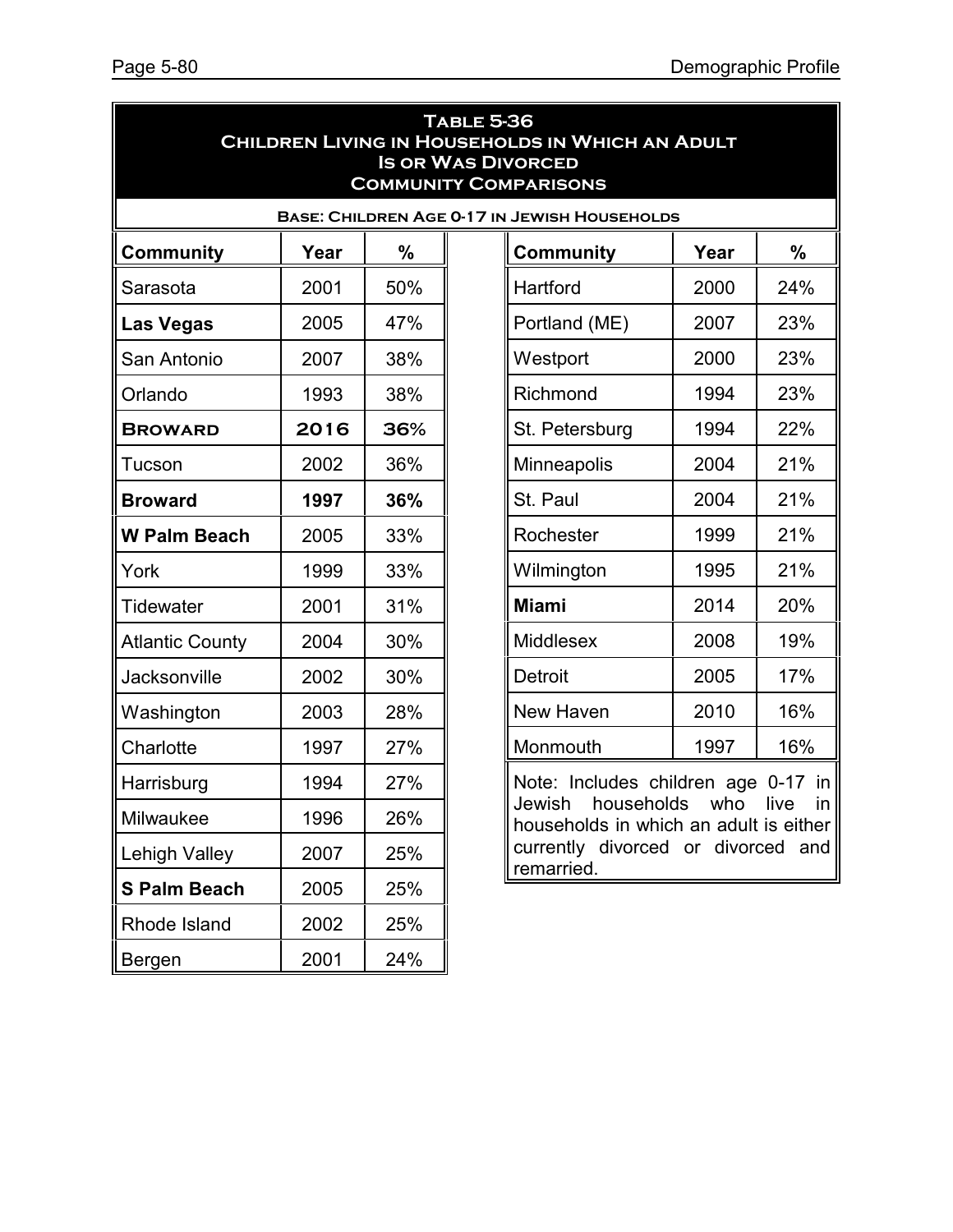# **Living Arrangements of the Elderly**

**T able 5-37** shows the percentage of persons age 65 and over and persons age 75 and over in Jewish households in Broward who live alone.

29% (13,500 persons) of persons age 65 and over in Jewish households live alone. 39% (8,800 persons) of persons age 75 and over in Jewish households live alone.

The percentage of elderly living alone is related to the need for elderly social services, assisted living, senior housing, and nursing homes as persons living alone are more likely to need assistance from others. See also the "Need for Selected Social Services for Households with Persons Age 75 and Over in the Past Year " and "Caring for Elderly Relatives" sections in Chapter 10.

**Community Comparisons**. **Table 5-38** shows that the 29% of **persons age 65 and over in Jewish households who live alone** is about average among about 50 comparison Jewish communities and compares to 29% in Miami, 26% in Las Vegas and South Palm Beach, 19% in West Palm Beach, and 18% in Atlanta. The 29% compares to 31% in 1997. The 29% compares to 29% of all residents (both Jewish and non-Jewish) age 65 and over in Broward County as of 2014 and 27% of all Americans (both Jewish and non-Jewish) age 65 and over as of 2014.

The 39% of **persons age 75 and over in Jewish households who live alone** is above average among about 50 comparison Jewish communities and compares to 35% in Miami, 32% in Las Vegas, 31% in South Palm Beach, 28% in Atlanta, and 22% in West Palm Beach. The 39% compares to 35% in 1997.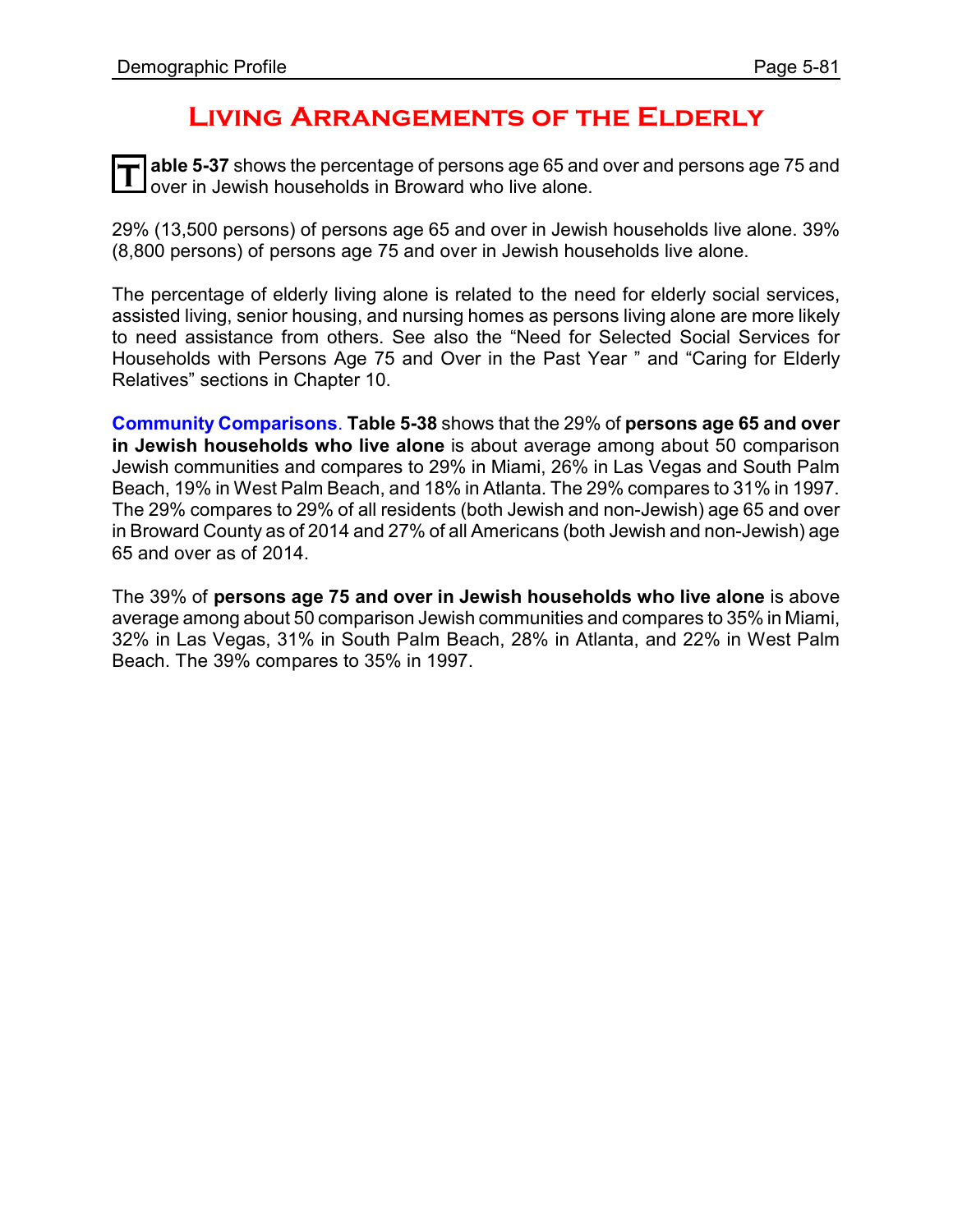| <b>TABLE 5-37</b><br><b>LIVING ARRANGEMENTS OF THE ELDERLY</b>                                           |             |               |             |               |  |  |
|----------------------------------------------------------------------------------------------------------|-------------|---------------|-------------|---------------|--|--|
| <b>BASE: ELDERLY PERSONS IN JEWISH HOUSEHOLDS</b>                                                        |             |               |             |               |  |  |
|                                                                                                          | 65 and Over |               | 75 and Over |               |  |  |
| <b>Household Structure</b>                                                                               | Percentage  | <b>Number</b> | Percentage  | <b>Number</b> |  |  |
| Male Living Alone Age 65 - 74                                                                            | 2.3%        | 1,080         |             |               |  |  |
| Male Living Alone Age 75 and over                                                                        | 7.8         | 1,728         | 7.5%        | 1,728         |  |  |
| Female Living Alone Age 65 - 74                                                                          | 3.7         | 3,600         |             |               |  |  |
| Female Living Alone Age 75 and over                                                                      | 15.2        | 7,056         | 31.0        | 7,056         |  |  |
| <b>Elderly Couple</b>                                                                                    | 42.7        | 19,763        | 39.1        | 8,912         |  |  |
| Living with Non-Elderly Spouse                                                                           | 1.4         | 648           | 0.0         | 0             |  |  |
| Living with Adult Children                                                                               | 17.1        | 7,915         | 14.1        | 3,214         |  |  |
| Unmarried Couple/Roommate/Other                                                                          | 9.8         | 4,536         | 8.3         | 1,892         |  |  |
| Total                                                                                                    | 100.0%      | 46,284        | 100.0%      | 22,794        |  |  |
| <b>Total Elderly Living Alone</b>                                                                        | 29.0%       | 13,464        | 38.5%       | 8,784         |  |  |
| <b>Total Elderly Living with Spouse</b>                                                                  | 44.1%       | 20,411        | 39.1%       | 8,912         |  |  |
| Note: The table excludes elderly persons living in nursing homes without their own<br>telephone numbers. |             |               |             |               |  |  |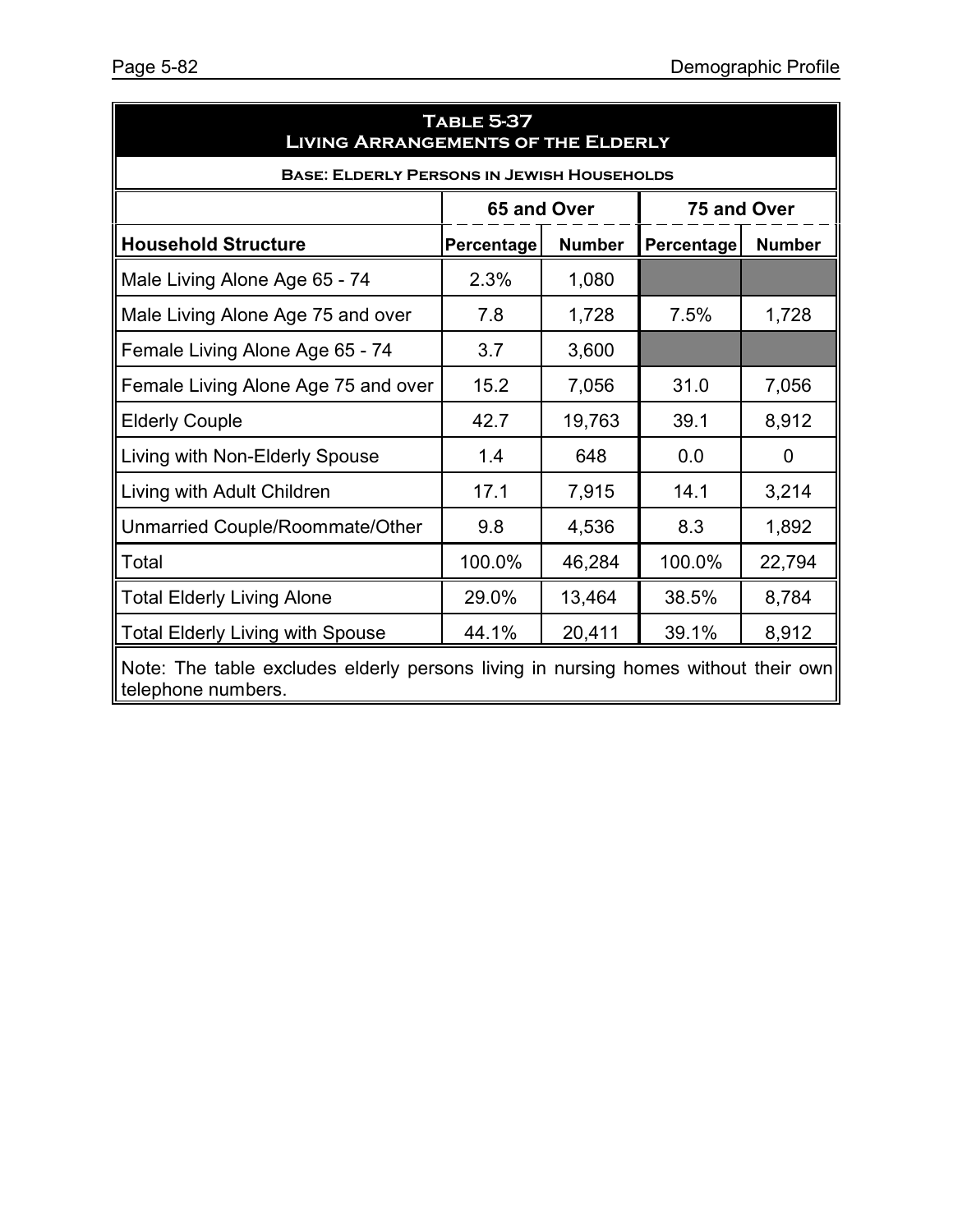| <b>TABLE 5-38</b><br><b>ELDERLY PERSONS WHO LIVE ALONE</b><br><b>COMMUNITY COMPARISONS</b> |      |             |             |  |  |  |
|--------------------------------------------------------------------------------------------|------|-------------|-------------|--|--|--|
| <b>BASE: ELDERLY PERSONS IN JEWISH HOUSEHOLDS</b>                                          |      |             |             |  |  |  |
| <b>Community</b>                                                                           | Year | 65 and Over | 75 and Over |  |  |  |
| St. Paul                                                                                   | 2004 | 40%         | 48%         |  |  |  |
| <b>Detroit</b>                                                                             | 2005 | 37%         | 48%         |  |  |  |
| Tidewater                                                                                  | 2001 | 37%         | 47%         |  |  |  |
| Washington                                                                                 | 2003 | 35%         | 45%         |  |  |  |
| Richmond                                                                                   | 1994 | 33%         | 42%         |  |  |  |
| Milwaukee                                                                                  | 1996 | 31%         | 44%         |  |  |  |
| Minneapolis                                                                                | 2004 | 31%         | 37%         |  |  |  |
| <b>Broward</b>                                                                             | 1997 | 31%         | 35%         |  |  |  |
| Cleveland                                                                                  | 2011 | 30%         | 40%         |  |  |  |
| San Francisco                                                                              | 2004 | 30%         | 39%         |  |  |  |
| New York                                                                                   | 2011 | 30%         | 36%         |  |  |  |
| York                                                                                       | 1999 | 30%         | 35%         |  |  |  |
| <b>BROWARD</b>                                                                             | 2016 | 29%         | 39%         |  |  |  |
| Harrisburg                                                                                 | 1994 | 29%         | 41%         |  |  |  |
| <b>Miami</b>                                                                               | 2014 | 29%         | 35%         |  |  |  |
| <b>Baltimore</b>                                                                           | 2010 | 28%         | 37%         |  |  |  |
| Westport                                                                                   | 2000 | 27%         | 38%         |  |  |  |
| Tucson                                                                                     | 2002 | 27%         | 35%         |  |  |  |
| Los Angeles                                                                                | 1997 | 27%         | <b>NA</b>   |  |  |  |
| Columbus                                                                                   | 2013 | 26%         | 45%         |  |  |  |
| Rhode Island                                                                               | 2002 | 26%         | 34%         |  |  |  |
| Monmouth                                                                                   | 1997 | 26%         | 33%         |  |  |  |
| <b>Las Vegas</b>                                                                           | 2005 | 26%         | 32%         |  |  |  |
| Pittsburgh                                                                                 | 2002 | 26%         | 32%         |  |  |  |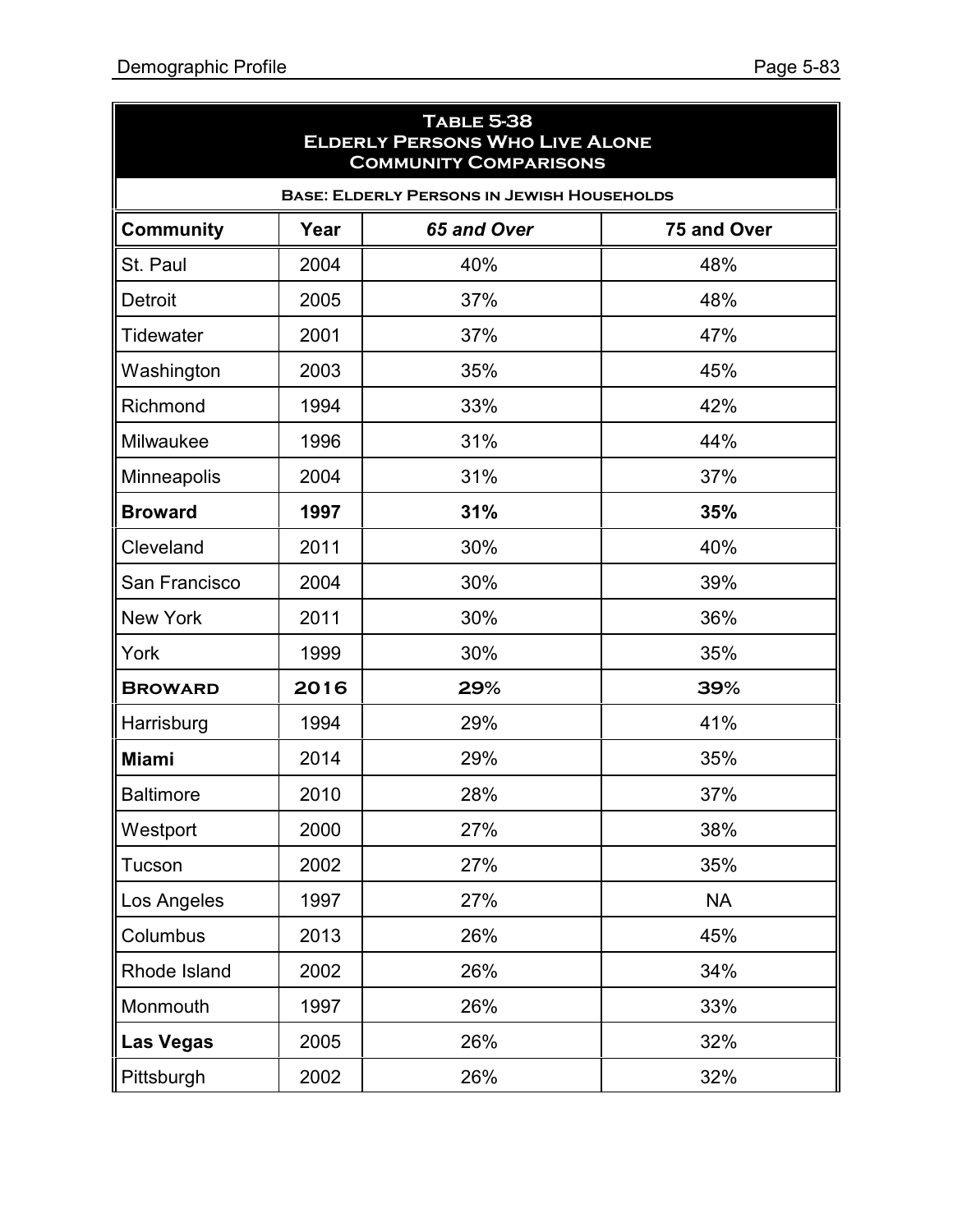| <b>TABLE 5-38</b><br><b>ELDERLY PERSONS WHO LIVE ALONE</b><br><b>COMMUNITY COMPARISONS</b> |      |             |             |  |  |  |
|--------------------------------------------------------------------------------------------|------|-------------|-------------|--|--|--|
| <b>BASE: ELDERLY PERSONS IN JEWISH HOUSEHOLDS</b>                                          |      |             |             |  |  |  |
| <b>Community</b>                                                                           | Year | 65 and Over | 75 and Over |  |  |  |
| <b>S Palm Beach</b>                                                                        | 2005 | 26%         | 31%         |  |  |  |
| Rochester                                                                                  | 1999 | 25%         | 39%         |  |  |  |
| Cincinnati                                                                                 | 2008 | 25%         | 36%         |  |  |  |
| Hartford                                                                                   | 2000 | 25%         | 33%         |  |  |  |
| Wilmington                                                                                 | 1995 | 24%         | 37%         |  |  |  |
| New Haven                                                                                  | 2010 | 24%         | 31%         |  |  |  |
| <b>Middlesex</b>                                                                           | 2008 | 24%         | 29%         |  |  |  |
| Bergen                                                                                     | 2001 | 24%         | 29%         |  |  |  |
| Charlotte                                                                                  | 1997 | 24%         | 29%         |  |  |  |
| Denver                                                                                     | 2007 | 24%         | 25%         |  |  |  |
| St. Petersburg                                                                             | 1994 | 23%         | 32%         |  |  |  |
| Chicago                                                                                    | 2010 | 23%         | 29%         |  |  |  |
| Lehigh Valley                                                                              | 2007 | 22%         | 32%         |  |  |  |
| <b>Atlantic County</b>                                                                     | 2004 | 22%         | 31%         |  |  |  |
| San Antonio                                                                                | 2007 | 21%         | 27%         |  |  |  |
| Jacksonville                                                                               | 2002 | 21%         | 24%         |  |  |  |
| Portland (ME)                                                                              | 2007 | 20%         | 31%         |  |  |  |
| San Diego                                                                                  | 2003 | 20%         | 27%         |  |  |  |
| Sarasota                                                                                   | 2001 | 20%         | 26%         |  |  |  |
| St. Louis                                                                                  | 2014 | 19%         | 27%         |  |  |  |
| W Palm Beach                                                                               | 2005 | 19%         | 22%         |  |  |  |
| <b>Atlanta</b>                                                                             | 2006 | 18%         | 28%         |  |  |  |
| Orlando                                                                                    | 1993 | 16%         | 33%         |  |  |  |
| Phoenix                                                                                    | 2002 | 12%         | 14%         |  |  |  |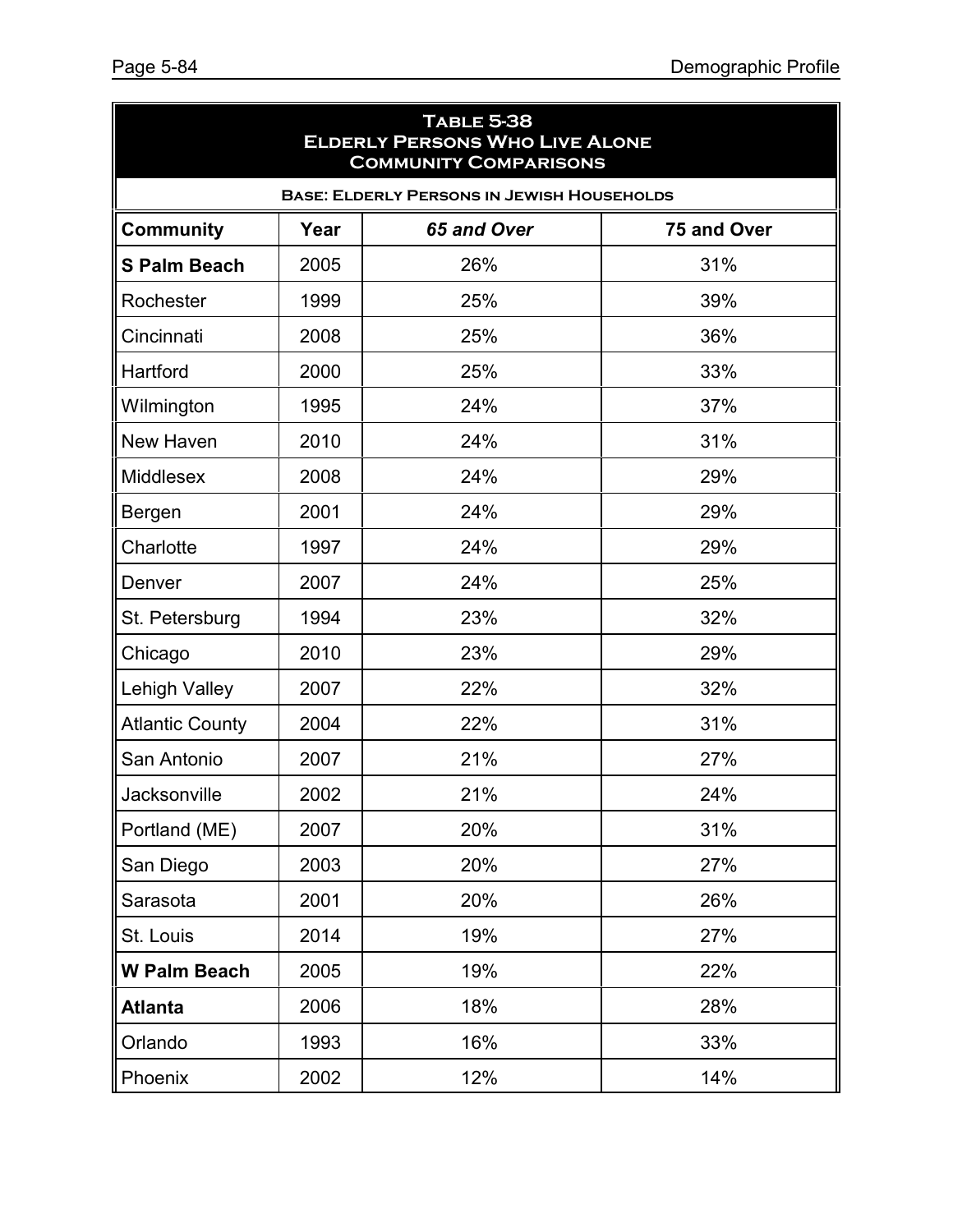| <b>TABLE 5-38</b><br><b>ELDERLY PERSONS WHO LIVE ALONE</b><br><b>COMMUNITY COMPARISONS</b> |      |            |           |  |  |
|--------------------------------------------------------------------------------------------|------|------------|-----------|--|--|
| <b>BASE: ELDERLY PERSONS IN JEWISH HOUSEHOLDS</b>                                          |      |            |           |  |  |
| 65 and Over<br><b>Community</b><br>75 and Over<br>Year                                     |      |            |           |  |  |
| Martin-St. Lucie                                                                           | 1999 | 10%        | 14%       |  |  |
| Howard County                                                                              | 2010 | 8%         | 20%       |  |  |
| NJPS <sup>*</sup>                                                                          | 2000 | 33%        | 39%       |  |  |
| $\parallel$ ACS (US) <sup>1</sup>                                                          | 2014 | <b>27%</b> | <b>NA</b> |  |  |
|                                                                                            |      |            | .         |  |  |

\* Data are for *elderly Jews only*, not all elderly persons in Jewish households. 1 Includes elderly persons living in nursing homes with or without their own telephone

numbers.

Note: Excludes elderly persons living in nursing homes without their own telephone numbers.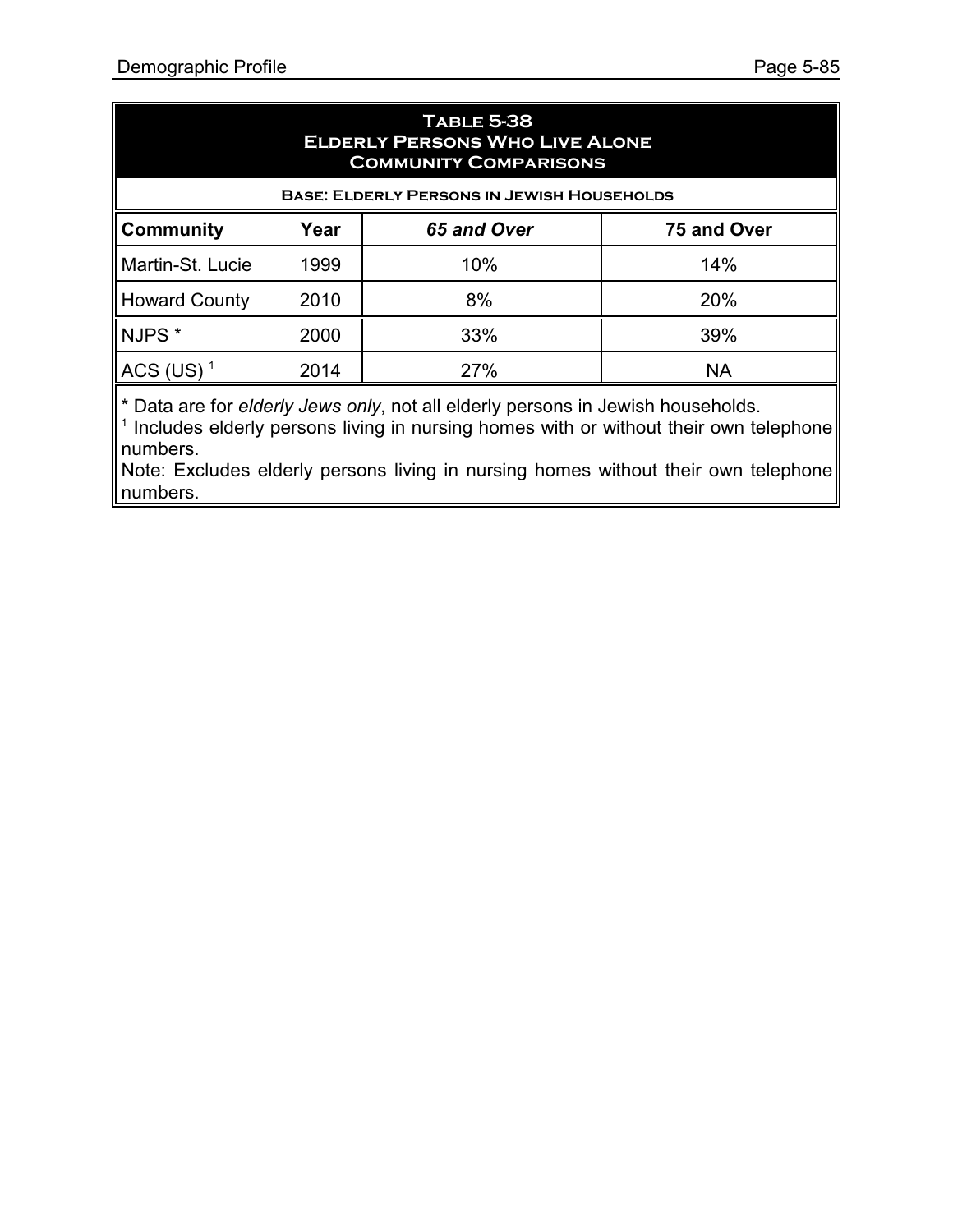# **Marital Status**

**T able 5-39** shows that 55% (81,000 adults) of adults age 18 and over in Jewish households in Broward are currently married; 20% (29,300 adults) are single, never married; 10% (15,100 adults) are currently divorced; 9% (12,900 adults) are currently widowed; and 1% (900 adults) are separated. 5% (7,300 adults) of adults are living with a partner.

The *divorce rate*  $\bullet$ , which is the number of divorced adults per 1,000 married adults, is 186 for adults in Jewish households. 23% of adults in Jewish households *are or have been* divorced; 10% *are or have been* widowed; 80% *are or have been* married; and 14% are on their second or higher marriage.

**CommunityComparisons.** Comparisons of adults in Jewish households with all residents (both Jewish and non-Jewish) of Broward County and all Americans (both Jewish and non-Jewish) should be treated as approximate because the US Census data are for *persons age 15 and over* while the data in the Jewish community studies are for adults age 18 and over.

**Table 5-40** shows that the 55% **currently married** is the third lowest of about 55 comparison Jewish communities and compares to 74% in West Palm Beach, 69% in both Atlanta and South Palm Beach, 62% in Las Vegas, and 61% in Miami. The 55% compares to 65% in 1997. The 55% compares to 44% of all residents (both Jewish and non-Jewish) *age 15 and over* of Broward County as of 2014 and 48% of all Americans (both Jewish and non-Jewish) *age 15 and over* as of 2014.

The 20% **single, never married** is about average among about 55 comparison Jewish communities and compares to 19% in both Atlanta and Las Vegas, 18% in Miami, and 7% in both South Palm Beach and West Palm Beach. The 20% compares to 11% in 1997. The 20% compares to 34% of all residents (both Jewish and non-Jewish) *age 15 and over* of Broward County as of 2014 and 33% of all Americans (both Jewish and non-Jewish) *age 15 and over* as of 2014.

The 10% **currently divorced** is about average among about 50 comparison Jewish communities and compares to 10% in Las Vegas, 8% in both Miami and Atlanta, 6% in South Palm Beach, and 5% in West Palm Beach. The 10% compares to 5% in 1997. The 10% compares to 13% of all residents (both Jewish and non-Jewish) *age 15 and over* of Broward County as of 2014 and 11% of all Americans (both Jewish and non-Jewish) *age 15 and over* as of 2014.

The **divorce rate** of 186 is the sixth highest of about 50 comparison Jewish communities and compares to 164 in Las Vegas, 134 in Miami, 113 in Atlanta, 87 in South Palm Beach, and 61 in West Palm Beach. The 186 compares to 78 in 1997. The 186 compares to 309 for all residents (both Jewish and non-Jewish) *age 15 and over* of Broward County as of 2014 and 225 for all Americans (both Jewish and non-Jewish) *age 15 and over* as of 2014.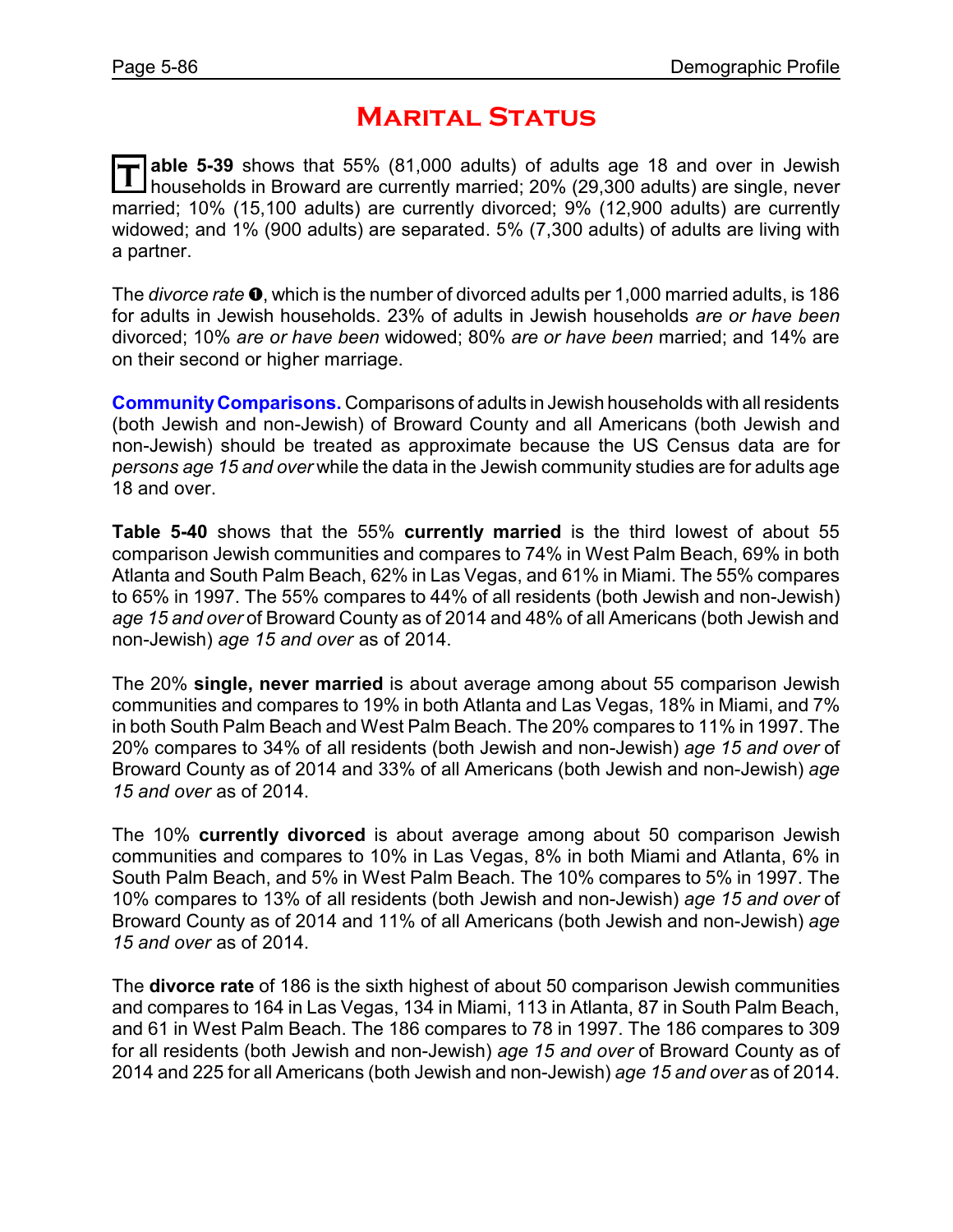The 9% **currently widowed** is about average among about 50 comparison Jewish communities and compares to 19% in South Palm Beach, 14% in West Palm Beach, 10% in Miami, 9% in Las Vegas, and 4% in Atlanta. The 9% compares to 19% in 1997. The 9% compares to 7% of all residents (both Jewish and non-Jewish) *age 15 and over* of Broward County as of 2014 and 6% of all Americans (both Jewish and non-Jewish) *age 15 and over* as of 2014.

## **Martial Status by Jewish Status**

**Table 5-39** shows that Jewish adults in Jewish households are more likely to be currently married (by 56% to 50%), less likely to be single never married (by 19% to 27%), more likely to be divorced (by 11% to 7%), and more likely to be widowed (by 10% to 2%) than non-Jewish adults in Jewish households.

## **Martial Status by Geographic Area**

**Tables 5-41A** and **B** show that the percentage of adults in Jewish households who are currently married varies from 36% in the East to 62% in the Northwest and 61% in the Southwest. The percentage who are single never married varies from 15% in the North Central to 32% in the East. The percentage who are currently divorced varies 6% in the Northwest and 8% in the Southwest to 18% in the East. The percentage who are currently widowed varies from 5% in the Northwest to 18% in the North Central.

## **Marital Status by Sex**

**Table 5-42** shows that 58% of adult males in Jewish households are currently married, compared to 53% of adult females. 14% of adult females are currently widowed, compared to 3% of adult males. 38% of adults males are currently single, compared to 41% of adult females.

## **Marital Status by Age**

**Table 5-43** shows that the percentage of adults in Jewish households who are currently married increases from 14% of adults under age 35 to 68%-70% of adults age 35-74. The percentage then decreases to 49% of adults age 75 and over.

The percentage of adults who are single, never married decreases from 78% of adults under age 35 to 2%-11% of adults age 35 and over.

The percentage of adults who are currently single decreases from 79% of adults under age 35 to 24% of adults age 35-64 and then increases to 29% of adults age 65-74 and 47% of adults age 75 and over.

The percentage of adults who are divorced and remarried is highest for adults age 50-64 (17%) and age 65-74 (22%).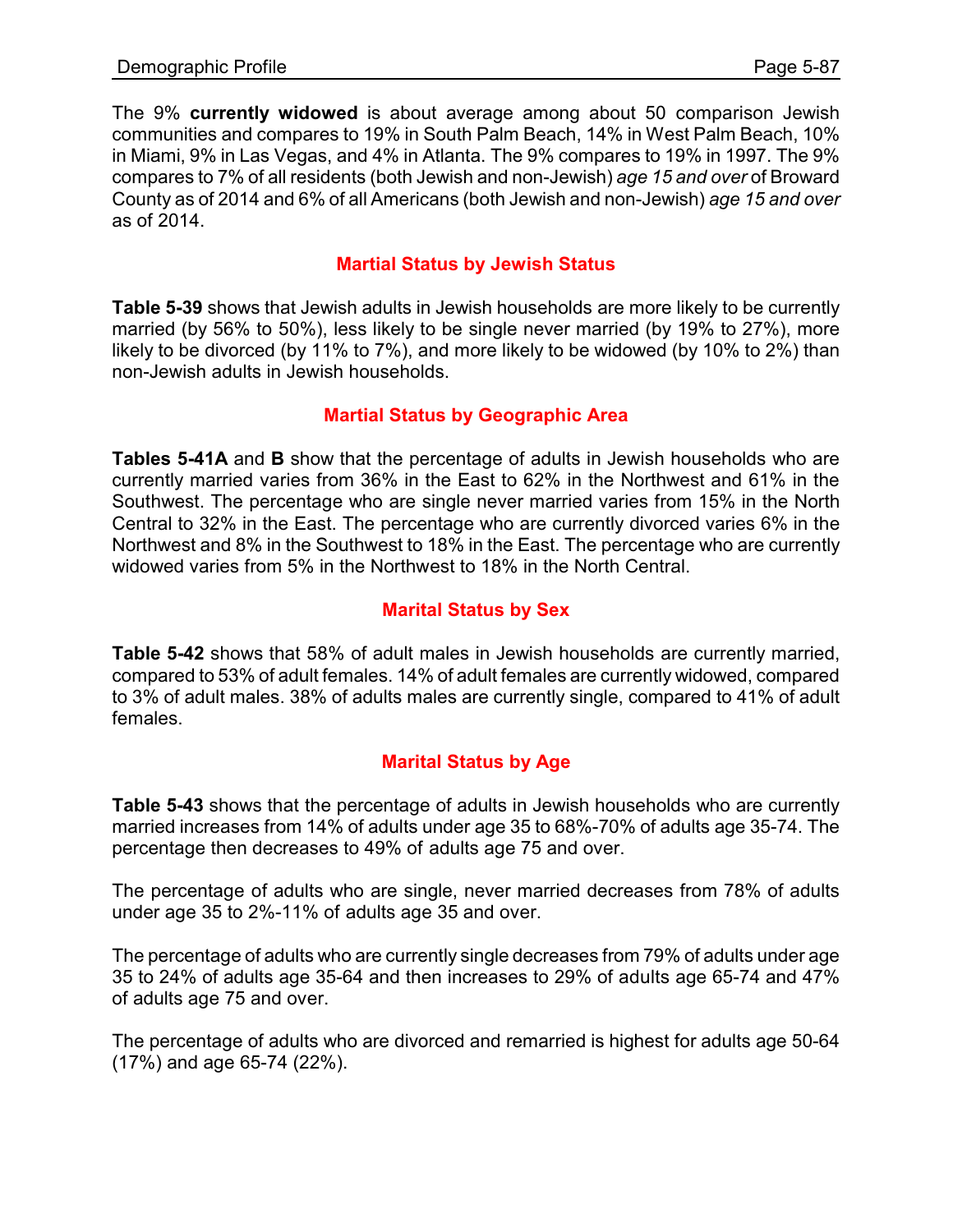The percentage of adults who are currently widowed is 8% of adults age 65-74 and 39% of adults age 75 and over.

The percentage of adults who are or have been married reaches 98% of adults age 75 and over, illustrating the almost universality of marriage in the Jewish community.

### **Marital Status by Age and Sex**

**Tables 5-44** and **5-45** show marital status by age for adult males and adult females in Jewish households, respectively.

For adults under age 35, 17% of females are currently married, compared to 11% of males. For males, over 90% of adults are or have been married by age 50. For females, over 90% of adults are or have been married by age 35.

For adults age 65-74, 78% of males are currently married, compared to 59% of females. For adults age 75 and over, 73% of males are currently married, compared to 35% of females.

For adults age 65-74, 3% of males are currently widowed, compared to 14% of females. For adults age 75 and over, 15% of males are currently widowed, compared to 53% of females.

The 76% of males age 65 who are currently married compares to 72% of all American males age 65 and over (both Jewish and non-Jewish) as of 2014. The 8% of males age 65 who are widowed compares to 11% of all American males age 65 and over (both Jewish and non-Jewish) as of 2014. The 8% of males age 65 who are divorced or separated compares to 12% of all American males age 65 and over (both Jewish and non-Jewish) as of 2014. The 5% of males age 65 who are single, never married compares to 4% of all American males age 65 and over (both Jewish and non-Jewish) as of 2014.

The 46% of females age 65 who are currently married compares to 46% of all American females age 65 and over (both Jewish and non-Jewish) as of 2014. The 35% of females age 65 who are widowed compares to 35% of all American females age 65 and over (both Jewish and non-Jewish) as of 2014. The 14% of females age 65 who are divorced or separated compares to 15% of all American females age 65 and over (both Jewish and non-Jewish) as of 2014. The 2% of females age 65 who are single, never married compares to 4% of all American females age 65 and over (both Jewish and non-Jewish) as of 2014.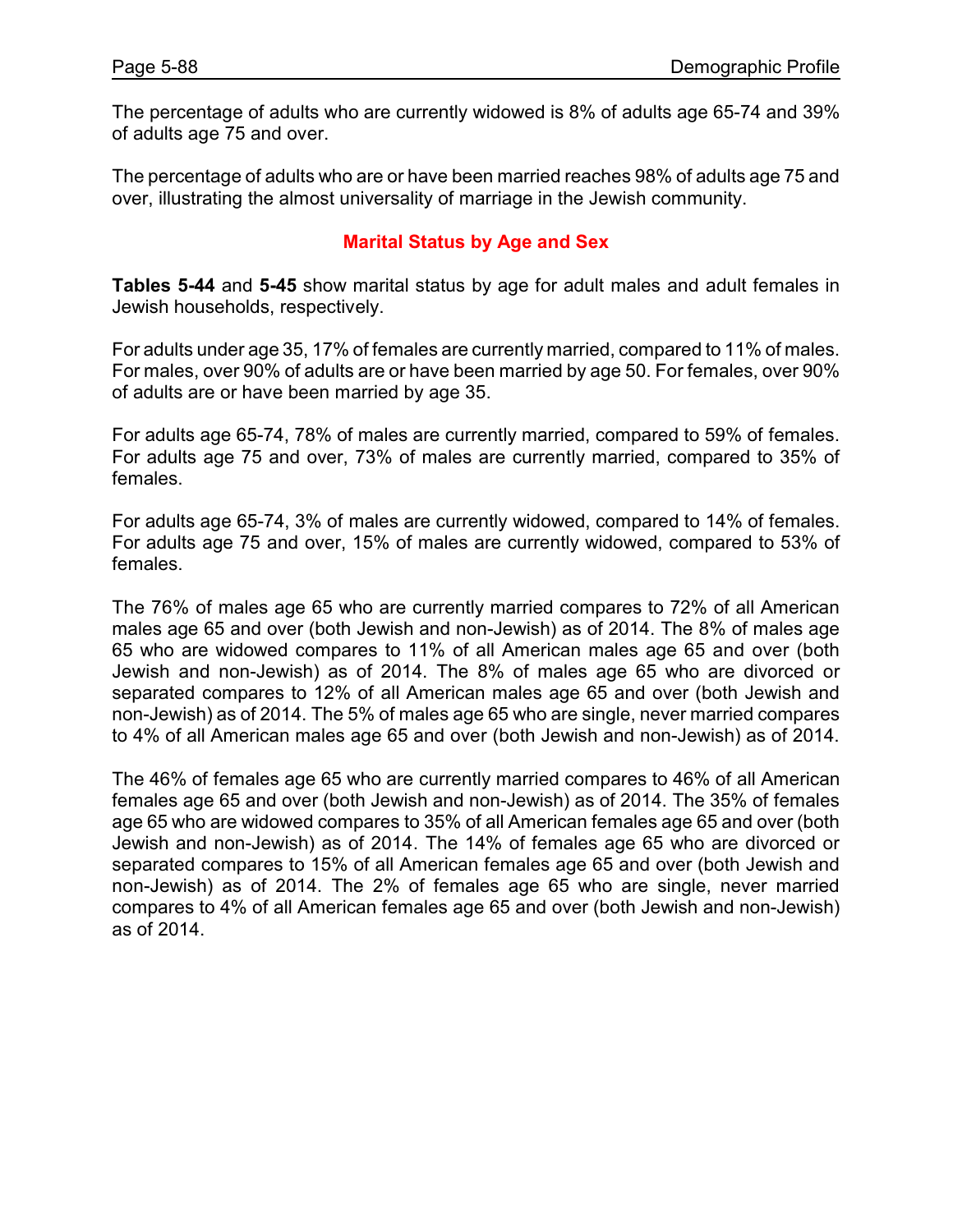| <b>TABLE 5-39</b><br><b>MARITAL STATUS BY JEWISH STATUS</b> |                                             |        |        |  |  |  |  |
|-------------------------------------------------------------|---------------------------------------------|--------|--------|--|--|--|--|
| <b>BASE: ADULTS IN JEWISH HOUSEHOLDS</b>                    |                                             |        |        |  |  |  |  |
| <b>Jewish</b><br>Non-Jewish<br>All<br><b>Marital Status</b> |                                             |        |        |  |  |  |  |
| <b>Married for First Time</b>                               | 42.5%                                       | 34.5%  | 41.5%  |  |  |  |  |
| Single, Never Married                                       | 19.0                                        | 26.6   | 20.0   |  |  |  |  |
| Divorced, Remarried                                         | 12.4                                        | 13.3   | 12.5   |  |  |  |  |
| Widowed, Remarried                                          | 1.2                                         | 2.0    | 1.3    |  |  |  |  |
| <b>Currently Divorced</b>                                   | 10.8                                        | 6.9    | 10.3   |  |  |  |  |
| <b>Currently Widowed</b>                                    | 9.9                                         | 1.8    | 8.8    |  |  |  |  |
| Separated                                                   | 0.7                                         | 0.0    | 0.6    |  |  |  |  |
| Living With a Partner                                       | 3.5                                         | 14.9   | 5.0    |  |  |  |  |
| Total                                                       | 100.0%                                      | 100.0% | 100.0% |  |  |  |  |
|                                                             | <b>CUMULATIVE MARITAL STATUS CATEGORIES</b> |        |        |  |  |  |  |
| <b>Currently Married</b>                                    | 56.1%                                       | 49.8%  | 55.3%  |  |  |  |  |
| <b>Currently Single</b>                                     | 39.7%                                       | 35.3%  | 39.1%  |  |  |  |  |
| Are or Have Been Divorced                                   | 23.2%                                       | 20.2%  | 22.8%  |  |  |  |  |
| Are or Have Been Widowed                                    | 11.1%                                       | 3.8%   | 10.1%  |  |  |  |  |
| Are or Have Been Married                                    | 81.0%                                       | 73.4%  | 80.0%  |  |  |  |  |
| On Second or Higher Marriage                                | 13.6%                                       | 15.3%  | 13.8%  |  |  |  |  |
| Divorce Rate <sup>O</sup>                                   | 193                                         | 139    | 186    |  |  |  |  |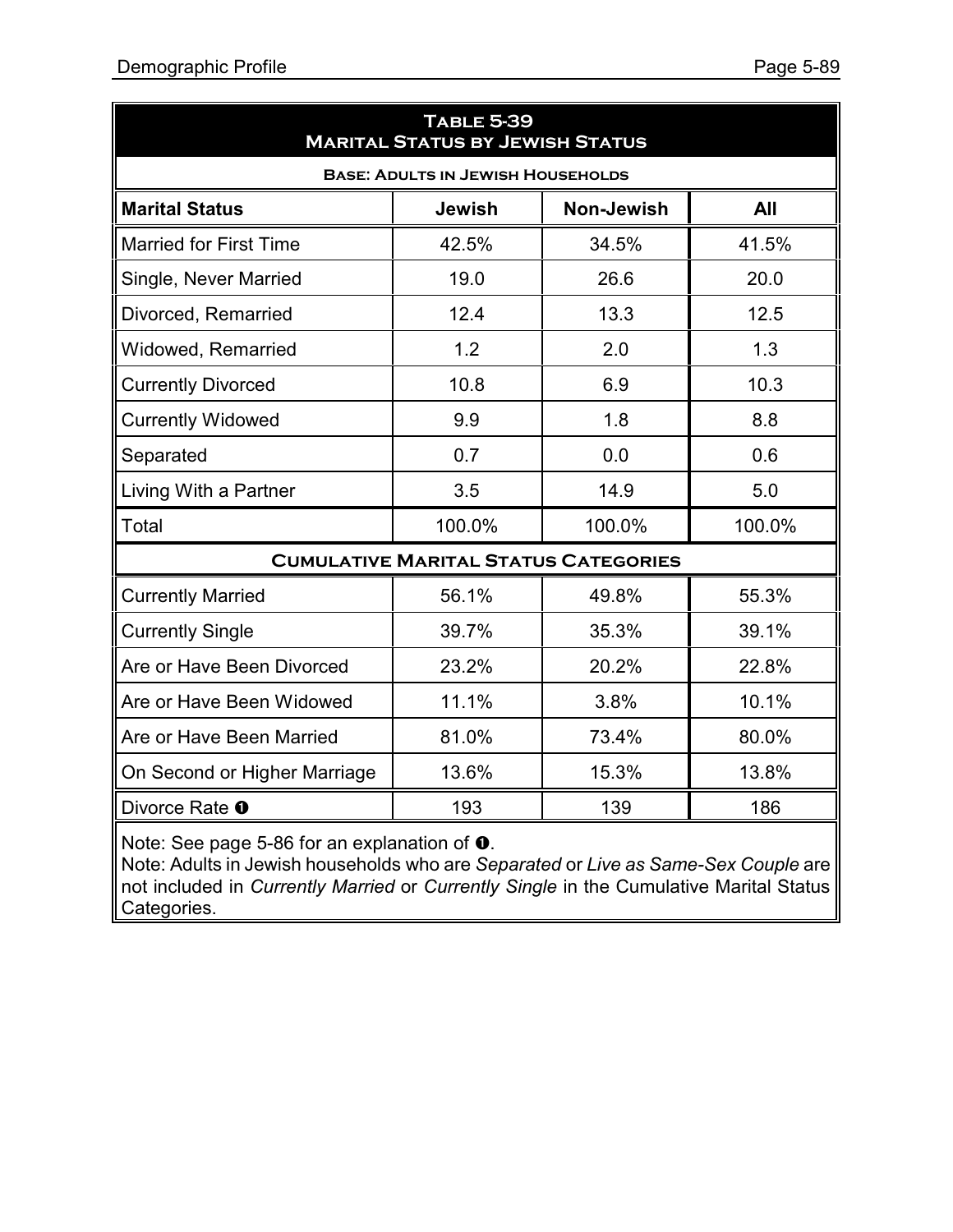| <b>TABLE 5-40</b><br><b>MARITAL STATUS</b><br><b>COMMUNITY COMPARISONS</b>                                                                                                                            |      |     |                |                |                |                |     |  |  |  |
|-------------------------------------------------------------------------------------------------------------------------------------------------------------------------------------------------------|------|-----|----------------|----------------|----------------|----------------|-----|--|--|--|
| <b>BASE: ADULTS IN JEWISH HOUSEHOLDS</b>                                                                                                                                                              |      |     |                |                |                |                |     |  |  |  |
| Single,<br><b>Never</b><br><b>Currently</b><br><b>Currently</b><br><b>Currently</b><br><b>Divorced</b><br>Widowed<br>Year<br><b>Married</b><br><b>Married</b><br><b>Community</b><br><b>Separated</b> |      |     |                |                |                |                |     |  |  |  |
| Martin-St. Lucie                                                                                                                                                                                      | 1999 | 82% | 6              | 6              | $\overline{0}$ | $\overline{7}$ | 68  |  |  |  |
| Portland (ME)                                                                                                                                                                                         | 2007 | 79% | 12             | 3              | 0              | 5              | 42  |  |  |  |
| Howard County *                                                                                                                                                                                       | 2010 | 77% | 10             | $\overline{7}$ | 0              | 5              | 94  |  |  |  |
| Westport                                                                                                                                                                                              | 2000 | 75% | 13             | 6              | $\mathbf 1$    | 6              | 80  |  |  |  |
| Harrisburg                                                                                                                                                                                            | 1994 | 75% | 15             | 4              | $\mathbf{1}$   | 6              | 52  |  |  |  |
| St. Petersburg                                                                                                                                                                                        | 1994 | 75% | 10             | 6              | $\mathbf 0$    | 8              | 83  |  |  |  |
| <b>W Palm Beach</b>                                                                                                                                                                                   | 2005 | 74% | $\overline{7}$ | 5              | $\mathbf 0$    | 14             | 61  |  |  |  |
| Sarasota                                                                                                                                                                                              | 2001 | 74% | $\overline{7}$ | 6              | 1              | 14             | 76  |  |  |  |
| York                                                                                                                                                                                                  | 1999 | 74% | 11             | 6              | 1              | 8              | 77  |  |  |  |
| <b>Atlantic County</b>                                                                                                                                                                                | 2004 | 73% | 11             | 5              | 0              | 10             | 71  |  |  |  |
| Hartford                                                                                                                                                                                              | 2000 | 73% | 15             | 5              | 0              | $\overline{7}$ | 67  |  |  |  |
| Rochester                                                                                                                                                                                             | 1999 | 73% | 16             | 3              | 1              | $\overline{7}$ | 45  |  |  |  |
| Monmouth                                                                                                                                                                                              | 1997 | 73% | 15             | 4              | 0              | 8              | 50  |  |  |  |
| Bergen                                                                                                                                                                                                | 2001 | 72% | 15             | 5              | 1              | $\overline{7}$ | 75  |  |  |  |
| Charlotte                                                                                                                                                                                             | 1997 | 72% | 17             | 6              | 0              | 5              | 82  |  |  |  |
| Richmond                                                                                                                                                                                              | 1994 | 71% | 18             | $\overline{4}$ | $\mathbf{1}$   | $\overline{7}$ | 52  |  |  |  |
| New Haven                                                                                                                                                                                             | 2010 | 70% | 16             | 5              | $\mathbf 0$    | 8              | 77  |  |  |  |
| Middlesex                                                                                                                                                                                             | 2008 | 70% | 14             | 4              | $\mathbf 0$    | 12             | 57  |  |  |  |
| <b>Lehigh Valley</b>                                                                                                                                                                                  | 2007 | 70% | 16             | $\overline{7}$ | 0              | 6              | 102 |  |  |  |
| San Antonio                                                                                                                                                                                           | 2007 | 70% | 16             | $\overline{7}$ | $\mathbf 1$    | 6              | 106 |  |  |  |
| St. Paul                                                                                                                                                                                              | 2004 | 70% | 17             | 6              | 0              | $\overline{7}$ | 80  |  |  |  |
| Jacksonville                                                                                                                                                                                          | 2002 | 70% | 18             | 6              | 0              | 6              | 80  |  |  |  |
| Milwaukee                                                                                                                                                                                             | 1996 | 70% | 16             | 6              | 0              | 8              | 79  |  |  |  |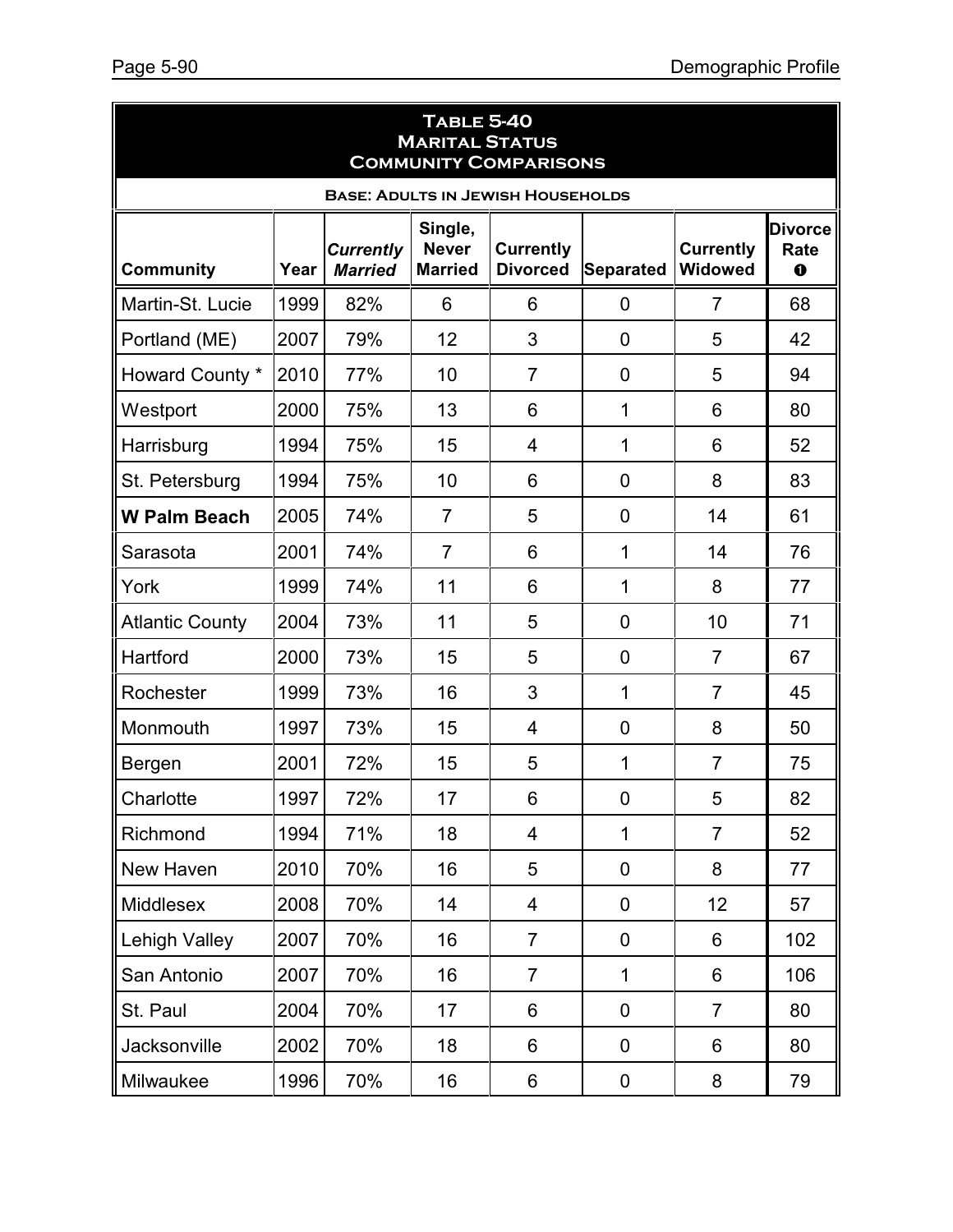| <b>TABLE 5-40</b><br><b>MARITAL STATUS</b><br><b>COMMUNITY COMPARISONS</b> |                                                                                                                                                                                                     |     |                |                |              |                |           |  |  |  |
|----------------------------------------------------------------------------|-----------------------------------------------------------------------------------------------------------------------------------------------------------------------------------------------------|-----|----------------|----------------|--------------|----------------|-----------|--|--|--|
| <b>BASE: ADULTS IN JEWISH HOUSEHOLDS</b>                                   |                                                                                                                                                                                                     |     |                |                |              |                |           |  |  |  |
| <b>Community</b>                                                           | <b>Divorce</b><br>Single,<br><b>Never</b><br><b>Currently</b><br><b>Currently</b><br><b>Currently</b><br><b>Married</b><br><b>Divorced</b><br><b>Separated</b><br>Widowed<br>Year<br><b>Married</b> |     |                |                |              |                |           |  |  |  |
| Atlanta *                                                                  | 2006                                                                                                                                                                                                | 69% | 19             | 8              | $\mathbf 0$  | $\overline{4}$ | 113       |  |  |  |
| <b>S Palm Beach</b>                                                        | 2005                                                                                                                                                                                                | 69% | $\overline{7}$ | 6              | 0            | 19             | 87        |  |  |  |
| <b>Essex-Morris</b>                                                        | 1998                                                                                                                                                                                                | 69% | 16             | 6              | $\mathbf 1$  | 9              | 80        |  |  |  |
| <b>Buffalo</b>                                                             | 1995                                                                                                                                                                                                | 69% | 19             |                | 12           |                | <b>NA</b> |  |  |  |
| Wilmington                                                                 | 1995                                                                                                                                                                                                | 69% | 19             | 5              | 1            | 6              | 74        |  |  |  |
| <b>Tidewater</b>                                                           | 2001                                                                                                                                                                                                | 68% | 17             | 8              | $\mathbf{1}$ | 6              | 122       |  |  |  |
| Orlando                                                                    | 1993                                                                                                                                                                                                | 68% | 22             | 6              | 0            | 4              | 85        |  |  |  |
| Chicago <sup>*</sup>                                                       | 2010                                                                                                                                                                                                | 67% | 22             | 4              | 1            | 6              | 60        |  |  |  |
| Cincinnati <sup>*</sup>                                                    | 2008                                                                                                                                                                                                | 67% | 13             | 8              | 1            | 11             | 122       |  |  |  |
| Minneapolis                                                                | 2004                                                                                                                                                                                                | 67% | 18             | $\overline{7}$ | $\mathbf 1$  | 8              | 103       |  |  |  |
| <b>Detroit</b>                                                             | 2005                                                                                                                                                                                                | 66% | 17             | 6              | $\mathbf 0$  | 12             | 84        |  |  |  |
| Rhode Island                                                               | 2002                                                                                                                                                                                                | 66% | 20             | 6              | 0            | $\overline{7}$ | 97        |  |  |  |
| <b>Broward</b>                                                             | 1997                                                                                                                                                                                                | 65% | 11             | 5              | $\bf{0}$     | 19             | 78        |  |  |  |
| Phoenix <sup>*</sup>                                                       | 2002                                                                                                                                                                                                | 64% | 20             | 10             |              | $\overline{7}$ | NA        |  |  |  |
| Palm Springs *                                                             | 1998                                                                                                                                                                                                | 64% | 11             | 11             |              | 14             | <b>NA</b> |  |  |  |
| Denver*                                                                    | 2007                                                                                                                                                                                                | 63% | 12             | 15             | $\mathbf{1}$ | 8              | 234       |  |  |  |
| Washington                                                                 | 2003                                                                                                                                                                                                | 63% | 27             | 6              | $\mathbf 1$  | 5              | 88        |  |  |  |
| <b>Las Vegas</b>                                                           | 2005                                                                                                                                                                                                | 62% | 19             | 10             | $\mathbf 1$  | 9              | 164       |  |  |  |
| Tucson                                                                     | 2002                                                                                                                                                                                                | 62% | 20             | 9              | $\mathbf 1$  | 9              | 145       |  |  |  |
| <b>Miami</b>                                                               | 2014                                                                                                                                                                                                | 61% | 18             | 8              | $\mathbf 1$  | 10             | 134       |  |  |  |
| Cleveland*                                                                 | 2011                                                                                                                                                                                                | 60% | 16             | 12             | 0            | 12             | 200       |  |  |  |
| San Diego*                                                                 | 2003                                                                                                                                                                                                | 60% | 18             | 12             | $\mathbf 1$  | 9              | 200       |  |  |  |
| Los Angeles                                                                | 1997                                                                                                                                                                                                | 60% | 21             | 8              | 1            | 9              | 140       |  |  |  |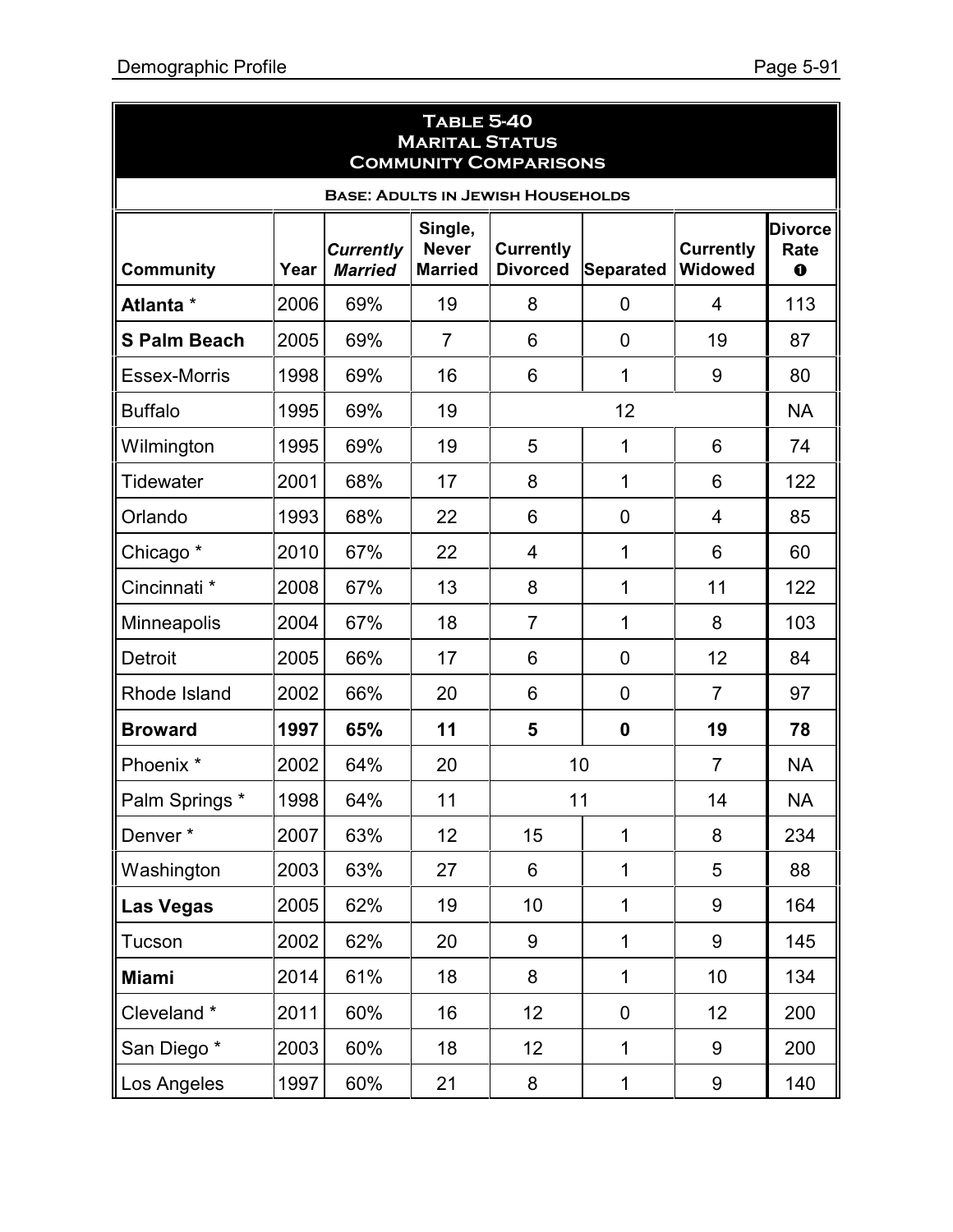| <b>TABLE 5-40</b><br><b>MARITAL STATUS</b><br><b>COMMUNITY COMPARISONS</b> |                                          |                                    |                                           |                                     |                  |                             |                                   |  |  |  |  |
|----------------------------------------------------------------------------|------------------------------------------|------------------------------------|-------------------------------------------|-------------------------------------|------------------|-----------------------------|-----------------------------------|--|--|--|--|
|                                                                            | <b>BASE: ADULTS IN JEWISH HOUSEHOLDS</b> |                                    |                                           |                                     |                  |                             |                                   |  |  |  |  |
| Community                                                                  | Year                                     | <b>Currently</b><br><b>Married</b> | Single,<br><b>Never</b><br><b>Married</b> | <b>Currently</b><br><b>Divorced</b> | <b>Separated</b> | <b>Currently</b><br>Widowed | <b>Divorce</b><br>Rate<br>$\bf o$ |  |  |  |  |
| St. Louis                                                                  | 2014                                     | 59%                                | 22                                        | 9                                   | $\overline{2}$   | 8                           | 156                               |  |  |  |  |
| Baltimore *                                                                | 2010                                     | 59%                                | 19                                        | $\overline{7}$                      | $\overline{2}$   | 13                          | 118                               |  |  |  |  |
| Philadelphia *                                                             | 2009                                     | 59%                                | 10                                        |                                     | 13               | 18                          | <b>NA</b>                         |  |  |  |  |
| Pittsburgh *                                                               | 2002                                     | 59%                                | 18                                        | $\overline{7}$                      | $\overline{2}$   | 13                          | 123                               |  |  |  |  |
| Seattle *                                                                  | 2000                                     | 57%                                | 26                                        | 12                                  | 3                | $\overline{2}$              | 210                               |  |  |  |  |
| <b>BROWARD</b>                                                             | 2016                                     | 55%                                | 20                                        | <b>10</b>                           | 1                | 9                           | 186                               |  |  |  |  |
| East Bay                                                                   | 2011                                     | 55%                                |                                           |                                     | 45               |                             | <b>NA</b>                         |  |  |  |  |
| New York *                                                                 | 2011                                     | 52%                                | 23                                        | 9                                   | $\overline{2}$   | 13                          | 176                               |  |  |  |  |
| Columbus <sup>*</sup>                                                      | 2013                                     | 47%                                | 22                                        | 13                                  | 5                | 13                          | 276                               |  |  |  |  |
| NJPS <sup>1</sup>                                                          | 2000                                     | 55%                                | 25                                        | 9                                   | 1                | 8                           | 158                               |  |  |  |  |
| ACS $2$ (US)                                                               | 2014                                     | 48%                                | 33                                        | 11                                  | $\overline{2}$   | 6                           | 225                               |  |  |  |  |

**O** The *divorce rate* is the number of divorced adults per 1,000 married adults.

\* The percentage of adults in Jewish households reported as "living with a partner" or "living together" was distributed proportionately among *Single, Never Married*, *Currently Divorced*, *Separated*, and *Currently Widowed*.

<sup>1</sup> NJPS 2000 data are for *Jewish adults only*, not all adults in Jewish households. 2 Includes *persons age 15 and over*.

Note: Adults in Jewish households who live as same-sex couples are not shown in the table.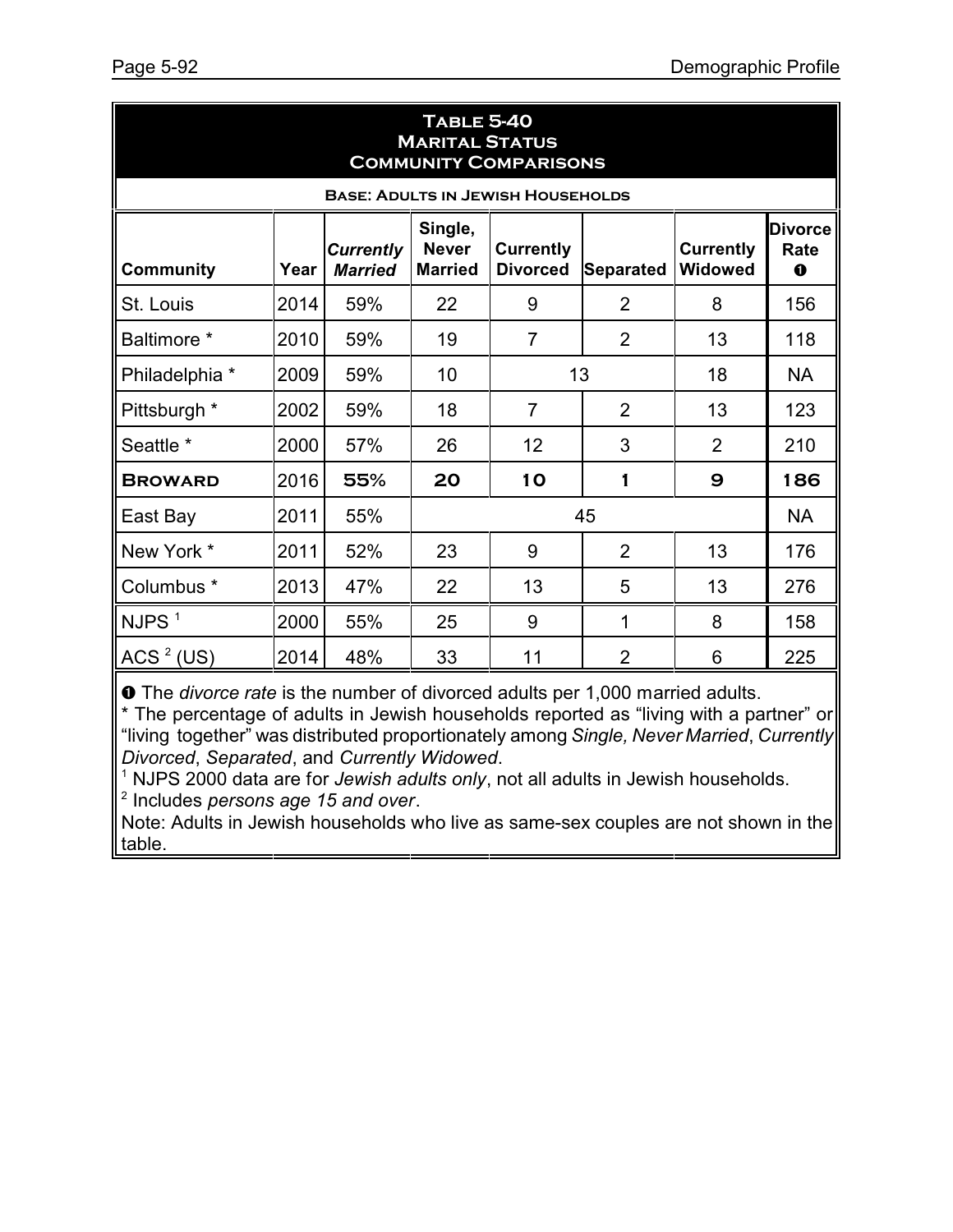| TABLE 5-41A<br><b>MARITAL STATUS BY GEOGRAPHIC AREA</b>                                    |             |        |        |  |  |  |  |  |
|--------------------------------------------------------------------------------------------|-------------|--------|--------|--|--|--|--|--|
| <b>BASE: ADULTS IN JEWISH HOUSEHOLDS</b>                                                   |             |        |        |  |  |  |  |  |
| <b>North</b><br><b>Marital Status</b><br><b>Northwest</b><br><b>Central</b><br><b>East</b> |             |        |        |  |  |  |  |  |
| <b>Married for First Time</b>                                                              | 50.8%       | 31.7%  | 28.7%  |  |  |  |  |  |
| Single, Never Married                                                                      | 25.3        | 14.6   | 31.5   |  |  |  |  |  |
| Divorced, Remarried                                                                        | 12.4        | 16.4   | 5.6    |  |  |  |  |  |
| Widowed, Remarried                                                                         | 0.2         | 2.9    | 1.8    |  |  |  |  |  |
| <b>Currently Divorced</b>                                                                  | 6.0         | 10.6   | 18.4   |  |  |  |  |  |
| <b>Currently Widowed</b>                                                                   | 4.6<br>17.8 |        | 3.1    |  |  |  |  |  |
| Separated                                                                                  | 0.0<br>3.1  |        | 0.1    |  |  |  |  |  |
| Living with a Partner                                                                      | 0.7         | 2.9    |        |  |  |  |  |  |
| Total                                                                                      | 100.0%      | 100.0% | 100.0% |  |  |  |  |  |
| <b>CUMULATIVE MARITAL STATUS CATEGORIES</b>                                                |             |        |        |  |  |  |  |  |
| <b>Currently Married</b>                                                                   | 63.4%       | 51.0%  | 36.1%  |  |  |  |  |  |
| <b>Currently Single</b>                                                                    | 35.9%       | 46.1%  | 53.1%  |  |  |  |  |  |
| Are or Have Been Divorced                                                                  | 18.4%       | 27.0%  | 24.0%  |  |  |  |  |  |
| Are or Have Been Widowed                                                                   | 4.8%        | 20.7%  | 4.9%   |  |  |  |  |  |
| Are or Have Been Married                                                                   | 74.7%       | 85.4%  | 68.5%  |  |  |  |  |  |
| On Second or Higher Marriage                                                               | 12.6%       | 19.3%  | 7.4%   |  |  |  |  |  |
| Divorce Rate <b>O</b>                                                                      | 95          | 208    | 510    |  |  |  |  |  |
| Note: See page 5-86 for an explanation of $\mathbf{0}$ .                                   |             |        |        |  |  |  |  |  |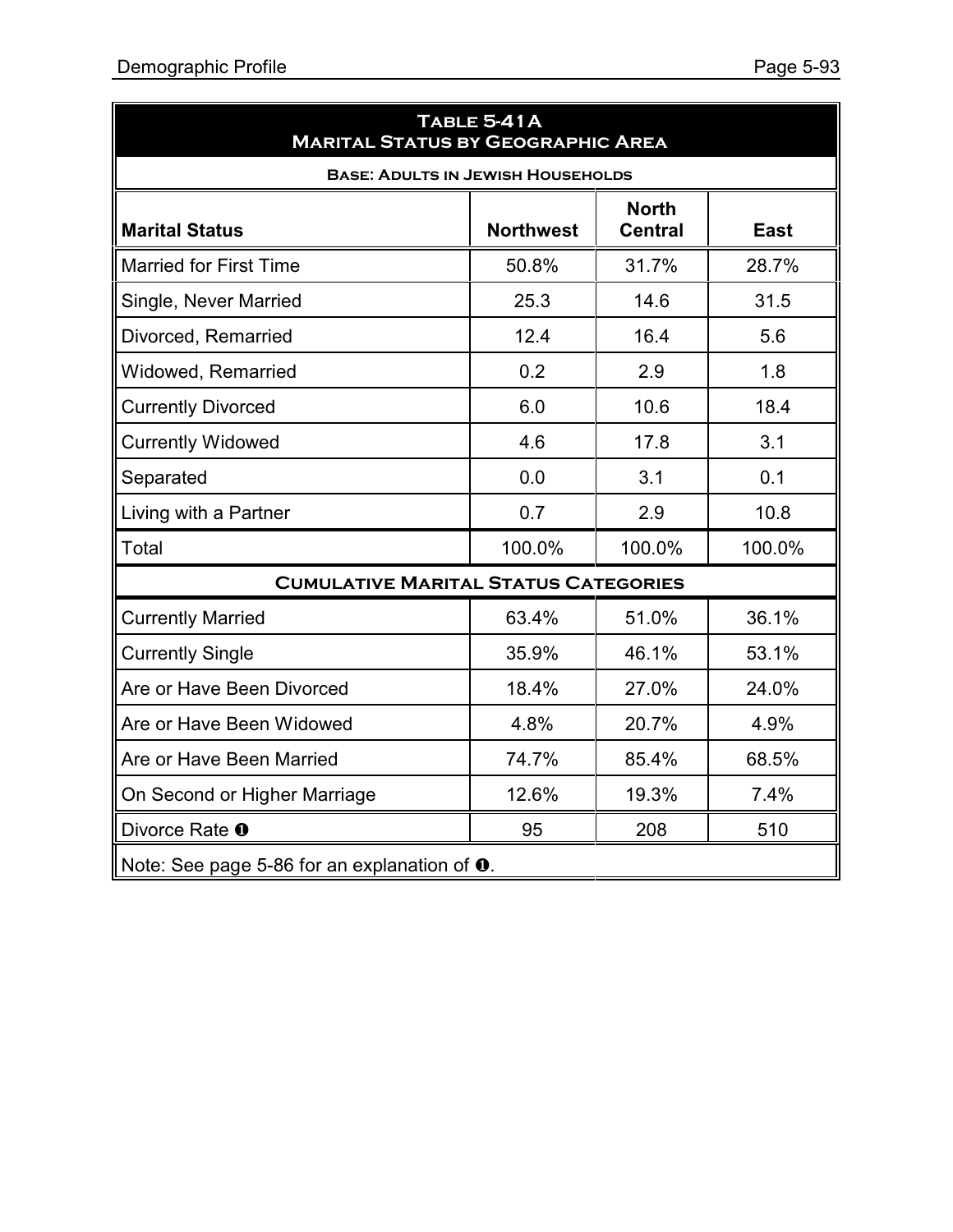| TABLE 5-41B<br><b>MARITAL STATUS BY GEOGRAPHIC AREA</b>                              |        |        |        |  |  |  |  |  |  |
|--------------------------------------------------------------------------------------|--------|--------|--------|--|--|--|--|--|--|
| <b>BASE: ADULTS IN JEWISH HOUSEHOLDS</b>                                             |        |        |        |  |  |  |  |  |  |
| <b>Southeast</b><br><b>Marital Status</b><br><b>West Central</b><br><b>Southwest</b> |        |        |        |  |  |  |  |  |  |
| <b>Married for First Time</b>                                                        | 33.5%  | 43.8%  | 49.7%  |  |  |  |  |  |  |
| Single, Never Married                                                                | 16.5   | 19.0   | 18.8   |  |  |  |  |  |  |
| Divorced, Remarried                                                                  | 15.5   | 11.7   | 10.7   |  |  |  |  |  |  |
| Widowed, Remarried                                                                   | 3.1    | 0.1    | 0.3    |  |  |  |  |  |  |
| <b>Currently Divorced</b>                                                            | 11.9   | 11.7   | 7.8    |  |  |  |  |  |  |
| <b>Currently Widowed</b>                                                             | 11.7   | 7.8    | 8.1    |  |  |  |  |  |  |
| Separated                                                                            | 1.0    | 0.3    |        |  |  |  |  |  |  |
| Living with a Partner                                                                | 6.8    | 5.6    | 4.4    |  |  |  |  |  |  |
| Total                                                                                | 100.0% | 100.0% | 100.0% |  |  |  |  |  |  |
| <b>CUMULATIVE MARITAL STATUS CATEGORIES</b>                                          |        |        |        |  |  |  |  |  |  |
| <b>Currently Married</b>                                                             | 52.1%  | 55.6%  | 60.7%  |  |  |  |  |  |  |
| <b>Currently Single</b>                                                              | 41.1%  | 38.8%  | 34.9%  |  |  |  |  |  |  |
| Are or Have Been Divorced                                                            | 27.4%  | 23.4%  | 18.5%  |  |  |  |  |  |  |
| Are or Have Been Widowed                                                             | 14.8%  | 7.9%   | 8.4%   |  |  |  |  |  |  |
| Are or Have Been Married                                                             | 83.5%  | 81.0%  | 81.2%  |  |  |  |  |  |  |
| 18.6%<br>11.8%<br>11.0%<br>On Second or Higher Marriage                              |        |        |        |  |  |  |  |  |  |
| Divorce Rate <sup>O</sup>                                                            | 228    | 210    | 129    |  |  |  |  |  |  |
| Note: See page 5-86 for an explanation of $\bullet$ .                                |        |        |        |  |  |  |  |  |  |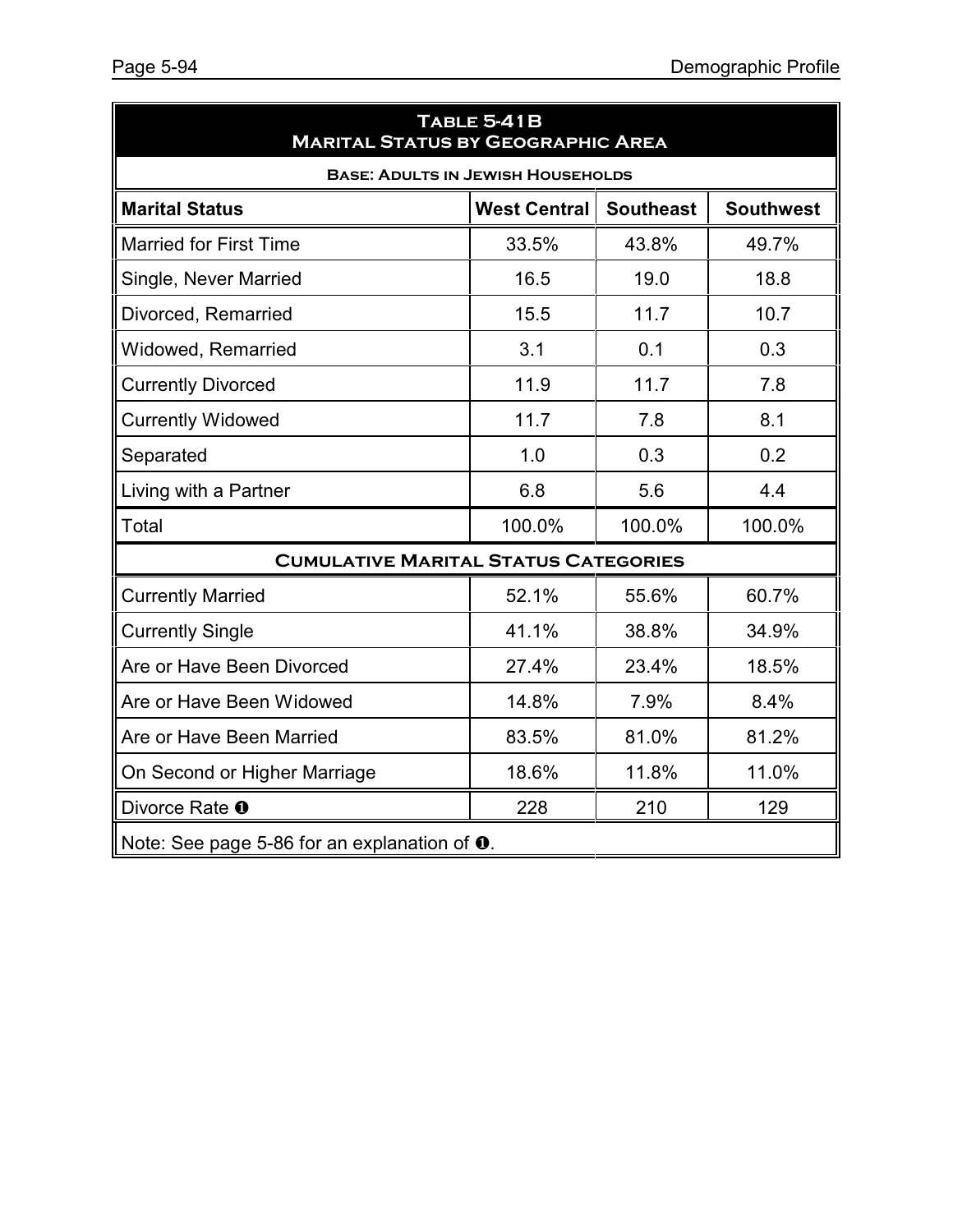| <b>TABLE 5-42</b><br><b>MARITAL STATUS BY SEX</b> |                                             |               |  |  |  |  |  |  |
|---------------------------------------------------|---------------------------------------------|---------------|--|--|--|--|--|--|
| <b>BASE: ADULTS IN JEWISH HOUSEHOLDS</b>          |                                             |               |  |  |  |  |  |  |
| <b>Marital Status</b>                             | <b>Male</b>                                 | <b>Female</b> |  |  |  |  |  |  |
| <b>Married for First Time</b>                     | 42.0%                                       | 41.0%         |  |  |  |  |  |  |
| Single, Never Married                             | 24.8                                        | 15.5          |  |  |  |  |  |  |
| Divorced, Remarried                               | 14.3                                        | 10.8          |  |  |  |  |  |  |
| Widowed, Remarried                                | 1.2                                         | 1.5           |  |  |  |  |  |  |
| <b>Currently Divorced</b>                         | 9.5                                         | 10.9          |  |  |  |  |  |  |
| <b>Currently Widowed</b>                          | 3.2                                         | 14.1          |  |  |  |  |  |  |
| Separated                                         | 0.0                                         | 1.2           |  |  |  |  |  |  |
| Living with a Partner                             | 5.0                                         | 5.0           |  |  |  |  |  |  |
| Total                                             | 100.0%                                      | 100.0%        |  |  |  |  |  |  |
|                                                   | <b>CUMULATIVE MARITAL STATUS CATEGORIES</b> |               |  |  |  |  |  |  |
| <b>Currently Married</b>                          | 57.5%                                       | 53.3%         |  |  |  |  |  |  |
| <b>Currently Single</b>                           | 37.5%                                       | 40.5%         |  |  |  |  |  |  |
| Are or Have Been Divorced                         | 23.8%                                       | 21.7%         |  |  |  |  |  |  |
| Are or Have Been Widowed                          | 4.4%                                        | 15.6%         |  |  |  |  |  |  |
| Are or Have Been Married                          | 75.2%                                       | 84.5%         |  |  |  |  |  |  |
| On Second or Higher Marriage                      | 15.5%                                       | 12.3%         |  |  |  |  |  |  |
| Divorce Rate <sup>O</sup>                         | 165                                         | 205           |  |  |  |  |  |  |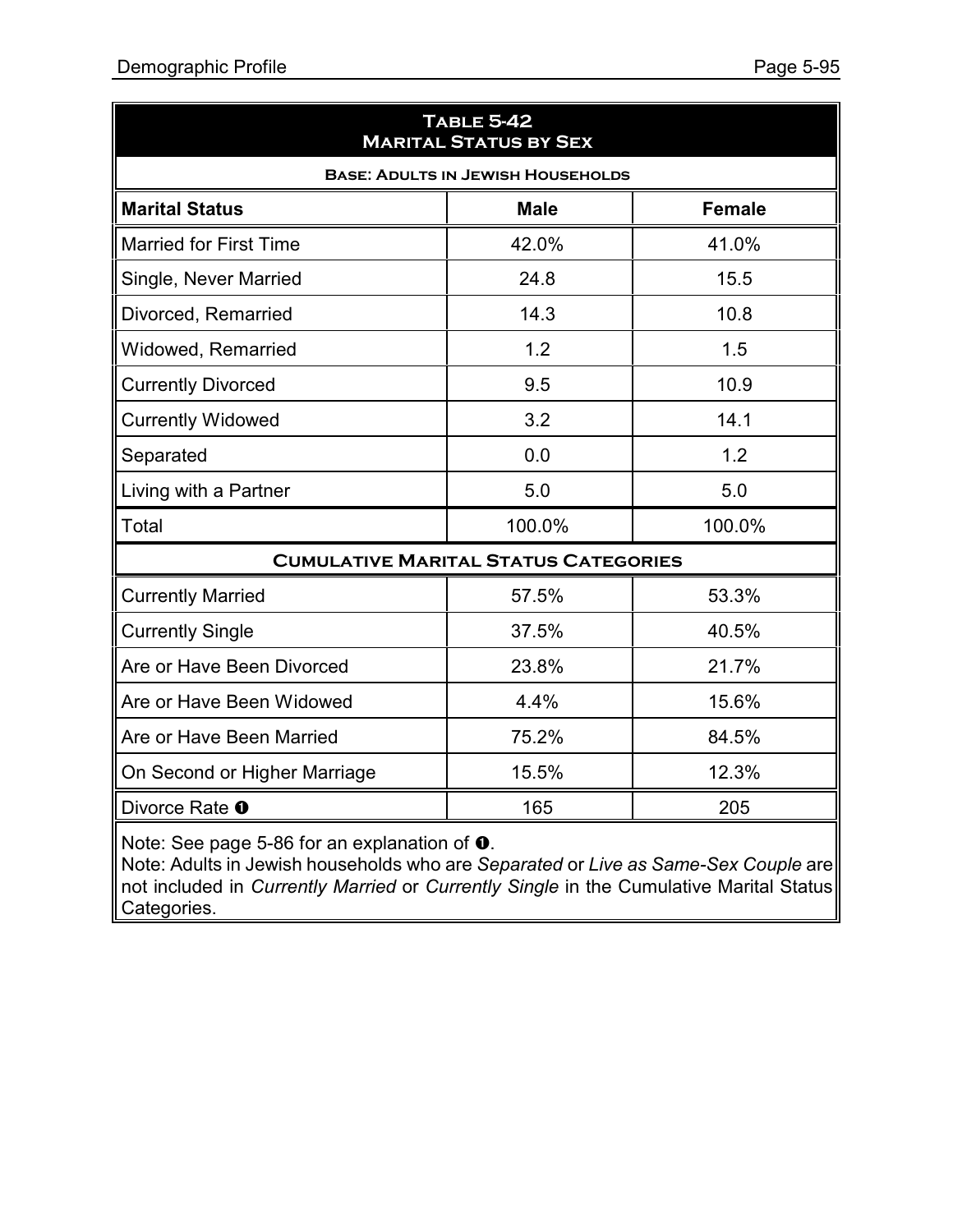| <b>TABLE 5-43</b><br><b>MARITAL STATUS BY AGE</b> |                                                              |       |               |        |        |        |  |  |  |  |
|---------------------------------------------------|--------------------------------------------------------------|-------|---------------|--------|--------|--------|--|--|--|--|
| <b>BASE: ADULTS IN JEWISH HOUSEHOLDS</b>          |                                                              |       |               |        |        |        |  |  |  |  |
| <b>Marital Status</b>                             | <b>Under 35</b><br>35-49<br>50-64<br>65-74<br>$75+$<br>$65+$ |       |               |        |        |        |  |  |  |  |
| <b>Married for First Time</b>                     | 13.6%                                                        | 53.6% | 52.7%         | 44.6%  | 37.4%  | 41.2%  |  |  |  |  |
| Single, Never Married                             | 77.8                                                         | 10.9  | 5.8           | 4.4    | 2.0    | 3.2    |  |  |  |  |
| Divorced, Remarried                               | 0.4                                                          | 13.6  | 17.2          | 21.7   | 7.5    | 14.7   |  |  |  |  |
| Widowed, Remarried                                | 0.0                                                          | 1.5   | 0.2           | 2.1    | 4.4    | 3.2    |  |  |  |  |
| <b>Currently Divorced</b>                         | 0.4                                                          | 12.6  | 13.8          | 16.6   | 6.5    | 11.6   |  |  |  |  |
| <b>Currently Widowed</b>                          | 0.5                                                          | 0.1   | 4.2           | 8.3    | 38.5   | 23.1   |  |  |  |  |
| Separated                                         | 0.0                                                          | 2.0   | 0.9           | 0.1    | 0.0    | 0.0    |  |  |  |  |
| Living with a Partner                             | 7.3                                                          | 5.7   | 5.2           | 2.2    | 3.7    | 3.0    |  |  |  |  |
| Total                                             | 100.0%                                                       |       | 100.0% 100.0% | 100.0% | 100.0% | 100.0% |  |  |  |  |
| <b>CUMULATIVE MARITAL STATUS CATEGORIES</b>       |                                                              |       |               |        |        |        |  |  |  |  |
| <b>Currently Married</b>                          | 14.0%                                                        | 68.7% | 70.1%         | 68.4%  | 49.3%  | 59.1%  |  |  |  |  |
| <b>Currently Single</b>                           | 78.7%                                                        | 23.6% | 23.8%         | 29.3%  | 47.0%  | 37.9%  |  |  |  |  |
| Are or Have Been Divorced                         | 0.8%                                                         | 26.2% | 31.0%         | 38.3%  | 14.0%  | 26.3%  |  |  |  |  |
| Are or Have Been Widowed                          | 0.5%                                                         | 1.6%  | 4.4%          | 10.4%  | 42.9%  | 26.3%  |  |  |  |  |
| Are or Have Been Married                          | 22.2%                                                        | 89.1% | 94.2%         | 95.6%  | 98.0%  | 96.8%  |  |  |  |  |
| On Second or Higher Marriage                      | 0.4%                                                         | 15.1% | 17.4%         | 23.8%  | 11.9%  | 17.9%  |  |  |  |  |
| Divorce Rate <b>O</b>                             | 29                                                           | 183   | 197           | 243    | 132    | 196    |  |  |  |  |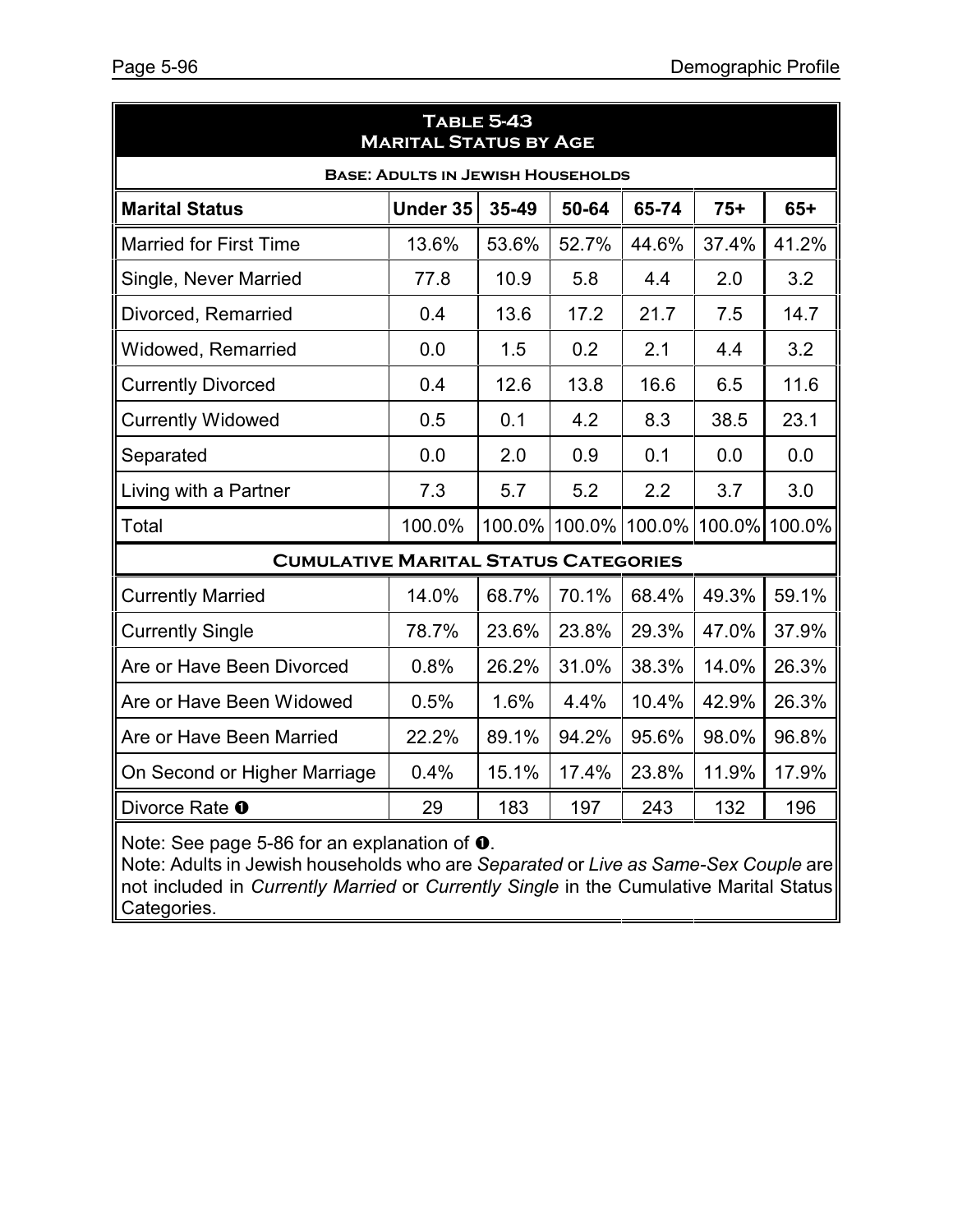| <b>TABLE 5-44</b><br><b>MARITAL STATUS BY AGE FOR ADULT MALES</b>                         |        |       |                      |       |        |        |  |  |  |  |
|-------------------------------------------------------------------------------------------|--------|-------|----------------------|-------|--------|--------|--|--|--|--|
| <b>BASE: ADULT MALES IN JEWISH HOUSEHOLDS</b>                                             |        |       |                      |       |        |        |  |  |  |  |
| <b>Under 35</b><br>$35 - 49$<br>50-64<br>65-74<br>$65+$<br><b>Marital Status</b><br>$75+$ |        |       |                      |       |        |        |  |  |  |  |
| <b>Married for First Time</b>                                                             | 10.9%  | 51.3% | 52.8%                | 47.5% | 52.0%  | 49.5%  |  |  |  |  |
| Single, Never Married                                                                     | 79.4   | 16.6  | 7.8                  | 5.6   | 3.4    | 4.6    |  |  |  |  |
| Divorced, Remarried                                                                       | 0.5    | 13.9  | 16.8                 | 27.4  | 16.6   | 22.7   |  |  |  |  |
| Widowed, Remarried                                                                        | 0.0    | 0.0   | 0.2                  | 3.3   | 4.6    | 3.9    |  |  |  |  |
| <b>Currently Divorced</b>                                                                 | 0.3    | 13.9  | 15.2                 | 11.4  | 3.8    | 8.1    |  |  |  |  |
| <b>Currently Widowed</b>                                                                  | 0.9    | 0.0   | 2.3                  | 2.5   | 15.2   | 8.0    |  |  |  |  |
| Separated                                                                                 | 0.0    | 0.1   | 0.0                  | 0.0   | 0.0    | 0.0    |  |  |  |  |
| Living with a Partner                                                                     | 8.0    | 4.2   | 4.9                  | 2.3   | 4.4    | 3.2    |  |  |  |  |
| Total                                                                                     | 100.0% |       | 100.0% 100.0% 100.0% |       | 100.0% | 100.0% |  |  |  |  |
| <b>CUMULATIVE MARITAL STATUS CATEGORIES</b>                                               |        |       |                      |       |        |        |  |  |  |  |
| <b>Currently Married</b>                                                                  | 11.4%  | 65.2% | 69.8%                | 78.2% | 73.2%  | 76.1%  |  |  |  |  |
| <b>Currently Single</b>                                                                   | 80.6%  | 30.5% | 25.3%                | 19.5% | 22.4%  | 20.7%  |  |  |  |  |
| Are or Have Been Divorced                                                                 | 0.8%   | 27.8% | 32.0%                | 38.8% | 20.4%  | 30.8%  |  |  |  |  |
| Are or Have Been Widowed                                                                  | 0.9%   | 0.0%  | 2.5%                 | 5.8%  | 19.8%  | 11.9%  |  |  |  |  |
| Are or Have Been Married                                                                  | 20.6%  | 83.4% | 92.2%                | 94.4% | 96.6%  | 95.4%  |  |  |  |  |
| On Second or Higher Marriage                                                              | 0.5%   | 13.9% | 17.0%                | 30.7% | 21.2%  | 26.6%  |  |  |  |  |
| Divorce Rate <b>O</b>                                                                     | 26     | 213   | 218                  | 146   | 52     | 106    |  |  |  |  |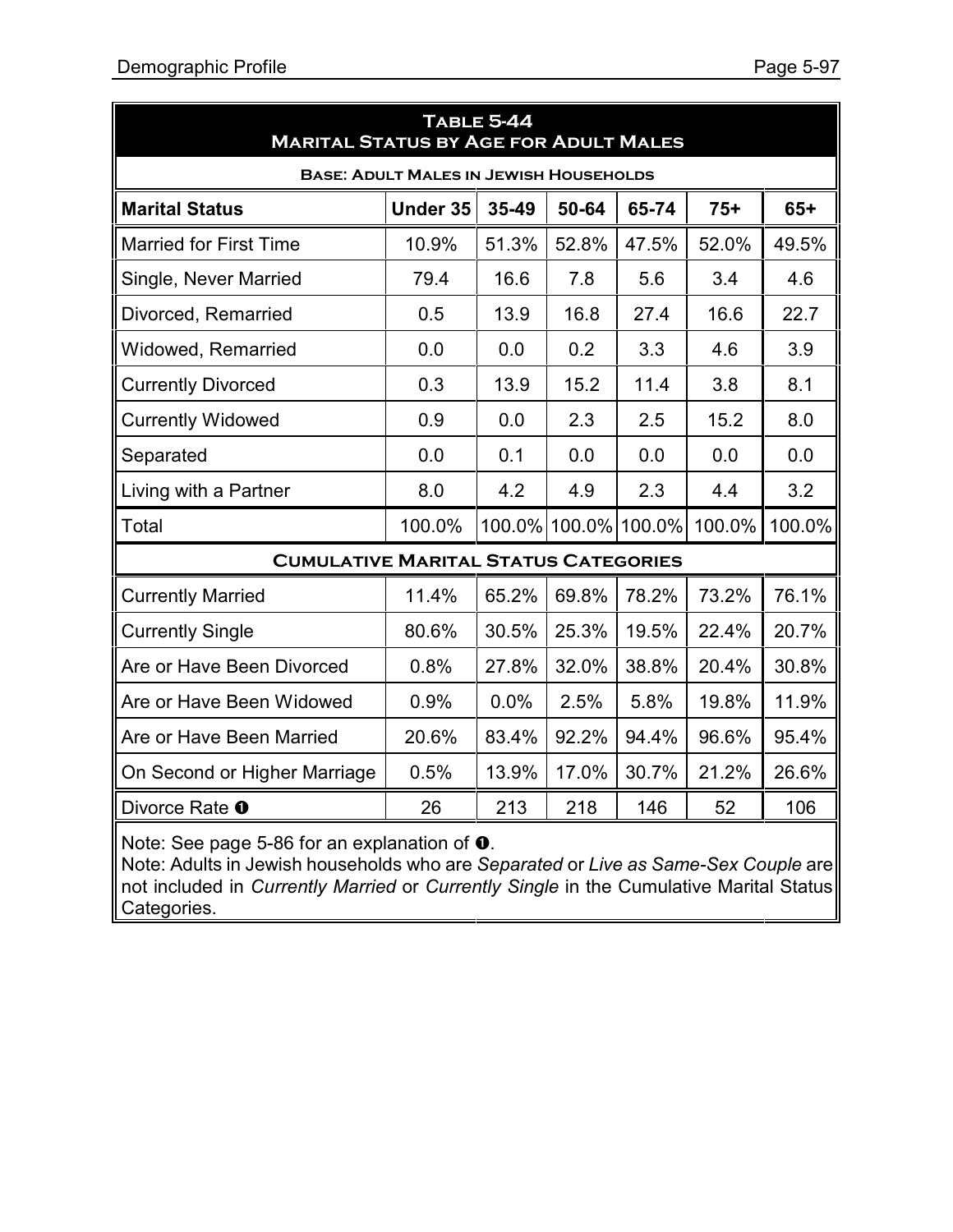| <b>TABLE 5-45</b><br><b>MARITAL STATUS BY AGE FOR ADULT FEMALES</b> |                                                       |       |               |        |        |        |  |  |  |  |
|---------------------------------------------------------------------|-------------------------------------------------------|-------|---------------|--------|--------|--------|--|--|--|--|
| <b>BASE: ADULT FEMALES IN JEWISH HOUSEHOLDS</b>                     |                                                       |       |               |        |        |        |  |  |  |  |
| <b>Marital Status</b>                                               | 35-49<br>Under 35<br>50-64<br>65-74<br>$75+$<br>$65+$ |       |               |        |        |        |  |  |  |  |
| <b>Married for First Time</b>                                       | 17.1%                                                 | 55.6% | 52.7%         | 42.0%  | 28.3%  | 34.5%  |  |  |  |  |
| Single, Never Married                                               | 75.8                                                  | 5.8   | 3.8           | 3.3    | 1.1    | 2.1    |  |  |  |  |
| Divorced, Remarried                                                 | 0.2                                                   | 13.3  | 17.5          | 16.3   | 1.9    | 8.6    |  |  |  |  |
| Widowed, Remarried                                                  | 0.0                                                   | 2.8   | 0.2           | 0.8    | 4.3    | 2.7    |  |  |  |  |
| <b>Currently Divorced</b>                                           | 0.5                                                   | 11.5  | 12.5          | 21.5   | 8.1    | 14.3   |  |  |  |  |
| <b>Currently Widowed</b>                                            | 0.0                                                   | 0.2   | 6.1           | 13.8   | 53.0   | 34.9   |  |  |  |  |
| Separated                                                           | 0.0                                                   | 3.7   | 1.7           | 0.2    | 0.0    | 0.1    |  |  |  |  |
| Living with a Partner                                               | 6.4                                                   | 7.1   | 5.5           | 2.1    | 3.3    | 2.8    |  |  |  |  |
| Total                                                               | 100.0%                                                |       | 100.0% 100.0% | 100.0% | 100.0% | 100.0% |  |  |  |  |
| <b>CUMULATIVE MARITAL STATUS CATEGORIES</b>                         |                                                       |       |               |        |        |        |  |  |  |  |
| <b>Currently Married</b>                                            | 17.3%                                                 | 71.7% | 70.4%         | 59.1%  | 34.5%  | 45.8%  |  |  |  |  |
| <b>Currently Single</b>                                             | 76.3%                                                 | 17.5% | 22.4%         | 38.6%  | 62.2%  | 51.3%  |  |  |  |  |
| Are or Have Been Divorced                                           | 0.7%                                                  | 24.8% | 30.0%         | 37.8%  | 10.0%  | 22.9%  |  |  |  |  |
| Are or Have Been Widowed                                            | 0.0%                                                  | 3.0%  | 6.3%          | 14.6%  | 57.3%  | 37.6%  |  |  |  |  |
| Are or Have Been Married                                            | 24.2%                                                 | 94.2% | 96.2%         | 96.7%  | 98.9%  | 97.9%  |  |  |  |  |
| On Second or Higher Marriage                                        | 0.2%                                                  | 16.1% | 17.7%         | 17.1%  | 6.2%   | 11.3%  |  |  |  |  |
| Divorce Rate <b>O</b>                                               | 29                                                    | 160   | 178           | 364    | 235    | 312    |  |  |  |  |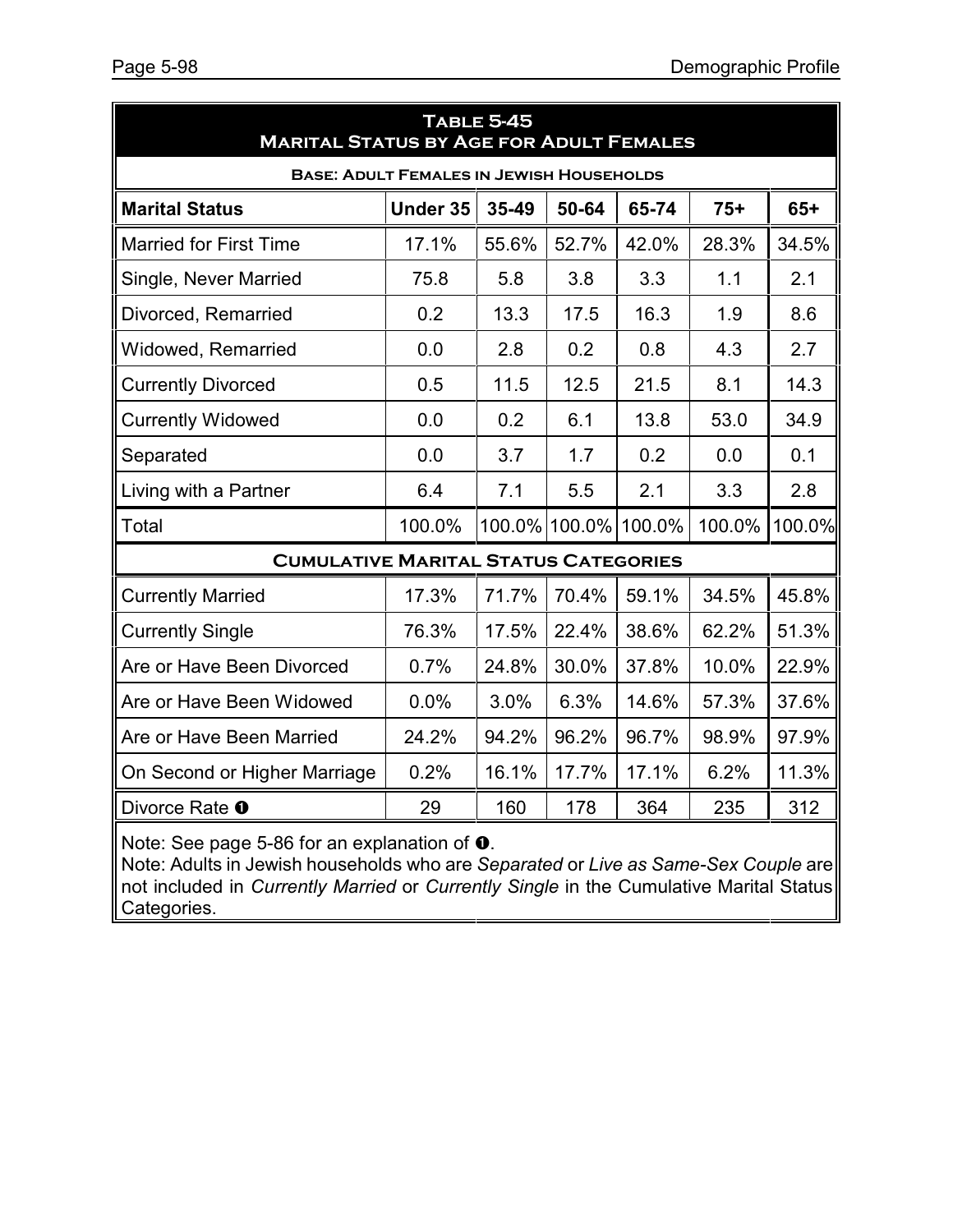# **Single Jewish Adults**

**T** able 5-39 shows that 40% (50,500 adults) of *Jewish* adults in Jewish households in<br>Repayate are ourrently single. Table 5.46 shows that 37% of single, lowish adults are Broward are currently single. **Table 5-46** shows that 37% of single Jewish adults are under age 35; 8%, age 35-49; 20%, age 50-64; 13%, age 65-74; and 21%, age 75 and over.

55% of single Jewish adults are female. 41% of single Jewish adults under age 35 are female; 33%, age 35-49; 50%, age 50-64; 71%, age 65-74; and 82%, age 75 and over.

| <b>TABLE 5-46</b><br><b>AGE AND SEX DISTRIBUTION OF SINGLE JEWISH ADULTS</b> |             |               |        |                             |               |                        |                                        |  |  |  |
|------------------------------------------------------------------------------|-------------|---------------|--------|-----------------------------|---------------|------------------------|----------------------------------------|--|--|--|
|                                                                              |             |               |        | SAMPLE SIZE: 1,267          |               |                        |                                        |  |  |  |
|                                                                              |             |               |        | <b>Single Jewish Adults</b> |               |                        | % of Single                            |  |  |  |
|                                                                              |             | Percentage    |        |                             | <b>Number</b> |                        | <b>Jewish Adults</b><br><b>Who Are</b> |  |  |  |
| <b>Age Group</b>                                                             | <b>Male</b> | <b>Female</b> | Total  | <b>Male</b>                 | <b>Female</b> | Total<br><b>Female</b> |                                        |  |  |  |
| Under 35                                                                     | 21.5%       | 15.1%         | 36.6%  | 10,854                      | 7,623         | 18,476                 | 41.3%                                  |  |  |  |
| $35 - 49$                                                                    | 6.3         | 3.1           | 9.4    | 3,180                       | 1,565         | 4,745                  | 33.0%                                  |  |  |  |
| $50 - 64$                                                                    | 10.0        | 9.9           | 19.9   | 5,048                       | 4,998         | 10,046                 | 49.7%                                  |  |  |  |
| $65 - 74$                                                                    | 3.7         | 9.2           | 12.9   | 1,868                       | 4,644         | 6,512                  | 71.3%                                  |  |  |  |
| 75 and over                                                                  | 3.8         | 17.4          | 21.2   | 1,918                       | 8,784         | 10,702                 | 82.1%                                  |  |  |  |
| $\rightarrow$ 65 +r                                                          | 7.5         | 26.6          | 34.1   | 3,786                       | 13,428        | 17,214                 | 78.0%                                  |  |  |  |
| All                                                                          | 45.3%       | 54.7%         | 100.0% | 22,868                      | 27,614        | 50,482                 | 54.7%                                  |  |  |  |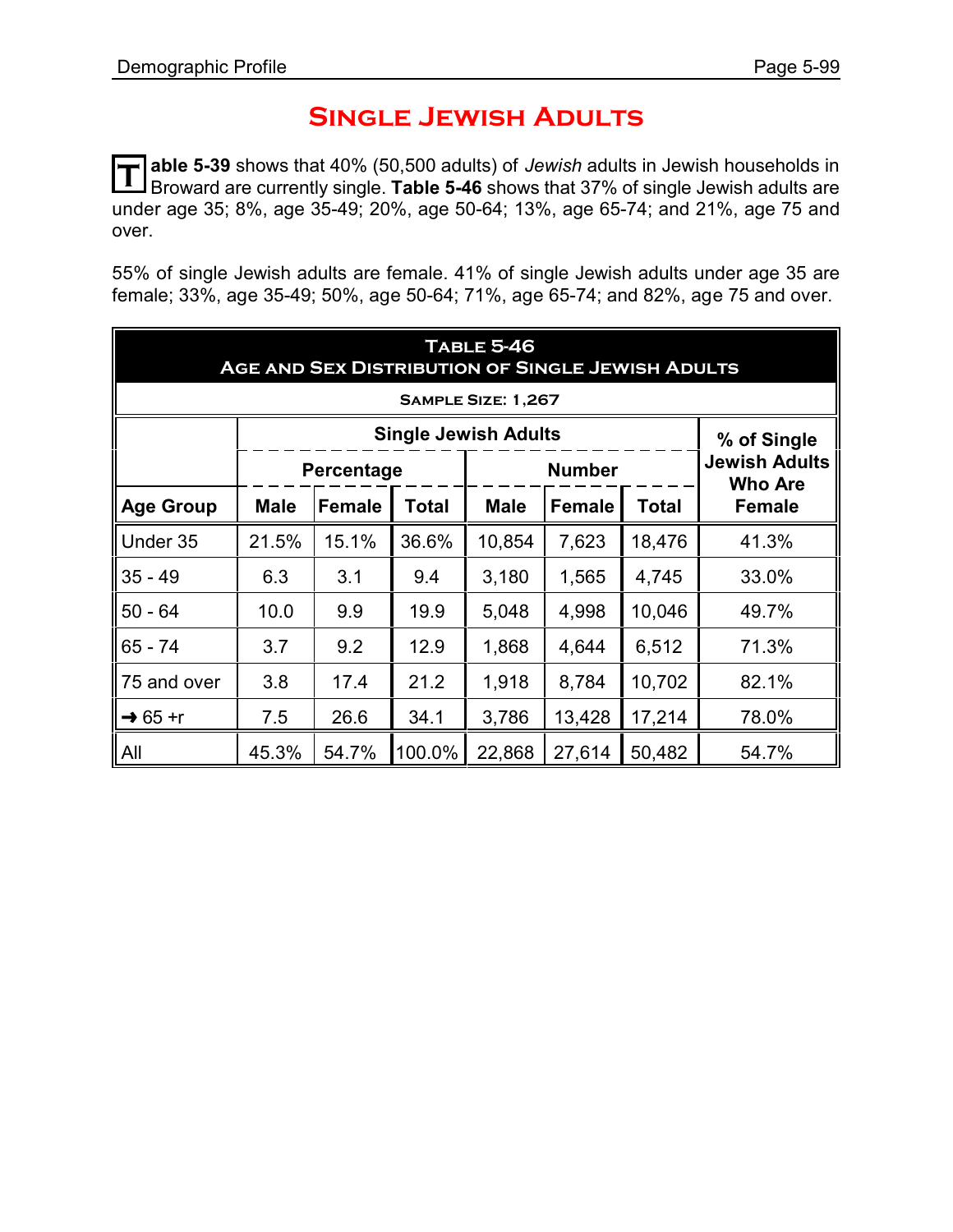# **Level of Secular Education**

**T able 5-47** shows that only 3% (3,800 adults) of adults age 25 and over in Jewish households in Broward do not have a high school degree. 17% (25,100 adults) of adults age 25 and over in Jewish households have a high school degree or a degree from a technical or trade school and have not attended college. In total, 20% (28,900 adults) of adults age 25 and over in Jewish households have a high school degree or less and have not attended college.

12% (17,100 adults) of adults age 25 and over in Jewish households are in college or have attended college without attaining a degree; another 8% (11,600 adults) have a two-year college degree. 61% (89,000 adults) of adults age 25 and over in Jewish households have a four-year college degree or higher, including 26% (37,400 adults) with a graduate degree. 2% (3,400 adults) of adults age 25 and over in Jewish households have a medical degree and 2% (3,200 adults) have a law degree.

**Table 5-51** shows that 85% of adults age 25-34 in Jewish households are in college, attended some college, have a two-year college degree, or have a four-year college degree or higher. This implies that in recent years about 85% of adults in Jewish households have attended college.

**Community Comparisons**. **Table 5-48** shows that the 20% with a **high school degree or less** is about average among about 50 comparison Jewish communities and compares to 28% in South Palm Beach, 24% in both Las Vegas and West Palm Beach, 14% in Miami, and 8% in Atlanta. The 20% compares to 41% in 1997. The 20% compares to 40% of all adults (both Jewish and non-Jewish) age 25 and over in Broward County as of 2014 and 42% of all American adults (both Jewish and non-Jewish) age 25 and over as of 2014.

The 61% with a **four-year college degree or higher** is below average among about 50 comparison Jewish communities and compares 76% in Atlanta, 71% in Miami, 55% in West Palm Beach, and 49% in both Las Vegas and South Palm Beach. The 61% compares to 35% in 1997. The 61% compares to 30% of all adults (both Jewish and non-Jewish) age 25 and over in Broward County as of 2014 and 29% of all American adults (both Jewish and non-Jewish) age 25 and over as of 2014.

The 26% with a **graduate degree** is below average among about 50 comparison Jewish communities and compares to 32% in both Miami and Atlanta, 20% in West Palm Beach, and 18% in both Las Vegas and South Palm Beach. The 26% compares to 11% in 1997. The 26% compares to 11% of all adults (both Jewish and non-Jewish) age 25 and over in Broward County as of 2014 and 11% of all American adults (both Jewish and non-Jewish) age 25 and over as of 2014.

**Tables 5-51** to **5-53** show results for adults age 18-24 in Jewish households for informational purposes only, which are not included in the overall results for adults age 25 and over.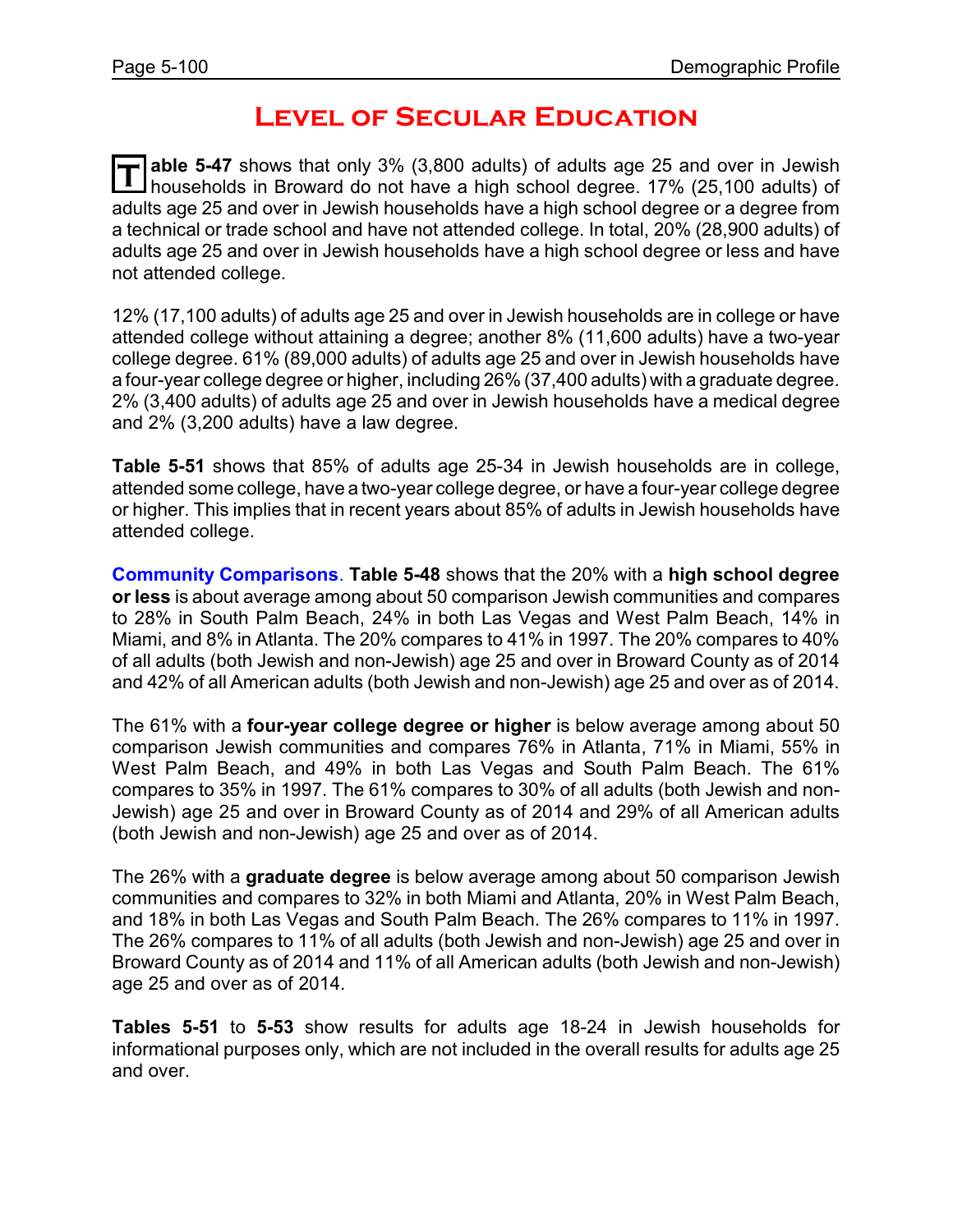## **Level of Secular Education by Jewish Status**

**Table 5-47** shows that 67% of Jewish adults in Jewish households have a 4-year college degree or higher compared to 45% of non-Jewish adults in Jewish households.

## **Level of Secular Education by Geographic Area**

**Table 5-49** shows that the percentage of adults age 25 and over in Jewish households who have a high school degree or less varies from 8% in both the Northwest and the East to 26% in the West Central and 34% in the North Central.

The percentage of adults who with have a four-year college degree or higher varies from 39% in the North Central to 77% in both the East and the Northwest.

The percentage of adults with a graduate degree varies from 14% in the North Central to 42% in the East.

## **Level of Secular Education by Sex**

**Table 5-50** shows that 16% of males age 25 and over in Jewish households have a high school degree or less, compared to 21% of females age 25 and over.

71% of males age 25 and over have a four-year college degree or higher, compared to 59% of females age 25 and over.

32% of males age 25 and over have a graduate degree, compared to 25% of females age 25 and over.

### **Level of Secular Education by Age**

**Table 5-51** shows that the percentage of adults in Jewish households with a high school degree or less increases from 11%-15% of adults age 25-64, to 18% of adults age 65-74 and 43% of adults age 75 and over.

The percentage of adults with a four-year college degree or higher decreases from 64%- 75% of adults age 25-74 to 34% of adults age 75 and over.

The percentage of adults with a graduate degree decreases from 30%-34% of adults age 25-74 to 13% of adults age 75 and over.

The 97% of persons age 65 with a high school degree compares to 84% of all Americans age 65 and over (both Jewish and non-Jewish) as of 2014. The 51% of persons age 65 with a 4-year college degree or higher compares to 16% of all Americans age 65 and over (both Jewish and non-Jewish) as of 2014.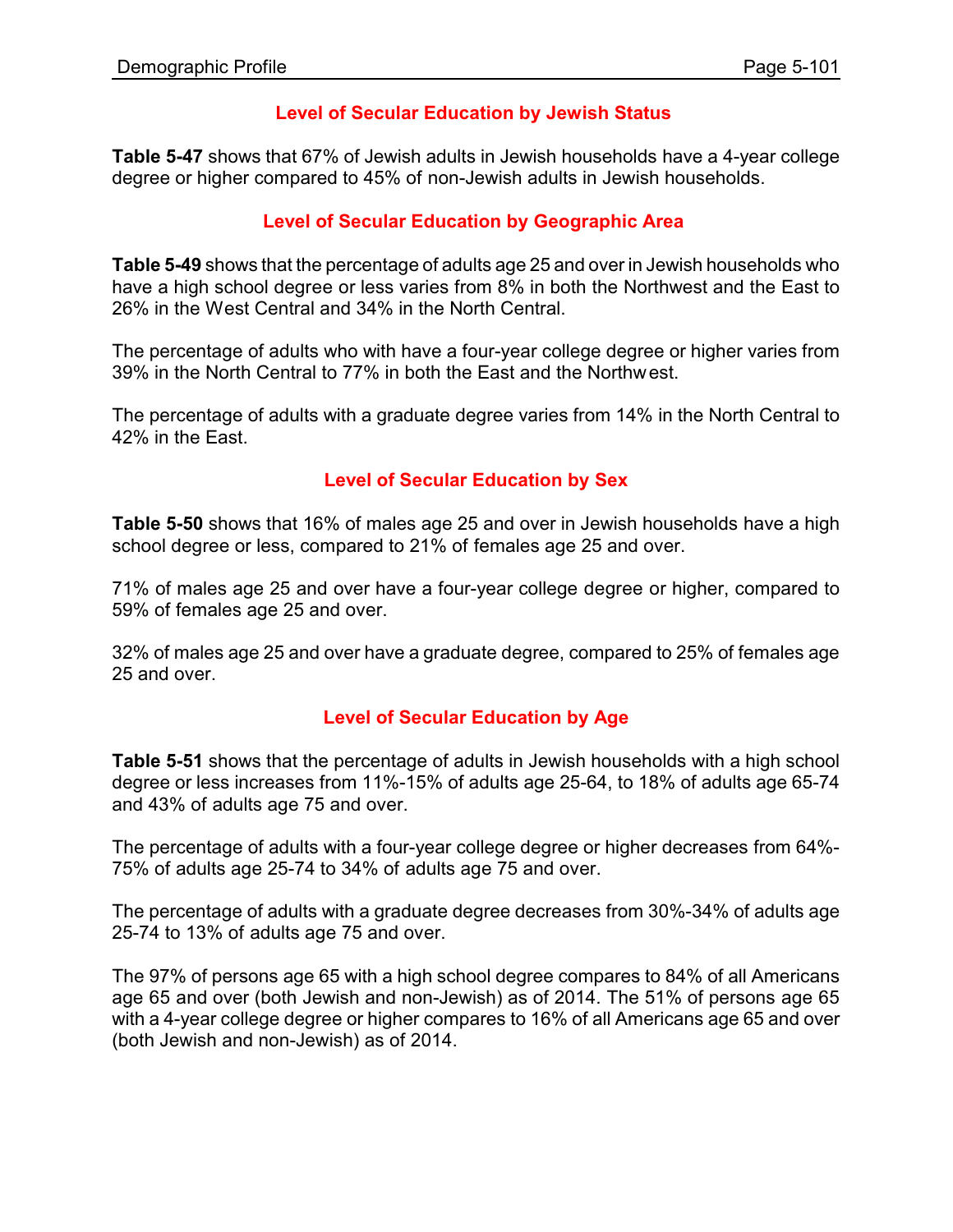### **Level of Secular Education by Age and Sex**

**Tables 5-52** and **5-53** show the level of secular education by age for adult males and adult females in Jewish households, respectively.

For adults age 18-24, 25% of males have a **high school degree or less**, compared to 28% of females. For adults age 25-34, 23% of males have a higher percentage with a high school degree or less than 7% of female.

For adults age 18-24, 28% of males have a **four-year college degree or higher**, compared to 35% of females.

For adults age 25-34, 60% of males and 67% of females have a four-year college degree or higher.

For adults age 35-49, 77% of males have a college degree or higher, compared to 68% of females.

For adults age 50-64, 76% of males have a college degree or higher, compared to 73% of females.

For adults age 65 and over, 65% of males have a four-year college degree or higher, compared to 40% of females.

Thus, the traditional pattern that males attain higher levels of secular education than females has changed somewhat among younger adults.

For adults age 25-34, 24% of males have a **graduate degree**, compared to 37% of females. This is a clear reversal of the long-term trend for males to attain higher degrees than females.

For adults age 35-49, 35% of males have a graduate degree, compared to 33% of females.

For adults age 50-64, 32% of males have a graduate degree, compared to 29% of females.

For adults age 65-74, 43% of males have a graduate degree, compared to 18% of females.

#### **Age 75 and Over**

For adults age 75 and over, 35% of males have a **high school degree or less**, compared to 48% of females.

For adults age 75 and over, 48% of males have a four-year college degree or higher, compared to 26% of females.

For adults age 75 and over, 19% of males have a graduate degree, compared to 9% of females.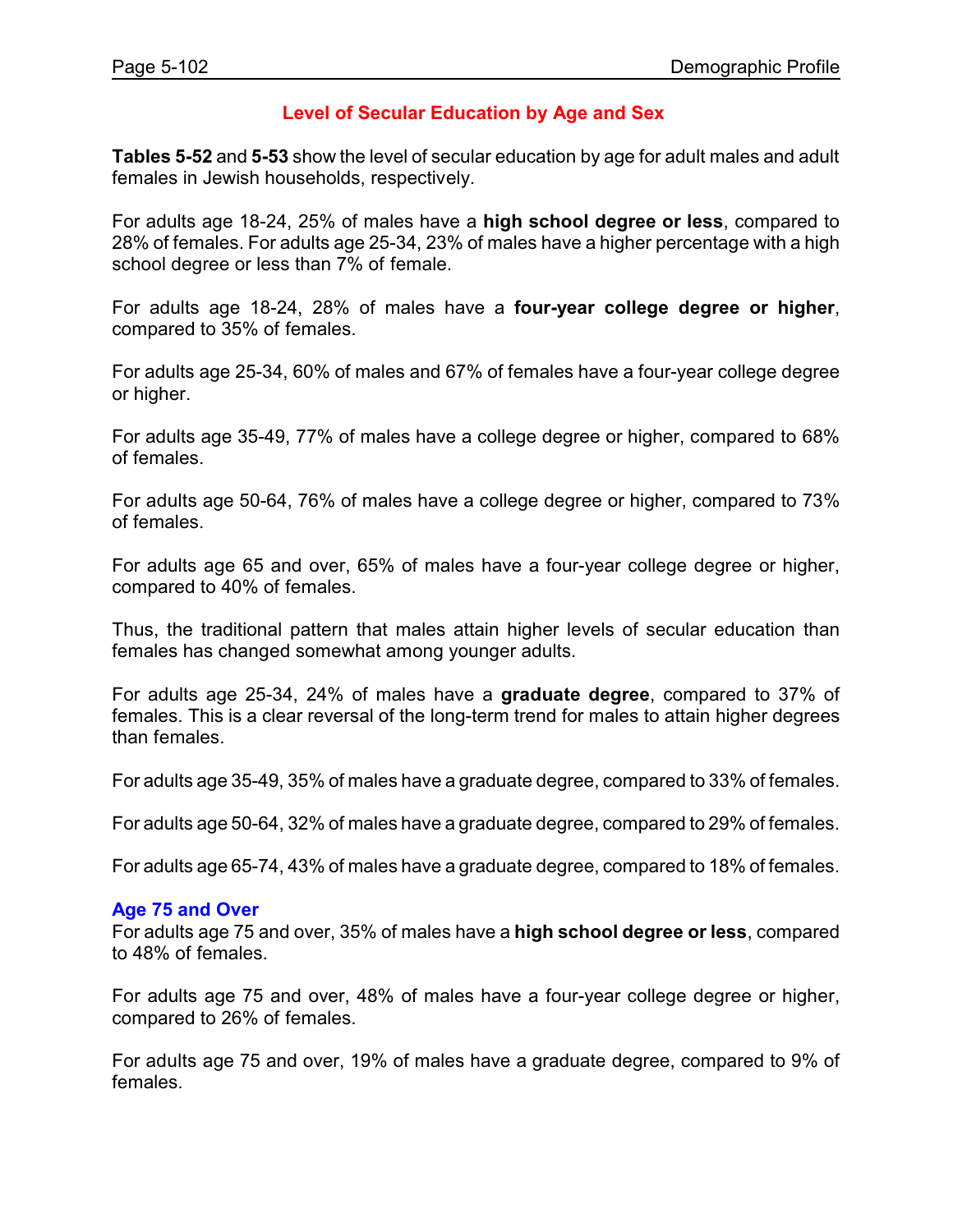| <b>TABLE 5-47</b><br><b>LEVEL OF SECULAR EDUCATION BY JEWISH STATUS</b> |        |                   |        |  |  |  |  |  |
|-------------------------------------------------------------------------|--------|-------------------|--------|--|--|--|--|--|
| BASE: ADULTS AGE 25 AND OVER IN JEWISH HOUSEHOLDS                       |        |                   |        |  |  |  |  |  |
| <b>Highest Degree Earned</b>                                            | Jewish | <b>Non-Jewish</b> | All    |  |  |  |  |  |
| No High School Degree                                                   | 1.4%   | 7.0%              | 2.6%   |  |  |  |  |  |
| <b>High School Degree</b>                                               | 13.8   | 22.6              | 15.4   |  |  |  |  |  |
| <b>Technical or Trade School Degree</b>                                 | 2.0    | 0.2               | 1.7    |  |  |  |  |  |
| In College                                                              | 0.3    | 3.9               | 2.8    |  |  |  |  |  |
| Some College                                                            | 7.7    | 7.9               | 8.9    |  |  |  |  |  |
| 2-Year College Degree                                                   | 7.4    | 13.2              | 7.9    |  |  |  |  |  |
| 4-Year College Degree                                                   | 35.4   | 26.6              | 33.0   |  |  |  |  |  |
| In Graduate School                                                      | 0.2    | 0.0               | 0.2    |  |  |  |  |  |
| Some Graduate School                                                    | 2.4    | 0.7               | 2.0    |  |  |  |  |  |
| Master's Degree                                                         | 19.4   | 10.8              | 17.1   |  |  |  |  |  |
| <b>Doctoral Degree</b>                                                  | 4.1    | 6.2               | 3.9    |  |  |  |  |  |
| <b>Medical Degree</b>                                                   | 2.9    | 0.5               | 2.3    |  |  |  |  |  |
| <b>Dental Degree</b>                                                    | 0.1    | 0.0               | 0.0    |  |  |  |  |  |
| Law Degree                                                              | 2.9    | 0.2               | 2.2    |  |  |  |  |  |
| <b>Rabbinical Degree</b>                                                | 0.0    | 0.0               | 0.0    |  |  |  |  |  |
| <b>Veterinary Degree</b>                                                | 0.0    | 0.2               | 0.0    |  |  |  |  |  |
| Total                                                                   | 100.0% | 100.0%            | 100.0% |  |  |  |  |  |
| <b>CUMULATIVE EDUCATION CATEGORIES</b>                                  |        |                   |        |  |  |  |  |  |
| High School Degree or Less <sup>1</sup>                                 | 17.2%  | 29.8%             | 19.7%  |  |  |  |  |  |
| Some College/2-Year College<br>Degree                                   | 15.4%  | 25.0%             | 19.6%  |  |  |  |  |  |
| 4-Year College Degree                                                   | 38.0%  | 27.3%             | 35.2%  |  |  |  |  |  |
| <b>Graduate Degree</b>                                                  | 29.4%  | 17.9%             | 25.5%  |  |  |  |  |  |
| Total 4-Year College Degree or<br>Higher                                | 67.4%  | 45.2%             | 60.7%  |  |  |  |  |  |
| <sup>1</sup> Includes Technical or Trade School Degree.                 |        |                   |        |  |  |  |  |  |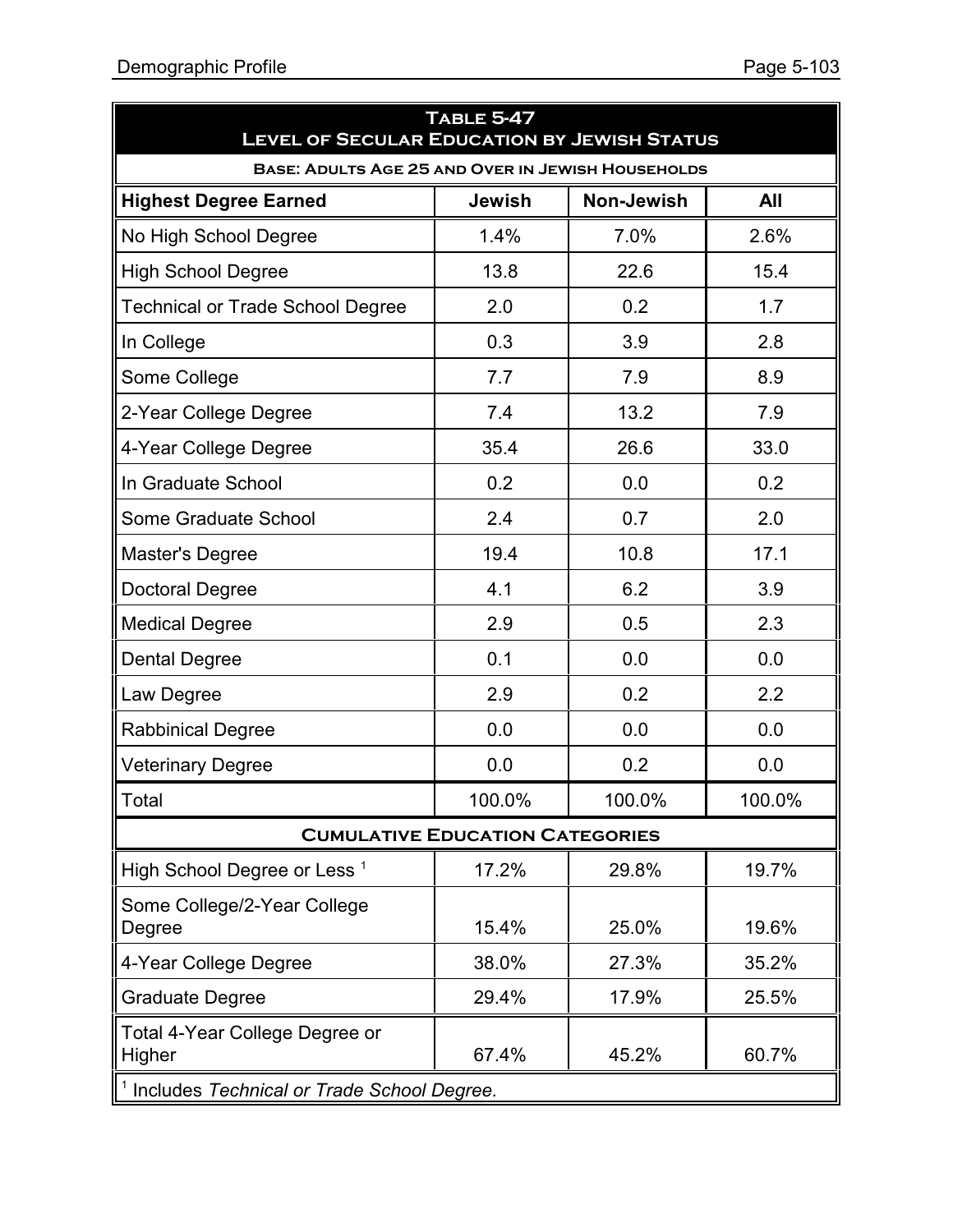| <b>TABLE 5-48</b><br><b>LEVEL OF SECULAR EDUCATION</b><br><b>COMMUNITY COMPARISONS</b> |      |                                                              |                                                               |                                    |                                  |                                                                                  |  |  |  |  |
|----------------------------------------------------------------------------------------|------|--------------------------------------------------------------|---------------------------------------------------------------|------------------------------------|----------------------------------|----------------------------------------------------------------------------------|--|--|--|--|
| <b>BASE: ADULTS AGE 25 AND OVER IN JEWISH HOUSEHOLDS</b>                               |      |                                                              |                                                               |                                    |                                  |                                                                                  |  |  |  |  |
| <b>Community</b>                                                                       | Year | <b>High</b><br><b>School</b><br><b>Degree</b><br>or Less $1$ | <b>Some</b><br>College/<br>2-Year<br>College<br><b>Degree</b> | 4-Year<br>College<br><b>Degree</b> | <b>Graduate</b><br><b>Degree</b> | <b>Total</b><br>4-Year<br>College<br><b>Degree</b><br><b>or</b><br><b>Higher</b> |  |  |  |  |
| Westport                                                                               | 2000 | 6%                                                           | 8                                                             | 46                                 | 41                               | 86%                                                                              |  |  |  |  |
| Washington                                                                             | 2003 | 7%                                                           | 8                                                             | 33                                 | 52                               | 85%                                                                              |  |  |  |  |
| <b>Howard County</b>                                                                   | 2010 | 8%                                                           | 10                                                            | 31                                 | 52                               | 82%                                                                              |  |  |  |  |
| Portland (ME)                                                                          | 2007 | 8%                                                           | 11                                                            | 39                                 | 42                               | 81%                                                                              |  |  |  |  |
| New Haven                                                                              | 2010 | 11%                                                          | 12                                                            | 36                                 | 42                               | 78%                                                                              |  |  |  |  |
| East Bay                                                                               | 2011 | 12%                                                          | 11                                                            | 39                                 | 38                               | 77%                                                                              |  |  |  |  |
| Bergen                                                                                 | 2001 | 13%                                                          | 11                                                            | 41                                 | 35                               | 76%                                                                              |  |  |  |  |
| <b>Atlanta</b>                                                                         | 2006 | 8%                                                           | 17                                                            | 44                                 | 32                               | 76%                                                                              |  |  |  |  |
| Cincinnati                                                                             | 2008 | 12%                                                          | 13                                                            | 36                                 | 39                               | 75%                                                                              |  |  |  |  |
| <b>Essex-Morris</b>                                                                    | 1998 | 11%                                                          | 15                                                            | 37                                 | 38                               | 75%                                                                              |  |  |  |  |
| San Antonio                                                                            | 2007 | 10%                                                          | 16                                                            | 38                                 | 36                               | 75%                                                                              |  |  |  |  |
| Denver                                                                                 | 2007 | 10%                                                          | 16                                                            | 34                                 | 40                               | 74%                                                                              |  |  |  |  |
| Chicago                                                                                | 2010 | 10%                                                          | 17                                                            | 35                                 | 39                               | 73%                                                                              |  |  |  |  |
| San Diego                                                                              | 2003 | 12%                                                          | 17                                                            | 36                                 | 35                               | 72%                                                                              |  |  |  |  |
| Charlotte                                                                              | 1997 | 10%                                                          | 18                                                            | 47                                 | 25                               | 72%                                                                              |  |  |  |  |
| Philadelphia                                                                           | 2009 | 15%                                                          | 15                                                            | 30                                 | 41                               | 71%                                                                              |  |  |  |  |
| Lehigh Valley                                                                          | 2007 | 14%                                                          | 15                                                            | 34                                 | 37                               | 71%                                                                              |  |  |  |  |
| <b>Miami</b>                                                                           | 2014 | 14%                                                          | 15                                                            | 39                                 | 32                               | 71%                                                                              |  |  |  |  |
| Pittsburgh                                                                             | 2002 | 17%                                                          | 13                                                            | 32                                 | 38                               | 70%                                                                              |  |  |  |  |
| Columbus                                                                               | 2013 | 18%                                                          | 13                                                            | 35                                 | 35                               | 70%                                                                              |  |  |  |  |
| Minneapolis                                                                            | 2004 | 12%                                                          | 18                                                            | 40                                 | 30                               | 70%                                                                              |  |  |  |  |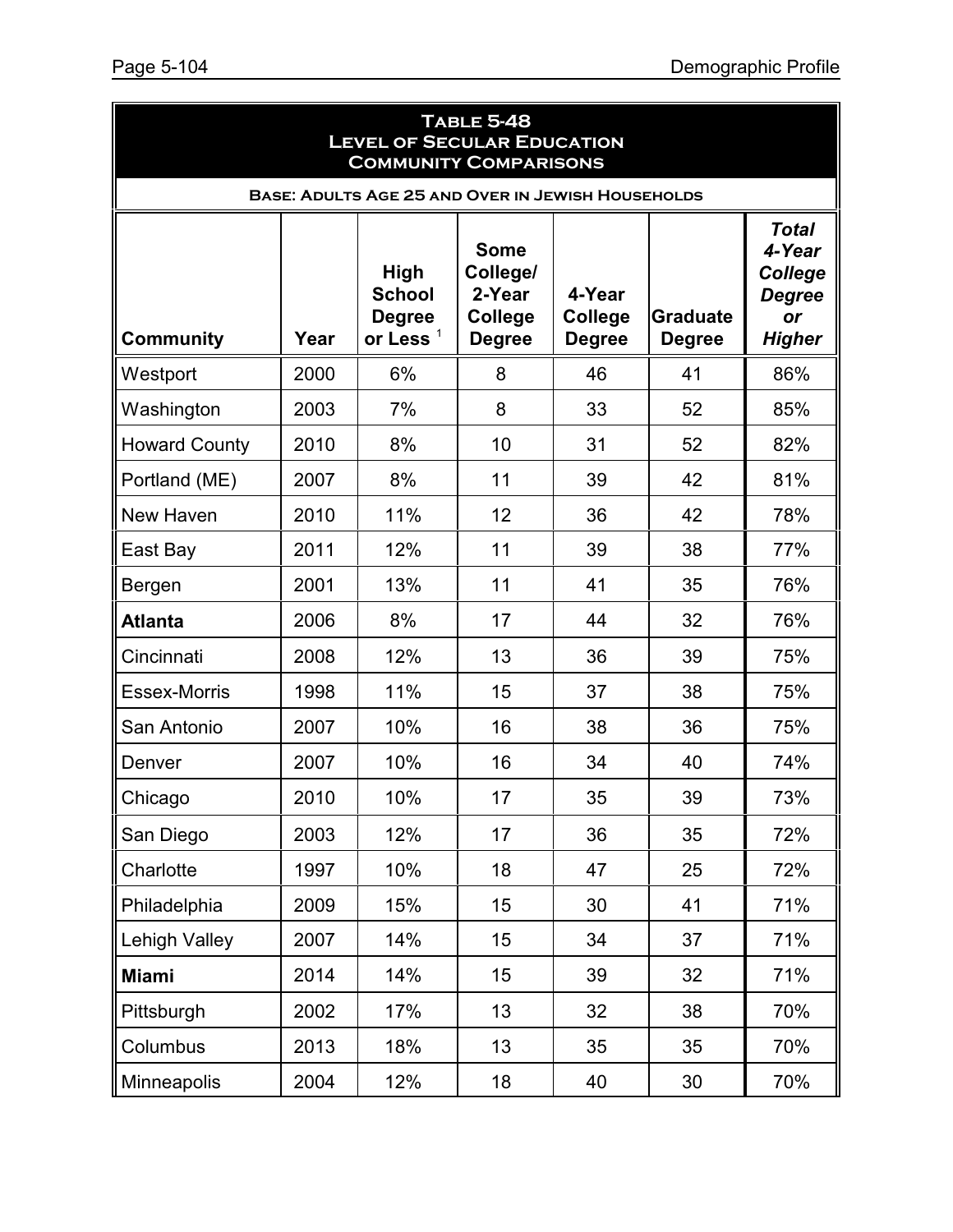| <b>TABLE 5-48</b><br><b>LEVEL OF SECULAR EDUCATION</b><br><b>COMMUNITY COMPARISONS</b> |      |                                                              |                                                                      |                                    |                                  |                                                                                  |  |  |
|----------------------------------------------------------------------------------------|------|--------------------------------------------------------------|----------------------------------------------------------------------|------------------------------------|----------------------------------|----------------------------------------------------------------------------------|--|--|
| BASE: ADULTS AGE 25 AND OVER IN JEWISH HOUSEHOLDS                                      |      |                                                              |                                                                      |                                    |                                  |                                                                                  |  |  |
| <b>Community</b>                                                                       | Year | <b>High</b><br><b>School</b><br><b>Degree</b><br>or Less $1$ | <b>Some</b><br>College/<br>2-Year<br><b>College</b><br><b>Degree</b> | 4-Year<br>College<br><b>Degree</b> | <b>Graduate</b><br><b>Degree</b> | <b>Total</b><br>4-Year<br><b>College</b><br><b>Degree</b><br>or<br><b>Higher</b> |  |  |
| Hartford                                                                               | 2000 | 16%                                                          | 15                                                                   | 36                                 | 34                               | 69%                                                                              |  |  |
| St. Paul                                                                               | 2004 | 12%                                                          | 19                                                                   | 36                                 | 33                               | 69%                                                                              |  |  |
| Rochester                                                                              | 1999 | 16%                                                          | 17                                                                   | 30                                 | 38                               | 68%                                                                              |  |  |
| Tucson                                                                                 | 2002 | 13%                                                          | 19                                                                   | 33                                 | 35                               | 68%                                                                              |  |  |
| Rhode Island                                                                           | 2002 | 16%                                                          | 15                                                                   | 35                                 | 33                               | 68%                                                                              |  |  |
| Phoenix                                                                                | 2002 | 11%                                                          | 22                                                                   | 36                                 | 31                               | 67%                                                                              |  |  |
| Cleveland                                                                              | 2011 | 13%                                                          | 21                                                                   | 34                                 | 33                               | 66%                                                                              |  |  |
| Milwaukee                                                                              | 1996 | 15%                                                          | 19                                                                   | 39                                 | 28                               | 66%                                                                              |  |  |
| <b>Middlesex</b>                                                                       | 2008 | 20%                                                          | 14                                                                   | 39                                 | 28                               | 66%                                                                              |  |  |
| Richmond                                                                               | 1994 | 16%                                                          | 18                                                                   | 38                                 | 28                               | 66%                                                                              |  |  |
| St. Louis                                                                              | 2014 | 18%                                                          | 18                                                                   | 31                                 | 33                               | 63%                                                                              |  |  |
| <b>Baltimore</b>                                                                       | 2010 | 17%                                                          | 20                                                                   | 30                                 | 33                               | 63%                                                                              |  |  |
| Detroit                                                                                | 2005 | 19%                                                          | 18                                                                   | 31                                 | 31                               | 63%                                                                              |  |  |
| Harrisburg                                                                             | 1994 | 21%                                                          | 16                                                                   | 33                                 | 29                               | 63%                                                                              |  |  |
| <b>BROWARD</b>                                                                         | 2016 | 20%                                                          | 20                                                                   | 35                                 | 26                               | 61%                                                                              |  |  |
| Jacksonville                                                                           | 2002 | 19%                                                          | 20                                                                   | 38                                 | 22                               | 61%                                                                              |  |  |
| Wilmington                                                                             | 1995 | 23%                                                          | 17                                                                   | 31                                 | 29                               | 60%                                                                              |  |  |
| York                                                                                   | 1999 | 18%                                                          | 21                                                                   | 35                                 | 26                               | 60%                                                                              |  |  |
| <b>Atlantic County</b>                                                                 | 2004 | 24%                                                          | 18                                                                   | 35                                 | 24                               | 59%                                                                              |  |  |
| Tidewater                                                                              | 2001 | 15%                                                          | 27                                                                   | 36                                 | 23                               | 59%                                                                              |  |  |
| Sarasota                                                                               | 2001 | 19%                                                          | 23                                                                   | 34                                 | 25                               | 58%                                                                              |  |  |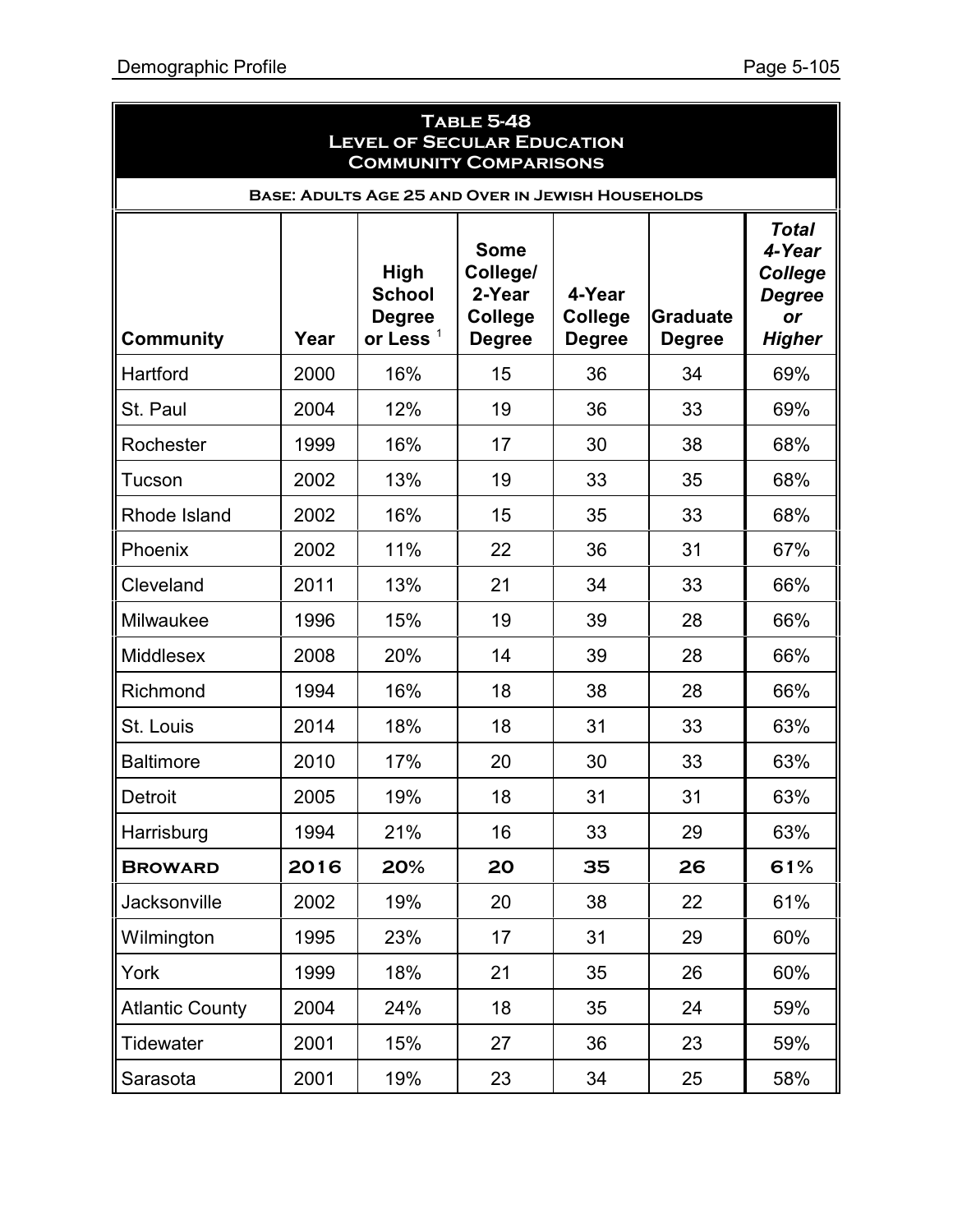| <b>TABLE 5-48</b><br><b>LEVEL OF SECULAR EDUCATION</b><br><b>COMMUNITY COMPARISONS</b> |       |                                                              |                                                                      |                                           |                                  |                                                                                         |  |
|----------------------------------------------------------------------------------------|-------|--------------------------------------------------------------|----------------------------------------------------------------------|-------------------------------------------|----------------------------------|-----------------------------------------------------------------------------------------|--|
| <b>BASE: ADULTS AGE 25 AND OVER IN JEWISH HOUSEHOLDS</b>                               |       |                                                              |                                                                      |                                           |                                  |                                                                                         |  |
| <b>Community</b>                                                                       | Year  | <b>High</b><br><b>School</b><br><b>Degree</b><br>or Less $1$ | <b>Some</b><br>College/<br>2-Year<br><b>College</b><br><b>Degree</b> | 4-Year<br><b>College</b><br><b>Degree</b> | <b>Graduate</b><br><b>Degree</b> | <b>Total</b><br>4-Year<br><b>College</b><br><b>Degree</b><br><b>or</b><br><b>Higher</b> |  |
| Monmouth                                                                               | 1997  | 22%                                                          | 21                                                                   | 35                                        | 22                               | 58%                                                                                     |  |
| <b>New York</b>                                                                        | 2011  | 22%                                                          | 21                                                                   | 24                                        | 33                               | 57%                                                                                     |  |
| <b>W Palm Beach</b>                                                                    | 2005  | 24%                                                          | 22                                                                   | 35                                        | 20                               | 55%                                                                                     |  |
| Orlando                                                                                | 1993  | 21%                                                          | 26                                                                   | 34                                        | 19                               | 53%                                                                                     |  |
| St. Petersburg                                                                         | 1994  | 25%                                                          | 25                                                                   | 30                                        | 20                               | 49%                                                                                     |  |
| <b>Las Vegas</b>                                                                       | 2005  | 24%                                                          | 27                                                                   | 32                                        | 18                               | 49%                                                                                     |  |
| <b>S Palm Beach</b>                                                                    | 2005  | 28%                                                          | 24                                                                   | 31                                        | 18                               | 49%                                                                                     |  |
| Martin-St. Lucie                                                                       | 1999  | 24%                                                          | 27                                                                   | 31                                        | 18                               | 48%                                                                                     |  |
| <b>Broward</b>                                                                         | 1997  | 41%                                                          | 24                                                                   | 24                                        | 11                               | 35%                                                                                     |  |
|                                                                                        |       | BASE: ADULTS AGE 18 AND OVER IN JEWISH HOUSEHOLDS            |                                                                      |                                           |                                  |                                                                                         |  |
| <b>Seattle</b>                                                                         | 2000  | 18%                                                          | 8                                                                    | 36                                        | 38                               | 73%                                                                                     |  |
| <b>Buffalo</b>                                                                         | 1995  | 19%                                                          | 12                                                                   | 30                                        | 39                               | 68%                                                                                     |  |
| Los Angeles                                                                            | 1997  | 28%                                                          | 12                                                                   | 30                                        | 28                               | 58%                                                                                     |  |
| <b>BASE: RESPONDENTS AND SPOUSES AGE 18 AND OVER</b>                                   |       |                                                              |                                                                      |                                           |                                  |                                                                                         |  |
| Palm Springs                                                                           | 1998  | 21%                                                          | 27                                                                   | 34                                        | 18                               | 52%                                                                                     |  |
| NJPS <sup>2</sup>                                                                      | 2000  | 18%                                                          | 21                                                                   | 33                                        | 28                               | 60%                                                                                     |  |
| ACS (US)                                                                               | 2014  | 42%                                                          | 29                                                                   | 18                                        | 11                               | 29%                                                                                     |  |
|                                                                                        | . . T |                                                              |                                                                      |                                           |                                  |                                                                                         |  |

1 Includes *Technical or Trade School Degree*.

<sup>2</sup> NJPS 2000 data are for *Jewish adults* age 25 and over, not all adults age 25 and over in Jewish households.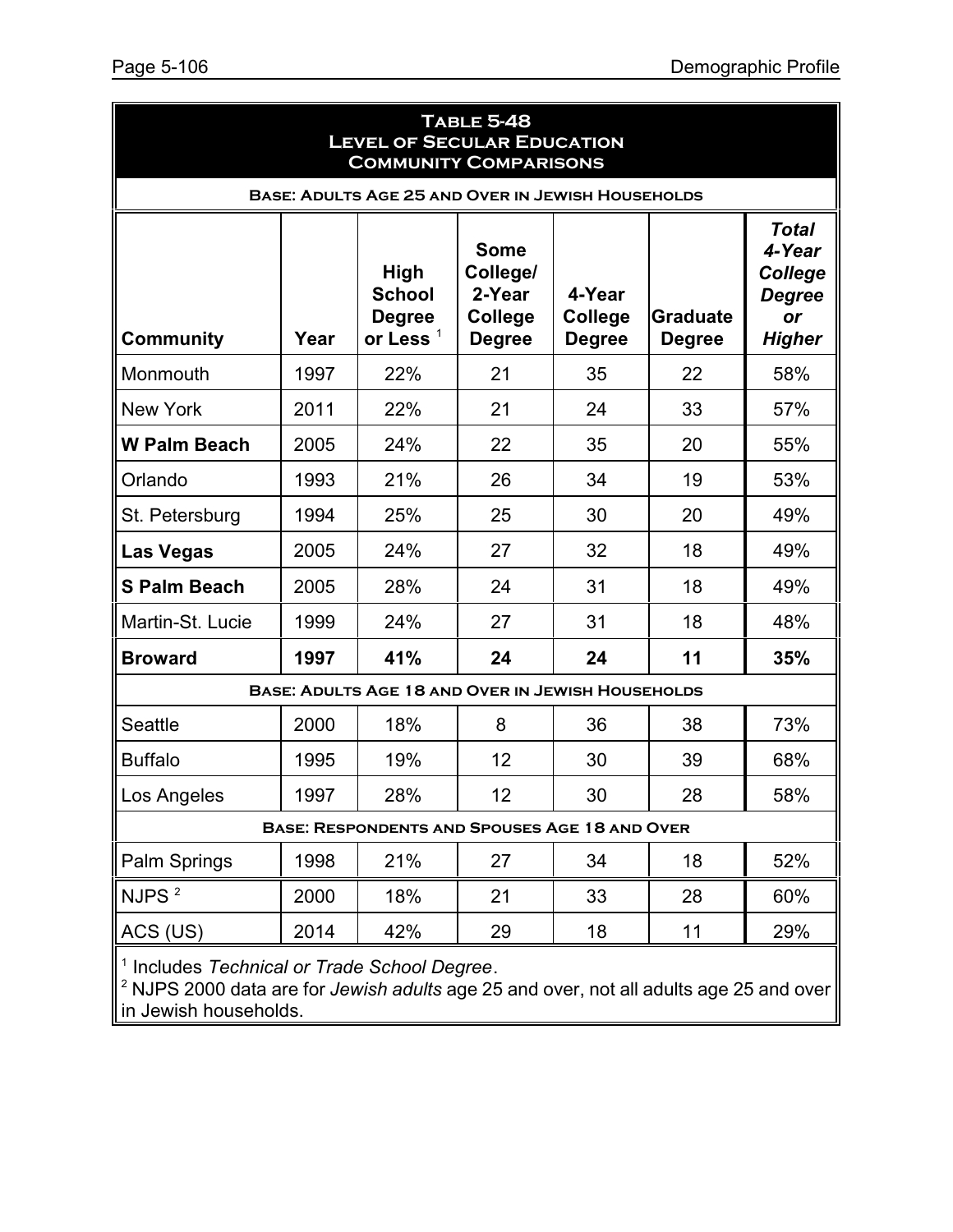| <b>TABLE 5-49A</b><br><b>LEVEL OF SECULAR EDUCATION BY GEOGRAPHIC AREA</b> |                                        |                      |             |  |  |  |  |
|----------------------------------------------------------------------------|----------------------------------------|----------------------|-------------|--|--|--|--|
| BASE: ADULTS AGE 25 AND OVER IN JEWISH HOUSEHOLDS                          |                                        |                      |             |  |  |  |  |
| <b>Highest Degree Earned</b>                                               | <b>Northwest</b>                       | <b>North Central</b> | <b>East</b> |  |  |  |  |
| No High School Degree                                                      | 0.8%                                   | 0.1%                 | 1.4%        |  |  |  |  |
| <b>High School Degree</b>                                                  | 7.1                                    | 31.6                 | 7.0         |  |  |  |  |
| <b>Technical or Trade School Degree</b>                                    | 0.3                                    | 2.4                  | 0.0         |  |  |  |  |
| In College                                                                 | 0.0                                    | 5.7                  | 0.0         |  |  |  |  |
| Some College                                                               | 7.0                                    | 8.4                  | 7.6         |  |  |  |  |
| 2-Year College Degree                                                      | 7.7                                    | 12.8                 | 7.5         |  |  |  |  |
| 4-Year College Degree                                                      | 47.6                                   | 22.4                 | 32.6        |  |  |  |  |
| In Graduate School                                                         | 0.1                                    | 0.0                  | 0.0         |  |  |  |  |
| Some Graduate School                                                       | 1.9                                    | 3.1                  | 2.3         |  |  |  |  |
| Master's Degree                                                            | 19.1                                   | 10.0                 | 30.6        |  |  |  |  |
| Doctoral Degree                                                            | 4.5                                    | 3.5                  | 4.8         |  |  |  |  |
| <b>Medical Degree</b>                                                      | 2.7                                    | 0.0                  | 3.2         |  |  |  |  |
| <b>Dental Degree</b>                                                       | 0.0                                    | 0.0                  | 0.0         |  |  |  |  |
| Law Degree                                                                 | 1.2                                    | 0.0                  | 3.0         |  |  |  |  |
| <b>Rabbinical Degree</b>                                                   | 0.0                                    | 0.0                  | 0.0         |  |  |  |  |
| <b>Veterinary Degree</b>                                                   | 0.0                                    | 0.0                  | 0.0         |  |  |  |  |
| Total                                                                      | 100.0%                                 | 100.0%               | 100.0%      |  |  |  |  |
|                                                                            | <b>CUMULATIVE EDUCATION CATEGORIES</b> |                      |             |  |  |  |  |
| High School Degree or Less $^1$                                            | 8.2%                                   | 34.1%                | 8.4%        |  |  |  |  |
| Some College/2-Year College<br>Degree                                      | 14.7%                                  | 26.9%                | 15.1%       |  |  |  |  |
| 4-Year College Degree                                                      | 49.6%                                  | 25.5%                | 34.9%       |  |  |  |  |
| <b>Graduate Degree</b>                                                     | 27.5%                                  | 13.5%                | 41.6%       |  |  |  |  |
| Total 4-Year College Degree or                                             |                                        |                      |             |  |  |  |  |

Higher 77.1% 39.0% 76.5% <sup>1</sup> Includes *Technical or Trade School Degree*. TABLE 5-49b will have 3 columns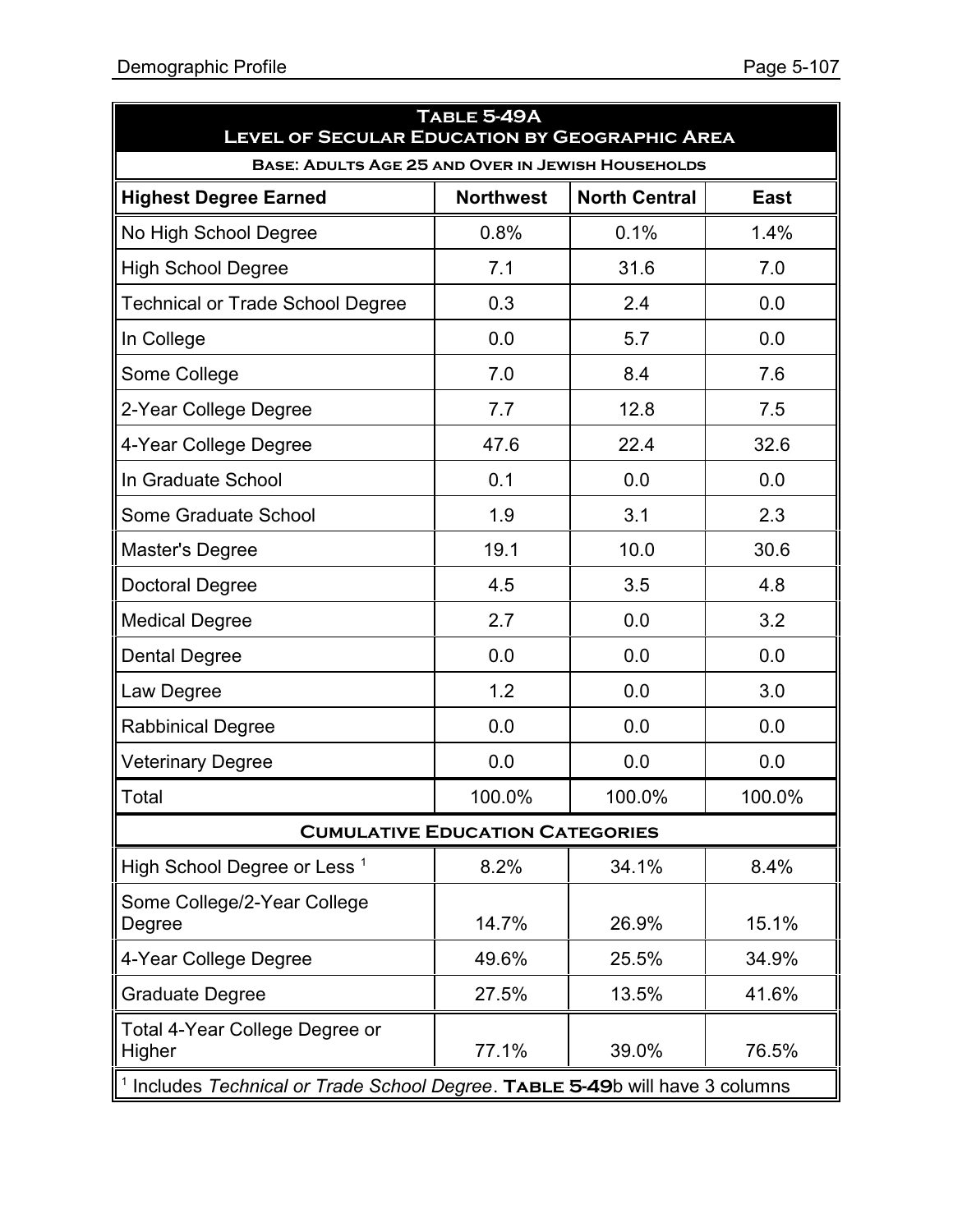| BASE: ADULTS AGE 25 AND OVER IN JEWISH HOUSEHOLDS<br><b>Highest Degree Earned</b><br><b>West Central</b><br><b>Southeast</b><br><b>Southwest</b><br>3.7%<br>No High School Degree<br>2.0%<br>3.3%<br>22.9<br>9.6<br>11.3<br><b>High School Degree</b><br>1.5<br><b>Technical or Trade School Degree</b><br>2.6<br>2.8<br>1.0<br>0.0<br>0.0<br>In College<br>10.1<br>4.9<br>9.1<br>Some College<br>5.6<br>10.4<br>6.6<br>2-Year College Degree |  |  |  |  |  |  |
|-----------------------------------------------------------------------------------------------------------------------------------------------------------------------------------------------------------------------------------------------------------------------------------------------------------------------------------------------------------------------------------------------------------------------------------------------|--|--|--|--|--|--|
|                                                                                                                                                                                                                                                                                                                                                                                                                                               |  |  |  |  |  |  |
|                                                                                                                                                                                                                                                                                                                                                                                                                                               |  |  |  |  |  |  |
|                                                                                                                                                                                                                                                                                                                                                                                                                                               |  |  |  |  |  |  |
|                                                                                                                                                                                                                                                                                                                                                                                                                                               |  |  |  |  |  |  |
|                                                                                                                                                                                                                                                                                                                                                                                                                                               |  |  |  |  |  |  |
|                                                                                                                                                                                                                                                                                                                                                                                                                                               |  |  |  |  |  |  |
|                                                                                                                                                                                                                                                                                                                                                                                                                                               |  |  |  |  |  |  |
| 30.8<br>40.2<br>4-Year College Degree<br>27.8                                                                                                                                                                                                                                                                                                                                                                                                 |  |  |  |  |  |  |
| 0.6<br>In Graduate School<br>0.0<br>0.0                                                                                                                                                                                                                                                                                                                                                                                                       |  |  |  |  |  |  |
| 2.1<br>4.0<br>1.0<br>Some Graduate School                                                                                                                                                                                                                                                                                                                                                                                                     |  |  |  |  |  |  |
| 15.3<br>21.8<br>17.6<br>Master's Degree                                                                                                                                                                                                                                                                                                                                                                                                       |  |  |  |  |  |  |
| 3.3<br>2.0<br>7.0<br><b>Doctoral Degree</b>                                                                                                                                                                                                                                                                                                                                                                                                   |  |  |  |  |  |  |
| 2.2<br>3.0<br>3.4<br><b>Medical Degree</b>                                                                                                                                                                                                                                                                                                                                                                                                    |  |  |  |  |  |  |
| 0.0<br>0.2<br>0.0<br><b>Dental Degree</b>                                                                                                                                                                                                                                                                                                                                                                                                     |  |  |  |  |  |  |
| 1.8<br>5.4<br>2.9<br>Law Degree                                                                                                                                                                                                                                                                                                                                                                                                               |  |  |  |  |  |  |
| 0.0<br>0.0<br><b>Rabbinical Degree</b><br>0.0                                                                                                                                                                                                                                                                                                                                                                                                 |  |  |  |  |  |  |
| 0.0<br>0.2<br><b>Veterinary Degree</b><br>0.0                                                                                                                                                                                                                                                                                                                                                                                                 |  |  |  |  |  |  |
| Total<br>100.0%<br>100.0%<br>100.0%                                                                                                                                                                                                                                                                                                                                                                                                           |  |  |  |  |  |  |
| <b>CUMULATIVE EDUCATION CATEGORIES</b>                                                                                                                                                                                                                                                                                                                                                                                                        |  |  |  |  |  |  |
| High School Degree or Less <sup>1</sup><br>26.4%<br>15.9%<br>17.4%                                                                                                                                                                                                                                                                                                                                                                            |  |  |  |  |  |  |
| Some College/2-Year College<br>20.5%<br>16.7%<br>10.5%<br>Degree                                                                                                                                                                                                                                                                                                                                                                              |  |  |  |  |  |  |
| 4-Year College Degree<br>30.5%<br>34.8%<br>41.2%                                                                                                                                                                                                                                                                                                                                                                                              |  |  |  |  |  |  |
| <b>Graduate Degree</b><br>22.6%<br>32.6%<br>30.9%                                                                                                                                                                                                                                                                                                                                                                                             |  |  |  |  |  |  |
| Total 4-Year College Degree or<br>53.1%<br>67.4%<br>72.1%<br>Higher<br><sup>1</sup> Includes Technical or Trade School Degree. TABLE 5-49b will have 3 columns                                                                                                                                                                                                                                                                                |  |  |  |  |  |  |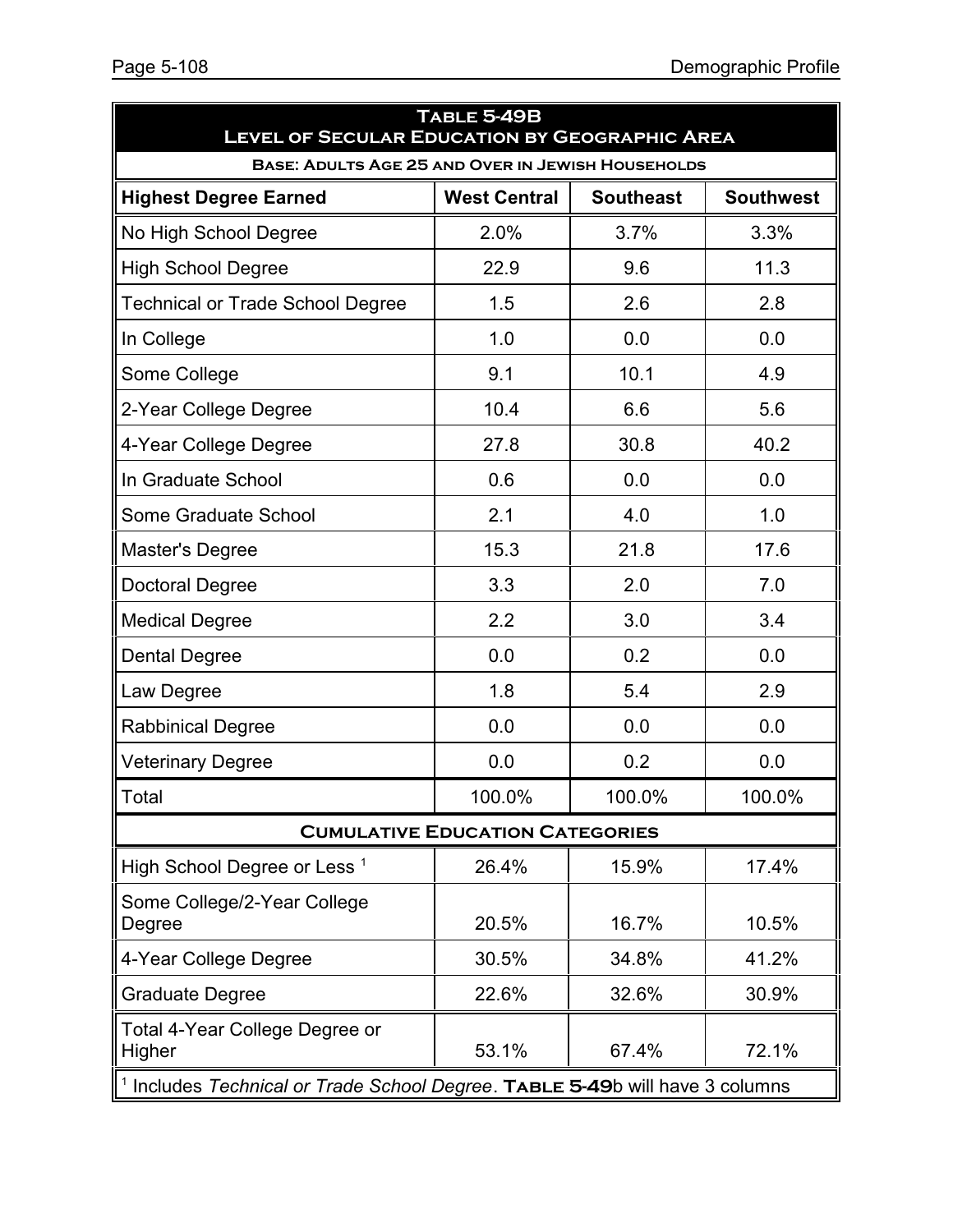| <b>TABLE 5-50</b><br><b>LEVEL OF SECULAR EDUCATION BY SEX</b> |                                        |               |  |  |  |  |  |  |
|---------------------------------------------------------------|----------------------------------------|---------------|--|--|--|--|--|--|
| <b>BASE: ADULTS AGE 25 AND OVER IN JEWISH HOUSEHOLDS</b>      |                                        |               |  |  |  |  |  |  |
| <b>Highest Degree Earned</b>                                  | <b>Male</b>                            | <b>Female</b> |  |  |  |  |  |  |
| No High School Degree                                         | 2.9%                                   | 1.5%          |  |  |  |  |  |  |
| <b>High School Degree</b>                                     | 11.8                                   | 17.7          |  |  |  |  |  |  |
| <b>Technical or Trade School Degree</b>                       | 1.3                                    | 2.1           |  |  |  |  |  |  |
| In College                                                    | 1.1                                    | 0.5           |  |  |  |  |  |  |
| Some College                                                  | 6.7                                    | 8.6           |  |  |  |  |  |  |
| 2-Year College Degree                                         | 5.4                                    | 10.5          |  |  |  |  |  |  |
| 4-Year College Degree                                         | 36.5                                   | 32.3          |  |  |  |  |  |  |
| In Graduate School                                            | 0.2                                    | 0.2           |  |  |  |  |  |  |
| Some Graduate School                                          | 2.3                                    | 2.1           |  |  |  |  |  |  |
| <b>Master's Degree</b>                                        | 17.3                                   | 19.2          |  |  |  |  |  |  |
| <b>Doctoral Degree</b>                                        | 7.0                                    | 2.0           |  |  |  |  |  |  |
| <b>Medical Degree</b>                                         | 4.4                                    | 1.0           |  |  |  |  |  |  |
| <b>Dental Degree</b>                                          | 0.1                                    | 0.1           |  |  |  |  |  |  |
| Law Degree                                                    | 3.0                                    | 2.1           |  |  |  |  |  |  |
| <b>Rabbinical Degree</b>                                      | 0.0                                    | 0.0           |  |  |  |  |  |  |
| <b>Veterinary Degree</b>                                      | 0.0                                    | 0.1           |  |  |  |  |  |  |
| Total                                                         | 100.0%                                 | 100.0%        |  |  |  |  |  |  |
|                                                               | <b>CUMULATIVE EDUCATION CATEGORIES</b> |               |  |  |  |  |  |  |
| High School Degree or Less <sup>1</sup>                       | 16.0%                                  | 21.3%         |  |  |  |  |  |  |
| Some College/2-Year College Degree                            | 13.2%                                  | 19.6%         |  |  |  |  |  |  |
| 4-Year College Degree                                         | 39.0%                                  | 34.6%         |  |  |  |  |  |  |
| <b>Graduate Degree</b>                                        | 31.8%                                  | 24.5%         |  |  |  |  |  |  |
| Total 4-Year College Degree or Higher                         | 70.8%                                  | 59.1%         |  |  |  |  |  |  |
| <sup>1</sup> Includes Technical or Trade School Degree.       |                                        |               |  |  |  |  |  |  |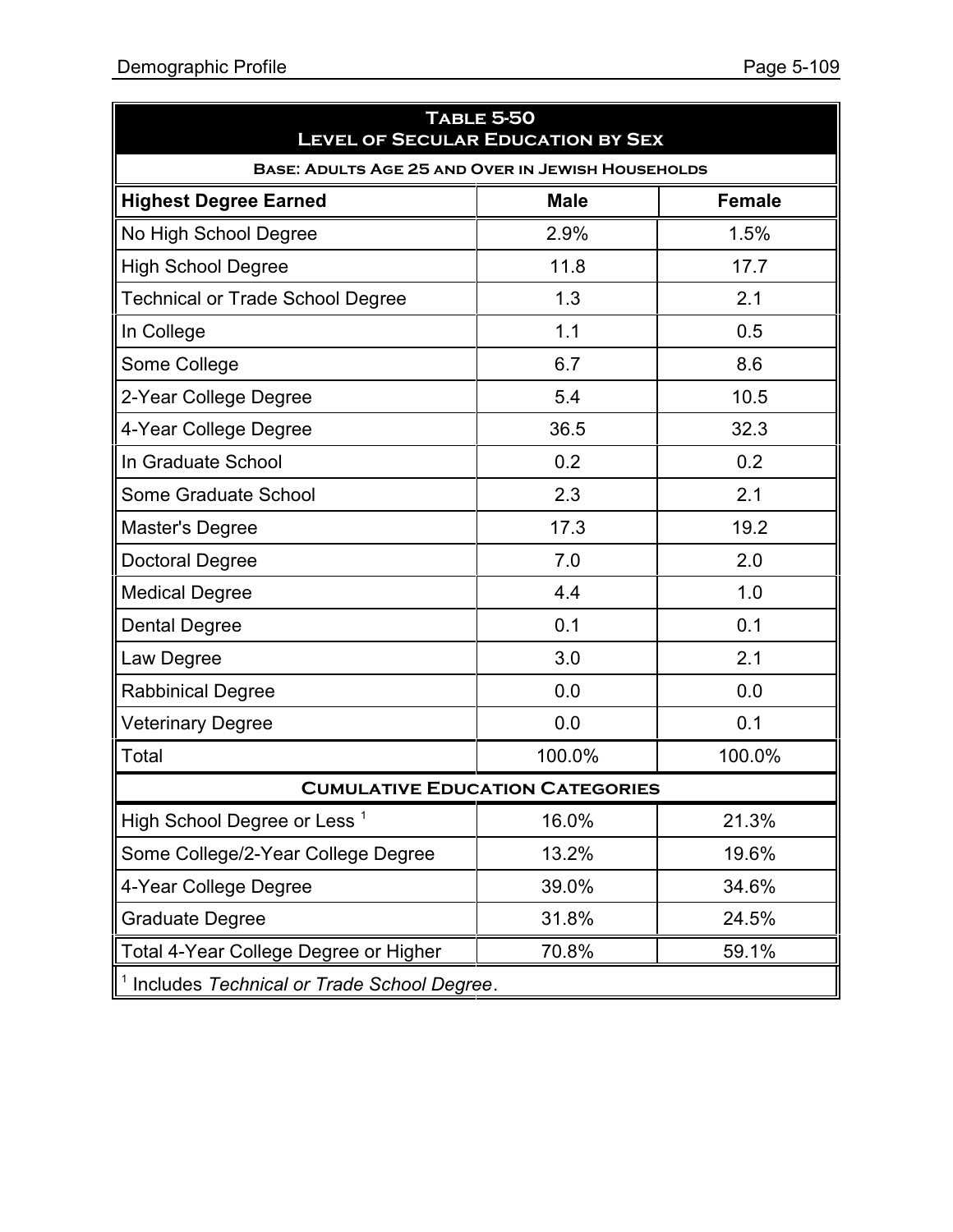|                                                         | <b>TABLE 5-51</b><br><b>LEVEL OF SECULAR EDUCATION BY AGE</b> |       |       |                                        |       |                                                  |         |  |
|---------------------------------------------------------|---------------------------------------------------------------|-------|-------|----------------------------------------|-------|--------------------------------------------------|---------|--|
|                                                         | <b>BASE: ADULTS IN JEWISH HOUSEHOLDS</b>                      |       |       |                                        |       |                                                  |         |  |
| <b>Highest Degree Earned</b>                            | 18-24                                                         | 25-34 | 35-49 | 50-64                                  | 65-74 | $75+$                                            | $65+$   |  |
| In High School                                          | 1.1%                                                          | 0.0%  | 0.0%  | 0.0%                                   | 0.0%  | 0.0%                                             | $0.0\%$ |  |
| No High School Degree                                   | 4.3                                                           | 4.9   | 0.1   | 0.9                                    | 0.2   | 4.9                                              | 2.5     |  |
| <b>High School Degree</b>                               | 19.7                                                          | 9.7   | 9.5   | 10.1                                   | 18.0  | 33.4                                             | 25.5    |  |
| <b>Technical or Trade School Degree</b>                 | 1.2                                                           | 0.3   | 0.9   | 2.0                                    | 0.2   | 4.5                                              | 2.3     |  |
| In College                                              | 19.8                                                          | 5.0   | 0.0   | 0.7                                    | 0.0   | 0.1                                              | 0.1     |  |
| Some College                                            | 18.2                                                          | 7.2   | 6.5   | 4.3                                    | 10.3  | 13.7                                             | 11.9    |  |
| 2-Year College Degree                                   | 5.4                                                           | 9.2   | 11.1  | 7.4                                    | 5.3   | 9.0                                              | 7.1     |  |
| 4-Year College Degree                                   | 22.8                                                          | 31.5  | 34.2  | 41.9                                   | 33.6  | 20.7                                             | 27.4    |  |
| In Graduate School                                      | 0.8                                                           | 0.6   | 0.6   | 0.0                                    | 0.0   | 0.0                                              | 0.0     |  |
| Some Graduate School                                    | 0.4                                                           | 0.8   | 3.4   | 2.6                                    | 2.4   | 0.8                                              | 1.6     |  |
| Master's Degree                                         | 6.3                                                           | 15.7  | 25.5  | 19.3                                   | 18.4  | 9.8                                              | 14.2    |  |
| <b>Doctoral Degree</b>                                  | 0.0                                                           | 8.2   | 3.3   | 4.8                                    | 5.6   | 1.0                                              | 3.4     |  |
| <b>Medical Degree</b>                                   | 0.0                                                           | 1.8   | 2.4   | 2.8                                    | 4.6   | 0.8                                              | 2.7     |  |
| <b>Dental Degree</b>                                    | 0.0                                                           | 0.3   | 0.0   | 0.0                                    | 0.1   | 0.0                                              | 0.0     |  |
| Law Degree                                              | 0.0                                                           | 4.5   | 2.5   | 3.2                                    | 1.2   | 1.3                                              | 1.3     |  |
| <b>Rabbinical Degree</b>                                | 0.0                                                           | 0.0   | 0.0   | 0.0                                    | 0.1   | 0.0                                              | 0.0     |  |
| <b>Veterinary Degree</b>                                | 0.0                                                           | 0.3   | 0.0   | 0.0                                    | 0.0   | 0.0                                              | 0.0     |  |
| Total                                                   |                                                               |       |       |                                        |       | 100.0% 100.0% 100.0% 100.0% 100.0% 100.0% 100.0% |         |  |
|                                                         |                                                               |       |       | <b>CUMULATIVE EDUCATION CATEGORIES</b> |       |                                                  |         |  |
| High School Degree or Less <sup>1</sup>                 | 26.3%                                                         | 14.9% | 10.5% | 13.0%                                  | 18.4% | 42.8%                                            | 30.3%   |  |
| Some College/<br>2-Year College Degree                  | 43.4%                                                         | 21.4% | 17.6% | 12.4%                                  | 15.6% | 22.8%                                            | 19.1%   |  |
| 4-Year College Degree                                   | 24.0%                                                         | 32.9% | 38.2% | 44.5%                                  | 36.0% | 21.5%                                            | 29.0%   |  |
| <b>Graduate Degree</b>                                  | 6.3%                                                          | 30.8% | 33.7% | 30.1%                                  | 30.0% | 12.9%                                            | 21.6%   |  |
| <b>Total 4-Year College Degree</b><br>or Higher         | 30.3%                                                         | 63.7% | 71.9% | 74.6%                                  | 66.0% | 34.4%                                            | 50.6%   |  |
| <sup>1</sup> Includes Technical or Trade School Degree. |                                                               |       |       |                                        |       |                                                  |         |  |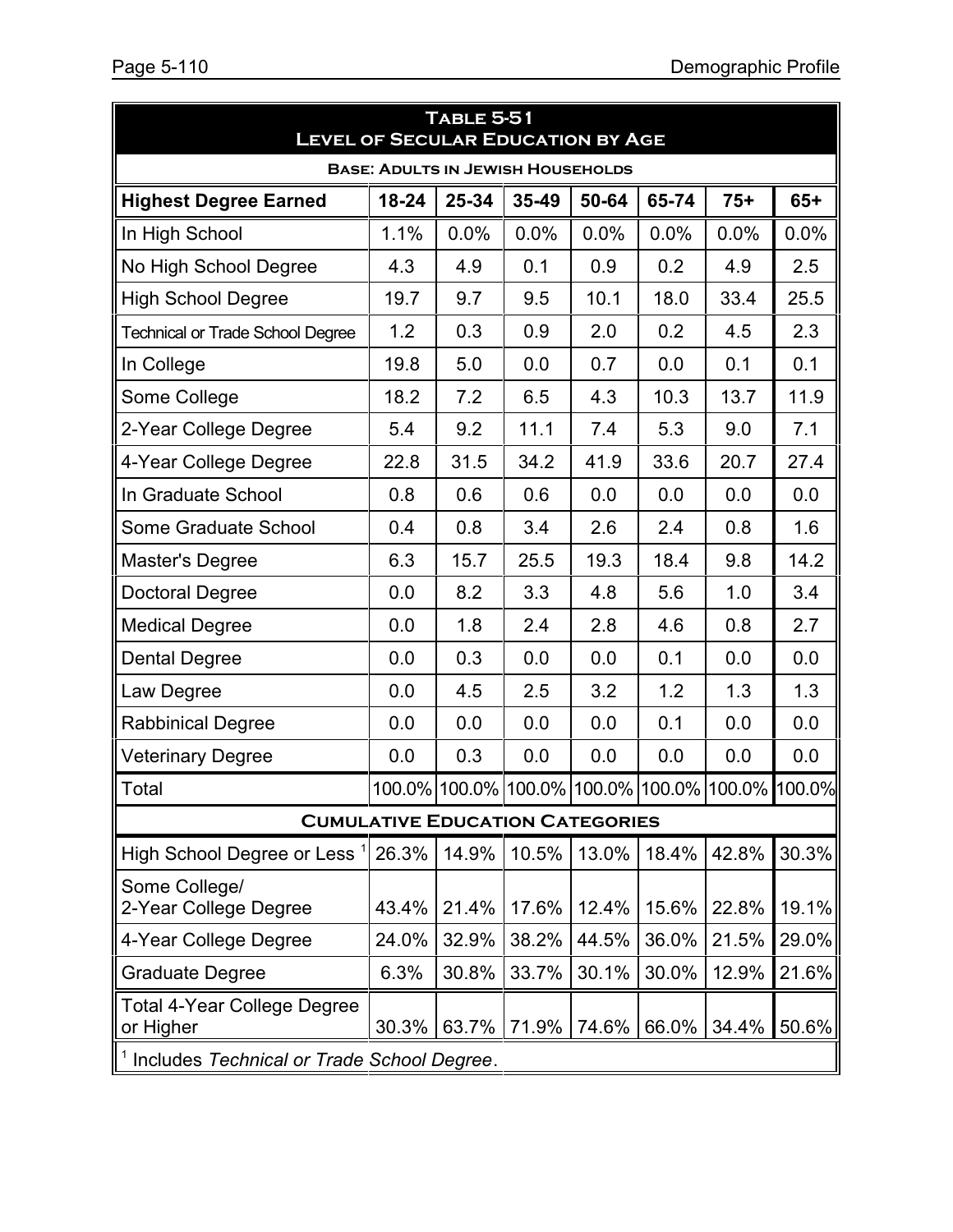|                                                         | <b>TABLE 5-52</b><br>LEVEL OF SECULAR EDUCATION BY AGE FOR ADULT MALES |       |       |       |       |                                                  |       |  |
|---------------------------------------------------------|------------------------------------------------------------------------|-------|-------|-------|-------|--------------------------------------------------|-------|--|
| <b>BASE: ADULT MALES IN JEWISH HOUSEHOLDS</b>           |                                                                        |       |       |       |       |                                                  |       |  |
| <b>Highest Degree Earned</b>                            | 18-24                                                                  | 25-34 | 35-49 | 50-64 | 65-74 | $75+$                                            | $65+$ |  |
| In High School                                          | 1.6%                                                                   | 0.0%  | 0.0%  | 0.0%  | 0.0%  | 0.0%                                             | 0.0%  |  |
| No High School Degree                                   | 5.8                                                                    | 7.1   | 0.0   | 1.8   | 0.3   | 5.0                                              | 2.4   |  |
| <b>High School Degree</b>                               | 15.5                                                                   | 15.1  | 8.9   | 10.4  | 10.1  | 23.5                                             | 15.8  |  |
| <b>Technical or Trade School Degree</b>                 | 2.0                                                                    | 0.5   | 1.7   | 0.1   | 0.2   | 6.2                                              | 2.8   |  |
| In College                                              | 20.1                                                                   | 5.0   | 0.0   | 1.4   | 0.0   | 0.2                                              | 0.1   |  |
| Some College                                            | 23.3                                                                   | 5.0   | 7.5   | 3.9   | 9.1   | 11.3                                             | 10.1  |  |
| 2-Year College Degree                                   | 4.2                                                                    | 7.1   | 5.4   | 6.3   | 2.7   | 5.6                                              | 4.0   |  |
| 4-Year College Degree                                   | 23.8                                                                   | 35.6  | 34.1  | 43.3  | 32.0  | 28.7                                             | 30.5  |  |
| In Graduate School                                      | 0.0                                                                    | 0.0   | 0.8   | 0.0   | 0.0   | 0.0                                              | 0.0   |  |
| Some Graduate School                                    | 0.0                                                                    | 0.4   | 6.6   | 1.2   | 2.5   | 0.8                                              | 1.8   |  |
| Master's Degree                                         | 3.7                                                                    | 5.3   | 25.2  | 16.6  | 20.6  | 13.3                                             | 17.4  |  |
| <b>Doctoral Degree</b>                                  | 0.0                                                                    | 11.7  | 4.3   | 7.4   | 10.9  | 1.2                                              | 6.7   |  |
| <b>Medical Degree</b>                                   | 0.0                                                                    | 1.7   | 2.4   | 5.0   | 9.2   | 1.1                                              | 5.7   |  |
| <b>Dental Degree</b>                                    | 0.0                                                                    | 0.0   | 0.0   | 0.1   | 0.1   | 0.0                                              | 0.1   |  |
| Law Degree                                              | 0.0                                                                    | 5.5   | 3.1   | 2.5   | 2.2   | 3.1                                              | 2.5   |  |
| <b>Rabbinical Degree</b>                                | 0.0                                                                    | 0.0   | 0.0   | 0.0   | 0.1   | 0.0                                              | 0.1   |  |
| <b>Veterinary Degree</b>                                | 0.0                                                                    | 0.0   | 0.0   | 0.0   | 0.0   | 0.0                                              | 0.0   |  |
| Total                                                   |                                                                        |       |       |       |       | 100.0% 100.0% 100.0% 100.0% 100.0% 100.0% 100.0% |       |  |
| <b>CUMULATIVE EDUCATION CATEGORIES</b>                  |                                                                        |       |       |       |       |                                                  |       |  |
| High School Degree or Less <sup>1</sup>                 | 24.9%                                                                  | 22.7% | 10.6% | 12.3% | 10.6% | 34.7%                                            | 21.0% |  |
| Some College/<br>2-Year College Degree                  | 47.6%                                                                  | 17.1% | 12.9% | 11.6% | 11.8% | 17.1%                                            | 14.2% |  |
| 4-Year College Degree                                   | 23.8%                                                                  | 36.0% | 41.5% | 44.5% | 34.5% | 29.5%                                            | 32.3% |  |
| <b>Graduate Degree</b>                                  | 3.7%                                                                   | 24.2% | 35.0% | 31.6% | 43.1% | 18.7%                                            | 32.5% |  |
| <b>Total 4-Year College Degree</b><br>or Higher         | 27.5%                                                                  | 60.2% | 76.5% | 76.1% | 77.6% | 48.2%                                            | 64.8% |  |
| <sup>1</sup> Includes Technical or Trade School Degree. |                                                                        |       |       |       |       |                                                  |       |  |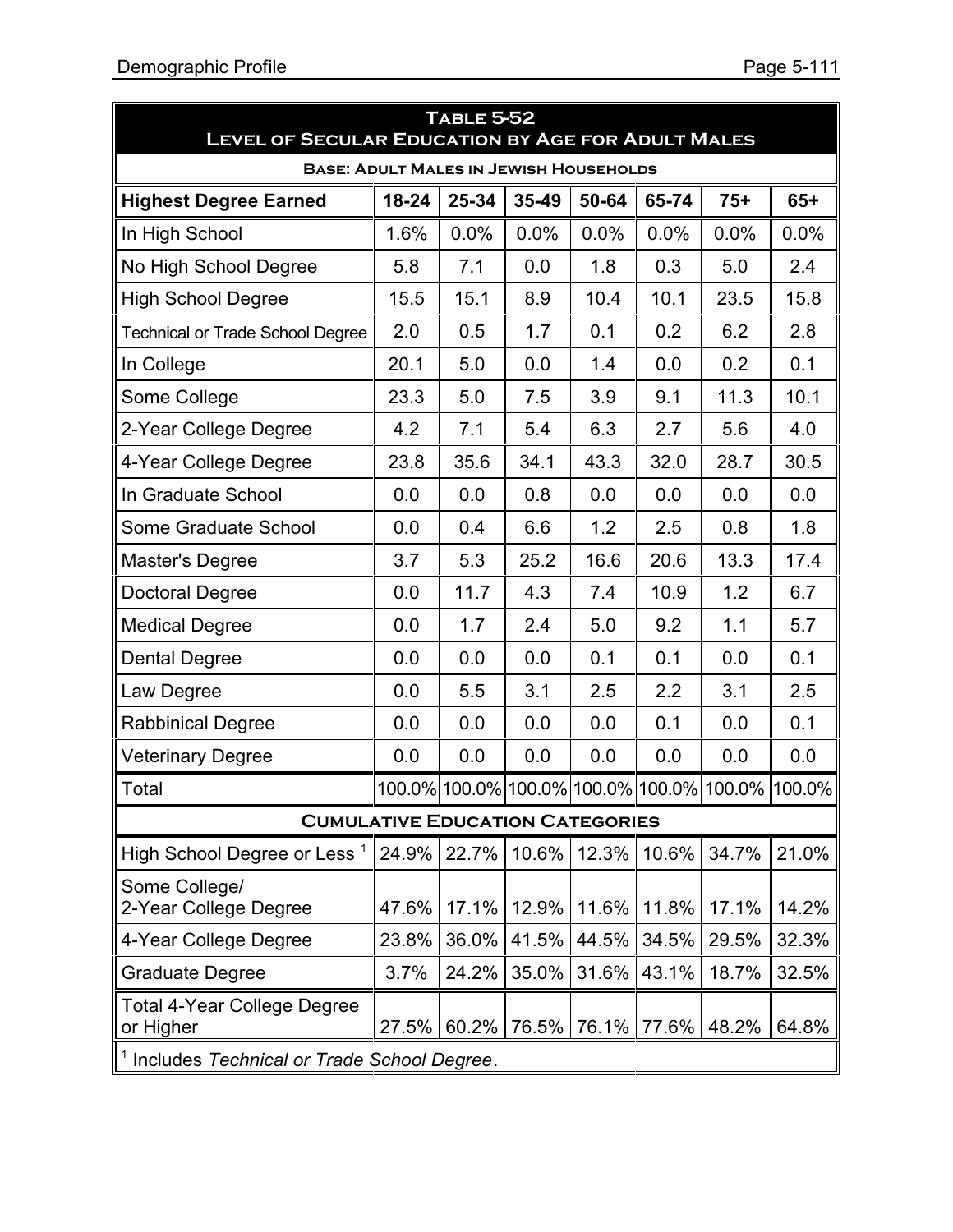| <b>TABLE 5-53</b><br>LEVEL OF SECULAR EDUCATION BY AGE FOR ADULT FEMALES |       |       |       |             |       |                                                  |       |  |
|--------------------------------------------------------------------------|-------|-------|-------|-------------|-------|--------------------------------------------------|-------|--|
| <b>BASE: ADULT FEMALES IN JEWISH HOUSEHOLDS</b>                          |       |       |       |             |       |                                                  |       |  |
| <b>Highest Degree Earned</b>                                             | 18-24 | 25-34 | 35-49 | 50-64       | 65-74 | $75+$                                            | $65+$ |  |
| In High School                                                           | 0.3%  | 0.0%  | 0.0%  | 0.0%        | 0.0%  | 0.0%                                             | 0.0%  |  |
| No High School Degree                                                    | 1.7   | 2.6   | 0.3   | 0.0         | 0.1   | 4.8                                              | 2.6   |  |
| <b>High School Degree</b>                                                | 26.4  | 4.4   | 10.1  | 9.7         | 25.4  | 39.5                                             | 32.8  |  |
| <b>Technical or Trade School Degree</b>                                  | 0.0   | 0.0   | 0.2   | 3.9         | 0.3   | 3.5                                              | 2.0   |  |
| In College                                                               | 19.5  | 5.0   | 0.0   | 0.0         | 0.0   | 0.1                                              | 0.1   |  |
| Some College                                                             | 10.1  | 9.4   | 5.7   | 4.8         | 11.3  | 15.1                                             | 13.4  |  |
| 2-Year College Degree                                                    | 7.3   | 11.3  | 16.0  | 8.4         | 7.7   | 11.2                                             | 9.5   |  |
| 4-Year College Degree                                                    | 21.2  | 27.4  | 34.2  | 40.6        | 35.1  | 15.7                                             | 24.9  |  |
| In Graduate School                                                       | 2.0   | 1.3   | 0.5   | 0.0         | 0.0   | 0.0                                              | 0.0   |  |
| Some Graduate School                                                     | 1.1   | 1.3   | 0.5   | 4.0         | 2.2   | 0.8                                              | 1.5   |  |
| Master's Degree                                                          | 10.3  | 26.5  | 25.7  | 21.8        | 16.5  | 7.6                                              | 11.8  |  |
| <b>Doctoral Degree</b>                                                   | 0.0   | 4.5   | 2.3   | 2.3         | 0.8   | 0.9                                              | 0.8   |  |
| <b>Medical Degree</b>                                                    | 0.1   | 1.9   | 2.4   | 0.7         | 0.3   | 0.6                                              | 0.4   |  |
| <b>Dental Degree</b>                                                     | 0.0   | 0.5   | 0.0   | 0.0         | 0.0   | 0.0                                              | 0.0   |  |
| Law Degree                                                               | 0.0   | 3.4   | 2.1   | 3.8         | 0.3   | 0.2                                              | 0.2   |  |
| <b>Rabbinical Degree</b>                                                 | 0.0   | 0.0   | 0.0   | 0.0         | 0.0   | 0.0                                              | 0.0   |  |
| <b>Veterinary Degree</b>                                                 | 0.0   | 0.5   | 0.0   | 0.0         | 0.0   | 0.0                                              | 0.0   |  |
| Total                                                                    |       |       |       |             |       | 100.0% 100.0% 100.0% 100.0% 100.0% 100.0% 100.0% |       |  |
| <b>CUMULATIVE EDUCATION CATEGORIES</b>                                   |       |       |       |             |       |                                                  |       |  |
| High School Degree or Less <sup>1</sup>                                  | 28.4% | 7.0%  | 10.6% | 13.6%       | 25.8% | 47.8%                                            | 37.4% |  |
| Some College/<br>2-Year College Degree                                   | 36.9% | 25.7% | 21.7% | 13.2%       | 19.0% | 26.4%                                            | 23.0% |  |
| 4-Year College Degree                                                    | 24.3% | 30.0% | 35.2% | 44.6%       | 37.3% | 16.5%                                            | 26.4% |  |
| <b>Graduate Degree</b>                                                   | 10.4% | 37.3% | 32.5% | 28.6%       | 17.9% | 9.3%                                             | 13.2% |  |
| <b>Total 4-Year College Degree</b><br>or Higher                          | 34.7% | 67.3% | 67.7% | 73.2% 55.2% |       | 25.8%                                            | 39.6% |  |
| <sup>1</sup> Includes Technical or Trade School Degree.                  |       |       |       |             |       |                                                  |       |  |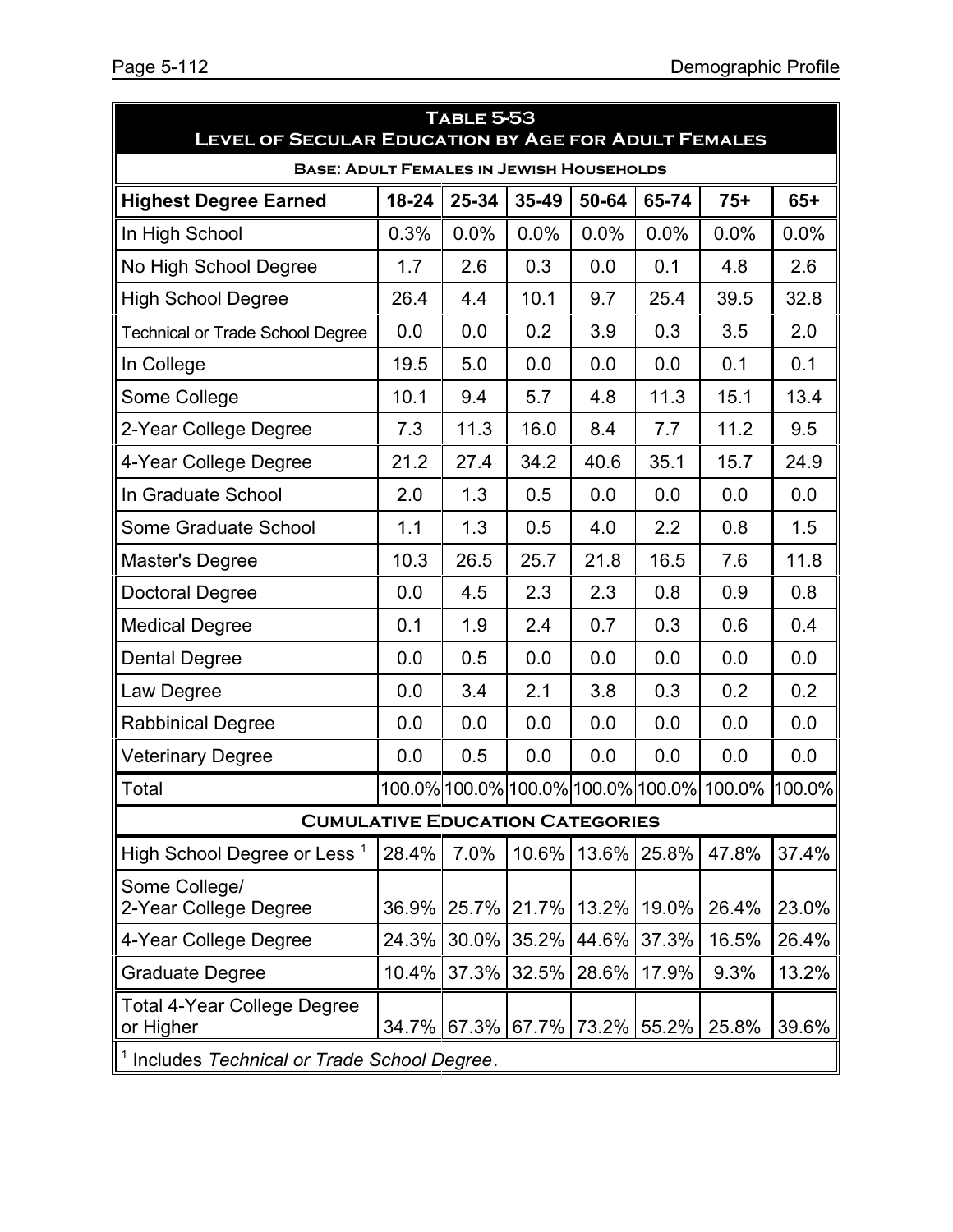# **Employment Status**

**T able 5-54** shows that 48% (69,700 adults) of adults in Jewish households in Broward are employed full time; 11% (15,700 adults) are employed part time; 2% (2,900 adults) were unemployed at the time of the survey; 24% (35,600 adults) are retired; 4% (5,100 adults) are homemakers; 7% (10,300 adults) are students; 3% (5,000 adults) are disabled; and 2% (2,200 adults) are full-time volunteers.

**Table 5-59** shows that 24% (11,200 adults) of persons age 65 and over in Jewish households are employed, including 16% full time and 8% part time.

Two additional employment measures are shown in this section:

**O** The percentage of adults *in the labor force* is the sum of the percentages of adults who are employed full time, employed part time, and unemployed at the time of the survey. 60% of adults in Jewish households are in the labor force (**Table 5-54**).

 $\odot$  The *unemployment rate* is the percentage of adults who were unemployed at the time of the survey divided by the percentage of adults in the labor force. The unemployment rate for adults in Jewish households is 3.3%.

**CommunityComparisons**. Comparisons of adults in Jewish households with all residents (both Jewish and non-Jewish) of Broward County and with all Americans (both Jewish and non-Jewish) should be treated as approximate, because the US Census data are for *persons age 16 and over*, while the data in the Jewish community studies are for adults age 18 and over.

**Table 5-55** shows that the 48% **employed full time** is about average among about 45 comparison Jewish communities and compares to 46% in Las Vegas, 44% in Miami, 22% in West Palm Beach, and 18% in South Palm Beach. The 48% compares to 33% in 1997.

The 11% **employed part time** is about average among about 45 comparison Jewish communities and compares to 11% in Miami, 9% in Las Vegas, 8% in South Palm Beach, and 7% in West Palm Beach. The 11% compares to 6% in 1997.

The 24% **retired** is about average among about 55 comparison Jewish communities and compares to 67% in South Palm Beach, 64% in West Palm Beach, 32% in Las Vegas, 29% in Miami, and 16% in Atlanta. The 24% compares to 51% in 1997.

The 60% **in the labor force** is about average among about 55 comparison Jewish communities and compares to 71% in Atlanta, 57% in both Miami and Las Vegas, 26% in South Palm Beach, and 30% in West Palm Beach. The 60% compares to 39% in 1997. The 60% compares to 67% of all residents (both Jewish and non-Jewish) *age 16 and over* of Broward County as of 2014 and 64% of all Americans (both Jewish and non-Jewish) *age 16 and over* as of 2014.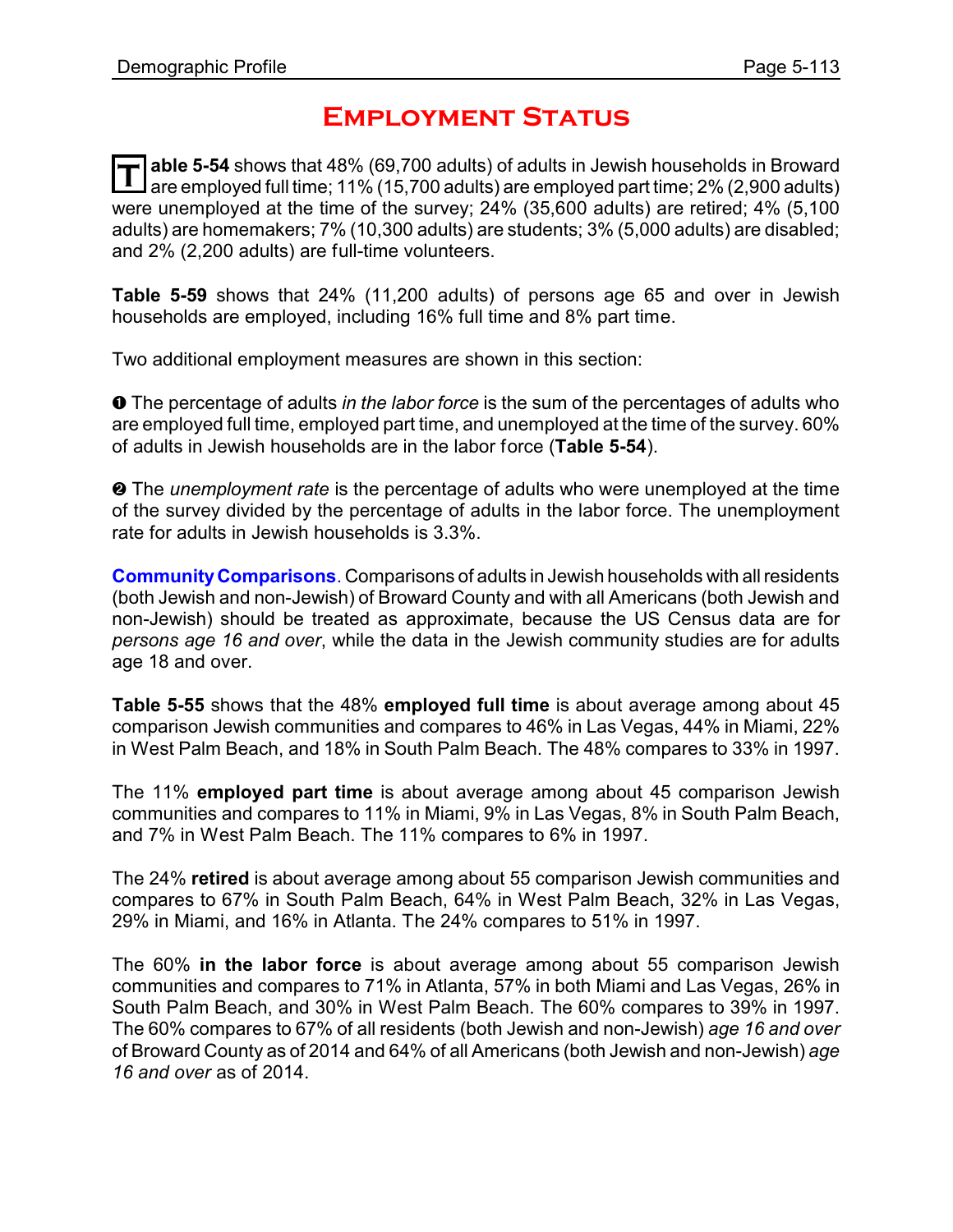The 3% **unemployment rate** is about average among about 55 comparison Jewish communities and compares 5% in Las Vegas, 4% in Atlanta, and 3% in each of Miami, South Palm Beach, and West Palm Beach. The 3% compares to 3% in 1997. The 3% compares to 11% for all residents (both Jewish and non-Jewish) *age 16 and over* of Broward County as of 2014 and 9% for all Americans (both Jewish and non-Jewish) *age 16 and over* as of 2014. Keep in mind that the data in the 2010-2014 ACS is an "average" for the five year period. By 2016, the national unemployment rate is below 5%.

**Table 5-56** shows that the 25% of **elderly persons who are employed** is about average among about 50 comparison Jewish communities and compares to 29% in Atlanta, 28% in Miami, 15% in Las Vegas, 9% in South Palm Beach, and 8% in West Palm Beach. The 25% compares to 8% in 1997. The 25% compares to 16% of all Americans (both Jewish and non-Jewish) age 65 and over as of 2007.

The 16% of **elderly persons who are employed full time** is above average among about 40 comparison Jewish communities and compares to 17% in Miami, 7% in Las Vegas, 4% in South Palm Beach, and 3% in West Palm Beach. The 16% compares to 3% in 1997.

The 8% of **elderly persons who are employed part time** is about average among about 40 comparison Jewish communities and compares to 11% in Miami, 9% in Las Vegas, 6% in South Palm Beach, and 5% in West Palm Beach. The 8% compares to 4% in 1997.

### **Employment Status by Geographic Area**

**Tables 5-57A** and **B** shows that the percentage of adults in Jewish households employed full time varies from 26% in the North Central to more than 57% in the East, the Southwest, and the Southeast. The percentage of adults who are retired varies from 14% of adults in the Northwest and the Southwest to 42% in the North Central.

#### **Employment Status by Sex**

**Table 5-58** shows that, as expected, adult males in Jewish households (56%) are more likely to be employed full time than are adult females (39%) and adult females (13%) are more likely to be employed part time than are adult males (8%). 7% of adult females are homemakers. 27% of adult females and 21% of adult males are retired.

#### **Employment Status by Age**

**Table 5-59** shows that the percentage of adults in Jewish households employed full time is 44% of adults under age 35, 78% of adults age 35-49, 65% of adults age 50-64, 27% of adults age 65-74, and 5% of adults age 75 and over.

54% of adults age 65-74 and 80% of adults age 75 and over are retired. 10% of adults age 50-64 are retired. 35% of adults under age 35 are students.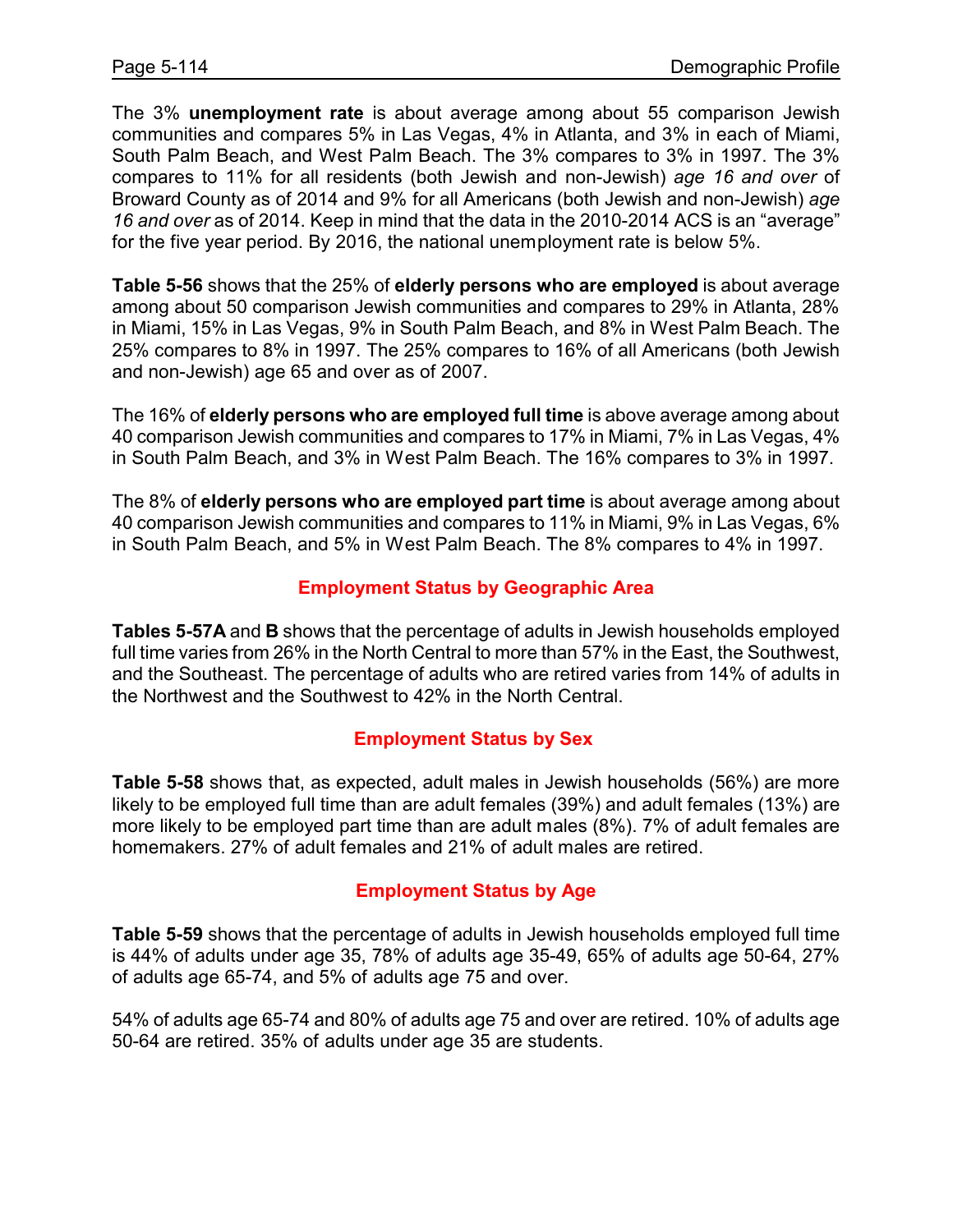The 25% of persons age 65 and over in the labor force compares to 19% of all Americans age 65 and over (both Jewish and non-Jewish) as of 2014. The 1% of persons age 65 and over who are unemployed compares to 5% of all Americans age 65 and over (both Jewish and non-Jewish) as of 2014.

## **Employment Status by Age and Sex**

**Tables 5-60** and **5-61** show employment status by age for adult males and adult females in Jewish households, respectively.

For adults in each age group age 35 and over, males are more likely to be employed full time than are females. The percentage of adults who are employed full time is highest for males age 35-49 (91%). Only 66% of females age 35-49 are employed full time. For adults age 35-49, 2% of males are employed part time, compared to 18% of females. 12% of both males and females age 65-74 are employed part time. 5% of females age 35-49 are homemakers, compared to 12% of females age 50-64.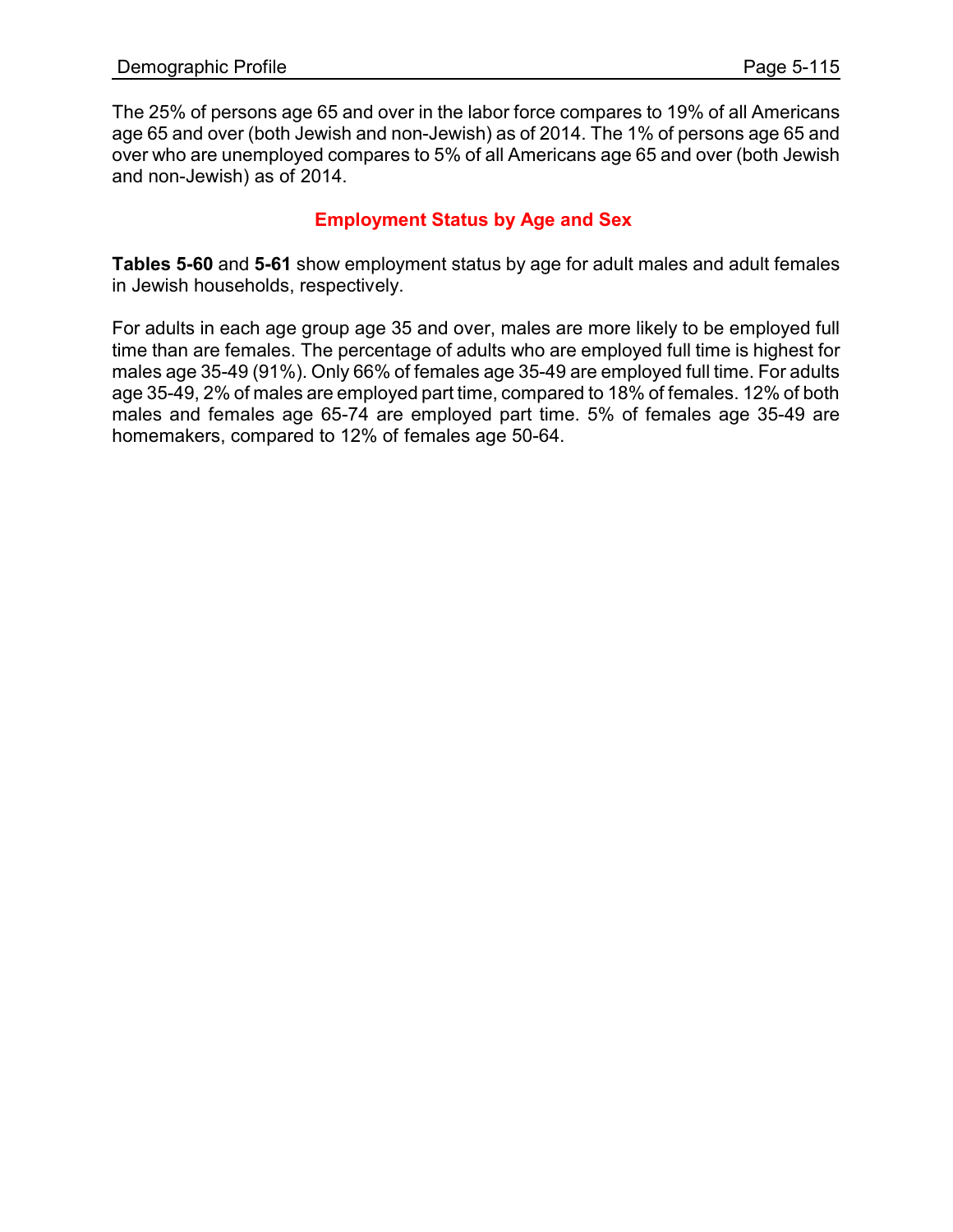| <b>TABLE 5-54</b><br><b>EMPLOYMENT STATUS BY JEWISH STATUS</b>            |        |            |        |  |  |  |  |  |
|---------------------------------------------------------------------------|--------|------------|--------|--|--|--|--|--|
| <b>BASE: ADULTS IN JEWISH HOUSEHOLDS</b>                                  |        |            |        |  |  |  |  |  |
| <b>Employment Status</b>                                                  | Jewish | Non-Jewish | All    |  |  |  |  |  |
| <b>Employed Full Time</b>                                                 | 45.7%  | 60.3%      | 47.6%  |  |  |  |  |  |
| <b>Employed Part Time</b>                                                 | 10.8   | 9.3        | 10.7   |  |  |  |  |  |
| Unemployed                                                                | 1.5    | 5.3        | 2.0    |  |  |  |  |  |
| <b>Retired</b>                                                            | 26.9   | 7.3        | 24.3   |  |  |  |  |  |
| Homemaker                                                                 | 3.1    | 6.8        | 3.5    |  |  |  |  |  |
| <b>Student</b>                                                            | 6.9    | 7.2        | 7.0    |  |  |  |  |  |
| <b>Disabled</b>                                                           | 3.4    | 3.4        | 3.4    |  |  |  |  |  |
| Volunteer                                                                 | 1.7    | 0.4        | 1.5    |  |  |  |  |  |
| Total                                                                     | 100.0% | 100.0%     | 100.0% |  |  |  |  |  |
| In the Labor Force O                                                      | 58.0%  | 74.9%      | 60.3%  |  |  |  |  |  |
| Unemployment Rate <sup>o</sup>                                            | 2.6%   | 7.1%       | 3.3%   |  |  |  |  |  |
| Note: See page 5-113, 119 for an explanation of $\bullet$ and $\bullet$ . |        |            |        |  |  |  |  |  |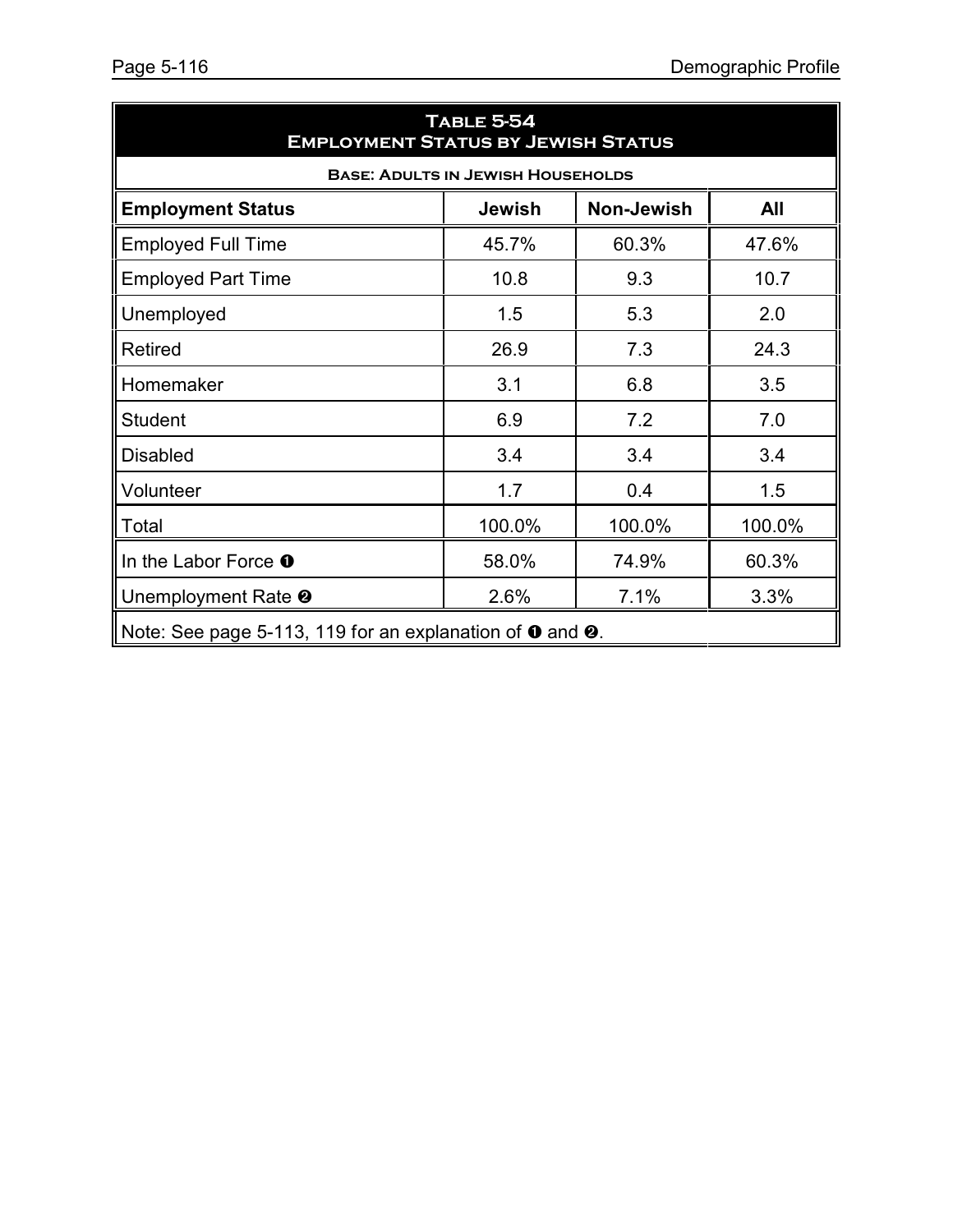| <b>TABLE 5-55</b><br><b>EMPLOYMENT STATUS</b><br><b>COMMUNITY COMPARISONS</b> |      |                            |                                          |                 |                |                |                |                |                                         |                                     |
|-------------------------------------------------------------------------------|------|----------------------------|------------------------------------------|-----------------|----------------|----------------|----------------|----------------|-----------------------------------------|-------------------------------------|
|                                                                               |      |                            | <b>BASE: ADULTS IN JEWISH HOUSEHOLDS</b> |                 |                |                |                |                |                                         |                                     |
| In the Labor<br><b>Force</b>                                                  |      |                            |                                          |                 |                |                |                |                |                                         |                                     |
| <b>Community</b>                                                              | Year | <b>Full</b><br><b>Time</b> | Part<br><b>Time</b>                      | Unem-<br>ployed | <b>Retired</b> | Home-<br>maker | <b>Student</b> | Other $1$      | In the<br>Labor<br>Force<br>$\mathbf 0$ | Unem-<br>ploy-<br>ment<br>Rate<br>0 |
| Washington                                                                    | 2003 | 62%                        | 11                                       | $\overline{2}$  | 12             | $\overline{4}$ | 8              | 1              | 74%                                     | 3%                                  |
| Charlotte                                                                     | 1997 | 61%                        | 11                                       | 1               | 9              | 11             | 5              | $\overline{2}$ | 73%                                     | 2%                                  |
| <b>Howard County</b>                                                          | 2010 | 59%                        | 13                                       | 3               | 14             | $\overline{2}$ | 6              | 3              | 75%                                     | 4%                                  |
| Richmond                                                                      | 1994 | 59%                        | 10                                       | 1               | 14             | 8              | $\overline{7}$ | 1              | 70%                                     | 1%                                  |
| Orlando                                                                       | 1993 | 57%                        | 8                                        | $\overline{2}$  | 17             | 8              | $\overline{7}$ | 1              | 67%                                     | 3%                                  |
| Westport                                                                      | 2000 | 56%                        | 15                                       | 1               | 13             | 11             | 4              | 0              | 72%                                     | 1%                                  |
| St. Louis                                                                     | 2014 | 56%                        | 14                                       | 1               | 22             | 3              | $\overline{2}$ | 1              | 70%                                     | 1%                                  |
| Harrisburg                                                                    | 1994 | 56%                        | 11                                       | $\overline{2}$  | 15             | 9              | 6              | 1              | 69%                                     | 3%                                  |
| <b>Tidewater</b>                                                              | 2001 | 55%                        | 12                                       | 1               | 16             | 8              | $\overline{7}$ | 1              | 68%                                     | 1%                                  |
| <b>Jacksonville</b>                                                           | 2002 | 55%                        | 8                                        | 1               | 22             | $\overline{7}$ | 6              | $\overline{2}$ | 63%                                     | 1%                                  |
| Cleveland                                                                     | 2011 | 52%                        | 17                                       | $\overline{2}$  | 21             | 6              | 1              | 3              | 71%                                     | 3%                                  |
| Chicago                                                                       | 2010 | 52%                        | 13                                       | 5               | 17             | 4              | 6              | 3              | 69%                                     | 7%                                  |
| Milwaukee                                                                     | 1996 | 52%                        | 13                                       | 1               | 20             | 7              | 6              | 1              | 66%                                     | 1%                                  |
| Wilmington                                                                    | 1995 | 52%                        | 9                                        | 1               | 19             | $\overline{7}$ | 10             | $\mathbf{1}$   | 62%                                     | 2%                                  |
| Essex-Morris                                                                  | 1998 | 51%                        | 16                                       | $\overline{2}$  | 19             | $\overline{7}$ | 4              | 1              | 69%                                     | 3%                                  |
| York                                                                          | 1999 | 51%                        | 13                                       | 1               | 19             | 9              | 5              | $\overline{2}$ | 64%                                     | $1\%$                               |
| St. Paul                                                                      | 2004 | 50%                        | 10                                       | $\overline{2}$  | 21             | 6              | 9              | 3              | 62%                                     | 3%                                  |
| Monmouth                                                                      | 1997 | 50%                        | 9                                        | 1               | 24             | 9              | 6              | 1              | 60%                                     | 2%                                  |
| Portland (ME)                                                                 | 2007 | 49%                        | 16                                       | $\mathbf 1$     | 20             | 6              | $\overline{7}$ | $\mathbf 1$    | 66%                                     | 2%                                  |
| Bergen                                                                        | 2001 | 49%                        | 12                                       | 1               | 21             | $\overline{7}$ | 8              | $\overline{2}$ | 62%                                     | $1\%$                               |
| San Antonio                                                                   | 2007 | 49%                        | 10                                       | $\mathbf{1}$    | 26             | 9              | 3              | $\overline{2}$ | 60%                                     | 2%                                  |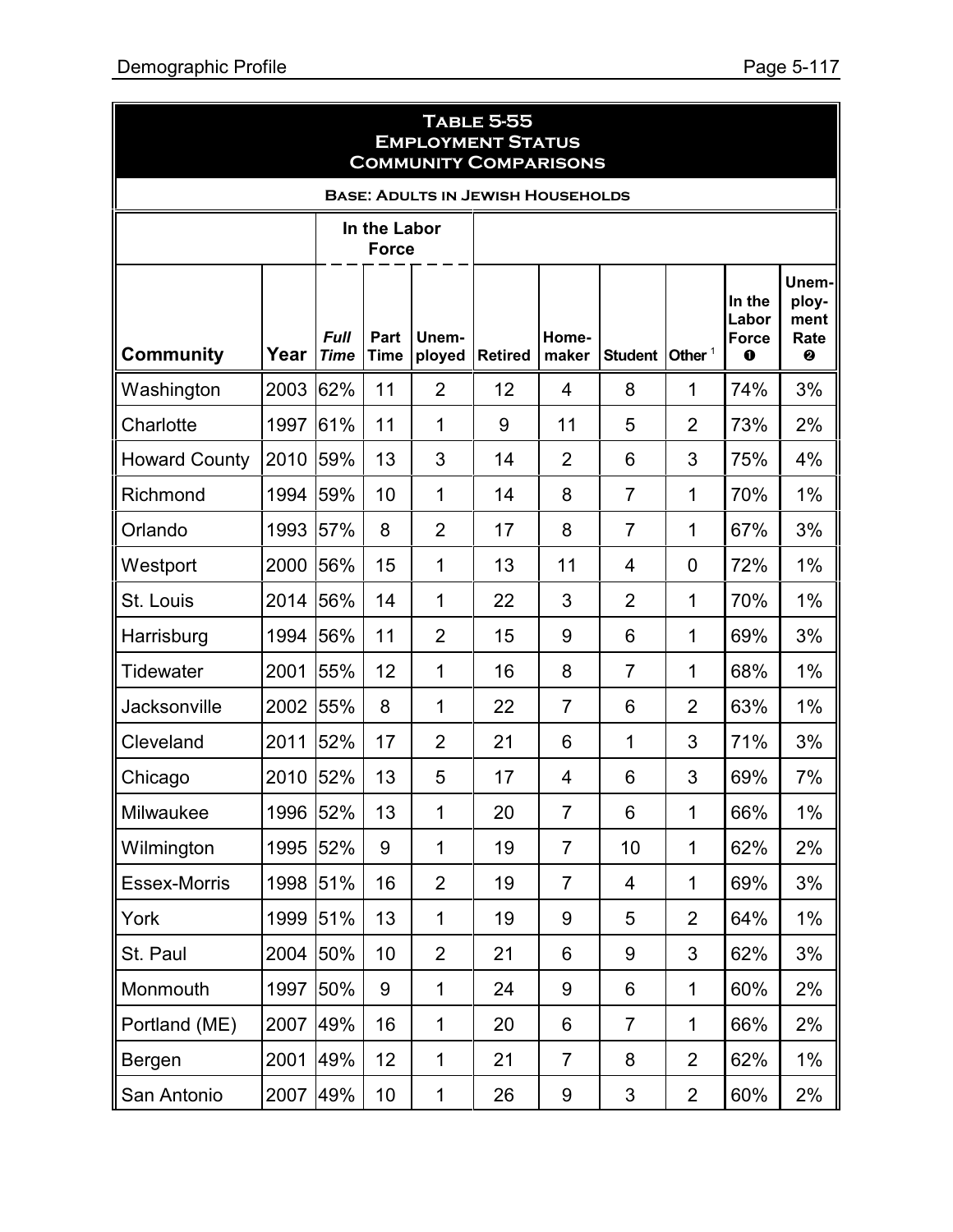| <b>TABLE 5-55</b><br><b>EMPLOYMENT STATUS</b><br><b>COMMUNITY COMPARISONS</b> |                              |                            |                     |                 |                                          |                |                |                  |                                            |                                     |
|-------------------------------------------------------------------------------|------------------------------|----------------------------|---------------------|-----------------|------------------------------------------|----------------|----------------|------------------|--------------------------------------------|-------------------------------------|
|                                                                               |                              |                            |                     |                 | <b>BASE: ADULTS IN JEWISH HOUSEHOLDS</b> |                |                |                  |                                            |                                     |
|                                                                               | In the Labor<br><b>Force</b> |                            |                     |                 |                                          |                |                |                  |                                            |                                     |
| <b>Community</b>                                                              | Year                         | <b>Full</b><br><b>Time</b> | Part<br><b>Time</b> | Unem-<br>ployed | <b>Retired</b>                           | Home-<br>maker | <b>Student</b> | Other $1$        | In the<br>Labor<br><b>Force</b><br>$\bf o$ | Unem-<br>ploy-<br>ment<br>Rate<br>❷ |
| <b>Baltimore</b>                                                              | 2010                         | 48%                        | 15                  | 4               | 20                                       | $\overline{4}$ | 9              | 2                | 66%                                        | 5%                                  |
| <b>Buffalo</b>                                                                | 1995                         | 48%                        | 12                  | 3               | 22                                       | $\overline{7}$ | 8              | 1                | 63%                                        | 4%                                  |
| Rochester                                                                     | 1999                         | 48%                        | 12                  | 1               | 23                                       | $\overline{7}$ | 6              | 3                | 62%                                        | 2%                                  |
| <b>BROWARD</b>                                                                | 2016                         | 48%                        | 11                  | $\overline{2}$  | 24                                       | 4              | 7              | 5                | 60%                                        | 3%                                  |
| Minneapolis                                                                   | 2004                         | 46%                        | 14                  | 3               | 20                                       | 6              | 8              | $\overline{2}$   | 64%                                        | 5%                                  |
| Los Angeles                                                                   | 1997                         | 46%                        | 11                  | 3               | 21                                       | $\overline{7}$ | 9              | 3                | 60%                                        | 4%                                  |
| <b>Las Vegas</b>                                                              | 2005                         | 46%                        | 9                   | 3               | 32                                       | 5              | 3              | 3                | 57%                                        | 5%                                  |
| Rhode Island                                                                  | 2002                         | 45%                        | 12                  | $\overline{2}$  | 24                                       | 5              | 10             | $\overline{2}$   | 59%                                        | 3%                                  |
| <b>Lehigh Valley</b>                                                          | 2007                         | 44%                        | 13                  | $\mathbf 1$     | 24                                       | 6              | 9              | $\overline{2}$   | 58%                                        | 2%                                  |
| <b>Miami</b>                                                                  | 2014                         | 44%                        | 11                  | $\overline{2}$  | 29                                       | 5              | 8              | 1                | 57%                                        | 3%                                  |
| Columbus                                                                      | 2013                         | 44%                        | 10                  | $\overline{2}$  | 23                                       | 6              | $\overline{7}$ | 9                | 53%                                        | 4%                                  |
| New Haven                                                                     | 2010                         | 43%                        | 12                  | $\overline{2}$  | 26                                       | 5              | 10             | $\overline{2}$   | 57%                                        | 4%                                  |
| Hartford                                                                      | 2000                         | 43%                        | 12                  | $\overline{2}$  | 30                                       | 5              | 8              | 1                | 57%                                        | 3%                                  |
| St. Petersburg                                                                | 1994                         | 42%                        | 9                   | 1               | 36                                       | 6              | 4              | $\overline{2}$   | 52%                                        | 2%                                  |
| Detroit                                                                       | 2005                         | 41%                        | 17                  | 1               | 24                                       | $\overline{7}$ | $\overline{7}$ | 3                | 60%                                        | 2%                                  |
| New York                                                                      | 2011                         | 41%                        | 14                  | 5               | 25                                       | 5              | $\overline{4}$ | 5                | 60%                                        | 9%                                  |
| Tucson                                                                        | 2002                         | 41%                        | 10 <sup>°</sup>     | $\overline{2}$  | 31                                       | 4              | 10             | $\overline{2}$   | 53%                                        | 5%                                  |
| <b>Atlantic County</b>                                                        | 2004                         | 37%                        | 12                  | 1               | 38                                       | 6              | 4              | 1                | 50%                                        | 2%                                  |
| Middlesex                                                                     | 2008                         | 37%                        | 9                   | $\overline{2}$  | 41                                       | 3              | $\overline{7}$ | 1                | 48%                                        | 4%                                  |
| <b>Broward</b>                                                                | 1997                         | 33%                        | 6                   | 1               | 51                                       | 5              | $\mathbf{3}$   | 1                | 39%                                        | 3%                                  |
| Palm Springs <sup>2</sup>                                                     | 1998                         | 30%                        | 9                   | $\overline{2}$  | 52                                       | 4              | $\overline{2}$ | $\boldsymbol{0}$ | 41%                                        | 5%                                  |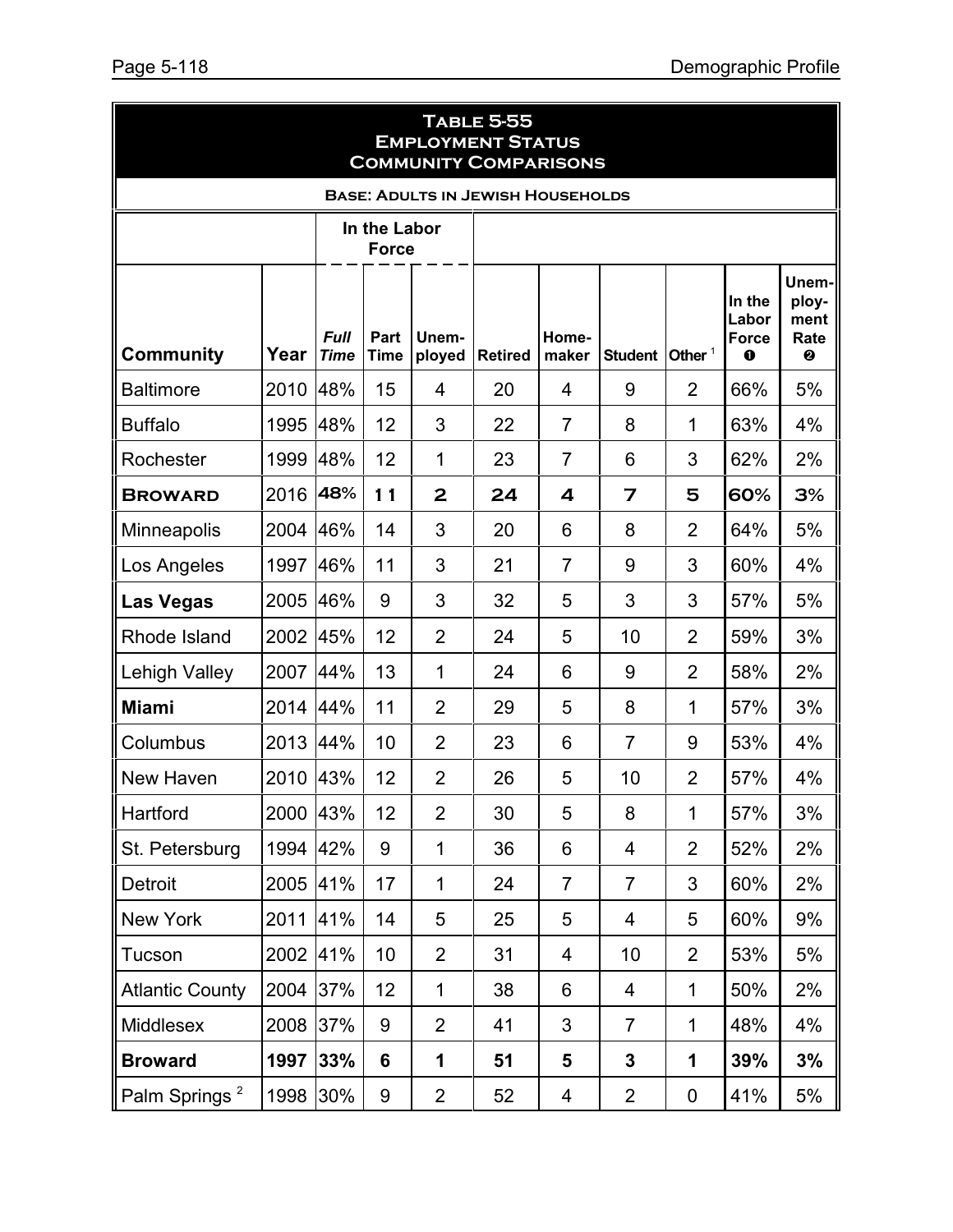| <b>TABLE 5-55</b><br><b>EMPLOYMENT STATUS</b><br><b>COMMUNITY COMPARISONS</b> |      |                              |                     |                 |                |                |                |                |                                            |                                     |
|-------------------------------------------------------------------------------|------|------------------------------|---------------------|-----------------|----------------|----------------|----------------|----------------|--------------------------------------------|-------------------------------------|
| <b>BASE: ADULTS IN JEWISH HOUSEHOLDS</b>                                      |      |                              |                     |                 |                |                |                |                |                                            |                                     |
|                                                                               |      | In the Labor<br><b>Force</b> |                     |                 |                |                |                |                |                                            |                                     |
| <b>Community</b>                                                              | Year | <b>Full</b><br><b>Time</b>   | Part<br><b>Time</b> | Unem-<br>ployed | <b>Retired</b> | Home-<br>maker | <b>Student</b> | Other $1$      | In the<br>Labor<br><b>Force</b><br>$\bf o$ | Unem-<br>ploy-<br>ment<br>Rate<br>❷ |
| Martin-St. Lucie                                                              | 1999 | 27%                          | 6                   | $\overline{0}$  | 63             | $\overline{2}$ | $\overline{2}$ | $\mathbf 1$    | 33%                                        | 1%                                  |
| Sarasota                                                                      | 2001 | 25%                          | 9                   | $\mathbf{1}$    | 57             | $\overline{4}$ | 3              | $\mathbf 1$    | 35%                                        | 2%                                  |
| <b>W Palm Beach</b>                                                           | 2005 | 22%                          | $\overline{7}$      | 1               | 64             | $\overline{2}$ | 3              | $\mathbf 1$    | 30%                                        | 3%                                  |
| <b>S Palm Beach</b>                                                           | 2005 | 18%                          | 8                   | $\mathbf{1}$    | 67             | 3              | 3              | $\mathbf 1$    | 26%                                        | 3%                                  |
| Denver                                                                        | 2007 | 71%                          |                     | 3               | 17             | 4              | $\overline{2}$ | 3              | 74%                                        | 4%                                  |
| Seattle                                                                       | 2000 | 69%                          |                     | 3               | 13             | 5              | $\overline{7}$ | $\overline{2}$ | 72%                                        | 4%                                  |
| Philadelphia <sup>2</sup>                                                     | 2009 | 67%                          |                     | 4               | 22             | 4              | $\overline{2}$ | $\mathbf 1$    | 71%                                        | 6%                                  |
| <b>Atlanta</b>                                                                | 2006 | 67%                          |                     | 3               | 16             | 10             | $\overline{2}$ | $\mathbf 1$    | 71%                                        | 4%                                  |
| Cincinnati                                                                    | 2008 | 64%                          |                     | $\overline{2}$  | 24             | $\overline{7}$ | $\overline{2}$ | 2              | 66%                                        | 2%                                  |
| San Diego                                                                     | 2003 | 63%                          |                     | $\overline{2}$  | 22             | $\overline{7}$ | 5              | $\mathbf{1}$   | 66%                                        | 4%                                  |
| Phoenix                                                                       | 2002 | 58%                          |                     | 5               | 25             | 8              | 3              | $\mathbf 1$    | 64%                                        | 9%                                  |
| Pittsburgh                                                                    | 2002 | 58%                          |                     | $\mathbf{1}$    | 24             | $\overline{2}$ | 4              | 11             | 59%                                        | 1%                                  |
| NJPS <sup>3</sup>                                                             | 2000 | 49%                          | 13                  | $\overline{4}$  | 21             | 5              | 5              | $\overline{4}$ | 65%                                        | 5%                                  |
| ACS $4$ (US)                                                                  | 2014 | 58%                          |                     | 6               |                | 35             |                |                | 64%                                        | 9%                                  |

**O** The percentage of adults *in the labor force* is the sum of the percentages of adults who are employed full time, employed part time, and unemployed at the time of the survey.

**<sup>2</sup>** The *unemployment rate* is the percentage of adults who were unemployed at the time of the survey divided by the percentage of adults in the labor force.

<sup>1</sup> Includes Disabled and Volunteer.

 $2$  Includes respondents and spouses only.

3 NJPS 2000 data are for *Jewish adults only*, not all adults in Jewish households.

4 Includes *persons age 16 and over*.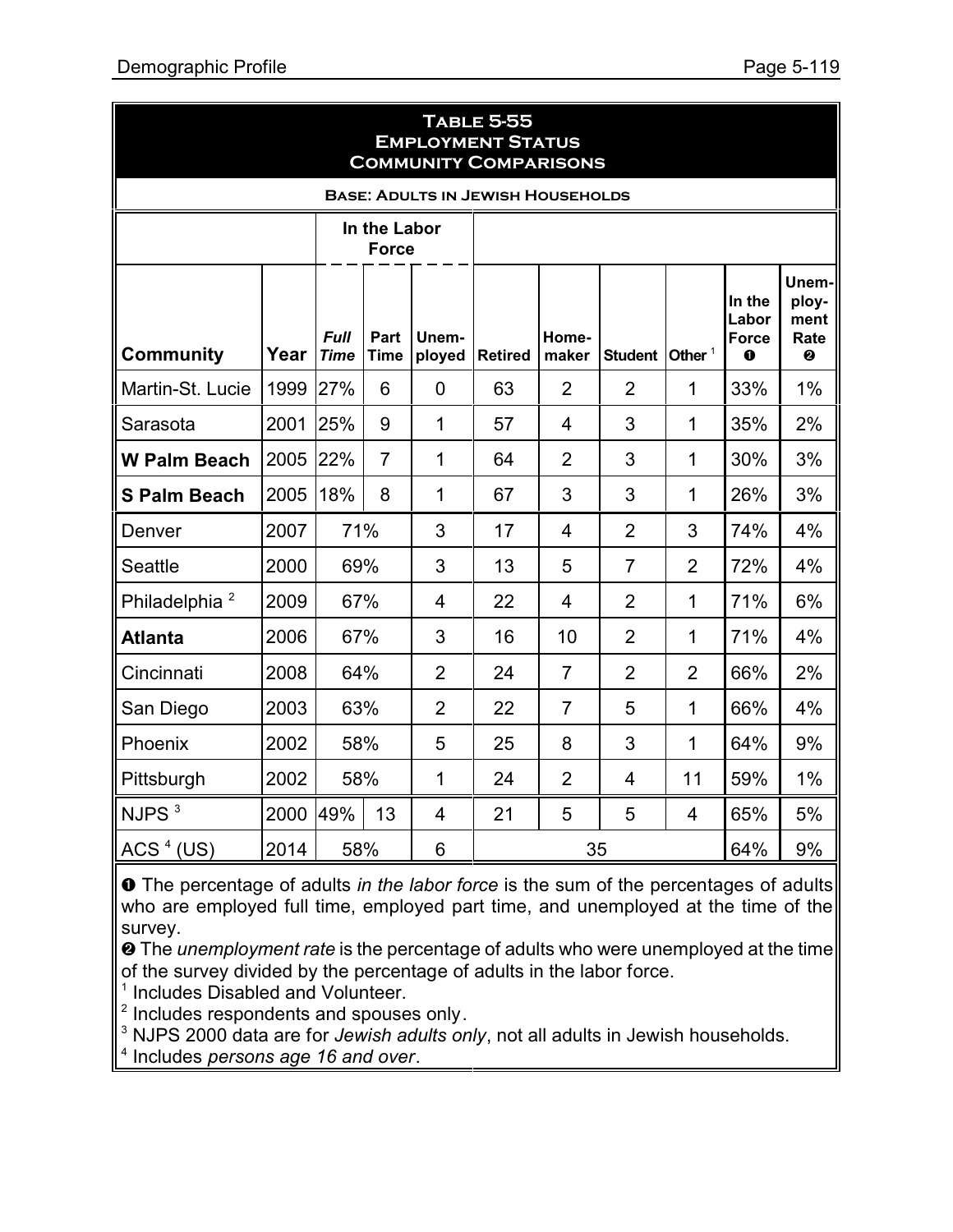| <b>TABLE 5-56</b><br><b>ELDERLY PERSONS EMPLOYED FULL TIME OR PART TIME</b><br><b>COMMUNITY COMPARISONS</b> |      |                                                    |                  |                       |  |  |  |
|-------------------------------------------------------------------------------------------------------------|------|----------------------------------------------------|------------------|-----------------------|--|--|--|
|                                                                                                             |      | BASE: PERSONS AGE 65 AND OVER IN JEWISH HOUSEHOLDS |                  |                       |  |  |  |
| <b>Community</b>                                                                                            | Year | <b>Full Time</b>                                   | <b>Part Time</b> | <b>Total Employed</b> |  |  |  |
| <b>Howard County</b>                                                                                        | 2010 | 25%                                                | 16               | 41%                   |  |  |  |
| Westport                                                                                                    | 2000 | 18%                                                | 20               | 38%                   |  |  |  |
| Chicago                                                                                                     | 2010 | 18%                                                | 15               | 32%                   |  |  |  |
| Charlotte                                                                                                   | 1997 | 20%                                                | 11               | 31%                   |  |  |  |
| San Antonio                                                                                                 | 2007 | 17%                                                | 11               | 29%                   |  |  |  |
| <b>Detroit</b>                                                                                              | 2005 | 13%                                                | 16               | 29%                   |  |  |  |
| <b>Atlanta</b>                                                                                              | 2006 | <b>NA</b>                                          | <b>NA</b>        | 29%                   |  |  |  |
| <b>Miami</b>                                                                                                | 2014 | 17%                                                | 11               | 28%                   |  |  |  |
| <b>BROWARD</b>                                                                                              | 2016 | 16%                                                | 8                | 25%                   |  |  |  |
| Cleveland                                                                                                   | 2011 | 15%                                                | 13               | 28%                   |  |  |  |
| New Haven                                                                                                   | 2010 | 15%                                                | 13               | 28%                   |  |  |  |
| St. Louis                                                                                                   | 2014 | 14%                                                | 14               | 27%                   |  |  |  |
| Lehigh Valley                                                                                               | 2007 | 11%                                                | 15               | 27%                   |  |  |  |
| Milwaukee                                                                                                   | 1996 | 11%                                                | 15               | 26%                   |  |  |  |
| Denver                                                                                                      | 2007 | <b>NA</b>                                          | <b>NA</b>        | 26%                   |  |  |  |
| <b>Baltimore</b>                                                                                            | 2010 | 13%                                                | 12               | 25%                   |  |  |  |
| Columbus                                                                                                    | 2013 | <b>NA</b>                                          | <b>NA</b>        | 25%                   |  |  |  |
| New York                                                                                                    | 2011 | 17%                                                | $\overline{7}$   | 24%                   |  |  |  |
| Bergen                                                                                                      | 2001 | 14%                                                | 10               | 24%                   |  |  |  |
| Richmond                                                                                                    | 1994 | 13%                                                | 11               | 24%                   |  |  |  |
| Minneapolis                                                                                                 | 2004 | 10%                                                | 14               | 24%                   |  |  |  |
| Cincinnati                                                                                                  | 2008 | <b>NA</b>                                          | <b>NA</b>        | 24%                   |  |  |  |
| Washington                                                                                                  | 2003 | 12%                                                | 9                | 22%                   |  |  |  |
| Rhode Island                                                                                                | 2002 | 10%                                                | 11               | 22%                   |  |  |  |
| Monmouth                                                                                                    | 1997 | 9%                                                 | 13               | 22%                   |  |  |  |
| Tidewater                                                                                                   | 2001 | 13%                                                | 8                | 21%                   |  |  |  |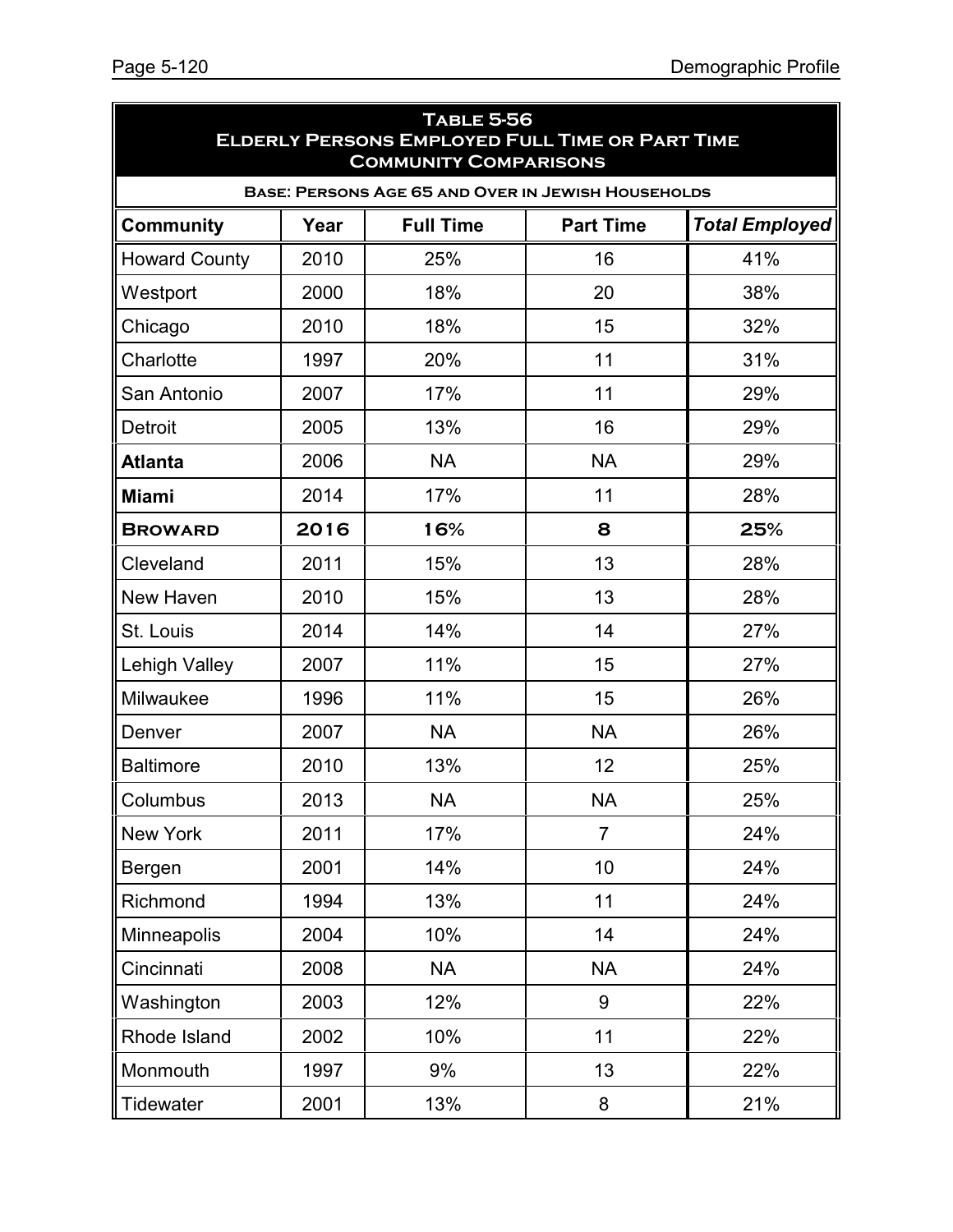| <b>TABLE 5-56</b><br><b>ELDERLY PERSONS EMPLOYED FULL TIME OR PART TIME</b><br><b>COMMUNITY COMPARISONS</b> |      |                  |                                                           |                       |  |  |  |
|-------------------------------------------------------------------------------------------------------------|------|------------------|-----------------------------------------------------------|-----------------------|--|--|--|
|                                                                                                             |      |                  | <b>BASE: PERSONS AGE 65 AND OVER IN JEWISH HOUSEHOLDS</b> |                       |  |  |  |
| <b>Community</b>                                                                                            | Year | <b>Full Time</b> | <b>Part Time</b>                                          | <b>Total Employed</b> |  |  |  |
| Portland (ME)                                                                                               | 2007 | 7%               | 14                                                        | 21%                   |  |  |  |
| Jacksonville                                                                                                | 2002 | 14%              | 6                                                         | 20%                   |  |  |  |
| Rochester                                                                                                   | 1999 | 10%              | 10                                                        | 20%                   |  |  |  |
| <b>Atlantic County</b>                                                                                      | 2004 | 9%               | 10                                                        | 19%                   |  |  |  |
| Harrisburg                                                                                                  | 1994 | 14%              | $\overline{4}$                                            | 18%                   |  |  |  |
| <b>Seattle</b>                                                                                              | 2000 | <b>NA</b>        | <b>NA</b>                                                 | 16%                   |  |  |  |
| <b>Las Vegas</b>                                                                                            | 2005 | 7%               | 9                                                         | 15%                   |  |  |  |
| Pittsburgh                                                                                                  | 2002 | <b>NA</b>        | <b>NA</b>                                                 | 15%                   |  |  |  |
| Wilmington                                                                                                  | 1995 | 10%              | $\overline{4}$                                            | 14%                   |  |  |  |
| York                                                                                                        | 1999 | 8%               | 6                                                         | 14%                   |  |  |  |
| St. Paul                                                                                                    | 2004 | 4%               | 10                                                        | 14%                   |  |  |  |
| Hartford                                                                                                    | 2000 | 7%               | 6                                                         | 13%                   |  |  |  |
| Sarasota                                                                                                    | 2001 | 6%               | $\overline{7}$                                            | 13%                   |  |  |  |
| Orlando                                                                                                     | 1993 | 7%               | 5                                                         | 12%                   |  |  |  |
| Middlesex                                                                                                   | 2008 | 6%               | 6                                                         | 12%                   |  |  |  |
| San Diego                                                                                                   | 2003 | <b>NA</b>        | <b>NA</b>                                                 | 12%                   |  |  |  |
| Tucson                                                                                                      | 2002 | 6%               | 5                                                         | 11%                   |  |  |  |
| St. Petersburg                                                                                              | 1994 | 5%               | 5                                                         | 11%                   |  |  |  |
| Phoenix                                                                                                     | 2002 | <b>NA</b>        | <b>NA</b>                                                 | 11%                   |  |  |  |
| <b>S Palm Beach</b>                                                                                         | 2005 | 4%               | 6                                                         | 9%                    |  |  |  |
| Martin-St. Lucie                                                                                            | 1999 | 3%               | 6                                                         | 9%                    |  |  |  |
| <b>W Palm Beach</b>                                                                                         | 2005 | 3%               | 5                                                         | 8%                    |  |  |  |
| <b>Broward</b>                                                                                              | 1997 | 3%               | 4                                                         | 8%                    |  |  |  |
| NJPS <sup>1</sup>                                                                                           | 2000 | 7%               | $\overline{7}$                                            | 14%                   |  |  |  |
| US <sup>2</sup>                                                                                             | 2007 | <b>NA</b>        | <b>NA</b>                                                 | 16%                   |  |  |  |

<sup>1</sup> NJPS 2000 data are for *Jewish persons age 65 and over only*, not all persons age 65 and over in Jewish households.

<sup>2</sup> Source:<http://www.bls.gov/lau/ptable14full2007.pdf>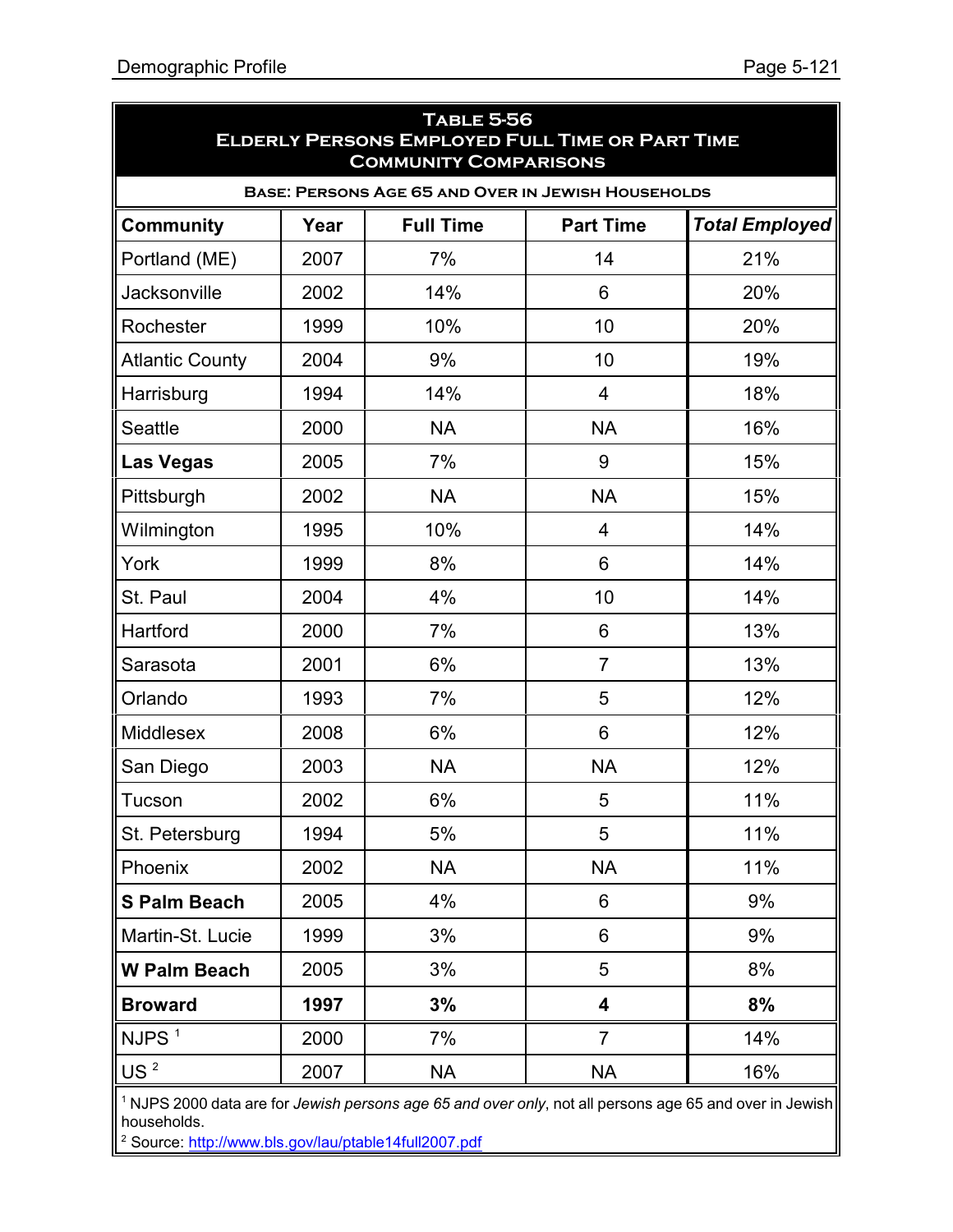| TABLE 5-57A<br><b>EMPLOYMENT STATUS BY GEOGRAPHIC AREA</b>                   |        |        |        |  |  |  |  |  |
|------------------------------------------------------------------------------|--------|--------|--------|--|--|--|--|--|
| <b>BASE: ADULTS IN JEWISH HOUSEHOLDS</b>                                     |        |        |        |  |  |  |  |  |
| <b>Employment Status</b><br><b>Northwest</b><br><b>North Central</b><br>East |        |        |        |  |  |  |  |  |
| <b>Employed Full Time</b>                                                    | 52.9%  | 25.7%  | 57.0%  |  |  |  |  |  |
| <b>Employed Part Time</b>                                                    | 15.1   | 6.9    | 8.4    |  |  |  |  |  |
| Unemployed                                                                   | 1.9    | 0.0    | 1.5    |  |  |  |  |  |
| <b>Retired</b>                                                               | 13.5   | 42.0   | 21.2   |  |  |  |  |  |
| Homemaker                                                                    | 3.7    | 5.0    | 1.4    |  |  |  |  |  |
| <b>Student</b>                                                               | 11.3   | 2.7    | 7.1    |  |  |  |  |  |
| <b>Disabled</b>                                                              | 1.2    | 17.5   | 0.0    |  |  |  |  |  |
| Volunteer                                                                    | 0.4    | 0.2    | 3.4    |  |  |  |  |  |
| Total                                                                        | 100.0% | 100.0% | 100.0% |  |  |  |  |  |
| In the Labor Force O                                                         | 69.9%  | 32.6%  | 66.9%  |  |  |  |  |  |
| Unemployment Rate <sup>®</sup>                                               | 2.7%   | 0.0%   | 2.2%   |  |  |  |  |  |
| Note: See page 5-113, 119 for an explanation of 0 and 0.                     |        |        |        |  |  |  |  |  |

| TABLE 5-57B<br><b>EMPLOYMENT STATUS BY GEOGRAPHIC AREA</b> |                     |                  |                  |  |  |  |  |  |
|------------------------------------------------------------|---------------------|------------------|------------------|--|--|--|--|--|
| <b>BASE: ADULTS IN JEWISH HOUSEHOLDS</b>                   |                     |                  |                  |  |  |  |  |  |
| <b>Employment Status</b>                                   | <b>West Central</b> | <b>Southeast</b> | <b>Southwest</b> |  |  |  |  |  |
| <b>Employed Full Time</b>                                  | 32.2%               | 57.8%            | 57.6%            |  |  |  |  |  |
| <b>Employed Part Time</b>                                  | 12.1                | 9.7              | 8.6              |  |  |  |  |  |
| Unemployed                                                 | 3.7                 | 1.5              | 1.5              |  |  |  |  |  |
| <b>Retired</b>                                             | 38.1                | 22.3             | 13.8             |  |  |  |  |  |
| Homemaker                                                  | 3.9                 | 3.7              | 3.2              |  |  |  |  |  |
| <b>Student</b>                                             | 3.2                 | 4.4              | 11.0             |  |  |  |  |  |
| <b>Disabled</b>                                            | 4.9                 | 0.2              | 1.9              |  |  |  |  |  |
| Volunteer                                                  | 1.9                 | 0.4              | 2.4              |  |  |  |  |  |
| Total                                                      | 100.0%              | 100.0%           | 100.0%           |  |  |  |  |  |
| In the Labor Force O                                       | 48.0%               | 69.0%            | 67.7%            |  |  |  |  |  |
| Unemployment Rate <sup>®</sup>                             | 7.7%                | 2.2%             | 2.2%             |  |  |  |  |  |
| Note: See page 5-113, 119 for an explanation of 0 and 0.   |                     |                  |                  |  |  |  |  |  |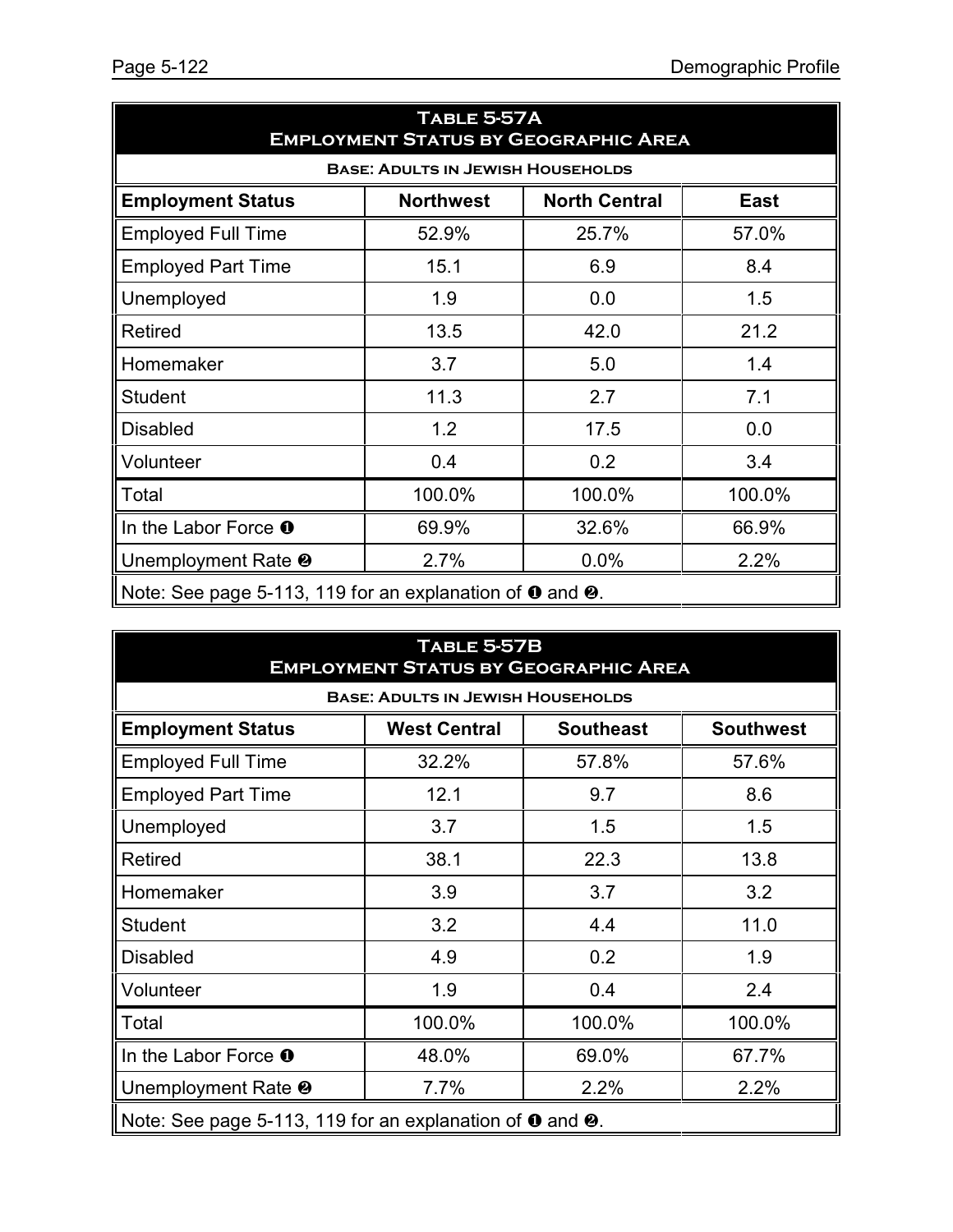| <b>TABLE 5-58</b><br><b>EMPLOYMENT STATUS BY SEX</b>                      |        |        |  |  |  |  |  |  |  |
|---------------------------------------------------------------------------|--------|--------|--|--|--|--|--|--|--|
| <b>BASE: ADULTS IN JEWISH HOUSEHOLDS</b>                                  |        |        |  |  |  |  |  |  |  |
| <b>Employment Status</b><br><b>Male</b><br><b>Female</b>                  |        |        |  |  |  |  |  |  |  |
| <b>Employed Full Time</b>                                                 | 56.3%  | 39.3%  |  |  |  |  |  |  |  |
| <b>Employed Part Time</b>                                                 | 8.1    | 13.0   |  |  |  |  |  |  |  |
| Unemployed                                                                | 2.7    | 1.3    |  |  |  |  |  |  |  |
| <b>Retired</b>                                                            | 21.1   | 27.4   |  |  |  |  |  |  |  |
| Homemaker                                                                 | 0.1    | 6.8    |  |  |  |  |  |  |  |
| <b>Student</b>                                                            | 9.0    | 5.0    |  |  |  |  |  |  |  |
| <b>Disabled</b>                                                           | 2.5    | 4.4    |  |  |  |  |  |  |  |
| Volunteer                                                                 | 0.2    | 2.8    |  |  |  |  |  |  |  |
| Total                                                                     | 100.0% | 100.0% |  |  |  |  |  |  |  |
| In the Labor Force O                                                      | 67.1%  | 53.6%  |  |  |  |  |  |  |  |
| Unemployment Rate <sup>o</sup><br>4.0%<br>2.4%                            |        |        |  |  |  |  |  |  |  |
| Note: See page 5-113, 119 for an explanation of $\bullet$ and $\bullet$ . |        |        |  |  |  |  |  |  |  |

| <b>TABLE 5-59</b><br><b>EMPLOYMENT STATUS BY AGE</b>                              |        |        |        |         |        |        |  |  |  |  |
|-----------------------------------------------------------------------------------|--------|--------|--------|---------|--------|--------|--|--|--|--|
| <b>BASE: ADULTS IN JEWISH HOUSEHOLDS</b>                                          |        |        |        |         |        |        |  |  |  |  |
| $65+$<br><b>Employment Status</b><br>Under 35<br>35-49<br>50-64<br>65-74<br>$75+$ |        |        |        |         |        |        |  |  |  |  |
| <b>Employed Full Time</b>                                                         | 43.8%  | 78.2%  | 64.8%  | 26.9%   | 5.0%   | 16.2%  |  |  |  |  |
| <b>Employed Part Time</b>                                                         | 14.2   | 10.6   | 11.1   | 11.9    | 3.9    | 8.0    |  |  |  |  |
| Unemployed                                                                        | 4.0    | 3.5    | 1.7    | 0.0     | 0.5    | 0.3    |  |  |  |  |
| Retired                                                                           | 0.0    | 0.1    | 9.8    | 54.0    | 80.4   | 66.9   |  |  |  |  |
| Homemaker                                                                         | 1.8    | 2.9    | 6.1    | 2.3     | 2.4    | 2.3    |  |  |  |  |
| <b>Student</b>                                                                    | 35.4   | 0.2    | 0.0    | 0.0     | 0.0    | 0.0    |  |  |  |  |
| <b>Disabled</b>                                                                   | 0.7    | 2.6    | 5.3    | 3.7     | 3.9    | 3.8    |  |  |  |  |
| Volunteer                                                                         | 0.1    | 1.9    | 1.2    | 1.2     | 3.9    | 2.5    |  |  |  |  |
| Total                                                                             | 100.0% | 100.0% | 100.0% | 100.0%  | 100.0% | 100.0% |  |  |  |  |
| In the Labor Force O                                                              | 62.0%  | 92.3%  | 77.6%  | 38.8%   | 9.4%   | 24.5%  |  |  |  |  |
| Unemployment Rate <sup>®</sup>                                                    | 6.5%   | 3.8%   | 2.2%   | $0.0\%$ | 5.3%   | 1.2%   |  |  |  |  |
| Note: See page 5-113, 119 for an explanation of $\bullet$ and $\bullet$ .         |        |        |        |         |        |        |  |  |  |  |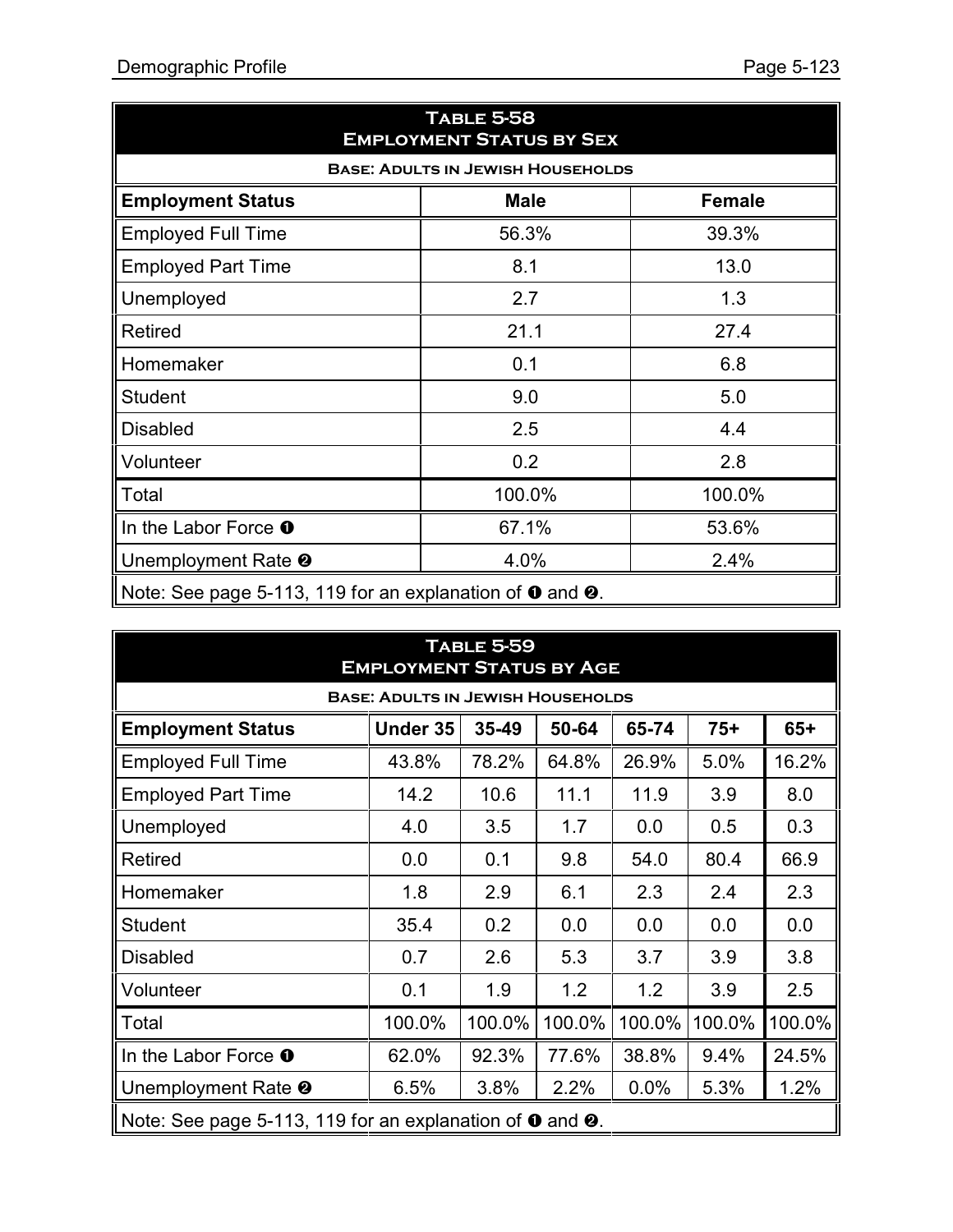| <b>TABLE 5-60</b><br><b>EMPLOYMENT STATUS BY AGE FOR ADULT MALES</b>              |        |        |        |        |        |        |  |  |  |
|-----------------------------------------------------------------------------------|--------|--------|--------|--------|--------|--------|--|--|--|
| <b>BASE: ADULT MALES IN JEWISH HOUSEHOLDS</b>                                     |        |        |        |        |        |        |  |  |  |
| Under 35<br>35-49<br>50-64<br>$75+$<br>$65+$<br><b>Employment Status</b><br>65-74 |        |        |        |        |        |        |  |  |  |
| <b>Employed Full Time</b>                                                         | 40.1%  | 91.2%  | 77.4%  | 37.9%  | 8.5%   | 25.3%  |  |  |  |
| <b>Employed Part Time</b>                                                         | 13.9   | 2.2    | 7.2    | 11.7   | 3.0    | 7.9    |  |  |  |
| Unemployed                                                                        | 5.8    | 4.1    | 1.9    | 0.0    | 1.0    | 0.4    |  |  |  |
| <b>Retired</b>                                                                    | 0.0    | 0.2    | 9.8    | 47.2   | 83.7   | 62.9   |  |  |  |
| Homemaker                                                                         | 0.0    | 0.3    | 0.0    | 0.0    | 0.2    | 0.1    |  |  |  |
| <b>Student</b>                                                                    | 39.3   | 0.3    | 0.0    | 0.0    | 0.0    | 0.0    |  |  |  |
| <b>Disabled</b>                                                                   | 0.9    | 1.7    | 3.3    | 3.2    | 3.2    | 3.2    |  |  |  |
| Volunteer                                                                         | 0.0    | 0.0    | 0.4    | 0.0    | 0.4    | 0.2    |  |  |  |
| Total                                                                             | 100.0% | 100.0% | 100.0% | 100.0% | 100.0% | 100.0% |  |  |  |
| In the Labor Force O                                                              | 59.8%  | 97.5%  | 86.5%  | 49.6%  | 12.5%  | 33.6%  |  |  |  |
| Unemployment Rate <sup>®</sup>                                                    | 9.7%   | 4.2%   | 2.2%   | 0.0%   | 8.0%   | 1.2%   |  |  |  |
| Note: See page 5-113, 119 for an explanation of $\bullet$ and $\bullet$ .         |        |        |        |        |        |        |  |  |  |

| <b>TABLE 5-61</b><br><b>EMPLOYMENT STATUS BY AGE FOR ADULT FEMALES</b>                |        |        |        |         |        |        |  |  |  |
|---------------------------------------------------------------------------------------|--------|--------|--------|---------|--------|--------|--|--|--|
| <b>BASE: ADULT FEMALES IN JEWISH HOUSEHOLDS</b>                                       |        |        |        |         |        |        |  |  |  |
| <b>Employment Status</b><br>Under 35<br>$35 - 49$<br>50-64<br>$75+$<br>$65+$<br>65-74 |        |        |        |         |        |        |  |  |  |
| <b>Employed Full Time</b>                                                             | 48.7%  | 66.3%  | 52.5%  | 16.5%   | 2.9%   | 9.3%   |  |  |  |
| <b>Employed Part Time</b>                                                             | 14.6   | 18.2   | 14.9   | 12.1    | 4.5    | 8.0    |  |  |  |
| Unemployed                                                                            | 1.8    | 3.0    | 1.5    | 0.0     | 0.2    | 0.1    |  |  |  |
| Retired                                                                               | 0.0    | 0.0    | 9.9    | 60.4    | 78.3   | 70.0   |  |  |  |
| Homemaker                                                                             | 4.1    | 5.3    | 12.0   | 4.4     | 3.8    | 4.1    |  |  |  |
| <b>Student</b>                                                                        | 30.3   | 0.2    | 0.0    | 0.0     | 0.0    | 0.0    |  |  |  |
| <b>Disabled</b>                                                                       | 0.3    | 3.4    | 7.1    | 4.2     | 4.3    | 4.2    |  |  |  |
| Volunteer                                                                             | 0.2    | 3.6    | 2.1    | 2.4     | 6.0    | 4.3    |  |  |  |
| Total                                                                                 | 100.0% | 100.0% | 100.0% | 100.0%  | 100.0% | 100.0% |  |  |  |
| In the Labor Force O                                                                  | 65.1%  | 87.5%  | 68.9%  | 28.6%   | 7.6%   | 17.4%  |  |  |  |
| Unemployment Rate <sup>®</sup>                                                        | 2.8%   | 3.4%   | 2.2%   | $0.0\%$ | 2.6%   | 0.6%   |  |  |  |
| Note: See page 5-113, 119 for an explanation of $\bullet$ and $\bullet$ .             |        |        |        |         |        |        |  |  |  |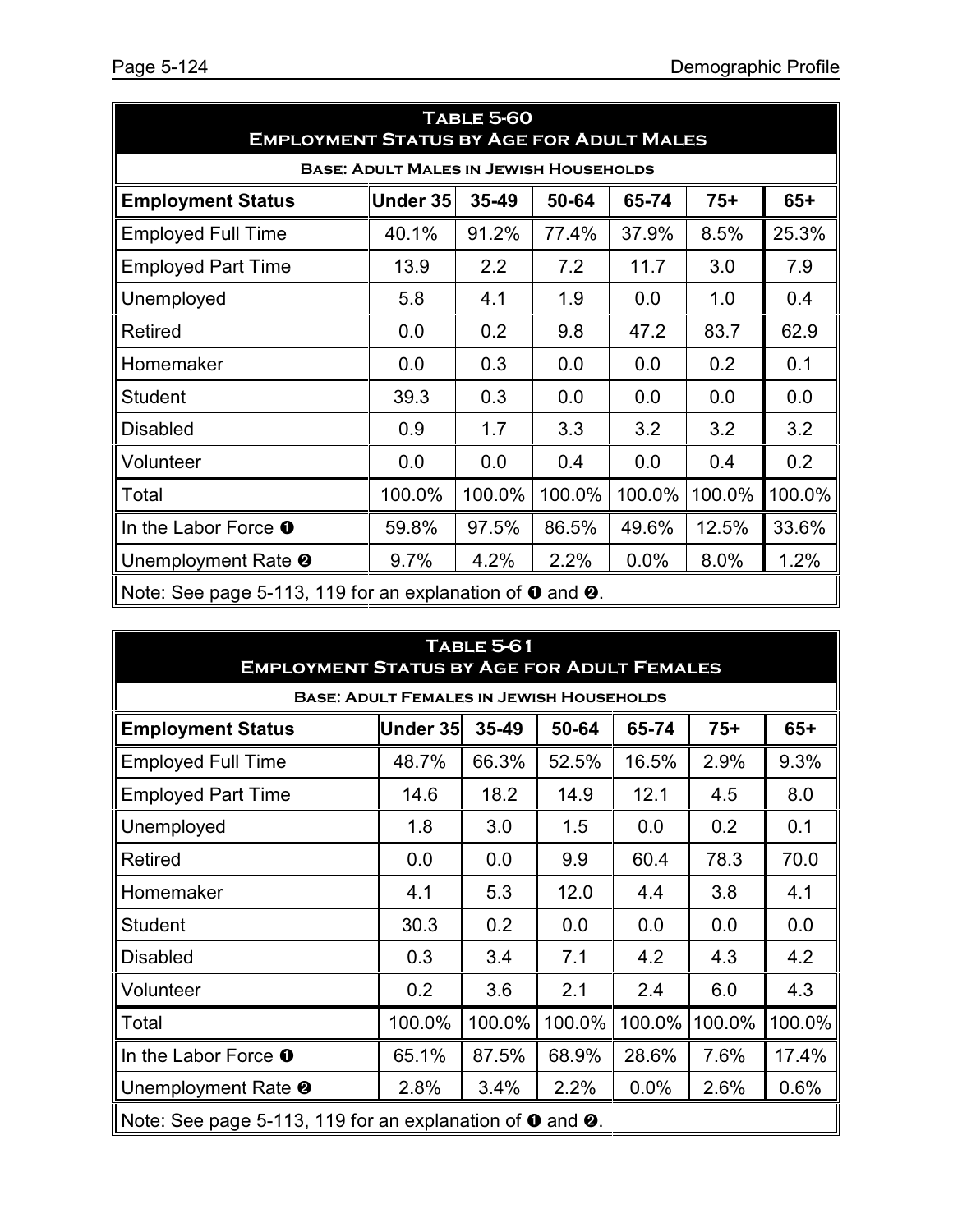# **Household Income**

**R** espondents in Jewish households in Broward were asked their household income before taxes in 2015 using the categories shown in **Table 5-67**. **Table 5-62** shows that 75% of respondents answered this question. The type of bias introduced by the lack of a response from 25% of respondents is unknown.

Not all 25% of respondents *refused* to answer this question. In some cases, particularly when an adult child was interviewed, the respondent simply did not know the household income. By ignoring the non-responses, the assumption is made that the distribution of household income for those respondents who were unwilling or unable to respond would be the same as the distribution for those respondents who responded.

Although 11% of respondents were unwilling or unable to report their household income using the detailed categories shown in **Table 5- 67**, they did report whether their household income was under or over \$100,000. 40% of these respondents reported that their household income was \$100,000 and over, compared to the 40% of respondents who reported their household income was \$100,000 and over using the detailed categories. This is an indication that had we obtained answers from all respondents, the percentages of household income reported in this section would be not be significantly different. The subsequent analysis in this section excludes the responses of those respondents who did not report their household income using the detailed categories.

**Table 5- 67** shows that 8% of households earn an annual income under \$15,000; 9%, \$15,000-\$25,000; 15%, \$25,000-\$50,000; 14%, \$50,000-\$75,000; 17%, \$75,000- \$100,000; 15%, \$100,000-\$150,000; 8%, \$150,000-\$200,000; and 15%, \$200,000 and over.

The median household income is \$82,000, which means that half of households earn an annual income under \$82,000 and half earn over \$82,000.

**Community Comparisons**. **Table 5-62** shows that the 75% **household income cooperation rate** is about average among about 55 comparison Jewish communities and compares to 83% in Atlanta, 79% in Miami, 75% in Las Vegas, and 66% in both South Palm Beach and West Palm Beach. The 75% compares to 67% in 1997.

The community comparisons of median household income should be treated with caution because, although the data are adjusted for inflation to 2015 dollars, cost of living variations exist from community to community.

**Table 5-63** shows that the \$82,000 **median household income** is below average among about 55 comparison Jewish communities and compares to \$102,000 in Atlanta, \$93,000 in Miami, \$88,000 in West Palm Beach, \$77,000 in Las Vegas, and \$74,000 in South Palm Beach. The \$82,000 compares to \$60,000 in 1997. The \$82,000 compares to \$52,000 for all households (both Jewish and non-Jewish) in Broward County as of 2014 and \$54,000 for all American households (both Jewish and non-Jewish) as of 2014. (The data for "all households" is adjusted for inflation to 2015 dollars.)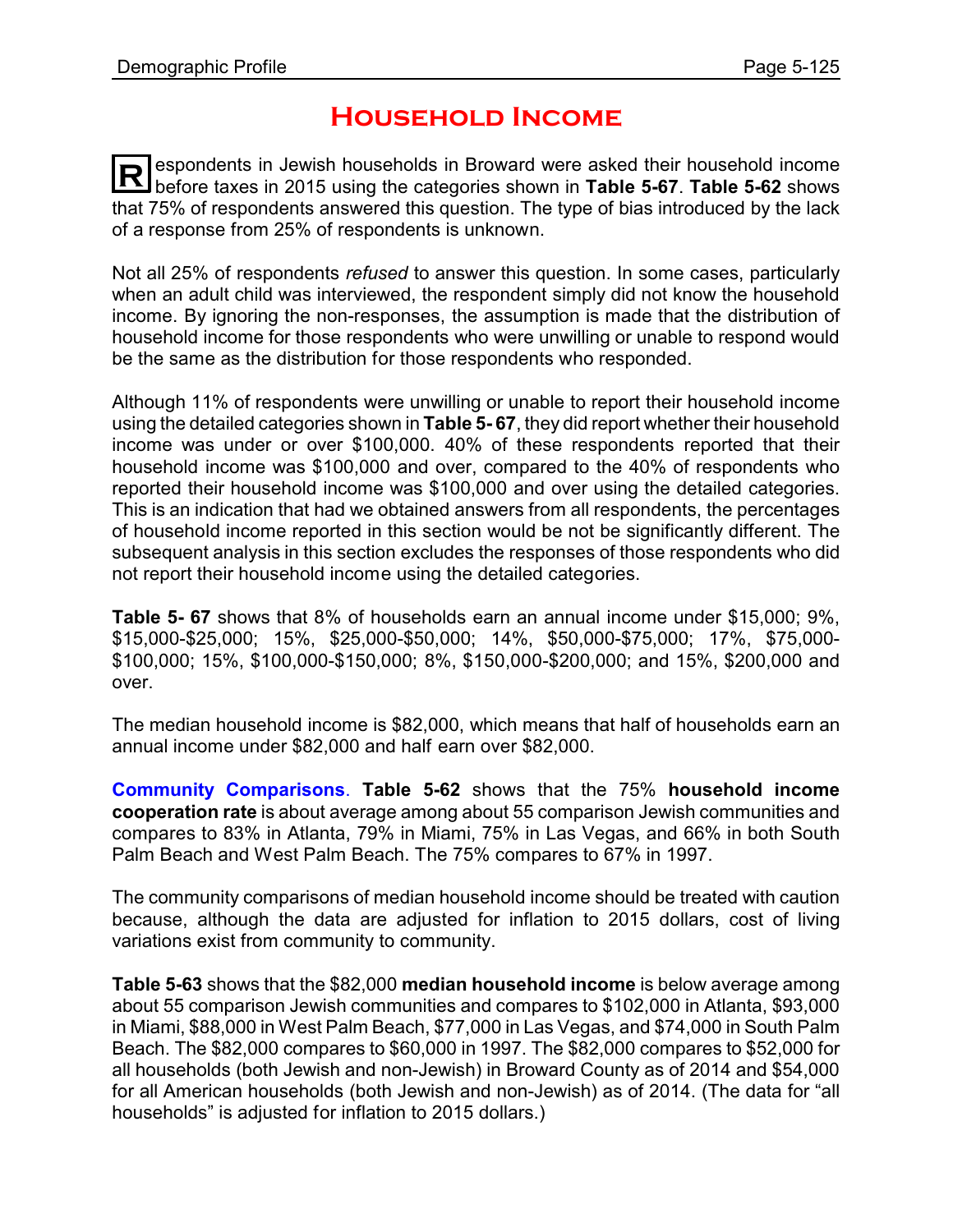**Table 5-64** shows that the \$118,000 **median household income of households with children** is about average amongabout 50 comparison Jewish communities and compares to \$148,000 in South Palm Beach, \$135,000 in Miami, \$118,000 in both Atlanta and West Palm Beach, and \$113,000 in Las Vegas. The \$118,000 compares to \$98,000 in 1997.

**Table 5-65** shows that the \$51,000 **median household income of elderly households** is below average among about 55 comparison Jewish communities and compares to \$77,000 in West Palm Beach, \$66,000 in Miami, \$59,000 in South Palm Beach, \$53,000 in Atlanta, and \$48,000 in Las Vegas. The \$51,000 compares to \$36,000 in 1997.

**Household Income by Income Category**. **Table 5-66** shows that the 17% earning an annual household income **under \$25,000** is about average among about 35 comparison Jewish communities that have completed studies since 2000 and compares to 19% in South Palm Beach, 17% in Las Vegas, 14% in Miami, and 13% in West Palm Beach. The 17% compares to 24% of all households (both Jewish and non-Jewish) in Broward as of 2014 and 23% of all American households (both Jewish and non-Jewish) as of 2014.

The 38% earning an annual household income of **\$100,000 and over** is about average among about 40 comparison Jewish communities that have completed studies since 2000 and compares to 46% in Miami, 37% in Atlanta, 28% in West Palm Beach, 26% in Las Vegas, and 25% in South Palm Beach. The 38% compares to 22% of all households (both Jewish and non-Jewish) in Broward as of 2014 and 23% of all American households (both Jewish and non-Jewish) as of 2014.

The 15% earning an annual household income of **\$200,000 and over** is about average among about 25 comparison Jewish communities that have completed studies since 2000 and compares to 20% in Miami, 9% in both South Palm Beach and West Palm Beach, and 7% in Las Vegas. The 15% compares to 5% of all households (both Jewish and non-Jewish) in Broward County as of 2014 and 5% of all American households (both Jewish and non-Jewish) as of 2014.

### **Household Income by Geographic Area**

**Table 5-67** shows that the median household income of Jewish households varies from \$58,000 in the North Central to \$128,000 in the East. The percentage of households earning \$100,000 and over varies from 22% in the North Central to over 50% in the Southwest, the East, and the Northwest.

#### **Household Income by Length of Residence**

**Table 5-68** shows that the median household income of Jewish households shows no consistent relationship with length of residence in Broward. It is lowest for households in residence for 0-4 years.

#### **Household Income by Home Ownership**

**Table 5-69** shows that, as expected, the median household income of Jewish households is much higher for households who own their homes (\$92,000) than for households who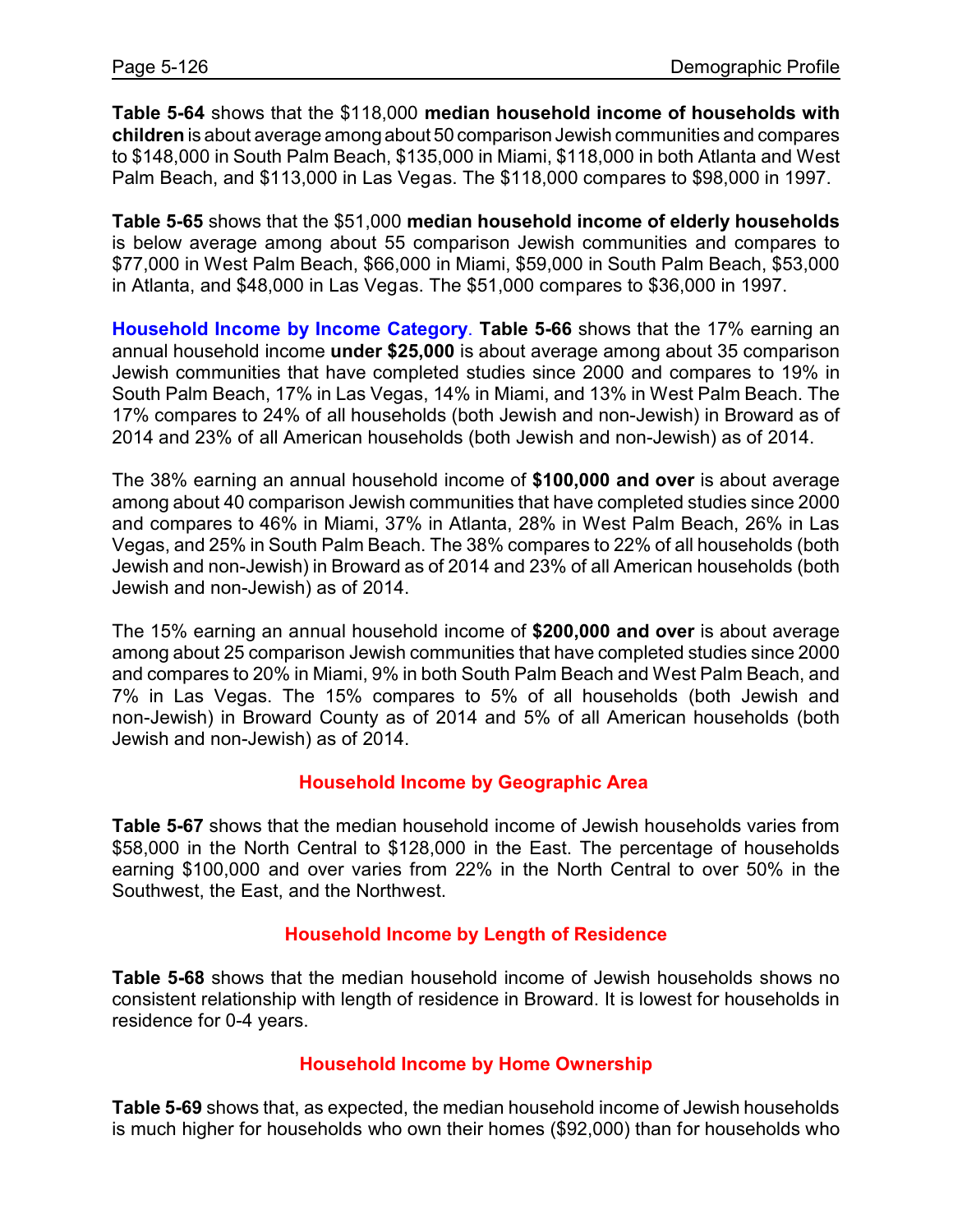rent (\$46,000). 45% of households who own their homes earn \$100,000 and over, compared to 14% of households who rent.

### **Household Income by Age of Head of Household**

**Table 5-70** shows that household income peaks for households age 35-49 (\$121,000).

The median household income is \$51,000 for households age 65 and over. The median household income of households age 75 and over (\$30,000) is \$38,500 less than that of households age 65-74.

The percentage of households who earn \$100,000 and over is highest for households age 35-49 (61%) and lowest for households age 75 and over (12%).

#### **Household Income by Household Structure**

**Table 5-71** shows that the median household income of Jewish households is highest for non-elderly couple households (\$137,000), households with children (\$118,000), and households with only adult children (\$106,000). Non-elderly single households (\$82,000), elderly couple households (\$72,000) and elderly single households (\$35,000) earn considerably less.

75% of non-elderly couple households, 58% of households with children, and 52% of households with only adult children earn \$100,000 and over, compared to 30% of elderly couple households, 18% of non-elderly single households, and 7% of elderly single households.

#### **Household Income by Jewish Identification**

**Table 5-72** shows that the median household income of Jewish households is higher for Reform Jews (\$92,000) than for Reform Jews (\$82,000) and the Just Jewish (\$77,000). Orthodox Jews (\$71,000) have the lowest median income.

49% of Reform households earn \$100,000 and over, compared to 41% of Conservative Jewish households, 36% of Orthodox Jewish households, and 29% of Just Jewish households.

#### **Household Income by Membership**

**Table 5-73** shows that the median household income of Jewish households is much higher for synagogue member households (\$125,000) than for synagogue non-member households (\$70,000).

The median household income of Jewish households is much higher for households in which a member participated in Chabad in the past year (\$96,000) than for households who did not participate in Chabad in the past year (\$79,000).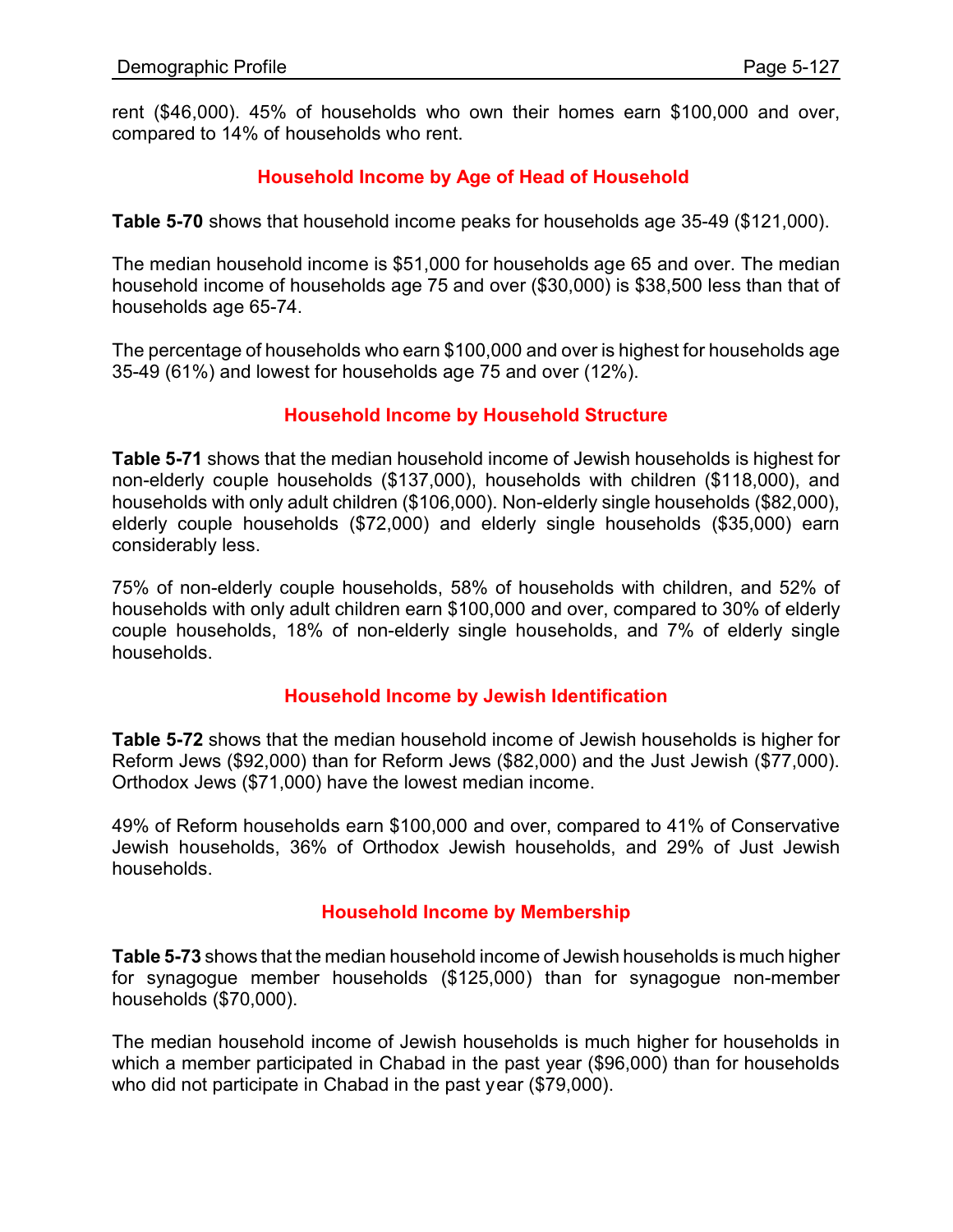The median household income is higher for JCC member households (\$93,000) than for JCC non-member households (\$80,000). The median household income is higher for Jewish organization member households (\$90,000) than for Jewish organization non-member households (\$80,000).

60% of synagogue member households earn \$100,000 and over, compared to 27% of nonsynagogue member households.

The percentage of households who earn an annual income of \$100,000 and over is much higher for households in which a member participated in Chabad in the past year (48%) than for households who did not participate in Chabad in the past year (35%).

43% of JCC member households earn \$100,000 and over, compared to 37% of JCC nonmember households. 45% of Jewish organization member households earn \$100,000 and over, compared to 36% of Jewish organization non-member households.

| <b>TABLE 5-62</b><br><b>HOUSEHOLD INCOME COOPERATION RATE</b><br><b>COMMUNITY COMPARISONS</b>                                                                                    |      |                                |           |  |  |  |  |  |
|----------------------------------------------------------------------------------------------------------------------------------------------------------------------------------|------|--------------------------------|-----------|--|--|--|--|--|
|                                                                                                                                                                                  |      | <b>BASE: JEWISH HOUSEHOLDS</b> |           |  |  |  |  |  |
| <b>Cooperation with</b><br><b>Cooperation with</b><br>Under or Over \$100,000<br><b>Detailed Income</b><br><b>Community</b><br><b>Categories</b><br><b>Question Only</b><br>Year |      |                                |           |  |  |  |  |  |
| Cincinnati                                                                                                                                                                       | 2008 | 86%                            | <b>NA</b> |  |  |  |  |  |
| Orlando                                                                                                                                                                          | 1993 | 84%                            | <b>NA</b> |  |  |  |  |  |
| St. Paul                                                                                                                                                                         | 2004 | 83%                            | 8%        |  |  |  |  |  |
| <b>Baltimore</b>                                                                                                                                                                 | 2010 | 83%                            | <b>NA</b> |  |  |  |  |  |
| Denver                                                                                                                                                                           | 2007 | 83%                            | <b>NA</b> |  |  |  |  |  |
| <b>Atlanta</b>                                                                                                                                                                   | 2006 | 83%                            | <b>NA</b> |  |  |  |  |  |
| Columbus                                                                                                                                                                         | 2013 | 82%                            | <b>NA</b> |  |  |  |  |  |
| Cleveland                                                                                                                                                                        | 2011 | 82%                            | <b>NA</b> |  |  |  |  |  |
| <b>Atlantic County</b>                                                                                                                                                           | 2004 | 82%                            | 10%       |  |  |  |  |  |
| Minneapolis                                                                                                                                                                      | 2004 | 82%                            | 9%        |  |  |  |  |  |
| New Haven                                                                                                                                                                        | 2010 | 82%                            | 7%        |  |  |  |  |  |
| <b>Lehigh Valley</b>                                                                                                                                                             | 2007 | 82%                            | 5%        |  |  |  |  |  |
| Charlotte                                                                                                                                                                        | 1997 | 81%                            | 9%        |  |  |  |  |  |
| Portland (ME)                                                                                                                                                                    | 2007 | 81%                            | 8%        |  |  |  |  |  |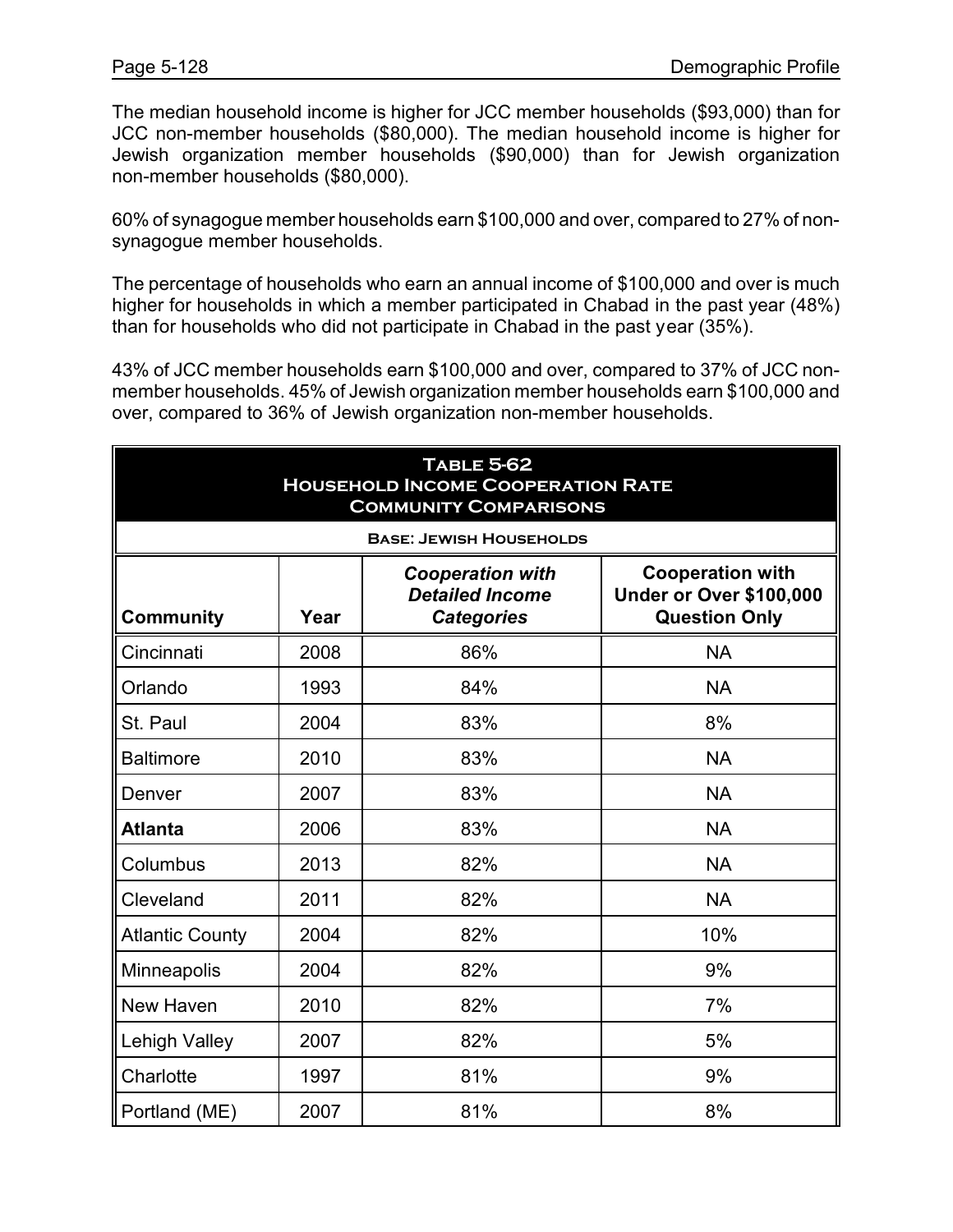| <b>TABLE 5-62</b><br><b>HOUSEHOLD INCOME COOPERATION RATE</b><br><b>COMMUNITY COMPARISONS</b><br><b>BASE: JEWISH HOUSEHOLDS</b> |      |     |           |  |  |  |  |  |
|---------------------------------------------------------------------------------------------------------------------------------|------|-----|-----------|--|--|--|--|--|
|                                                                                                                                 |      |     |           |  |  |  |  |  |
| Tucson                                                                                                                          | 2002 | 81% | 8%        |  |  |  |  |  |
| San Antonio                                                                                                                     | 2007 | 81% | 7%        |  |  |  |  |  |
| <b>Tidewater</b>                                                                                                                | 2001 | 81% | 6%        |  |  |  |  |  |
| Rochester                                                                                                                       | 1999 | 80% | 10%       |  |  |  |  |  |
| St. Louis                                                                                                                       | 2014 | 80% | <b>NA</b> |  |  |  |  |  |
| East Bay                                                                                                                        | 2011 | 80% | <b>NA</b> |  |  |  |  |  |
| <b>Howard County</b>                                                                                                            | 2010 | 80% | <b>NA</b> |  |  |  |  |  |
| <b>Miami</b>                                                                                                                    | 2014 | 79% | 12%       |  |  |  |  |  |
| York                                                                                                                            | 1999 | 78% | 13%       |  |  |  |  |  |
| Washington                                                                                                                      | 2003 | 78% | 8%        |  |  |  |  |  |
| <b>New York</b>                                                                                                                 | 2011 | 78% | <b>NA</b> |  |  |  |  |  |
| Chicago                                                                                                                         | 2010 | 78% | <b>NA</b> |  |  |  |  |  |
| Philadelphia                                                                                                                    | 2009 | 78% | <b>NA</b> |  |  |  |  |  |
| <b>Seattle</b>                                                                                                                  | 2000 | 78% | <b>NA</b> |  |  |  |  |  |
| St. Petersburg                                                                                                                  | 1994 | 78% | <b>NA</b> |  |  |  |  |  |
| Westport                                                                                                                        | 2000 | 77% | 10%       |  |  |  |  |  |
| Los Angeles                                                                                                                     | 1997 | 77% | <b>NA</b> |  |  |  |  |  |
| Jacksonville                                                                                                                    | 2002 | 76% | 8%        |  |  |  |  |  |
| <b>BROWARD</b>                                                                                                                  | 2016 | 75% | 11%       |  |  |  |  |  |
| Detroit                                                                                                                         | 2005 | 75% | 9%        |  |  |  |  |  |
| <b>Las Vegas</b>                                                                                                                | 2005 | 75% | 9%        |  |  |  |  |  |
| Rhode Island                                                                                                                    | 2002 | 75% | 8%        |  |  |  |  |  |
| Middlesex                                                                                                                       | 2008 | 75% | 7%        |  |  |  |  |  |
| Pittsburgh                                                                                                                      | 2002 | 75% | <b>NA</b> |  |  |  |  |  |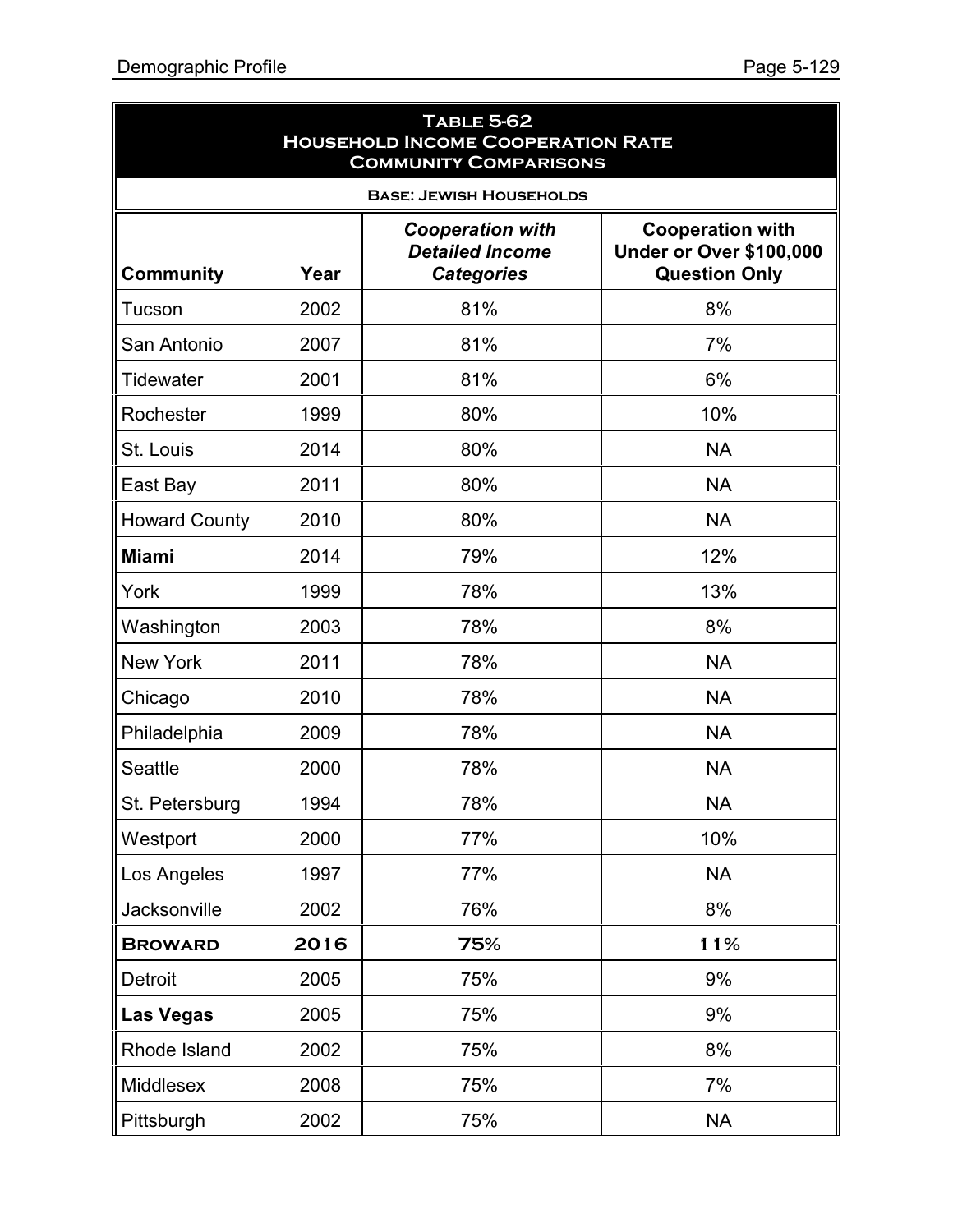| <b>TABLE 5-62</b><br><b>HOUSEHOLD INCOME COOPERATION RATE</b><br><b>COMMUNITY COMPARISONS</b> |                                                                                                                                                              |     |                                                                                    |  |  |  |  |  |  |
|-----------------------------------------------------------------------------------------------|--------------------------------------------------------------------------------------------------------------------------------------------------------------|-----|------------------------------------------------------------------------------------|--|--|--|--|--|--|
|                                                                                               | <b>BASE: JEWISH HOUSEHOLDS</b>                                                                                                                               |     |                                                                                    |  |  |  |  |  |  |
| <b>Community</b>                                                                              | <b>Cooperation with</b><br><b>Cooperation with</b><br>Under or Over \$100,000<br><b>Detailed Income</b><br><b>Categories</b><br><b>Question Only</b><br>Year |     |                                                                                    |  |  |  |  |  |  |
| Wilmington                                                                                    | 1995                                                                                                                                                         | 75% | <b>NA</b>                                                                          |  |  |  |  |  |  |
| San Francisco                                                                                 | 2004                                                                                                                                                         | 74% | <b>NA</b>                                                                          |  |  |  |  |  |  |
| <b>Boston</b>                                                                                 | 2005                                                                                                                                                         | 73% | <b>NA</b>                                                                          |  |  |  |  |  |  |
| Phoenix                                                                                       | 2002                                                                                                                                                         | 73% | <b>NA</b>                                                                          |  |  |  |  |  |  |
| Milwaukee                                                                                     | 1996                                                                                                                                                         | 71% | 12%                                                                                |  |  |  |  |  |  |
| Bergen                                                                                        | 2001                                                                                                                                                         | 71% | 10%                                                                                |  |  |  |  |  |  |
| Harrisburg                                                                                    | 1994                                                                                                                                                         | 71% | <b>NA</b>                                                                          |  |  |  |  |  |  |
| Richmond                                                                                      | 1994                                                                                                                                                         | 71% | <b>NA</b>                                                                          |  |  |  |  |  |  |
| Monmouth                                                                                      | 1997                                                                                                                                                         | 69% | 13%                                                                                |  |  |  |  |  |  |
| San Diego                                                                                     | 2003                                                                                                                                                         | 69% | <b>NA</b>                                                                          |  |  |  |  |  |  |
| <b>Broward</b>                                                                                | 1997                                                                                                                                                         | 67% | 18%                                                                                |  |  |  |  |  |  |
| Martin-St. Lucie                                                                              | 1999                                                                                                                                                         | 67% | 10%                                                                                |  |  |  |  |  |  |
| <b>Buffalo</b>                                                                                | 1995                                                                                                                                                         | 67% | <b>NA</b>                                                                          |  |  |  |  |  |  |
| <b>S Palm Beach</b>                                                                           | 2005                                                                                                                                                         | 66% | 13%                                                                                |  |  |  |  |  |  |
| <b>W Palm Beach</b>                                                                           | 2005                                                                                                                                                         | 66% | 12%                                                                                |  |  |  |  |  |  |
| Hartford                                                                                      | 2000                                                                                                                                                         | 63% | 11%                                                                                |  |  |  |  |  |  |
| Sarasota                                                                                      | 2001                                                                                                                                                         | 61% | 12%                                                                                |  |  |  |  |  |  |
|                                                                                               |                                                                                                                                                              |     | Note: Shows the percentage of respondents who cooperated with the income question. |  |  |  |  |  |  |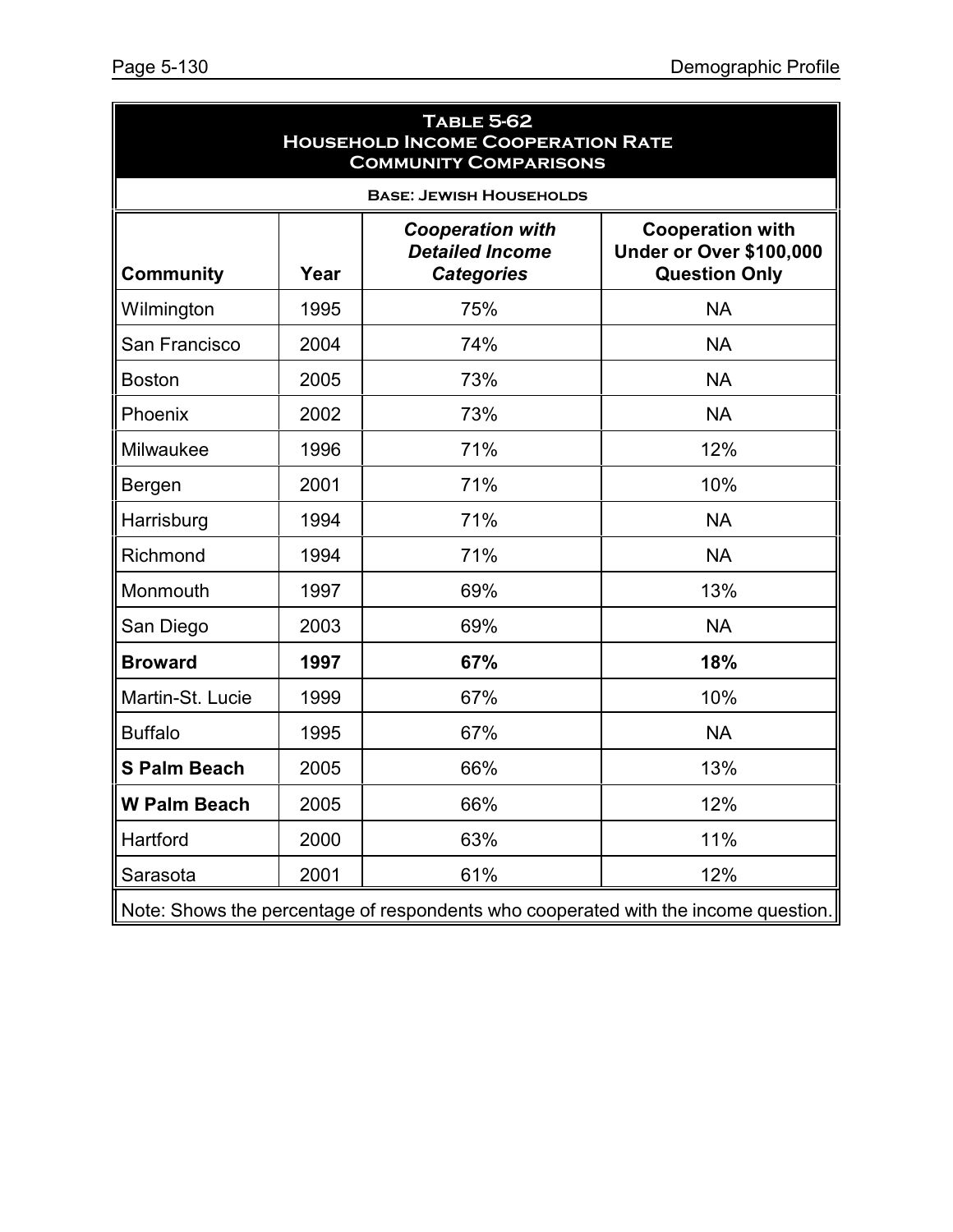| <b>TABLE 5-63</b><br><b>MEDIAN HOUSEHOLD INCOME</b><br>(ADJUSTED FOR INFLATION TO 2015 DOLLARS)<br><b>COMMUNITY COMPARISONS</b> |               |                 |  |                                                                                            |      |                                   |  |  |  |  |  |
|---------------------------------------------------------------------------------------------------------------------------------|---------------|-----------------|--|--------------------------------------------------------------------------------------------|------|-----------------------------------|--|--|--|--|--|
| <b>BASE: JEWISH HOUSEHOLDS</b>                                                                                                  |               |                 |  |                                                                                            |      |                                   |  |  |  |  |  |
| <b>Community</b>                                                                                                                | Year          | <b>Median</b>   |  | <b>Community</b>                                                                           | Year | <b>Median</b>                     |  |  |  |  |  |
| Westport                                                                                                                        | 2000          | \$188,000       |  | Rhode Island                                                                               | 2002 | \$90,000                          |  |  |  |  |  |
| Bergen                                                                                                                          | 2001          | \$143,000       |  | <b>Seattle</b>                                                                             | 2000 | \$90,000                          |  |  |  |  |  |
| <b>Essex-Morris</b>                                                                                                             | 1998          | \$134,000       |  | Milwaukee                                                                                  | 1996 | \$90,000                          |  |  |  |  |  |
| <b>Howard County</b>                                                                                                            | 2010          | \$131,000       |  | Harrisburg                                                                                 | 1994 | \$90,000                          |  |  |  |  |  |
| Washington                                                                                                                      | 2003          | \$126,000       |  | Chicago                                                                                    | 2010 | \$89,000                          |  |  |  |  |  |
| East Bay                                                                                                                        | 2011          | \$124,000       |  | Palm Springs                                                                               | 1998 | \$89,000                          |  |  |  |  |  |
| New Haven                                                                                                                       | 2010          | \$115,000       |  | Philadelphia                                                                               | 2009 | \$88,000                          |  |  |  |  |  |
| Monmouth                                                                                                                        | 1997          | \$115,000       |  | W Palm Beach                                                                               | 2005 | \$88,000                          |  |  |  |  |  |
| Hartford                                                                                                                        | 2000          | \$112,000       |  | Denver                                                                                     | 2007 | \$87,000                          |  |  |  |  |  |
| <b>Detroit</b>                                                                                                                  | 2005          | \$107,000       |  | <b>Baltimore</b>                                                                           | 2010 | \$84,000                          |  |  |  |  |  |
| San Antonio                                                                                                                     | 2007          | \$106,000       |  | San Diego                                                                                  | 2003 | \$83,000                          |  |  |  |  |  |
| <b>Atlantic County</b>                                                                                                          | 2004          | \$106,000       |  | <b>BROWARD</b>                                                                             | 2016 | \$82,000                          |  |  |  |  |  |
| <b>Boston</b>                                                                                                                   | 2005          | \$104,000       |  | <b>Buffalo</b>                                                                             | 1995 | \$82,000                          |  |  |  |  |  |
| San Francisco                                                                                                                   | 2004          | \$104,000       |  | York                                                                                       | 1999 | \$81,000                          |  |  |  |  |  |
| Charlotte                                                                                                                       | 1997          | \$104,000       |  | Los Angeles                                                                                | 1997 | \$79,000                          |  |  |  |  |  |
| Middlesex                                                                                                                       | 2008          | \$103,000       |  | Orlando                                                                                    | 1993 | \$78,000                          |  |  |  |  |  |
| Portland (ME)                                                                                                                   | 2007          | \$102,000       |  | <b>Las Vegas</b>                                                                           | 2005 | \$77,000                          |  |  |  |  |  |
| <b>Atlanta</b>                                                                                                                  | 2006          | \$102,000       |  | Tucson                                                                                     | 2002 | \$75,000                          |  |  |  |  |  |
| <b>Jacksonville</b>                                                                                                             | 2002          | \$102,000       |  | St. Louis                                                                                  | 2014 | \$73,000                          |  |  |  |  |  |
| Lehigh Valley                                                                                                                   | 2007          | \$101,000       |  | Cleveland                                                                                  | 2011 | \$74,000                          |  |  |  |  |  |
| Cincinnati                                                                                                                      | 2008          | \$98,000        |  | <b>S Palm Beach</b>                                                                        | 2005 | \$74,000                          |  |  |  |  |  |
| <b>Minneapolis</b>                                                                                                              | 2004          | \$98,000        |  | New York                                                                                   | 2011 | \$71,000                          |  |  |  |  |  |
| Richmond                                                                                                                        | 1994          | \$97,000        |  | Martin-St. Lucie                                                                           | 1999 | \$70,000                          |  |  |  |  |  |
| Phoenix                                                                                                                         | 2002          | \$96,000        |  | St. Petersburg                                                                             | 1994 | \$69,000                          |  |  |  |  |  |
| Rochester                                                                                                                       | 1999          | \$96,000        |  | <b>Broward</b>                                                                             | 1997 | \$60,000                          |  |  |  |  |  |
| St. Paul                                                                                                                        | 2004          | \$95,000        |  | Columbus                                                                                   | 2013 | \$55,000                          |  |  |  |  |  |
| Pittsburgh                                                                                                                      | 2002          | \$94,000        |  | <b>NJPS</b>                                                                                | 2000 | \$71,000                          |  |  |  |  |  |
| <b>Tidewater</b>                                                                                                                | 2001          | \$94,000        |  | ACS (US)                                                                                   | 2014 | \$54,000                          |  |  |  |  |  |
| <b>Miami</b>                                                                                                                    | 2014          | \$93,000        |  | Notes: 1) The Year indicates when the field                                                |      |                                   |  |  |  |  |  |
| Sarasota                                                                                                                        | 2001          | \$91,000        |  | work for the study was completed. The Median<br>Household Income is for the previous year. |      |                                   |  |  |  |  |  |
| <b>Wilmington</b>                                                                                                               | <u> 1995 </u> | <u>\$91,000</u> |  | 2) The Median Household Income is adjusted to                                              |      | ing the Inflation Coloulates from |  |  |  |  |  |

2015 dollars using the Inflation Calculator from the Bureau of Labor Statistics [\(www.bls.gov](http://www.bls.gov))).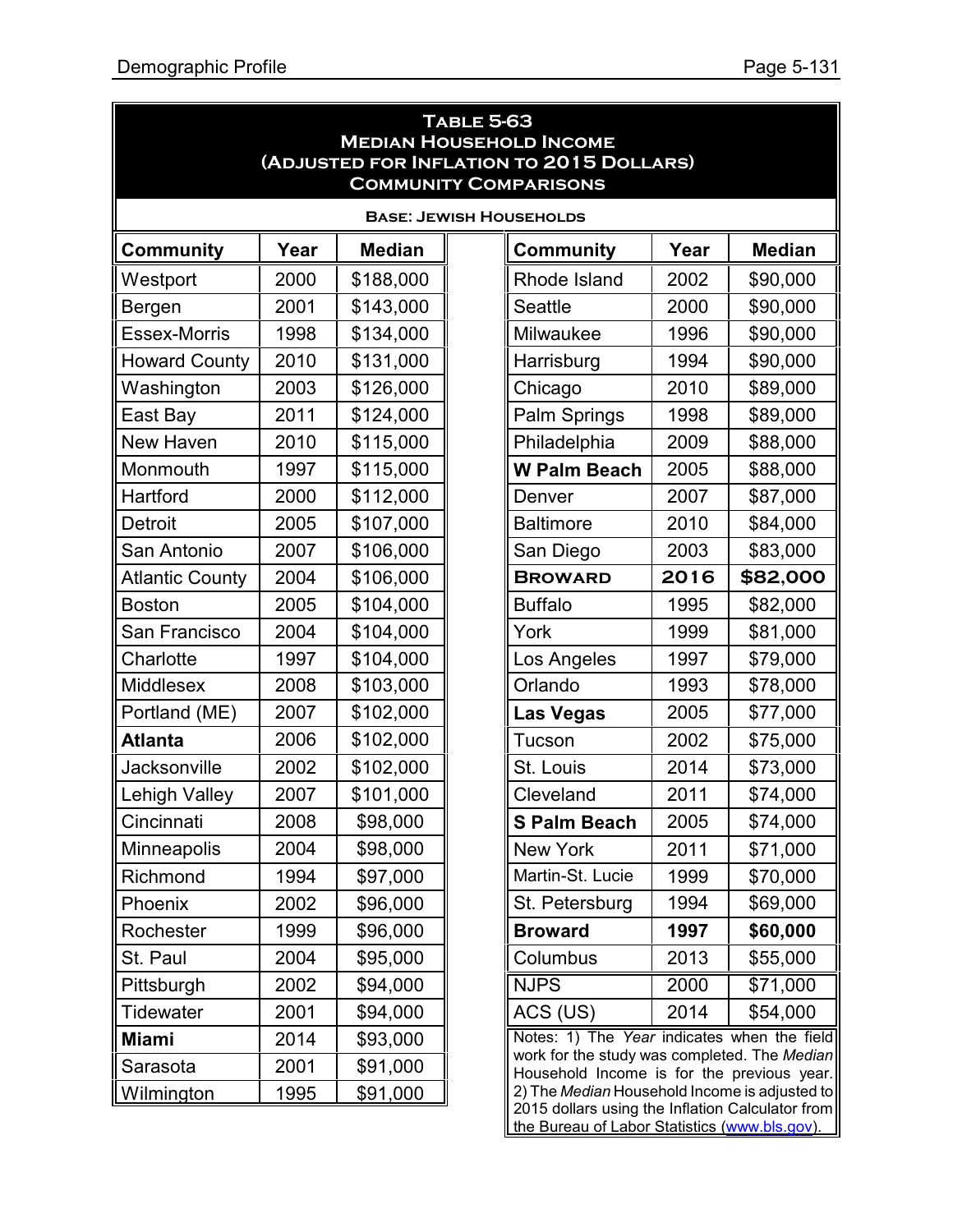| <b>TABLE 5-64</b><br><b>MEDIAN HOUSEHOLD INCOME OF HOUSEHOLDS WITH CHILDREN</b><br>(ADJUSTED FOR INFLATION TO 2015 DOLLARS)<br><b>COMMUNITY COMPARISONS</b> |      |               |  |                     |      |               |  |  |  |  |
|-------------------------------------------------------------------------------------------------------------------------------------------------------------|------|---------------|--|---------------------|------|---------------|--|--|--|--|
| <b>BASE: JEWISH HOUSEHOLDS WITH CHILDREN</b>                                                                                                                |      |               |  |                     |      |               |  |  |  |  |
| <b>Community</b>                                                                                                                                            | Year | <b>Median</b> |  | <b>Community</b>    | Year | <b>Median</b> |  |  |  |  |
| Westport                                                                                                                                                    | 2000 | \$256,000     |  | Denver              | 2007 | \$123,000     |  |  |  |  |
| Bergen                                                                                                                                                      | 2001 | \$193,000     |  | Phoenix             | 2002 | \$119,000     |  |  |  |  |
| Los Angeles                                                                                                                                                 | 1997 | \$180,000     |  | Rochester           | 1999 | \$119,000     |  |  |  |  |
| <b>Howard County</b>                                                                                                                                        | 2010 | \$177,000     |  | <b>BROWARD</b>      | 2016 | \$118,000     |  |  |  |  |
| Washington                                                                                                                                                  | 2003 | \$174,000     |  | <b>Atlanta</b>      | 2006 | \$118,000     |  |  |  |  |
| <b>Middlesex</b>                                                                                                                                            | 2008 | \$161,000     |  | <b>W Palm Beach</b> | 2005 | \$118,000     |  |  |  |  |
| New Haven                                                                                                                                                   | 2010 | \$151,000     |  | Richmond            | 1994 | \$118,000     |  |  |  |  |
| <b>S Palm Beach</b>                                                                                                                                         | 2005 | \$148,000     |  | Wilmington          | 1995 | \$117,000     |  |  |  |  |
| East Bay                                                                                                                                                    | 2011 | \$147,000     |  | <b>Tidewater</b>    | 2001 | \$116,000     |  |  |  |  |
| Detroit                                                                                                                                                     | 2005 | \$146,000     |  | Chicago             | 2010 | \$115,000     |  |  |  |  |
| <b>Lehigh Valley</b>                                                                                                                                        | 2007 | \$141,000     |  | Portland (ME)       | 2007 | \$115,000     |  |  |  |  |
| San Antonio                                                                                                                                                 | 2007 | \$140,000     |  | <b>Las Vegas</b>    | 2005 | \$113,000     |  |  |  |  |
| Monmouth                                                                                                                                                    | 1997 | \$140,000     |  | St. Petersburg      | 1994 | \$110,000     |  |  |  |  |
| <b>Atlantic County</b>                                                                                                                                      | 2004 | \$139,000     |  | San Diego           | 2003 | \$107,000     |  |  |  |  |
| Hartford                                                                                                                                                    | 2000 | \$139,000     |  | Tucson              | 2002 | \$107,000     |  |  |  |  |
| <b>Miami</b>                                                                                                                                                | 2014 | \$135,000     |  | Harrisburg          | 1994 | \$107,000     |  |  |  |  |
| San Francisco                                                                                                                                               | 2004 | \$133,000     |  | St. Louis           | 2014 | \$105,000     |  |  |  |  |
| Jacksonville                                                                                                                                                | 2002 | \$132,000     |  | Orlando             | 1993 | \$103,000     |  |  |  |  |
| Milwaukee                                                                                                                                                   | 1996 | \$129,000     |  | York                | 1999 | \$100,000     |  |  |  |  |
| Pittsburgh                                                                                                                                                  | 2002 | \$128,000     |  | Columbus            | 2013 | \$98,000      |  |  |  |  |
| Rhode Island                                                                                                                                                | 2002 | \$128,000     |  | Cincinnati          | 2008 | \$98,000      |  |  |  |  |
| Charlotte                                                                                                                                                   | 1997 | \$127,000     |  | <b>Broward</b>      | 1997 | \$98,000      |  |  |  |  |
| St. Paul                                                                                                                                                    | 2004 | \$126,000     |  | Cleveland           | 2011 | \$93,000      |  |  |  |  |
| <b>Boston</b>                                                                                                                                               | 2005 | \$125,000     |  | New York            | 2011 | \$92,000      |  |  |  |  |
| Seattle                                                                                                                                                     | 2000 | \$125,000     |  | Sarasota            | 2001 | \$92,000      |  |  |  |  |
| Minneapolis                                                                                                                                                 | 2004 | \$124,000     |  | <b>Baltimore</b>    | 2010 | \$91,000      |  |  |  |  |

See footnotes to **Table 5-98**.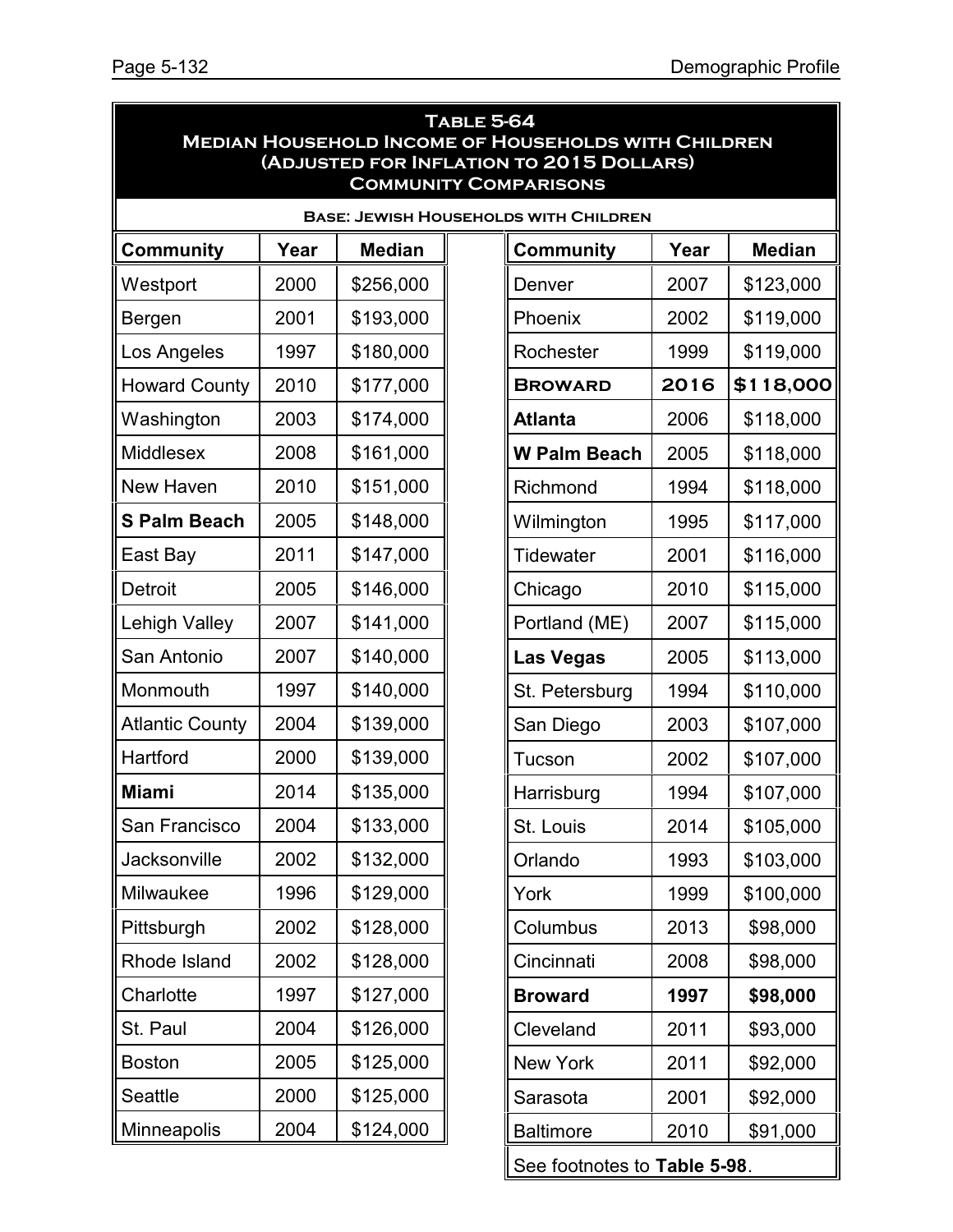| <b>TABLE 5-65</b><br><b>MEDIAN HOUSEHOLD INCOME OF ELDERLY HOUSEHOLDS</b><br>(ADJUSTED FOR INFLATION TO 2015 DOLLARS)<br><b>COMMUNITY COMPARISONS</b> |      |                                                            |  |                  |      |          |  |  |  |
|-------------------------------------------------------------------------------------------------------------------------------------------------------|------|------------------------------------------------------------|--|------------------|------|----------|--|--|--|
| <b>BASE: JEWISH HOUSEHOLDS AGE 65 AND OVER</b>                                                                                                        |      |                                                            |  |                  |      |          |  |  |  |
| <b>Community</b>                                                                                                                                      | Year | <b>Median</b><br><b>Median</b><br><b>Community</b><br>Year |  |                  |      |          |  |  |  |
| Westport                                                                                                                                              | 2000 | \$105,000                                                  |  | <b>Baltimore</b> | 2010 | \$57,000 |  |  |  |
| <b>Essex-Morris</b>                                                                                                                                   | 1998 | \$96,000                                                   |  | San Diego        | 2003 | \$57,000 |  |  |  |
| East Bay                                                                                                                                              | 2011 | \$91,000                                                   |  | Hartford         | 2000 | \$57,000 |  |  |  |
| <b>Howard County</b>                                                                                                                                  | 2010 | \$88,000                                                   |  | Monmouth         | 1997 | \$57,000 |  |  |  |
| Sarasota                                                                                                                                              | 2001 | \$87,000                                                   |  | Los Angeles      | 1997 | \$56,000 |  |  |  |
| Cincinnati                                                                                                                                            | 2008 | \$83,000                                                   |  | Wilmington       | 1995 | \$56,000 |  |  |  |
| Washington                                                                                                                                            | 2003 | \$79,000                                                   |  | Jacksonville     | 2002 | \$55,000 |  |  |  |
| <b>W Palm Beach</b>                                                                                                                                   | 2005 | \$77,000                                                   |  | Phoenix          | 2002 | \$55,000 |  |  |  |
| San Francisco                                                                                                                                         | 2004 | \$76,000                                                   |  | Richmond         | 1994 | \$54,000 |  |  |  |
| Bergen                                                                                                                                                | 2001 | \$74,000                                                   |  | Cleveland        | 2011 | \$53,000 |  |  |  |
| New Haven                                                                                                                                             | 2010 | \$73,000                                                   |  | Denver           | 2007 | \$53,000 |  |  |  |
| San Antonio                                                                                                                                           | 2007 | \$72,000                                                   |  | <b>Atlanta</b>   | 2006 | \$53,000 |  |  |  |
| Portland (ME)                                                                                                                                         | 2007 | \$71,000                                                   |  | Orlando          | 1993 | \$52,000 |  |  |  |
| Lehigh Valley                                                                                                                                         | 2007 | \$68,000                                                   |  | <b>BROWARD</b>   | 2016 | \$51,000 |  |  |  |
| <b>Atlantic County</b>                                                                                                                                | 2004 | \$68,000                                                   |  | <b>New York</b>  | 2011 | \$51,000 |  |  |  |
| <b>Miami</b>                                                                                                                                          | 2014 | \$66,000                                                   |  | Detroit          | 2005 | \$51,000 |  |  |  |
| Chicago                                                                                                                                               | 2010 | \$66,000                                                   |  | Las Vegas        | 2005 | \$48,000 |  |  |  |
| Martin-St. Lucie                                                                                                                                      | 1999 | \$63,000                                                   |  | <b>Tidewater</b> | 2001 | \$47,000 |  |  |  |
| Rochester                                                                                                                                             | 1999 | \$63,000                                                   |  | Minneapolis      | 2004 | \$46,000 |  |  |  |
| Charlotte                                                                                                                                             | 1997 | \$62,000                                                   |  | Columbus         | 2013 | \$43,000 |  |  |  |
| <b>S Palm Beach</b>                                                                                                                                   | 2005 | \$59,000                                                   |  | <b>Boston</b>    | 2004 | \$43,000 |  |  |  |
| Rhode Island                                                                                                                                          | 2002 | \$59,000                                                   |  | York             | 1999 | \$41,000 |  |  |  |
| Tucson                                                                                                                                                | 2002 | \$59,000                                                   |  | St. Petersburg   | 1994 | \$41,000 |  |  |  |
| St. Louis                                                                                                                                             | 2014 | \$58,000                                                   |  | Milwaukee        | 1996 | \$40,000 |  |  |  |
| Middlesex                                                                                                                                             | 2008 | \$58,000                                                   |  | St. Paul         | 2004 | \$39,000 |  |  |  |
| Pittsburgh                                                                                                                                            | 2002 | \$58,000                                                   |  | Harrisburg       | 1994 | \$39,000 |  |  |  |
| Seattle                                                                                                                                               | 2000 | \$58,000                                                   |  | <b>Broward</b>   | 1997 | \$36,000 |  |  |  |

See footnotes to **Table 5-98**.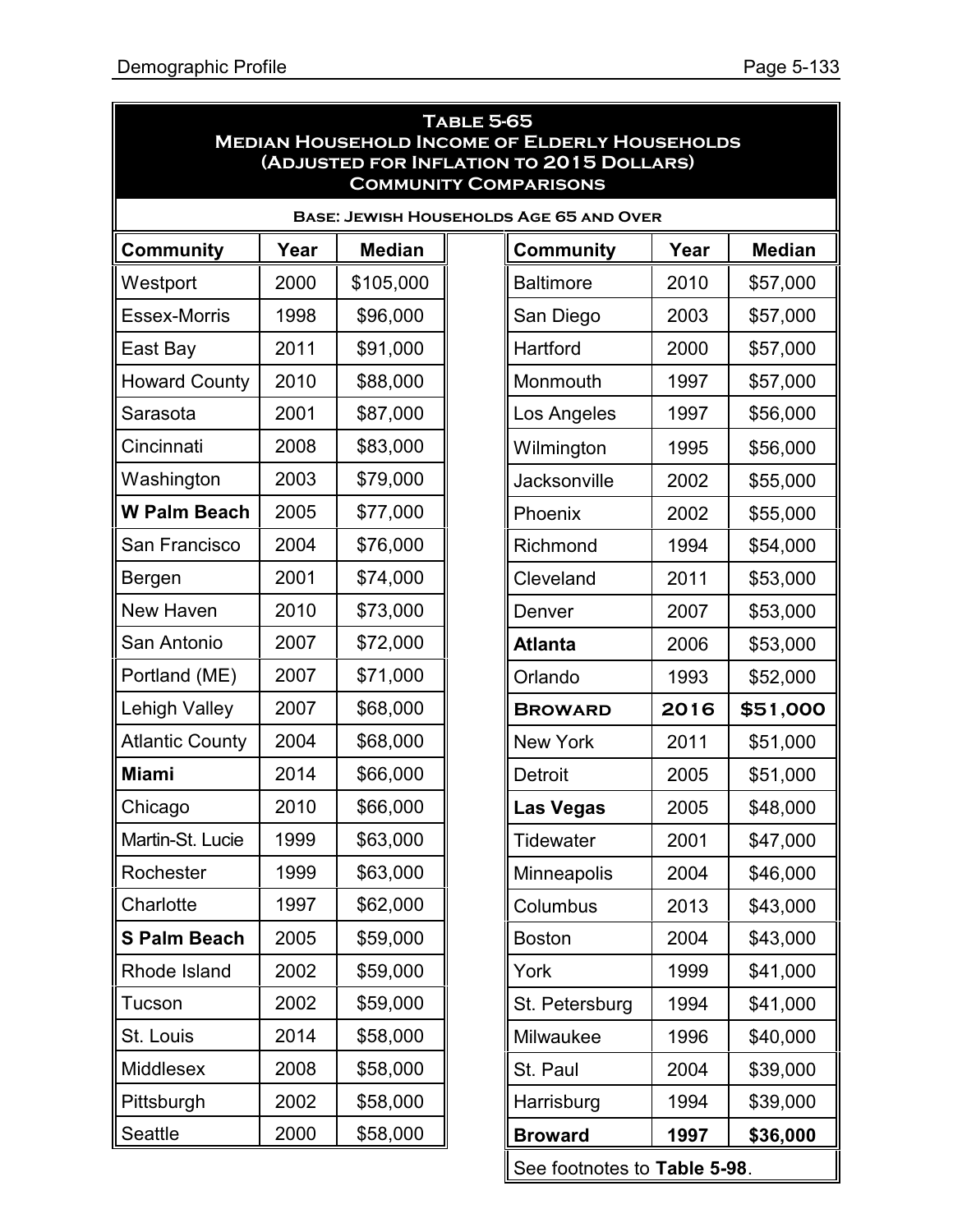| <b>TABLE 5-66</b><br><b>HOUSEHOLD INCOME</b><br>(NOT ADJUSTED FOR INFLATION)<br><b>COMMUNITY COMPARISONS</b> |      |                          |                    |                     |                          |                          |  |  |  |  |
|--------------------------------------------------------------------------------------------------------------|------|--------------------------|--------------------|---------------------|--------------------------|--------------------------|--|--|--|--|
| <b>BASE: JEWISH HOUSEHOLDS</b>                                                                               |      |                          |                    |                     |                          |                          |  |  |  |  |
| <b>Community</b>                                                                                             | Year | <b>Under</b><br>\$25,000 | $$25-$<br>\$50,000 | $$50-$<br>\$100,000 | \$100,000<br>and<br>Over | \$200,000<br>and<br>Over |  |  |  |  |
| Westport                                                                                                     | 2000 | 4%                       | 8                  | 24                  | 64                       | 30%                      |  |  |  |  |
| <b>Howard County</b>                                                                                         | 2010 | 9%                       | 9                  | 22                  | 60                       | <b>NA</b>                |  |  |  |  |
| East Bay                                                                                                     | 2011 | 9%                       | 12                 | 24                  | 56                       | <b>NA</b>                |  |  |  |  |
| Bergen                                                                                                       | 2001 | 8%                       | 13                 | 28                  | 52                       | 19%                      |  |  |  |  |
| New Haven                                                                                                    | 2010 | 11%                      | 11                 | 26                  | 52                       | 16%                      |  |  |  |  |
| Washington                                                                                                   | 2003 | 6%                       | 13                 | 33                  | 47                       | 12%                      |  |  |  |  |
| <b>Miami</b>                                                                                                 | 2014 | 14%                      | 17                 | 23                  | 46                       | 20%                      |  |  |  |  |
| <b>Middlesex</b>                                                                                             | 2008 | 12%                      | 17                 | 27                  | 44                       | 12%                      |  |  |  |  |
| Detroit                                                                                                      | 2005 | 17%                      | 14                 | 26                  | 44                       | 16%                      |  |  |  |  |
| San Antonio                                                                                                  | 2007 | 8%                       | 14                 | 35                  | 43                       | 17%                      |  |  |  |  |
| <b>Boston</b>                                                                                                | 2005 |                          | 27%                | 30                  | 43                       | 12%                      |  |  |  |  |
| Lehigh Valley                                                                                                | 2007 | 13%                      | 14                 | 33                  | 41                       | 16%                      |  |  |  |  |
| Portland (ME)                                                                                                | 2007 | 9%                       | 13                 | 39                  | 39                       | 16%                      |  |  |  |  |
| <b>Atlantic County</b>                                                                                       | 2004 | 10%                      | 17                 | 35                  | 38                       | 14%                      |  |  |  |  |
| Philadelphia                                                                                                 | 2009 | 14%                      | 17                 | 31                  | 38                       | <b>NA</b>                |  |  |  |  |
| <b>BROWARD</b>                                                                                               | 2016 | 17%                      | 15                 | 31                  | 38                       | 15%                      |  |  |  |  |
| <b>Baltimore</b>                                                                                             | 2010 | 12%                      | 19                 | 30                  | 38                       | <b>NA</b>                |  |  |  |  |
| Chicago                                                                                                      | 2010 | 11%                      | 19                 | 34                  | 37                       | <b>NA</b>                |  |  |  |  |
| <b>Atlanta</b>                                                                                               | 2006 |                          | 29%                | 34                  | 37                       | <b>NA</b>                |  |  |  |  |
| Phoenix                                                                                                      | 2002 | 14%                      | 23                 | 28                  | 36                       | <b>NA</b>                |  |  |  |  |
| San Francisco                                                                                                | 2004 | 13%                      | 19                 | 33                  | 35                       | 11%                      |  |  |  |  |
| Minneapolis                                                                                                  | 2004 | 20%                      | 14                 | 33                  | 34                       | 12%                      |  |  |  |  |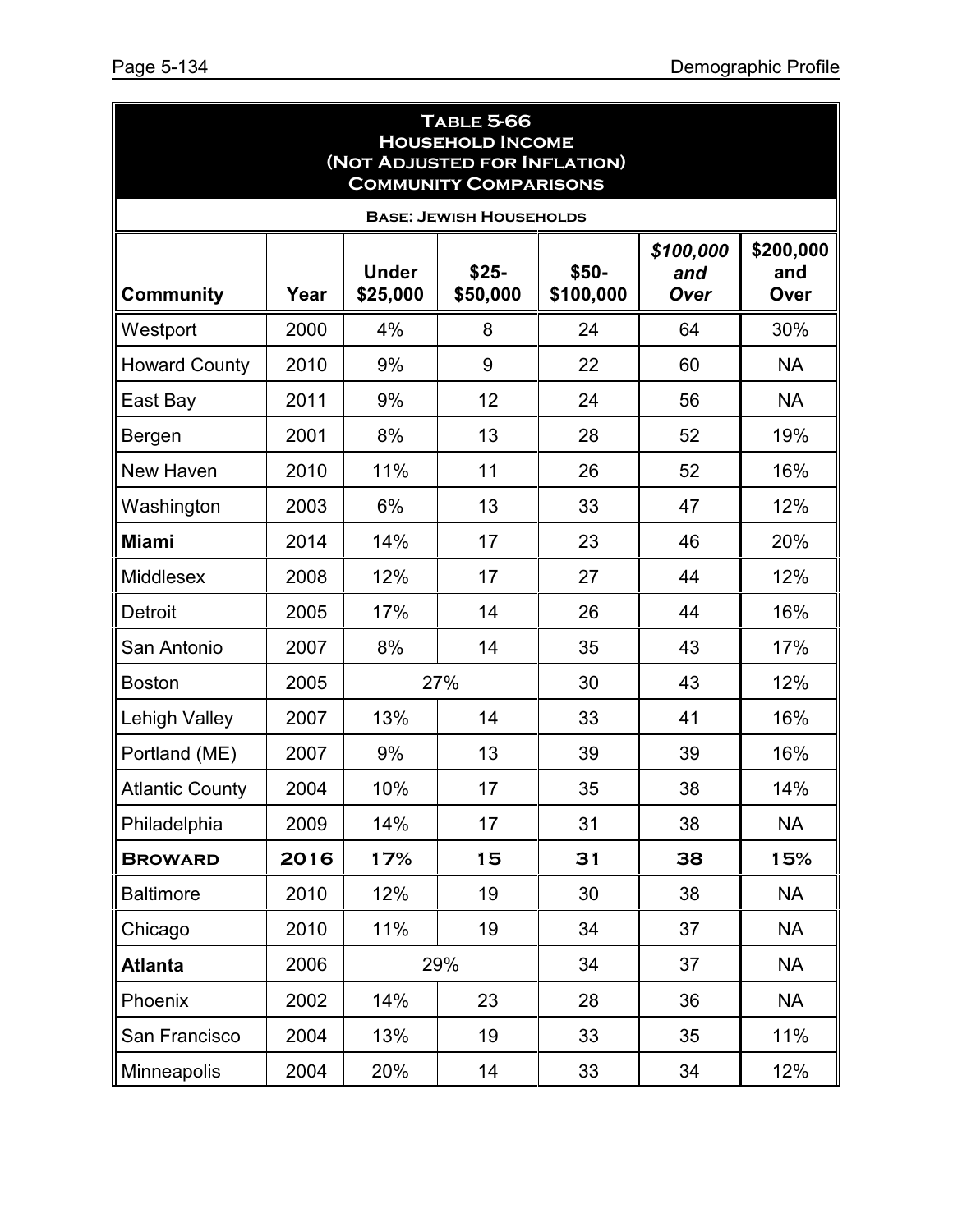| <b>TABLE 5-66</b><br><b>HOUSEHOLD INCOME</b><br>(NOT ADJUSTED FOR INFLATION)<br><b>COMMUNITY COMPARISONS</b> |      |                          |                                |                     |                          |                          |  |  |  |
|--------------------------------------------------------------------------------------------------------------|------|--------------------------|--------------------------------|---------------------|--------------------------|--------------------------|--|--|--|
|                                                                                                              |      |                          | <b>BASE: JEWISH HOUSEHOLDS</b> |                     |                          |                          |  |  |  |
| <b>Community</b>                                                                                             | Year | <b>Under</b><br>\$25,000 | $$25-$<br>\$50,000             | $$50-$<br>\$100,000 | \$100,000<br>and<br>Over | \$200,000<br>and<br>Over |  |  |  |
| St. Louis                                                                                                    | 2014 | 9%                       | 19                             | 39                  | 33                       | <b>NA</b>                |  |  |  |
| Hartford                                                                                                     | 2000 | 13%                      | 18                             | 36                  | 33                       | 9%                       |  |  |  |
| St. Paul                                                                                                     | 2004 | 16%                      | 21                             | 30                  | 33                       | 11%                      |  |  |  |
| <b>Jacksonville</b>                                                                                          | 2002 | 13%                      | 20                             | 35                  | 32                       | 11%                      |  |  |  |
| Pittsburgh                                                                                                   | 2002 | 21%                      | 17                             | 30                  | 32                       | <b>NA</b>                |  |  |  |
| Columbus                                                                                                     | 2013 | 28%                      | 21                             | 19                  | 32                       | <b>NA</b>                |  |  |  |
| Cleveland                                                                                                    | 2011 | 16%                      | 18                             | 35                  | 31                       | <b>NA</b>                |  |  |  |
| San Diego                                                                                                    | 2003 |                          | 43%                            | 26                  | 31                       | <b>NA</b>                |  |  |  |
| Rhode Island                                                                                                 | 2002 | 17%                      | 21                             | 32                  | 30                       | 9%                       |  |  |  |
| <b>New York</b>                                                                                              | 2011 |                          | 42%                            | 28                  | 30                       | <b>NA</b>                |  |  |  |
| <b>W Palm Beach</b>                                                                                          | 2005 | 13%                      | 20                             | 40                  | 28                       | 9%                       |  |  |  |
| Tidewater                                                                                                    | 2001 | 13%                      | 22                             | 37                  | 28                       | 11%                      |  |  |  |
| Sarasota                                                                                                     | 2001 | 10%                      | 28                             | 36                  | 26                       | 9%                       |  |  |  |
| Las Vegas                                                                                                    | 2005 | 17%                      | 24                             | 34                  | 26                       | 7%                       |  |  |  |
| S Palm Beach                                                                                                 | 2005 | 19%                      | 25                             | 32                  | 25                       | 9%                       |  |  |  |
| Tucson                                                                                                       | 2002 | 22%                      | 24                             | 31                  | 23                       | 6%                       |  |  |  |
| Seattle                                                                                                      | 2000 | 21%                      | 17                             | 42                  | 20                       | 6%                       |  |  |  |
| Cincinnati                                                                                                   | 2008 | 12%                      | 18                             |                     | 70                       | <b>NA</b>                |  |  |  |
| Denver                                                                                                       | 2007 | 12%                      | 22                             |                     | 66                       | <b>NA</b>                |  |  |  |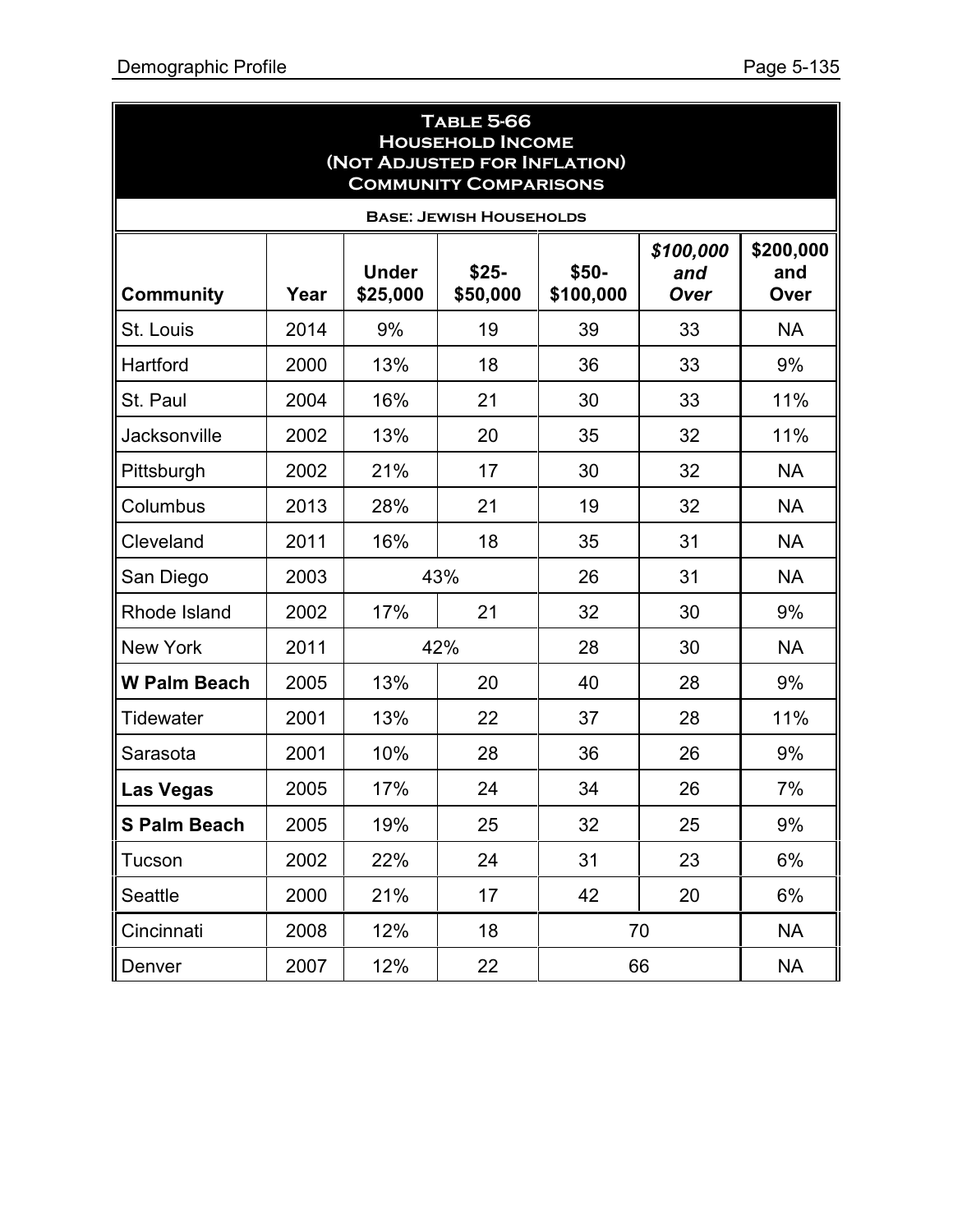| <b>TABLE 5-66</b><br><b>HOUSEHOLD INCOME</b><br>(NOT ADJUSTED FOR INFLATION)<br><b>COMMUNITY COMPARISONS</b> |      |                          |                                |                     |                                 |                          |  |
|--------------------------------------------------------------------------------------------------------------|------|--------------------------|--------------------------------|---------------------|---------------------------------|--------------------------|--|
|                                                                                                              |      |                          | <b>BASE: JEWISH HOUSEHOLDS</b> |                     |                                 |                          |  |
| <b>Community</b>                                                                                             | Year | <b>Under</b><br>\$25,000 | $$25-$<br>\$50,000             | $$50-$<br>\$100,000 | \$100,000<br>and<br><b>Over</b> | \$200,000<br>and<br>Over |  |
|                                                                                                              |      |                          | <b>Studies Prior to 2000</b>   |                     |                                 |                          |  |
| <b>Essex-Morris</b>                                                                                          | 1998 |                          | 22%                            | 33                  | 44                              | <b>NA</b>                |  |
| Palm Springs                                                                                                 | 1998 | 20%                      | 25                             | 21                  | 34                              | <b>NA</b>                |  |
| Monmouth                                                                                                     | 1997 | 13%                      | 16                             | 42                  | 29                              | 6%                       |  |
| Charlotte                                                                                                    | 1997 | 11%                      | 24                             | 37                  | 29                              | 7%                       |  |
| Rochester                                                                                                    | 1999 | 16%                      | 21                             | 34                  | 28                              | 7%                       |  |
| Los Angeles                                                                                                  | 1997 | 21%                      | 24                             | 33                  | 22                              | 7%                       |  |
| Richmond                                                                                                     | 1994 | 16%                      | 26                             | 37                  | 21                              | 5%                       |  |
| Milwaukee                                                                                                    | 1996 | 21%                      | 23                             | 36                  | 21                              | 5%                       |  |
| York                                                                                                         | 1999 | 16%                      | 27                             | 37                  | 19                              | 8%                       |  |
| Harrisburg                                                                                                   | 1994 | 20%                      | 26                             | 36                  | 19                              | 5%                       |  |
| <b>Buffalo</b>                                                                                               | 1995 | 20%                      | 29                             | 32                  | 19                              | <b>NA</b>                |  |
| Wilmington                                                                                                   | 1995 | 18%                      | 26                             | 38                  | 18                              | 4%                       |  |
| St. Petersburg                                                                                               | 1994 | 30%                      | 30                             | 25                  | 16                              | 6%                       |  |
| Orlando                                                                                                      | 1993 | 23%                      | 33                             | 32                  | 13                              | 4%                       |  |
| Martin-St. Lucie                                                                                             | 1999 | 14%                      | 39                             | 35                  | 12                              | 2%                       |  |
| <b>Broward</b>                                                                                               | 1997 | 33%                      | 28                             | 28                  | 11                              | 3%                       |  |
| <b>NJPS</b>                                                                                                  | 2000 | 22%                      | 24                             | 33                  | 21                              | <b>NA</b>                |  |
| ACS (US)                                                                                                     | 2014 | 23%                      | 24                             | 30                  | 23                              | 5%                       |  |
| Note: Comparisons of household income by income category should be treated with                              |      |                          |                                |                     |                                 |                          |  |

Note: Comparisons of household income by income category should be treated with caution because the data have *not* been adjusted for inflation and cost of living variations exist from community to community.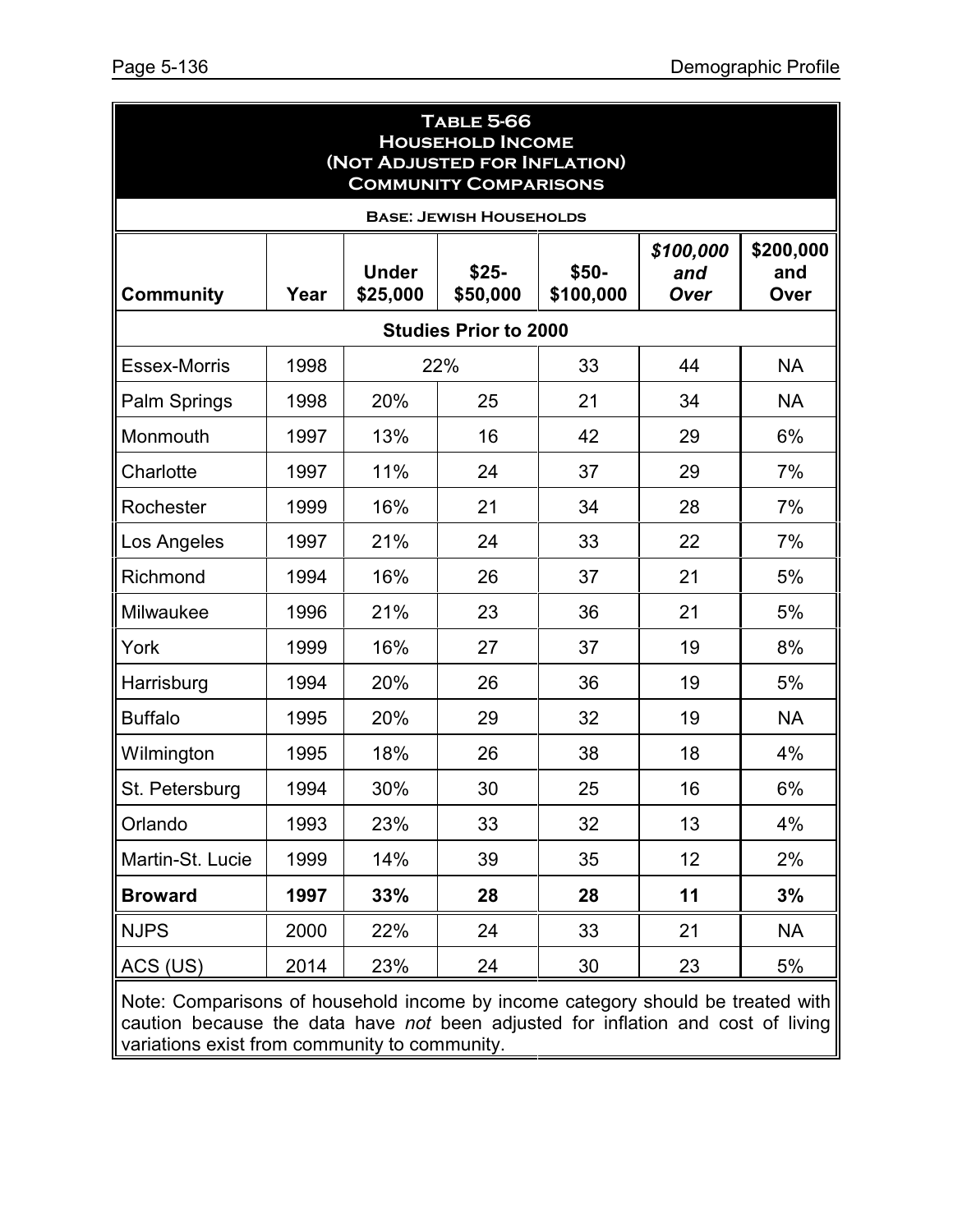| TABLE 5-67A<br><b>HOUSEHOLD INCOME BY GEOGRAPHIC AREA</b>                        |          |                                |          |           |  |  |  |  |  |
|----------------------------------------------------------------------------------|----------|--------------------------------|----------|-----------|--|--|--|--|--|
|                                                                                  |          | <b>BASE: JEWISH HOUSEHOLDS</b> |          |           |  |  |  |  |  |
| 2015 Household Income<br><b>North Central</b><br><b>Northwest</b><br>East<br>All |          |                                |          |           |  |  |  |  |  |
| Under \$15,000                                                                   | 8.1%     | 0.2%                           | 8.5%     | 12.3%     |  |  |  |  |  |
| $$15 - $25,000$                                                                  | 8.6      | 2.0                            | 12.6     | 7.3       |  |  |  |  |  |
| $$25 - $50,000$                                                                  | 14.8     | 11.6                           | 22.6     | 7.7       |  |  |  |  |  |
| $$50 - $75,000$                                                                  | 14.0     | 8.4                            | 19.4     | 19.5      |  |  |  |  |  |
| \$75 - \$100,000                                                                 | 16.6     | 25.5                           | 15.4     | 1.5       |  |  |  |  |  |
| $$100 - $150,000$                                                                | 15.0     | 26.2                           | 13.1     | 11.5      |  |  |  |  |  |
| $$150 - $200,000$                                                                | 8.3      | 5.8                            | 7.1      | 9.6       |  |  |  |  |  |
| \$200,000 and over                                                               | 14.6     | 20.3                           | 1.3      | 30.6      |  |  |  |  |  |
| Total                                                                            | 100.0%   | 100.0%                         | 100.0%   | 100.0%    |  |  |  |  |  |
| \$100,000 and over                                                               | 37.9%    | 52.3%                          | 21.5%    | 51.7%     |  |  |  |  |  |
| Median Income                                                                    | \$82,000 | \$104,000                      | \$58,000 | \$128,000 |  |  |  |  |  |

| TABLE 5-67B<br><b>HOUSEHOLD INCOME BY GEOGRAPHIC AREA</b>                            |          |          |           |  |  |  |  |  |
|--------------------------------------------------------------------------------------|----------|----------|-----------|--|--|--|--|--|
| <b>BASE: JEWISH HOUSEHOLDS</b>                                                       |          |          |           |  |  |  |  |  |
| 2015 Household Income<br><b>Southeast</b><br><b>Southwest</b><br><b>West Central</b> |          |          |           |  |  |  |  |  |
| Under \$15,000                                                                       | 12.2%    | 3.2%     | 10.7%     |  |  |  |  |  |
| $$15 - $25,000$                                                                      | 13.6     | 9.9      | 3.2       |  |  |  |  |  |
| $$25 - $50,000$                                                                      | 17.2     | 16.4     | 11.6      |  |  |  |  |  |
| $$50 - $75,000$                                                                      | 15.6     | 16.6     | 7.8       |  |  |  |  |  |
| $$75 - $100,000$                                                                     | 14.0     | 23.1     | 15.5      |  |  |  |  |  |
| $$100 - $150,000$                                                                    | 14.4     | 6.5      | 19.0      |  |  |  |  |  |
| $$150 - $200,000$                                                                    | 4.7      | 8.7      | 15.2      |  |  |  |  |  |
| \$200,000 and over                                                                   | 8.3      | 15.6     | 17.0      |  |  |  |  |  |
| Total                                                                                | 100.0%   | 100.0%   | 100.0%    |  |  |  |  |  |
| \$100,000 and over                                                                   | 27.4%    | 30.8%    | 51.2%     |  |  |  |  |  |
| Median Income                                                                        | \$61,000 | \$79,000 | \$103,000 |  |  |  |  |  |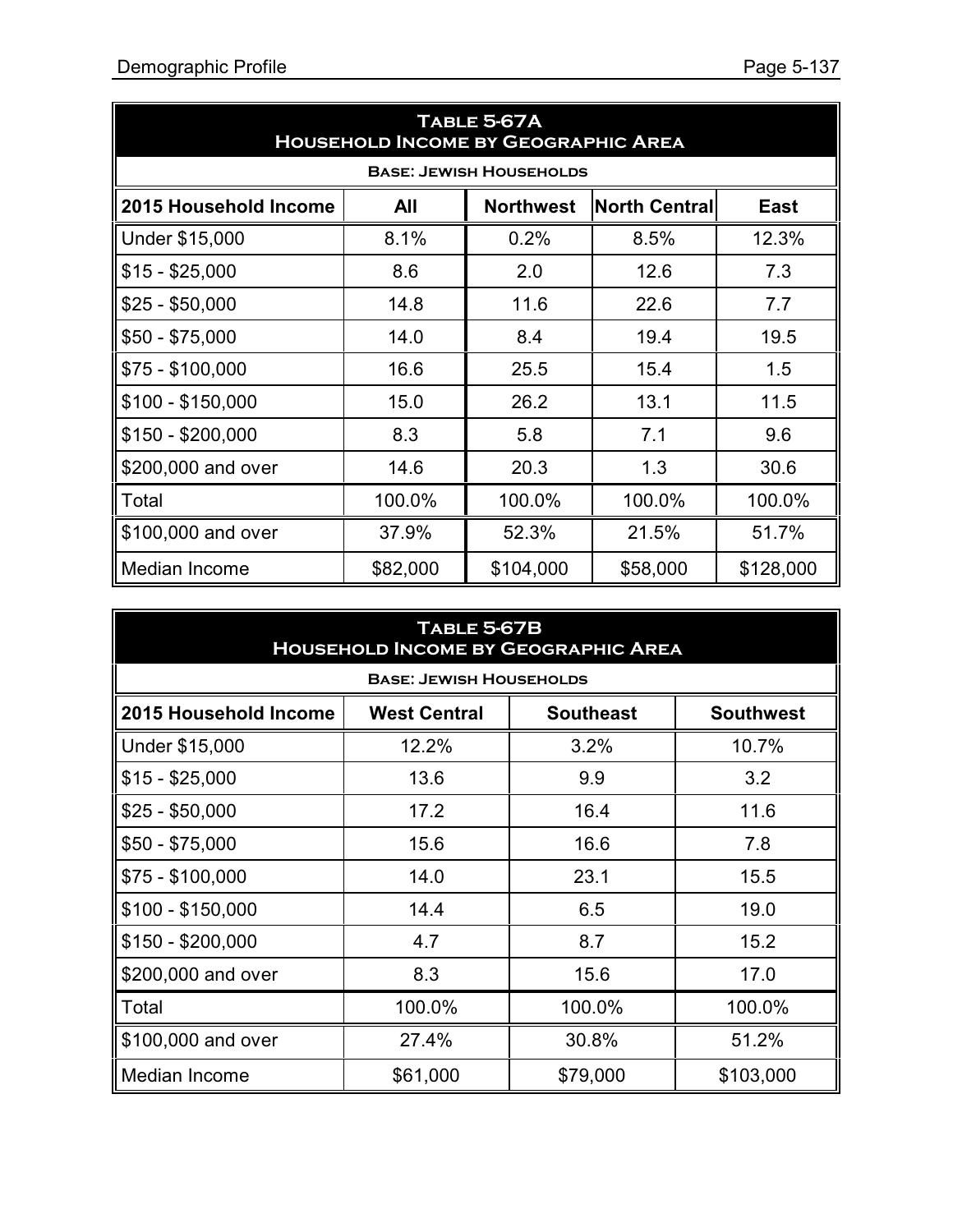| <b>TABLE 5-68</b><br><b>HOUSEHOLD INCOME BY LENGTH OF RESIDENCE</b> |                                      |          |                           |          |  |  |  |  |  |
|---------------------------------------------------------------------|--------------------------------------|----------|---------------------------|----------|--|--|--|--|--|
|                                                                     | <b>BASE: JEWISH HOUSEHOLDS</b>       |          |                           |          |  |  |  |  |  |
|                                                                     |                                      |          | <b>Years in Residence</b> |          |  |  |  |  |  |
| 2015 Household Income                                               | $0 - 4$<br>$10-19$<br>$20+$<br>$5-9$ |          |                           |          |  |  |  |  |  |
| Under \$15,000                                                      | 12.3%                                | 0.0%     | 4.1%                      | 10.4%    |  |  |  |  |  |
| $$15 - $25,000$                                                     | 9.5                                  | 2.2      | 10.2                      | 8.8      |  |  |  |  |  |
| $$25 - $50,000$                                                     | 31.0                                 | 23.9     | 10.0                      | 13.4     |  |  |  |  |  |
| $$50 - $75,000$                                                     | 2.5                                  | 11.0     | 15.1                      | 15.3     |  |  |  |  |  |
| $$75 - $100,000$                                                    | 15.6                                 | 29.7     | 21.7                      | 12.8     |  |  |  |  |  |
| $$100 - $150,000$                                                   | 6.8                                  | 12.5     | 19.0                      | 14.9     |  |  |  |  |  |
| $$150 - $200,000$                                                   | 4.6                                  | 9.6      | 7.6                       | 8.8      |  |  |  |  |  |
| \$200,000 and over                                                  | 17.7                                 | 11.1     | 12.3                      | 15.6     |  |  |  |  |  |
| Total                                                               | 100.0%                               | 100.0%   | 100.0%                    | 100.0%   |  |  |  |  |  |
| \$100,000 and over                                                  | 29.1%                                | 33.2%    | 38.9%                     | 39.3%    |  |  |  |  |  |
| Median Income                                                       | \$48,000                             | \$86,000 | \$87,000                  | \$79,000 |  |  |  |  |  |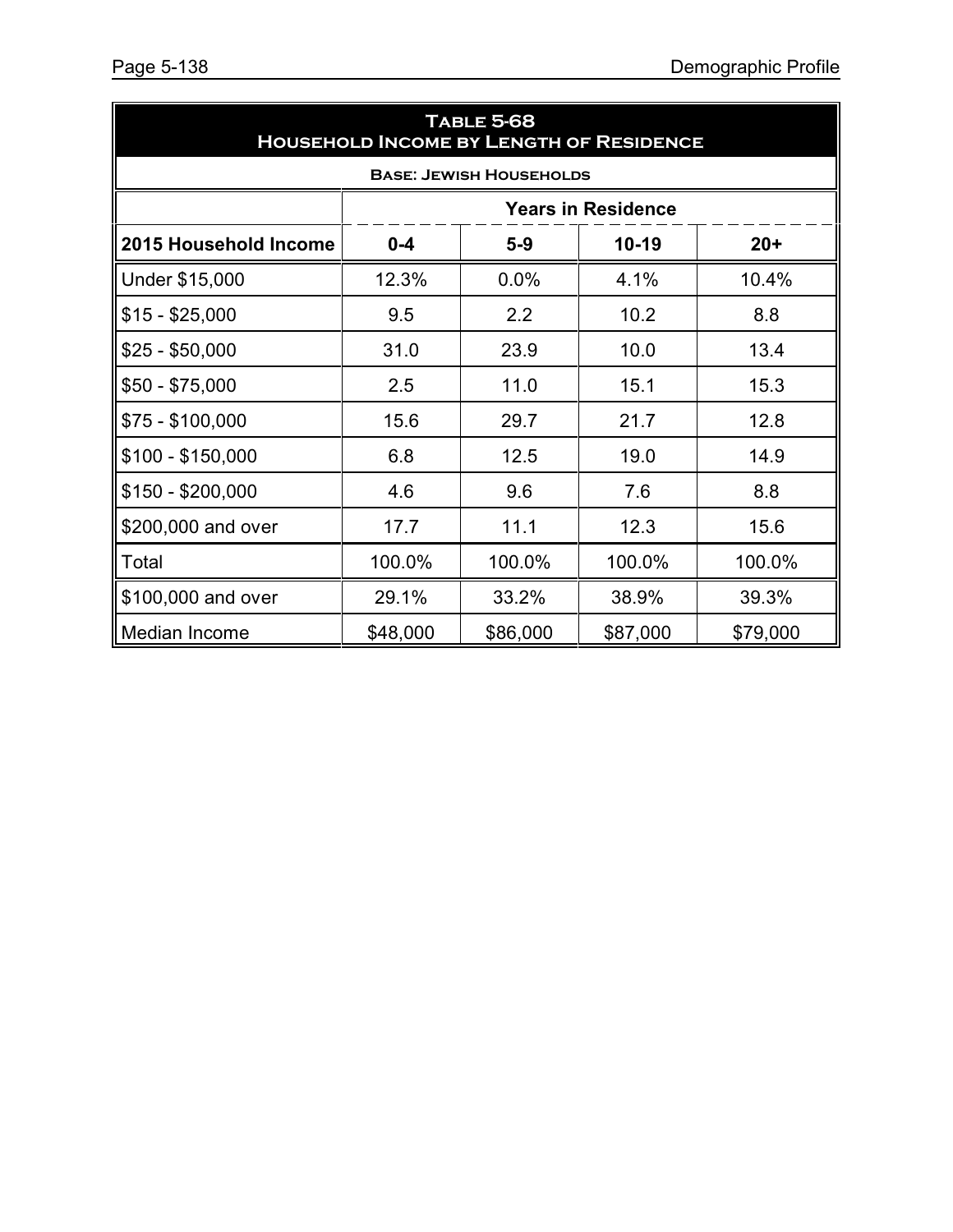| <b>TABLE 5-69</b><br><b>HOUSEHOLD INCOME BY HOME OWNERSHIP</b> |          |          |  |  |  |
|----------------------------------------------------------------|----------|----------|--|--|--|
| <b>BASE: JEWISH HOUSEHOLDS</b>                                 |          |          |  |  |  |
| <b>Home Ownership</b>                                          |          |          |  |  |  |
| <b>Rent</b><br>Own<br>2015 Household Income<br>Home<br>Home    |          |          |  |  |  |
| Under \$15,000                                                 | 4.0%     | 23.4%    |  |  |  |
| $$15 - $25,000$                                                | 8.0      | 9.3      |  |  |  |
| $$25 - $50,000$                                                | 12.8     | 20.9     |  |  |  |
| $$50 - $75,000$                                                | 13.4     | 15.3     |  |  |  |
| $$75 - $100,000$                                               | 16.9     | 16.4     |  |  |  |
| $$100 - $150,000$                                              | 17.3     | 7.8      |  |  |  |
| $$150 - $200,000$                                              | 9.5      | 4.6      |  |  |  |
| \$200,000 and over                                             | 18.1     | 2.3      |  |  |  |
| Total                                                          | 100.0%   | 100.0%   |  |  |  |
| \$100,000 and over                                             | 44.9%    | 14.7%    |  |  |  |
| Median Income                                                  | \$92,000 | \$46,000 |  |  |  |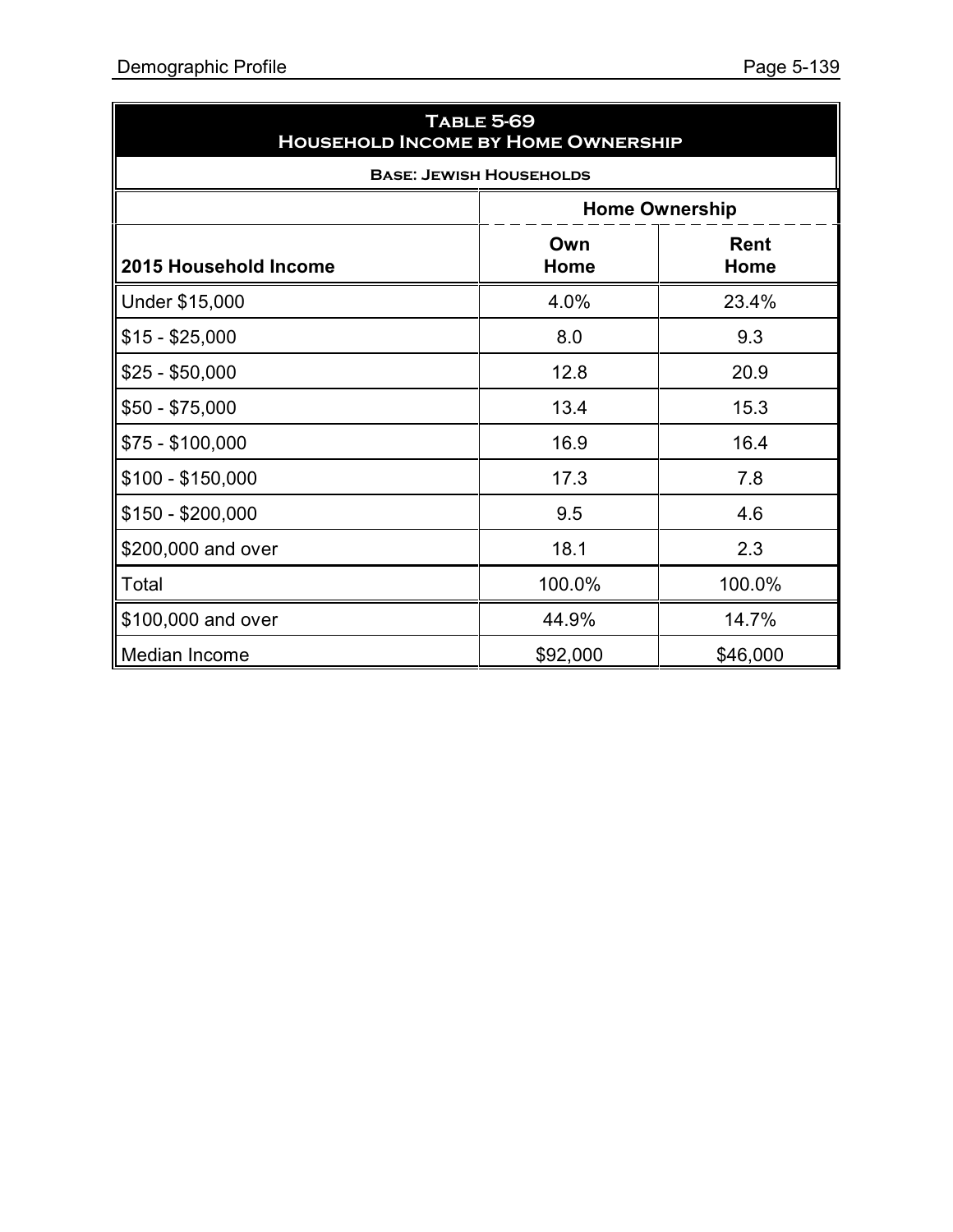| <b>TABLE 5-70</b><br><b>HOUSEHOLD INCOME BY AGE OF HEAD OF HOUSEHOLD</b>                  |                                                          |           |          |       |                            |       |  |  |  |
|-------------------------------------------------------------------------------------------|----------------------------------------------------------|-----------|----------|-------|----------------------------|-------|--|--|--|
| <b>BASE: JEWISH HOUSEHOLDS</b>                                                            |                                                          |           |          |       |                            |       |  |  |  |
| $65+$<br>2015 Household Income<br><b>Under 35</b><br>65-74<br>$75+$<br>$35 - 49$<br>50-64 |                                                          |           |          |       |                            |       |  |  |  |
| Under \$15,000                                                                            | 2.1%                                                     | 3.4%      | 5.6%     | 5.5%  | 22.3%                      | 13.9% |  |  |  |
| $$15 - $25,000$                                                                           | 10.9                                                     | 0.2       | 6.6      | 4.8   | 22.8                       | 13.8  |  |  |  |
| $$25 - $50,000$                                                                           | 13.4                                                     | 10.8      | 9.6      | 19.7  | 23.1                       | 21.4  |  |  |  |
| $$50 - $75,000$                                                                           | 8.4                                                      | 10.2      | 8.6      | 28.5  | 14.5                       | 21.5  |  |  |  |
| $$75 - $100,000$                                                                          | 24.0                                                     | 14.7      | 22.9     | 15.6  | 5.7                        | 10.6  |  |  |  |
| $$100 - $150,000$                                                                         | 9.2                                                      | 25.8      | 18.8     | 11.4  | 4.1                        | 7.8   |  |  |  |
| $$150 - $200,000$                                                                         | 15.1                                                     | 9.0       | 9.3      | 8.8   | 2.8                        | 5.8   |  |  |  |
| \$200,000 and over                                                                        | 16.9                                                     | 25.9      | 18.6     | 5.7   | 4.7                        | 5.2   |  |  |  |
| Total                                                                                     | 100.0%<br>100.0%<br>100.0%<br>100.0%<br>100.0%<br>100.0% |           |          |       |                            |       |  |  |  |
| \$100,000 and over                                                                        | 41.2%                                                    | 60.7%     | 46.7%    | 25.9% | 11.6%                      | 18.8% |  |  |  |
| Median Income                                                                             | \$91,000                                                 | \$121,000 | \$96,000 |       | \$68,000 \$30,000 \$51,000 |       |  |  |  |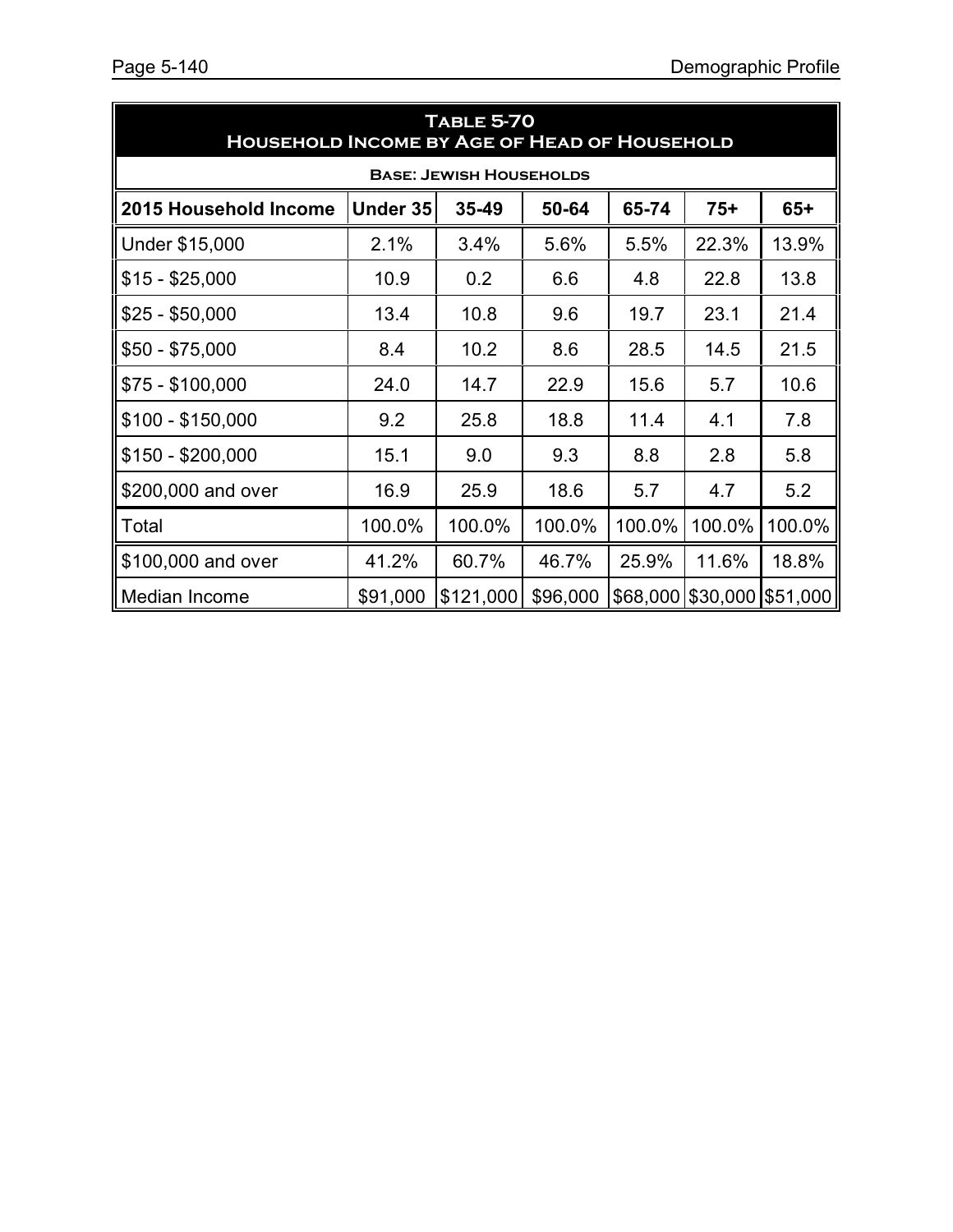| <b>TABLE 5-71</b><br><b>HOUSEHOLD INCOME BY HOUSEHOLD STRUCTURE</b> |                                                                                                                                                                                                                                                              |           |           |          |          |          |  |  |  |  |
|---------------------------------------------------------------------|--------------------------------------------------------------------------------------------------------------------------------------------------------------------------------------------------------------------------------------------------------------|-----------|-----------|----------|----------|----------|--|--|--|--|
|                                                                     | <b>BASE: JEWISH HOUSEHOLDS</b>                                                                                                                                                                                                                               |           |           |          |          |          |  |  |  |  |
| 2015<br><b>Household</b><br><b>Income</b>                           | House-<br>hold<br>with<br>House-<br>Non-<br>Non-<br>hold<br>Only<br><b>Adult</b><br>with<br><b>Elderly</b><br><b>Elderly</b><br><b>Elderly</b><br><b>Elderly</b><br><b>Children</b><br><b>Children</b><br>Couple<br><b>Single</b><br>Couple<br><b>Single</b> |           |           |          |          |          |  |  |  |  |
| Under \$15,000                                                      | 5.8%                                                                                                                                                                                                                                                         | 0.0%      | 0.0%      | 6.1%     | 8.8%     | 23.3%    |  |  |  |  |
| $$15 - $25,000$                                                     | 2.8                                                                                                                                                                                                                                                          | 5.5       | 6.7       | 3.3      | 11.2     | 17.9     |  |  |  |  |
| $$25 - $50,000$                                                     | 10.5                                                                                                                                                                                                                                                         | 16.0      | 1.3       | 18.4     | 13.1     | 22.0     |  |  |  |  |
| $$50 - $75,000$                                                     | 8.6                                                                                                                                                                                                                                                          | 7.3       | 3.8       | 9.7      | 19.0     | 24.9     |  |  |  |  |
| $$75 - $100,000$                                                    | 14.2                                                                                                                                                                                                                                                         | 19.2      | 13.5      | 44.1     | 17.6     | 5.1      |  |  |  |  |
| $$100 - $150,000$                                                   | 21.9                                                                                                                                                                                                                                                         | 17.3      | 33.8      | 9.8      | 10.5     | 3.6      |  |  |  |  |
| $$150 - $200,000$                                                   | 9.0                                                                                                                                                                                                                                                          | 16.3      | 10.3      | 1.4      | 8.4      | 1.4      |  |  |  |  |
| \$200,000 and over                                                  | 27.2                                                                                                                                                                                                                                                         | 18.4      | 30.6      | 7.2      | 11.4     | 1.8      |  |  |  |  |
| Total                                                               | 100.0%                                                                                                                                                                                                                                                       | 100.0%    | 100.0%    | 100.0%   | 100.0%   | 100.0%   |  |  |  |  |
| \$100,000 and over                                                  | 58.1%                                                                                                                                                                                                                                                        | 52.0%     | 74.7%     | 18.4%    | 30.3%    | 6.8%     |  |  |  |  |
| Median Income                                                       | \$118,000                                                                                                                                                                                                                                                    | \$106,000 | \$137,000 | \$82,000 | \$72,000 | \$35,000 |  |  |  |  |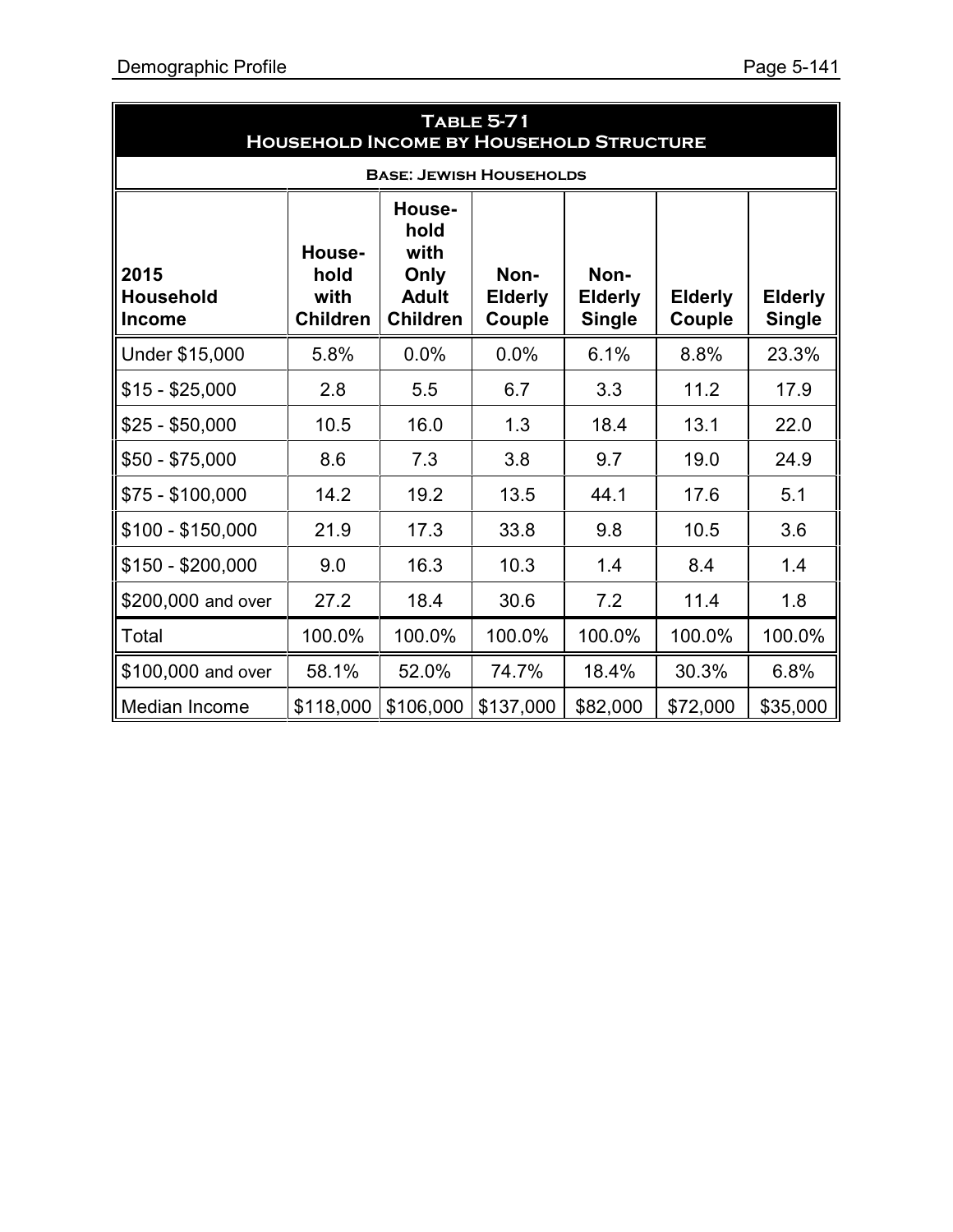| <b>TABLE 5-72</b><br><b>HOUSEHOLD INCOME BY JEWISH IDENTIFICATION</b>                                  |          |                                |          |          |  |  |  |
|--------------------------------------------------------------------------------------------------------|----------|--------------------------------|----------|----------|--|--|--|
|                                                                                                        |          | <b>BASE: JEWISH HOUSEHOLDS</b> |          |          |  |  |  |
| 2015 Household Income<br><b>Just Jewish</b><br><b>Orthodox</b><br><b>Reform</b><br><b>Conservative</b> |          |                                |          |          |  |  |  |
| Under \$15,000                                                                                         | 5.3%     | 9.6%                           | 6.3%     | 8.8%     |  |  |  |
| $$15 - $25,000$                                                                                        | 18.5     | 5.2                            | 5.6      | 12.2     |  |  |  |
| $$25 - $50,000$                                                                                        | 9.4      | 18.6                           | 13.0     | 14.1     |  |  |  |
| $$50 - $75,000$                                                                                        | 19.9     | 13.1                           | 14.1     | 13.0     |  |  |  |
| $$75 - $100,000$                                                                                       | 11.2     | 12.7                           | 12.2     | 22.8     |  |  |  |
| $$100 - $150,000$                                                                                      | 23.5     | 14.3                           | 17.0     | 13.4     |  |  |  |
| $$150 - $200,000$                                                                                      | 0.5      | 10.0                           | 10.5     | 6.4      |  |  |  |
| \$200,000 and over                                                                                     | 11.7     | 16.5                           | 21.3     | 9.3      |  |  |  |
| Total                                                                                                  | 100.0%   | 100.0%                         | 100.0%   | 100.0%   |  |  |  |
| \$100,000 and over                                                                                     | 35.7%    | 40.8%                          | 48.8%    | 29.1%    |  |  |  |
| Median Income                                                                                          | \$71,000 | \$82,000                       | \$91,000 | \$77,000 |  |  |  |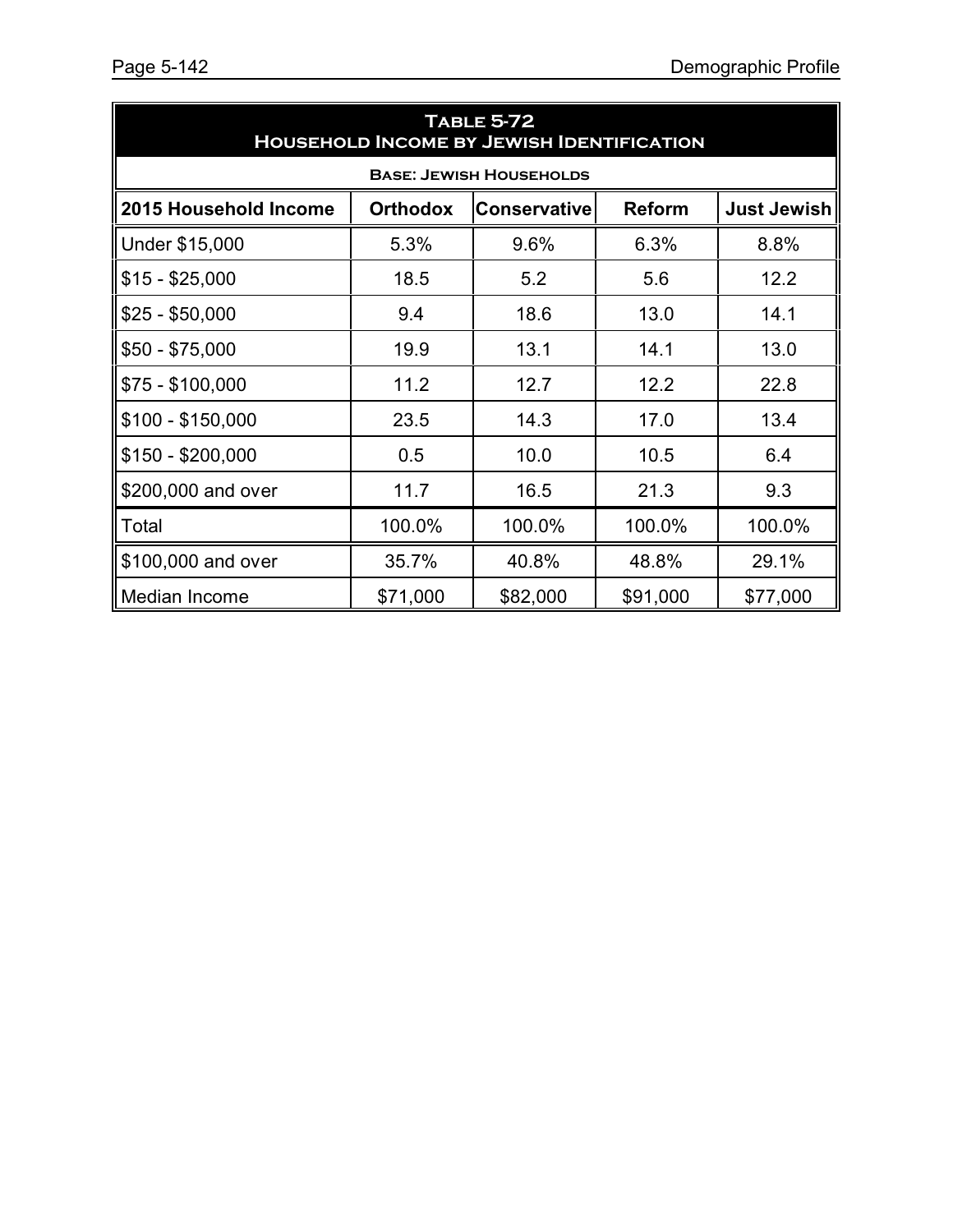| Page 5-143 |
|------------|
|            |

| <b>TABLE 5-73</b><br>HOUSEHOLD INCOME BY SYNAGOGUE MEMBERSHIP, CHABAD ATTENDANCE,<br>JCC MEMBERSHIP, AND JEWISH ORGANIZATION MEMBERSHIP |               |                       |                                    |                                 |                      |          |                               |                       |
|-----------------------------------------------------------------------------------------------------------------------------------------|---------------|-----------------------|------------------------------------|---------------------------------|----------------------|----------|-------------------------------|-----------------------|
|                                                                                                                                         |               |                       | <b>BASE: JEWISH HOUSEHOLDS</b>     |                                 |                      |          |                               |                       |
|                                                                                                                                         |               | Synagogue             | <b>Chabad</b><br><b>Attendance</b> |                                 | <b>JCC</b>           |          | <b>Jewish</b><br>Organization |                       |
| 2015<br><b>Household</b><br><b>Income</b>                                                                                               | <b>Member</b> | Non-<br><b>Member</b> | <b>Attended</b>                    | <b>Did Not</b><br><b>Attend</b> | <b>Member Member</b> | Non-     | <b>Member</b>                 | Non-<br><b>Member</b> |
| Under<br>\$15,000                                                                                                                       | 5.8%          | 9.2%                  | 7.7%                               | 8.3%                            | 11.0%                | 7.9%     | 8.2%                          | 8.2%                  |
| $$15 - $25,000$                                                                                                                         | 1.5           | 12.0                  | 2.8                                | 10.3                            | 1.5                  | 9.4      | 9.8                           | 8.3                   |
| $$25 - $50,000$                                                                                                                         | 12.0          | 16.1                  | 13.9                               | 15.0                            | 9.2                  | 15.4     | 15.5                          | 14.6                  |
| $$50 - $75,000$                                                                                                                         | 9.7           | 16.1                  | 14.2                               | 13.9                            | 11.1                 | 14.3     | 8.6                           | 15.2                  |
| $$75 -$<br>\$100,000                                                                                                                    | 11.1          | 19.2                  | 13.7                               | 17.4                            | 23.8                 | 15.7     | 12.8                          | 17.4                  |
| $$100 -$<br>\$150,000                                                                                                                   | 19.7          | 12.8                  | 14.0                               | 15.4                            | 14.7                 | 15.1     | 11.3                          | 15.9                  |
| $$150 -$<br>\$200,000                                                                                                                   | 10.1          | 7.5                   | 9.0                                | 8.1                             | 7.6                  | 8.4      | 8.9                           | 8.2                   |
| \$200,000<br>and over                                                                                                                   | 30.1          | 7.1                   | 24.7                               | 11.6                            | 21.1                 | 13.8     | 24.9                          | 12.2                  |
| Total                                                                                                                                   | 100.0%        | 100.0%                | 100.0%                             | 100.0%                          | 100.0%               | 100.0%   | 100.0%                        | 100.0%                |
| \$100,000<br>and over                                                                                                                   | 59.9%         | 27.4%                 | 47.7%                              | 35.1%                           | 43.4%                | 37.3%    | 45.1%                         | 36.3%                 |
| Median Income                                                                                                                           | \$125,000     | \$70,000              | \$96,000                           | \$79,000                        | \$93,000             | \$80,000 | \$90,000                      | \$80,000              |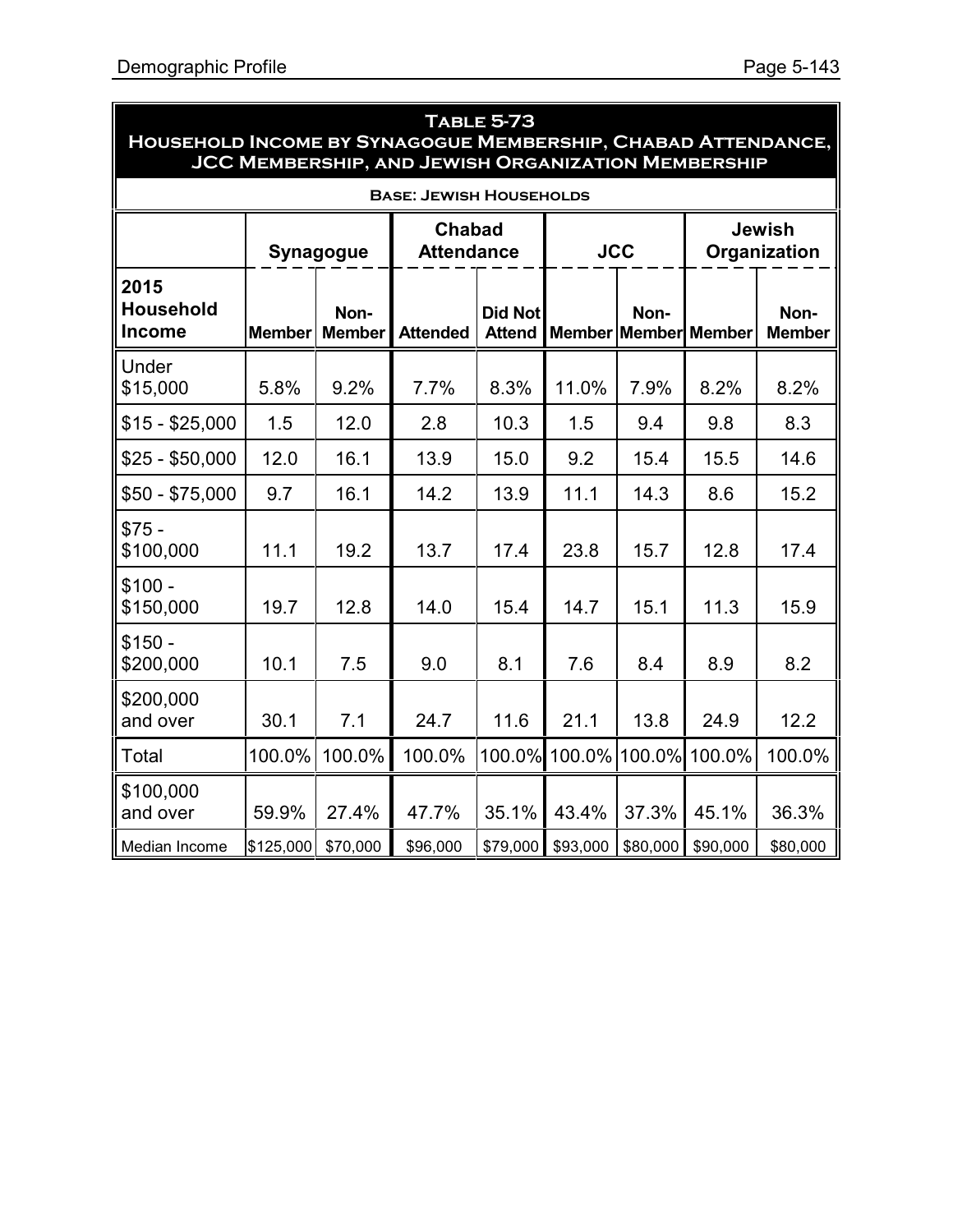# **Low Income Households**

**J** ewish households in Broward who reported a household income under \$25,000 before taxes in 2015 are considered to be *low income households*. **Table 5- 67** shows that 17% (12,000 households) of households are low income households.

- $\approx$  45% of low income households live in the West Central, 16% live in the Southwest, 15% in the Southeast, 11\$ in each of the East and the North Central, and 2% live in the Northwest.
- $\approx$  57% of low income households own their home.
- $\approx$  6% of low income households are under age 35, 4% are age 35-49, 25% are age 50-64, 12% are age 65-74, and 53% are age 75 and over. In total, 65% are age 65 and over.
- $\approx$  45% of low income households are elderly single households, 15% are elderly couple households, 12% are households with children, 6% are non-elderly single households, 5% are households with only adult children, 3% are non-elderly couple households, and 14% are other household structures.
- $\approx$  49% of Jewish respondents in low income households identify as Just Jewish, 26% identify as Conservative, 19% identify as Reform, and 6% identify as Orthodox.
- $\approx$  75% of married couples in low income households are in-married, 0% are conversionary in-married, and 25% are intermarried.
- $\approx$  14% of low income households are synagogue members; 14% attended Chabad in the past year; 8% are JCC members; and 20% are Jewish organization members.
- $\hat{\varphi}$  9% of low income households contain an adult who visited Israel on a Jewish trip; 31%, on a general trip; and 60% contain no adult who visited Israel.
- $\approx$  15% of low income households donated to the Jewish Federation in the past year, 5% were asked but did not donate, and 80% were not asked to donate.
- $\hat{\varphi}$  85% of low income households did not donate to the Jewish Federation in the past year, 14% donated under \$100, and 1% donated \$100 and ov er.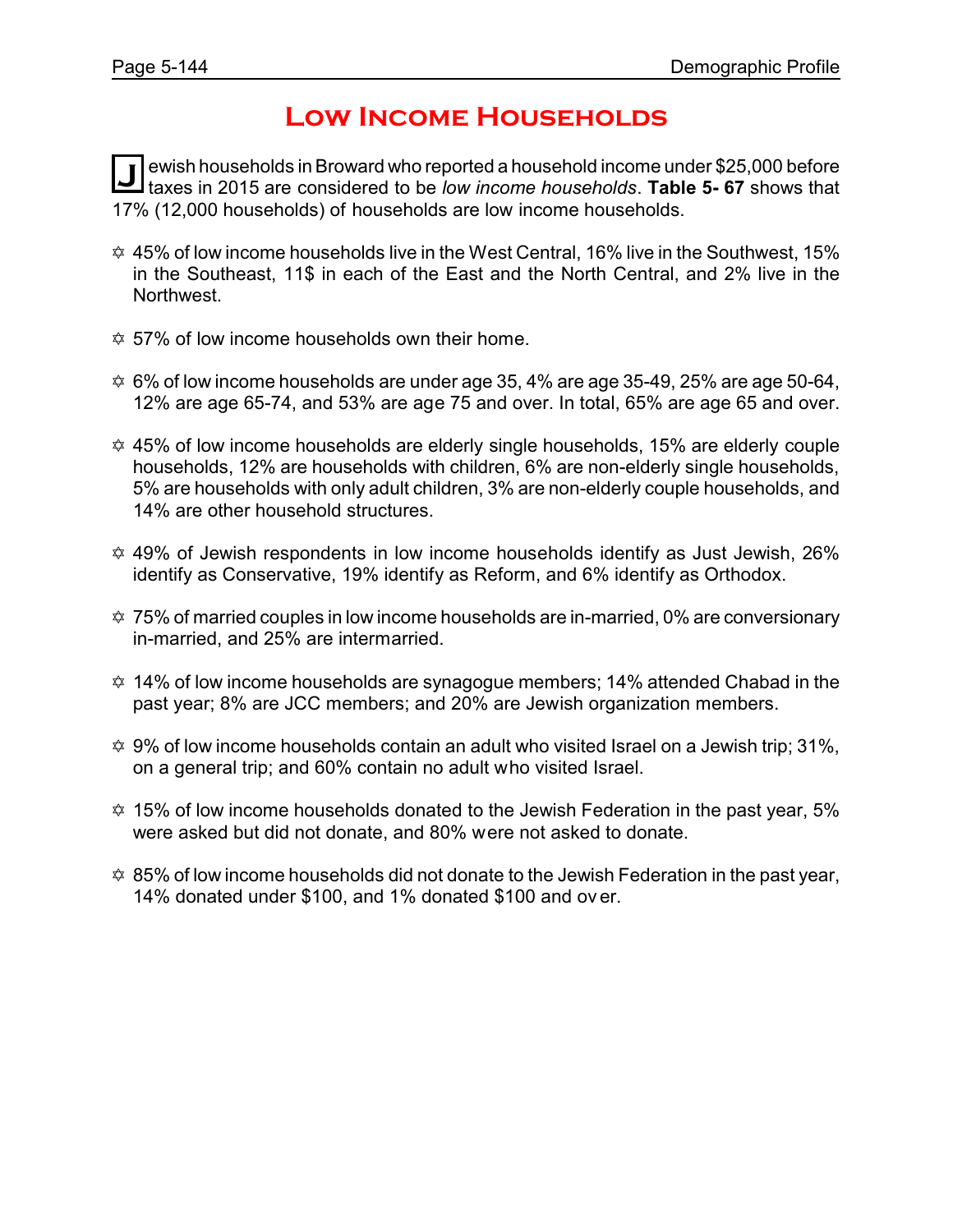# **Households Living Below the Poverty Levels**

**R** espondents in Jewish households in Broward who reported a relatively low household income before taxes in 2015 were asked additional income questions to determine if their households had income below the Federal poverty levels for 2014. These levels depend upon the number of persons in the household.

| <b>Poverty Levels</b> |                                      |  |  |  |
|-----------------------|--------------------------------------|--|--|--|
| <b>Household Size</b> | 2014 Federal<br><b>Poverty Level</b> |  |  |  |
|                       | \$11,800                             |  |  |  |
| 2                     | \$25,000                             |  |  |  |
| 3                     | \$20,000                             |  |  |  |
|                       | \$24,000                             |  |  |  |
|                       | \$28,400                             |  |  |  |

Each household who reported an annual income below the poverty levels was analyzed to determine if the reported low income was indicative of a household living below the poverty levels within the context of the other responses for the household. For example, if a household reported an annual income below \$11,800, but the respondent was a 21-year old student living alone off campus, the low income probably would not indicate a household living below the poverty levels and the household would not be reported as such.

**Table 5-74** shows that 3.2% (2,300 households) of *households* reported a household income that was below the Federal poverty levels.

U 2.5% (4,400 persons) of *persons in Jewish households* live below the Federal poverty levels.

**Table 5-75** shows that 5.3% (1,800 households) of *households with elderly persons* reported a household income that was below the Federal poverty levels.

U 5.4% (2,500 persons) of *persons age 65 and over in Jewish households* live below the Federal poverty levels.

**Community Comparisons**. **Table 5-74** shows that the 3.2% of **households with incomes below the Federal poverty levels** is the fourth highest of about 25 comparison Jewish communities and compares to 3.1% in Las Vegas, 2.0% in Miami, 1.5% in South Palm Beach, and 1.0% in West Palm Beach.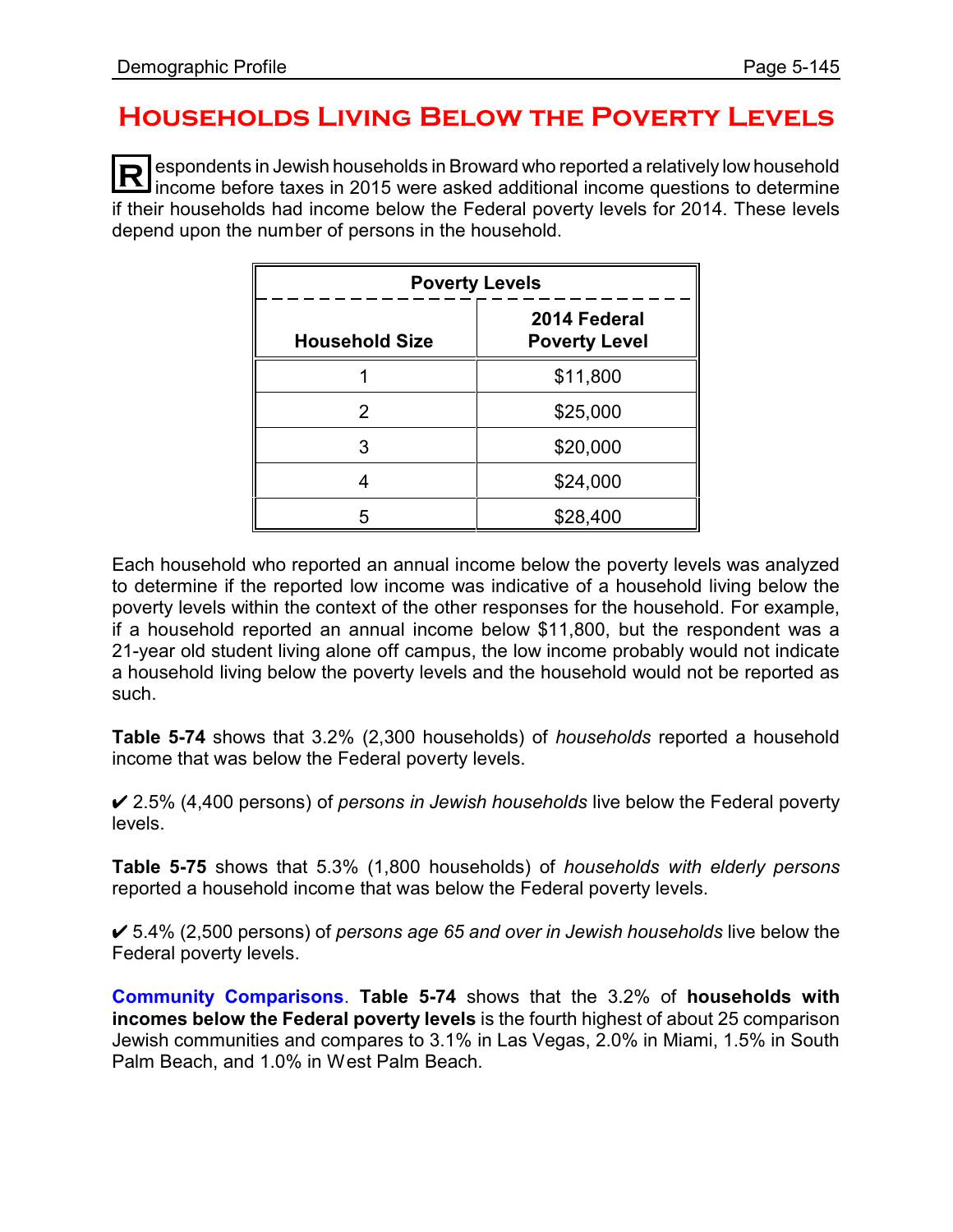The 2.5% of *persons in Jewish households* who live below the Federal poverty levels compares to 14.6% of all residents (both Jewish and non-Jewish) of Broward County as of 2014 and 15.6% of all Americans (both Jewish and non-Jewish) as of 2014.

**Table 5-75** shows that the 5.3% of **households with elderly persons with income below the Federal poverty levels** is about average among about 25 comparison Jewish communities and compares to 4.5% in Las Vegas, 2.9% in Miami, 1.8% in South Palm Beach, and 1.0% in West Palm Beach.

The 5.4% of *persons age 65 and over in Jewish households* who live below the Federal poverty levels compares to 12.7% of all residents (both Jewish and non-Jewish) age 65 and over of Broward County as of 2014 and 9.4% of all Americans (both Jewish and non-Jewish) age 65 and over as of 2014.

| <b>TABLE 5-74</b><br><b>HOUSEHOLDS LIVING BELOW THE FEDERAL POVERTY LEVELS</b><br><b>COMMUNITY COMPARISONS</b> |      |       |  |                                |      |      |
|----------------------------------------------------------------------------------------------------------------|------|-------|--|--------------------------------|------|------|
|                                                                                                                |      |       |  | <b>BASE: JEWISH HOUSEHOLDS</b> |      |      |
| Community                                                                                                      | Year | %     |  | <b>Community</b>               | Year | %    |
| <b>New York</b>                                                                                                | 2011 | 10.9% |  | Detroit                        | 2005 | 1.6% |
| Minneapolis                                                                                                    | 2004 | 6.4%  |  | Rhode Island                   | 2002 | 1.6% |
| St. Paul                                                                                                       | 2004 | 5.5%  |  | <b>S Palm Beach</b>            | 2005 | 1.5% |
| <b>BROWARD</b>                                                                                                 | 2016 | 3.2%  |  | San Antonio                    | 2007 | 1.4% |
| Las Vegas                                                                                                      | 2005 | 3.1%  |  | <b>Atlantic County</b>         | 2004 | 1.4% |
| San Diego                                                                                                      | 2003 | 3.0%  |  | Bergen                         | 2001 | 1.3% |
| Rochester                                                                                                      | 1999 | 2.9%  |  | Westport                       | 2000 | 1.3% |
| Tucson                                                                                                         | 2002 | 2.7%  |  | Hartford                       | 2000 | 1.1% |
| Tidewater                                                                                                      | 2001 | 2.4%  |  | <b>W Palm Beach</b>            | 2005 | 1.0% |
| <b>Miami</b>                                                                                                   | 2014 | 2.0%  |  | Jacksonville                   | 2002 | 0.7% |
| <b>Middlesex</b>                                                                                               | 2008 | 2.0%  |  | Sarasota                       | 2001 | 0.5% |
| New Haven                                                                                                      | 2010 | 1.9%  |  | Washington                     | 2003 | 0.4% |
| <b>Lehigh Valley</b>                                                                                           | 2007 | 1.8%  |  | <b>NJPS</b>                    | 2000 | 5.0% |
| Portland (ME)                                                                                                  | 2007 | 1.7%  |  |                                |      |      |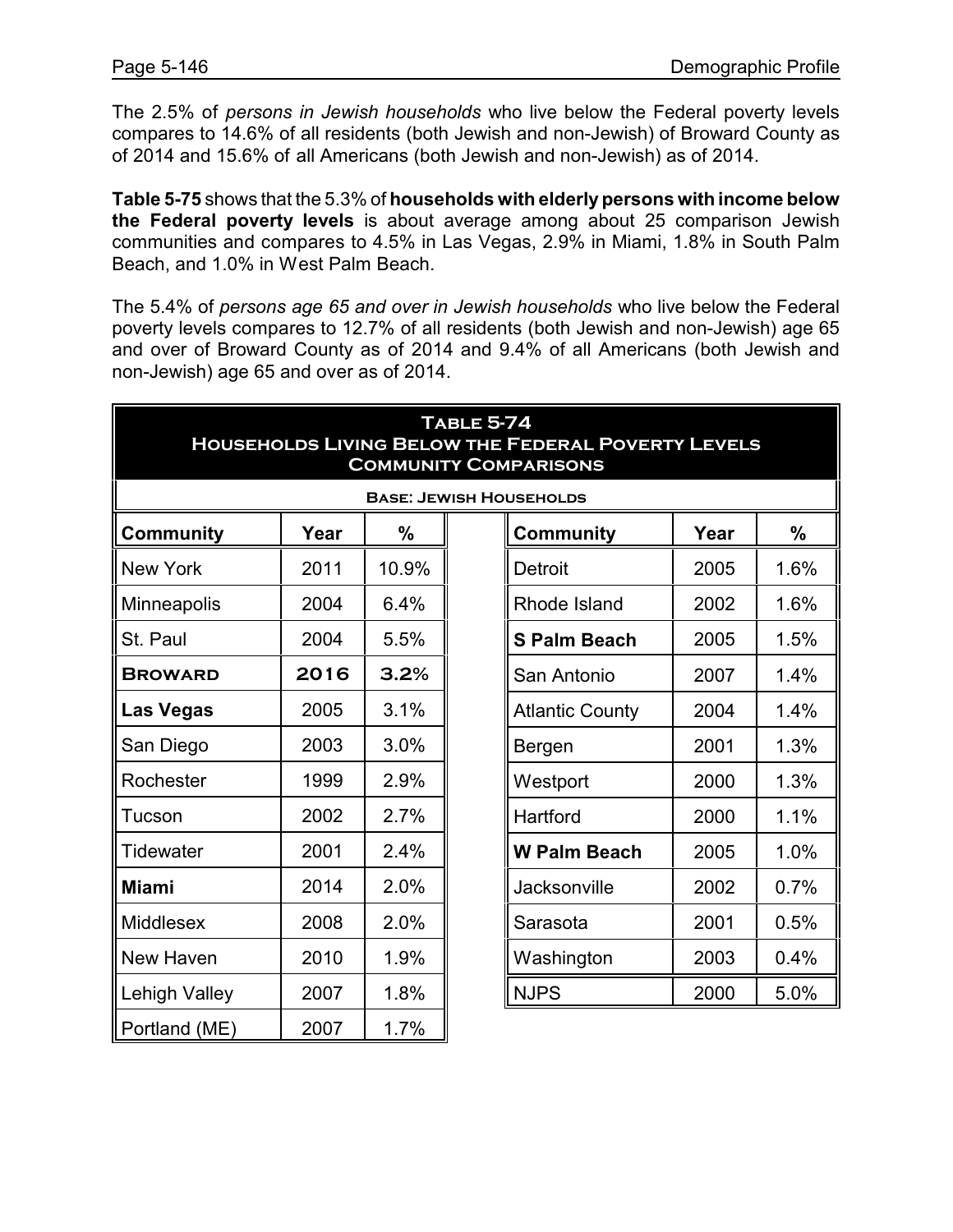| TABLE 5-75                                     |
|------------------------------------------------|
| <b>HOUSEHOLDS WITH ELDERLY PERSONS</b>         |
| <b>LIVING BELOW THE FEDERAL POVERTY LEVELS</b> |
| <b>COMMUNITY COMPARISONS</b>                   |

|  |  | <b>BASE: JEWISH HOUSEHOLDS WITH PERSONS AGE 65 AND OVER</b> |  |
|--|--|-------------------------------------------------------------|--|
|  |  |                                                             |  |

| <b>Community</b>     | Year | %     | <b>Community</b>       | Year | %                |
|----------------------|------|-------|------------------------|------|------------------|
| St. Paul             | 2004 | 14.0% | Hartford               | 2000 | 2.3 <sup>c</sup> |
| <b>New York</b>      | 2011 | 13.6% | Bergen                 | 2001 | 2.1 <sup>c</sup> |
| <b>Minneapolis</b>   | 2004 | 9.8%  | Westport               | 2000 | 2.0 <sup>c</sup> |
| <b>Tidewater</b>     | 2001 | 5.7%  | <b>Atlantic County</b> | 2004 | 1.9 <sup>c</sup> |
| <b>BROWARD</b>       | 2016 | 5.3%  | <b>S Palm Beach</b>    | 2005 | 1.8 <sup>c</sup> |
| <b>Las Vegas</b>     | 2005 | 4.5%  | <b>Detroit</b>         | 2005 | 1.7 <sup>c</sup> |
| Rhode Island         | 2002 | 3.8%  | San Antonio            | 2007 | 1.3 <sup>c</sup> |
| Portland (ME)        | 2007 | 3.5%  | Jacksonville           | 2002 | 1.2 <sup>c</sup> |
| Rochester            | 1999 | 3.3%  | <b>W Palm Beach</b>    | 2005 | 1.0 <sup>c</sup> |
| <b>Middlesex</b>     | 2008 | 3.1%  | Washington             | 2003 | 0.5 <sup>c</sup> |
| <b>Miami</b>         | 2014 | 2.9%  | Sarasota               | 2001 | 0.5 <sup>c</sup> |
| Tucson               | 2002 | 2.9%  | <b>NJPS</b>            | 2000 | 9.0 <sup>°</sup> |
| New Haven            | 2010 | 2.5%  |                        |      |                  |
| <b>Lehigh Valley</b> | 2007 | 2.5%  |                        |      |                  |

| PERSONS AGE 65 AND OVER |      |      |  |  |  |
|-------------------------|------|------|--|--|--|
| <b>Community</b>        | Year | $\%$ |  |  |  |
| Hartford                | 2000 | 2.3% |  |  |  |
| Bergen                  | 2001 | 2.1% |  |  |  |
| Westport                | 2000 | 2.0% |  |  |  |
| <b>Atlantic County</b>  | 2004 | 1.9% |  |  |  |
| <b>S Palm Beach</b>     | 2005 | 1.8% |  |  |  |
| <b>Detroit</b>          | 2005 | 1.7% |  |  |  |
| San Antonio             | 2007 | 1.3% |  |  |  |
| Jacksonville            | 2002 | 1.2% |  |  |  |
| <b>W Palm Beach</b>     | 2005 | 1.0% |  |  |  |
| Washington              | 2003 | 0.5% |  |  |  |
| Sarasota                | 2001 | 0.5% |  |  |  |
| <b>NJPS</b>             | 2000 | 9.0% |  |  |  |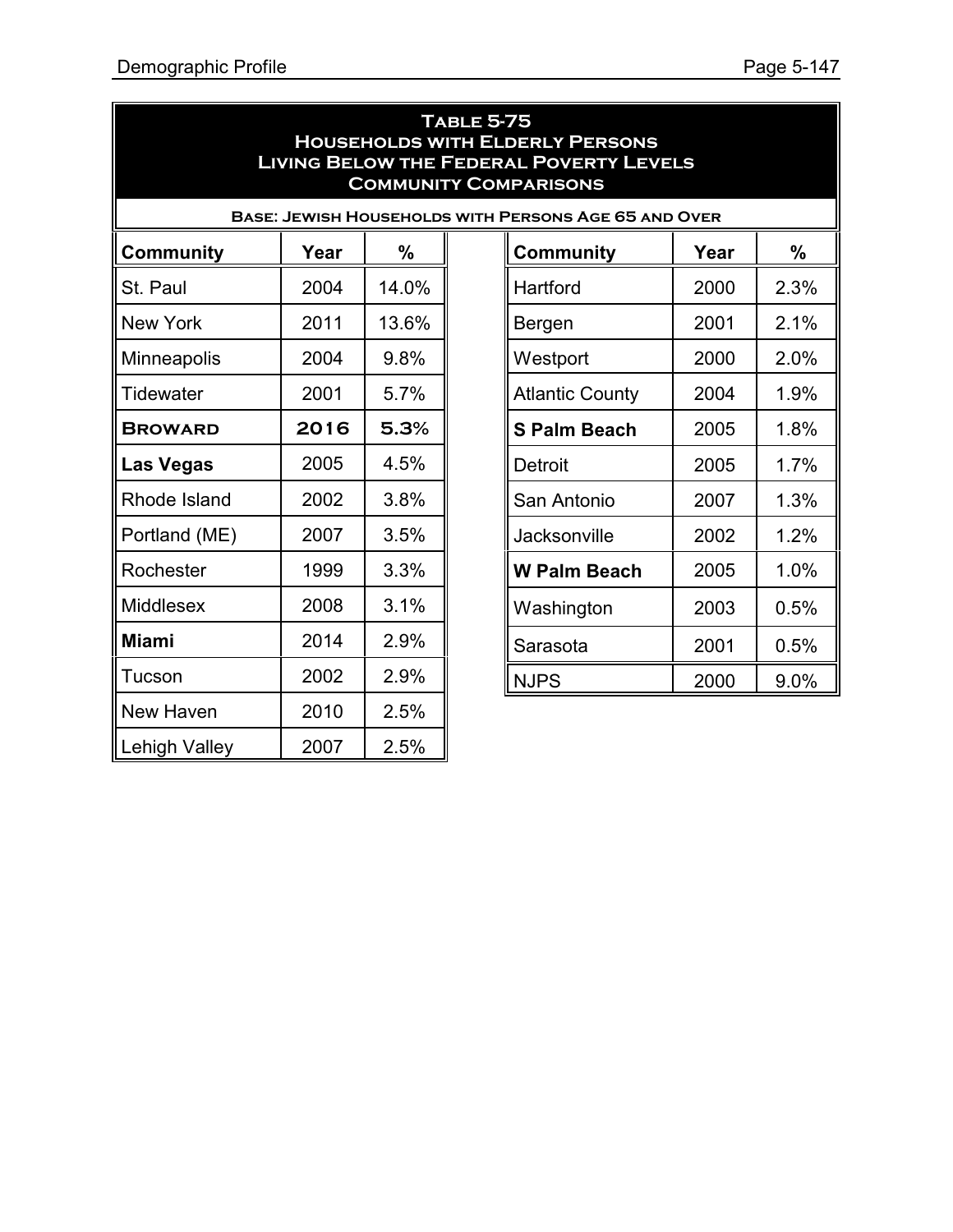## **Household Financial Situation**

**R** espondents in Jewish households in Broward were asked about their household's financial situation. **Table 5-76** shows that 4% cannot make ends meet, 28% are just managing to make ends meet, 36% have enough money, 20% have some extra money, and 12% are well off.

In general, the results reflect the relationships seen in the income data discussed above.

**Community Comparisons**. **Table 5- 77** shows that the 32% of households who are just managing or cannot make ends meet is about average among about 15 comparison Jewish communities and compares to 29% in Miami and 28% in Atlanta.

#### **Comparisons Among Population Subgroups.**

### **Cannot Make Ends Meet**

**Table 5-76** shows that in total, 4% of households **cannot make ends meet**. The percentage is much higher for:

! households earning an annual income under \$25,000 (21%)

#### **Well-Off**

**Table 5-76** shows that, overall, 12% of households are **well off**. The percentage is much higher for:

- $\bullet$  households with only adult children (20%)
- $\bullet$  elderly couple households (21%)
- households earning \$200,000 and over (44%)
- Orthodox households (20%)
- ! synagogue member households (21%) and JCC member households (20%)

The percentage is much lower for:

- $\bullet$  households who rent their home (2%)
- $\bullet$  households earning under \$25,000 (0%) and \$50,000-\$100,000 (2%)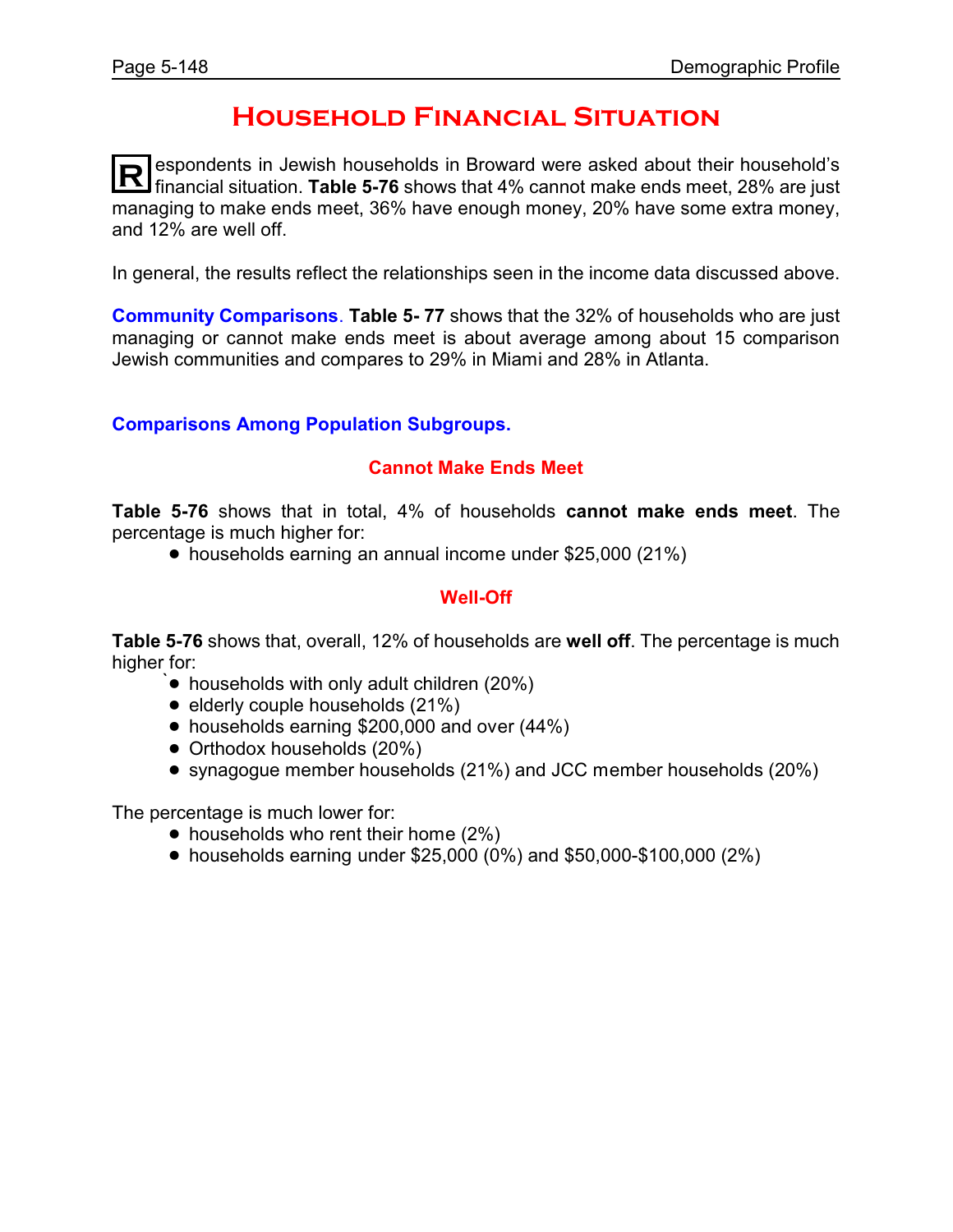| <b>TABLE 5-76</b><br><b>HOUSEHOLD FINANCIAL SITUATION</b> |                              |                                                                         |                                       |                                                            |             |  |
|-----------------------------------------------------------|------------------------------|-------------------------------------------------------------------------|---------------------------------------|------------------------------------------------------------|-------------|--|
|                                                           |                              | <b>BASE: JEWISH RESPONDENTS</b>                                         |                                       |                                                            |             |  |
| <b>Population Subgroup</b>                                | <b>Cannot</b><br><b>Make</b> | <b>Just</b><br><b>Managing</b><br>to Make<br><b>Ends Meet Ends Meet</b> | <b>Have</b><br>Enough<br><b>Money</b> | <b>Have</b><br><b>Some</b><br><b>Extra</b><br><b>Money</b> | Well<br>Off |  |
| All                                                       | 3.8%                         | 28.2                                                                    | 35.8                                  | 20.2                                                       | 12.0        |  |
|                                                           |                              | <b>GEOGRAPHIC AREA</b>                                                  |                                       |                                                            |             |  |
| Northwest                                                 | 2.0%                         | 17.6                                                                    | 30.2                                  | 34.9                                                       | 15.3        |  |
| <b>North Central</b>                                      | 4.4%                         | 33.7                                                                    | 39.3                                  | 11.7                                                       | 10.9        |  |
| East                                                      | 8.0%                         | 16.1                                                                    | 35.6                                  | 22.5                                                       | 17.8        |  |
| <b>West Central</b>                                       | 2.3%                         | 43.6                                                                    | 29.5                                  | 17.8                                                       | 6.8         |  |
| Southeast                                                 | 3.7%                         | 23.9                                                                    | 44.7                                  | 18.4                                                       | 9.3         |  |
| Southwest                                                 | 4.7%                         | 20.8                                                                    | 38.7                                  | 18.6                                                       | 17.2        |  |
|                                                           |                              | <b>LENGTH OF RESIDENCE IN BROWARD</b>                                   |                                       |                                                            |             |  |
| $0 - 4$ years                                             | 0.7%                         | 30.0                                                                    | 36.9                                  | 27.7                                                       | 4.7         |  |
| $5 - 9$ years                                             | 0.0%                         | 37.8                                                                    | 37.7                                  | 21.5                                                       | 3.0         |  |
| 10 - 19 years                                             | 2.6%                         | 26.0                                                                    | 34.2                                  | 28.7                                                       | 8.5         |  |
| 20 or more years                                          | 5.1%                         | 27.4                                                                    | 35.9                                  | 16.4                                                       | 15.2        |  |
|                                                           |                              | <b>HOME OWNERSHIP</b>                                                   |                                       |                                                            |             |  |
| <b>Rent Home</b>                                          | 8.2%                         | 46.2                                                                    | 33.5                                  | 10.6                                                       | 1.5         |  |
| Own Home                                                  | 2.8%                         | 24.1                                                                    | 35.7                                  | 22.7                                                       | 14.7        |  |
|                                                           |                              | <b>AGE OF HEAD OF HOUSEHOLD</b>                                         |                                       |                                                            |             |  |
| Under 35                                                  | 4.7%                         | 17.6                                                                    | 36.5                                  | 35.2                                                       | 6.0         |  |
| $35 - 49$                                                 | 0.4%                         | 23.5                                                                    | 39.9                                  | 26.3                                                       | 9.9         |  |
| $50 - 64$                                                 | 3.2%                         | 27.3                                                                    | 35.8                                  | 18.6                                                       | 15.1        |  |
| 65 - 74                                                   | 6.6%                         | 26.3                                                                    | 33.8                                  | 18.0                                                       | 15.3        |  |
| 75 and over                                               | 4.7%                         | 39.3                                                                    | 34.1                                  | 15.0                                                       | 6.9         |  |
| $\rightarrow$ 65 and over                                 | 5.7%                         | 32.7                                                                    | 33.9                                  | 16.5                                                       | 11.2        |  |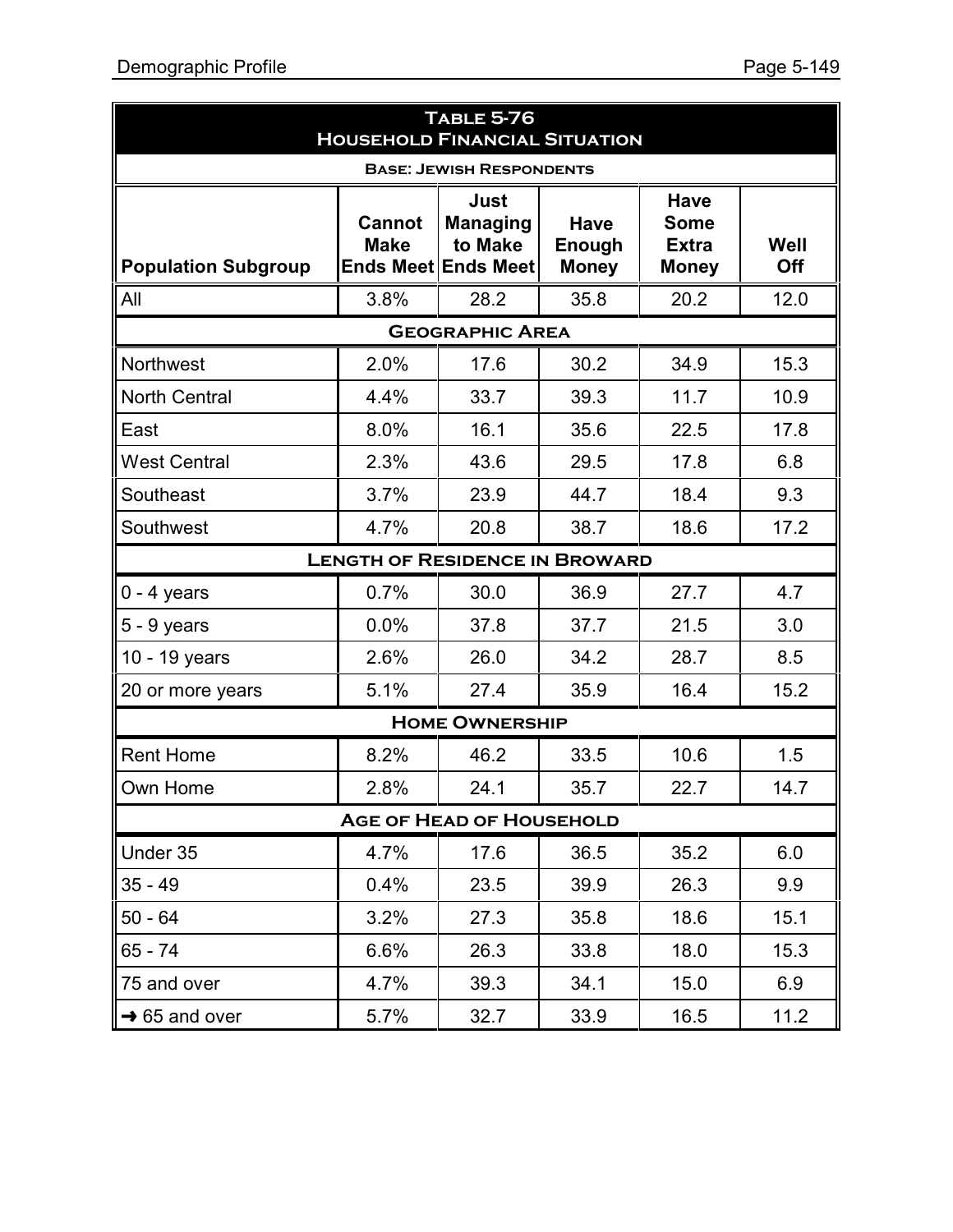| <b>TABLE 5-76</b><br><b>HOUSEHOLD FINANCIAL SITUATION</b> |                                 |                                                           |                                       |                                                            |             |  |  |  |
|-----------------------------------------------------------|---------------------------------|-----------------------------------------------------------|---------------------------------------|------------------------------------------------------------|-------------|--|--|--|
|                                                           | <b>BASE: JEWISH RESPONDENTS</b> |                                                           |                                       |                                                            |             |  |  |  |
| <b>Population Subgroup</b>                                | Cannot<br><b>Make</b>           | Just<br><b>Managing</b><br>to Make<br>Ends Meet Ends Meet | <b>Have</b><br>Enough<br><b>Money</b> | <b>Have</b><br><b>Some</b><br><b>Extra</b><br><b>Money</b> | Well<br>Off |  |  |  |
| All                                                       | 3.8%                            | 28.2                                                      | 35.8                                  | 20.2                                                       | 12.0        |  |  |  |
|                                                           |                                 | <b>HOUSEHOLD STRUCTURE</b>                                |                                       |                                                            |             |  |  |  |
| <b>Household with Children</b>                            | 2.7%                            | 29.0                                                      | 36.2                                  | 20.8                                                       | 11.3        |  |  |  |
| Household with Only<br><b>Adult Children</b>              | 2.4%                            | 19.9                                                      | 32.1                                  | 25.2                                                       | 20.4        |  |  |  |
| <b>Non-Elderly Couple</b>                                 | 0.0%                            | 26.4                                                      | 42.6                                  | 15.7                                                       | 15.3        |  |  |  |
| Non-Elderly Single                                        | 3.4%                            | 21.6                                                      | 42.4                                  | 23.4                                                       | 9.2         |  |  |  |
| <b>Elderly Couple</b>                                     | 0.1%                            | 30.3                                                      | 33.2                                  | 15.6                                                       | 20.8        |  |  |  |
| <b>Elderly Single</b>                                     | 8.9%                            | 30.9                                                      | 36.3                                  | 18.9                                                       | 5.0         |  |  |  |
|                                                           |                                 | <b>HOUSEHOLD INCOME</b>                                   |                                       |                                                            |             |  |  |  |
| Under \$25,000                                            | 20.5%                           | 62.7                                                      | 16.1                                  | 0.7                                                        | 0.0         |  |  |  |
| $$25 - $50,000$                                           | 5.1%                            | 47.9                                                      | 34.7                                  | 5.4                                                        | 6.9         |  |  |  |
| \$50 - \$100,000                                          | 0.4%                            | 22.6                                                      | 49.2                                  | 25.7                                                       | 2.1         |  |  |  |
| \$100 - \$200,000                                         | 0.4%                            | 19.9                                                      | 39.6                                  | 28.6                                                       | 11.5        |  |  |  |
| \$200,000 and over                                        | 0.0%                            | 1.7                                                       | 13.0                                  | 41.8                                                       | 43.5        |  |  |  |
|                                                           |                                 | <b>JEWISH IDENTIFICATION</b>                              |                                       |                                                            |             |  |  |  |
| Orthodox                                                  | 8.7%                            | 30.1                                                      | 26.4                                  | 14.7                                                       | 20.1        |  |  |  |
| Conservative                                              | 2.7%                            | 31.6                                                      | 36.8                                  | 16.4                                                       | 12.5        |  |  |  |
| Reform                                                    | 1.5%                            | 22.7                                                      | 31.5                                  | 27.7                                                       | 16.6        |  |  |  |
| Just Jewish                                               | 5.9%                            | 29.2                                                      | 39.0                                  | 18.4                                                       | 7.5         |  |  |  |
| <b>SYNAGOGUE MEMBERSHIP</b>                               |                                 |                                                           |                                       |                                                            |             |  |  |  |
| Member                                                    | 0.6%                            | 19.1                                                      | 32.0                                  | 27.4                                                       | 20.9        |  |  |  |
| Non-Member                                                | 5.4%                            | 32.7                                                      | 37.7                                  | 16.6                                                       | 7.6         |  |  |  |
|                                                           |                                 | <b>CHABAD ATTENDANCE IN THE PAST YEAR</b>                 |                                       |                                                            |             |  |  |  |
| Attended                                                  | 3.7%                            | 35.5                                                      | 27.8                                  | 20.9                                                       | 12.1        |  |  |  |
| Did Not Attend                                            | 3.8%                            | 26.1                                                      | 38.1                                  | 20.0                                                       | 12.0        |  |  |  |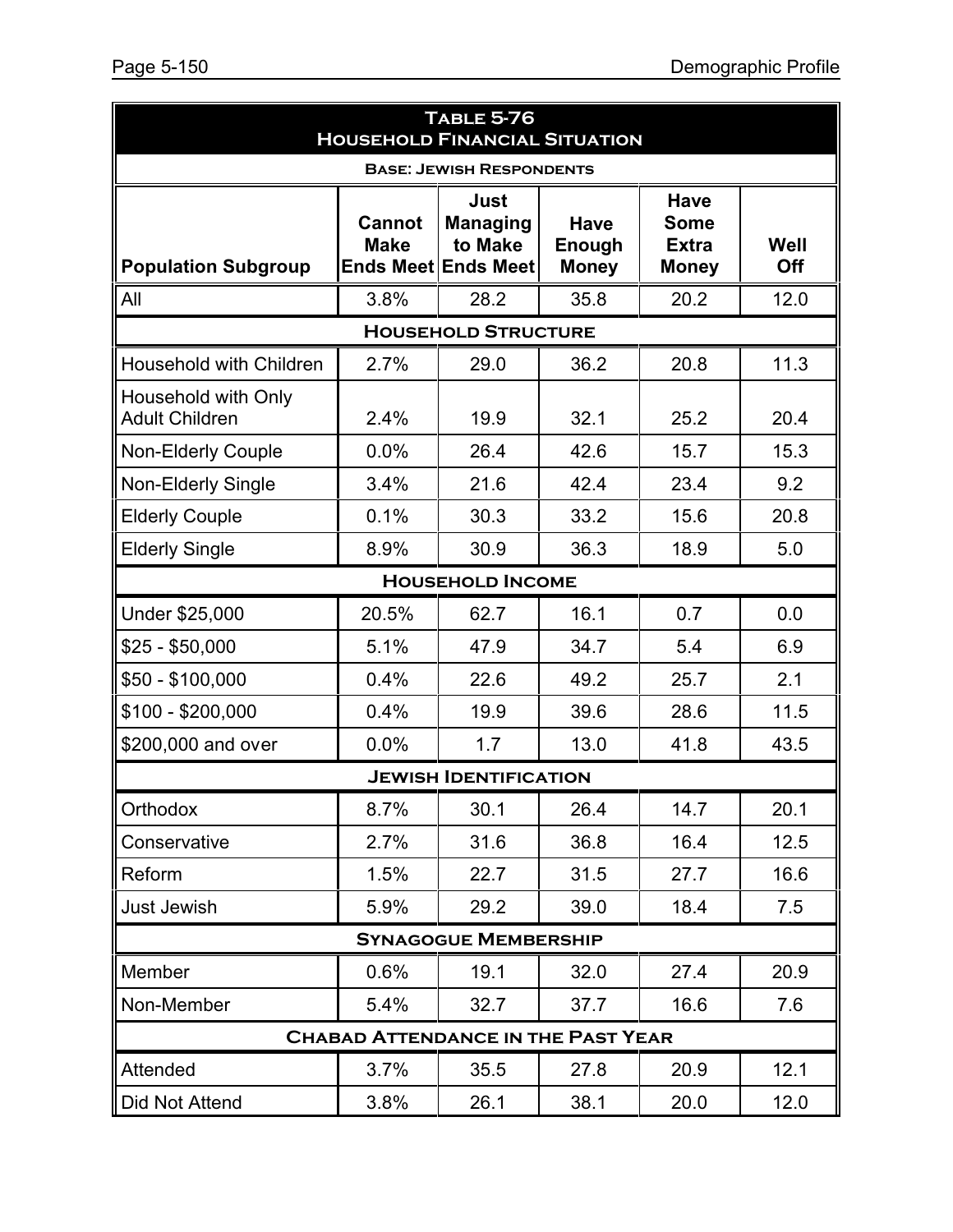| <b>TABLE 5-76</b><br><b>HOUSEHOLD FINANCIAL SITUATION</b>                                                                                                                                                                                                                               |      |                       |      |      |      |  |
|-----------------------------------------------------------------------------------------------------------------------------------------------------------------------------------------------------------------------------------------------------------------------------------------|------|-----------------------|------|------|------|--|
| <b>BASE: JEWISH RESPONDENTS</b><br><b>Have</b><br>Just<br><b>Cannot</b><br><b>Managing</b><br><b>Some</b><br><b>Have</b><br>Well<br>to Make<br><b>Make</b><br><b>Extra</b><br>Enough<br><b>Ends Meet Ends Meet</b><br>Off<br><b>Population Subgroup</b><br><b>Money</b><br><b>Money</b> |      |                       |      |      |      |  |
| <b>All</b>                                                                                                                                                                                                                                                                              | 3.8% | 28.2                  | 35.8 | 20.2 | 12.0 |  |
|                                                                                                                                                                                                                                                                                         |      | <b>JCC MEMBERSHIP</b> |      |      |      |  |
| Member                                                                                                                                                                                                                                                                                  | 0.0% | 21.6                  | 43.0 | 15.2 | 20.2 |  |
| Non-Member                                                                                                                                                                                                                                                                              | 4.3% | 29.1                  | 34.8 | 20.9 | 10.9 |  |
| <b>JEWISH ORGANIZATION MEMBERSHIP</b>                                                                                                                                                                                                                                                   |      |                       |      |      |      |  |
| Member                                                                                                                                                                                                                                                                                  | 4.0% | 24.5                  | 25.9 | 26.2 | 19.4 |  |
| Non-Member                                                                                                                                                                                                                                                                              | 3.8% | 29.1                  | 38.2 | 18.7 | 10.2 |  |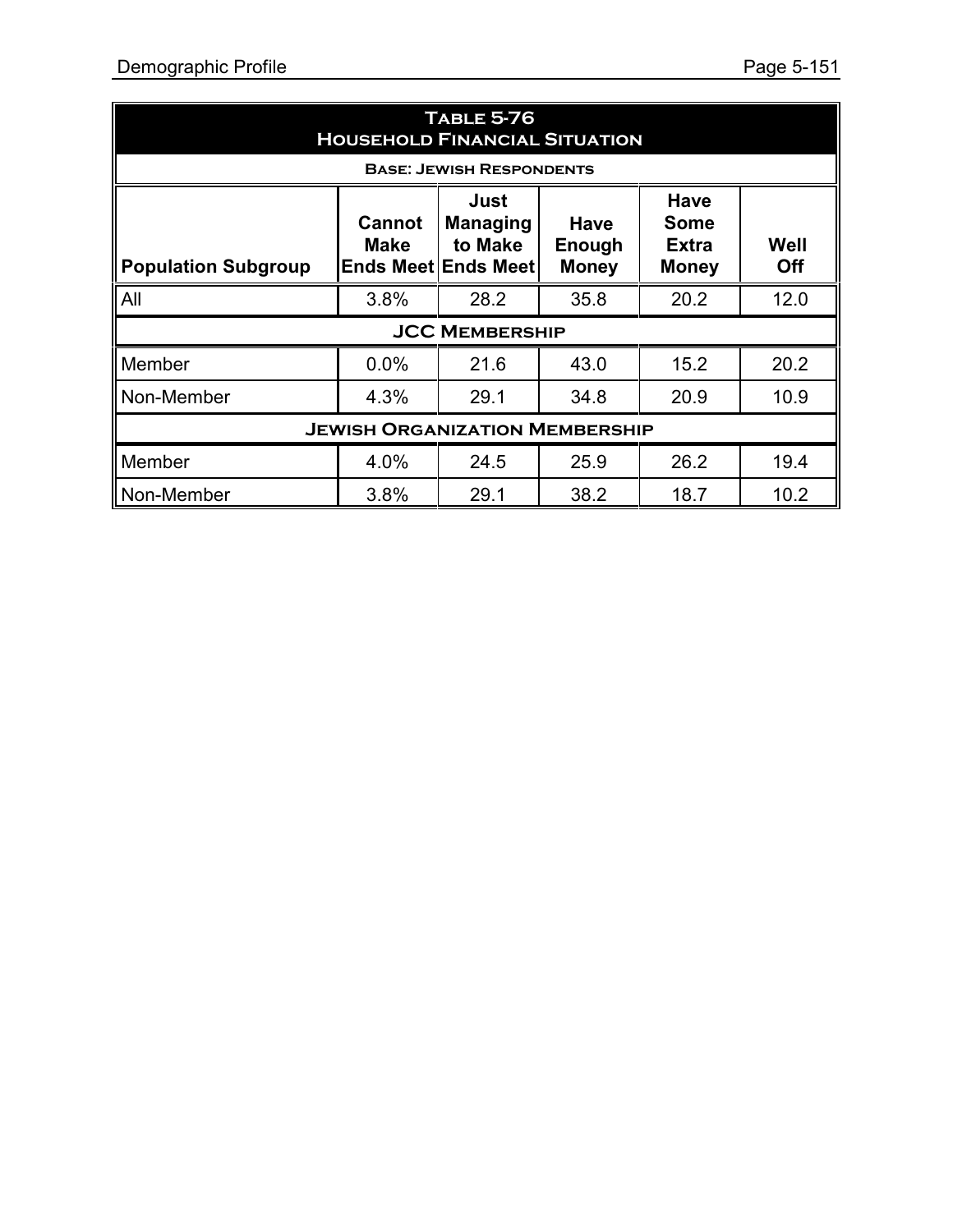| TABLE 5-77<br><b>SUBJECTIVE ASSESSMENT OF HOUSEHOLD'S FINANCIAL STATUS</b> |                              |                 |                                              |                                                     |                                                        |                                              |                                                         |  |
|----------------------------------------------------------------------------|------------------------------|-----------------|----------------------------------------------|-----------------------------------------------------|--------------------------------------------------------|----------------------------------------------|---------------------------------------------------------|--|
|                                                                            | <b>COMMUNITY COMPARISONS</b> |                 |                                              |                                                     |                                                        |                                              |                                                         |  |
|                                                                            |                              |                 |                                              | <b>BASE: RESPONDENTS</b>                            |                                                        |                                              |                                                         |  |
| <b>Community</b>                                                           | Year                         | <b>Well Off</b> | Have<br>Some<br><b>Extra</b><br><b>Money</b> | Comfort-<br>able/<br>Have<br>Enough<br><b>Money</b> | Just<br><b>Managing</b><br>to Make<br><b>Ends Meet</b> | Cannot<br><b>Make</b><br><b>Ends</b><br>Meet | Just<br>Managing/<br>Cannot<br><b>Make Ends</b><br>Meet |  |
| <b>New York</b>                                                            | 2011                         | 9%              | 16                                           | 33                                                  | 37                                                     | 5                                            | 42%                                                     |  |
| Cleveland                                                                  | 2010                         | 7%              | 8                                            | 44                                                  | 36                                                     | 5                                            | 41%                                                     |  |
| Columbus                                                                   | 2013                         | 13 %            | 11                                           | 40                                                  | 28                                                     | 8                                            | 36%                                                     |  |
| Chicago                                                                    | 2010                         | 9%              | 9                                            | 47                                                  | 30                                                     | 5                                            | 35%                                                     |  |
| <b>Baltimore</b>                                                           | 2010                         | 10%             | 10                                           | 47                                                  | 30                                                     | 3                                            | 33%                                                     |  |
| <b>BROWARD</b>                                                             | 2016                         | 12%             | 20                                           | 36                                                  | 28                                                     | 4                                            | 32%                                                     |  |
| San Diego                                                                  | 2003                         | 10%             | 11                                           | 49                                                  | 27                                                     | 3                                            | 30%                                                     |  |
| <b>Miami</b>                                                               | 2014                         | 15%             | 20                                           | 36                                                  | 26                                                     | 3                                            | 29%                                                     |  |
| <b>Atlanta</b>                                                             | 2006                         | 15%             | 24                                           | 33                                                  | 23                                                     | 5                                            | 28%                                                     |  |
| Palm Springs                                                               | 1998                         | 31%             |                                              | 42                                                  | 23                                                     | $\overline{4}$                               | 27%                                                     |  |
| Phoenix *                                                                  | 2002                         | 13%             | 25                                           | 34                                                  | 25                                                     | $\overline{2}$                               | 27%                                                     |  |
| Denver                                                                     | 2007                         | 10%             | 17                                           | 47                                                  | 24                                                     | $\overline{2}$                               | 26%                                                     |  |
| <b>Howard County</b>                                                       | 2010                         | 13%             | 15                                           | 47                                                  | 21                                                     | $\overline{4}$                               | 25%                                                     |  |
| St. Louis                                                                  | 2014                         | 16%             | 18                                           | 43                                                  | 20                                                     | $\overline{4}$                               | 24%                                                     |  |
| Cincinnati                                                                 | 2008                         | 13%             | 16                                           | 49                                                  | 19                                                     | 3                                            | 22%                                                     |  |
| Pittsburgh *                                                               | 2002                         | 8%              | 28                                           | 42                                                  | 21                                                     | 1                                            | 22%                                                     |  |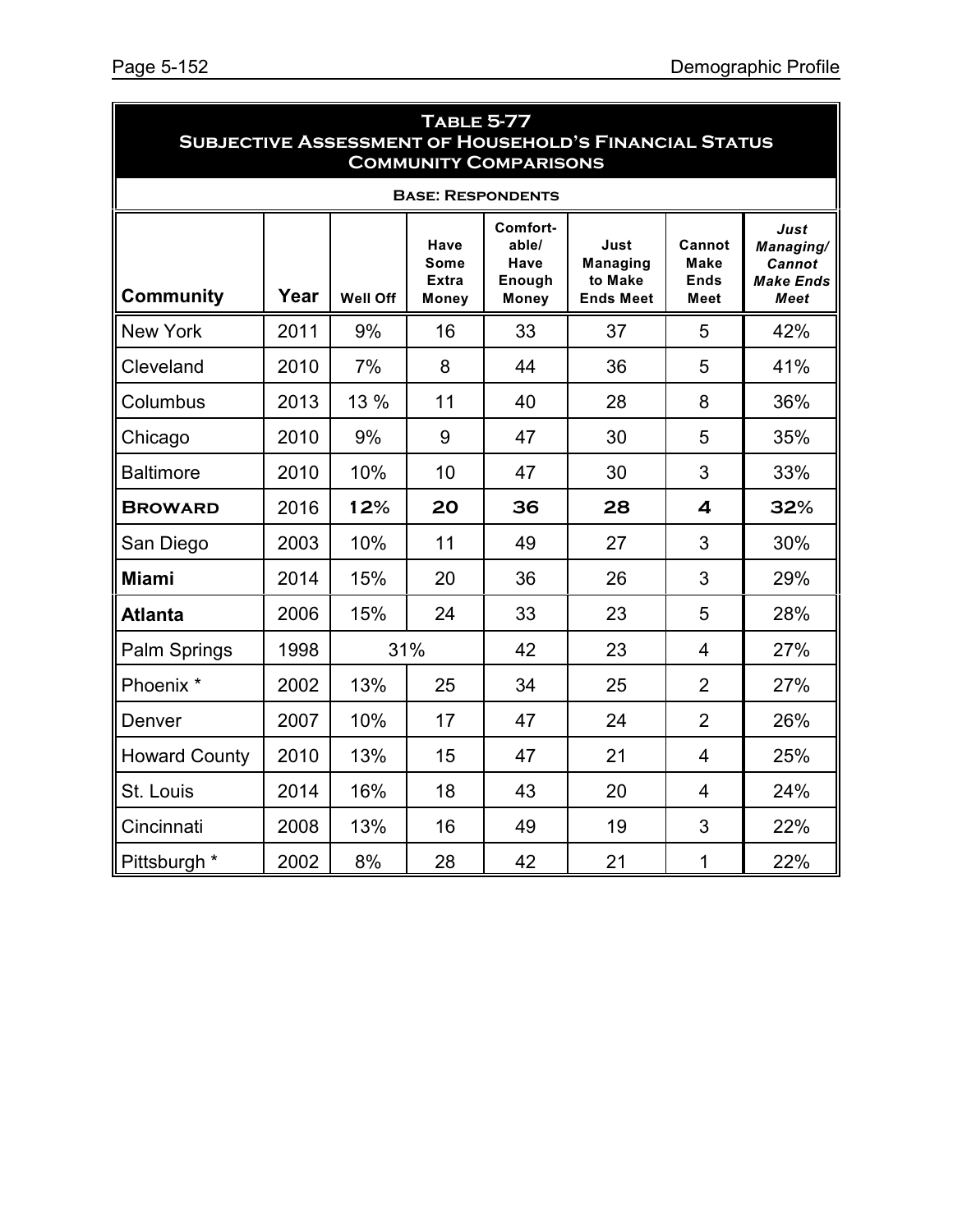| Table 5-1: Age and Sex Distribution of Persons in Jewish Households  5-6 |          |
|--------------------------------------------------------------------------|----------|
|                                                                          |          |
| Table 5-3: Age 0-17, Community Comparisons                               | $5 - 11$ |
| Table 5-4: Age 18-34, Community Comparisons                              | $5 - 12$ |
|                                                                          | $5 - 13$ |
|                                                                          | $5 - 14$ |
| Table 5-7: Age 65 and Over, Community Comparisons                        | $5 - 15$ |
| Table 5-8: Number of Persons Age 65 and Over, Community Comparisons      | $5 - 16$ |
| Table 5-9: Age 75 and Over, Community Comparisons                        | $5 - 17$ |
| Table 5-10: Median Age, Community Comparisons                            | $5 - 18$ |
| Table 5-11: Percentage Female, Community Comparisons                     | $5 - 19$ |
| Table 5-12: Age Distribution of Jews in Jewish Households                | $5 - 22$ |
| Table 5-13: Number of Jewish Children Age 0-5 Being Raised Jewish        |          |
|                                                                          | $5 - 24$ |
| Table 5-14: Number of Jewish Children Age 6-12 Being Raised Jewish       |          |
|                                                                          | $5 - 25$ |
| Table 5-15: Number of Jewish Children Age 13-17 Being Raised Jewish      |          |
|                                                                          | $5 - 26$ |
| Table 5-16: Number of Jewish Children Age 0-17 Being Raised Jewish       |          |
|                                                                          | $5 - 27$ |
| Table 5-17: Summary of Age Distribution by Geographic Area               | $5 - 29$ |
| Table 5-18A: Age Distribution by Geographic Area                         | $5 - 30$ |
| Table 5-18B: Age Distribution by Geographic Area                         | $5 - 32$ |
|                                                                          | $5 - 34$ |
| Table 5-19B: Geographic Distribution of Age Groups                       | $5 - 35$ |
| Table 5-20A: Summary of Age Distribution by Geographic Area, 1997-2016   | $5 - 38$ |
| Table 5-20B: Summary of Age Distribution by Geographic Area, 1997-2016   | $5 - 38$ |
| Table 5-21: Changes in the Age Distribution, 1997-2016                   | $5 - 39$ |
| Table 5-22: Age Distribution by Synagogue Membership                     |          |
| and Attended Chabad in the Past Year                                     | $5 - 43$ |
| Table 5-23: Age Distribution by JCC Membership and                       |          |
|                                                                          | $5 - 45$ |
|                                                                          | $5 - 49$ |
| Table 5-25: Average Household Size, Community Comparisons                | $5 - 50$ |
| Table 5-26: Household Size, Community Comparisons                        | $5 - 51$ |
|                                                                          | $5 - 57$ |
| Table 5-28: Households with Children or Only Adult Children at Home      |          |
|                                                                          | $5 - 59$ |
| Table 5-29: Married Households with No Children at Home,                 |          |
|                                                                          | $5 - 62$ |
| Table 5-30: Single Person Households, Community Comparisons              | $5 - 65$ |
|                                                                          | $5 - 70$ |
| Table 5-31B: Household Structure by Geographic Area                      | $5 - 72$ |
| Table 5-32A: Geographic Distribution of Household Structures             | $5 - 75$ |
| Table 5-32B: Geographic Distribution of Household Structures             | $5 - 75$ |
| Table 5-33: Household Structure by Jewish Identification                 | $5 - 76$ |
| Table 5-34: Children Age 0-12 Living in Households with Working Parents  |          |
|                                                                          | $5 - 78$ |
| Table 5-35: Children Living in Single Parent Households                  |          |
|                                                                          | $5 - 79$ |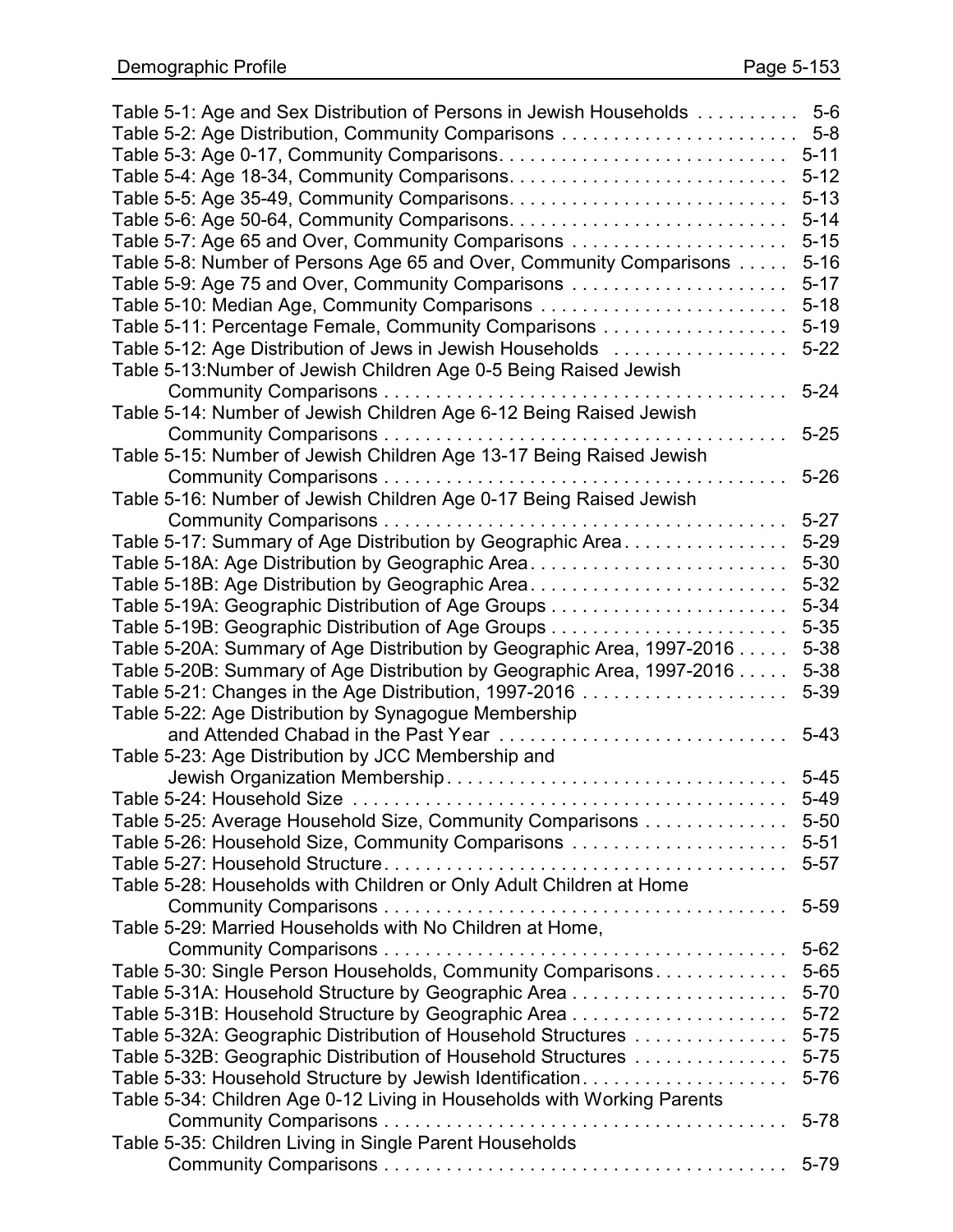| Table 5-36: Children Living in Households in Which an Adult                                                                  |           |
|------------------------------------------------------------------------------------------------------------------------------|-----------|
| Is or Was Divorced, Community Comparisons                                                                                    | $5 - 80$  |
| Table 5-37: Living Arrangements of the Elderly                                                                               | $5 - 82$  |
| Table 5-38: Elderly Persons Who Live Alone, Community Comparisons                                                            | $5 - 83$  |
| Table 5-39: Marital Status by Jewish Status                                                                                  | 5-89      |
|                                                                                                                              | $5 - 90$  |
| Table 5-41A: Marital Status by Geographic Area                                                                               | 5-93      |
| Table 5-41B: Marital Status by Geographic Area                                                                               | $5 - 94$  |
|                                                                                                                              | $5 - 95$  |
|                                                                                                                              | 5-96      |
| Table 5-44: Marital Status by Age for Adult Males                                                                            | 5-97      |
| Table 5-45: Marital Status by Age for Adult Females                                                                          | 5-98      |
| Table 5-46: Age and Sex Distribution of Single Jewish Adults                                                                 | 5-99      |
| Table 5-47: Level of Secular Education by Jewish Status                                                                      | $5 - 103$ |
| Table 5-48: Level of Secular Education, Community Comparisons                                                                | 5-104     |
| Table 5-49A: Level of Secular Education by Geographic Area                                                                   | 5-107     |
| Table 5-49B: Level of Secular Education by Geographic Area                                                                   | $5 - 108$ |
|                                                                                                                              | 5-109     |
| Table 5-51: Level of Secular Education by Age                                                                                | $5 - 110$ |
| Table 5-52: Level of Secular Education by Age for Adult Males                                                                | $5 - 111$ |
| Table 5-53: Level of Secular Education by Age for Adult Females                                                              | $5 - 112$ |
| Table 5-54: Employment Status by Jewish Status                                                                               | $5 - 116$ |
| Table 5-55: Employment Status, Community Comparisons                                                                         | $5 - 117$ |
| Table 5-56: Elderly Persons Employed Full Time or Part Time                                                                  |           |
|                                                                                                                              | $5 - 120$ |
| Table 5-57A: Employment Status by Geographic Area                                                                            | $5 - 122$ |
|                                                                                                                              | $5 - 123$ |
|                                                                                                                              | $5 - 123$ |
| Table 5-60: Employment Status by Age for Adult Males                                                                         | $5 - 124$ |
| Table 5-61: Employment Status by Age for Adult Females                                                                       | $5 - 124$ |
| Table 5-62: Household Income Cooperation Rate, Community Comparisons                                                         | $5 - 128$ |
| Table 5-63: Median Household Income (Adjusted for Inflation to 2015 Dollars)                                                 |           |
|                                                                                                                              | $5 - 131$ |
| Table 5-64: Median Household Income of Households with Children                                                              |           |
|                                                                                                                              |           |
| (Adjusted for Inflation to 2015 Dollars), Community Comparisons<br>Table 5-65: Median Household Income of Elderly Households | $5 - 132$ |
|                                                                                                                              | 5-133     |
| (Adjusted for Inflation to 2015 Dollars), Community Comparisons                                                              |           |
| Table 5-66: Household Income, (Not Adjusted for Inflation)                                                                   |           |
|                                                                                                                              | 5-134     |
| Table 5-67A: Household Income by Geographic Area                                                                             | 5-137     |
| Table 5-68: Household Income by Length of Residence                                                                          | 5-138     |
| Table 5-69: Household Income by Home Ownership                                                                               | 5-139     |
| Table 5-70: Household Income by Age of Head of Household                                                                     | $5 - 140$ |
| Table 5-71: Household Income by Household Structure                                                                          | $5 - 141$ |
|                                                                                                                              | $5 - 142$ |
| Table 5-73: Household Income by Synagogue Membership, Chabad Attendance,                                                     |           |
| JCC Membership, and Jewish Organization Membership                                                                           | $5 - 143$ |
| Table 5-74: Households Living Below the Federal Poverty Levels                                                               |           |
|                                                                                                                              | $5 - 146$ |